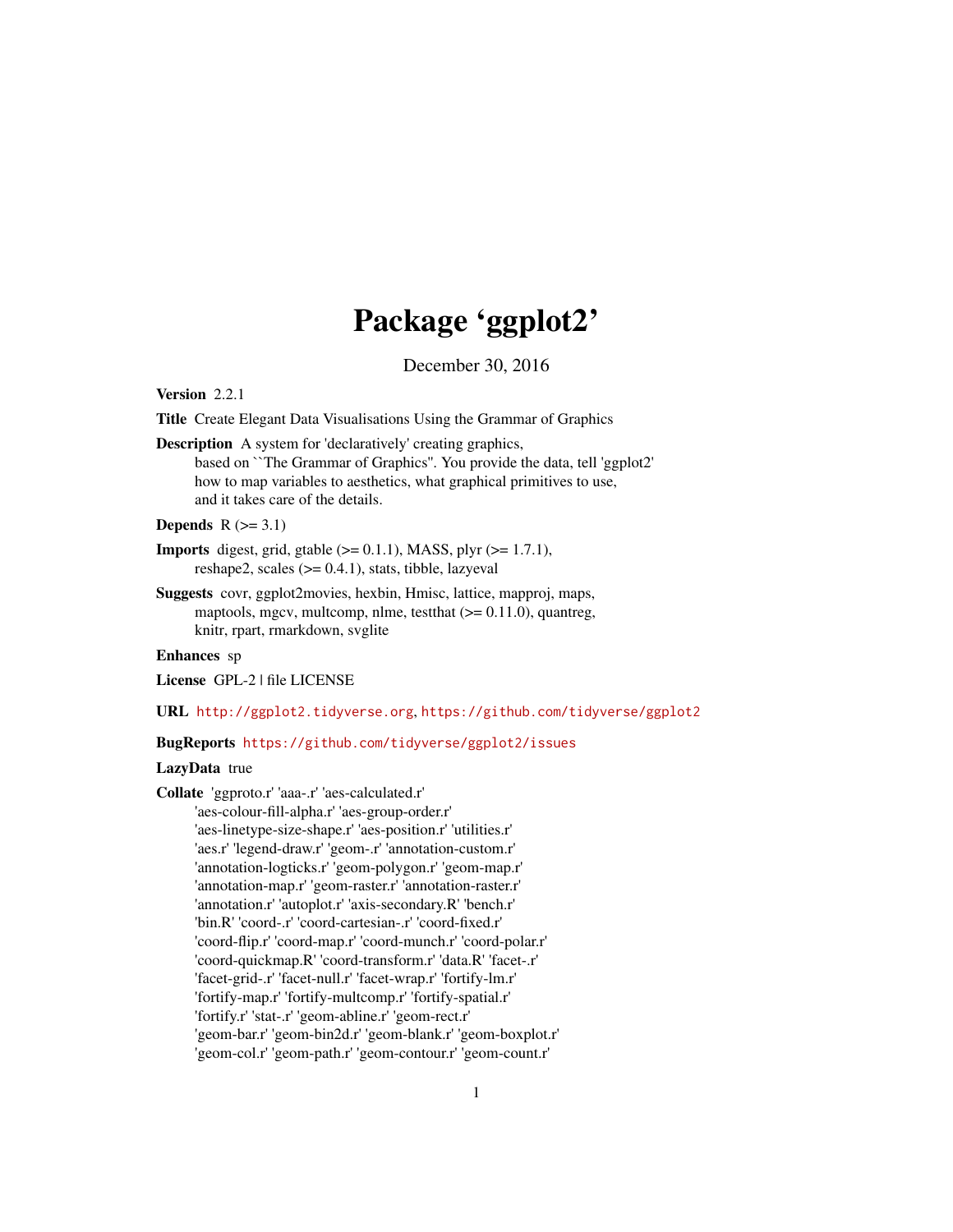'geom-crossbar.r' 'geom-segment.r' 'geom-curve.r' 'geom-defaults.r' 'geom-ribbon.r' 'geom-density.r' 'geom-density2d.r' 'geom-dotplot.r' 'geom-errorbar.r' 'geom-errorbarh.r' 'geom-freqpoly.r' 'geom-hex.r' 'geom-histogram.r' 'geom-hline.r' 'geom-jitter.r' 'geom-label.R' 'geom-linerange.r' 'geom-point.r' 'geom-pointrange.r' 'geom-quantile.r' 'geom-rug.r' 'geom-smooth.r' 'geom-spoke.r' 'geom-text.r' 'geom-tile.r' 'geom-violin.r' 'geom-vline.r' 'ggplot2.r' 'grob-absolute.r' 'grob-dotstack.r' 'grob-null.r' 'grouping.r' 'guide-colorbar.r' 'guide-legend.r' 'guides-.r' 'guides-axis.r' 'guides-grid.r' 'hexbin.R' 'labeller.r' 'labels.r' 'layer.r' 'layout.R' 'limits.r' 'margins.R' 'plot-build.r' 'plot-construction.r' 'plot-last.r' 'plot.r' 'position-.r' 'position-collide.r' 'position-dodge.r' 'position-identity.r' 'position-jitter.r' 'position-jitterdodge.R' 'position-nudge.R' 'position-stack.r' 'quick-plot.r' 'range.r' 'save.r' 'scale-.r' 'scale-alpha.r' 'scale-brewer.r' 'scale-continuous.r' 'scale-date.r' 'scale-discrete-.r' 'scale-gradient.r' 'scale-grey.r' 'scale-hue.r' 'scale-identity.r' 'scale-linetype.r' 'scale-manual.r' 'scale-shape.r' 'scale-size.r' 'scale-type.R' 'scales-.r' 'stat-bin.r' 'stat-bin2d.r' 'stat-bindot.r' 'stat-binhex.r' 'stat-boxplot.r' 'stat-contour.r' 'stat-count.r' 'stat-density-2d.r' 'stat-density.r' 'stat-ecdf.r' 'stat-ellipse.R' 'stat-function.r' 'stat-identity.r' 'stat-qq.r' 'stat-quantile.r' 'stat-smooth-methods.r' 'stat-smooth.r' 'stat-sum.r' 'stat-summary-2d.r' 'stat-summary-bin.R' 'stat-summary-hex.r' 'stat-summary.r' 'stat-unique.r' 'stat-ydensity.r' 'summary.r' 'theme-elements.r' 'theme.r' 'theme-defaults.r' 'theme-current.R' 'translate-qplot-ggplot.r' 'translate-qplot-lattice.r' 'utilities-break.r' 'utilities-grid.r' 'utilities-help.r' 'utilities-matrix.r' 'utilities-resolution.r' 'utilities-table.r' 'zxx.r' 'zzz.r'

#### VignetteBuilder knitr

#### RoxygenNote 5.0.1.9000

#### NeedsCompilation no

Author Hadley Wickham [aut, cre], Winston Chang [aut], RStudio [cph]

# Maintainer Hadley Wickham <hadley@rstudio.com>

# Repository CRAN

Date/Publication 2016-12-30 22:45:17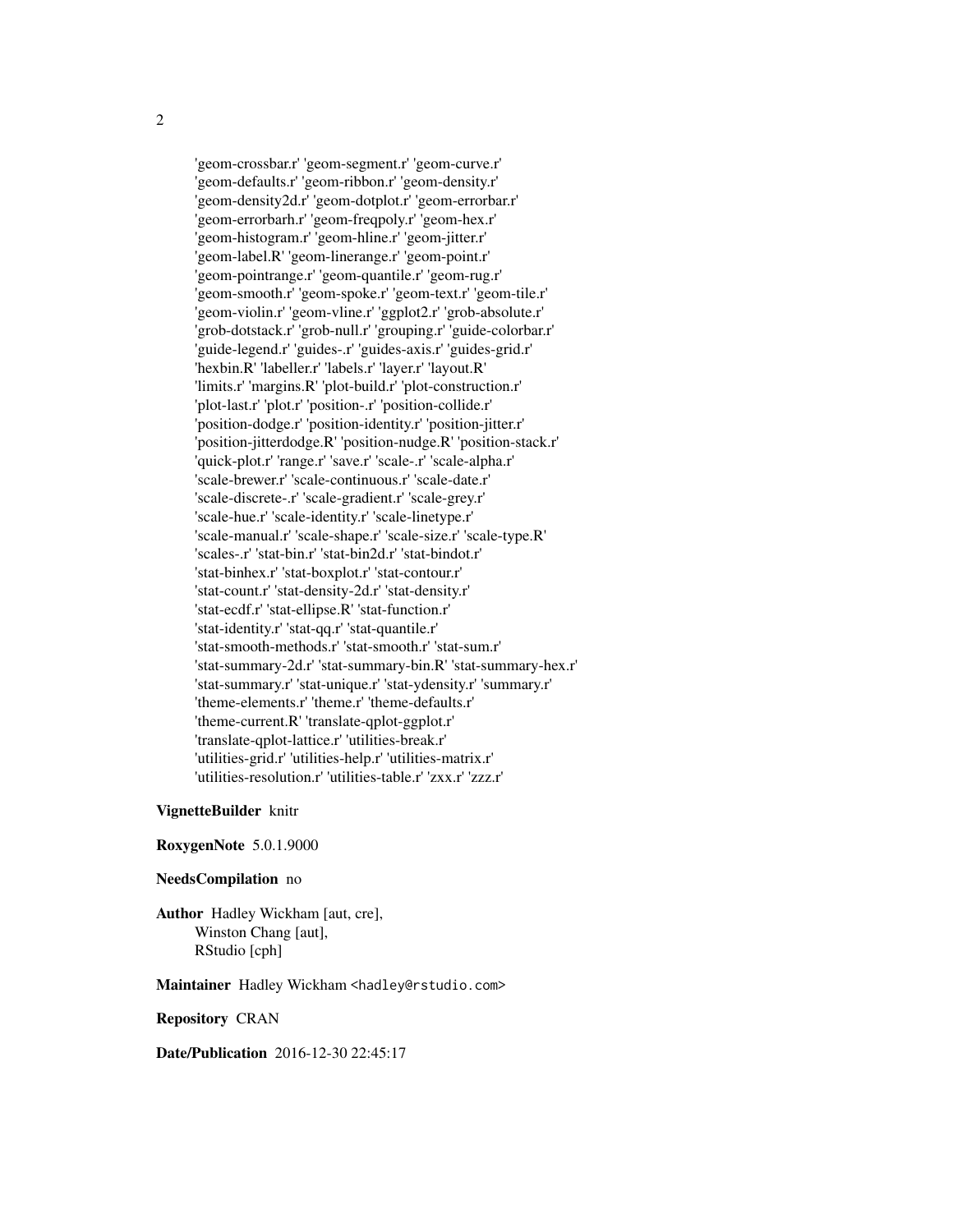# R topics documented:

|                                                                                                                | 5              |
|----------------------------------------------------------------------------------------------------------------|----------------|
|                                                                                                                | 6              |
|                                                                                                                | $\overline{7}$ |
|                                                                                                                | 8              |
|                                                                                                                | 9              |
|                                                                                                                | 11             |
|                                                                                                                | 12             |
|                                                                                                                | 13             |
| $annotation\_custom \dots \dots \dots \dots \dots \dots \dots \dots \dots \dots \dots \dots \dots \dots \dots$ | 14             |
|                                                                                                                | 15             |
|                                                                                                                | 17             |
|                                                                                                                | 18             |
|                                                                                                                | 19             |
|                                                                                                                | 19             |
|                                                                                                                | 20             |
|                                                                                                                | 21             |
|                                                                                                                | 22             |
|                                                                                                                | 23             |
|                                                                                                                | 25             |
|                                                                                                                | 26             |
|                                                                                                                | 28             |
|                                                                                                                | 29             |
|                                                                                                                | 30             |
|                                                                                                                | 31             |
|                                                                                                                | 31             |
|                                                                                                                | 34             |
|                                                                                                                | 36             |
|                                                                                                                | 36             |
|                                                                                                                | 37             |
|                                                                                                                | 39             |
|                                                                                                                | 42             |
|                                                                                                                | 43             |
|                                                                                                                | 44             |
|                                                                                                                |                |
|                                                                                                                | 50             |
|                                                                                                                | 52             |
|                                                                                                                |                |
|                                                                                                                | 57             |
|                                                                                                                | 59             |
|                                                                                                                | 62             |
|                                                                                                                | 64             |
|                                                                                                                | 67             |
| geom jitter                                                                                                    | 69             |
| geom_label                                                                                                     | 71             |
|                                                                                                                | 75             |
|                                                                                                                | 77             |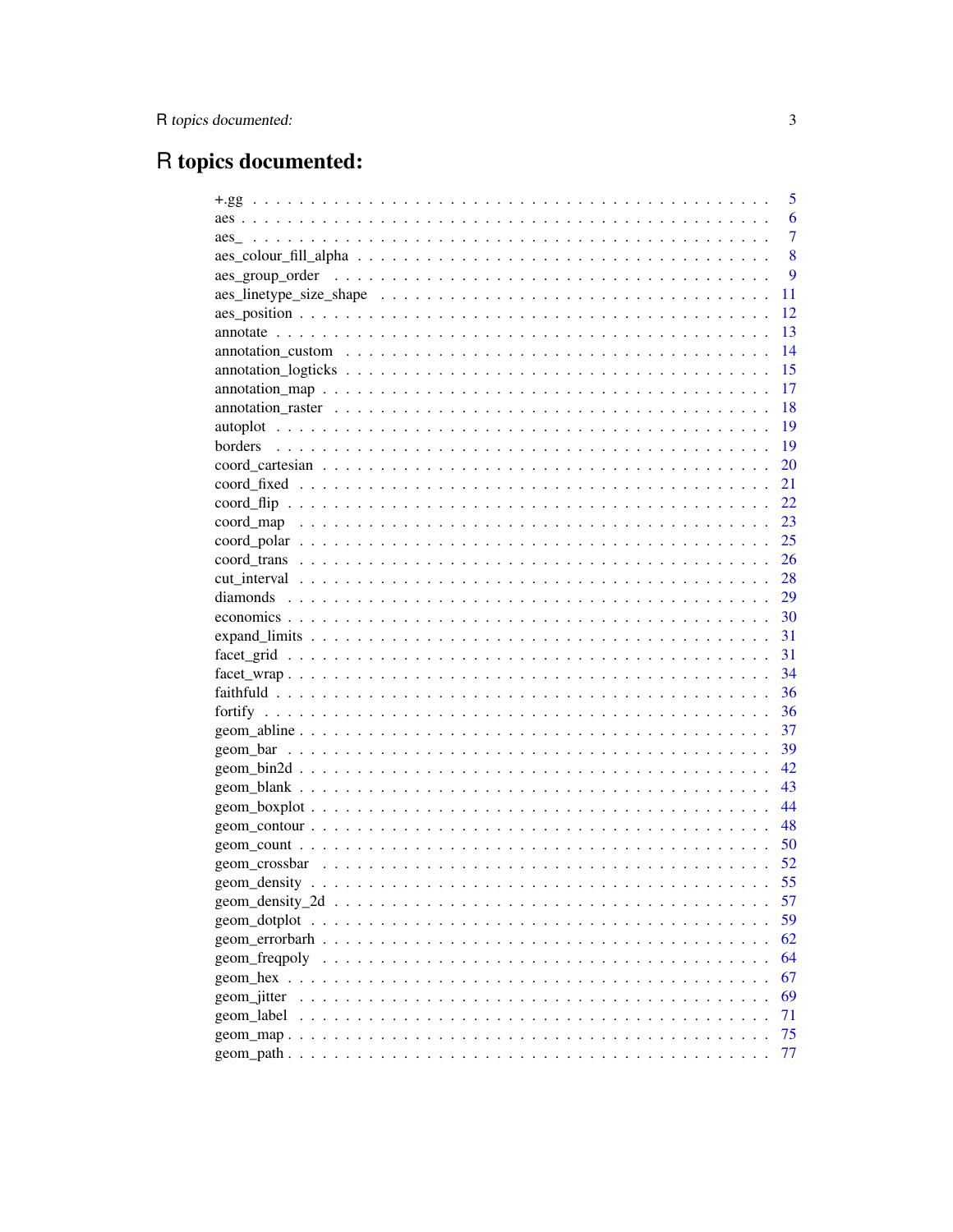|                                                                                                        | 83 |
|--------------------------------------------------------------------------------------------------------|----|
| $geom_q q \ldots \ldots \ldots \ldots \ldots \ldots \ldots \ldots \ldots \ldots \ldots \ldots \ldots$  | 85 |
|                                                                                                        | 87 |
|                                                                                                        | 89 |
|                                                                                                        | 91 |
|                                                                                                        | 93 |
|                                                                                                        |    |
|                                                                                                        |    |
|                                                                                                        |    |
|                                                                                                        |    |
|                                                                                                        |    |
|                                                                                                        |    |
|                                                                                                        |    |
|                                                                                                        |    |
|                                                                                                        |    |
|                                                                                                        |    |
|                                                                                                        |    |
|                                                                                                        |    |
|                                                                                                        |    |
|                                                                                                        |    |
|                                                                                                        |    |
| labs                                                                                                   |    |
|                                                                                                        |    |
|                                                                                                        |    |
|                                                                                                        |    |
|                                                                                                        |    |
|                                                                                                        |    |
|                                                                                                        |    |
|                                                                                                        |    |
|                                                                                                        |    |
|                                                                                                        |    |
|                                                                                                        |    |
|                                                                                                        |    |
|                                                                                                        |    |
|                                                                                                        |    |
|                                                                                                        |    |
| $print.g. plot              139$                                                                       |    |
|                                                                                                        |    |
|                                                                                                        |    |
|                                                                                                        |    |
|                                                                                                        |    |
|                                                                                                        |    |
|                                                                                                        |    |
|                                                                                                        |    |
| scale colour hue $\ldots \ldots \ldots \ldots \ldots \ldots \ldots \ldots \ldots \ldots \ldots \ldots$ |    |
|                                                                                                        |    |
|                                                                                                        |    |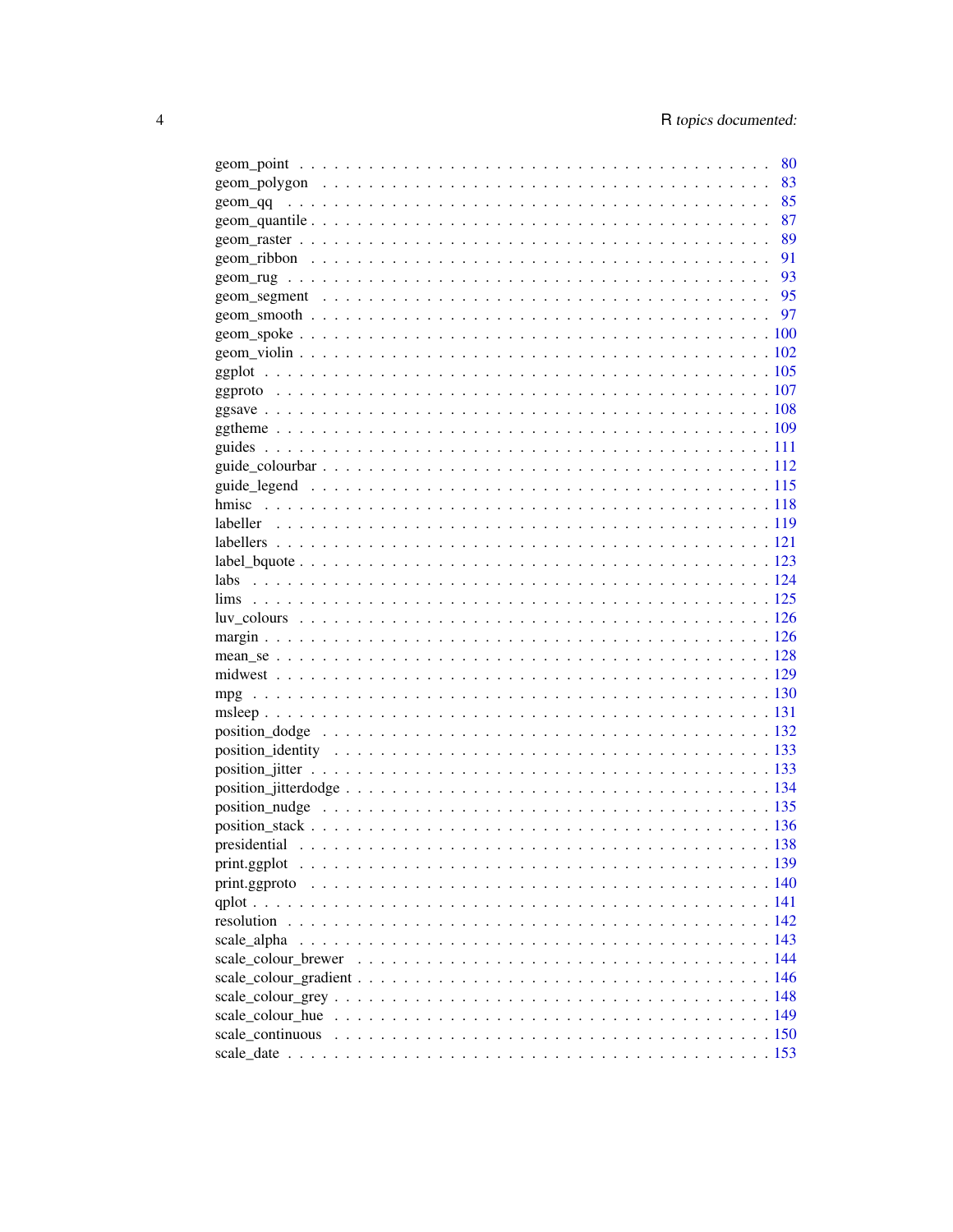<span id="page-4-0"></span>

#### **Index** 2008 **[185](#page-184-0)**

+.gg *Add components to a plot*

# Description

+ is the key to constructing sophisticated ggplot2 graphics. It allows you to start simple, then get more and more complex, checking your work at each step.

# Usage

```
## S3 method for class 'gg'
e1 + e2
```
e1 %+% e2

# Arguments

| e1 | An object of class ggplot or a theme. |
|----|---------------------------------------|
| e2 | A plot component, as described below. |

# What can you add?

You can add any of the following types of objects:

- A [aes\(](#page-5-1)) objects replaces the default aesthetics.
- A layer created by a geom\_ or stat\_ function adds new layer.
- A scale overrides the existing scale.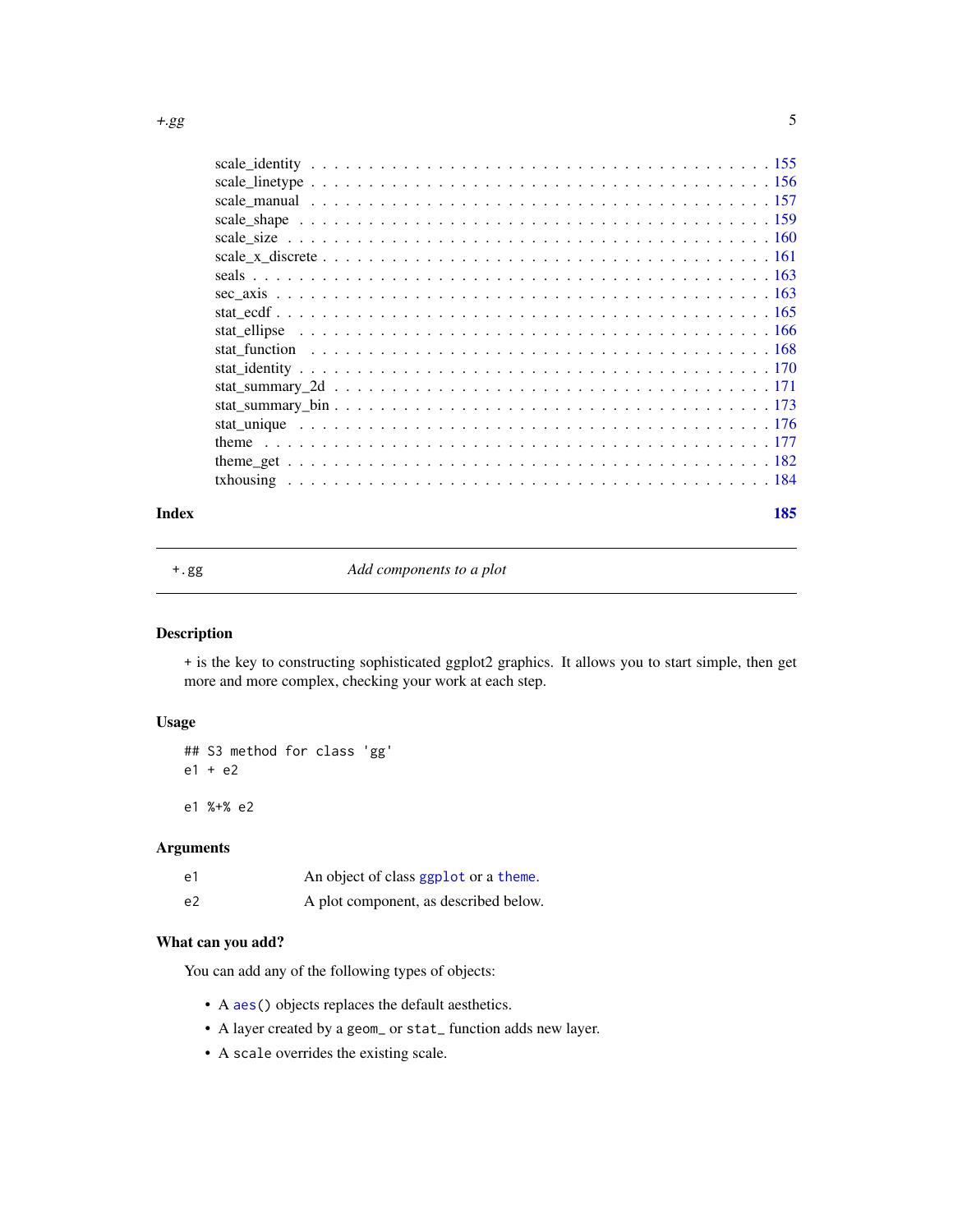- <span id="page-5-0"></span>• A [theme](#page-176-1) modifies the current theme.
- A coord overrides current coordinate system.
- A facet specificatio override current faceting.

To replace the current default data frame, you must use %+%, due to S3 method precedence issues. You can also supply a list, in which case each element of the list will be added in turn.

#### See Also

[theme](#page-176-1)

### Examples

```
base <- ggplot(mpg, aes(displ, hwy)) + geom_point()
base + geom_smooth()
# To override the data, you must use %+%
base %+% subset(mpg, f1 == "p")# Alternatively, you can add multiple components with a list.
# This can be useful to return from a function.
base + list(subset(mpg, f1 == "p"), geom_smooth())
```
<span id="page-5-1"></span>aes *Construct aesthetic mappings*

#### Description

Aesthetic mappings describe how variables in the data are mapped to visual properties (aesthetics) of geoms. Aesthetic mappings can be set in [ggplot2](#page-0-0) and in individual layers.

#### Usage

 $\text{aes}(x, y, \ldots)$ 

#### Arguments

x, y, ... List of name value pairs giving aesthetics to map to variables. The names for x and y aesthetics are typically omitted because they are so common; all other aesthetics must be named.

# Details

This function also standardise aesthetic names by performing partial matching, converting color to colour, and translating old style R names to ggplot names (eg. pch to shape, cex to size)

# See Also

See [aes\\_](#page-6-1) for a version of aes that is more suitable for programming with.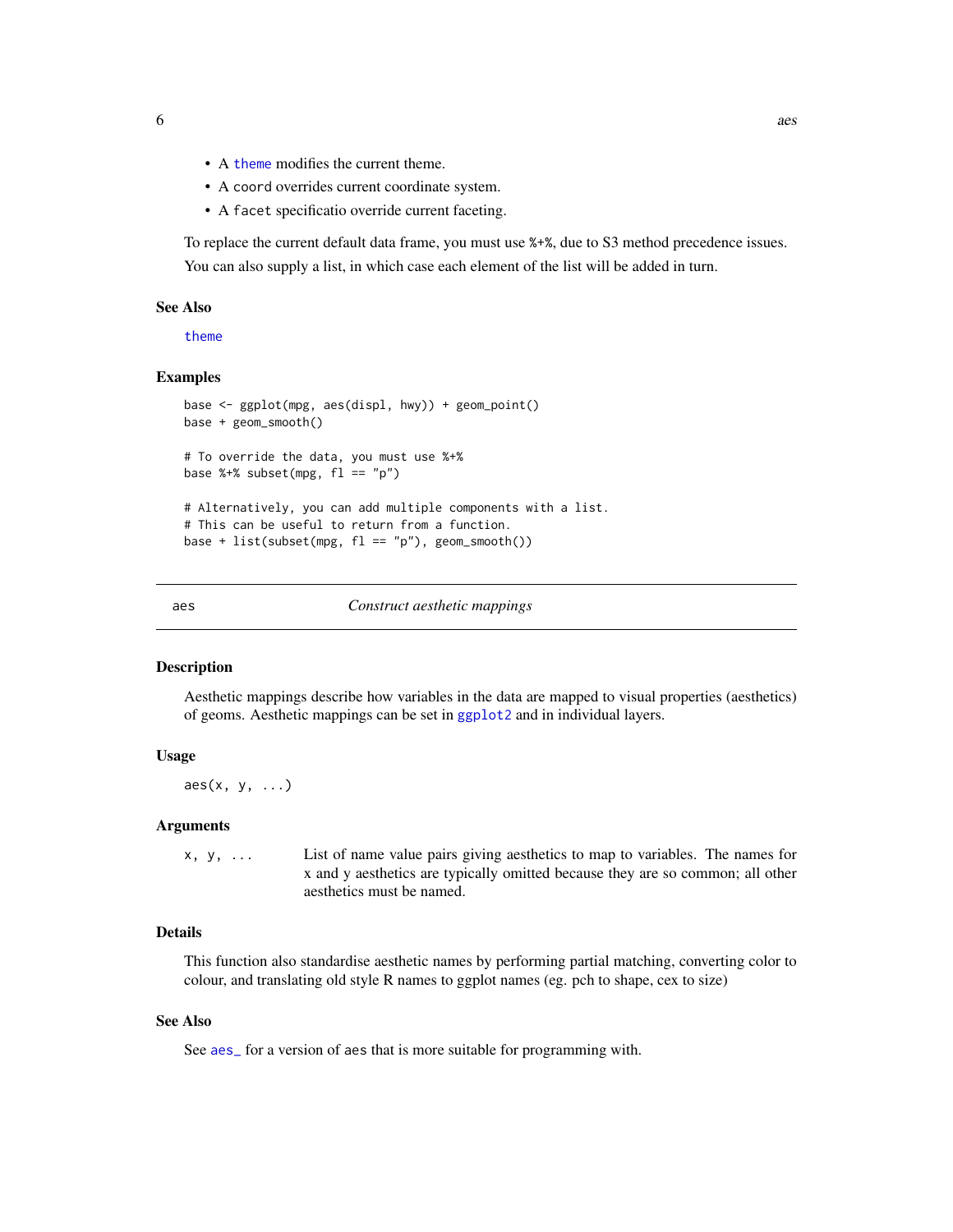<span id="page-6-0"></span>aes\_ 7

#### Examples

```
\text{aes}(x = mpg, y = wt)aes(mpg, wt)
# You can also map aesthetics to functions of variables
\text{aes}(x = mpg \land 2, y = wt / cyl)# Aesthetic names are automatically standardised
\text{aes}(\text{col} = x)\text{aes}(fg = x)\text{aes}(\text{color} = x)\text{aes}(\text{colour} = x)# aes is almost always used with ggplot() or a layer
ggplot(mpg, aes(displ, hwy)) + geom_point()
ggplot(mpg) + geom_point(aes(displ, hwy))
# Aesthetics supplied to ggplot() are used as defaults for every layer
# you can override them, or supply different aesthetics for each layer
```
<span id="page-6-1"></span>aes\_ *Define aesthetic mappings programatically*

#### Description

Aesthetic mappings describe how variables in the data are mapped to visual properties (aesthetics) of geoms. [aes](#page-5-1) uses non-standard evaluation to capture the variable names. aes\_ and aes\_string require you to explicitly quote the inputs either with "" for aes\_string(), or with quote or ~ for aes\_(). (aes\_q is an alias to aes\_). This makes aes\_ and aes\_string easy to program with.

#### Usage

```
\text{aes}_x(x, y, \ldots)\text{aes\_string}(x, y, \ldots)\text{aes}_q(x, y, \ldots)
```
#### Arguments

x, y, ... List of name value pairs. Elements must be either quoted calls, strings, onesided formulas or constants.

# Details

aes\_string and aes\_ are particularly useful when writing functions that create plots because you can use strings or quoted names/calls to define the aesthetic mappings, rather than having to use [substitute](#page-0-0) to generate a call to aes().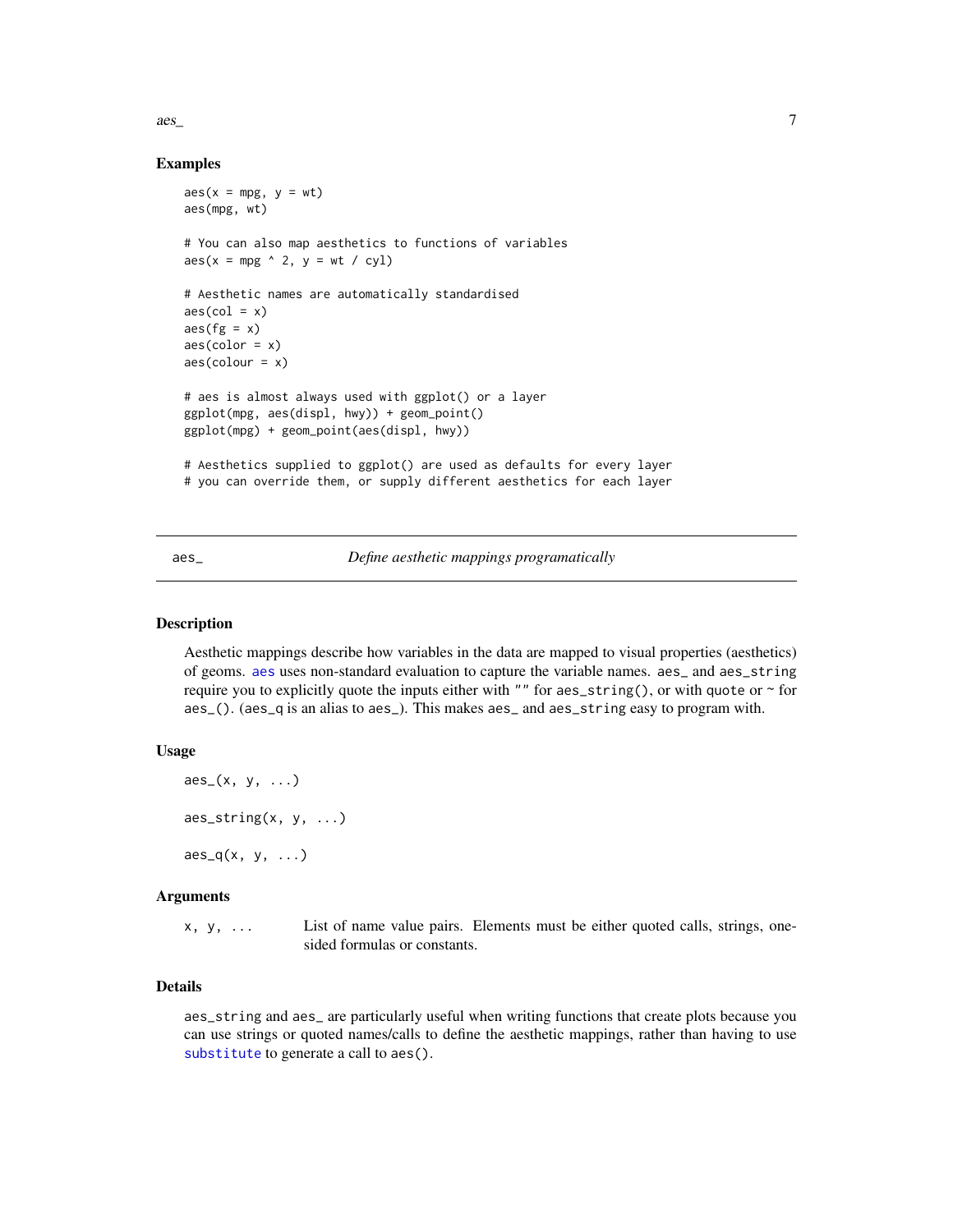<span id="page-7-0"></span>I recommend using aes\_(), because creating the equivalents of aes(colour = "my colour") or  $aes\{x = 'X$1'\}$  with  $aes\_string()$  is quite clunky.

#### See Also

[aes](#page-5-1)

# Examples

```
# Three ways of generating the same aesthetics
aes(mpg, wt, col = cyl)\text{aes}_{\text{u}}(\text{quote}(\text{mpg}), \text{ quote}(\text{wt}), \text{col} = \text{quote}(\text{cyl}))\text{aes}_{\text{max}}(\text{cmpg}, \text{cmt}, \text{col} = \text{cm}aes_string("mpg", "wt", col = "cyl")
# You can't easily mimic these calls with aes_string
aes(`$100`, colour = "smooth")
\text{aes}_{-}(\sim \text{\$100}, \text{ colour} = \text{"smooth"})# Ok, you can, but it requires a _lot_ of quotes
aes_string("`$100`", colour = '"smooth"')
# Convert strings to names with as.name
var <- "cyl"
\text{aes}(\text{col} = x)\text{aes\_}(col = as.name(var))
```
aes\_colour\_fill\_alpha *Colour related aesthetics: colour, fill and alpha*

# Description

This page demonstrates the usage of a sub-group of aesthetics; colour, fill and alpha.

# Examples

```
# Bar chart example
c <- ggplot(mtcars, aes(factor(cyl)))
# Default plotting
c + geom_bar()
# To change the interior colouring use fill aesthetic
c + geom\_bar(fill = "red")# Compare with the colour aesthetic which changes just the bar outline
c + geom\_bar(colour = "red")# Combining both, you can see the changes more clearly
c + geom\_bar(fill = "white", colour = "red")# The aesthetic fill also takes different colouring scales
```
# setting fill equal to a factor variable uses a discrete colour scale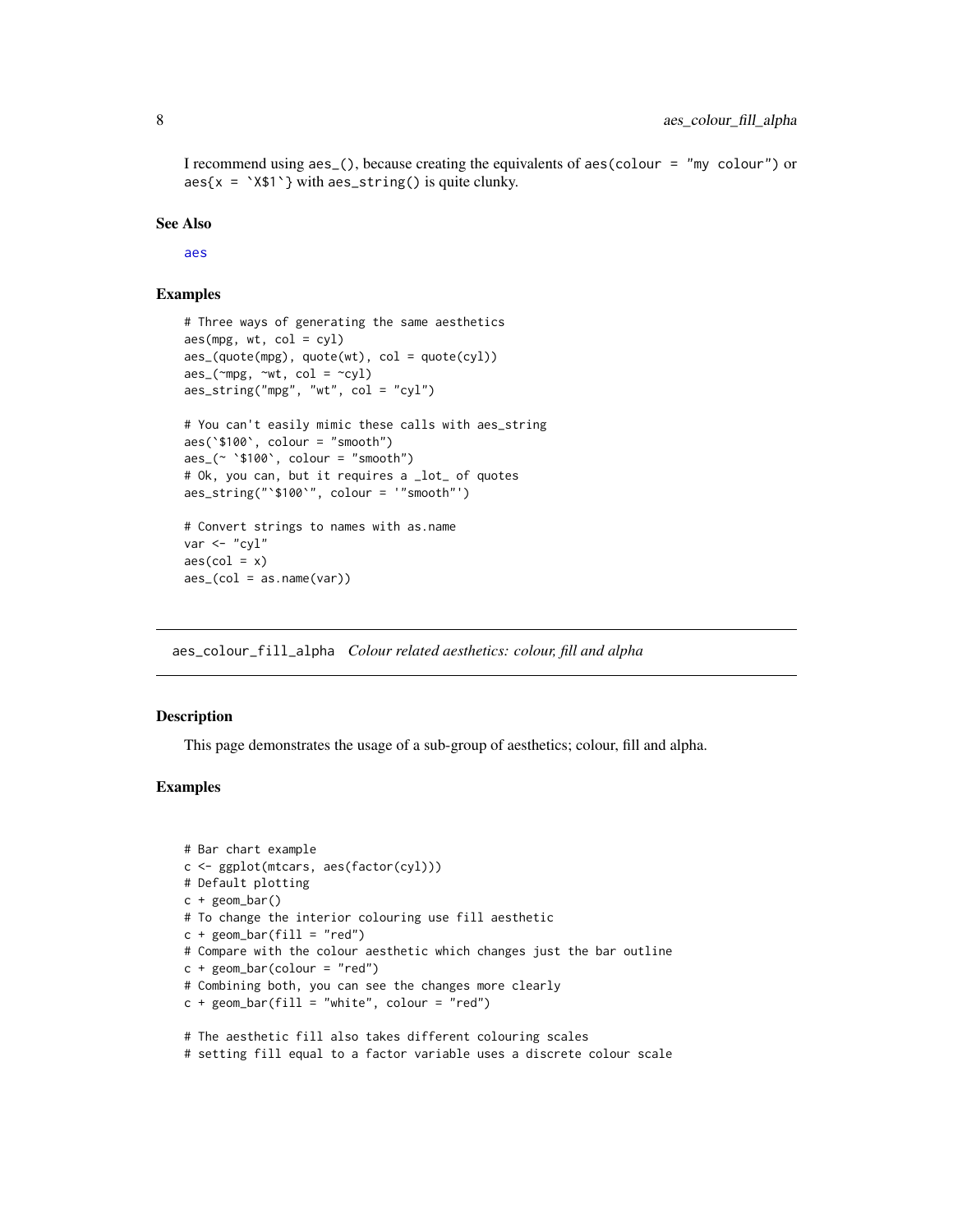<span id="page-8-0"></span>aes\_group\_order 9

```
k \leq ggplot(mtcars, aes(factor(cyl), fill = factor(vs)))
k + geom_bar()
# Fill aesthetic can also be used with a continuous variable
m <- ggplot(faithfuld, aes(waiting, eruptions))
m + geom_raster()
m + geometry = density))
# Some geoms don't use both aesthetics (i.e. geom_point or geom_line)
b \leq ggplot(economics, aes(x = date, y = unemploy))
b + geom_line()
b + geom_line(colour = "green")
b + geom_point()
b + geom\_point(colour = "red")# For large datasets with overplotting the alpha
# aesthetic will make the points more transparent
df \le data.frame(x = rnorm(5000), y = rnorm(5000))
h <- ggplot(df, aes(x,y))
h + geom_point()
h + geom_point(alpha = 0.5)
h + geom\_point(alpha = 1/10)# Alpha can also be used to add shading
j \leftarrow b + \text{geom\_line}()j
yrng <- range(economics$unemploy)
j \leftarrow j + \text{geom\_rect}(\text{aes}(\text{NULL}, \text{NULL}, \text{xml} = \text{start}, \text{xmax} = \text{end}, \text{fill} = \text{party}),ymin = yrng[1], ymax = yrng[2], data = presidential)
j
j + scale_fill_manual(values = alpha(c("blue", "red"), .3))
```
aes\_group\_order *Aesthetics: grouping*

#### Description

Aesthetics: grouping

#### Examples

# By default, the group is set to the interaction of all discrete variables in the # plot. This often partitions the data correctly, but when it does not, or when # no discrete variable is used in the plot, you will need to explicitly define the # grouping structure, by mapping group to a variable that has a different value # for each group.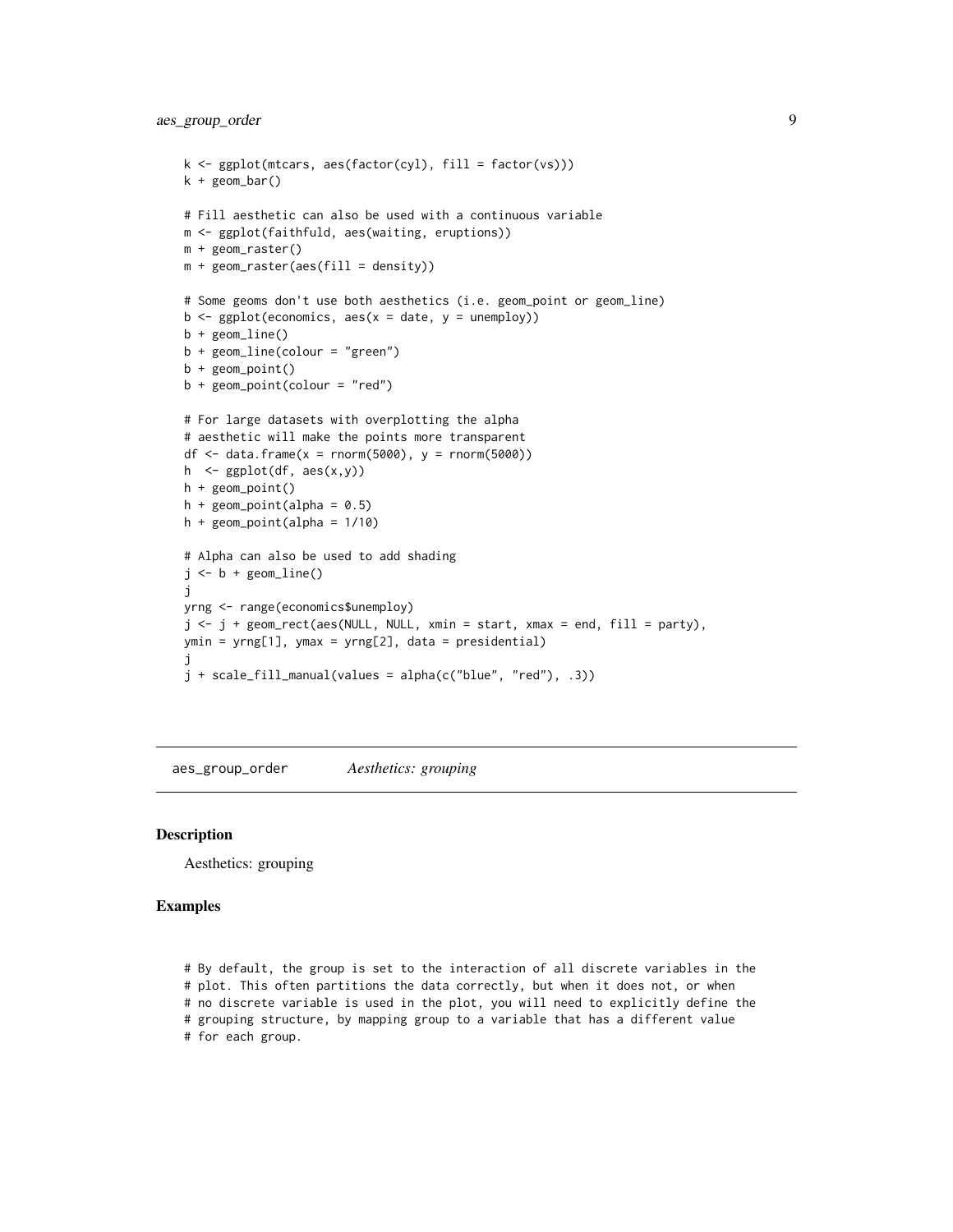```
# For most applications you can simply specify the grouping with
# various aesthetics (colour, shape, fill, linetype) or with facets.
p <- ggplot(mtcars, aes(wt, mpg))
# A basic scatter plot
p + geom\_point(size = 4)# The colour aesthetic
p + geom\_point(aes(colour = factor(cyl)), size = 4)# Or you can use shape to distinguish the data
p + geom\_point(aes(shape = factor(cyl)), size = 4)# Using fill
a <- ggplot(mtcars, aes(factor(cyl)))
a + geom_bar()
a + geom\_bar(aes(fill = factor(cyl)))a + geom\_bar(aes(fill = factor(vs)))# Using linetypes
rescale01 <- function(x) (x - min(x)) / diff(range(x))
ec_scaled <- data.frame(
  date = economics$date,
  plyr::colwise(rescale01)(economics[, -(1:2)]))
ecm <- reshape2::melt(ec_scaled, id.vars = "date")
f <- ggplot(ecm, aes(date, value))
f + geom_line(aes(linetype = variable))
# Using facets
k \leq ggplot(diamonds, aes(carat, ..density..)) + geom_histogram(binwidth = 0.2)
k + facet_grid(. \sim cut)
# There are three common cases where the default is not enough, and we
# will consider each one below. In the following examples, we will use a simple
# longitudinal dataset, Oxboys, from the nlme package. It records the heights
# (height) and centered ages (age) of 26 boys (Subject), measured on nine
# occasions (Occasion).
# Multiple groups with one aesthetic
h <- ggplot(nlme::Oxboys, aes(age, height))
# A single line tries to connect all the observations
h + geom_line()
# The group aesthetic maps a different line for each subject
h + geom_line(aes(group = Subject))
# Different groups on different layers
h \le -h + \text{geom\_line}(aes(\text{group} = \text{Subject}))# Using the group aesthetic with both geom_line() and geom_smooth()
# groups the data the same way for both layers
h + geom_smooth(aes(group = Subject), method = "lm", se = FALSE)
# Changing the group aesthetic for the smoother layer
# fits a single line of best fit across all boys
h + geom\_smooth(aes(group = 1), size = 2, method = "lm", se = FALSE)# Overriding the default grouping
```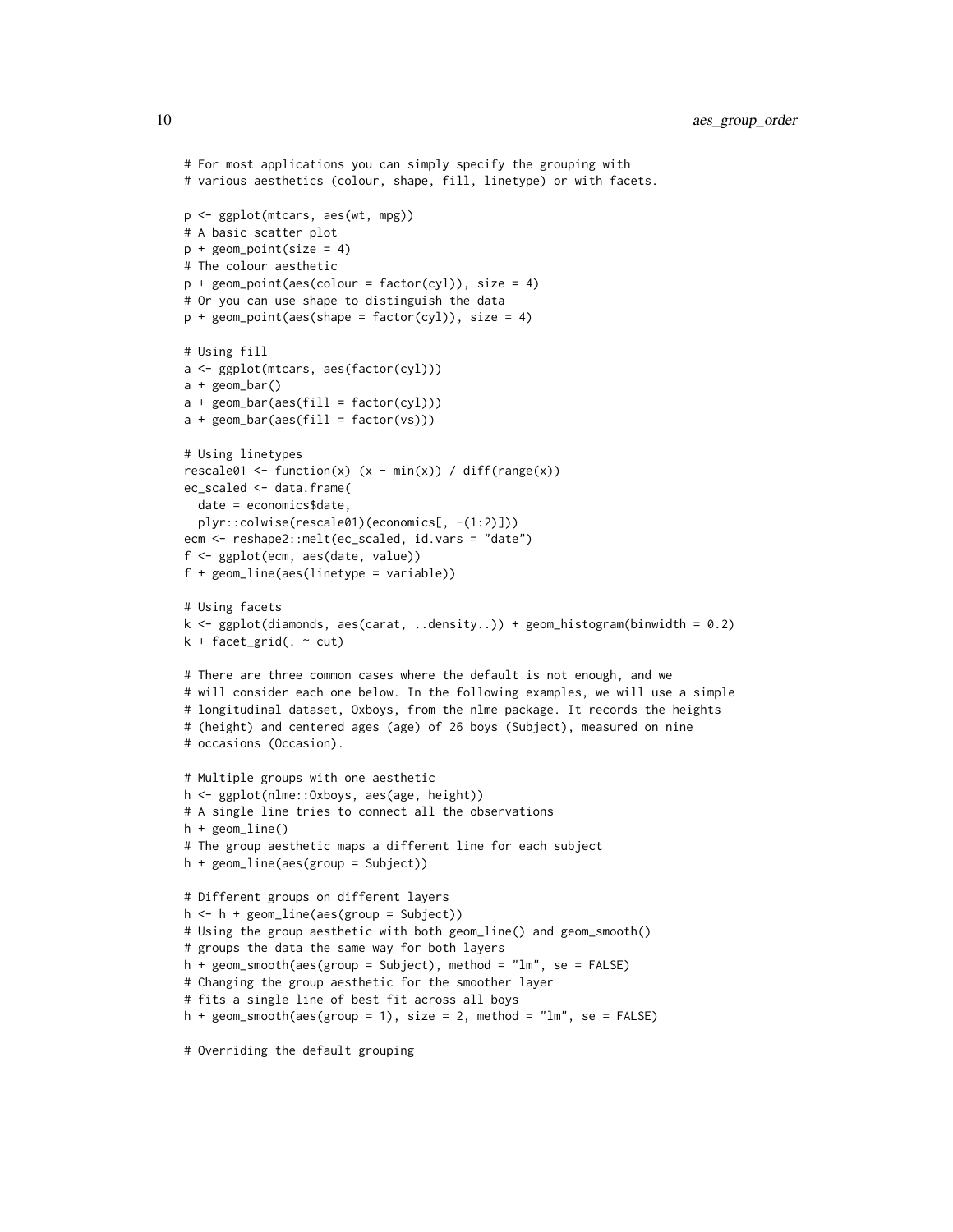```
# The plot has a discrete scale but you want to draw lines that connect across
# groups. This is the strategy used in interaction plots, profile plots, and parallel
# coordinate plots, among others. For example, we draw boxplots of height at
# each measurement occasion
boysbox <- ggplot(nlme::Oxboys, aes(Occasion, height))
boysbox + geom_boxplot()
# There is no need to specify the group aesthetic here; the default grouping
# works because occasion is a discrete variable. To overlay individual trajectories
# we again need to override the default grouping for that layer with aes(group = Subject)
boysbox <- boysbox + geom_boxplot()
boysbox + geom_line(aes(group = Subject), colour = "blue")
```

```
aes_linetype_size_shape
```
*Differentiation related aesthetics: linetype, size, shape*

#### Description

This page demonstrates the usage of a sub-group of aesthetics; linetype, size and shape.

```
# Line types should be specified with either an integer, a name, or with a string of
# an even number (up to eight) of hexadecimal digits which give the lengths in
# consecutive positions in the string.
# \theta = blank, 1 = solid, 2 = dashed, 3 = dotted, 4 = dotdash, 5 = longdash, 6 = twodash
# Data
df <- data.frame(x = 1:10, y = 1:10)
f \leftarrow \text{ggplot}(df, \text{aes}(x, y))f + geom_line(linetype = 2)
f + geom\_line(linetype = "dotdash")# An example with hex strings, the string "33" specifies three units on followed
# by three off and "3313" specifies three units on followed by three off followed
# by one on and finally three off.
f + geom\_line(linetype = "3313")# Mapping line type from a variable
ggplot(economics_long, aes(date, value01)) +
 geom_line(aes(linetype = variable))
# Size examples
# Should be specified with a numerical value (in millimetres),
# or from a variable source
p <- ggplot(mtcars, aes(wt, mpg))
p + geom\_point(size = 4)p + geom_point(aes(size = qsec))
```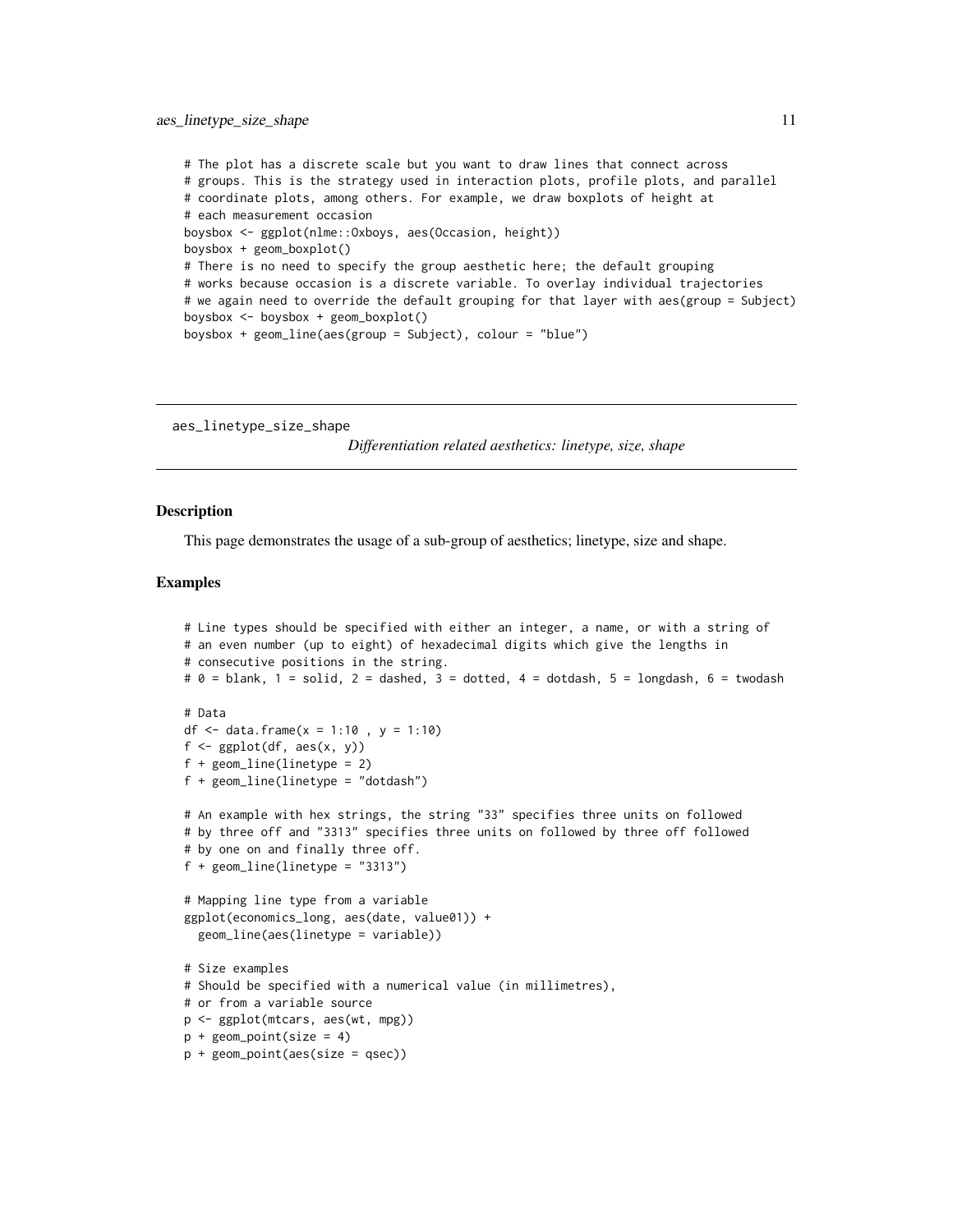```
p + geom\_point(size = 2.5) +geom\_hline(yintercept = 25, size = 3.5)# Shape examples
# Shape takes four types of values: an integer in [0, 25],
# a single character-- which uses that character as the plotting symbol,
# a . to draw the smallest rectangle that is visible (i.e., about one pixel)
# an NA to draw nothing
p + geom_point()
p + geom\_point(shape = 5)p + geom\_point(shape = "k", size = 3)p + geom\_point(shape = "."p + geom_point(shape = NA)
# Shape can also be mapped from a variable
p + geom_point(aes(shape = factor(cyl)))
# A look at all 25 symbols
df2 <- data.frame(x = 1:5, y = 1:25, z = 1:25)
s \leftarrow \text{ggplot}(df2, \text{aes}(x, y))s + geom\_point(aes(shape = z), size = 4) +scale_shape_identity()
# While all symbols have a foreground colour, symbols 19-25 also take a
# background colour (fill)
s + geom_point(aes(shape = z), size = 4, colour = "Red") +
  scale_shape_identity()
s + geom\_point(aes(shape = z), size = 4, colour = "Red", fill = "Black") +scale_shape_identity()
```
aes\_position *Position related aesthetics: x, y, xmin, xmax, ymin, ymax, xend, yend*

#### **Description**

This page demonstrates the usage of a sub-group of aesthetics; x, y, xmin, xmax, ymin, ymax, xend, and yend.

#### Examples

```
# Generate data: means and standard errors of means for prices
# for each type of cut
dmod \leq lm(price \sim cut, data = diamonds)
cuts <- data.frame(cut = unique(diamonds$cut), predict(dmod, data.frame(cut =
unique(diamonds$cut)), se = TRUE)[c("fit", "se.fit")])
se \leq ggplot(cuts, aes(x = cut, y = fit, ymin = fit - se.fit,
ymax = fit + se.fit, colour = cut))
se + geom_pointrange()
```
# Using annotate

<span id="page-11-0"></span>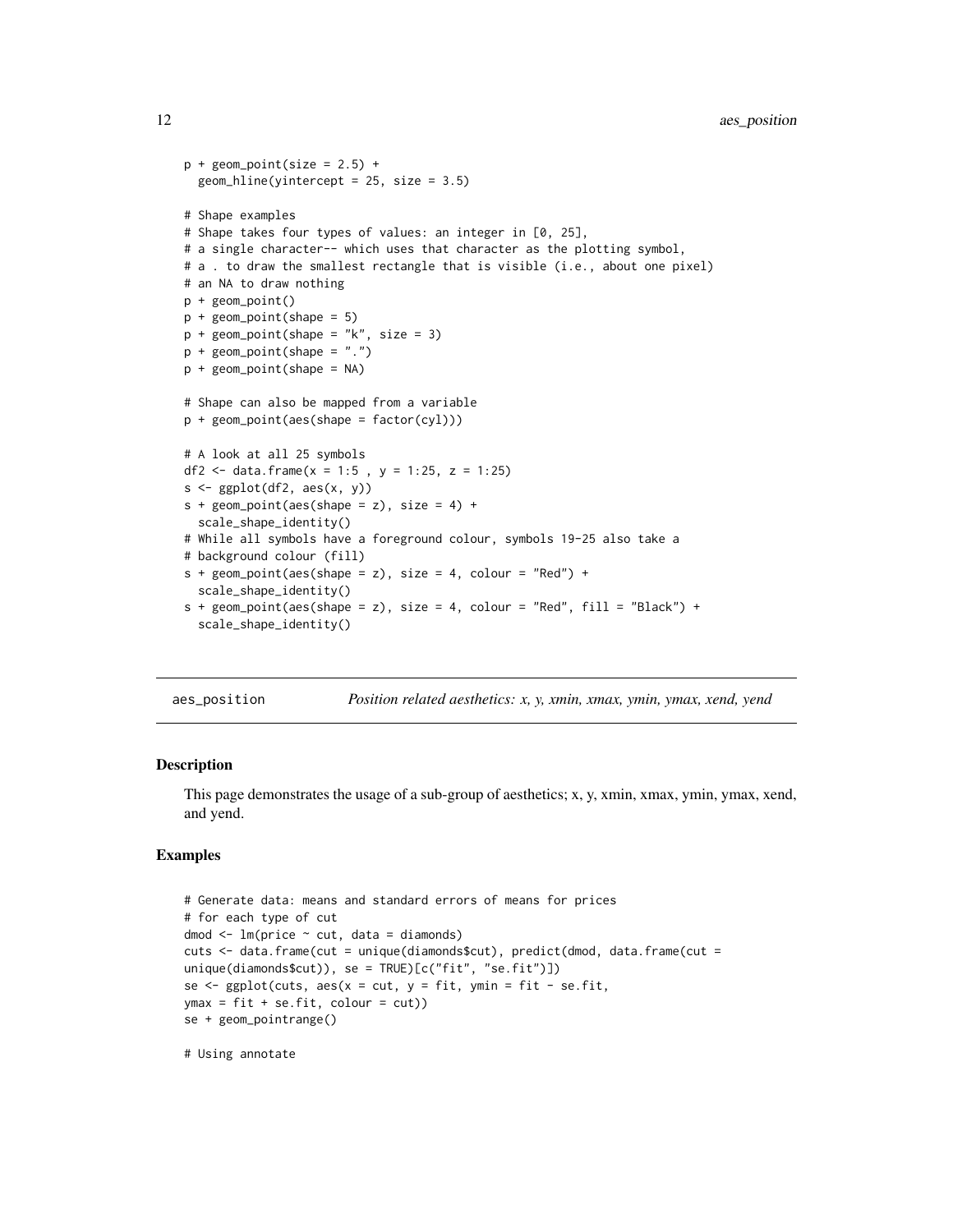#### <span id="page-12-0"></span>annotate and the set of the set of the set of the set of the set of the set of the set of the set of the set of the set of the set of the set of the set of the set of the set of the set of the set of the set of the set of

```
p <- ggplot(mtcars, aes(wt, mpg)) + geom_point()
p + annotate("rect", xmin = 2, xmax = 3.5, ymin = 2, ymax = 25,
 fill = "dark grey", alpha = .5)
# Geom_segment examples
p + geom\_segment(aes(x = 2, y = 15, xend = 2, yend = 25),
 arrow = arrow(length = unit(0.5, "cm")))p + geom\_segment(aes(x = 2, y = 15, xend = 3, yend = 15),
 arrow = arrow(length = unit(0.5, "cm")))p + geom\_segment(aes(x = 5, y = 30, xend = 3.5, yend = 25),arrow = arrow(length = unit(0.5, "cm")))# You can also use geom_segment to recreate plot(type = "h") :
counts \leq as.data.frame(table(x = rpois(100, 5)))
counts$x <- as.numeric(as.character(counts$x))
with(counts, plot(x, Freq, type = "h", lwd = 10))ggplot(counts, aes(x, Freq)) +
 geom_segment(aes(yend = 0, xend = x), size = 10)
```
annotate *Create an annotation layer*

# **Description**

This function adds geoms to a plot, but unlike typical a geom function, the properties of the geoms are not mapped from variables of a data frame, but are instead passed in as vectors. This is useful for adding small annotations (such as text labels) or if you have your data in vectors, and for some reason don't want to put them in a data frame.

#### Usage

```
\text{annotate}(\text{geom}, x = \text{NULL}, y = \text{NULL}, x\text{min} = \text{NULL}, x\text{max} = \text{NULL},ymin = NULL, ymax = NULL, xend = NULL, yend = NULL, ...na.rm = FALSE)
```

| geom     | name of geom to use for annotation                                                                                                                                                                        |
|----------|-----------------------------------------------------------------------------------------------------------------------------------------------------------------------------------------------------------|
|          | x, y, xmin, ymin, xmax, ymax, xend, yend<br>positioning aesthetics - you must specify at least one of these.                                                                                              |
| $\cdots$ | other arguments passed on to layer. These are often aesthetics, used to set an<br>aesthetic to a fixed value, like color $=$ "red" or size $=$ 3. They may also be<br>parameters to the paired geom/stat. |
| na.rm    | If FALSE, the default, missing values are removed with a warning. If TRUE,<br>missing values are silently removed.                                                                                        |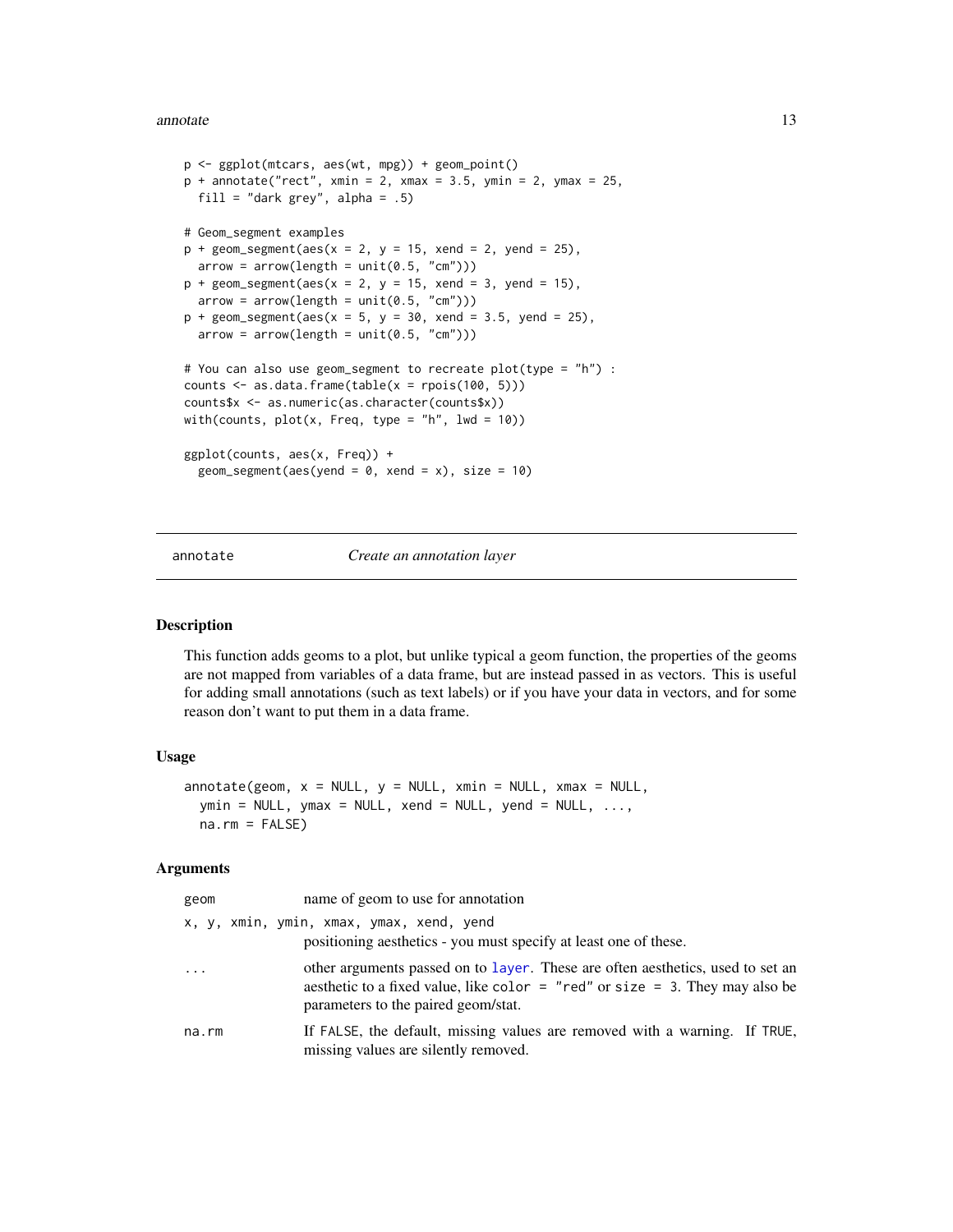#### <span id="page-13-0"></span>Details

Note that all position aesthetics are scaled (i.e. they will expand the limits of the plot so they are visible), but all other aesthetics are set. This means that layers created with this function will never affect the legend.

# Examples

 $p \leftarrow \text{ggplot}(\text{mtcars}, \text{aes}(x = wt, y = mpg)) + \text{geom\_point}()$  $p +$  annotate("text",  $x = 4$ ,  $y = 25$ , label = "Some text")  $p +$  annotate("text",  $x = 2:5$ ,  $y = 25$ , label = "Some text")  $p +$  annotate("rect", xmin = 3, xmax = 4.2, ymin = 12, ymax = 21, alpha =  $.2$ )  $p +$  annotate("segment",  $x = 2.5$ , xend = 4,  $y = 15$ , yend = 25, colour = "blue")  $p +$  annotate("pointrange",  $x = 3.5$ ,  $y = 20$ , ymin = 12, ymax = 28,  $colour = "red", size = 1.5)$  $p +$  annotate("text",  $x = 2:3$ ,  $y = 20:21$ , label = c("my label", "label 2"))  $p +$  annotate("text",  $x = 4$ ,  $y = 25$ , label = "italic(R) ^ 2 == 0.75", parse = TRUE)  $p +$  annotate("text",  $x = 4$ ,  $y = 25$ , label = "paste(italic(R) ^ 2, \" = .75\")", parse = TRUE)

annotation\_custom *Annotation: Custom grob*

#### Description

This is a special geom intended for use as static annotations that are the same in every panel. These annotations will not affect scales (i.e. the x and y axes will not grow to cover the range of the grob, and the grob will not be modified by any ggplot settings or mappings).

#### Usage

```
\text{annotation\_custom(grob, xmin = -Inf, xmax = Inf, ymin = -Inf},ymax = Inf)
```
#### Arguments

| grob       | grob to display                                                       |
|------------|-----------------------------------------------------------------------|
| xmin, xmax | x location (in data coordinates) giving horizontal location of raster |
| ymin, ymax | y location (in data coordinates) giving vertical location of raster   |

# Details

Most useful for adding tables, inset plots, and other grid-based decorations.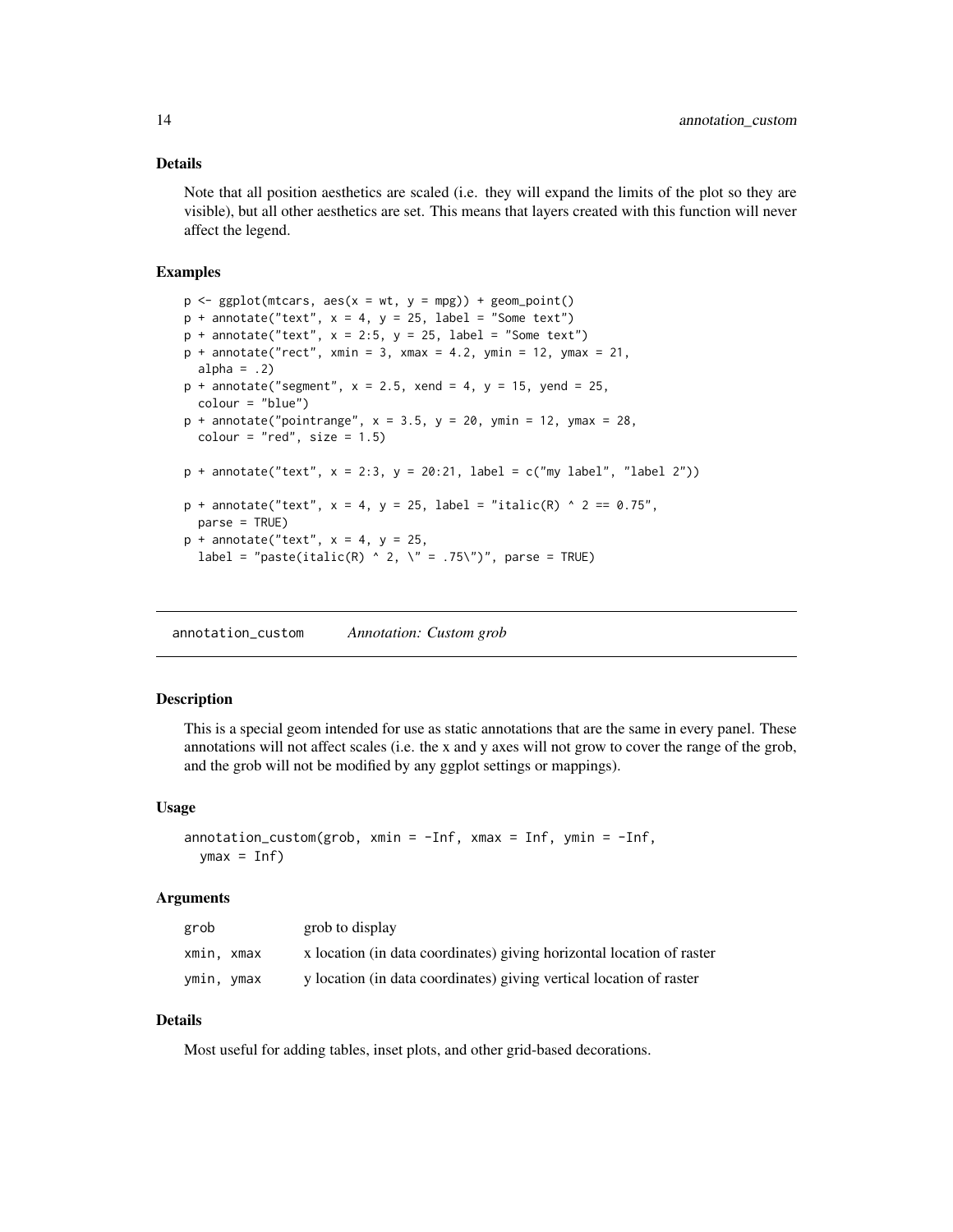#### <span id="page-14-0"></span>Note

annotation\_custom expects the grob to fill the entire viewport defined by xmin, xmax, ymin, ymax. Grobs with a different (absolute) size will be center-justified in that region. Inf values can be used to fill the full plot panel (see examples).

# Examples

```
# Dummy plot
df \le data.frame(x = 1:10, y = 1:10)
base <- ggplot(df, aes(x, y)) +
  geom_blank() +
  theme_bw()
# Full panel annotation
base + annotation_custom(
  grob = grid::roundrectGrob(),
  xmin = -Inf, xmax = Inf, ymin = -Inf, ymax = Inf)
# Inset plot
df2 \leftarrow data.frame(x = 1, y = 1)
g <- ggplotGrob(ggplot(df2, aes(x, y)) +
  geom_point() +
  theme(plot.background = element_rect(colour = "black")))
base +
  annotation_custom(grob = g, xmin = 1, xmax = 10, ymin = 8, ymax = 10)
```
annotation\_logticks *Annotation: log tick marks*

#### Description

This annotation adds log tick marks with diminishing spacing. These tick marks probably make sense only for base 10.

#### Usage

```
annotation_logticks(base = 10, sides = "bl", scaled = TRUE,
  short = unit(0.1, "cm"), mid = unit(0.2, "cm"), long = unit(0.3, "cm"),
 colour = "black", size = 0.5, linetype = 1, alpha = 1, color = NULL,
  ...)
```

| base  | the base of the $log$ (default 10)                                                    |
|-------|---------------------------------------------------------------------------------------|
| sides | a string that controls which sides of the plot the log ticks appear on. It can be set |
|       | to a string containing any of "trbl", for top, right, bottom, and left.               |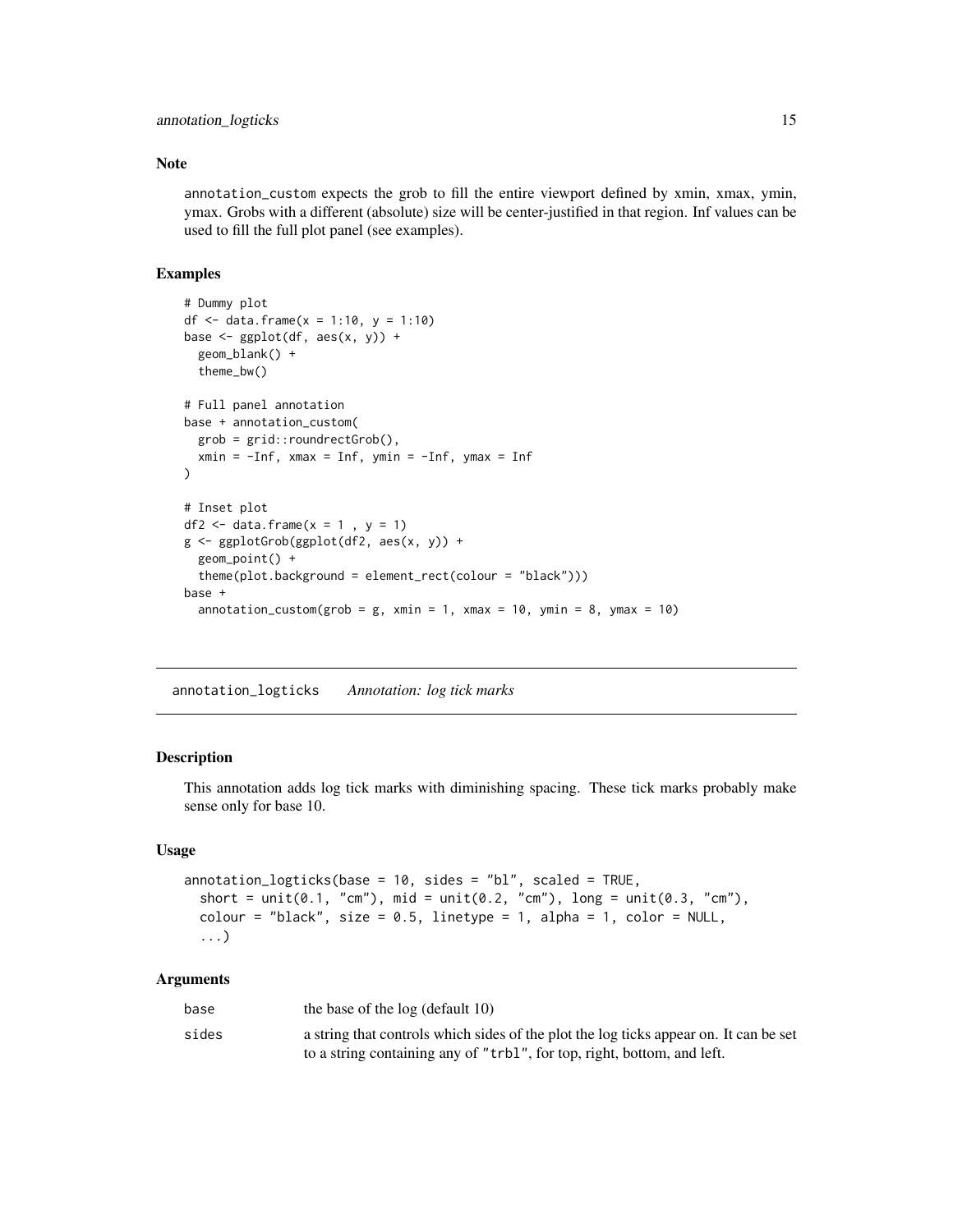| scaled   | is the data already log-scaled? This should be TRUE (default) when the data is<br>already transformed with $log10()$ or when using scale_y_log10. It should be<br>FALSE when using coord_trans( $y = "log10")$ . |
|----------|------------------------------------------------------------------------------------------------------------------------------------------------------------------------------------------------------------------|
| short    | a unit object specifying the length of the short tick marks                                                                                                                                                      |
| mid      | a unit object specifying the length of the middle tick marks. In base 10, these<br>are the "5" ticks.                                                                                                            |
| long     | a unit object specifying the length of the long tick marks. In base 10, these are<br>the "1" (or "10") ticks.                                                                                                    |
| colour   | Colour of the tick marks.                                                                                                                                                                                        |
| size     | Thickness of tick marks, in mm.                                                                                                                                                                                  |
| linetype | Linetype of tick marks (solid, dashed, etc.)                                                                                                                                                                     |
| alpha    | The transparency of the tick marks.                                                                                                                                                                              |
| color    | An alias for colour.                                                                                                                                                                                             |
| $\cdots$ | Other parameters passed on to the layer                                                                                                                                                                          |
|          |                                                                                                                                                                                                                  |

# See Also

[scale\\_y\\_continuous](#page-149-1), [scale\\_y\\_log10](#page-149-1) for log scale transformations. [coord\\_trans](#page-25-1) for log coordinate transformations.

```
# Make a log-log plot (without log ticks)
a <- ggplot(msleep, aes(bodywt, brainwt)) +
geom_point(na.rm = TRUE) +
scale_x_log10(
  breaks = scales::trans_breaks("log10", function(x) 10^x),
  labels = scales::trans_format("log10", scales::math_format(10^.x))
) +scale_y_log10(
  breaks = scales::trans_breaks("log10", function(x) 10^x),
  labels = scales::trans_format("log10", scales::math_format(10^.x))
) +
theme_bw()
a + annotation_logticks() \qquad # Default: log ticks on bottom and left
a + annotation_logticks(sides = "lr") # Log ticks for y, on left and right
a + annotation_logticks(sides = "trbl") # All four sides
# Hide the minor grid lines because they don't align with the ticks
a + annotation_logticks(sides = "trbl") + theme(panel.grid.minor = element_blank())
# Another way to get the same results as 'a' above: log-transform the data before
# plotting it. Also hide the minor grid lines.
b <- ggplot(msleep, aes(log10(bodywt), log10(brainwt))) +
geom_point(na.rm = TRUE) +
scale_x_{continuous(name = "body", labels = scales::mathb_{continuous} +scale_y_{continuous(name = "brain", labels = scales::math_f{month_function(x), ) +}
```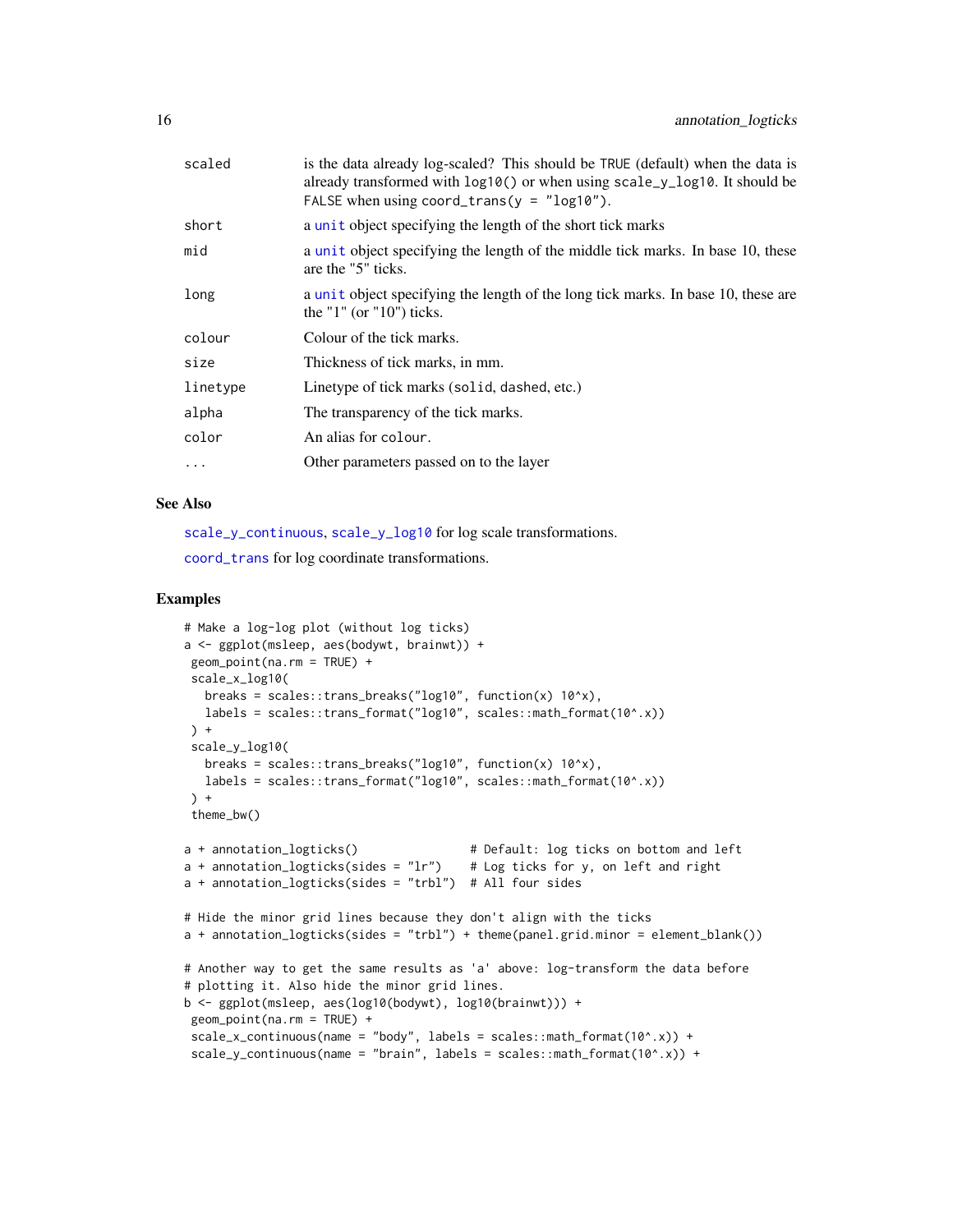```
theme_bw() + theme(panel.grid.minor = element_blank())
b + annotation_logticks()
# Using a coordinate transform requires scaled = FALSE
t <- ggplot(msleep, aes(bodywt, brainwt)) +
  geom_point() +
  coord_trans(x = "log10", y = "log10") +
  theme_bw()
t + annotation_logticks(scaled = FALSE)
# Change the length of the ticks
a + annotation_logticks(
  short = unit(.5, "mm"),
 mid = unit(3, "mm"),
 long = unit(4, "mm")\mathcal{L}
```
annotation\_map *Annotation: a maps*

#### Description

Display a fixed map on a plot.

#### Usage

```
annotation_map(map, ...)
```
#### Arguments

| map      | data frame representing a map. Most map objects can be converted into the right |
|----------|---------------------------------------------------------------------------------|
|          | format by using for tify                                                        |
| $\cdots$ | other arguments used to modify aesthetics                                       |

```
if (require("maps")) {
usamap <- map_data("state")
seal.sub <- subset(seals, long > -130 & lat < 45 & lat > 40)
ggplot(seal.sub, aes(x = long, y = lat)) +annotation_map(usamap, fill = "NA", colour = "grey50") +
  geom_segment(aes(xend = long + delta_long, yend = lat + delta_lat))
seal2 <- transform(seal.sub,
  latr = cut(lat, 2),
  longr = cut(long, 2)
```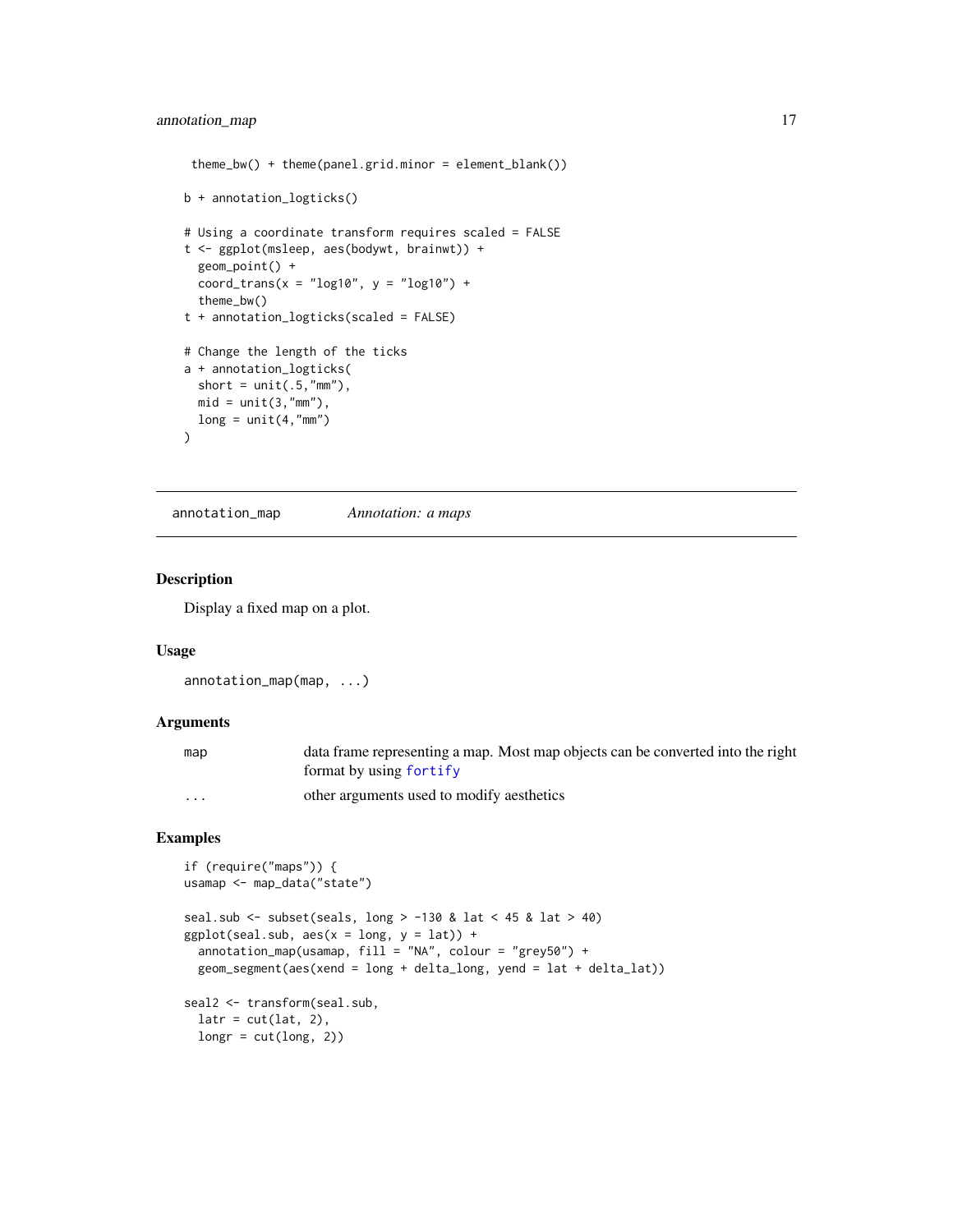```
ggplot(seal2, aes(x = long, y = lat)) +annotation_map(usamap, fill = "NA", colour = "grey50") +
  geom_segment(aes(xend = long + delta_long, yend = lat + delta_lat)) +
  facet_grid(latr \sim longr, scales = "free", space = "free")
}
```
annotation\_raster *Annotation: high-performance rectangular tiling*

#### Description

This is a special version of [geom\\_raster](#page-88-1) optimised for static annotations that are the same in every panel. These annotations will not affect scales (i.e. the x and y axes will not grow to cover the range of the raster, and the raster must already have its own colours). This is useful for adding bitmap images.

#### Usage

```
annotation_raster(raster, xmin, xmax, ymin, ymax, interpolate = FALSE)
```
#### Arguments

| raster      | raster object to display                                                |
|-------------|-------------------------------------------------------------------------|
| xmin. xmax  | x location (in data coordinates) giving horizontal location of raster   |
| ymin, ymax  | y location (in data coordinates) giving vertical location of raster     |
| interpolate | If TRUE interpolate linearly, if FALSE (the default) don't interpolate. |

```
# Generate data
rainbow <- matrix(hcl(seq(0, 360, length.out = 50 * 50), 80, 70), nrow = 50)
ggplot(mtcars, aes(mpg, wt)) +
 geom_point() +
 annotation_raster(rainbow, 15, 20, 3, 4)
# To fill up whole plot
ggplot(mtcars, aes(mpg, wt)) +
 annotation_raster(rainbow, -Inf, Inf, -Inf, Inf) +
 geom_point()
rainbow2 <- matrix(hcl(seq(0, 360, length.out = 10), 80, 70), nrow = 1)
ggplot(mtcars, aes(mpg, wt)) +
 annotation_raster(rainbow2, -Inf, Inf, -Inf, Inf) +
 geom_point()
rainbow2 <- matrix(hcl(seq(0, 360, length.out = 10), 80, 70), nrow = 1)
ggplot(mtcars, aes(mpg, wt)) +
 annotation_raster(rainbow2, -Inf, Inf, -Inf, Inf, interpolate = TRUE) +
 geom_point()
```
<span id="page-17-0"></span>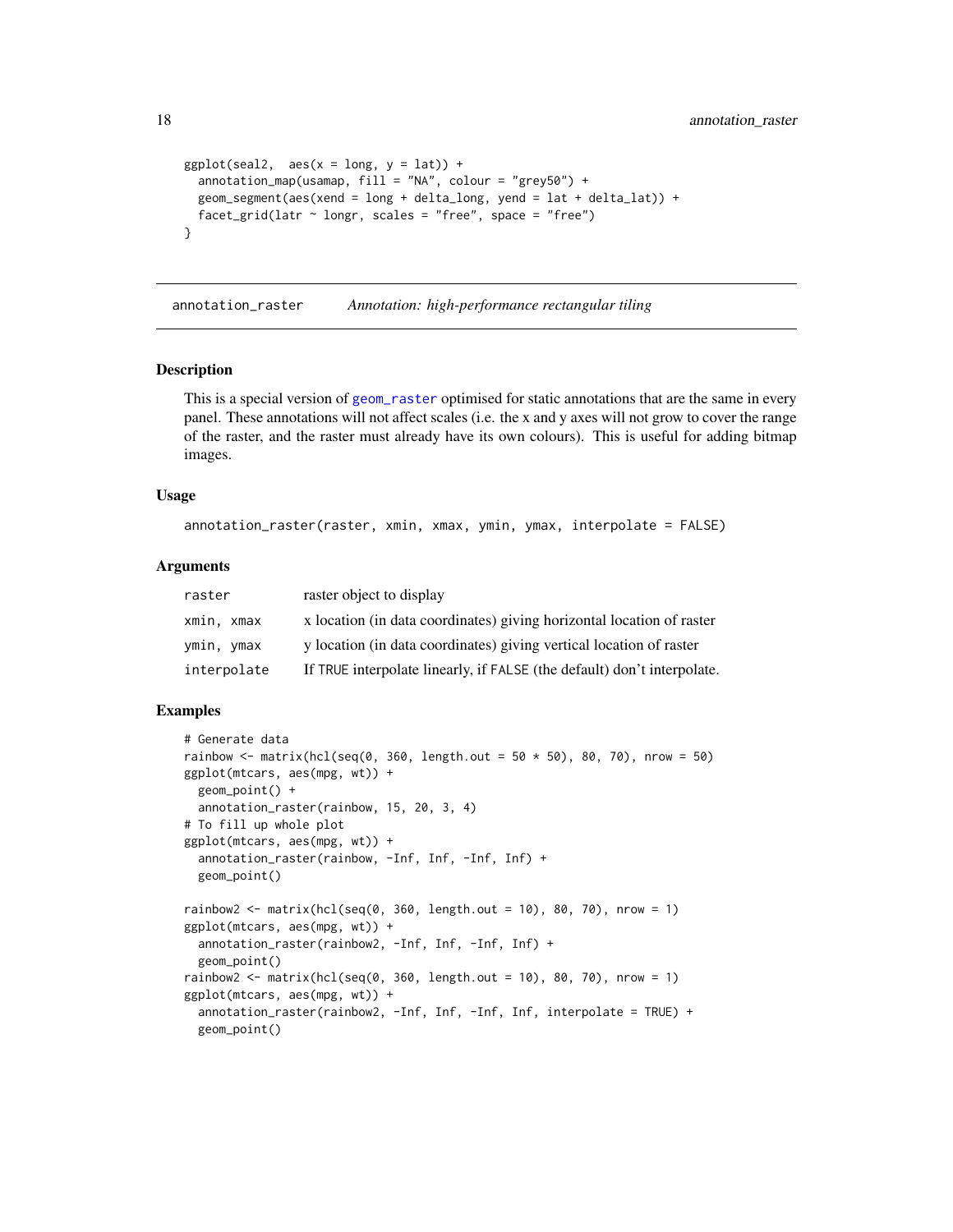<span id="page-18-0"></span>

# Description

autoplot uses ggplot2 to draw a particular plot for an object of a particular class in a single command. This defines the S3 generic that other classes and packages can extend.

# Usage

```
autoplot(object, ...)
```
# Arguments

| object | an object, whose class will determine the behaviour of autoplot |
|--------|-----------------------------------------------------------------|
| .      | other arguments passed to specific methods                      |

# Value

a ggplot object

# See Also

[ggplot](#page-104-1) and [fortify](#page-35-1)

borders *Create a layer of map borders*

# Description

This is a quick and dirty way to get map data (from the maps package) on to your plot. This is a good place to start if you need some crude reference lines, but you'll typically want something more sophisticated for communication graphics.

# Usage

```
borders(database = "world", regions = ".", fill = NA, colour = "grey50",
 xlim = NULL, ylim = NULL, ...
```

| database   | map data, see map for details                                                       |
|------------|-------------------------------------------------------------------------------------|
| regions    | map region                                                                          |
| fill       | fill colour                                                                         |
| colour     | border colour                                                                       |
| xlim, ylim | latitudinal and logitudinal range for extracting map polygons, see map for details. |
| $\ddotsc$  | other arguments passed onto geom_polygon                                            |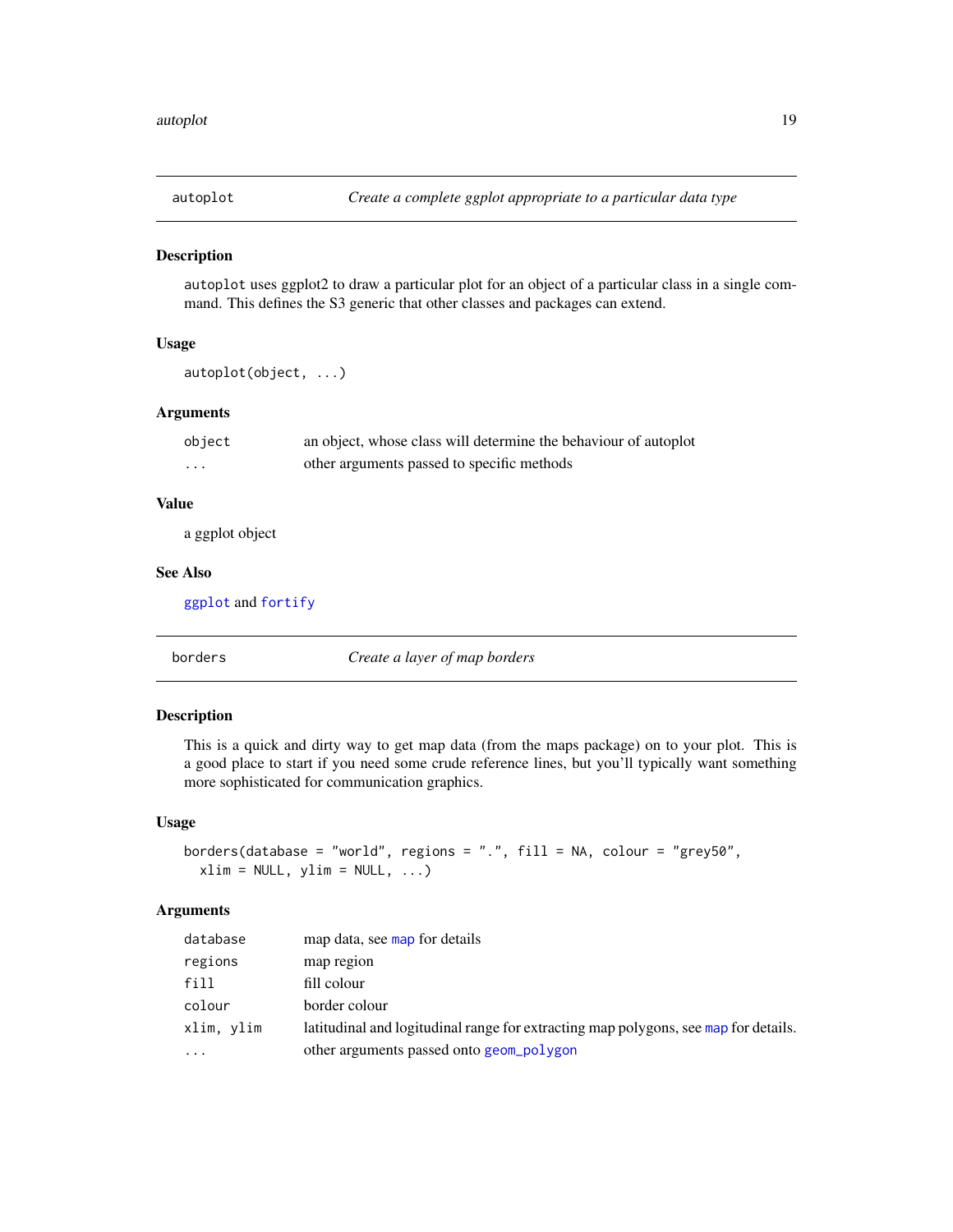### Examples

```
if (require("maps")) {
ia <- map_data("county", "iowa")
mid\_range \leftarrow function(x) mean(range(x))
seats <- plyr::ddply(ia, "subregion", plyr::colwise(mid_range, c("lat", "long")))
ggplot(ia, aes(long, lat)) +
  geom_polygon(aes(group = group), fill = NA, colour = "grey60") +
  geom_text(aes(label = subregion), data = seats, size = 2, angle = 45)
data(us.cities)
capitals <- subset(us.cities, capital == 2)
ggplot(capitals, aes(long, lat)) +
  borders("state") +
  geom_point(aes(size = pop)) +
  scale_size_area() +
  coord_quickmap()
# Same map, with some world context
ggplot(capitals, aes(long, lat)) +
  borders("world", xlim = c(-130, -60), ylim = c(20, 50)) +
  geom_point(aes(size = pop)) +
  scale_size_area() +
  coord_quickmap()
}
```
coord\_cartesian *Cartesian coordinates*

# Description

The Cartesian coordinate system is the most familiar, and common, type of coordinate system. Setting limits on the coordinate system will zoom the plot (like you're looking at it with a magnifying glass), and will not change the underlying data like setting limits on a scale will.

#### Usage

```
coord\_cartesian(xlim = NULL, ylim = NULL, expand = TRUE)
```

| xlim, ylim | Limits for the x and y axes.                                                                                                                                                       |
|------------|------------------------------------------------------------------------------------------------------------------------------------------------------------------------------------|
| expand     | If TRUE, the default, adds a small expansion factor to the limits to ensure that<br>data and axes don't overlap. If FALSE, limits are taken exactly from the data or<br>xlim/vlim. |

<span id="page-19-0"></span>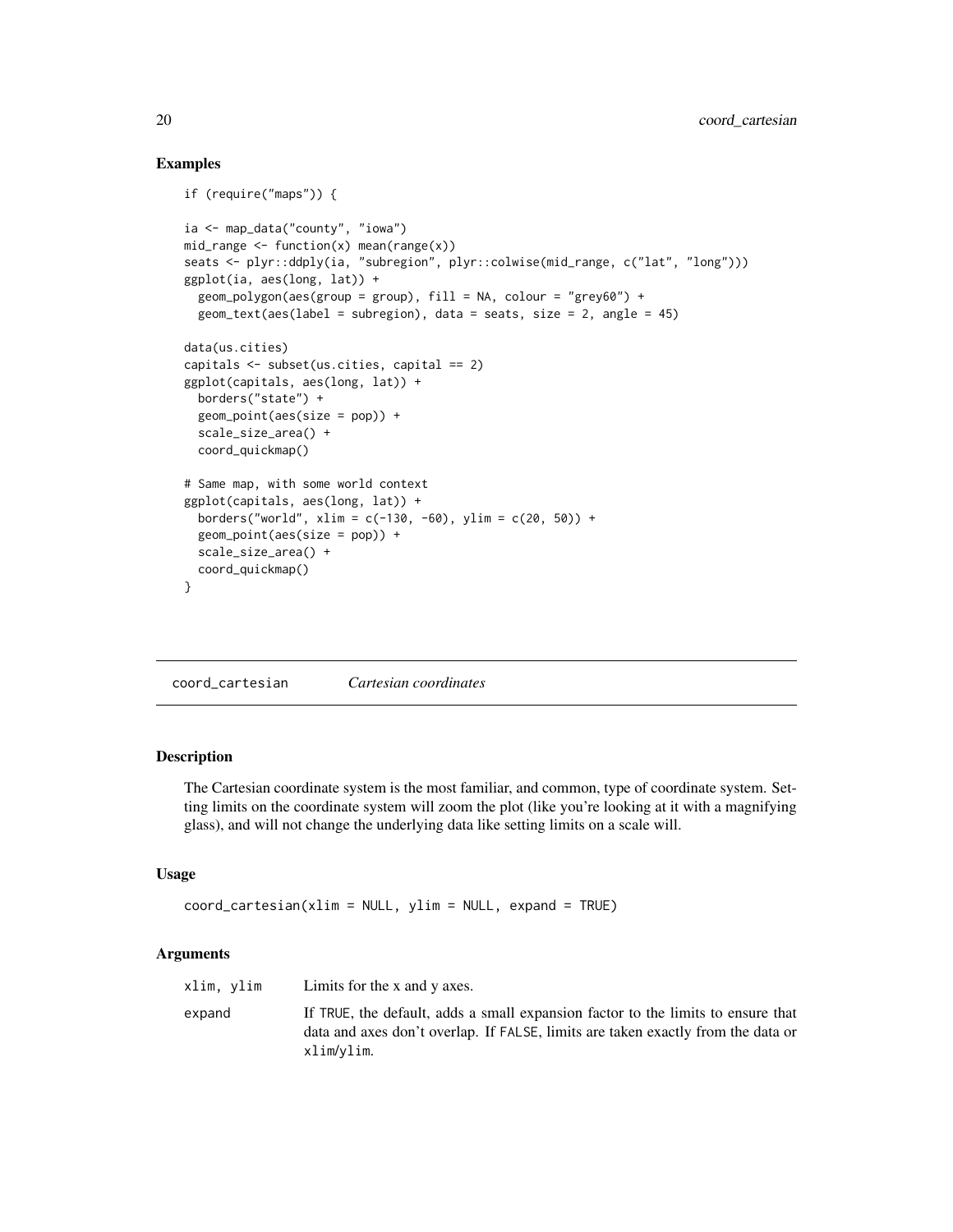#### <span id="page-20-0"></span>coord\_fixed 21

#### Examples

```
# There are two ways of zooming the plot display: with scales or
# with coordinate systems. They work in two rather different ways.
p <- ggplot(mtcars, aes(disp, wt)) +
 geom_point() +
 geom_smooth()
p
# Setting the limits on a scale converts all values outside the range to NA.
p + scale_x_{continuous(limits = c(325, 500))# Setting the limits on the coordinate system performs a visual zoom.
# The data is unchanged, and we just view a small portion of the original
# plot. Note how smooth continues past the points visible on this plot.
p + coord_cartesian(xlim = c(325, 500))# By default, the same expansion factor is applied as when setting scale
# limits. You can set the limits precisely by setting expand = FALSE
p + \text{coord\_cartesian}(\text{xlim} = c(325, 500), \text{expand} = \text{FALSE})# Simiarly, we can use expand = FALSE to turn off expansion with the
# default limits
p + coord_cartesian(expand = FALSE)
# You can see the same thing with this 2d histogram
d <- ggplot(diamonds, aes(carat, price)) +
 stat_bin2d(bins = 25, colour = "white")
d
# When zooming the scale, the we get 25 new bins that are the same
# size on the plot, but represent smaller regions of the data space
d + scale_x_{continuous(limits = c(0, 1))# When zooming the coordinate system, we see a subset of original 50 bins,
# displayed bigger
d + coord_{cartesian(xlim = c(0, 1))}
```
coord\_fixed *Cartesian coordinates with fixed "aspect ratio"*

#### **Description**

A fixed scale coordinate system forces a specified ratio between the physical representation of data units on the axes. The ratio represents the number of units on the y-axis equivalent to one unit on the x-axis. The default, ratio = 1, ensures that one unit on the x-axis is the same length as one unit on the y-axis. Ratios higher than one make units on the y axis longer than units on the x-axis, and vice versa. This is similar to [eqscplot](#page-0-0), but it works for all types of graphics.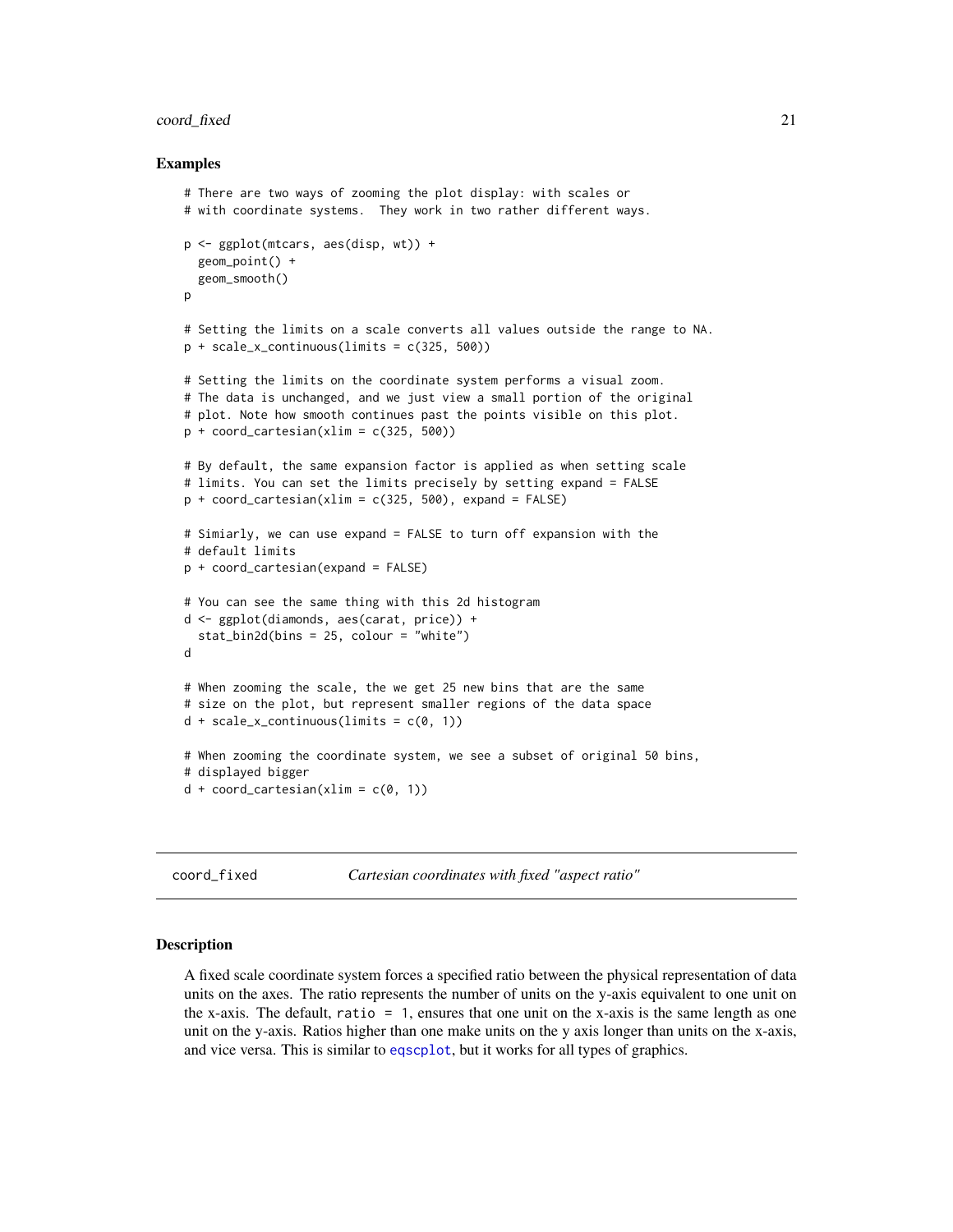# <span id="page-21-0"></span>Usage

 $coord_fixed(ratio = 1, xlim = NULL, ylim = NULL, expand = TRUE)$ 

#### Arguments

| ratio  | aspect ratio, expressed as $y / x$                                                                                                                                                 |
|--------|------------------------------------------------------------------------------------------------------------------------------------------------------------------------------------|
| xlim   | Limits for the x and y axes.                                                                                                                                                       |
| vlim   | Limits for the x and y axes.                                                                                                                                                       |
| expand | If TRUE, the default, adds a small expansion factor to the limits to ensure that<br>data and axes don't overlap. If FALSE, limits are taken exactly from the data or<br>xlim/ylim. |

# Examples

# ensures that the ranges of axes are equal to the specified ratio by # adjusting the plot aspect ratio p <- ggplot(mtcars, aes(mpg, wt)) + geom\_point() p + coord\_fixed(ratio = 1) p + coord\_fixed(ratio = 5)  $p + coord\_fixed(ratio = 1/5)$ # Resize the plot to see that the specified aspect ratio is maintained

| Cartesian coordinates with x and y flipped<br>coord_flip |  |  |
|----------------------------------------------------------|--|--|
|----------------------------------------------------------|--|--|

# Description

Flip cartesian coordinates so that horizontal becomes vertical, and vertical, horizontal. This is primarily useful for converting geoms and statistics which display y conditional on x, to x conditional on y.

#### Usage

coord\_flip(xlim = NULL, ylim = NULL, expand = TRUE)

| xlim   | Limits for the x and y axes.                                                                                                                                                       |
|--------|------------------------------------------------------------------------------------------------------------------------------------------------------------------------------------|
| vlim   | Limits for the x and y axes.                                                                                                                                                       |
| expand | If TRUE, the default, adds a small expansion factor to the limits to ensure that<br>data and axes don't overlap. If FALSE, limits are taken exactly from the data or<br>xlim/ylim. |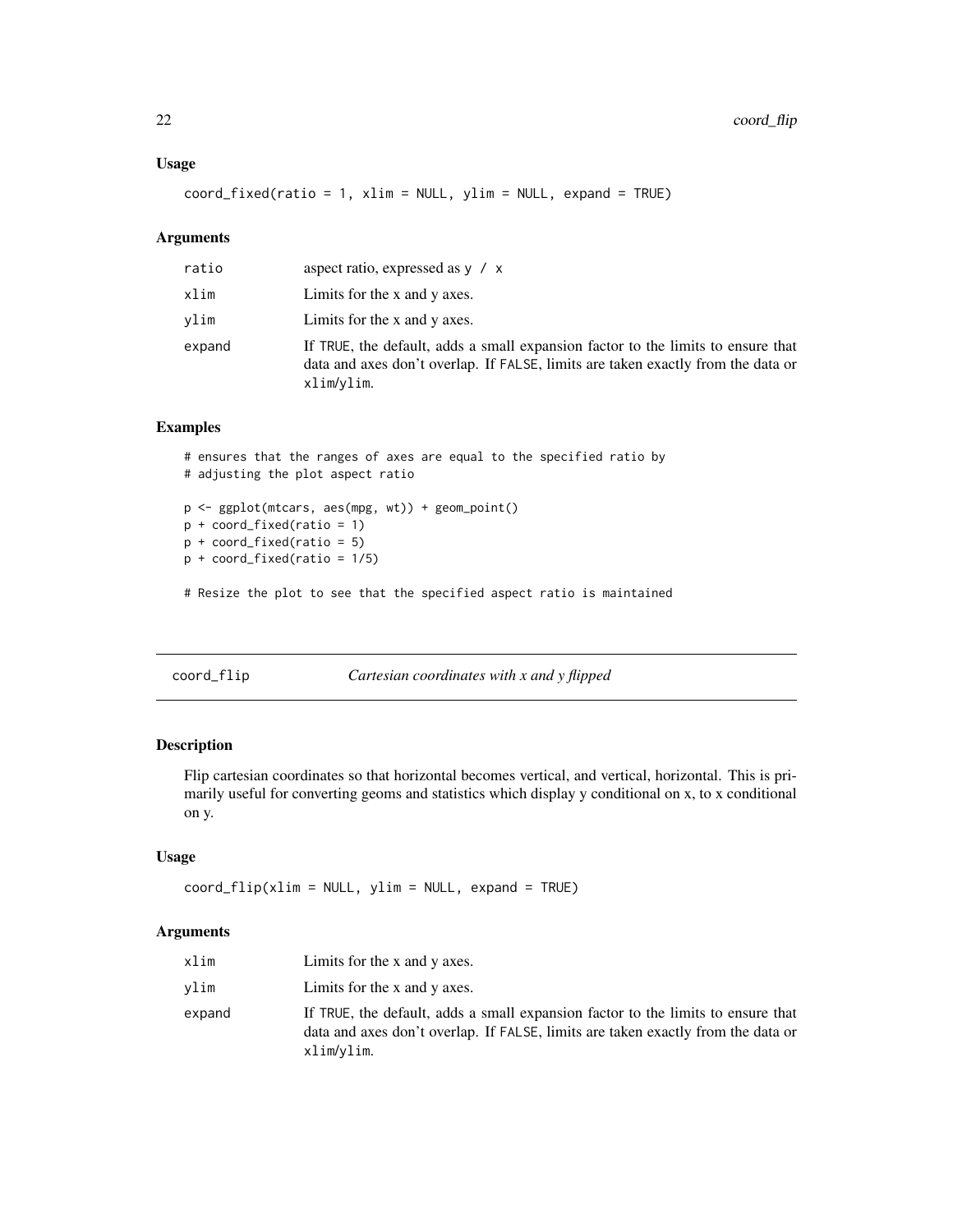# <span id="page-22-0"></span>coord\_map 23

#### Examples

```
# Very useful for creating boxplots, and other interval
# geoms in the horizontal instead of vertical position.
ggplot(diamonds, aes(cut, price)) +
  geom_boxplot() +
  coord_flip()
h <- ggplot(diamonds, aes(carat)) +
  geom_histogram()
h
h + coord_flip()
h + coord_flip() + scale_x_reverse()
# You can also use it to flip line and area plots:
df <- data.frame(x = 1:5, y = (1:5) ^ 2)
ggplot(df, aes(x, y)) +
  geom_area()
last_plot() + coord_flip()
```
coord\_map *Map projections*

#### Description

coord\_map projects a portion of the earth, which is approximately spherical, onto a flat 2D plane using any projection defined by the mapproj package. Map projections do not, in general, preserve straight lines, so this requires considerable computation. coord\_quickmap is a quick approximation that does preserve straight lines. It works best for smaller areas closer to the equator.

#### Usage

```
coord_map(projection = "mercator", ..., parameters = NULL,
  orientation = NULL, xlim = NULL, ylim = NULL)
```

```
coord_quickmap(xlim = NULL, ylim = NULL, expand = TRUE)
```

| projection            | projection to use, see mapproject for list                                                                                                                                                                     |
|-----------------------|----------------------------------------------------------------------------------------------------------------------------------------------------------------------------------------------------------------|
| $\ldots$ , parameters |                                                                                                                                                                                                                |
|                       | Other arguments passed on to mapproject. Use  for named parameters to<br>the projection, and parameters for unnamed parameters.  is ignored if the<br>parameters argument is present.                          |
| orientation           | projection orientation, which defaults to $c(90, 0, \text{mean}(\text{range}(x)))$ . This<br>is not optimal for many projections, so you will have to supply your own. See<br>mapproject for more information. |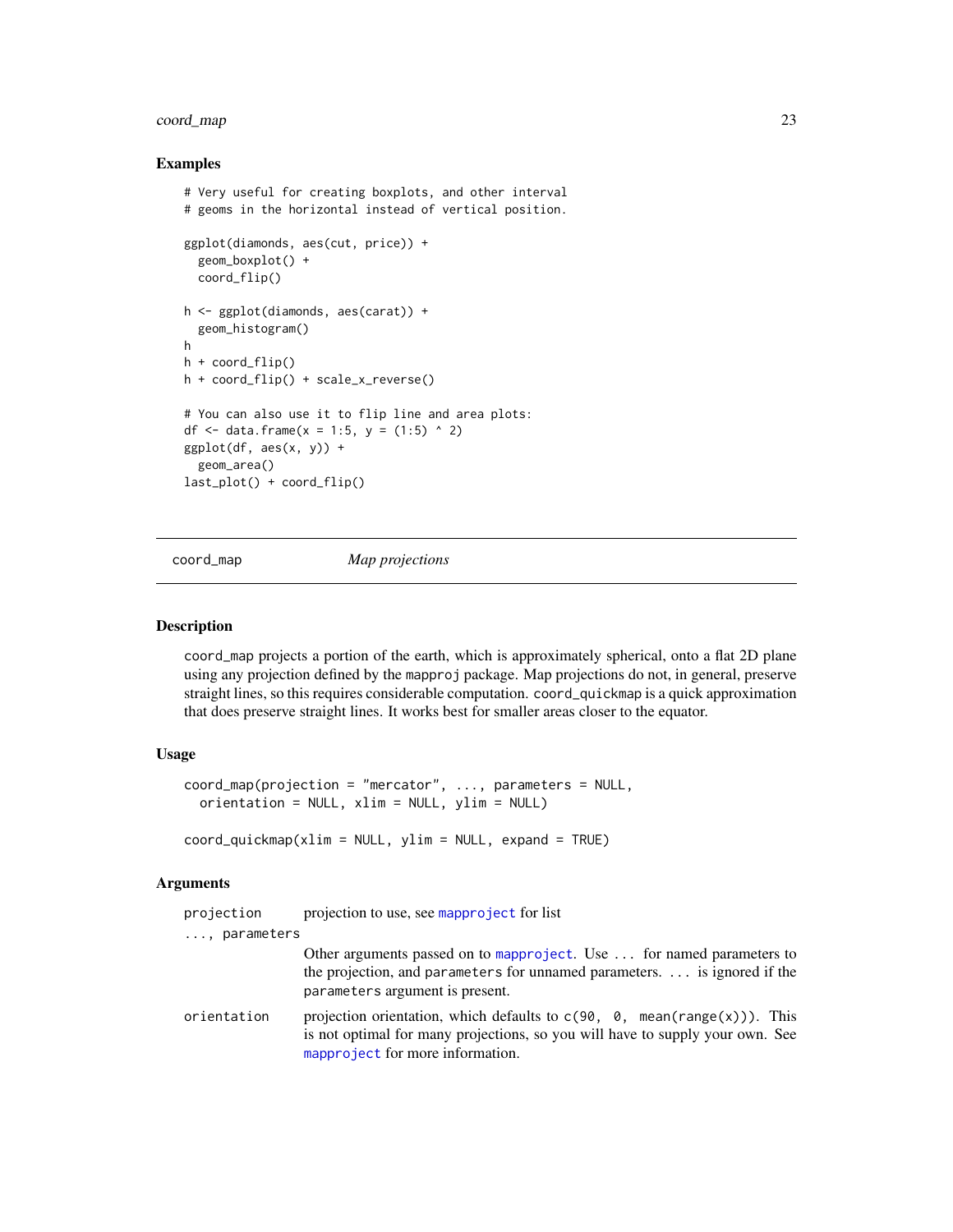24 coord\_map

| xlim, ylim | Manually specific x/y limits (in degrees of longitude/latitude)                                                                                                                    |
|------------|------------------------------------------------------------------------------------------------------------------------------------------------------------------------------------|
| expand     | If TRUE, the default, adds a small expansion factor to the limits to ensure that<br>data and axes don't overlap. If FALSE, limits are taken exactly from the data or<br>xlim/vlim. |

#### **Details**

In general, map projections must account for the fact that the actual length (in km) of one degree of longitude varies between the equator and the pole. Near the equator, the ratio between the lengths of one degree of latitude and one degree of longitude is approximately 1. Near the pole, it is tends towards infinity because the length of one degree of longitude tends towards 0. For regions that span only a few degrees and are not too close to the poles, setting the aspect ratio of the plot to the appropriate lat/lon ratio approximates the usual mercator projection. This is what coord\_quickmap does, and is much faster (particularly for complex plots like [geom\\_tile](#page-88-2)) at the expense of correctness.

```
if (require("maps")) {
nz <- map_data("nz")
# Prepare a map of NZ
nzmap \leq ggplot(nz, aes(x = long, y = lat, group = group)) +
  geom_polygon(fill = "white", colour = "black")
# Plot it in cartesian coordinates
nzmap
# With correct mercator projection
nzmap + coord map()
# With the aspect ratio approximation
nzmap + coord_quickmap()
# Other projections
nzmap + coord_map("cylindrical")
nzmap + coord_map("azequalarea", orientation = c(-36.92, 174.6, 0))
nzmap + coord_map("lambert", parameters = c(-37, -44))states <- map_data("state")
usamap <- ggplot(states, aes(long, lat, group = group)) +
  geom_polygon(fill = "white", colour = "black")
# Use cartesian coordinates
usamap
# With mercator projection
usamap + coord_map()
usamap + coord_quickmap()
# See ?mapproject for coordinate systems and their parameters
usamap + coord_map("gilbert")
usamap + coord_map("lagrange")
# For most projections, you'll need to set the orientation yourself
```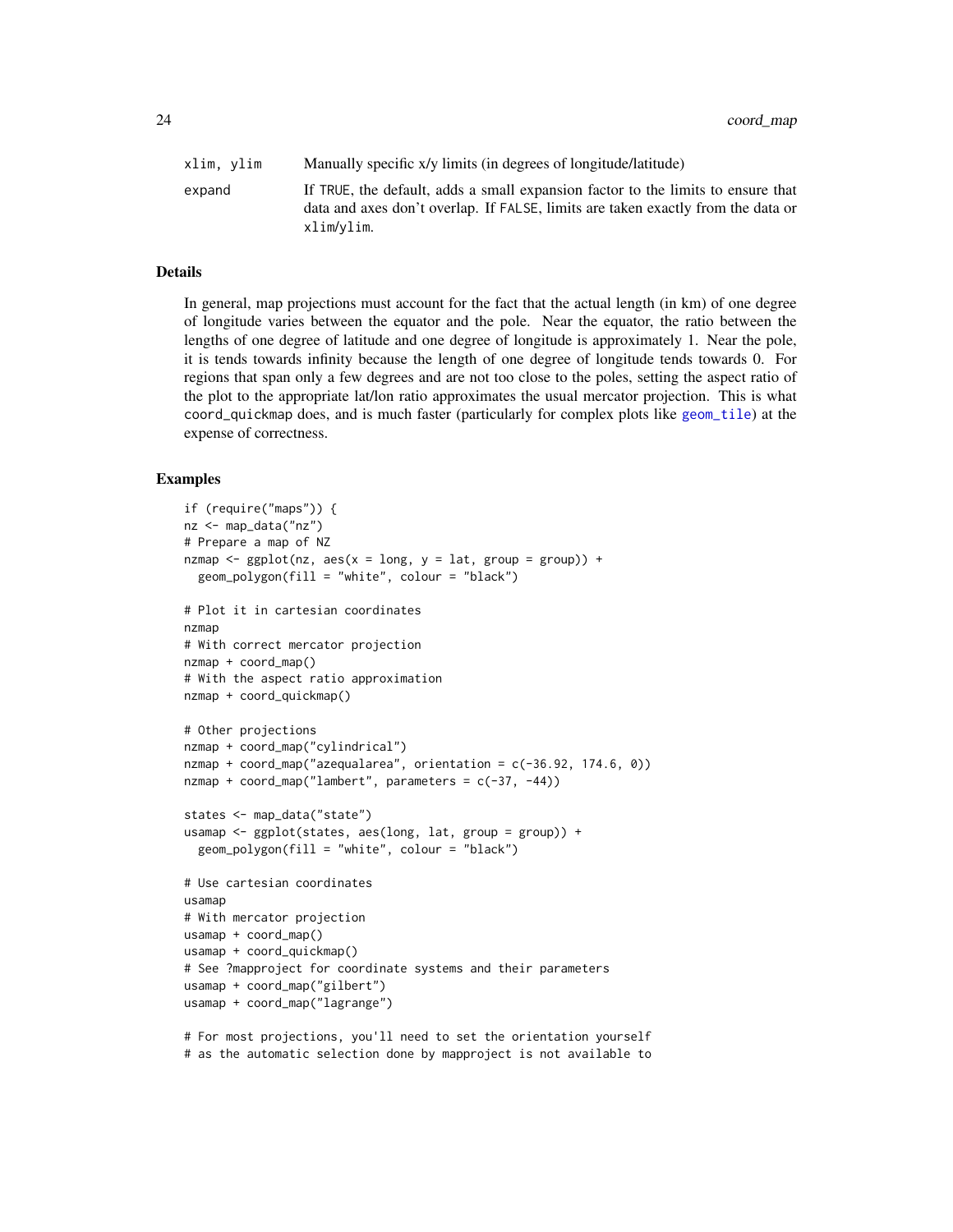# <span id="page-24-0"></span>coord\_polar 25

```
# ggplot
usamap + coord_map("orthographic")
usamap + coord_map("stereographic")
usamap + coord_map("conic", lat0 = 30)
usamap + coord_map("bonne", lat0 = 50)
# World map, using geom_path instead of geom_polygon
world <- map_data("world")
worldmap \leq ggplot(world, aes(x = long, y = lat, group = group)) +
  geom_path() +
  scale_y_continuous(breaks = (-2:2) * 30) +
  scale_x_continuous(breaks = (-4:4) * 45)
# Orthographic projection with default orientation (looking down at North pole)
worldmap + coord_map("ortho")
# Looking up up at South Pole
worldmap + coord_map("ortho", orientation = c(-90, 0, 0))
# Centered on New York (currently has issues with closing polygons)
worldmap + coord_map("ortho", orientation = c(41, -74, 0))
}
```
coord\_polar *Polar coordinates*

#### Description

The polar coordinate system is most commonly used for pie charts, which are a stacked bar chart in polar coordinates.

#### Usage

coord\_polar(theta = "x", start =  $0$ , direction = 1)

#### Arguments

| theta     | variable to map angle to $(x \text{ or } y)$        |
|-----------|-----------------------------------------------------|
| start     | offset of starting point from 12 o'clock in radians |
| direction | 1, clockwise; -1, anticlockwise                     |

```
# NOTE: Use these plots with caution - polar coordinates has
# major perceptual problems. The main point of these examples is
# to demonstrate how these common plots can be described in the
# grammar. Use with EXTREME caution.
#' # A pie chart = stacked bar chart + polar coordinates
pie <- ggplot(mtcars, aes(x = factor(1), fill = factor(cyl))) +
geom_bar(width = 1)
```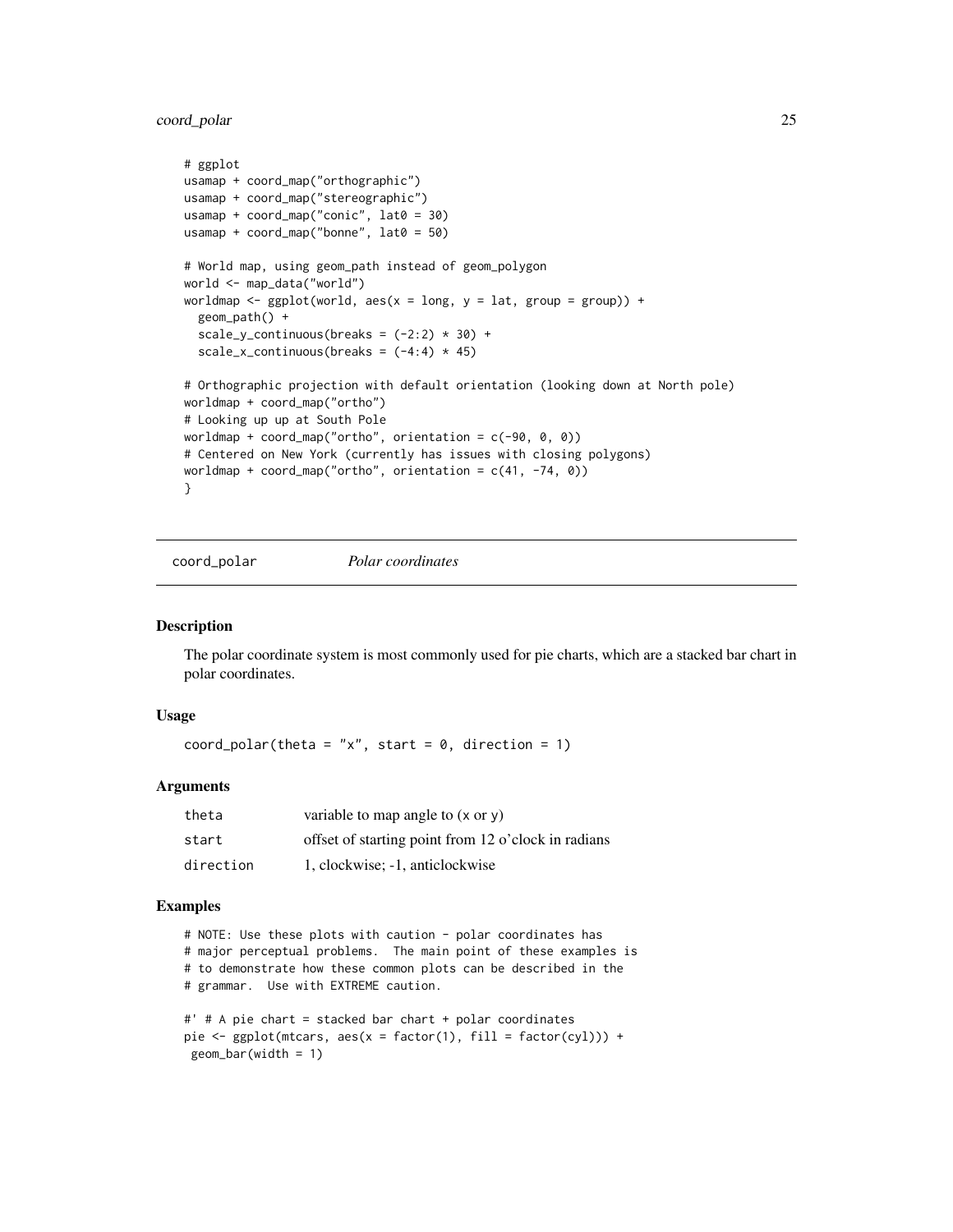```
pie + coord_polar(theta = "y")
# A coxcomb plot = bar chart + polar coordinates
\csc \leftarrow \text{ggplot}(\text{mtcars}, \text{aes}(x = \text{factor}(cyl))) +geom_bar(width = 1, colour = "black")cxc + coord_polar()
# A new type of plot?
cx + coord\_polar(theta = "y")# The bullseye chart
pie + coord_polar()
# Hadley's favourite pie chart
df <- data.frame(
  variable = c("does not resemble", "resembles"),
  value = c(20, 80)\lambdaggplot(df, aes(x = "", y = value, fill = variable)) +geom_col(width = 1) +
  scale_fill_manual(values = c("red", "yellow")) +
  coord\_polar("y", start = pi / 3) +labs(title = "Pac man")
# Windrose + doughnut plot
if (require("ggplot2movies")) {
movies$rrating <- cut_interval(movies$rating, length = 1)
movies$budgetq <- cut_number(movies$budget, 4)
doh \leq ggplot(movies, aes(x = rrating, fill = budgetq))
# Wind rose
doh + geom_bar(width = 1) + coord_polar()
# Race track plot
doh + geom_bar(width = 0.9, position = "fill") + coord_polar(theta = "y")
}
```
<span id="page-25-1"></span>coord\_trans *Transformed Cartesian coordinate system*

# Description

coord\_trans is different to scale transformations in that it occurs after statistical transformation and will affect the visual appearance of geoms - there is no guarantee that straight lines will continue to be straight.

<span id="page-25-0"></span>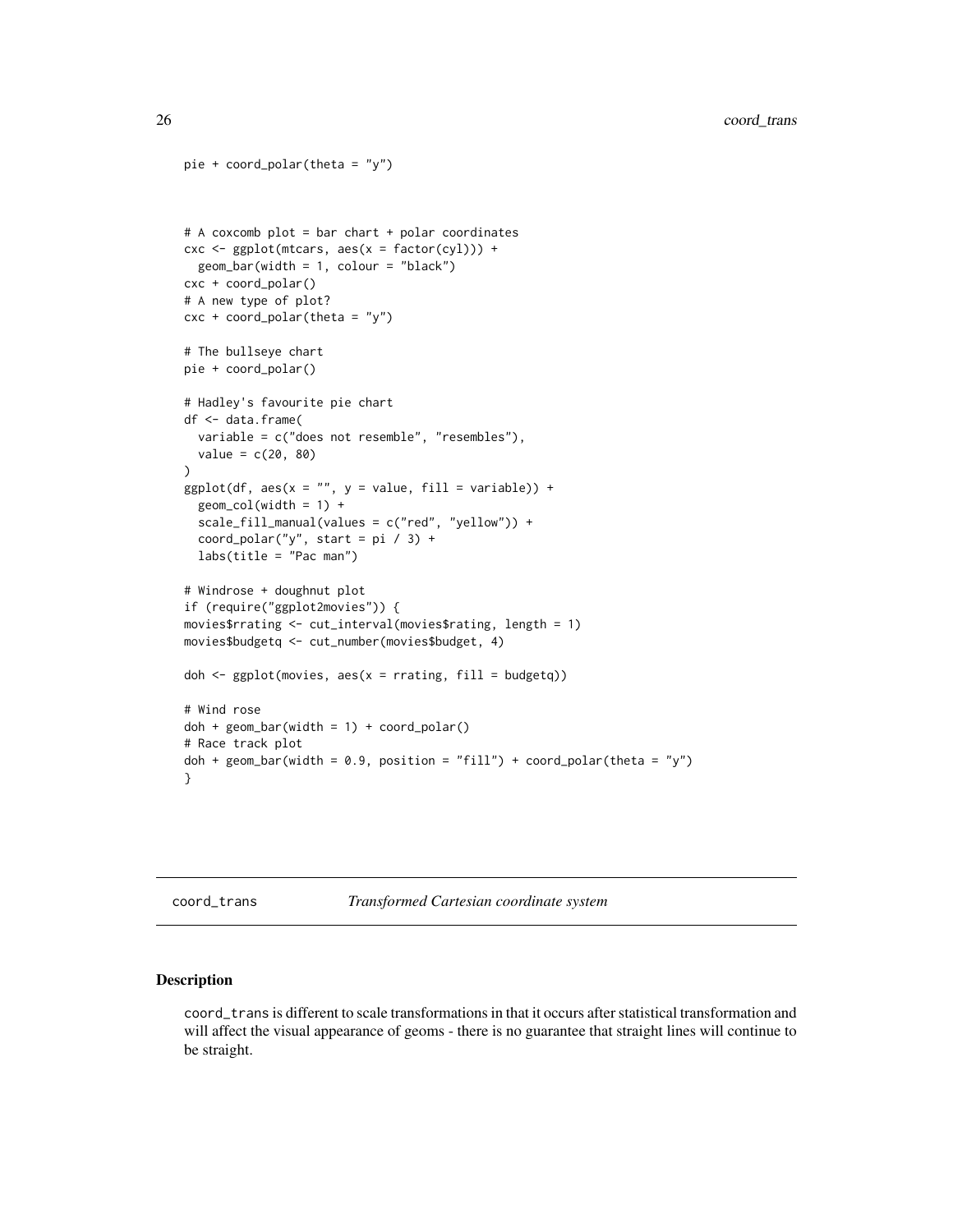# coord\_trans 27

### Usage

```
coord_trans(x = "identity", y = "identity", limx = NULL, limy = NULL,
  xtrans, ytrans)
```
#### Arguments

| x. v       | transformers for x and y axes                                  |
|------------|----------------------------------------------------------------|
| limx, limy | limits for x and y axes. (Named so for backward compatibility) |
|            | xtrans, ytrans Deprecated; use x and y instead.                |

#### Details

Transformations only work with continuous values: see [trans\\_new](#page-0-0) for list of transformations, and instructions on how to create your own.

#### Examples

# See ?geom\_boxplot for other examples

```
# Three ways of doing transformation in ggplot:
# * by transforming the data
ggplot(diamonds, aes(log10(carat), log10(price))) +
  geom_point()
# * by transforming the scales
ggplot(diamonds, aes(carat, price)) +
  geom_point() +
  scale_x_log10() +
  scale_y_log10()
# * by transforming the coordinate system:
ggplot(diamonds, aes(carat, price)) +
  geom_point() +
  coord_trans(x = "log10", y = "log10")# The difference between transforming the scales and
# transforming the coordinate system is that scale
# transformation occurs BEFORE statistics, and coordinate
# transformation afterwards. Coordinate transformation also
# changes the shape of geoms:
d \leq - subset(diamonds, carat > 0.5)
ggplot(d, aes(carat, price)) +
  geom_point() +
  geom_smooth(method = "lm") +
  scale_x_log10() +
  scale_y_log10()
ggplot(d, aes(carat, price)) +
  geom_point() +
  geom_smooth(method = "lm") +
```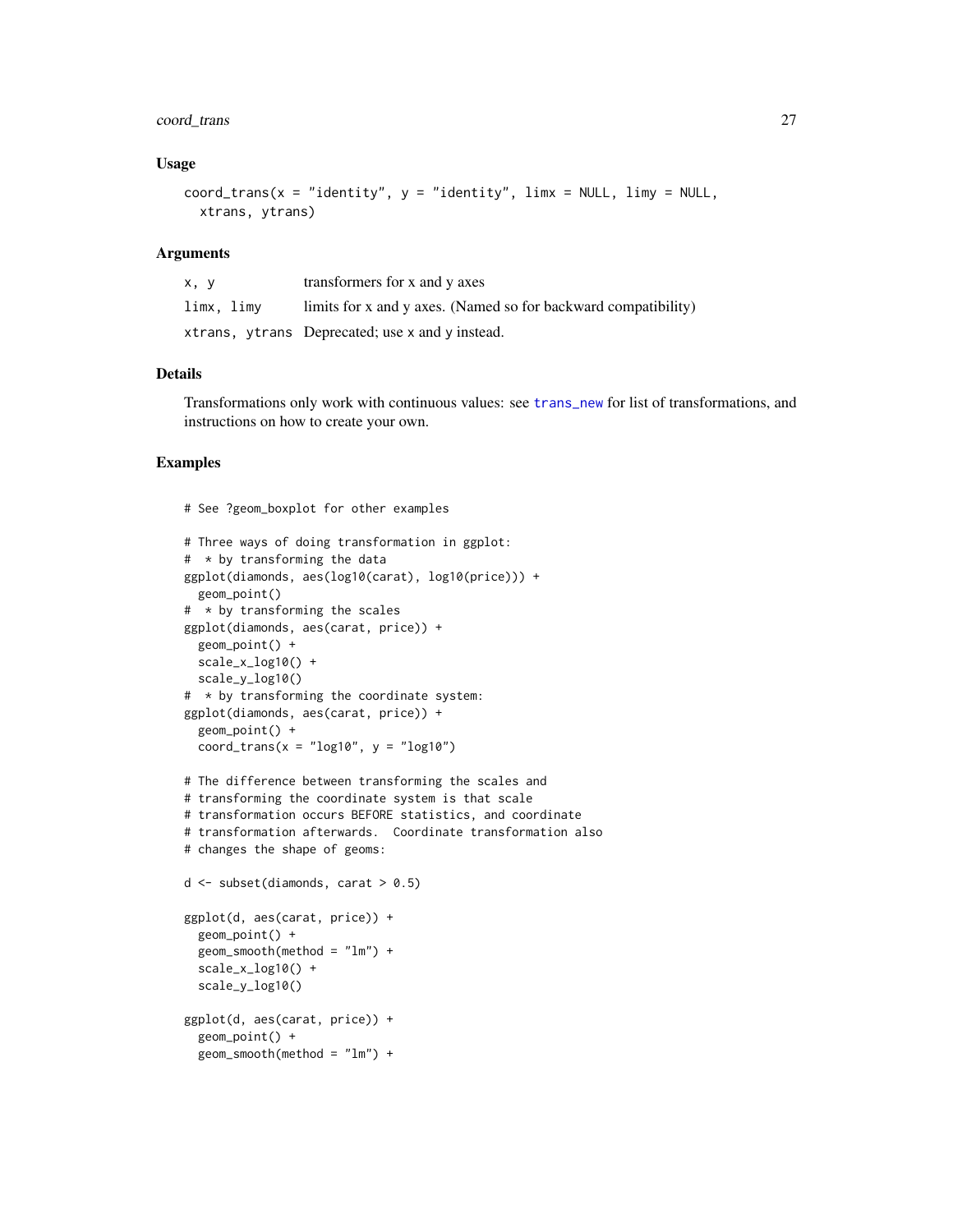```
coord_trans(x = "log10", y = "log10")
# Here I used a subset of diamonds so that the smoothed line didn't
# drop below zero, which obviously causes problems on the log-transformed
# scale
# With a combination of scale and coordinate transformation, it's
# possible to do back-transformations:
ggplot(diamonds, aes(carat, price)) +
  geom_point() +
  geom_smooth(method = "lm") +
  scale_x_log10() +
  scale_y_log10() +
  coord_transform(x = scales::exp_transform(10), y = scales::exp_transform(10))# cf.
ggplot(diamonds, aes(carat, price)) +
  geom_point() +
  geom_smooth(method = "lm")
# Also works with discrete scales
df <- data.frame(a = abs(rnorm(26)),letters)
plot <- ggplot(df,aes(a,letters)) + geom_point()
plot + coord_trans(x = "log10")
plot + coord_trans(x = "sqrt")
```

| Discretise numeric data into categorical<br>cut_interval |
|----------------------------------------------------------|
|----------------------------------------------------------|

# <span id="page-27-1"></span>Description

cut\_interval makes n groups with equal range, cut\_number makes n groups with (approximately) equal numbers of observations; cut\_width makes groups of width width.

#### Usage

```
cut\_interval(x, n = NULL, length = NULL, ...)cut_number(x, n = NULL, ...)cut\_width(x, width, center = NULL, boundary = NULL, closed = c("right","left"))
```

| X | numeric vector                    |
|---|-----------------------------------|
| n | number of intervals to create, OR |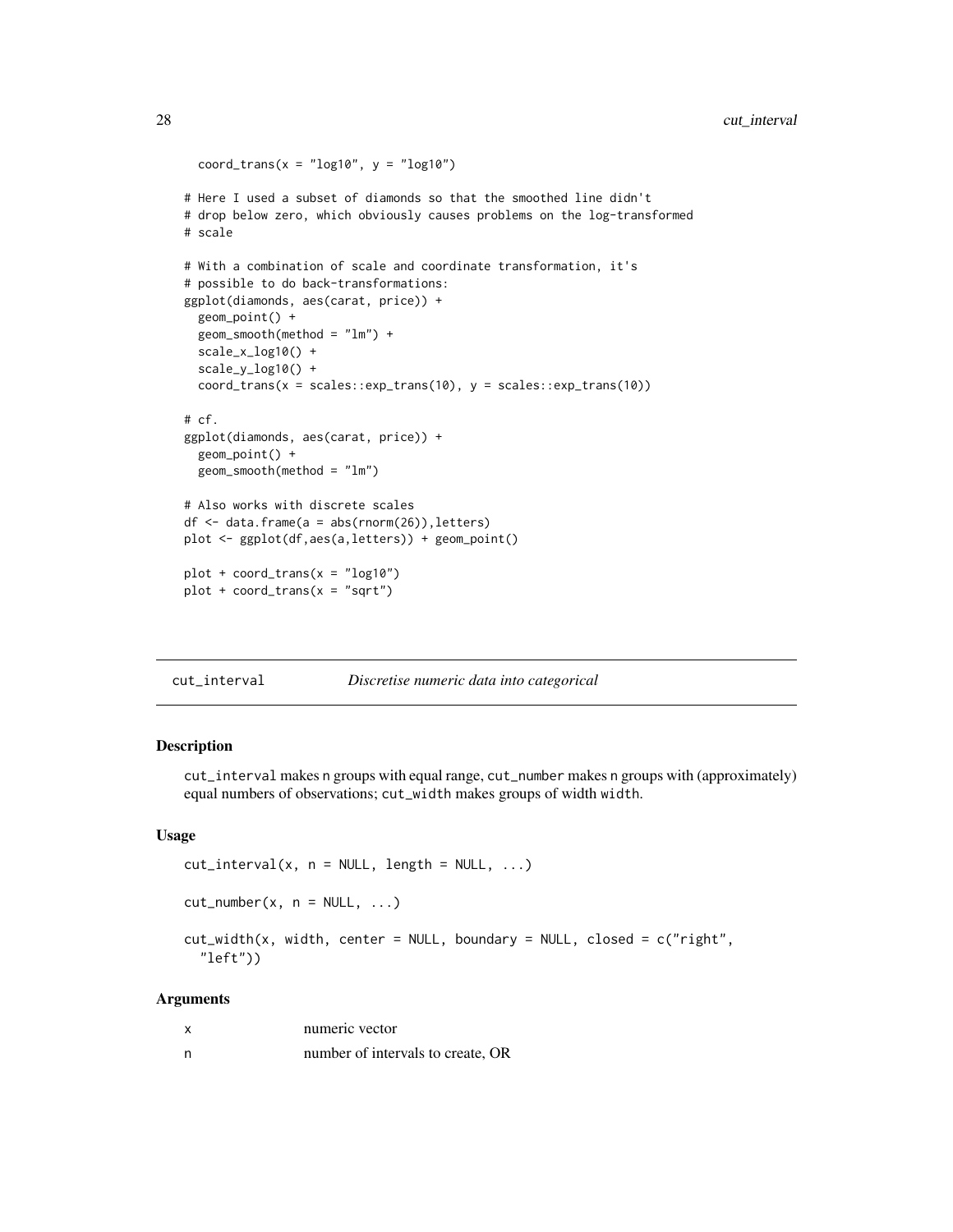#### <span id="page-28-0"></span>diamonds 29

| length           | length of each interval                                                                                                                                                                                                                                                                                                                                                                                |
|------------------|--------------------------------------------------------------------------------------------------------------------------------------------------------------------------------------------------------------------------------------------------------------------------------------------------------------------------------------------------------------------------------------------------------|
| $\ddots$ .       | other arguments passed on to cut                                                                                                                                                                                                                                                                                                                                                                       |
| width            | The bin width.                                                                                                                                                                                                                                                                                                                                                                                         |
| center, boundary |                                                                                                                                                                                                                                                                                                                                                                                                        |
|                  | Specify either the position of edge or the center of a bin. Since all bins are<br>aligned, specifying the position of a single bin (which doesn't need to be in the<br>range of the data) affects the location of all bins. If not specified, uses the "tile"<br>layers algorithm", and sets the boundary to half of the binwidth.<br>To center on integers, width = 1 and center = 0. boundary = 0.5. |
| closed           | One of "right" or "left" indicating whether right or left edges of bins are<br>included in the bin.                                                                                                                                                                                                                                                                                                    |

# Author(s)

Randall Prium contributed most of the implementation of cut\_width.

# See Also

[cut\\_number](#page-27-1)

# Examples

```
table(cut_interval(1:100, 10))
table(cut_interval(1:100, 11))
table(cut_number(runif(1000), 10))
table(cut_width(runif(1000), 0.1))
table(cut\_width(runif(1000), 0.1, boundary = 0))table(cut\_width(runif(1000), 0.1, center = 0))
```
diamonds *Prices of 50,000 round cut diamonds*

# Description

A dataset containing the prices and other attributes of almost 54,000 diamonds. The variables are as follows:

# Usage

diamonds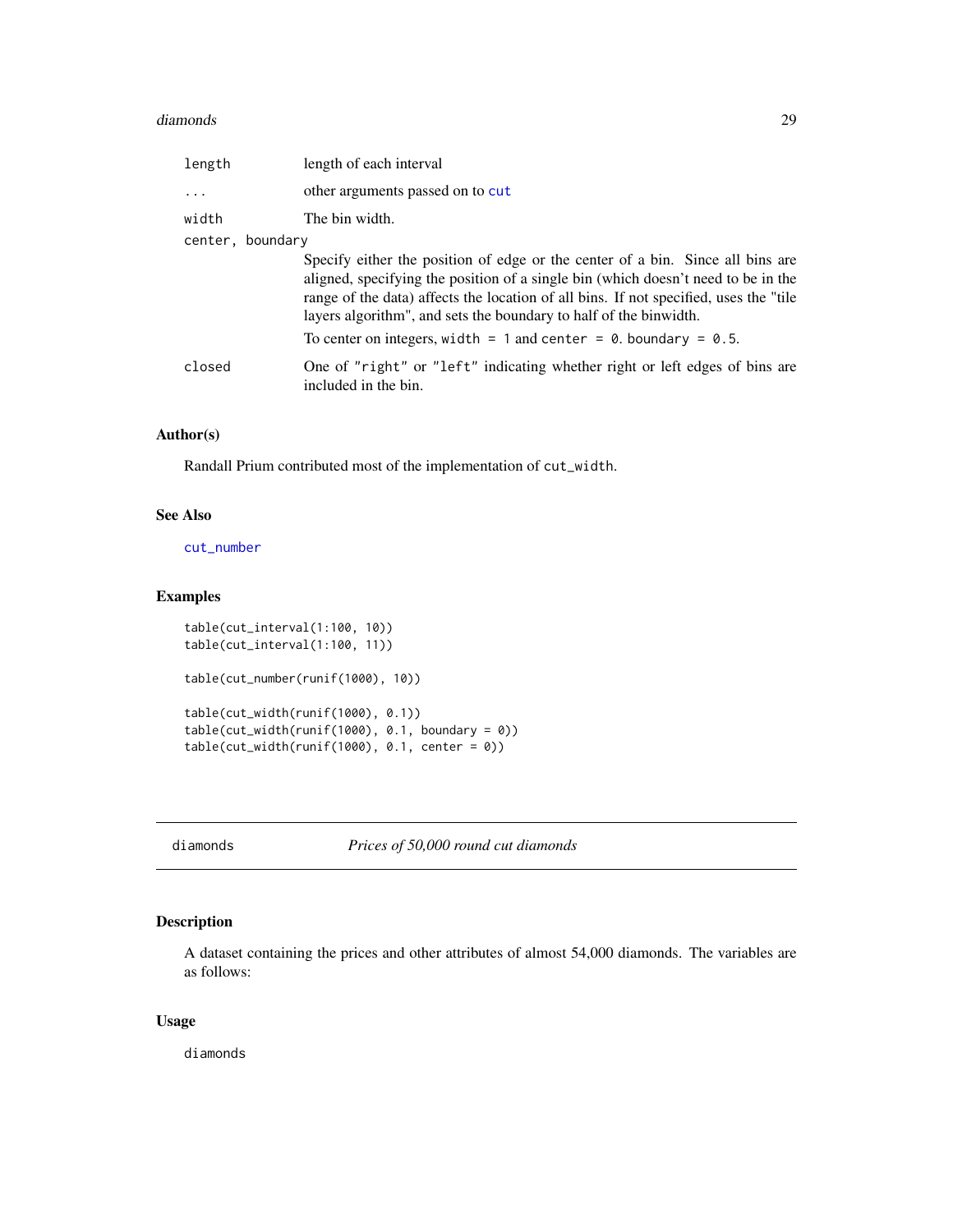#### Format

A data frame with 53940 rows and 10 variables:

price price in US dollars (\\$326-\\$18,823)

carat weight of the diamond (0.2–5.01)

cut quality of the cut (Fair, Good, Very Good, Premium, Ideal)

color diamond colour, from J (worst) to D (best)

clarity a measurement of how clear the diamond is (I1 (worst), SI1, SI2, VS1, VS2, VVS1, VVS2, IF (best))

- $x$  length in mm  $(0-10.74)$
- $y$  width in mm  $(0-58.9)$
- $\mathbf{z}$  depth in mm  $(0-31.8)$

depth total depth percentage =  $z / \text{mean}(x, y) = 2 * z / (x + y) (43-79)$ 

table width of top of diamond relative to widest point (43-95)

economics *US economic time series*

#### Description

This dataset was produced from US economic time series data available from [http://research.](http://research.stlouisfed.org/fred2) [stlouisfed.org/fred2](http://research.stlouisfed.org/fred2). economics is in "wide" format, economics\_long is in "long" format.

#### Usage

economics

economics\_long

#### Format

A data frame with 478 rows and 6 variables

date Month of data collection

psavert personal savings rate, <http://research.stlouisfed.org/fred2/series/PSAVERT/>

- pce personal consumption expenditures, in billions of dollars, [http://research.stlouisfed.](http://research.stlouisfed.org/fred2/series/PCE) [org/fred2/series/PCE](http://research.stlouisfed.org/fred2/series/PCE)
- unemploy number of unemployed in thousands, [http://research.stlouisfed.org/fred2/seri](http://research.stlouisfed.org/fred2/series/UNEMPLOY)es/ [UNEMPLOY](http://research.stlouisfed.org/fred2/series/UNEMPLOY)
- uempmed median duration of unemployment, in weeks, [http://research.stlouisfed.org/](http://research.stlouisfed.org/fred2/series/UEMPMED) [fred2/series/UEMPMED](http://research.stlouisfed.org/fred2/series/UEMPMED)

pop total population, in thousands, <http://research.stlouisfed.org/fred2/series/POP>

<span id="page-29-0"></span>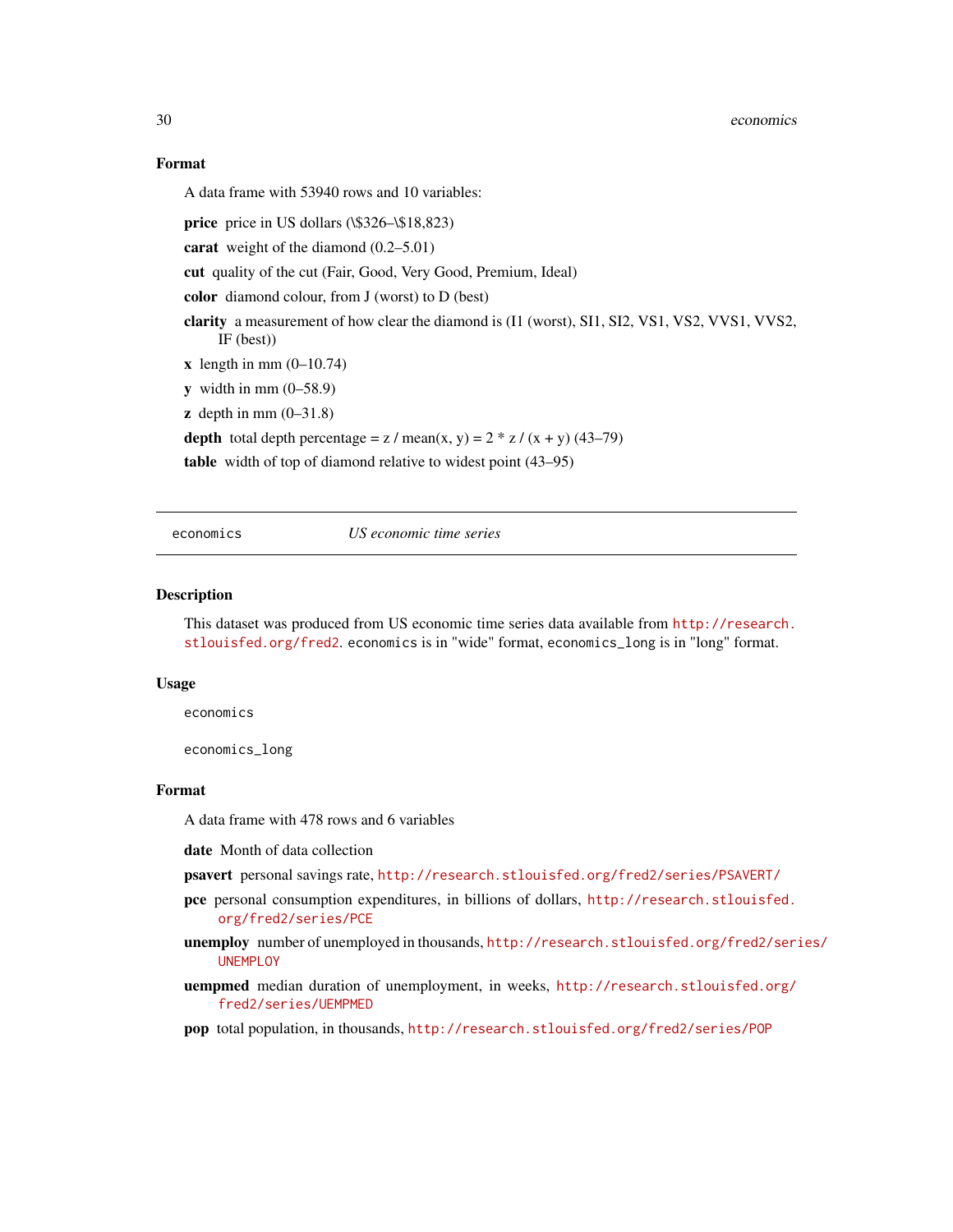#### <span id="page-30-0"></span>Description

Sometimes you may want to ensure limits include a single value, for all panels or all plots. This function is a thin wrapper around [geom\\_blank](#page-42-1) that makes it easy to add such values.

#### Usage

expand\_limits(...)

#### Arguments

... named list of aesthetics specifying the value (or values) that should be included in each scale.

#### Examples

```
p <- ggplot(mtcars, aes(mpg, wt)) + geom_point()
p + expand\_limits(x = 0)p + expand\_limits(y = c(1, 9))p + expand\_limits(x = 0, y = 0)ggplot(mtcars, aes(mpg, wt)) +
 geom_point(aes(colour = cyl)) +
 expand_limits(colour = seq(2, 10, by = 2))
ggplot(mtcars, aes(mpg, wt)) +
 geom\_point(aes(colour = factor(cyl))) +expand_limits(colour = factor(seq(2, 10, by = 2)))
```
<span id="page-30-1"></span>facet\_grid *Lay out panels in a grid*

#### Description

facet\_grid forms a matrix of panels defined by row and column facetting variables. It is most useful when you have two discrete variables, and all combinations of the variables exist in the data.

# Usage

```
facet_grid(facets, margins = FALSE, scales = "fixed", space = "fixed",
  shrink = TRUE, labeller = "label_value", as.table = TRUE,
  switch = NULL, drop = TRUE)
```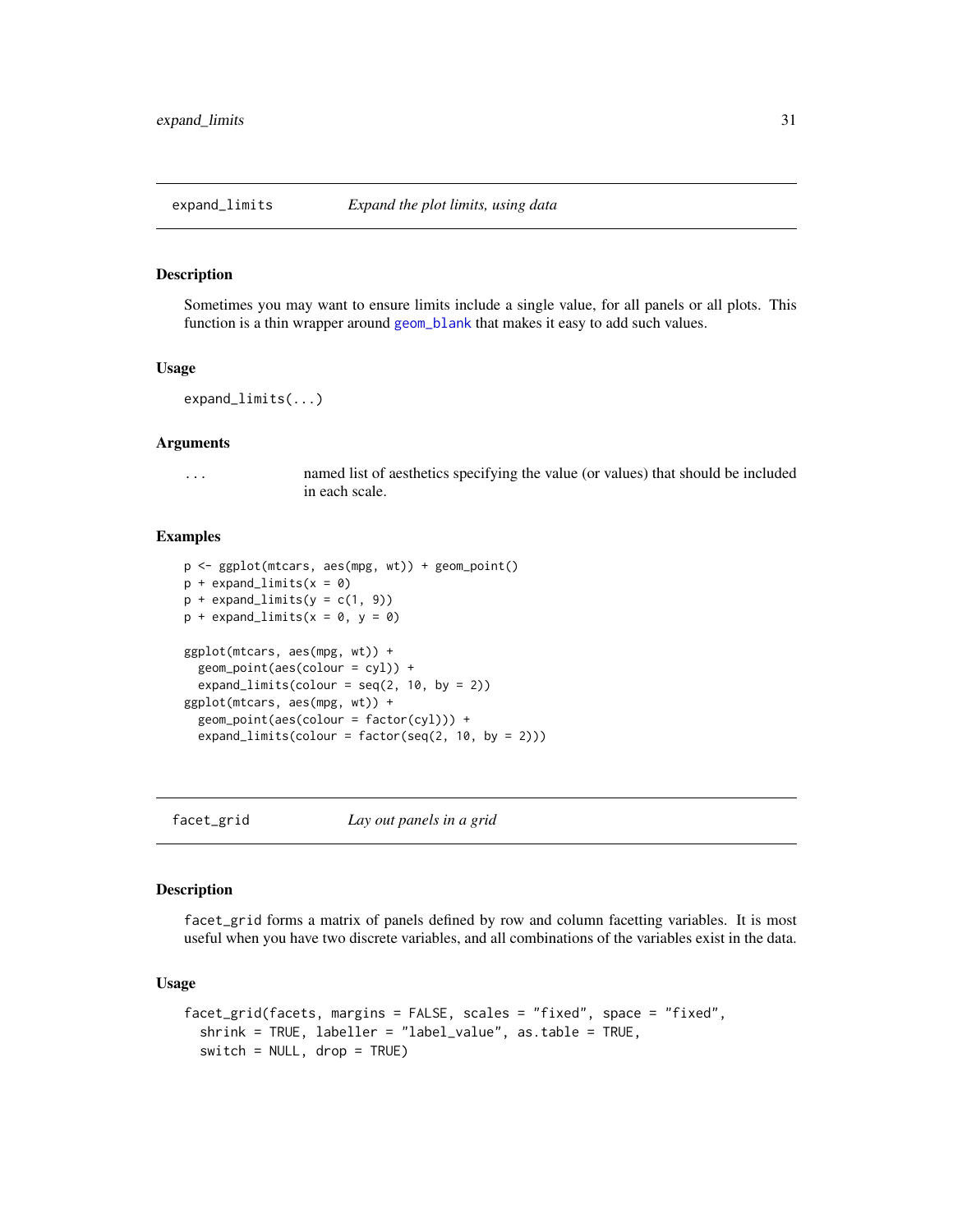# Arguments

| facets   | a formula with the rows (of the tabular display) on the LHS and the columns (of<br>the tabular display) on the RHS; the dot in the formula is used to indicate there<br>should be no faceting on this dimension (either row or column). The formula<br>can also be provided as a string instead of a classical formula object                                                                                                                                                         |
|----------|---------------------------------------------------------------------------------------------------------------------------------------------------------------------------------------------------------------------------------------------------------------------------------------------------------------------------------------------------------------------------------------------------------------------------------------------------------------------------------------|
| margins  | either a logical value or a character vector. Margins are additional facets which<br>contain all the data for each of the possible values of the faceting variables.<br>If FALSE, no additional facets are included (the default). If TRUE, margins are<br>included for all faceting variables. If specified as a character vector, it is the<br>names of variables for which margins are to be created.                                                                              |
| scales   | Are scales shared across all facets (the default, "fixed"), or do they vary across<br>rows ("free_x"), columns ("free_y"), or both rows and columns ("free")                                                                                                                                                                                                                                                                                                                          |
| space    | If "fixed", the default, all panels have the same size. If "free_y" their height<br>will be proportional to the length of the y scale; if "free_x" their width will be<br>proportional to the length of the x scale; or if "free" both height and width will<br>vary. This setting has no effect unless the appropriate scales also vary.                                                                                                                                             |
| shrink   | If TRUE, will shrink scales to fit output of statistics, not raw data. If FALSE, will<br>be range of raw data before statistical summary.                                                                                                                                                                                                                                                                                                                                             |
| labeller | A function that takes one data frame of labels and returns a list or data frame of<br>character vectors. Each input column corresponds to one factor. Thus there will<br>be more than one with formulae of the type $\sim$ cyl + am. Each output column gets<br>displayed as one separate line in the strip label. This function should inherit from<br>the "labeller" S3 class for compatibility with labeller(). See label_value for<br>more details and pointers to other options. |
| as.table | If TRUE, the default, the facets are laid out like a table with highest values at the<br>bottom-right. If FALSE, the facets are laid out like a plot with the highest value<br>at the top-right.                                                                                                                                                                                                                                                                                      |
| switch   | By default, the labels are displayed on the top and right of the plot. If "x", the<br>top labels will be displayed to the bottom. If "y", the right-hand side labels will<br>be displayed to the left. Can also be set to "both".                                                                                                                                                                                                                                                     |
| drop     | If TRUE, the default, all factor levels not used in the data will automatically be<br>dropped. If FALSE, all factor levels will be shown, regardless of whether or not<br>they appear in the data.                                                                                                                                                                                                                                                                                    |

# Examples

p <- ggplot(mpg, aes(displ, cty)) + geom\_point() p + facet\_grid(. ~ cyl)  $p +$  facet\_grid(drv ~ .)  $p + \text{facet\_grid}(drv \sim cyl)$ # To change plot order of facet grid, # change the order of variable levels with factor()

# If you combine a facetted dataset with a dataset that lacks those # facetting variables, the data will be repeated across the missing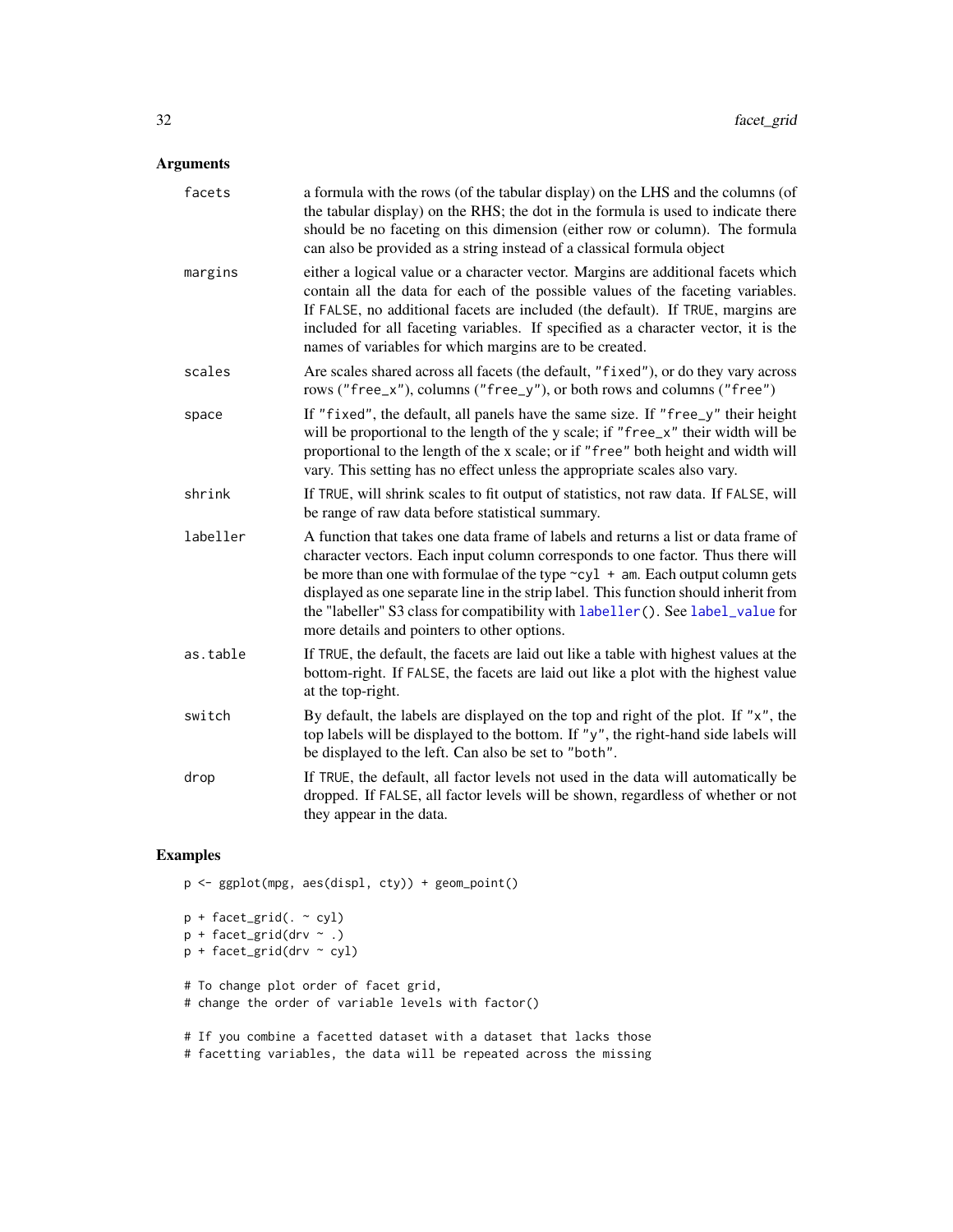#### facet\_grid 33

```
# combinations:
df <- data.frame(displ = mean(mpg$displ), cty = mean(mpg$cty))
p +facet_grid(. \sim cyl) +
  geom\_point(data = df, colour = "red", size = 2)# Free scales -------------------------------------------------------
# You can also choose whether the scales should be constant
# across all panels (the default), or whether they should be allowed
# to vary
mt <- ggplot(mtcars, aes(mpg, wt, colour = factor(cyl))) +
  geom_point()
mt + facet\_grid( . ~ cyl, scales = "free")# If scales and space are free, then the mapping between position
# and values in the data will be the same across all panels. This
# is particularly useful for categorical axes
ggplot(mpg, aes(drv, model)) +
  geom_point() +
  facet_grid(manufacturer ~ ., scales = "free", space = "free") +
  theme(strip.text.y = element_text(angle = 0))
# Facet labels ------------------------------------------------------
p <- ggplot(mtcars, aes(wt, mpg)) + geom_point()
p
# label_both() displays both variable name and value
p + facet_grid(vs ~ cyl, labeller = label_both)
# label_parsed() parses text into mathematical expressions, see ?plotmath
mtcars$cyl2 <- factor(mtcars$cyl, labels = c("alpha", "beta", "sqrt(x, y)"))
ggplot(mtcars, aes(wt, mpg)) +
  geom_point() +
  facet_grid(. ~ cyl2, labeller = label_parsed)
# label_bquote() makes it easy to construct math expressions
p + \text{facet\_grid}(. \sim vs, \text{ labeller = label\_bquote}(\text{cols = alpha } \cdot .(vs)))# The facet strips can be displayed near the axes with switch
data <- transform(mtcars,
  am = factor(am, levels = 0:1, c("Automatic", "Manual")),
  gear = factor(gear, levels = 3:5, labels = c("Three", "Four", "Five"))
)
p <- ggplot(data, aes(mpg, disp)) + geom_point()
p + facet_grid(am \sim gear, switch = "both")
# It looks better without boxes around the strips
p + facet_grid(am \sim gear, switch = "both") +
  theme(strip.background = element_blank())
# Margins ----------------------------------------------------------
```
# Margins can be specified by logically (all yes or all no) or by specific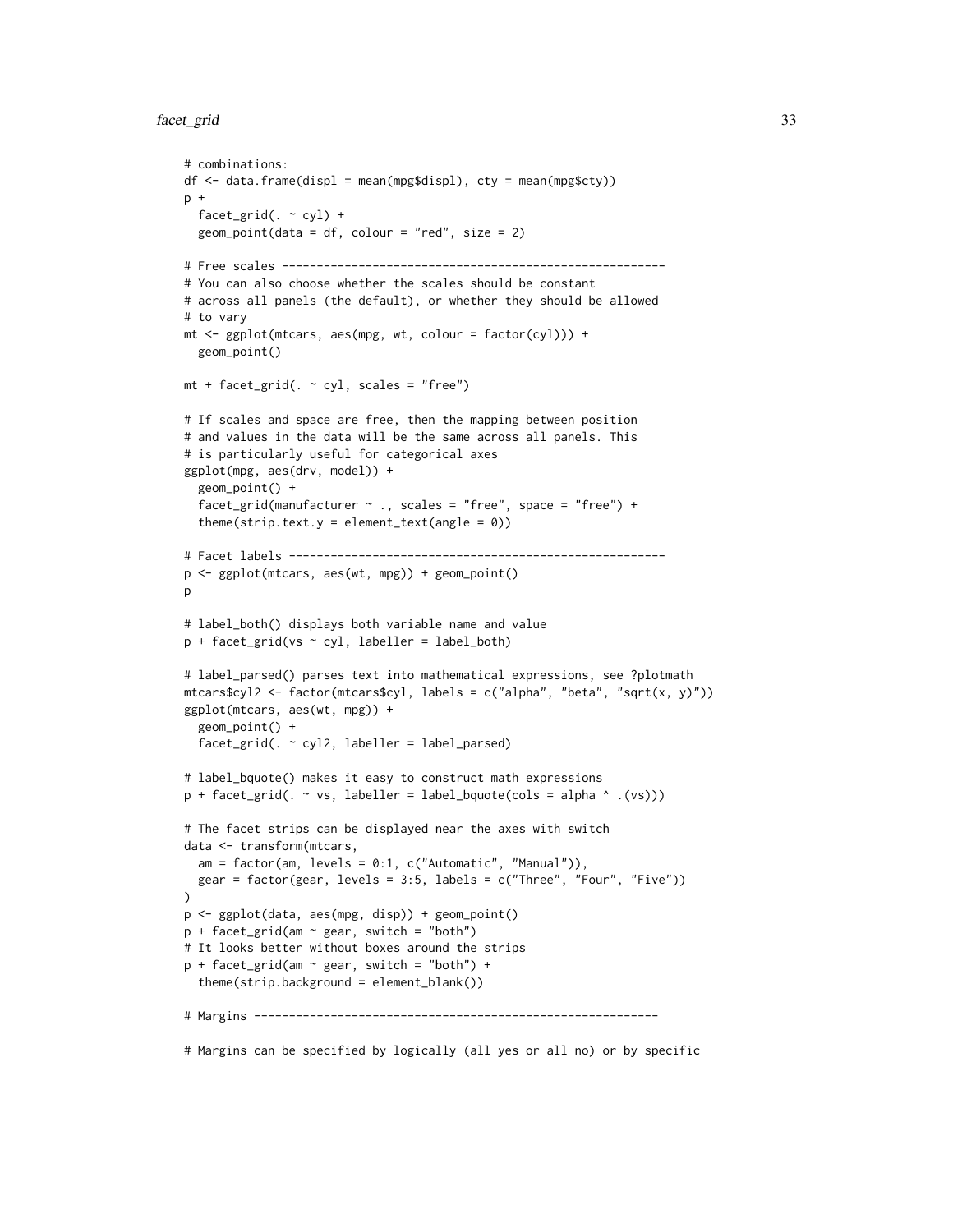```
# variables as (character) variable names
mg \leq-ggplot(mtcars, aes(x = mpg, y = wt)) + geom\_point()mg + facet_grid(vs + am \sim gear)
mg + facet_grid(vs + am \sim gear, margins = TRUE)
mg + facet_grid(vs + am \sim gear, margins = "am")
# when margins are made over "vs", since the facets for "am" vary
# within the values of "vs", the marginal facet for "vs" is also
# a margin over "am".
mg + facet_grid(vs + am \sim gear, margins = "vs")
mg + facet_grid(vs + am \sim gear, margins = "gear")
mg + facet\_grid(vs + am ~ year, margins = c("gear", "am")
```
facet\_wrap *Wrap a 1d ribbon of panels into 2d*

# Description

facet\_wrap wraps a 1d sequence of panels into 2d. This is generally a better use of screen space than [facet\\_grid](#page-30-1) because most displays are roughly rectangular.

#### Usage

```
facet_wrap(facets, nrow = NULL, ncol = NULL, scales = "fixed",
  shrink = TRUE, labeller = "label_value", as.table = TRUE,
  switch = NULL, drop = TRUE, dir = "h", strip.position = "top")
```

| facets     | Either a formula or character vector. Use either a one sided formula, $\sim a + b$ , or<br>a character vector, $c("a", "b").$                                                                                                                                                                                                                                                                                                                                                         |
|------------|---------------------------------------------------------------------------------------------------------------------------------------------------------------------------------------------------------------------------------------------------------------------------------------------------------------------------------------------------------------------------------------------------------------------------------------------------------------------------------------|
| nrow, ncol | Number of rows and columns.                                                                                                                                                                                                                                                                                                                                                                                                                                                           |
| scales     | should Scales be fixed ("fixed", the default), free ("free"), or free in one<br>dimension ("free_x", "free_y").                                                                                                                                                                                                                                                                                                                                                                       |
| shrink     | If TRUE, will shrink scales to fit output of statistics, not raw data. If FALSE, will<br>be range of raw data before statistical summary.                                                                                                                                                                                                                                                                                                                                             |
| labeller   | A function that takes one data frame of labels and returns a list or data frame of<br>character vectors. Each input column corresponds to one factor. Thus there will<br>be more than one with formulae of the type $\sim$ cyl + am. Each output column gets<br>displayed as one separate line in the strip label. This function should inherit from<br>the "labeller" S3 class for compatibility with labeller(). See label_value for<br>more details and pointers to other options. |
| as.table   | If TRUE, the default, the facets are laid out like a table with highest values at the<br>bottom-right. If FALSE, the facets are laid out like a plot with the highest value<br>at the top-right.                                                                                                                                                                                                                                                                                      |

<span id="page-33-0"></span>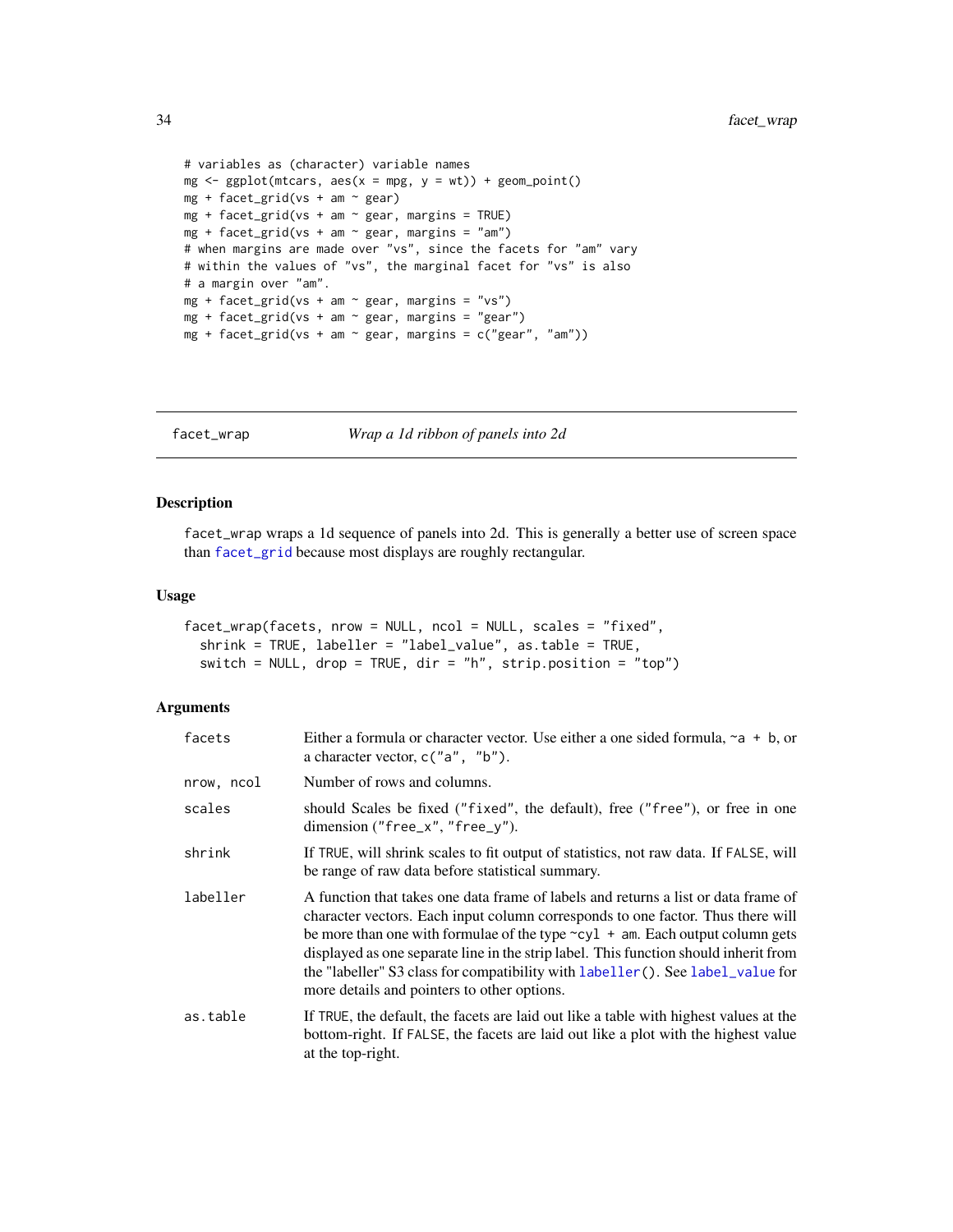# facet\_wrap 35

| switch | By default, the labels are displayed on the top and right of the plot. If " $x$ ", the<br>top labels will be displayed to the bottom. If "y", the right-hand side labels will<br>be displayed to the left. Can also be set to "both". |
|--------|---------------------------------------------------------------------------------------------------------------------------------------------------------------------------------------------------------------------------------------|
| drop   | If TRUE, the default, all factor levels not used in the data will automatically be<br>dropped. If FALSE, all factor levels will be shown, regardless of whether or not<br>they appear in the data.                                    |
| dir    | Direction: either "h" for horizontal, the default, or "v", for vertical.                                                                                                                                                              |
|        | strip.position By default, the labels are displayed on the top of the plot. Using strip.position<br>it is possible to place the labels on either of the four sides by setting $strip. position = c("top", "botto$                     |

```
ggplot(mpg, aes(displ, hwy)) +
  geom_point() +
  facet_wrap(~class)
# Control the number of rows and columns with nrow and ncol
ggplot(mpg, aes(displ, hwy)) +
  geom_point() +
  facet_wrap(\sim class, nrow = 4)# You can facet by multiple variables
ggplot(mpg, aes(displ, hwy)) +
  geom_point() +
  factor_{wrap}(\sim cyl + dry)# Or use a character vector:
ggplot(mpg, aes(displ, hwy)) +
  geom_point() +
  facet_wrap(c("cyl", "drv"))
# Use the `labeller` option to control how labels are printed:
ggplot(mpg, aes(displ, hwy)) +
  geom_point() +
  facet_wrap(c("cyl", "drv"), labeller = "label_both")
# To change the order in which the panels appear, change the levels
# of the underlying factor.
mpg$class2 <- reorder(mpg$class, mpg$displ)
ggplot(mpg, aes(displ, hwy)) +
  geom_point() +
  facet_wrap(~class2)
# By default, the same scales are used for all panels. You can allow
# scales to vary across the panels with the 'scales' argument.
# Free scales make it easier to see patterns within each panel, but
# harder to compare across panels.
ggplot(mpg, aes(displ, hwy)) +
  geom_point() +
  facet_wrap(~class, scales = "free")
```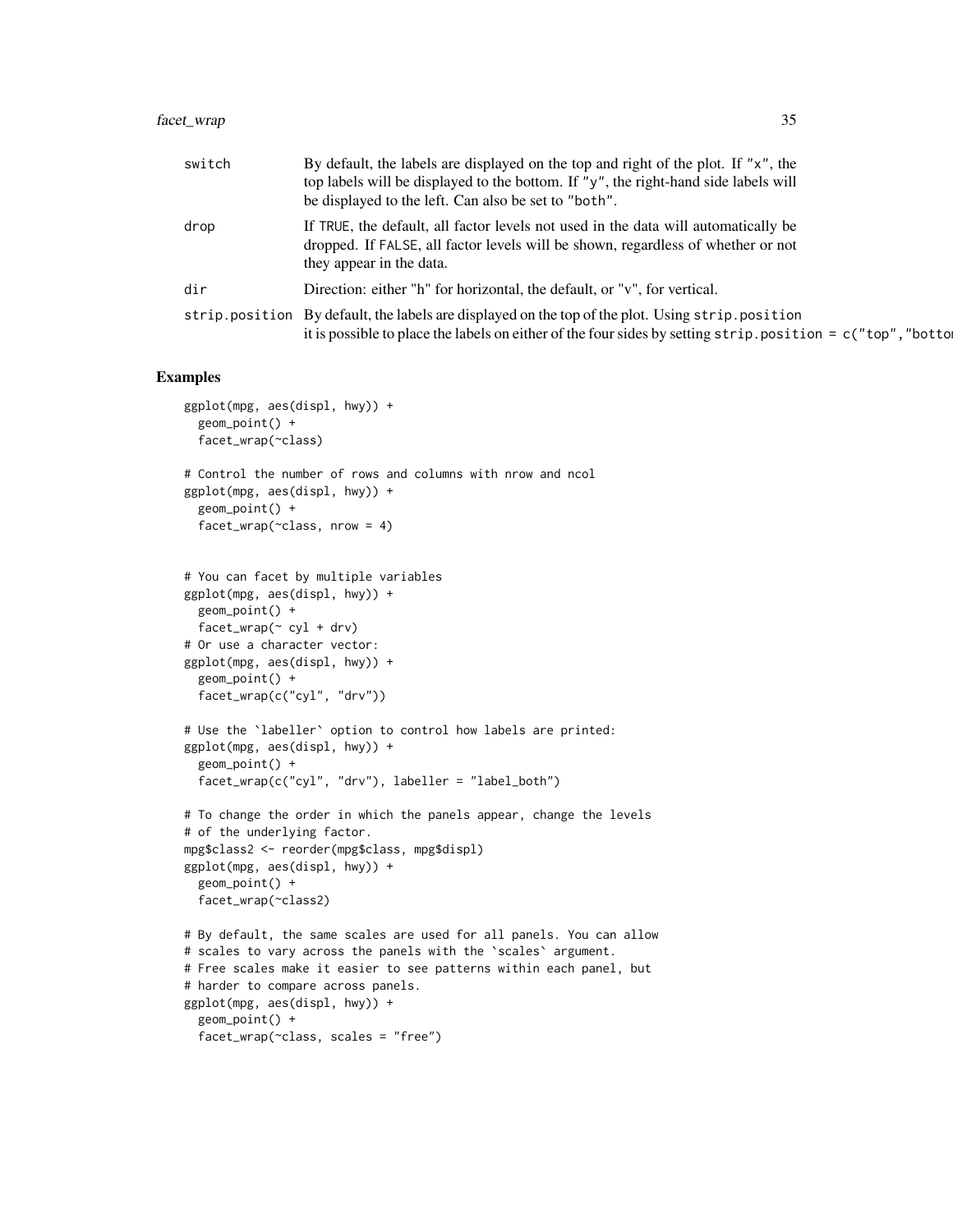```
# To repeat the same data in every panel, simply construct a data frame
# that does not contain the facetting variable.
ggplot(mpg, aes(displ, hwy)) +
 geom_point(data = transform(mpg, class = NULL), colour = "grey85") +
 geom_point() +
 facet_wrap(~class)
# Use `strip.position` to display the facet labels at the side of your
# choice. Setting it to `bottom` makes it act as a subtitle for the axis.
# This is typically used with free scales and a theme without boxes around
# strip labels.
ggplot(economics_long, aes(date, value)) +
 geom_line() +
 facet_wrap(\neg variable, scales = "free_y", nrow = 2, strip.position = "bottom") +theme(strip.background = element_blank(), strip.placement = "outside")
```
faithfuld *2d density estimate of Old Faithful data*

#### Description

A 2d density estimate of the waiting and eruptions variables data [faithful.](#page-0-0)

# Usage

faithfuld

# Format

A data frame with 5,625 observations and 3 variables.

<span id="page-35-1"></span>fortify *Fortify a model with data.*

# Description

Rather than using this function, I now recommend using the broom package, which implements a much wider range of methods. fortify may be deprecated in the future.

# Usage

fortify(model, data, ...)

<span id="page-35-0"></span>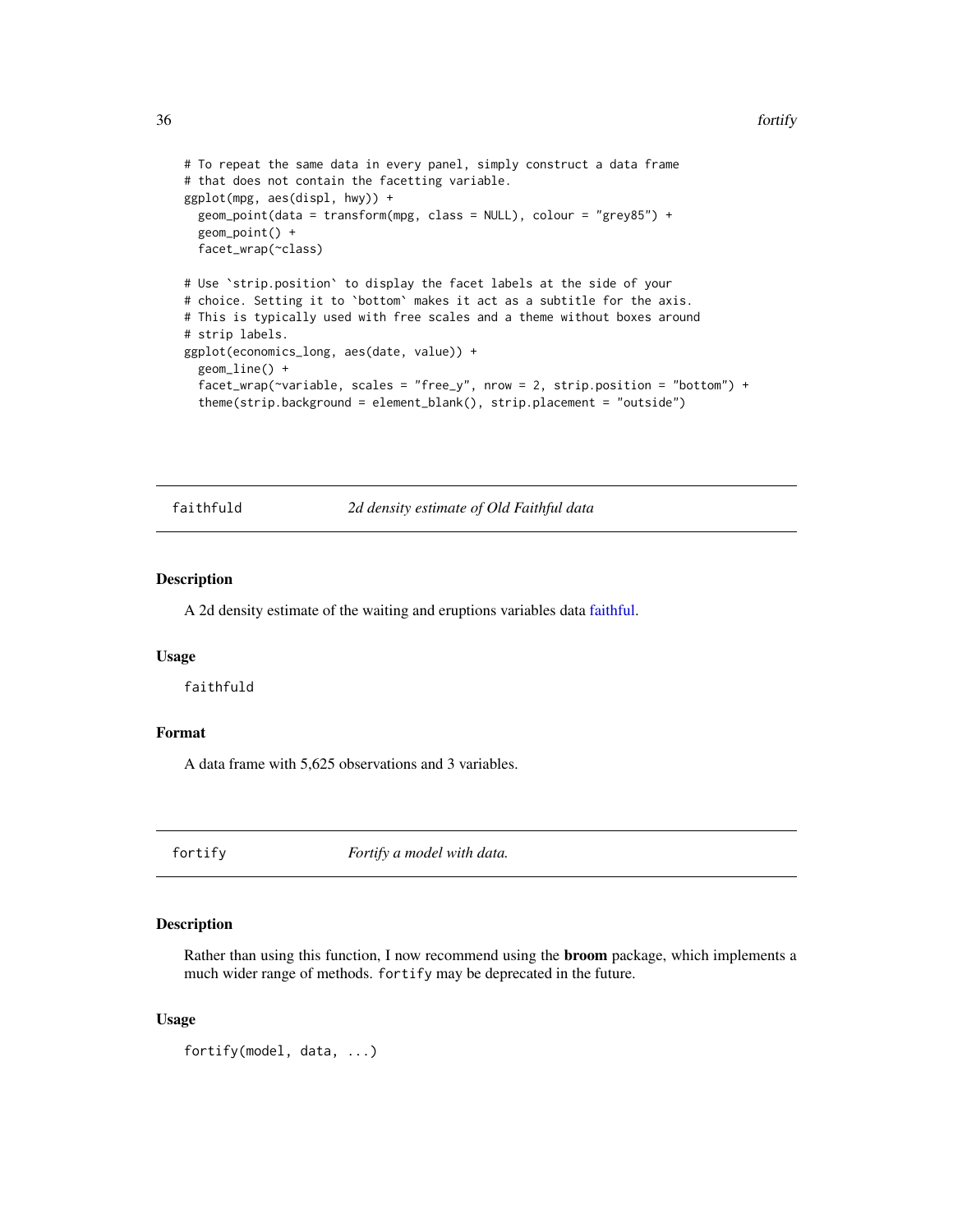## geom\_abline 37

### Arguments

| model                   | model or other R object to convert to data frame |
|-------------------------|--------------------------------------------------|
| data                    | original dataset, if needed                      |
| $\cdot$ $\cdot$ $\cdot$ | other arguments passed to methods                |

## See Also

[fortify.lm](#page-0-0)

## Description

These geoms add reference lines (sometimes called rules) to a plot, either horizontal, vertical, or diagonal (specified by slope and intercept). These are useful for annotating plots.

## Usage

```
geom_abline(mapping = NULL, data = NULL, ..., slope, intercept,
 na.rm = FALSE, show.legend = NA)
geom_hline(mapping = NULL, data = NULL, ..., yintercept, na.rm = FALSE,
  show.legend = NA)
geom_vline(mapping = NULL, data = NULL, ..., xintercept, na.rm = FALSE,
  show.legend = NA)
```

| mapping   | Set of aesthetic mappings created by aes or aes_. If specified and inherit.aes = TRUE<br>(the default), it is combined with the default mapping at the top level of the plot.<br>You must supply mapping if there is no plot mapping. |
|-----------|---------------------------------------------------------------------------------------------------------------------------------------------------------------------------------------------------------------------------------------|
| data      | The data to be displayed in this layer. There are three options:<br>If NULL, the default, the data is inherited from the plot data as specified in the                                                                                |
|           | call to ggplot.                                                                                                                                                                                                                       |
|           | A data frame, or other object, will override the plot data. All objects will<br>be fortified to produce a data frame. See fortify for which variables will be<br>created.                                                             |
|           | A function will be called with a single argument, the plot data. The return<br>value must be a data. frame., and will be used as the layer data.                                                                                      |
| $\ddotsc$ | other arguments passed on to layer. These are often aesthetics, used to set an<br>aesthetic to a fixed value, like color = "red" or size = 3. They may also be<br>parameters to the paired geom/stat.                                 |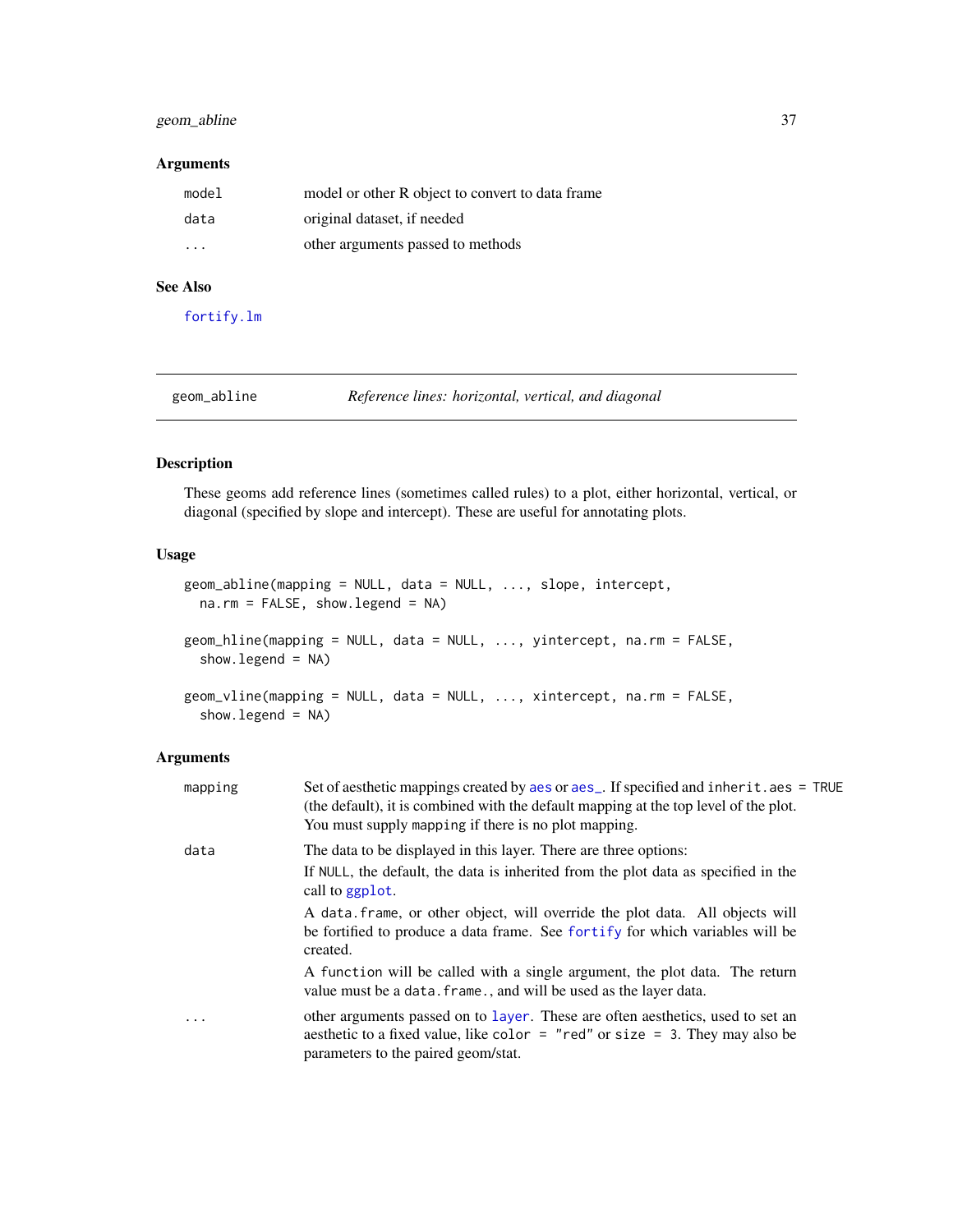| na.rm       | If FALSE, the default, missing values are removed with a warning. If TRUE,<br>missing values are silently removed.                                                |
|-------------|-------------------------------------------------------------------------------------------------------------------------------------------------------------------|
| show.legend | logical. Should this layer be included in the legends? NA, the default, includes if<br>any aesthetics are mapped. FALSE never includes, and TRUE always includes. |
|             | xintercept, yintercept, slope, intercept<br>Parameters that control the position of the line. If these are set, data, mapping<br>and show. legend are overridden  |

#### Details

These geoms act slightly different to other geoms. You can supply the parameters in two ways: either as arguments to the layer function, or via aesthetics. If you use arguments, e.g. geom\_abline(intercept =  $0$ , slope = then behind the scenes the geom makes a new data frame containing just the data you've supplied. That means that the lines will be the same in all facets; if you want them to vary across facets, construct the data frame yourself and use aesthetics.

Unlike most other geoms, these geoms do not inherit aesthetics from the plot default, because they do not understand x and y aesthetics which are commonly set in the plot. They also do not affect the x and y scales.

#### Aesthetics

These geoms are drawn using with [geom\\_line](#page-76-0) so support the same aesthetics: alpha, colour, linetype and size. They also each have aesthetics that control the position of the line:

- geom\_vline: xintercept
- geom\_hline: yintercept
- geom\_abline: slope and intercept

#### See Also

See [geom\\_segment](#page-94-0) for a more general approach to adding straight line segments to a plot.

#### Examples

```
p <- ggplot(mtcars, aes(wt, mpg)) + geom_point()
# Fixed values
p + geom\_vline(xintercept = 5)p + geom\_vline(xintercept = 1:5)p + geom_hline(yintercept = 20)
p + geom\_abline() # Can't see it - outside the range of the data
p + geom_abline(intercept = 20)
# Calculate slope and intercept of line of best fit
coef(lm(mpg ~ wt, data = mtcars))
p + geom\_abline(intexcept = 37, slope = -5)# But this is easier to do with geom_smooth:
p + geom\_smooth(method = "lm", se = FALSE)
```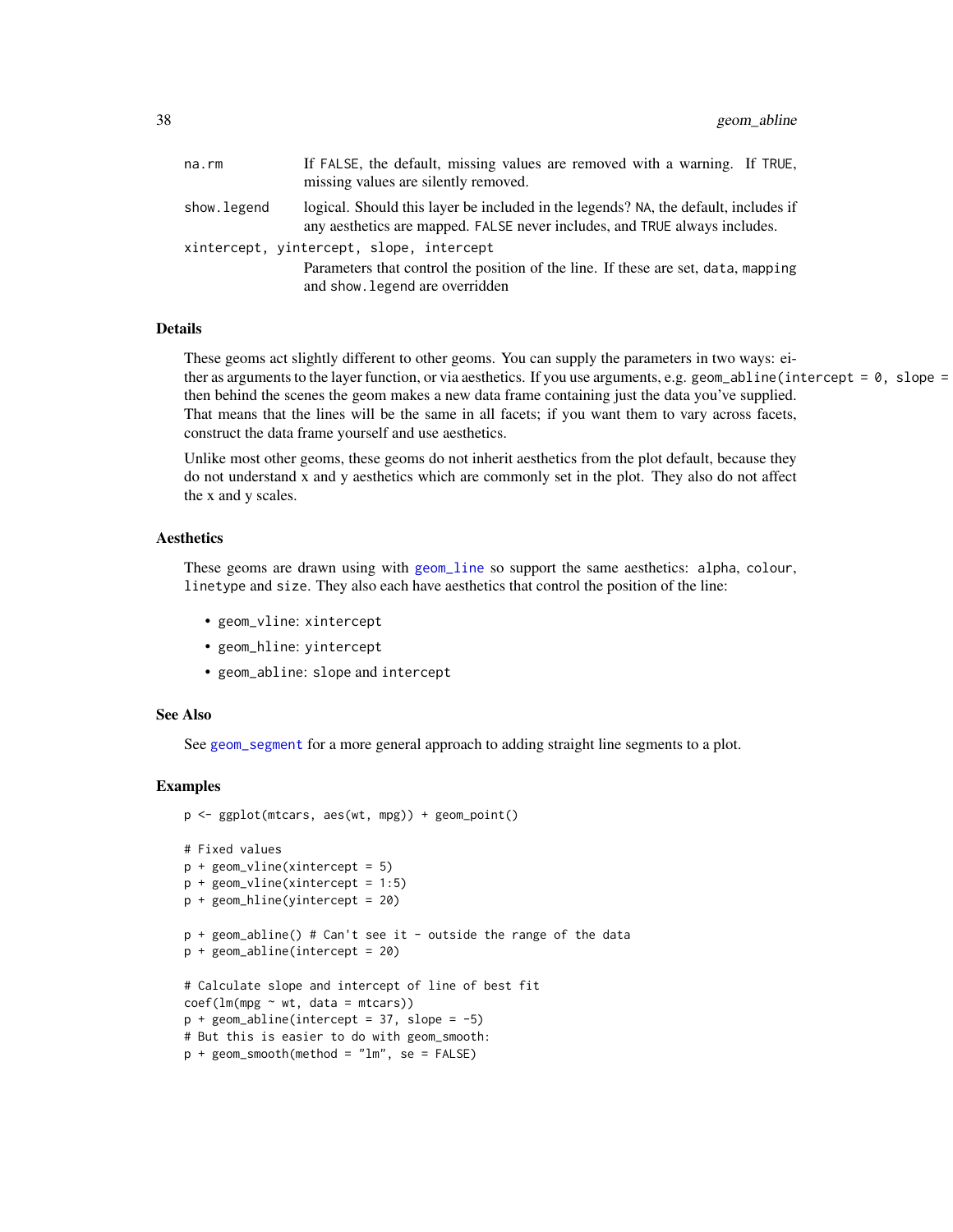```
# To show different lines in different facets, use aesthetics
p <- ggplot(mtcars, aes(mpg, wt)) +
 geom_point() +
 facet_wrap(~ cyl)
mean_wt \leq data. frame(cyl = c(4, 6, 8), wt = c(2.28, 3.11, 4.00))
p + geom_hline(aes(yintercept = wt), mean_wt)
# You can also control other aesthetics
ggplot(mtcars, aes(mpg, wt, colour = wt)) +
 geom_point() +
 geom_hline(aes(yintercept = wt, colour = wt), mean_wt) +
 facet_wrap(~ cyl)
```
<span id="page-38-1"></span>geom\_bar *Bars charts*

#### <span id="page-38-0"></span>Description

There are two types of bar charts: geom\_bar makes the height of the bar proportional to the number of cases in each group (or if the weight aethetic is supplied, the sum of the weights). If you want the heights of the bars to represent values in the data, use [geom\\_col](#page-38-0) instead. geom\_bar uses stat\_count by default: it counts the number of cases at each x position. geom\_col uses stat\_identity: it leaves the data as is.

#### Usage

```
geom_bar(mapping = NULL, data = NULL, stat = "count",position = "stack", ..., width = NULL, binwidth = NULL, na.rm = FALSE,
  show.legend = NA, inherit.aes = TRUE)
geom\_col(mapping = NULL, data = NULL, position = "stack", ...,
 width = NULL, na.rm = FALSE, show.legend = NA, inherit.aes = TRUE)
stat_count(mapping = NULL, data = NULL, geom = "bar",
 position = "stack", \ldots, width = NULL, na.rm = FALSE,
  show.legend = NA, inherit.aes = TRUE)
```

| mapping | Set of aesthetic mappings created by a es or a es_. If specified and inherit.aes = TRUE<br>(the default), it is combined with the default mapping at the top level of the plot.<br>You must supply mapping if there is no plot mapping. |
|---------|-----------------------------------------------------------------------------------------------------------------------------------------------------------------------------------------------------------------------------------------|
| data    | The data to be displayed in this layer. There are three options:<br>If NULL, the default, the data is inherited from the plot data as specified in the                                                                                  |
|         | call to ggplot.                                                                                                                                                                                                                         |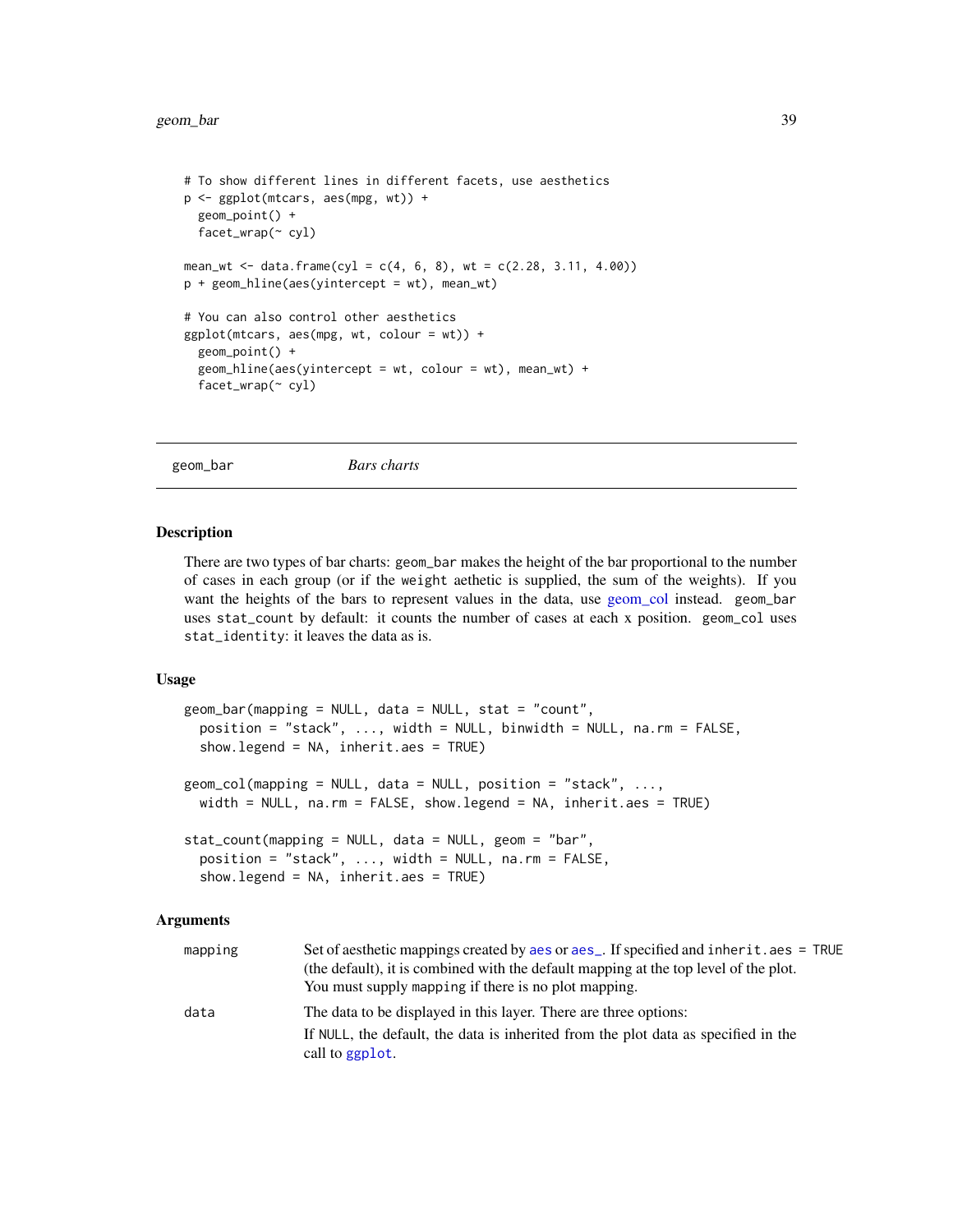|             | A data. frame, or other object, will override the plot data. All objects will<br>be fortified to produce a data frame. See fortify for which variables will be<br>created.                                                                          |
|-------------|-----------------------------------------------------------------------------------------------------------------------------------------------------------------------------------------------------------------------------------------------------|
|             | A function will be called with a single argument, the plot data. The return<br>value must be a data. frame., and will be used as the layer data.                                                                                                    |
| position    | Position adjustment, either as a string, or the result of a call to a position adjust-<br>ment function.                                                                                                                                            |
|             | other arguments passed on to layer. These are often aesthetics, used to set an<br>aesthetic to a fixed value, like color = "red" or size = 3. They may also be<br>parameters to the paired geom/stat.                                               |
| width       | Bar width. By default, set to 90% of the resolution of the data.                                                                                                                                                                                    |
| binwidth    | geom_bar no longer has a binwidth argument - if you use it you'll get an warning<br>telling to you use geom_histogram instead.                                                                                                                      |
| na.rm       | If FALSE, the default, missing values are removed with a warning. If TRUE,<br>missing values are silently removed.                                                                                                                                  |
| show.legend | logical. Should this layer be included in the legends? NA, the default, includes if<br>any aesthetics are mapped. FALSE never includes, and TRUE always includes.                                                                                   |
| inherit.aes | If FALSE, overrides the default aesthetics, rather than combining with them.<br>This is most useful for helper functions that define both data and aesthetics and<br>shouldn't inherit behaviour from the default plot specification, e.g. borders. |
| geom, stat  | Override the default connection between geom_bar and stat_count.                                                                                                                                                                                    |

### Details

A bar chart uses height to represent a value, and so the base of the bar must always be shown to produce a valid visual comparison. Naomi Robbins has a nice [article on this topic.](http://www.b-eye-network.com/view/index.php?cid=2468) This is why it doesn't make sense to use a log-scaled y axis with a bar chart.

By default, multiple bar occupying the same x position will be stacked atop one another by [position\\_stack](#page-135-0). If you want them to be dodged side-to-side, use [position\\_dodge](#page-131-0). Finally, [position\\_fill](#page-135-1) shows relative proportions at each x by stacking the bars and then standardising each bar to have the same height.

#### Aesthetics

geom\_bar understands the following aesthetics (required aesthetics are in bold):

- x
- y
- alpha
- colour
- fill
- group
- linetype
- size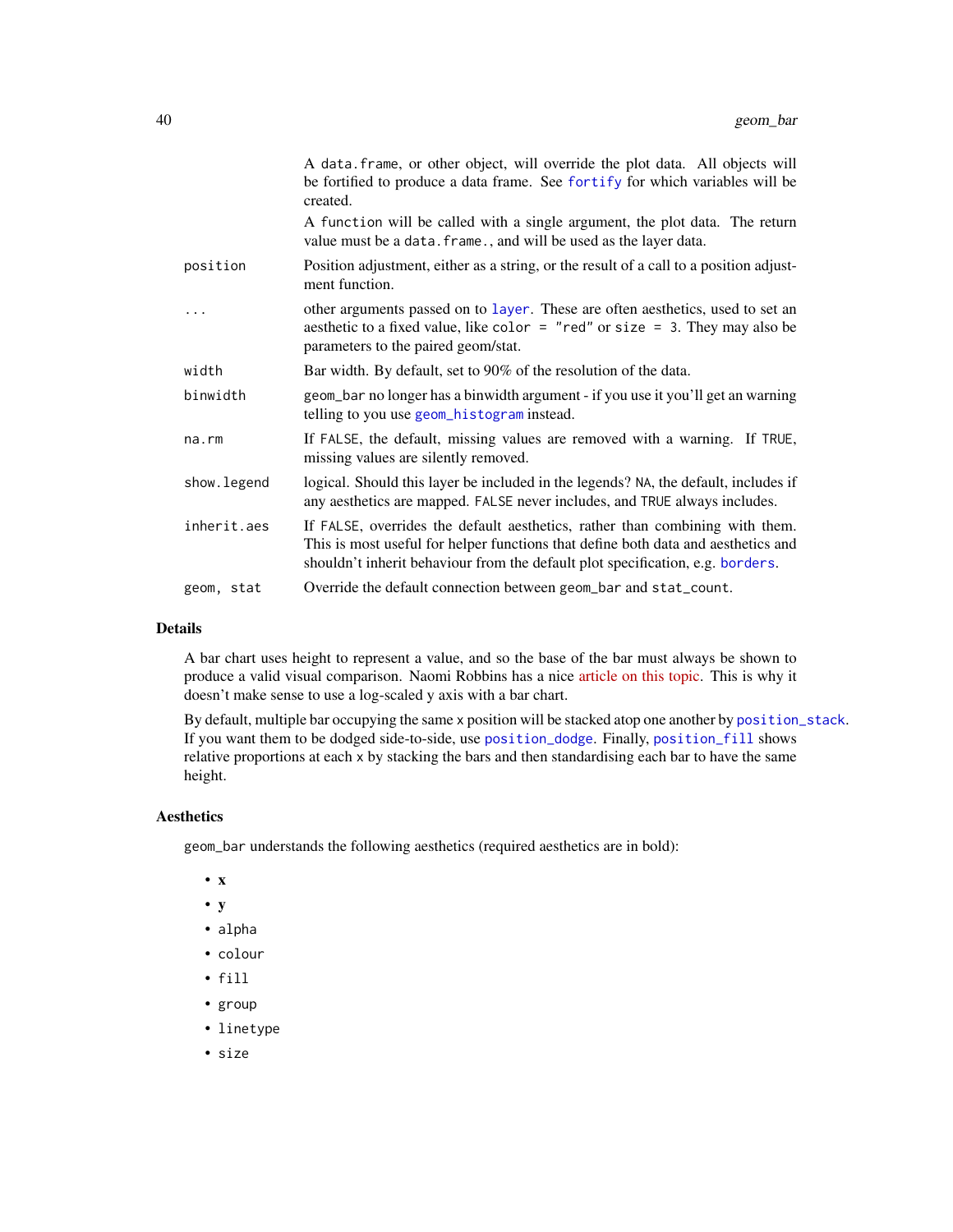geom\_bar 41

#### Computed variables

count number of points in bin

prop groupwise proportion

#### See Also

[geom\\_histogram](#page-63-0) for continuous data, [position\\_dodge](#page-131-0) for creating side-by-side barcharts.

[stat\\_bin](#page-63-0), which bins data in ranges and counts the cases in each range. It differs from stat\_count, which counts the number of cases at each x position (without binning into ranges). [stat\\_bin](#page-63-0) requires continuous x data, whereas stat\_count can be used for both discrete and continuous x data.

### Examples

```
# geom_bar is designed to make it easy to create bar charts that show
# counts (or sums of weights)
g <- ggplot(mpg, aes(class))
# Number of cars in each class:
g + geom\_bar()# Total engine displacement of each class
g + geom\_bar(aes(weight = disp1))# To show (e.g.) means, you need geom_col()
# And, even more succinctly with geom_col()
df <- data.frame(trt = c("a", "b", "c"), outcome = c(2.3, 1.9, 3.2))
ggplot(df, aes(trt, outcome)) +
  geom_col()
# But geom_point() displays exactly the same information and doesn't
# require the y-axis to touch zero.
ggplot(df, aes(trt, outcome)) +
  geom_point()
# You can also use geom_bar() with continuous data, in which case
# it will show counts at unique locations
df <- data.frame(x = rep(c(2.9, 3.1, 4.5), c(5, 10, 4)))
ggplot(df, aes(x)) + geom-bar()# cf. a histogram of the same data
ggplot(df, aes(x)) + geom\_histogram(binwidth = 0.5)# Bar charts are automatically stacked when multiple bars are placed
# at the same location
g + geom\_bar(aes(fill = dry))# You can instead dodge, or fill them
g + geom\_bar(aes(fill = dry), position = "dodge")
g + geom\_bar(aes(fill = dry), position = "fill")
# To change plot order of bars, change levels in underlying factor
reorder_size <- function(x) {
  factor(x, levels = names(sort(table(x))))
```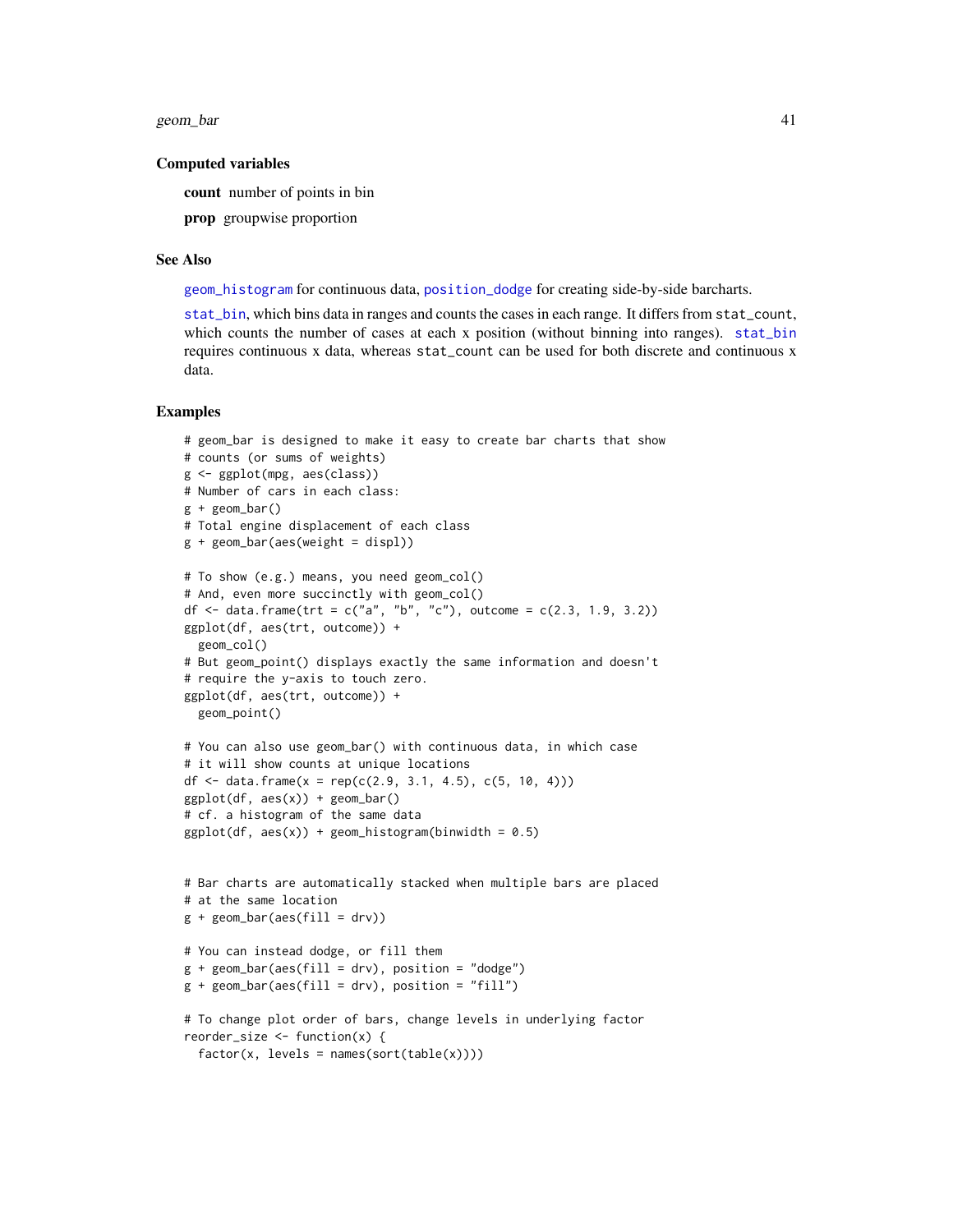```
}
ggplot(mpg, aes(reorder_size(class))) + geom_bar()
```
## <span id="page-41-0"></span>geom\_bin2d *Heatmap of 2d bin counts*

## <span id="page-41-1"></span>Description

Divides the plane into rectangles, counts the number of cases in each rectangle, and then (by default) maps the number of cases to the rectangle's fill. This is a useful alternative to [geom\\_point](#page-79-0) in the presence of overplotting.

## Usage

```
geom_bin2d(mapping = NULL, data = NULL, stat = "bin2d",
 position = "identity", ..., na.rm = FALSE, show.legend = NA,
  inherit.aes = TRUE)
stat_bin_2d(mapping = NULL, data = NULL, geom = "tile",
  position = "identity", \ldots, bins = 30, binwidth = NULL, drop = TRUE,
 na.rm = FALSE, show.legend = NA, inherit.aes = TRUE)
```

| mapping     | Set of aesthetic mappings created by aes or aes_. If specified and inherit.aes = TRUE<br>(the default), it is combined with the default mapping at the top level of the plot.<br>You must supply mapping if there is no plot mapping. |
|-------------|---------------------------------------------------------------------------------------------------------------------------------------------------------------------------------------------------------------------------------------|
| data        | The data to be displayed in this layer. There are three options:                                                                                                                                                                      |
|             | If NULL, the default, the data is inherited from the plot data as specified in the<br>call to ggplot.                                                                                                                                 |
|             | A data frame, or other object, will override the plot data. All objects will<br>be fortified to produce a data frame. See fortify for which variables will be<br>created.                                                             |
|             | A function will be called with a single argument, the plot data. The return<br>value must be a data. frame., and will be used as the layer data.                                                                                      |
| position    | Position adjustment, either as a string, or the result of a call to a position adjust-<br>ment function.                                                                                                                              |
| .           | other arguments passed on to layer. These are often aesthetics, used to set an<br>aesthetic to a fixed value, like color = "red" or size = 3. They may also be<br>parameters to the paired geom/stat.                                 |
| $na$ . $rm$ | If FALSE, the default, missing values are removed with a warning. If TRUE,<br>missing values are silently removed.                                                                                                                    |
| show.legend | logical. Should this layer be included in the legends? NA, the default, includes if<br>any aesthetics are mapped. FALSE never includes, and TRUE always includes.                                                                     |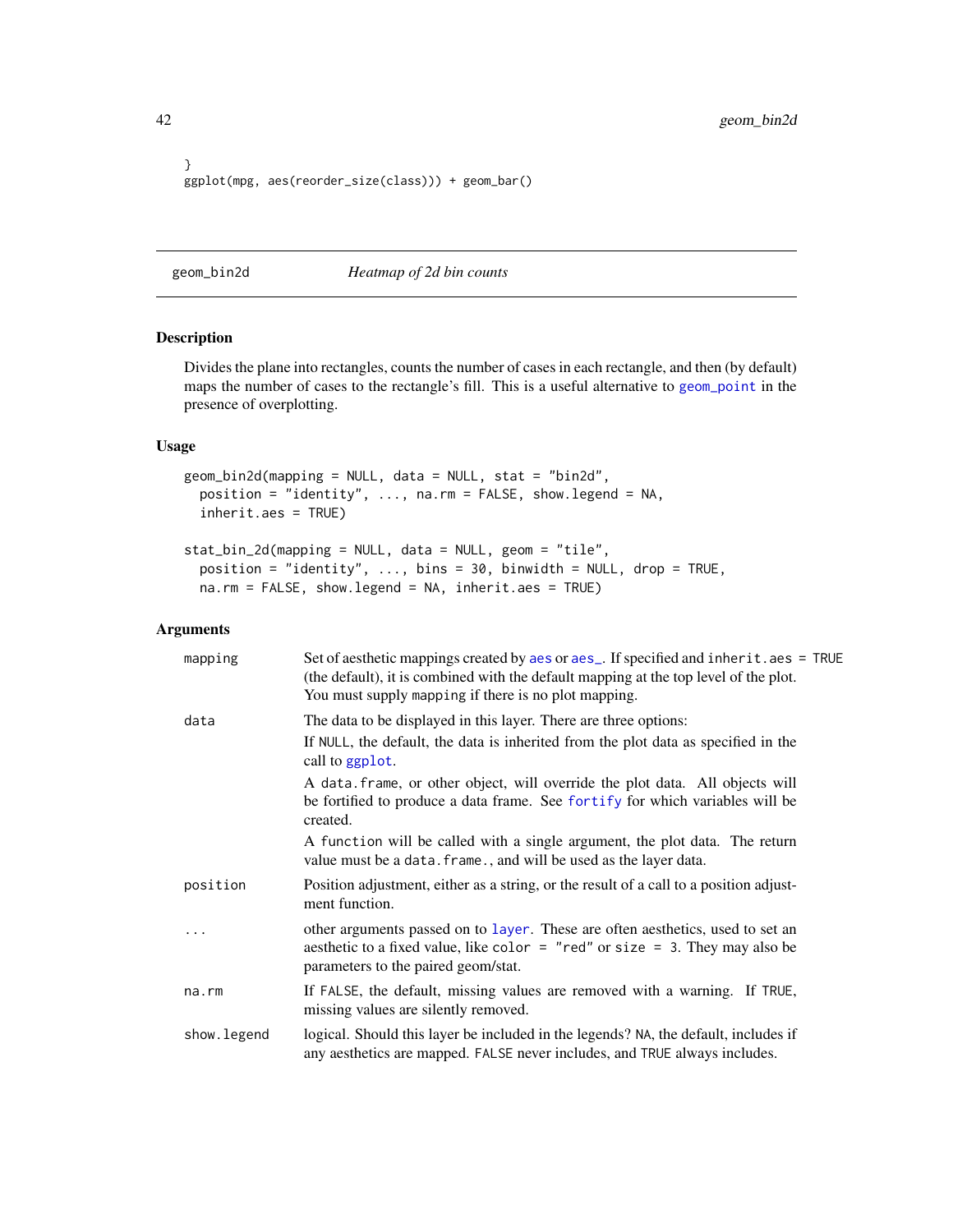## geom\_blank 43

| inherit.aes | If FALSE, overrides the default aesthetics, rather than combining with them.<br>This is most useful for helper functions that define both data and aesthetics and<br>shouldn't inherit behaviour from the default plot specification, e.g. borders. |
|-------------|-----------------------------------------------------------------------------------------------------------------------------------------------------------------------------------------------------------------------------------------------------|
| geom, stat  | Use to override the default connection between geom bin2d and stat bin2d.                                                                                                                                                                           |
| bins        | numeric vector giving number of bins in both vertical and horizontal directions.<br>Set to 30 by default.                                                                                                                                           |
| binwidth    | Numeric vector giving bin width in both vertical and horizontal directions. Over-<br>rides bins if both set.                                                                                                                                        |
| drop        | if TRUE removes all cells with 0 counts.                                                                                                                                                                                                            |

### Aesthetics

stat\_bin2d understands the following aesthetics (required aesthetics are in bold):

- $\mathbf{x}$
- y
- fill
- group

### See Also

[stat\\_binhex](#page-66-0) for hexagonal binning

## Examples

```
d \leq ggplot(diamonds, aes(x, y)) + xlim(4, 10) + ylim(4, 10)
d + geom_bin2d()
# You can control the size of the bins by specifying the number of
# bins in each direction:
d + geom\_bin2d(bins = 10)d + geom\_bin2d(bins = 30)# Or by specifying the width of the bins
d + geom\_bin2d(binwidth = c(0.1, 0.1))
```
geom\_blank *Draw nothing*

# Description

The blank geom draws nothing, but can be a useful way of ensuring common scales between different plots. See [expand\\_limits](#page-30-0) for more details.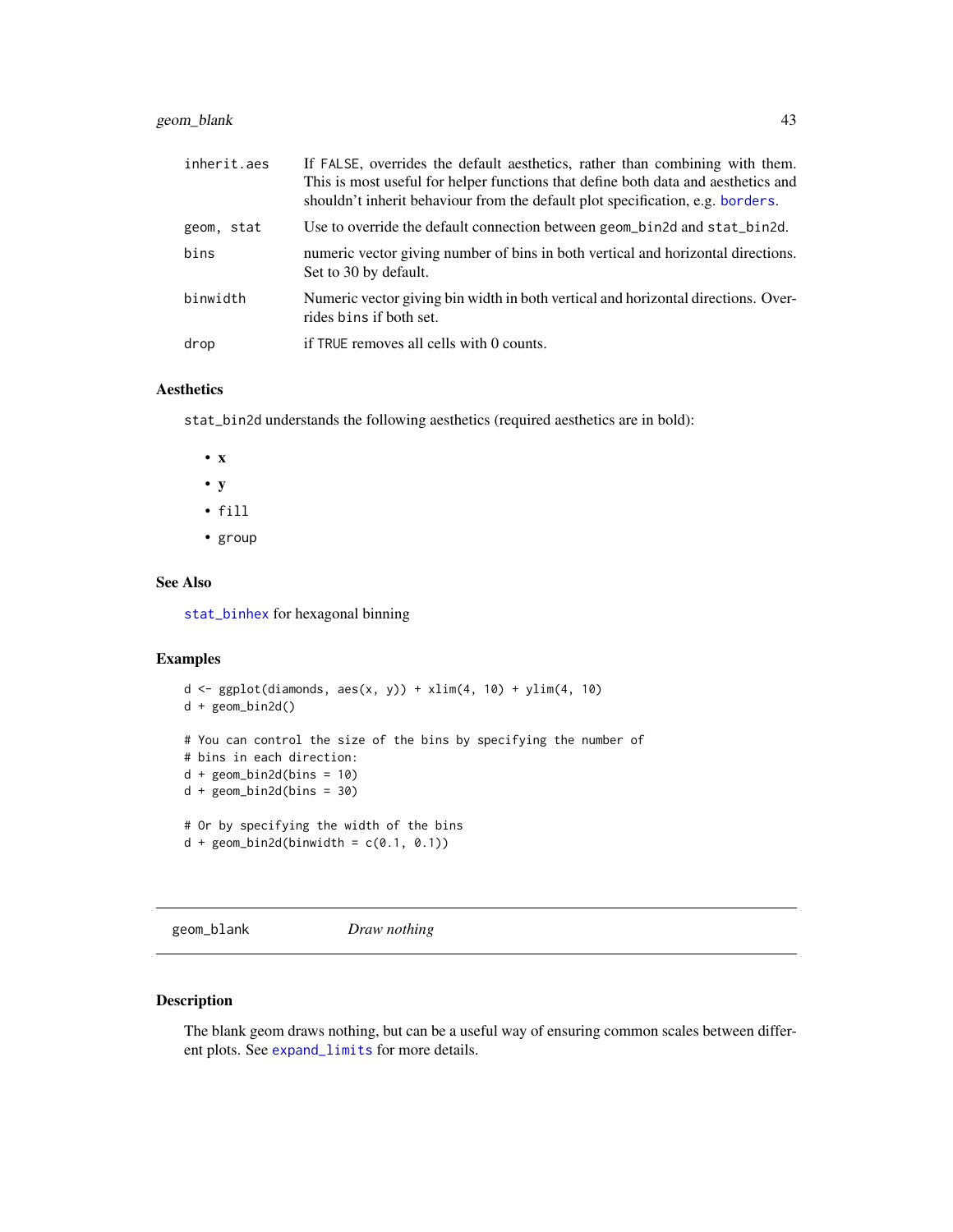```
geom_blank(mapping = NULL, data = NULL, stat = "identity",
 position = "identity", ..., show.legend = NA, inherit.aes = TRUE)
```
### Arguments

| mapping      | Set of aesthetic mappings created by aes or aes_. If specified and inherit.aes = TRUE<br>(the default), it is combined with the default mapping at the top level of the plot.<br>You must supply mapping if there is no plot mapping.               |
|--------------|-----------------------------------------------------------------------------------------------------------------------------------------------------------------------------------------------------------------------------------------------------|
| data         | The data to be displayed in this layer. There are three options:                                                                                                                                                                                    |
|              | If NULL, the default, the data is inherited from the plot data as specified in the<br>call to ggplot.                                                                                                                                               |
|              | A data. frame, or other object, will override the plot data. All objects will<br>be fortified to produce a data frame. See fortify for which variables will be<br>created.                                                                          |
|              | A function will be called with a single argument, the plot data. The return<br>value must be a data. frame., and will be used as the layer data.                                                                                                    |
| stat         | The statistical transformation to use on the data for this layer, as a string.                                                                                                                                                                      |
| position     | Position adjustment, either as a string, or the result of a call to a position adjust-<br>ment function.                                                                                                                                            |
|              | other arguments passed on to layer. These are often aesthetics, used to set an<br>aesthetic to a fixed value, like color = "red" or size = 3. They may also be<br>parameters to the paired geom/stat.                                               |
| show. legend | logical. Should this layer be included in the legends? NA, the default, includes if<br>any aesthetics are mapped. FALSE never includes, and TRUE always includes.                                                                                   |
| inherit.aes  | If FALSE, overrides the default aesthetics, rather than combining with them.<br>This is most useful for helper functions that define both data and aesthetics and<br>shouldn't inherit behaviour from the default plot specification, e.g. borders. |

## Examples

```
ggplot(mtcars, aes(wt, mpg))
# Nothing to see here!
```
<span id="page-43-0"></span>geom\_boxplot *A box and whiskers plot (in the style of Tukey)*

# Description

The boxplot compactly displays the distribution of a continuous variable. It visualises five summary statistics (the median, two hinges and two whiskers), and all "outlying" points individually.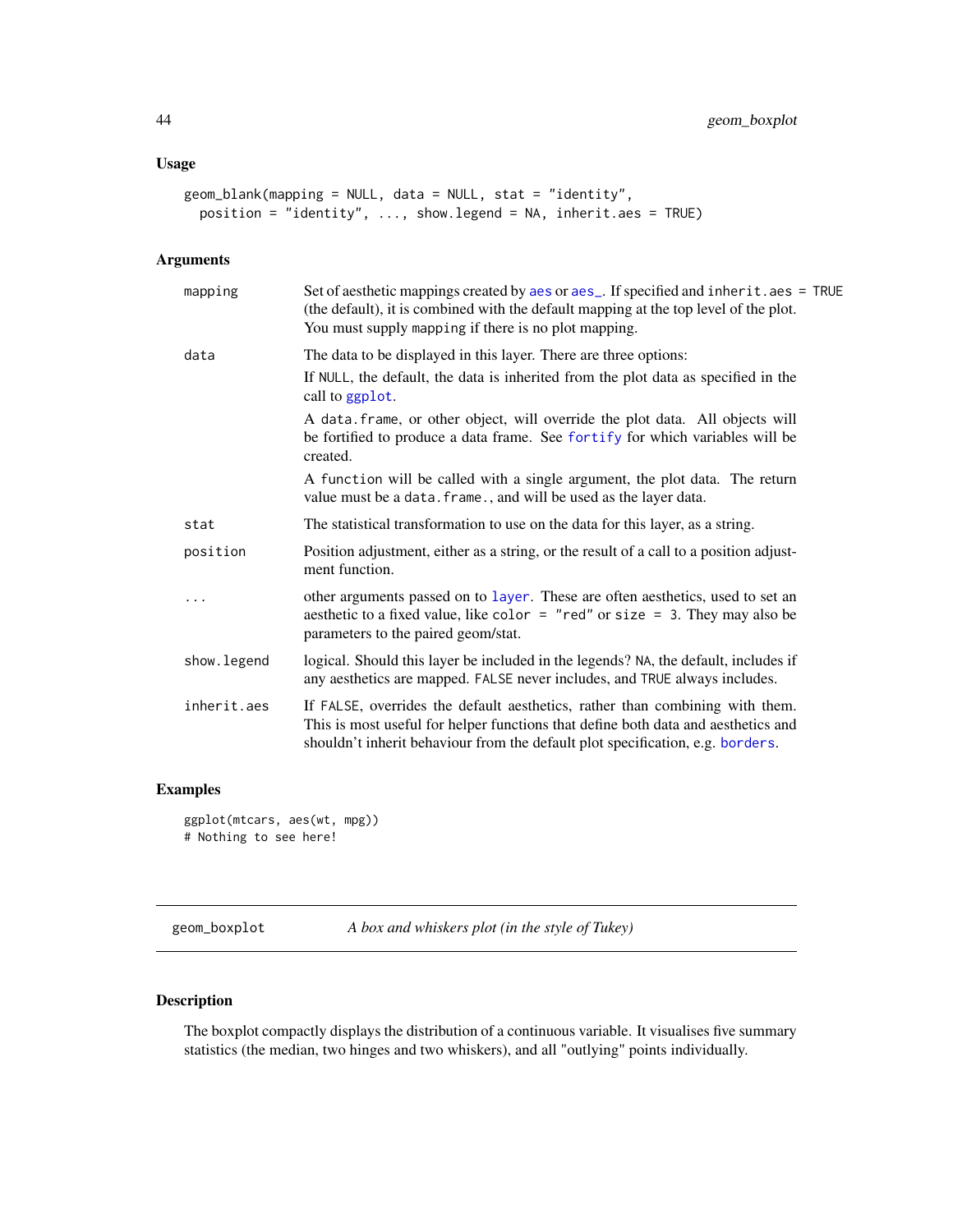## geom\_boxplot 45

### Usage

```
geom_boxplot(mapping = NULL, data = NULL, stat = "boxplot",
 position = "dodge", ..., outlier.colour = NULL, outlier.color = NULL,
 outlier.fill = NULL, outlier.shape = 19, outlier.size = 1.5,
 outlier.stroke = 0.5, outlier.alpha = NULL, notch = FALSE,
 notchwidth = 0.5, varwidth = FALSE, na.rm = FALSE, show.legend = NA,
  inherit.aes = TRUE)
stat_boxplot(mapping = NULL, data = NULL, geom = "boxplot",
  position = "dodge", \ldots, coef = 1.5, na.rm = FALSE, show.legend = NA,
  inherit.aes = TRUE)
```

| mapping    | Set of aesthetic mappings created by aes or aes_. If specified and inherit.aes = TRUE<br>(the default), it is combined with the default mapping at the top level of the plot.<br>You must supply mapping if there is no plot mapping. |
|------------|---------------------------------------------------------------------------------------------------------------------------------------------------------------------------------------------------------------------------------------|
| data       | The data to be displayed in this layer. There are three options:<br>If NULL, the default, the data is inherited from the plot data as specified in the<br>call to ggplot.                                                             |
|            | A data frame, or other object, will override the plot data. All objects will<br>be fortified to produce a data frame. See fortify for which variables will be<br>created.                                                             |
|            | A function will be called with a single argument, the plot data. The return<br>value must be a data. frame., and will be used as the layer data.                                                                                      |
| position   | Position adjustment, either as a string, or the result of a call to a position adjust-<br>ment function.                                                                                                                              |
| .          | other arguments passed on to layer. These are often aesthetics, used to set an<br>aesthetic to a fixed value, like color = "red" or size = 3. They may also be<br>parameters to the paired geom/stat.                                 |
|            | outlier.colour, outlier.color, outlier.fill, outlier.shape, outlier.size, outlier.stroke, outlier.a<br>Default aesthetics for outliers. Set to NULL to inherit from the aesthetics used for<br>the box.                               |
|            | In the unlikely event you specify both US and UK spellings of colour, the US<br>spelling will take precedence.                                                                                                                        |
| notch      | if FALSE (default) make a standard box plot. If TRUE, make a notched box plot.<br>Notches are used to compare groups; if the notches of two boxes do not overlap,<br>this suggests that the medians are significantly different.      |
| notchwidth | for a notched box plot, width of the notch relative to the body (default $0.5$ )                                                                                                                                                      |
| varwidth   | if FALSE (default) make a standard box plot. If TRUE, boxes are drawn with<br>widths proportional to the square-roots of the number of observations in the<br>groups (possibly weighted, using the weight aesthetic).                 |
| na.rm      | If FALSE, the default, missing values are removed with a warning. If TRUE,<br>missing values are silently removed.                                                                                                                    |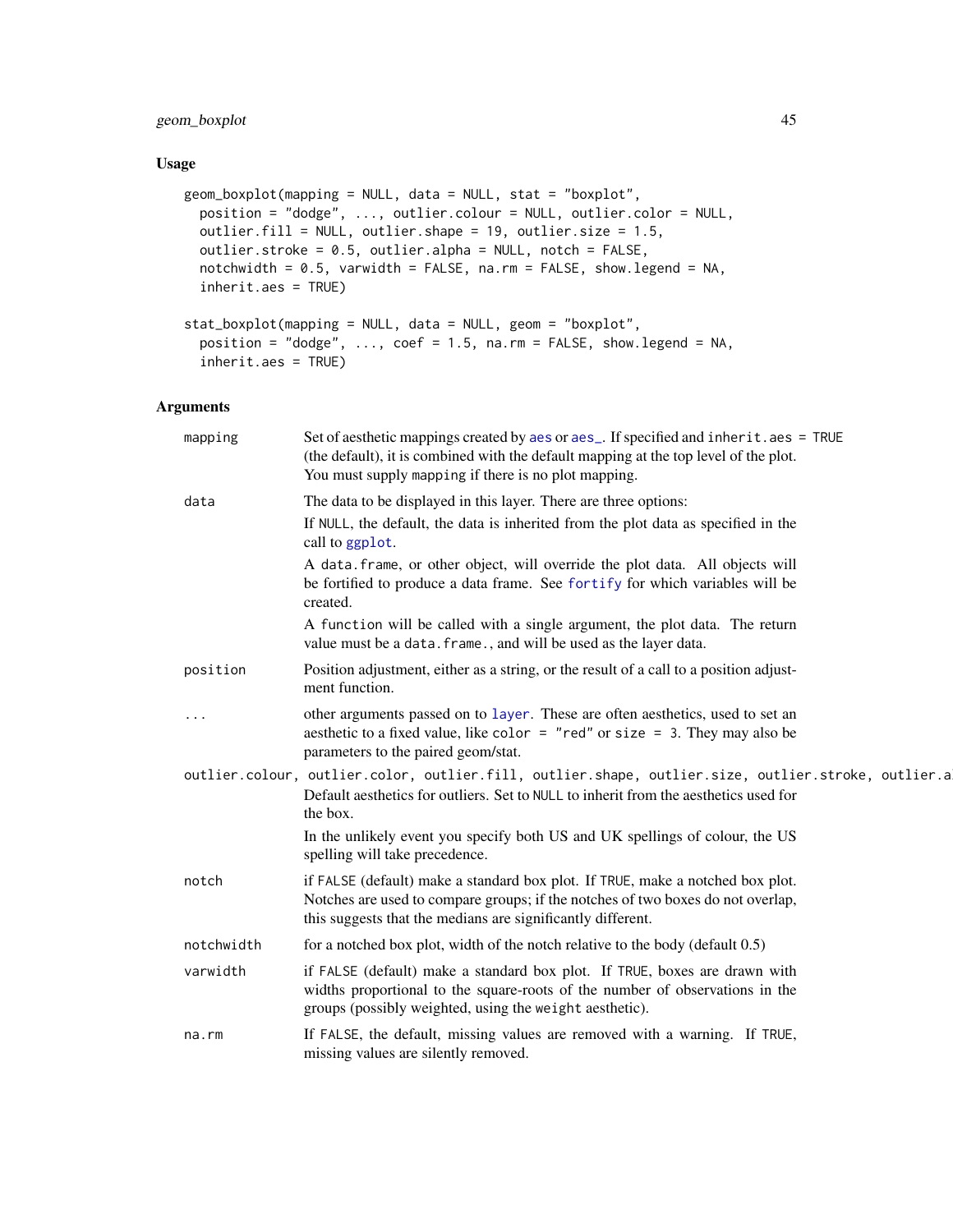| show.legend | logical. Should this layer be included in the legends? NA, the default, includes if<br>any aesthetics are mapped. FALSE never includes, and TRUE always includes.                                                                                   |
|-------------|-----------------------------------------------------------------------------------------------------------------------------------------------------------------------------------------------------------------------------------------------------|
| inherit.aes | If FALSE, overrides the default aesthetics, rather than combining with them.<br>This is most useful for helper functions that define both data and aesthetics and<br>shouldn't inherit behaviour from the default plot specification, e.g. borders. |
| geom, stat  | Use to override the default connection between geom boxplot and stat boxplot.                                                                                                                                                                       |
| coef        | length of the whiskers as multiple of IQR. Defaults to 1.5                                                                                                                                                                                          |

#### Summary statistics

The lower and upper hinges correspond to the first and third quartiles (the 25th and 75th percentiles). This differs slightly from the method used by the boxplot function, and may be apparent with small samples. See [boxplot.stats](#page-0-0) for for more information on how hinge positions are calculated for boxplot.

The upper whisker extends from the hinge to the largest value no further than 1.5 \* IQR from the hinge (where IQR is the inter-quartile range, or distance between the first and third quartiles). The lower whisker extends from the hinge to the smallest value at most 1.5 \* IQR of the hinge. Data beyond the end of the whiskers are called "outlying" points and are plotted individually.

In a notched box plot, the notches extend 1.58  $\star$  IQR / sqrt(n). This gives a roughly 95% confidence interval for comparing medians. See McGill et al. (1978) for more details.

## **Aesthetics**

geom\_boxplot understands the following aesthetics (required aesthetics are in bold):

- x
- lower
- upper
- middle
- ymin
- ymax
- alpha
- colour
- fill
- group
- linetype
- shape
- size • weight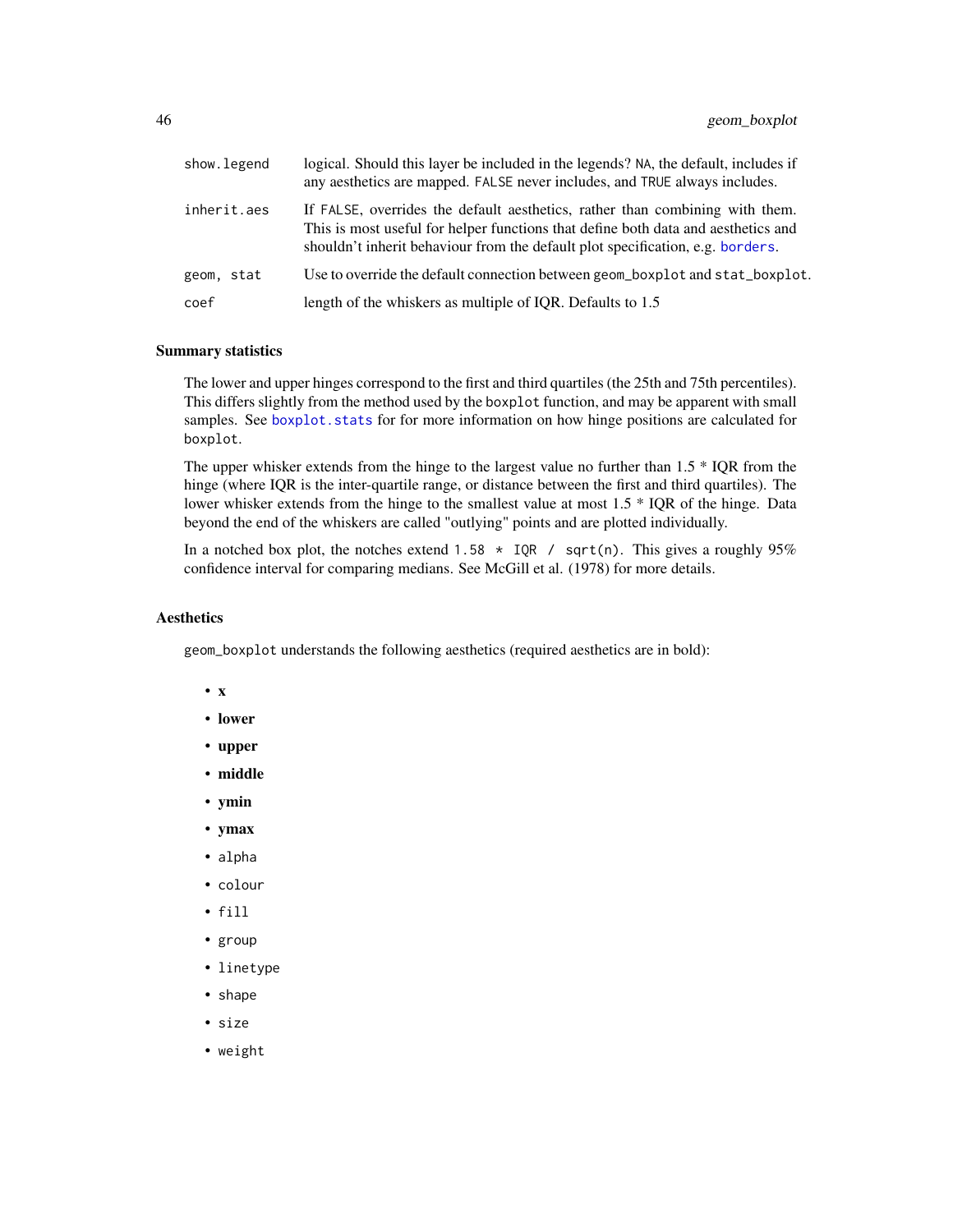### geom\_boxplot 47

#### Computed variables

width width of boxplot

**ymin** lower whisker = smallest observation greater than or equal to lower hinge -  $1.5 * IQR$ 

lower lower hinge, 25% quantile

notchlower lower edge of notch = median -  $1.58 * IQR / sqrt(n)$ 

middle median, 50% quantile

notchupper upper edge of notch = median +  $1.58 * IQR / sqrt(n)$ 

upper upper hinge, 75% quantile

**ymax** upper whisker = largest observation less than or equal to upper hinge  $+ 1.5 * IQR$ 

### References

McGill, R., Tukey, J. W. and Larsen, W. A. (1978) Variations of box plots. The American Statistician 32, 12-16.

#### See Also

[geom\\_quantile](#page-86-0) for continuous x, [geom\\_violin](#page-101-0) for a richer display of the distribution, and [geom\\_jitter](#page-68-0) for a useful technique for small data.

#### Examples

```
p <- ggplot(mpg, aes(class, hwy))
p + geom_boxplot()
p + geom\_boxplot() + geom\_jitter(width = 0.2)p + geom_boxplot() + coord_flip()
p + geom_boxplot(notch = TRUE)
p + geom\_boxplot(varwidth = TRUE)p + geom\_boxplot(fill = "white", colour = "#3366FF")# By default, outlier points match the colour of the box. Use
# outlier.colour to override
p + geom_boxplot(outlier.colour = "red", outlier.shape = 1)
# Boxplots are automatically dodged when any aesthetic is a factor
p + geom_boxplot(aes(colour = drv))
# You can also use boxplots with continuous x, as long as you supply
# a grouping variable. cut_width is particularly useful
ggplot(diamonds, aes(carat, price)) +
  geom_boxplot()
ggplot(diamonds, aes(carat, price)) +
  geom_boxplot(aes(group = cut_width(carat, 0.25)))ggplot(diamonds, aes(carat, price)) +
  geom_boxplot(aes(group = cut_width(carat, 0.25)), outlier.alpha = 0.1)# It's possible to draw a boxplot with your own computations if you
```

```
# use stat = "identity":
```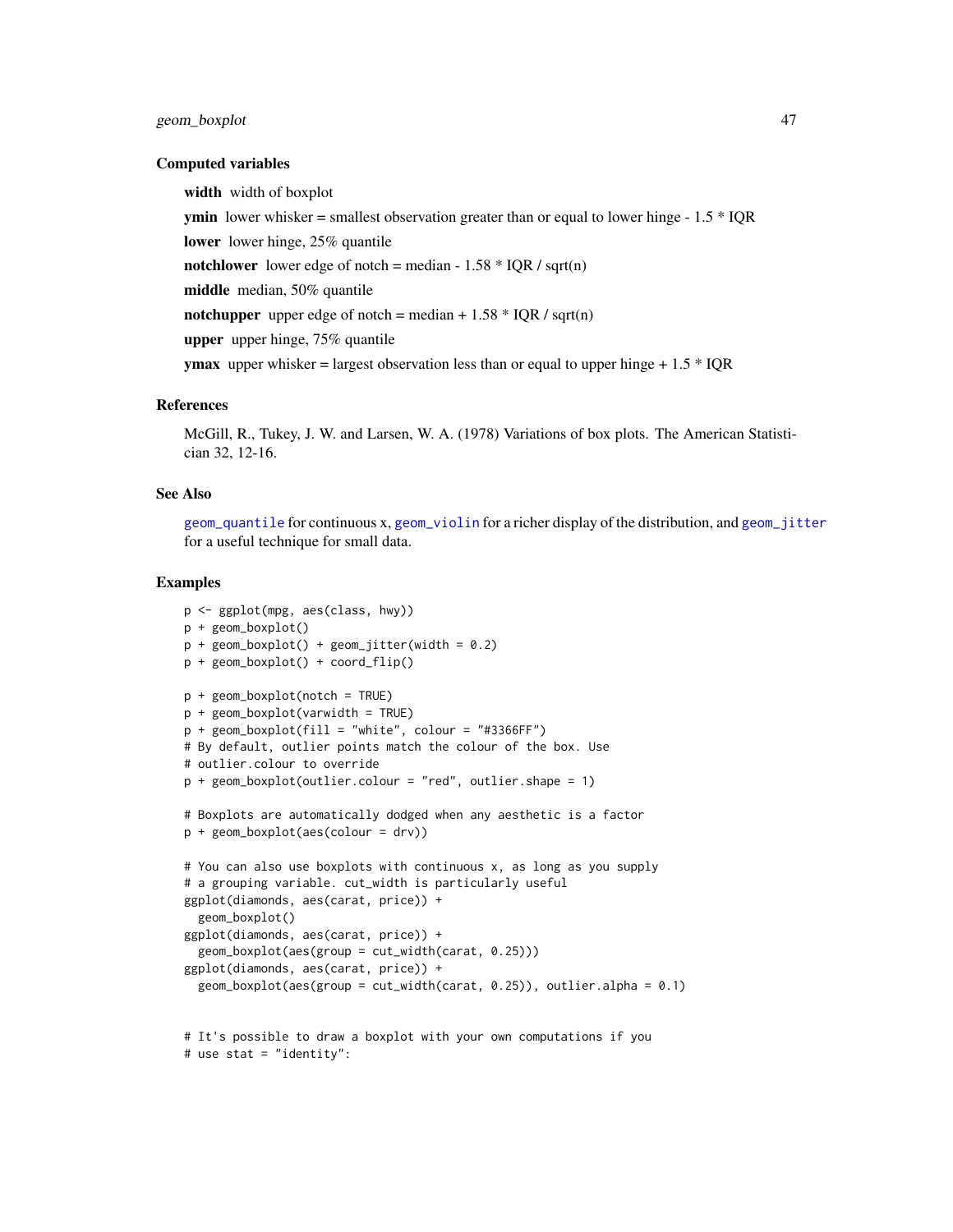```
y \leftarrow \text{norm}(100)df <- data.frame(
  x = 1,
  y0 = min(y),
  y25 = quantile(y, 0.25),
  y50 = median(y),
  y75 = quantile(y, 0.75),
  y100 = max(y)\lambdaggplot(df, aes(x)) +geom_boxplot(
   aes(ymin = y0, \text{ lower} = y25, \text{ middle} = y50, \text{ upper} = y75, \text{ ymax} = y100),stat = "identity"
 )
```
<span id="page-47-1"></span>geom\_contour *2d contours of a 3d surface*

### <span id="page-47-0"></span>**Description**

ggplot2 can not draw true 3d surfaces, but you can use geom\_contour and [geom\\_tile](#page-88-0) to visualise 3d surfaces in 2d. To be a valid surface, the data must contain only a single row for each unique combination of the variables mapped to the x and y aesthetics. Contouring tends to work best when x and y form a (roughly) evenly spaced grid. If you data is not evenly spaced, you may want to interpolate to a grid before visualising.

#### Usage

```
geom_contour(mapping = NULL, data = NULL, stat = "contour",
 position = "identity", ..., lineend = "butt", linejoin = "round",
 linemitre = 1, na.rm = FALSE, show.legend = NA, inherit.aes = TRUE)
stat_contour(mapping = NULL, data = NULL, geom = "contour",
 position = "identity", ..., na.rm = FALSE, show.legend = NA,
 inherit.aes = TRUE)
```

| mapping | Set of aesthetic mappings created by aes or aes_. If specified and inherit.aes = TRUE<br>(the default), it is combined with the default mapping at the top level of the plot.<br>You must supply mapping if there is no plot mapping.                                                                                                                  |
|---------|--------------------------------------------------------------------------------------------------------------------------------------------------------------------------------------------------------------------------------------------------------------------------------------------------------------------------------------------------------|
| data    | The data to be displayed in this layer. There are three options:<br>If NULL, the default, the data is inherited from the plot data as specified in the<br>call to ggplot.<br>A data frame, or other object, will override the plot data. All objects will<br>be fortified to produce a data frame. See fortify for which variables will be<br>created. |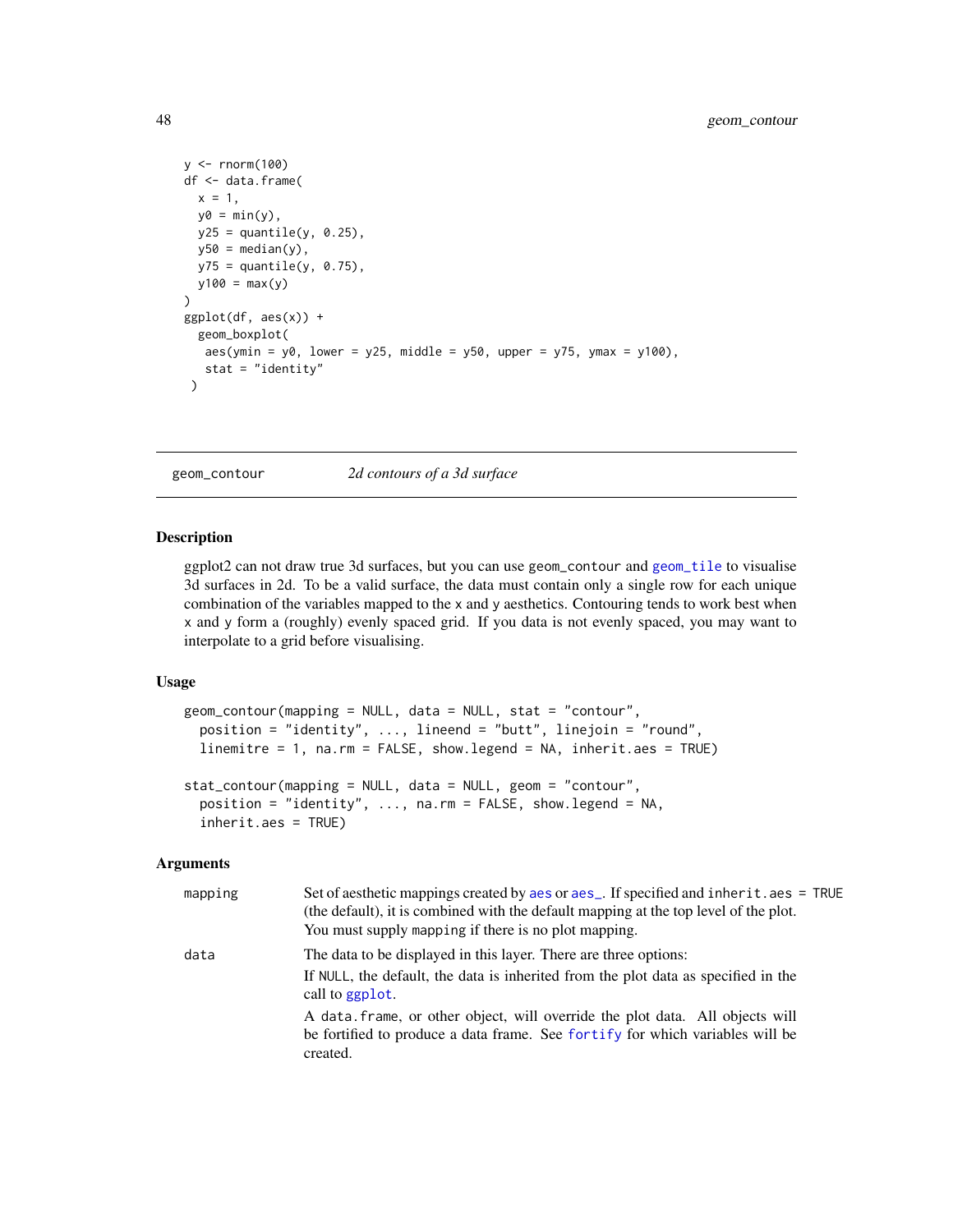|             | A function will be called with a single argument, the plot data. The return<br>value must be a data. frame., and will be used as the layer data.                                                                                                    |
|-------------|-----------------------------------------------------------------------------------------------------------------------------------------------------------------------------------------------------------------------------------------------------|
| stat        | The statistical transformation to use on the data for this layer, as a string.                                                                                                                                                                      |
| position    | Position adjustment, either as a string, or the result of a call to a position adjust-<br>ment function.                                                                                                                                            |
|             | other arguments passed on to layer. These are often aesthetics, used to set an<br>aesthetic to a fixed value, like color = "red" or size = 3. They may also be<br>parameters to the paired geom/stat.                                               |
| lineend     | Line end style (round, butt, square)                                                                                                                                                                                                                |
| linejoin    | Line join style (round, mitre, bevel)                                                                                                                                                                                                               |
| linemitre   | Line mitre limit (number greater than 1)                                                                                                                                                                                                            |
| na.rm       | If FALSE, the default, missing values are removed with a warning. If TRUE,<br>missing values are silently removed.                                                                                                                                  |
| show.legend | logical. Should this layer be included in the legends? NA, the default, includes if<br>any aesthetics are mapped. FALSE never includes, and TRUE always includes.                                                                                   |
| inherit.aes | If FALSE, overrides the default aesthetics, rather than combining with them.<br>This is most useful for helper functions that define both data and aesthetics and<br>shouldn't inherit behaviour from the default plot specification, e.g. borders. |
| geom        | The geometric object to use display the data                                                                                                                                                                                                        |

## Aesthetics

geom\_contour understands the following aesthetics (required aesthetics are in bold):

- x
- y
- alpha
- colour
- group
- linetype
- size
- weight

# Computed variables

level height of contour

## See Also

[geom\\_density\\_2d](#page-56-0): 2d density contours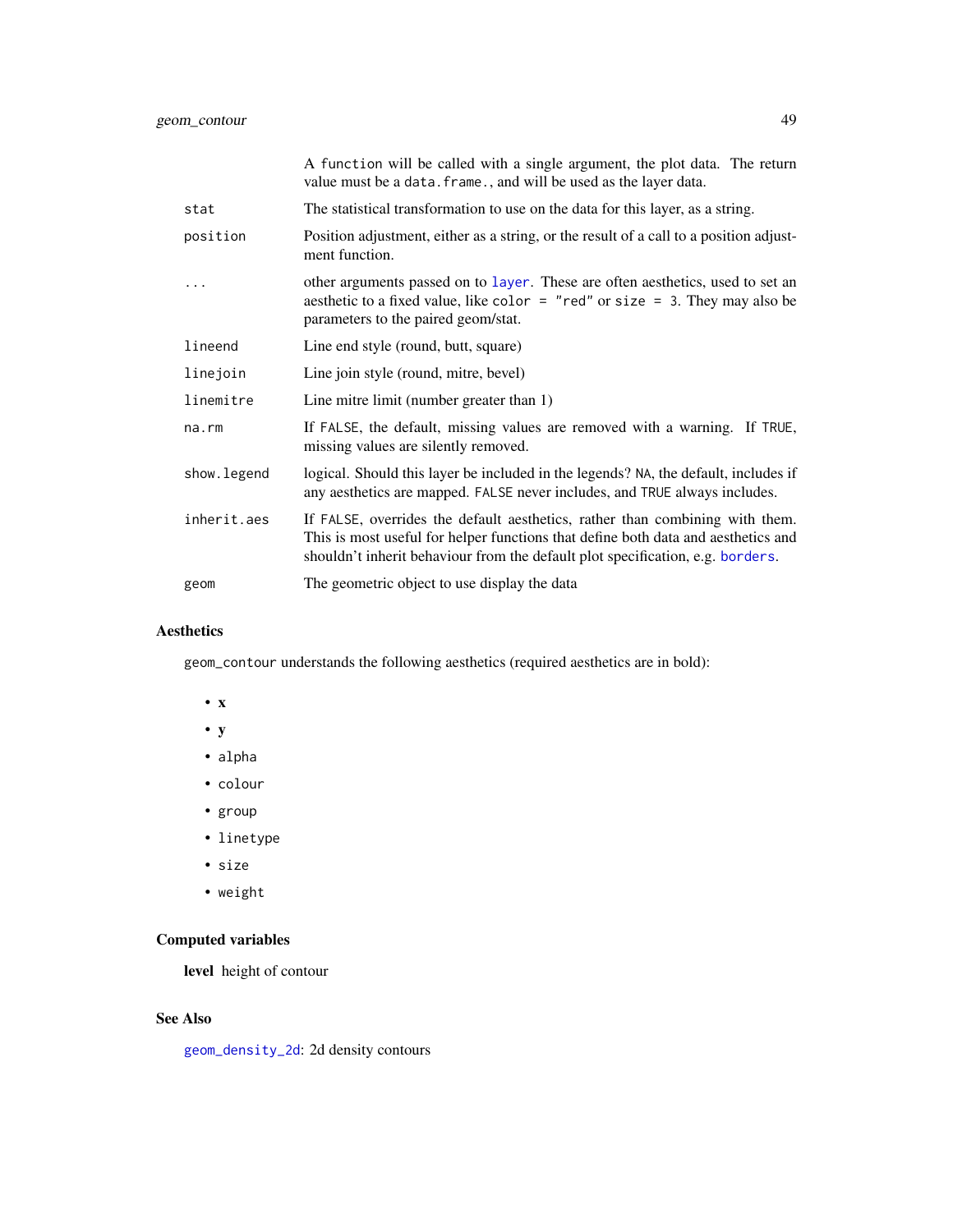### Examples

```
#' # Basic plot
v \leq ggplot(faithfuld, aes(waiting, eruptions, z = density))
v + geom_contour()
# Or compute from raw data
ggplot(faithful, aes(waiting, eruptions)) +
  geom_density_2d()
# Setting bins creates evenly spaced contours in the range of the data
v + geom\_contour(bins = 2)v + geom\_contour(bins = 10)# Setting binwidth does the same thing, parameterised by the distance
# between contours
v + geom\_contour(binwidth = 0.01)v + geom_{\text{contour}}(binwidth = 0.001)# Other parameters
v + geom_contour(aes(colour = ..level..))
v + geom\_contour(colour = "red")v + geom\_raster(aes(fill = density)) +geom_contour(colour = "white")
```
geom\_count *Count overlapping points*

### Description

This is a variant [geom\\_point](#page-79-0) that counts the number of observations at each location, then maps the count to point area. It useful when you have discrete data and overplotting.

#### Usage

```
geom\_count(mapping = NULL, data = NULL, stat = "sum",position = "identity", ..., na.rm = FALSE, show.legend = NA,
  inherit.aes = TRUE)
stat_sum(mapping = NULL, data = NULL, geom = "point",
 position = "identity", ..., na.rm = FALSE, show.legend = NA,
  inherit.aes = TRUE)
```

```
aesaes_. If specified and inherit.aes = TRUE
              (the default), it is combined with the default mapping at the top level of the plot.
              You must supply mapping if there is no plot mapping.
```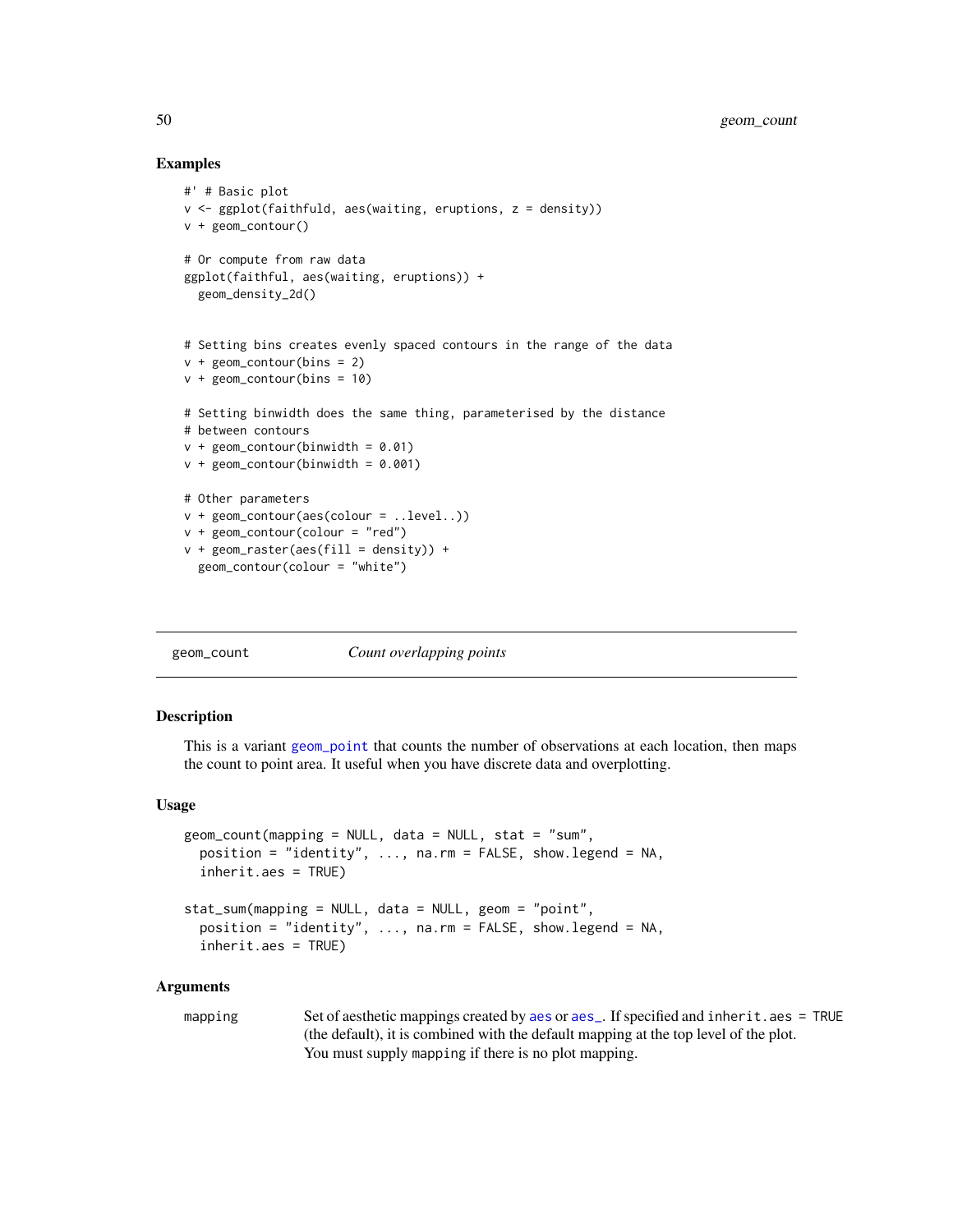| data         | The data to be displayed in this layer. There are three options:                                                                                                                                                                                    |
|--------------|-----------------------------------------------------------------------------------------------------------------------------------------------------------------------------------------------------------------------------------------------------|
|              | If NULL, the default, the data is inherited from the plot data as specified in the<br>call to ggplot.                                                                                                                                               |
|              | A data frame, or other object, will override the plot data. All objects will<br>be fortified to produce a data frame. See fortify for which variables will be<br>created.                                                                           |
|              | A function will be called with a single argument, the plot data. The return<br>value must be a data. frame., and will be used as the layer data.                                                                                                    |
| position     | Position adjustment, either as a string, or the result of a call to a position adjust-<br>ment function.                                                                                                                                            |
| .            | other arguments passed on to layer. These are often aesthetics, used to set an<br>aesthetic to a fixed value, like color = "red" or size = 3. They may also be<br>parameters to the paired geom/stat.                                               |
| $na$ . $rm$  | If FALSE, the default, missing values are removed with a warning. If TRUE,<br>missing values are silently removed.                                                                                                                                  |
| show. legend | logical. Should this layer be included in the legends? NA, the default, includes if<br>any aesthetics are mapped. FALSE never includes, and TRUE always includes.                                                                                   |
| inherit.aes  | If FALSE, overrides the default aesthetics, rather than combining with them.<br>This is most useful for helper functions that define both data and aesthetics and<br>shouldn't inherit behaviour from the default plot specification, e.g. borders. |
| geom, stat   | Use to override the default connection between geom_count and stat_sum.                                                                                                                                                                             |

# Aesthetics

geom\_point understands the following aesthetics (required aesthetics are in bold):

- x
- y
- alpha
- colour
- fill
- group
- shape
- size
- stroke

# Computed variables

n number of observations at position

prop percent of points in that panel at that position

# See Also

For continuous x and x, use [geom\\_bin2d](#page-41-0).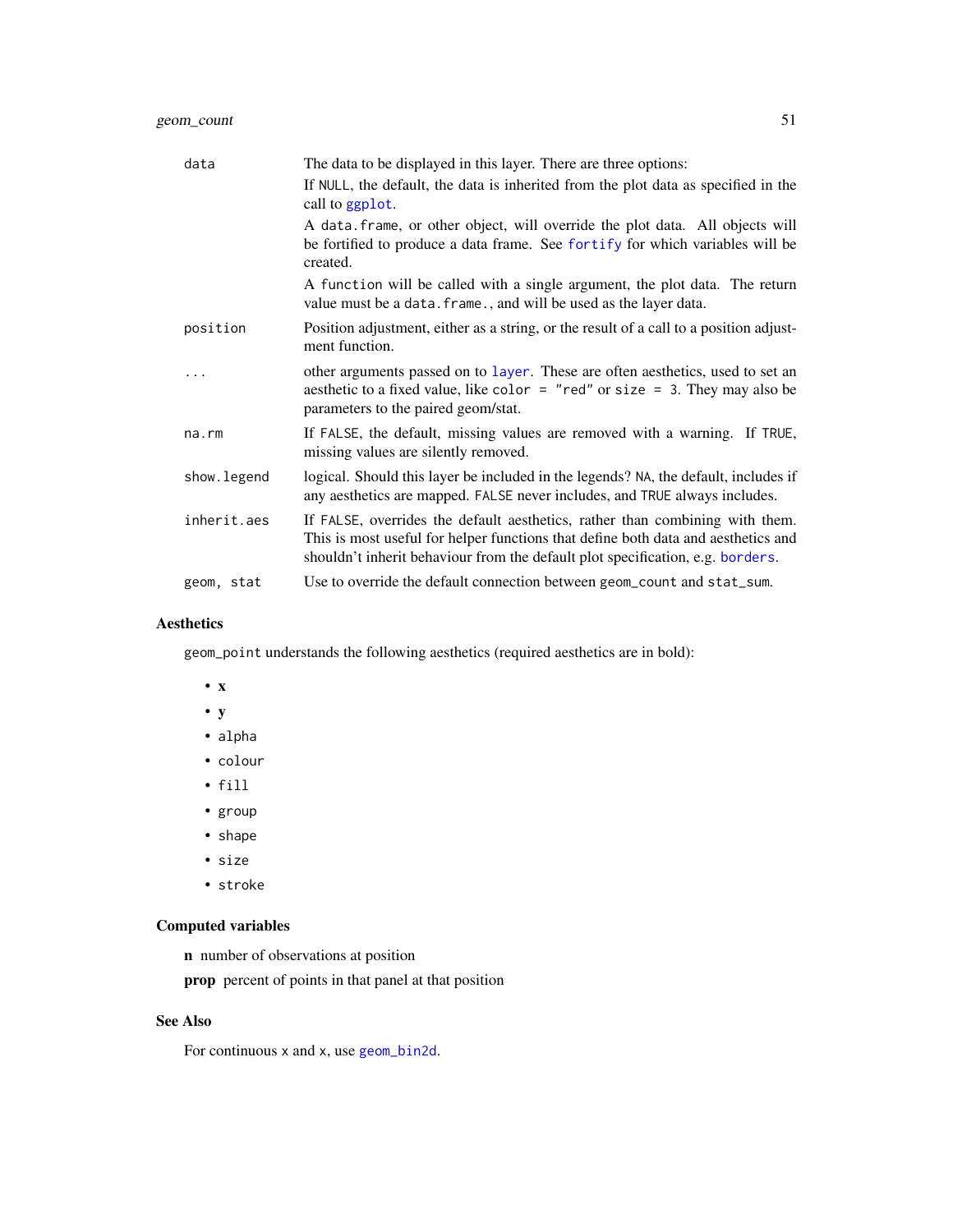### Examples

```
ggplot(mpg, aes(cty, hwy)) +
 geom_point()
ggplot(mpg, aes(cty, hwy)) +
 geom_count()
# Best used in conjunction with scale_size_area which ensures that
# counts of zero would be given size 0. Doesn't make much different
# here because the smallest count is already close to 0.
ggplot(mpg, aes(cty, hwy)) +
 geom_count() +
 scale_size_area()
# Display proportions instead of counts -------------------------------------
# By default, all categorical variables in the plot form the groups.
# Specifying geom_count without a group identifier leads to a plot which is
# not useful:
d \leq ggplot(diamonds, aes(x = cut, y = clarity))
d + geom\_count(aes(size = . . prop. .))# To correct this problem and achieve a more desirable plot, we need
# to specify which group the proportion is to be calculated over.
d + geom\_count(aes(size = . . prop.. , group = 1)) +scale_size_area(max_size = 10)
# Or group by x/y variables to have rows/columns sum to 1.
d + geom\_count(aes(size = ..prop.., group = cut)) +scale_size_area(max_size = 10)
d + geom\_count(aes(size = ..prop.., group = clarity)) +scale_size_area(max_size = 10)
```
geom\_crossbar *Vertical intervals: lines, crossbars & errorbars*

#### <span id="page-51-0"></span>Description

Various ways of representing a vertical interval defined by x, ymin and ymax. Each case draws a single graphical object.

#### Usage

```
geom_crossbar(mapping = NULL, data = NULL, stat = "identity",
 position = "identity", \ldots, fatten = 2.5, na.rm = FALSE,
  show.legend = NA, inherit.aes = TRUE)
geom_errorbar(mapping = NULL, data = NULL, stat = "identity",
  position = "identity", \ldots, na.rm = FALSE, show.legend = NA,
  inherit.aes = TRUE)
```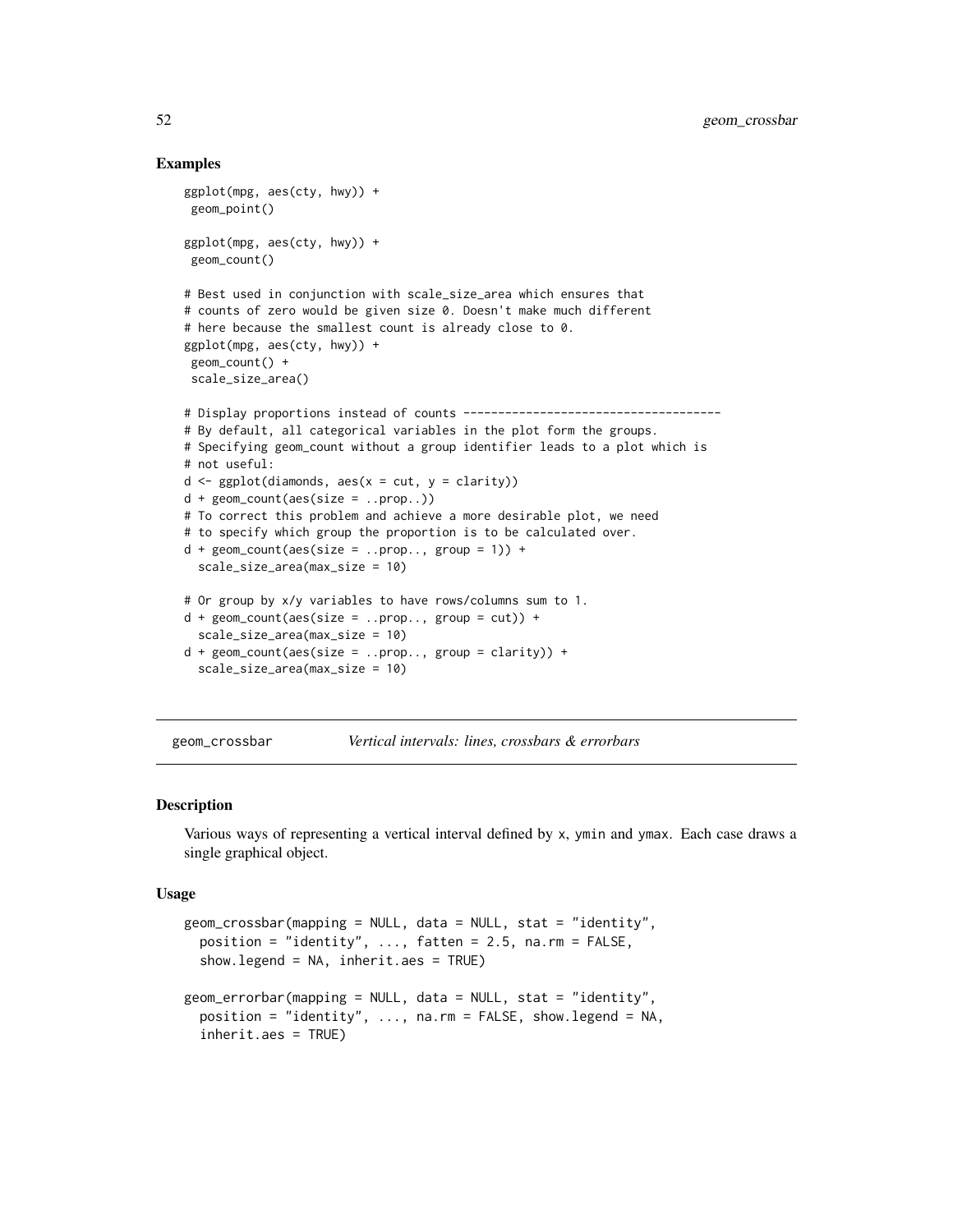```
geom_linerange(mapping = NULL, data = NULL, stat = "identity",
 position = "identity", ..., na.rm = FALSE, show.legend = NA,
  inherit.aes = TRUE)
geom_pointrange(mapping = NULL, data = NULL, stat = "identity",
 position = "identity", ..., fatten = 4, na.rm = FALSE,
  show.legend = NA, inherit.aes = TRUE)
```
### Arguments

| mapping      | Set of aesthetic mappings created by aes or aes_. If specified and inherit.aes = TRUE<br>(the default), it is combined with the default mapping at the top level of the plot.<br>You must supply mapping if there is no plot mapping.               |
|--------------|-----------------------------------------------------------------------------------------------------------------------------------------------------------------------------------------------------------------------------------------------------|
| data         | The data to be displayed in this layer. There are three options:                                                                                                                                                                                    |
|              | If NULL, the default, the data is inherited from the plot data as specified in the<br>call to ggplot.                                                                                                                                               |
|              | A data frame, or other object, will override the plot data. All objects will<br>be fortified to produce a data frame. See fortify for which variables will be<br>created.                                                                           |
|              | A function will be called with a single argument, the plot data. The return<br>value must be a data. frame., and will be used as the layer data.                                                                                                    |
| stat         | The statistical transformation to use on the data for this layer, as a string.                                                                                                                                                                      |
| position     | Position adjustment, either as a string, or the result of a call to a position adjust-<br>ment function.                                                                                                                                            |
|              | other arguments passed on to layer. These are often aesthetics, used to set an<br>aesthetic to a fixed value, like color = "red" or size = 3. They may also be<br>parameters to the paired geom/stat.                                               |
| fatten       | A multiplicative factor used to increase the size of the middle bar in geom_crossbar()<br>and the middle point in geom_pointrange().                                                                                                                |
| na.rm        | If FALSE, the default, missing values are removed with a warning. If TRUE,<br>missing values are silently removed.                                                                                                                                  |
| show. legend | logical. Should this layer be included in the legends? NA, the default, includes if<br>any aesthetics are mapped. FALSE never includes, and TRUE always includes.                                                                                   |
| inherit.aes  | If FALSE, overrides the default aesthetics, rather than combining with them.<br>This is most useful for helper functions that define both data and aesthetics and<br>shouldn't inherit behaviour from the default plot specification, e.g. borders. |

## Aesthetics

geom\_linerange understands the following aesthetics (required aesthetics are in bold):

- x
- ymin
- ymax
- alpha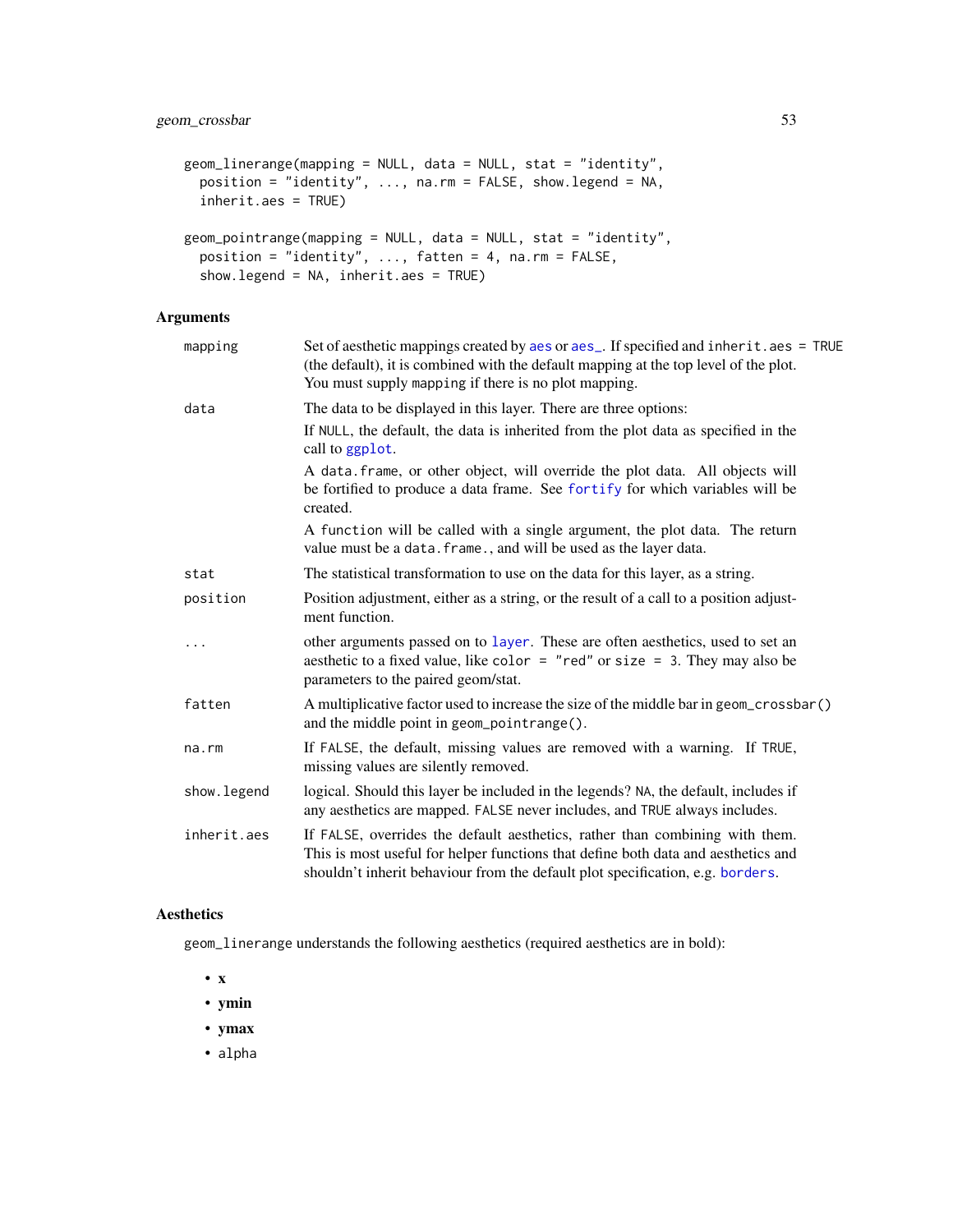54 geom\_crossbar

- colour
- group
- linetype
- size

## See Also

[stat\\_summary](#page-172-0) for examples of these guys in use, [geom\\_smooth](#page-96-0) for continuous analog, [geom\\_errorbarh](#page-61-0) for a horizontal error bar.

#### Examples

```
#' # Create a simple example dataset
df <- data.frame(
  trt = factor(c(1, 1, 2, 2)),resp = c(1, 5, 3, 4),group = factor(c(1, 2, 1, 2)),upper = c(1.1, 5.3, 3.3, 4.2),
  lower = c(0.8, 4.6, 2.4, 3.6))
p \leftarrow \text{ggplot}(df, \text{aes}(\text{trt}, \text{resp}, \text{colour} = \text{group}))p + geom_linerange(aes(ymin = lower, ymax = upper))
p + geom_pointrange(aes(ymin = lower, ymax = upper))
p + geom\_crossbar(aes(ymin = lower, ymax = upper), width = 0.2)p + geom_errorbar(aes(ymin = lower, ymax = upper), width = 0.2)# Draw lines connecting group means
p +geom_line(aes(group = group)) +
  geom_errorbar(aes(ymin = lower, ymax = upper), width = 0.2)
# If you want to dodge bars and errorbars, you need to manually
# specify the dodge width
p \leftarrow \text{ggplot}(df, \text{aes}(\text{trt}, \text{resp}, \text{fill} = \text{group}))p +geom_col(position = "dodge") +
 geom_errorbar(aes(ymin = lower, ymax = upper), position = "dodge", width = 0.25)
# Because the bars and errorbars have different widths
# we need to specify how wide the objects we are dodging are
dodge <- position_dodge(width=0.9)
p +geom_col(position = dodge) +
  geom_errorbar(aes(ymin = lower, ymax = upper), position = dodge, width = 0.25)
```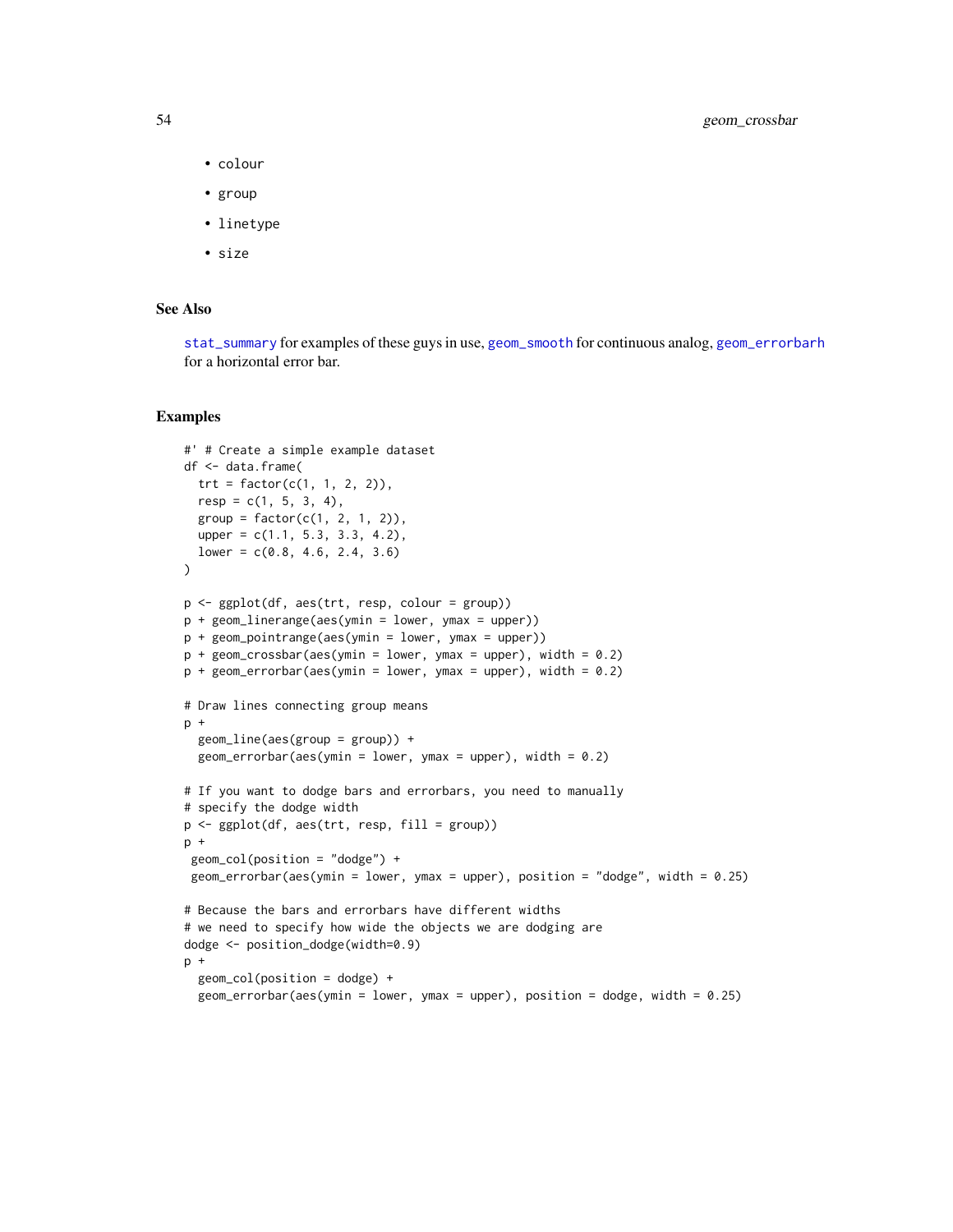<span id="page-54-0"></span>

## Description

Computes and draws kernel density estimate, which is a smoothed version of the histogram. This is a useful alternative to the histogram if for continuous data that comes from an underlying smooth distribution.

### Usage

```
geom_density(mapping = NULL, data = NULL, stat = "density",
 position = "identity", ..., na.rm = FALSE, show.legend = NA,
  inherit.aes = TRUE)
stat_density(mapping = NULL, data = NULL, geom = "area",
 position = "stack", \dots, bw = "nrd0", adjust = 1, kernel = "gaussian",
 n = 512, trim = FALSE, na.rm = FALSE, show.legend = NA,
  inherit.aes = TRUE)
```

| mapping      | Set of aesthetic mappings created by aes or aes_. If specified and inherit.aes = TRUE<br>(the default), it is combined with the default mapping at the top level of the plot.<br>You must supply mapping if there is no plot mapping.               |
|--------------|-----------------------------------------------------------------------------------------------------------------------------------------------------------------------------------------------------------------------------------------------------|
| data         | The data to be displayed in this layer. There are three options:                                                                                                                                                                                    |
|              | If NULL, the default, the data is inherited from the plot data as specified in the<br>call to ggplot.                                                                                                                                               |
|              | A data frame, or other object, will override the plot data. All objects will<br>be fortified to produce a data frame. See fortify for which variables will be<br>created.                                                                           |
|              | A function will be called with a single argument, the plot data. The return<br>value must be a data. frame., and will be used as the layer data.                                                                                                    |
| position     | Position adjustment, either as a string, or the result of a call to a position adjust-<br>ment function.                                                                                                                                            |
|              | other arguments passed on to layer. These are often aesthetics, used to set an<br>aesthetic to a fixed value, like color = "red" or size = 3. They may also be<br>parameters to the paired geom/stat.                                               |
| na.rm        | If FALSE, the default, missing values are removed with a warning. If TRUE,<br>missing values are silently removed.                                                                                                                                  |
| show. legend | logical. Should this layer be included in the legends? NA, the default, includes if<br>any aesthetics are mapped. FALSE never includes, and TRUE always includes.                                                                                   |
| inherit.aes  | If FALSE, overrides the default aesthetics, rather than combining with them.<br>This is most useful for helper functions that define both data and aesthetics and<br>shouldn't inherit behaviour from the default plot specification, e.g. borders. |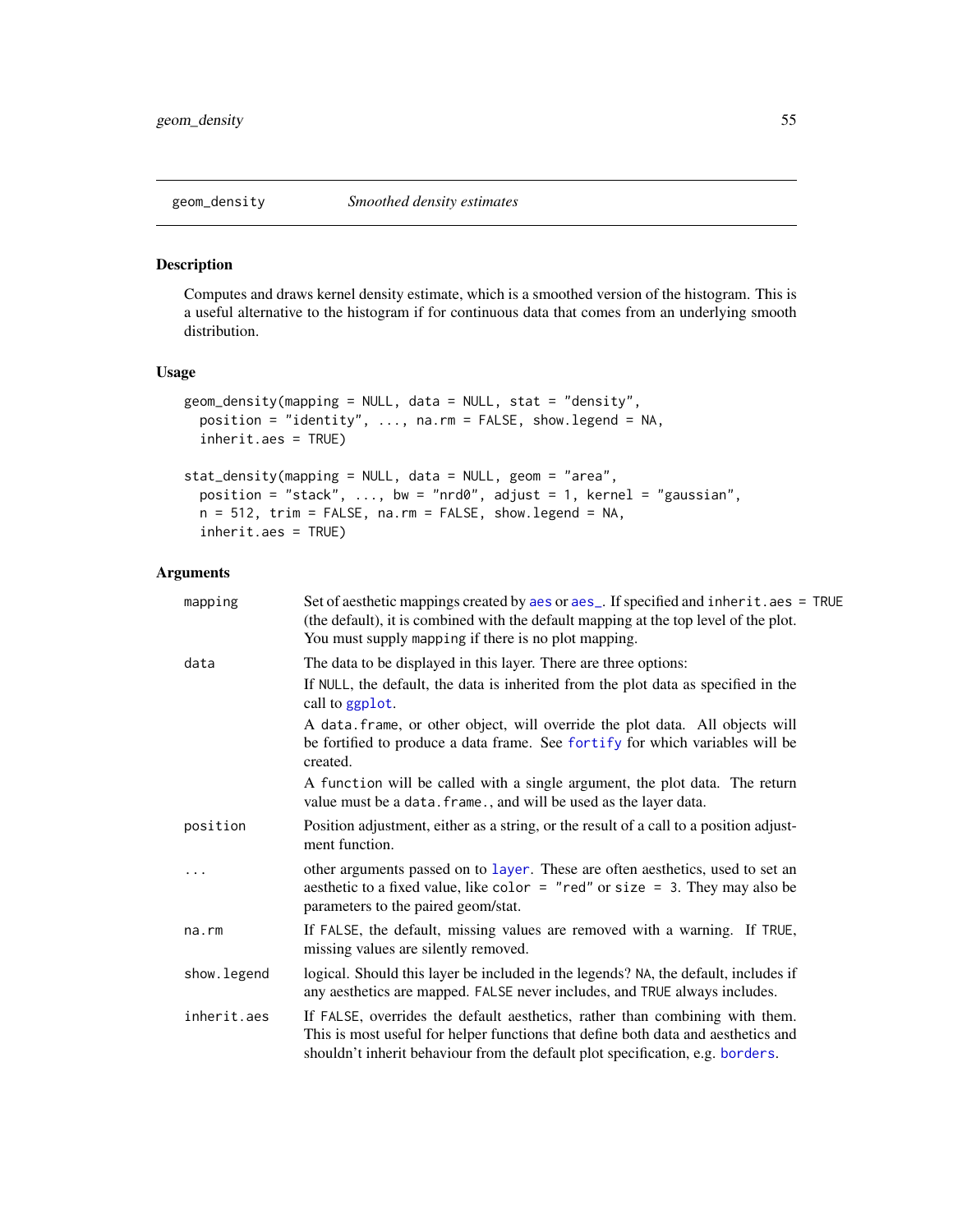| geom, stat | Use to override the default connection between geom_density and stat_density.                                                                                                                                                                                                                                                                                   |
|------------|-----------------------------------------------------------------------------------------------------------------------------------------------------------------------------------------------------------------------------------------------------------------------------------------------------------------------------------------------------------------|
| bw         | The smoothing bandwidth to be used. If numeric, the standard deviation of<br>the smoothing kernel. If character, a rule to choose the bandwidth, as listed in<br>bw.nrd.                                                                                                                                                                                        |
| adjust     | A multiplicate bandwidth adjustment. This makes it possible to adjust the band-<br>width while still using the a bandwidth estimator. For exampe, adjust $= 1/2$<br>means use half of the default bandwidth.                                                                                                                                                    |
| kernel     | Kernel. See list of available kernels in density.                                                                                                                                                                                                                                                                                                               |
| n          | number of equally spaced points at which the density is to be estimated, should<br>be a power of two, see density for details                                                                                                                                                                                                                                   |
| trim       | This parameter only matters if you are displaying multiple densities in one plot.<br>If FALSE, the default, each density is computed on the full range of the data.<br>If TRUE, each density is computed over the range of that group: this typically<br>means the estimated x values will not line-up, and hence you won't be able to<br>stack density values. |

# Aesthetics

geom\_density understands the following aesthetics (required aesthetics are in bold):

- x
- y
- alpha
- colour
- fill
- group
- linetype
- size
- weight

## Computed variables

density density estimate

count density \* number of points - useful for stacked density plots

scaled density estimate, scaled to maximum of 1

### See Also

See [geom\\_histogram](#page-63-0), [geom\\_freqpoly](#page-63-1) for other methods of displaying continuous distribution. See [geom\\_violin](#page-101-0) for a compact density display.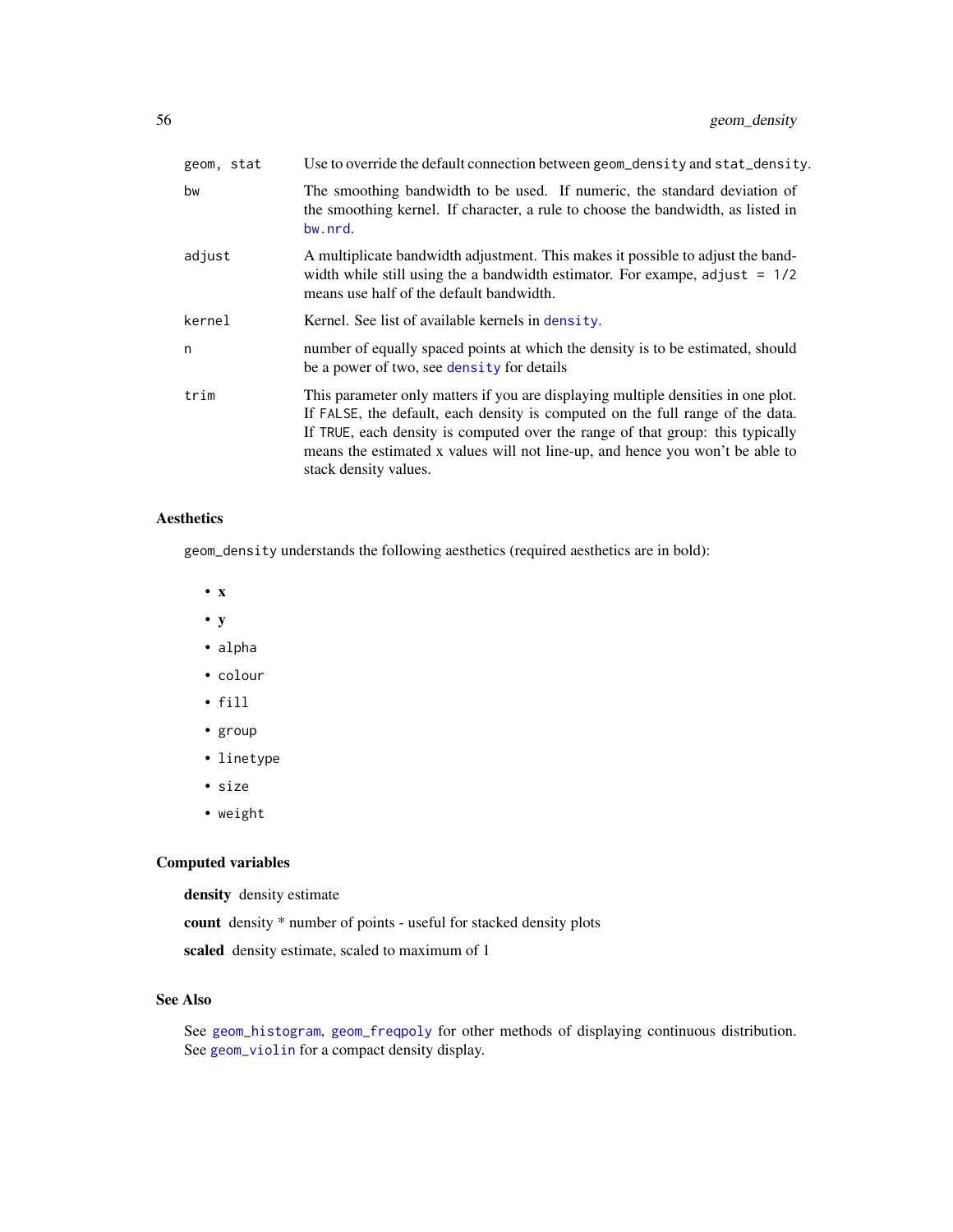## geom\_density\_2d 57

### Examples

```
ggplot(diamonds, aes(carat)) +
 geom_density()
ggplot(diamonds, aes(carat)) +
 geom_density(adjust = 1/5)
ggplot(diamonds, aes(carat)) +
 geom_density(adjust = 5)
ggplot(diamonds, aes(depth, colour = cut)) +geom_density() +
 xlim(55, 70)
ggplot(diamonds, aes(depth, fill = cut, colour = cut)) +geom\_density(alpha = 0.1) +xlim(55, 70)
# Stacked density plots: if you want to create a stacked density plot, you
# probably want to 'count' (density * n) variable instead of the default
# density
# Loses marginal densities
ggplot(diamonds, aes(carat, fill = cut)) +geom_density(position = "stack")
# Preserves marginal densities
ggplot(diamonds, aes(carat, ..count.., fill = cut)) +
 geom_density(position = "stack")
# You can use position="fill" to produce a conditional density estimate
ggplot(diamonds, aes(carat, ..count., fill = cut)) +geom_density(position = "fill")
```
<span id="page-56-0"></span>geom\_density\_2d *Contours of a 2d density estimate*

## Description

Perform a 2D kernel density estimation using [kde2d](#page-0-0) and display the results with contours. This can be useful for dealing with overplotting. This is a 2d version of [geom\\_density](#page-54-0).

#### Usage

```
geom_density_2d(mapping = NULL, data = NULL, stat = "density2d",
 position = "identity", ..., lineend = "butt", linejoin = "round",
  linemitre = 1, na.rm = FALSE, show.legend = NA, inherit.aes = TRUE)
stat_density_2d(mapping = NULL, data = NULL, geom = "density_2d",
 position = "identity", \ldots, contour = TRUE, n = 100, h = NULL,
 na.rm = FALSE, show.legend = NA, inherit.aes = TRUE)
```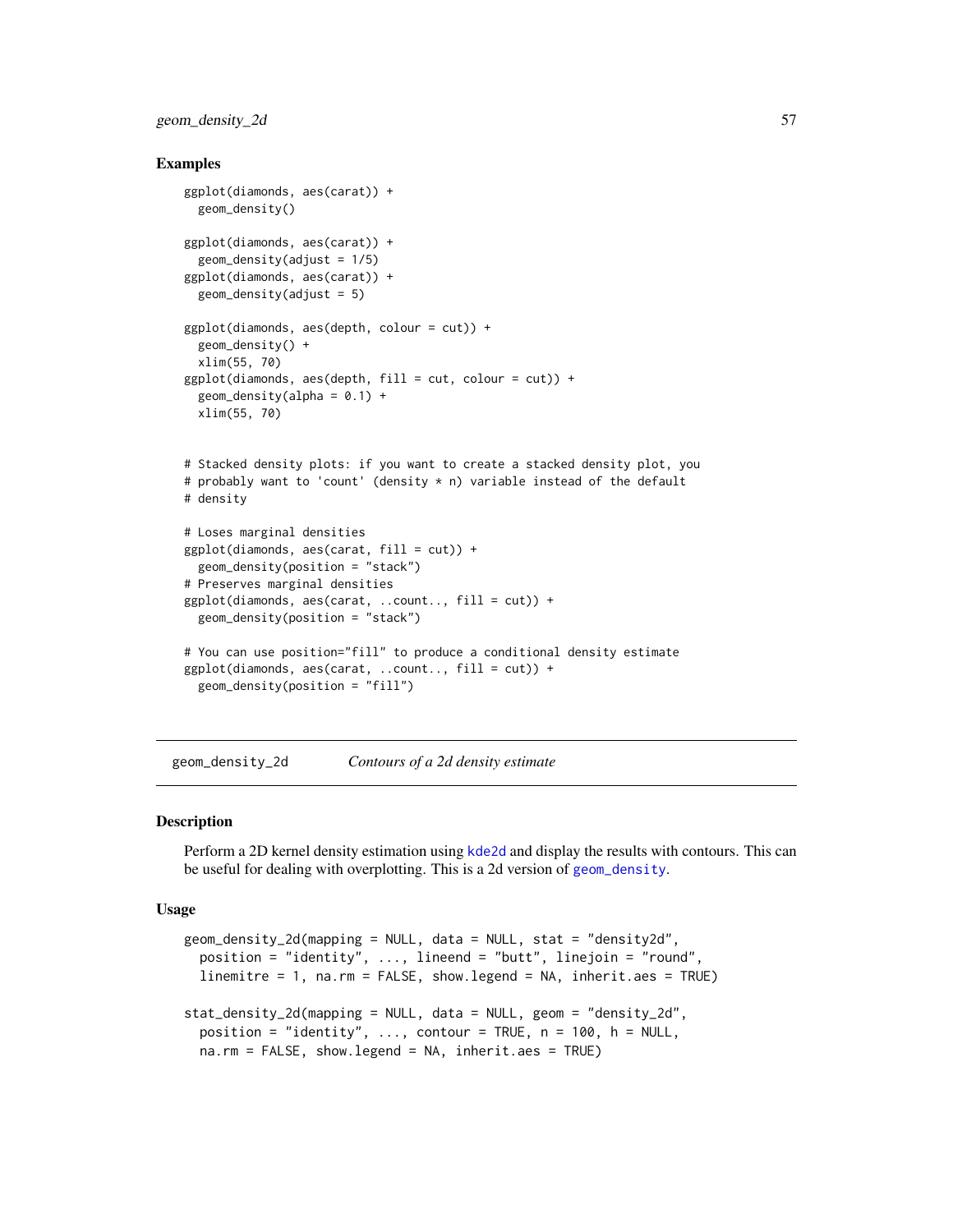# Arguments

| mapping      | Set of aesthetic mappings created by aes or aes_. If specified and inherit.aes = TRUE<br>(the default), it is combined with the default mapping at the top level of the plot.<br>You must supply mapping if there is no plot mapping.               |
|--------------|-----------------------------------------------------------------------------------------------------------------------------------------------------------------------------------------------------------------------------------------------------|
| data         | The data to be displayed in this layer. There are three options:                                                                                                                                                                                    |
|              | If NULL, the default, the data is inherited from the plot data as specified in the<br>call to ggplot.                                                                                                                                               |
|              | A data. frame, or other object, will override the plot data. All objects will<br>be fortified to produce a data frame. See fortify for which variables will be<br>created.                                                                          |
|              | A function will be called with a single argument, the plot data. The return<br>value must be a data. frame., and will be used as the layer data.                                                                                                    |
| position     | Position adjustment, either as a string, or the result of a call to a position adjust-<br>ment function.                                                                                                                                            |
|              | other arguments passed on to layer. These are often aesthetics, used to set an<br>aesthetic to a fixed value, like color = "red" or size = 3. They may also be<br>parameters to the paired geom/stat.                                               |
| lineend      | Line end style (round, butt, square)                                                                                                                                                                                                                |
| linejoin     | Line join style (round, mitre, bevel)                                                                                                                                                                                                               |
| linemitre    | Line mitre limit (number greater than 1)                                                                                                                                                                                                            |
| na.rm        | If FALSE, the default, missing values are removed with a warning. If TRUE,<br>missing values are silently removed.                                                                                                                                  |
| show. legend | logical. Should this layer be included in the legends? NA, the default, includes if<br>any aesthetics are mapped. FALSE never includes, and TRUE always includes.                                                                                   |
| inherit.aes  | If FALSE, overrides the default aesthetics, rather than combining with them.<br>This is most useful for helper functions that define both data and aesthetics and<br>shouldn't inherit behaviour from the default plot specification, e.g. borders. |
| geom, stat   | Use to override the default connection between geom_density_2d and stat_density_2d.                                                                                                                                                                 |
| contour      | If TRUE, contour the results of the 2d density estimation                                                                                                                                                                                           |
| n            | number of grid points in each direction                                                                                                                                                                                                             |
| h            | Bandwidth (vector of length two). If NULL, estimated using bandwidth.nrd.                                                                                                                                                                           |

# Aesthetics

geom\_density\_2d understands the following aesthetics (required aesthetics are in bold):

- x
- y
- alpha
- colour
- group
- linetype
- size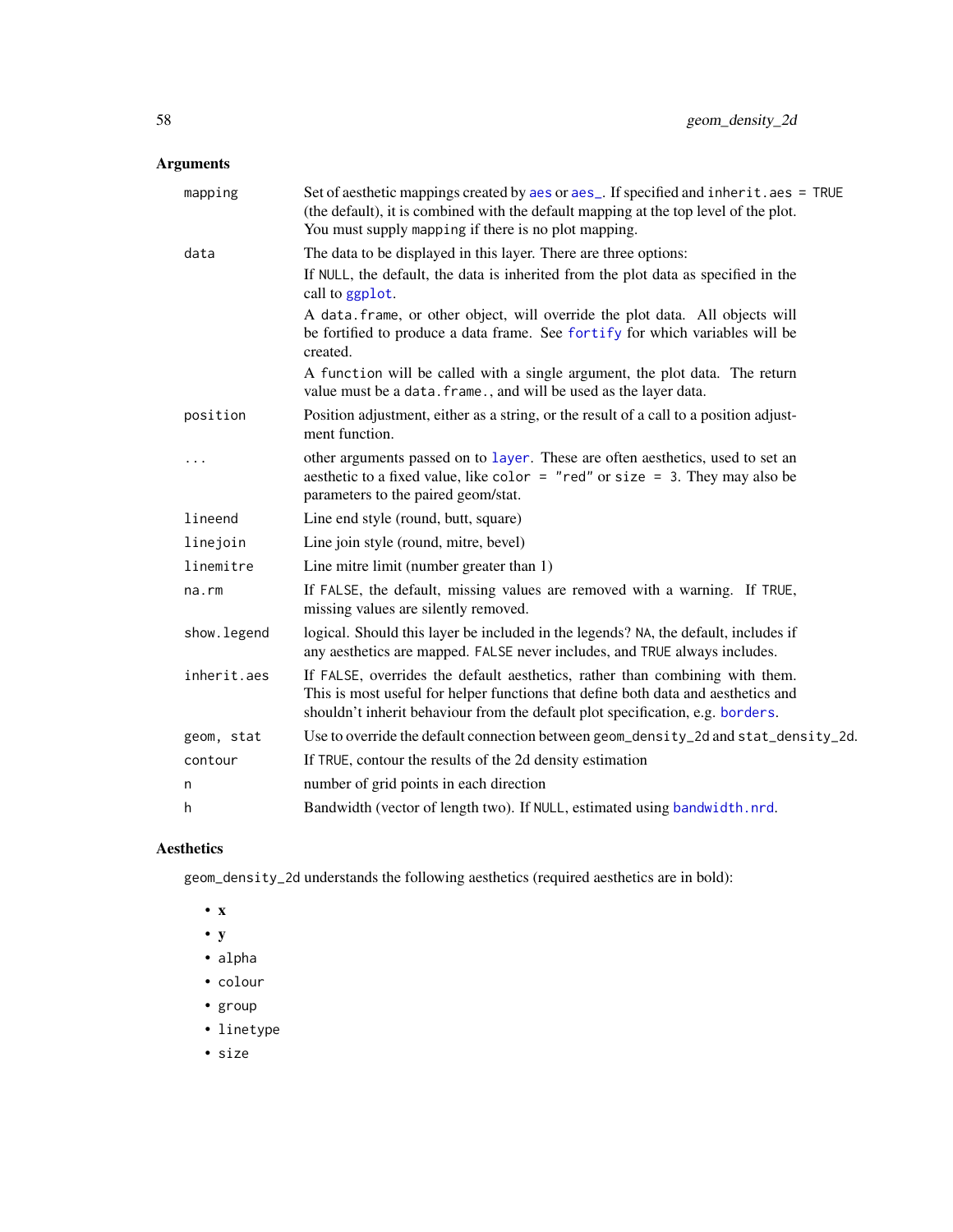## geom\_dotplot 59

#### Computed variables

Same as [stat\\_contour](#page-47-0)

#### See Also

[geom\\_contour](#page-47-1) for information about how contours are drawn; [geom\\_bin2d](#page-41-0) for another way of dealing with overplotting.

#### Examples

```
m \leq ggplot(faithful, aes(x = eruptions, y = waiting)) +
 geom_point() +
 xlim(0.5, 6) +ylim(40, 110)
m + geom_density_2d()
m + stat_density_2d(aes(fill = ..level..), geom = "polygon")
set.seed(4393)
dsmall <- diamonds[sample(nrow(diamonds), 1000), ]
d <- ggplot(dsmall, aes(x, y))
# If you map an aesthetic to a categorical variable, you will get a
# set of contours for each value of that variable
d + geom_density_2d(aes(colour = cut))
# If we turn contouring off, we can use use geoms like tiles:
d + stat_density_2d(geom = "raster", aes(fill = ..density..), contour = FALSE)
# Or points:
d + stat_density_2d(geom = "point", aes(size = ..density..), n = 20, contour = FALSE)
```
geom\_dotplot *Dot plot*

#### Description

In a dot plot, the width of a dot corresponds to the bin width (or maximum width, depending on the binning algorithm), and dots are stacked, with each dot representing one observation.

#### Usage

```
geom_dotplot(mapping = NULL, data = NULL, position = "identity", ...,
 binwidth = NULL, binaxis = "x", method = "dotdensity",
 binpositions = "bygroup", stackdir = "up", stackratio = 1,
  dotsize = 1, stackgroups = FALSE, origin = NULL, right = TRUE,
 width = 0.9, drop = FALSE, na.rm = FALSE, show.legend = NA,
  inherit.aes = TRUE)
```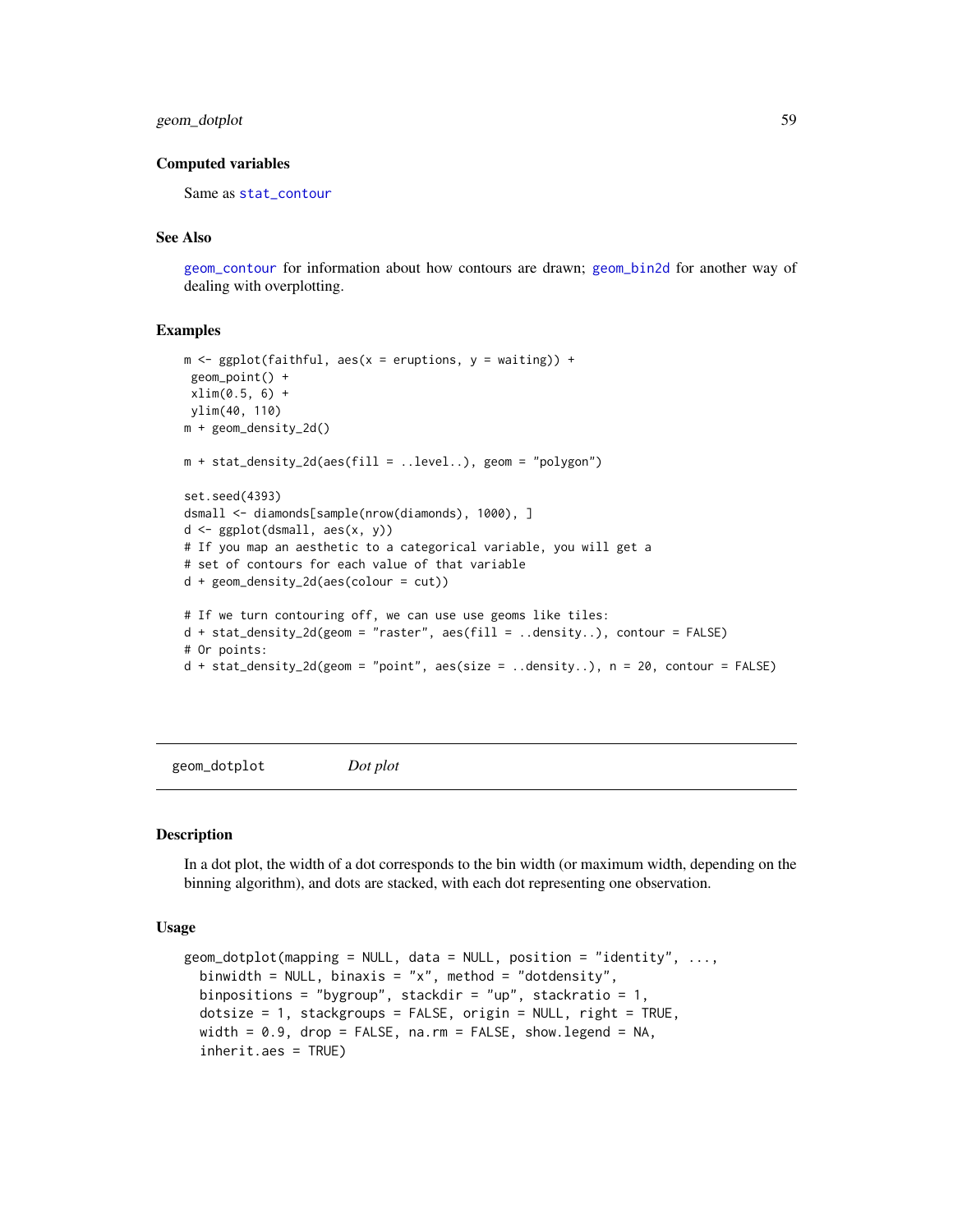| mapping      | Set of aesthetic mappings created by aes or aes_. If specified and inherit.aes = TRUE<br>(the default), it is combined with the default mapping at the top level of the plot.<br>You must supply mapping if there is no plot mapping.                    |
|--------------|----------------------------------------------------------------------------------------------------------------------------------------------------------------------------------------------------------------------------------------------------------|
| data         | The data to be displayed in this layer. There are three options:                                                                                                                                                                                         |
|              | If NULL, the default, the data is inherited from the plot data as specified in the<br>call to ggplot.                                                                                                                                                    |
|              | A data. frame, or other object, will override the plot data. All objects will<br>be fortified to produce a data frame. See fortify for which variables will be<br>created.                                                                               |
|              | A function will be called with a single argument, the plot data. The return<br>value must be a data. frame., and will be used as the layer data.                                                                                                         |
| position     | Position adjustment, either as a string, or the result of a call to a position adjust-<br>ment function.                                                                                                                                                 |
| $\cdots$     | other arguments passed on to layer. These are often aesthetics, used to set an<br>aesthetic to a fixed value, like color = "red" or size = 3. They may also be<br>parameters to the paired geom/stat.                                                    |
| binwidth     | When method is "dotdensity", this specifies maximum bin width. When method<br>is "histodot", this specifies bin width. Defaults to 1/30 of the range of the data                                                                                         |
| binaxis      | The axis to bin along, "x" (default) or "y"                                                                                                                                                                                                              |
| method       | "dotdensity" (default) for dot-density binning, or "histodot" for fixed bin widths<br>(like stat_bin)                                                                                                                                                    |
| binpositions | When method is "dotdensity", "bygroup" (default) determines positions of the<br>bins for each group separately. "all" determines positions of the bins with all the<br>data taken together; this is used for aligning dot stacks across multiple groups. |
| stackdir     | which direction to stack the dots. "up" (default), "down", "center", "centerw-<br>hole" (centered, but with dots aligned)                                                                                                                                |
| stackratio   | how close to stack the dots. Default is 1, where dots just just touch. Use smaller<br>values for closer, overlapping dots.                                                                                                                               |
| dotsize      | The diameter of the dots relative to binwidth, default 1.                                                                                                                                                                                                |
| stackgroups  | should dots be stacked across groups? This has the effect that position = "stack"<br>should have, but can't (because this geom has some odd properties).                                                                                                 |
| origin       | When method is "histodot", origin of first bin                                                                                                                                                                                                           |
| right        | When method is "histodot", should intervals be closed on the right (a, b], or not<br>[a, b)                                                                                                                                                              |
| width        | When binaxis is "y", the spacing of the dot stacks for dodging.                                                                                                                                                                                          |
| drop         | If TRUE, remove all bins with zero counts                                                                                                                                                                                                                |
| na.rm        | If FALSE, the default, missing values are removed with a warning. If TRUE,<br>missing values are silently removed.                                                                                                                                       |
| show.legend  | logical. Should this layer be included in the legends? NA, the default, includes if<br>any aesthetics are mapped. FALSE never includes, and TRUE always includes.                                                                                        |
| inherit.aes  | If FALSE, overrides the default aesthetics, rather than combining with them.<br>This is most useful for helper functions that define both data and aesthetics and<br>shouldn't inherit behaviour from the default plot specification, e.g. borders.      |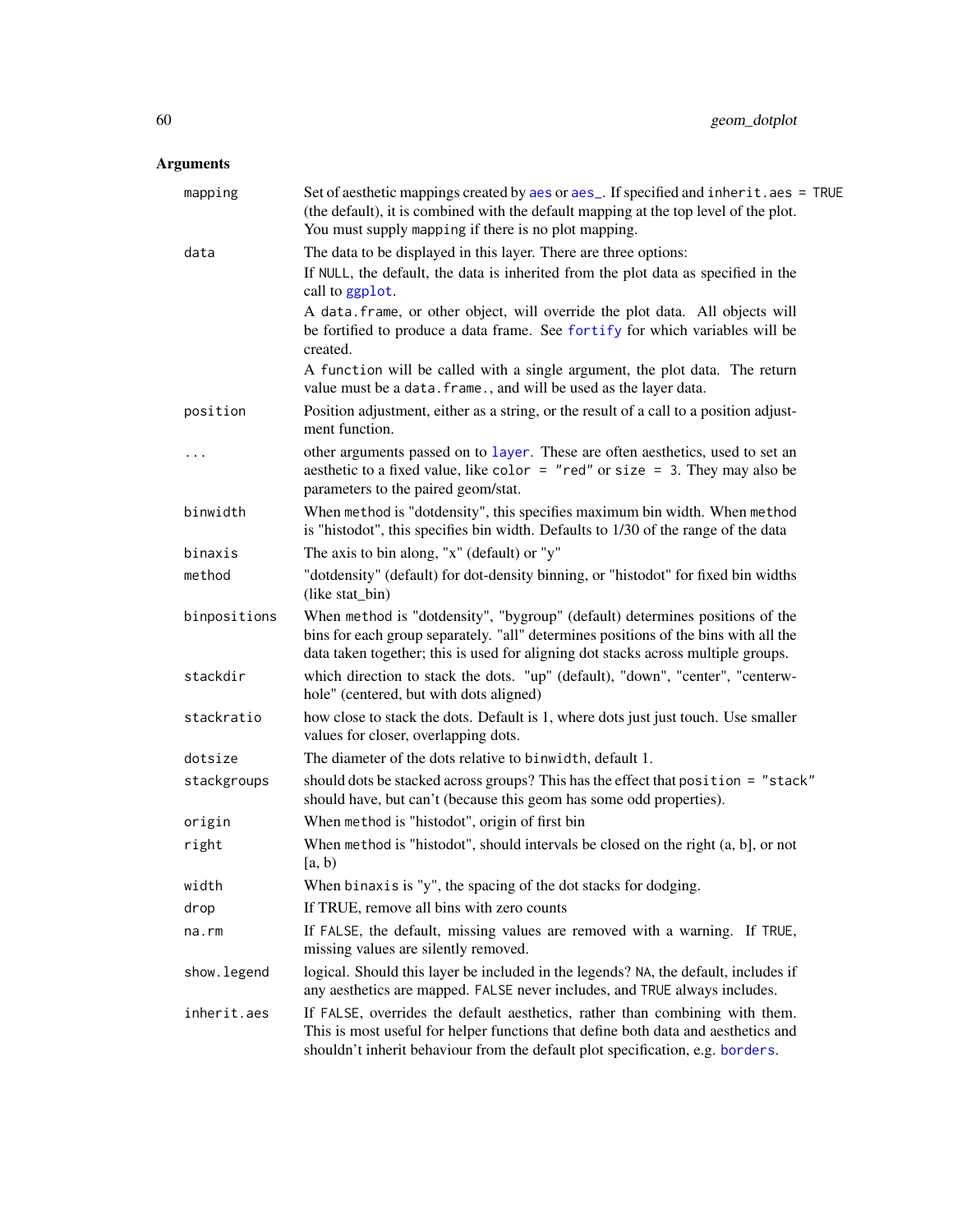### geom\_dotplot 61

#### Details

There are two basic approaches: *dot-density* and *histodot*. With dot-density binning, the bin positions are determined by the data and binwidth, which is the maximum width of each bin. See Wilkinson (1999) for details on the dot-density binning algorithm. With histodot binning, the bins have fixed positions and fixed widths, much like a histogram.

When binning along the x axis and stacking along the y axis, the numbers on y axis are not meaningful, due to technical limitations of ggplot2. You can hide the y axis, as in one of the examples, or manually scale it to match the number of dots.

#### Aesthetics

geom\_dotplot understands the following aesthetics (required aesthetics are in bold):

- x
- y
- alpha
- colour
- fill
- group

### Computed variables

x center of each bin, if binaxis is "x"

y center of each bin, if binaxis is "x"

binwidth max width of each bin if method is "dotdensity"; width of each bin if method is "histodot"

count number of points in bin

ncount count, scaled to maximum of 1

density density of points in bin, scaled to integrate to 1, if method is "histodot"

ndensity density, scaled to maximum of 1, if method is "histodot"

### References

Wilkinson, L. (1999) Dot plots. The American Statistician, 53(3), 276-281.

#### Examples

```
ggplot(mtcars, aes(x = mpg)) + geom_dotplot()ggplot(mtcars, aes(x = mp)) + geom_dotplot(binwidth = 1.5)# Use fixed-width bins
ggplot(mtcars, aes(x = mpg)) +geom_dotplot(method="histodot", binwidth = 1.5)
# Some other stacking methods
ggplot(mtcars, aes(x = mpg)) +geom\_dotplot(binwidth = 1.5, stackdir = "center")
```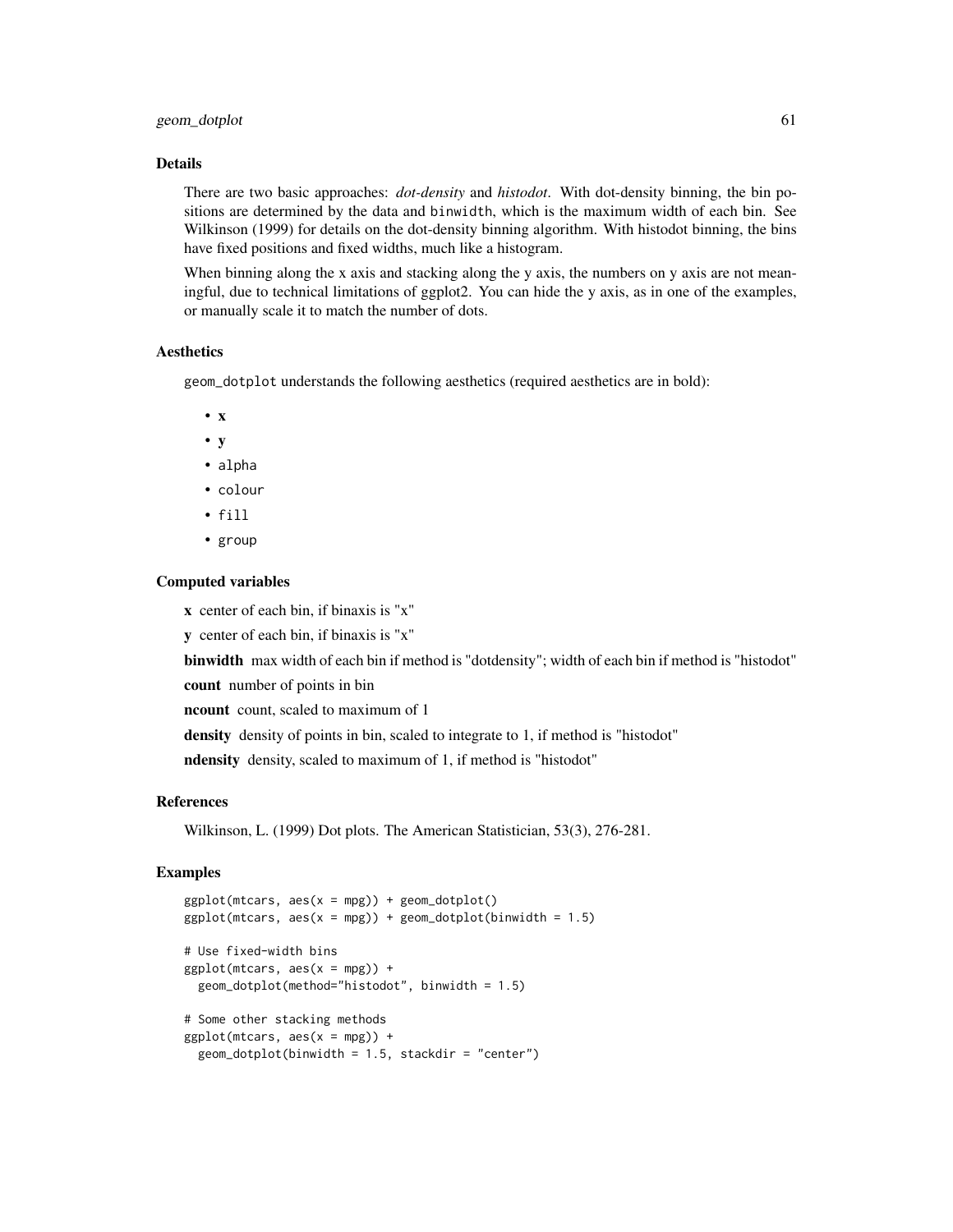```
ggplot(mtcars, aes(x = mpg)) +geom_dotplot(binwidth = 1.5, stackdir = "centerwhole")
# y axis isn't really meaningful, so hide it
ggplot(mtcars, aes(x = mpg)) + geom_dotplot(binwidth = 1.5) +scale_y_continuous(NULL, breaks = NULL)
# Overlap dots vertically
ggplot(mtcars, aes(x = mpg)) + geom_dotplot(binwidth = 1.5, stackratio = .7)# Expand dot diameter
ggplot(mtcars, aes(x = mp)) + geom_dotplot(binwidth = 1.5, dotsize = 1.25)# Examples with stacking along y axis instead of x
ggplot(mtcars, aes(x = 1, y = mpg)) +geom_dotplot(binaxis = "y", stackdir = "center")
ggplot(mtcars, aes(x = factor(cyl), y = mpg)) +geom_dofplot(binaxis = "y", stackdir = "center")ggplot(mtcars, aes(x = factor(cyl), y = mp)) +geom_dotplot(binaxis = "y", stackdir = "centerwhole")
ggplot(mtcars, aes(x = factor(vs), fill = factor(cyl), y = mpg)) +geom_dotplot(binaxis = "y", stackdir = "center", position = "dodge")
# binpositions="all" ensures that the bins are aligned between groups
ggplot(mtcars, aes(x = factor(am), y = mpg)) +geom_dotplot(binaxis = "y", stackdir = "center", binpositions="all")
# Stacking multiple groups, with different fill
ggplot(mtcars, aes(x = mpg, fill = factor(cyl))) +geom_dotplot(stackgroups = TRUE, binwidth = 1, binpositions = "all")
ggplot(mtcars, aes(x = mpg, fill = factor(cyl))) +geom\_dotplot(statgroups = TRUE, binwidth = 1, method = "histodot")ggplot(mtcars, aes(x = 1, y = mpg, fill = factor(cyl))) +geom_dofplot(binaxis = "y", stackgroups = TRUE, binwidth = 1, method = "histodot")
```
<span id="page-61-0"></span>geom\_errorbarh *Horizontal error bars*

#### Description

A rotated version of [geom\\_errorbar](#page-51-0).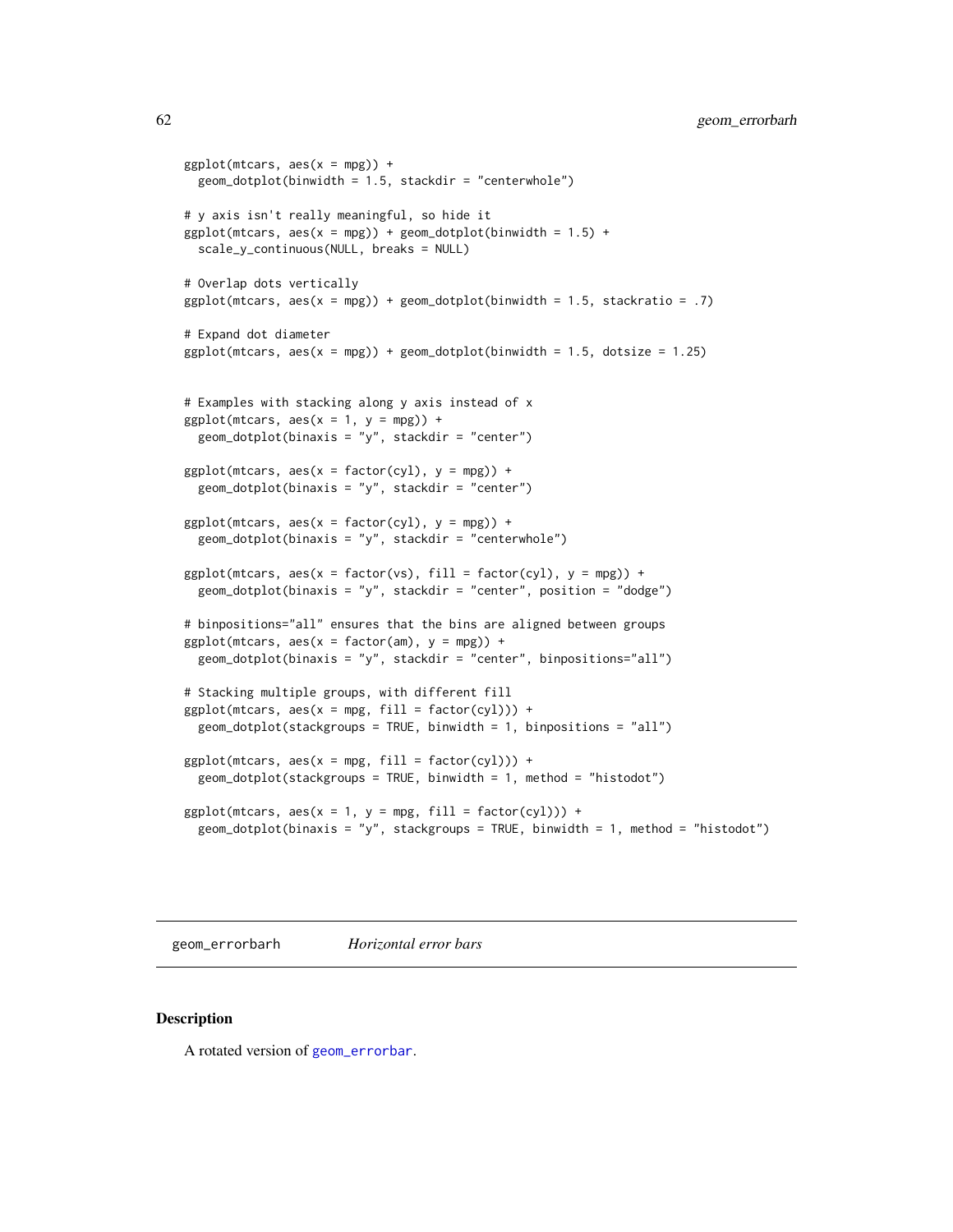# geom\_errorbarh 63

## Usage

```
geom_errorbarh(mapping = NULL, data = NULL, stat = "identity",
 position = "identity", ..., na.rm = FALSE, show.legend = NA,
  inherit.aes = TRUE)
```
## Arguments

| mapping     | Set of aesthetic mappings created by aes or aes_. If specified and inherit.aes = TRUE<br>(the default), it is combined with the default mapping at the top level of the plot.<br>You must supply mapping if there is no plot mapping.               |
|-------------|-----------------------------------------------------------------------------------------------------------------------------------------------------------------------------------------------------------------------------------------------------|
| data        | The data to be displayed in this layer. There are three options:                                                                                                                                                                                    |
|             | If NULL, the default, the data is inherited from the plot data as specified in the<br>call to ggplot.                                                                                                                                               |
|             | A data frame, or other object, will override the plot data. All objects will<br>be fortified to produce a data frame. See fortify for which variables will be<br>created.                                                                           |
|             | A function will be called with a single argument, the plot data. The return<br>value must be a data. frame., and will be used as the layer data.                                                                                                    |
| stat        | The statistical transformation to use on the data for this layer, as a string.                                                                                                                                                                      |
| position    | Position adjustment, either as a string, or the result of a call to a position adjust-<br>ment function.                                                                                                                                            |
| .           | other arguments passed on to layer. These are often aesthetics, used to set an<br>aesthetic to a fixed value, like color = "red" or size = 3. They may also be<br>parameters to the paired geom/stat.                                               |
| na.rm       | If FALSE, the default, missing values are removed with a warning. If TRUE,<br>missing values are silently removed.                                                                                                                                  |
| show.legend | logical. Should this layer be included in the legends? NA, the default, includes if<br>any aesthetics are mapped. FALSE never includes, and TRUE always includes.                                                                                   |
| inherit.aes | If FALSE, overrides the default aesthetics, rather than combining with them.<br>This is most useful for helper functions that define both data and aesthetics and<br>shouldn't inherit behaviour from the default plot specification, e.g. borders. |

# Aesthetics

geom\_errorbarh understands the following aesthetics (required aesthetics are in bold):

- x
- xmin
- xmax
- y
- alpha
- colour
- group
- height
- linetype
- size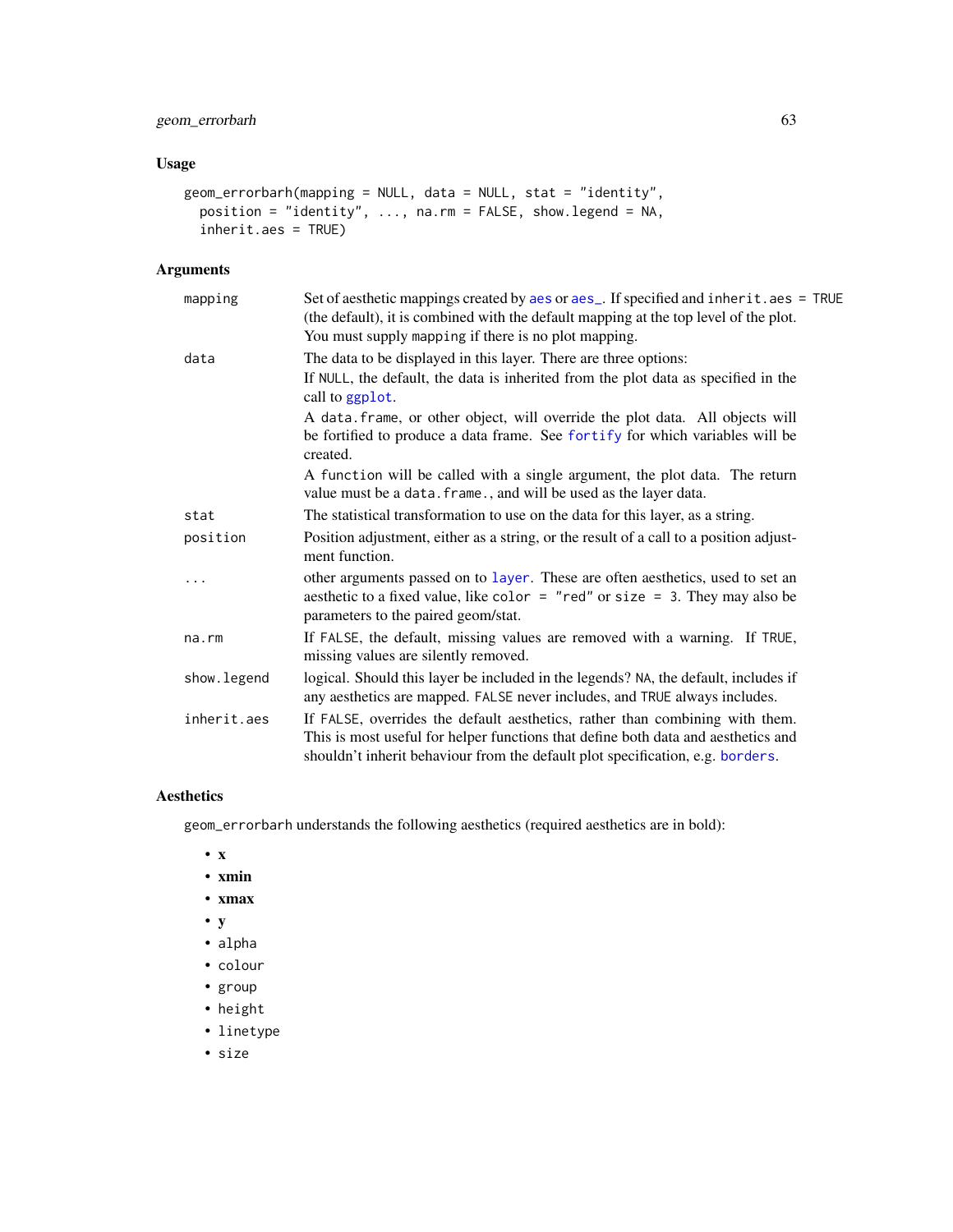#### Examples

```
df <- data.frame(
 trt = factor(c(1, 1, 2, 2)),resp = c(1, 5, 3, 4),group = factor(c(1, 2, 1, 2)),se = c(0.1, 0.3, 0.3, 0.2)
\lambda# Define the top and bottom of the errorbars
p <- ggplot(df, aes(resp, trt, colour = group))
p + geom\_point() +geom_errorbarh(aes(xmax = resp + se, xmin = resp - se))
p + geom_point() +
 geom_error (2))
```
<span id="page-63-1"></span>

### geom\_freqpoly *Histograms and frequency polygons*

#### <span id="page-63-0"></span>**Description**

Visualise the distribution of a single continuous variable by dividing the x axis into bins and counting the number of observations in each bin. Histograms (geom\_histogram) display the count with bars; frequency polygons (geom\_freqpoly), display the counts with lines. Frequency polygons are more suitable when you want to compare the distribution across a the levels of a categorical variable.

stat\_bin is suitable only for continuous x data. If your x data is discrete, you probably want to use [stat\\_count](#page-38-0).

#### Usage

```
geom_freqpoly(mapping = NULL, data = NULL, stat = "bin",
 position = "identity", ..., na.rm = FALSE, show.legend = NA,
  inherit.aes = TRUE)
geom_histogram(mapping = NULL, data = NULL, stat = "bin",
 position = "stack", ..., binwidth = NULL, bins = NULL, na.rm = FALSE,
  show.legend = NA, inherit.aes = TRUE)
stat_bin(mapping = NULL, data = NULL, geom = "bar", position = "stack",
  ..., binwidth = NULL, bins = NULL, center = NULL, boundary = NULL,
 breaks = NULL, closed = c("right", "left"), pad = FALSE,
 na.rm = FALSE, show.legend = NA, inherit.aes = TRUE)
```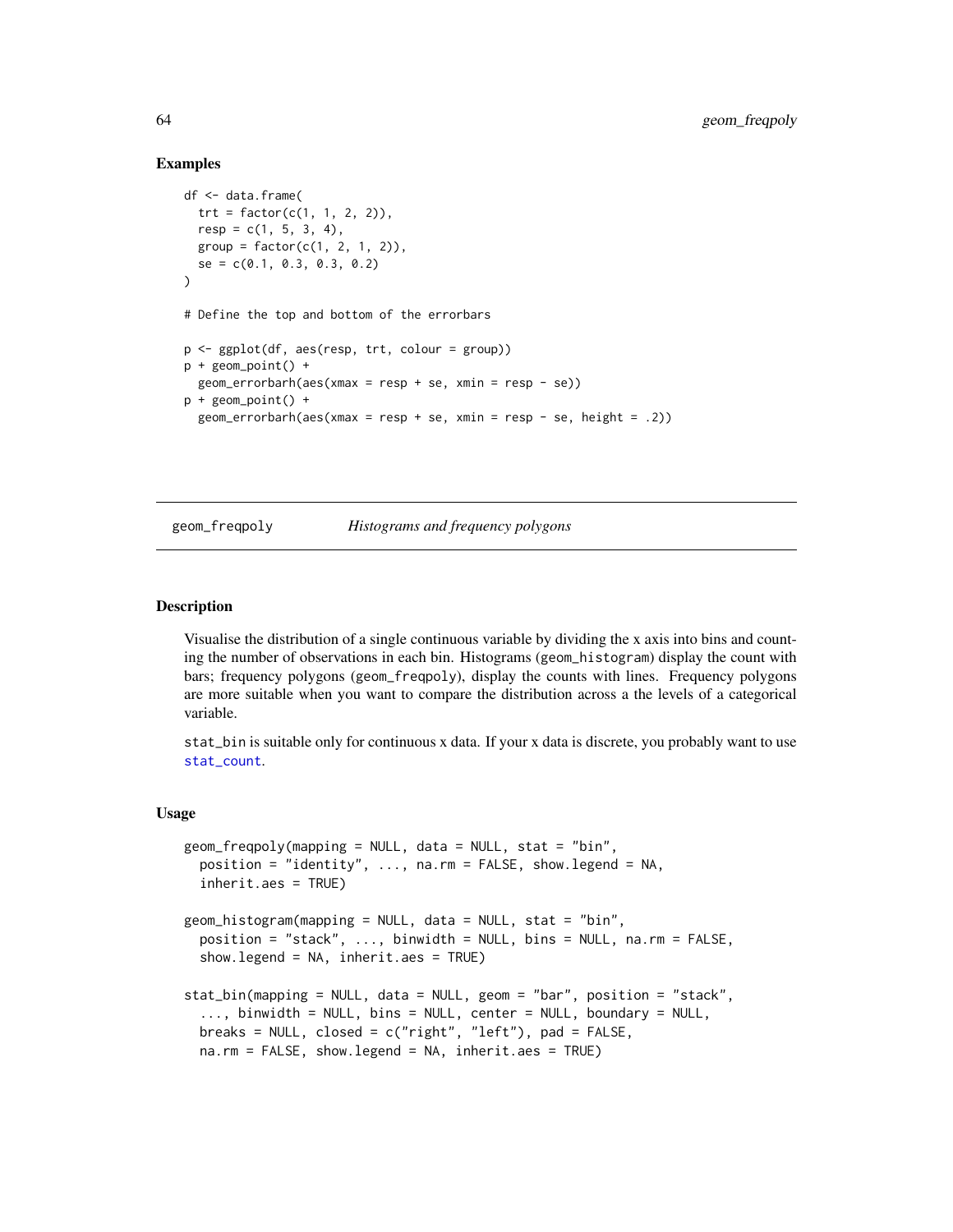| mapping     | Set of aesthetic mappings created by aes or aes_. If specified and inherit.aes = TRUE<br>(the default), it is combined with the default mapping at the top level of the plot.<br>You must supply mapping if there is no plot mapping.                                                                                                             |
|-------------|---------------------------------------------------------------------------------------------------------------------------------------------------------------------------------------------------------------------------------------------------------------------------------------------------------------------------------------------------|
| data        | The data to be displayed in this layer. There are three options:<br>If NULL, the default, the data is inherited from the plot data as specified in the<br>call to ggplot.                                                                                                                                                                         |
|             | A data. frame, or other object, will override the plot data. All objects will<br>be fortified to produce a data frame. See fortify for which variables will be<br>created.                                                                                                                                                                        |
|             | A function will be called with a single argument, the plot data. The return<br>value must be a data. frame., and will be used as the layer data.                                                                                                                                                                                                  |
| position    | Position adjustment, either as a string, or the result of a call to a position adjust-<br>ment function.                                                                                                                                                                                                                                          |
|             | other arguments passed on to layer. These are often aesthetics, used to set an<br>aesthetic to a fixed value, like color = "red" or size = 3. They may also be<br>parameters to the paired geom/stat.                                                                                                                                             |
| na.rm       | If FALSE, the default, missing values are removed with a warning. If TRUE,<br>missing values are silently removed.                                                                                                                                                                                                                                |
| show.legend | logical. Should this layer be included in the legends? NA, the default, includes if<br>any aesthetics are mapped. FALSE never includes, and TRUE always includes.                                                                                                                                                                                 |
| inherit.aes | If FALSE, overrides the default aesthetics, rather than combining with them.<br>This is most useful for helper functions that define both data and aesthetics and<br>shouldn't inherit behaviour from the default plot specification, e.g. borders.                                                                                               |
| binwidth    | The width of the bins. The default is to use bins bins that cover the range of the<br>data. You should always override this value, exploring multiple widths to find<br>the best to illustrate the stories in your data.                                                                                                                          |
|             | The bin width of a date variable is the number of days in each time; the bin<br>width of a time variable is the number of seconds.                                                                                                                                                                                                                |
| bins        | Number of bins. Overridden by binwidth. Defaults to 30                                                                                                                                                                                                                                                                                            |
| geom, stat  | Use to override the default connection between geom_histogram/geom_freqpoly<br>and stat_bin.                                                                                                                                                                                                                                                      |
| center      | The center of one of the bins. Note that if center is above or below the range of<br>the data, things will be shifted by an appropriate number of widths. To center<br>on integers, for example, use width = 1 and center = $\theta$ , even if $\theta$ is outside<br>the range of the data. At most one of center and boundary may be specified. |
| boundary    | A boundary between two bins. As with center, things are shifted when boundary<br>is outside the range of the data. For example, to center on integers, use width $= 1$<br>and boundary = $0.5$ , even if $0.5$ is outside the range of the data. At most one<br>of center and boundary may be specified.                                          |
| breaks      | Alternatively, you can supply a numeric vector giving the bin boundaries. Over-<br>rides binwidth, bins, center, and boundary.                                                                                                                                                                                                                    |
| closed      | One of "right" or "left" indicating whether right or left edges of bins are<br>included in the bin.                                                                                                                                                                                                                                               |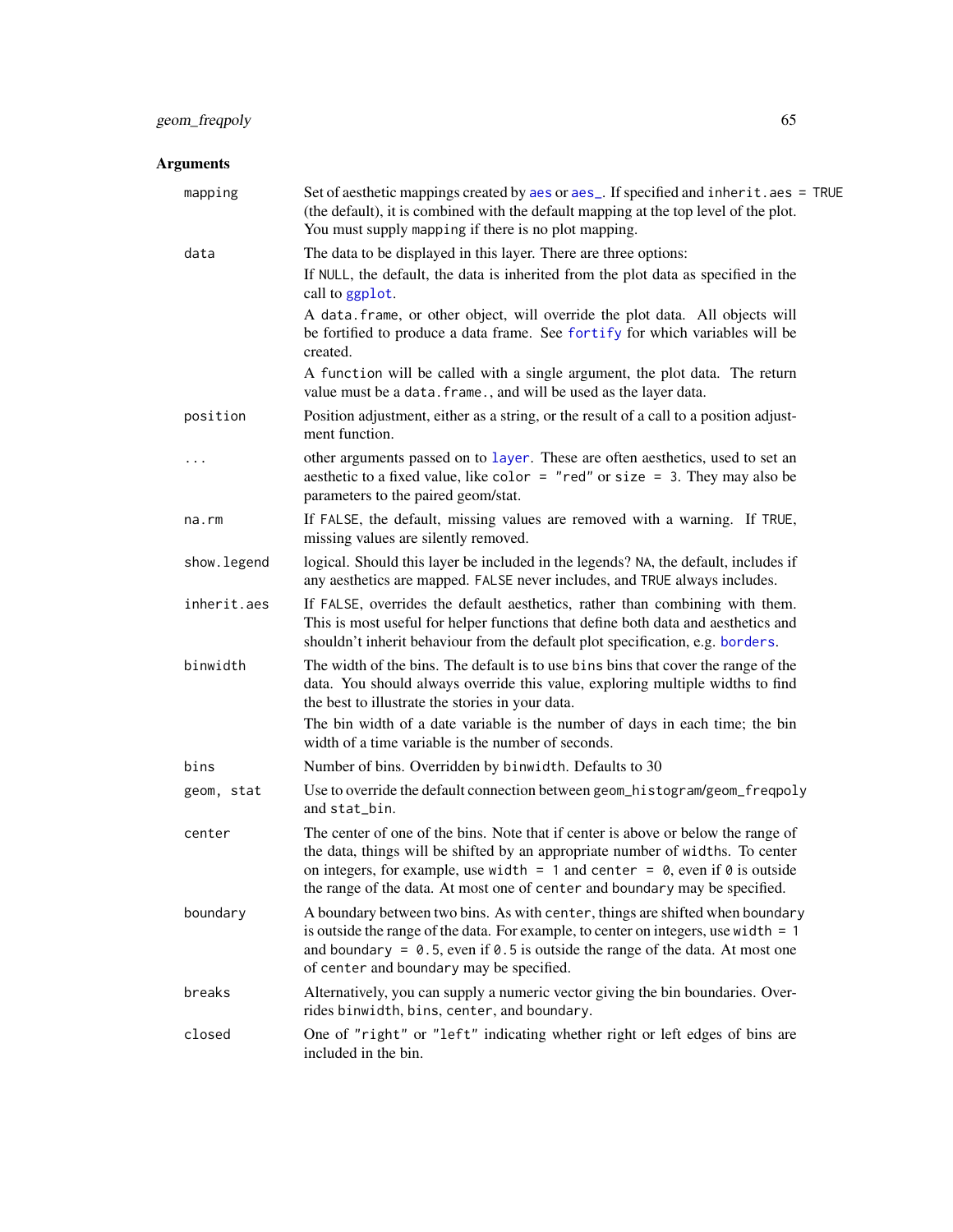pad If TRUE, adds empty bins at either end of x. This ensures frequency polygons touch 0. Defaults to FALSE.

### Details

By default, the underlying computation (stat\_bin) uses 30 bins - this is not a good default, but the idea is to get you experimenting with different binwidths. You may need to look at a few to uncover the full story behind your data.

#### Aesthetics

geom\_histogram uses the same aesthetics as [geom\\_bar](#page-38-1); geom\_freqpoly uses the same aesthetics as [geom\\_line](#page-76-0).

### Computed variables

count number of points in bin density density of points in bin, scaled to integrate to 1 ncount count, scaled to maximum of 1 ndensity density, scaled to maximum of 1

#### See Also

[stat\\_count](#page-38-0), which counts the number of cases at each x posotion, without binning. It is suitable for both discrete and continuous x data, whereas stat bin is suitable only for continuous x data.

### Examples

```
ggplot(diamonds, aes(carat)) +
 geom_histogram()
ggplot(diamonds, aes(carat)) +
 geom_histogram(binwidth = 0.01)
ggplot(diamonds, aes(carat)) +
 geom_histogram(bins = 200)
# Rather than stacking histograms, it's easier to compare frequency
# polygons
ggplot(diamonds, aes(price, fill = cut)) +geom_histogram(binwidth = 500)
ggplot(diamonds, aes(price, colour = cut)) +
 geom_freqpoly(binwidth = 500)
# To make it easier to compare distributions with very different counts,
# put density on the y axis instead of the default count
ggplot(diamonds, aes(price, ..density.., colour = cut)) +
 geom_freqpoly(binwidth = 500)
if (require("ggplot2movies")) {
# Often we don't want the height of the bar to represent the
# count of observations, but the sum of some other variable.
# For example, the following plot shows the number of movies
```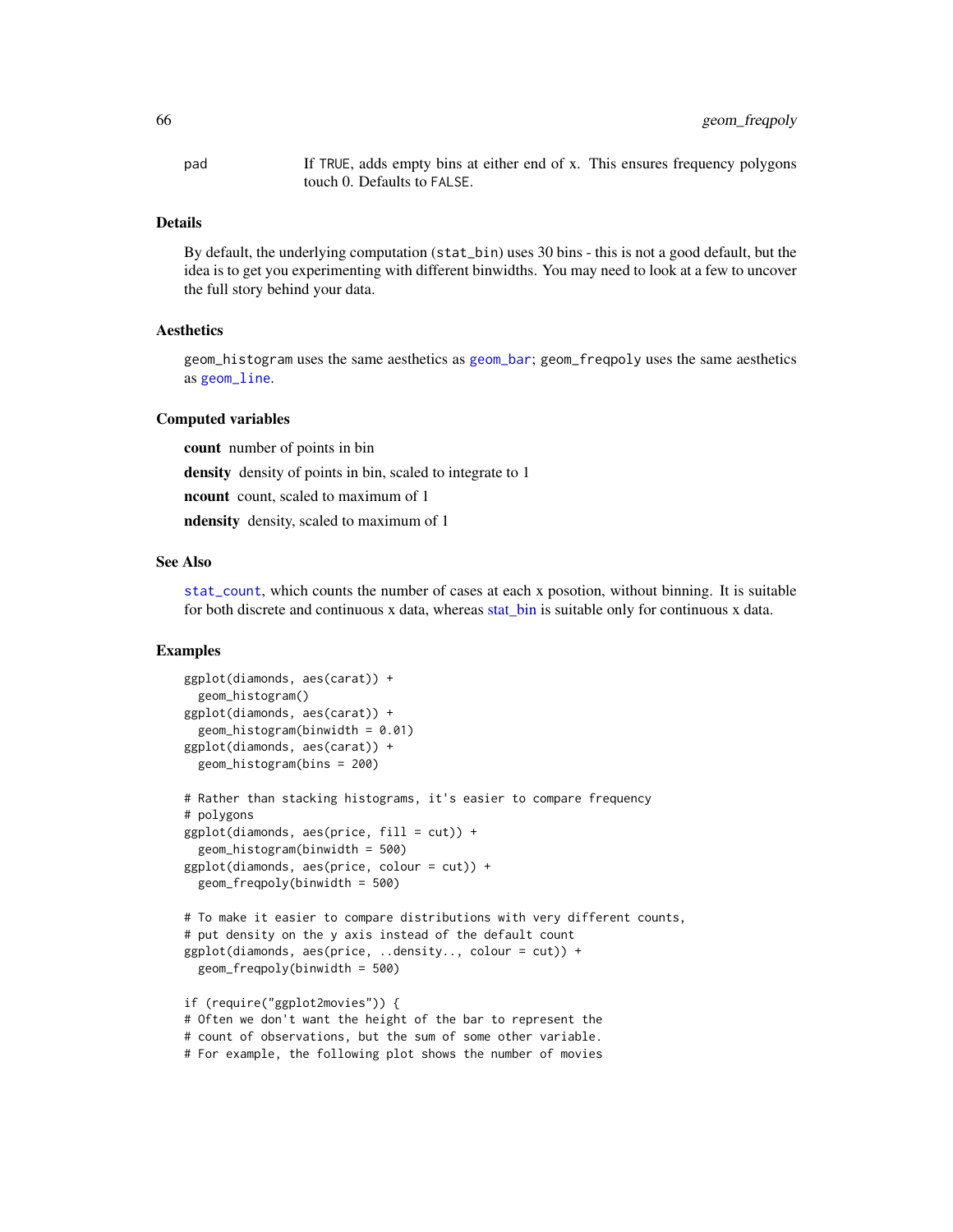#### geom\_hex 67

```
# in each rating.
m <- ggplot(movies, aes(rating))
m + geom\_histogram(binwidth = 0.1)# If, however, we want to see the number of votes cast in each
# category, we need to weight by the votes variable
m + geom\_histogram(aes(weight = votes), binwidth = 0.1) + ylab("votes")# For transformed scales, binwidth applies to the transformed data.
# The bins have constant width on the transformed scale.
m + geom_histogram() + scale_x_log10()
m + geom\_histogram(binwidth = 0.05) + scale_x_log10()# For transformed coordinate systems, the binwidth applies to the
# raw data. The bins have constant width on the original scale.
# Using log scales does not work here, because the first
# bar is anchored at zero, and so when transformed becomes negative
# infinity. This is not a problem when transforming the scales, because
# no observations have 0 ratings.
m + geom\_histogram(boundary = 0) + coord\_trans(x = "log10")# Use boundary = 0, to make sure we don't take sqrt of negative values
m + geom\_histogram(boundary = 0) + coord\_trans(x = "sqrt")# You can also transform the y axis. Remember that the base of the bars
# has value 0, so log transformations are not appropriate
m \leftarrow ggplot(movies, aes(x = rating))
m + geom\_histogram(binwidth = 0.5) + scale_y_sqrt()}
```
geom\_hex *Hexagonal heatmap of 2d bin counts*

#### <span id="page-66-0"></span>Description

Divides the plane into regular hexagons, counts the number of cases in each hexagon, and then (by default) maps the number of cases to the hexagon fill. Hexagon bins avoid the visual artefacts sometimes generated by the very regular alignment of [geom\\_bin2d](#page-41-0).

#### Usage

```
geom_hex(mapping = NULL, data = NULL, stat = "binhex",
 position = "identity", \ldots, na.rm = FALSE, show.legend = NA,
  inherit.aes = TRUE)
stat_bin_hex(mapping = NULL, data = NULL, geom = "hex",
  position = "identity", \ldots, bins = 30, binwidth = NULL, na.rm = FALSE,
  show.legend = NA, inherit.aes = TRUE)
```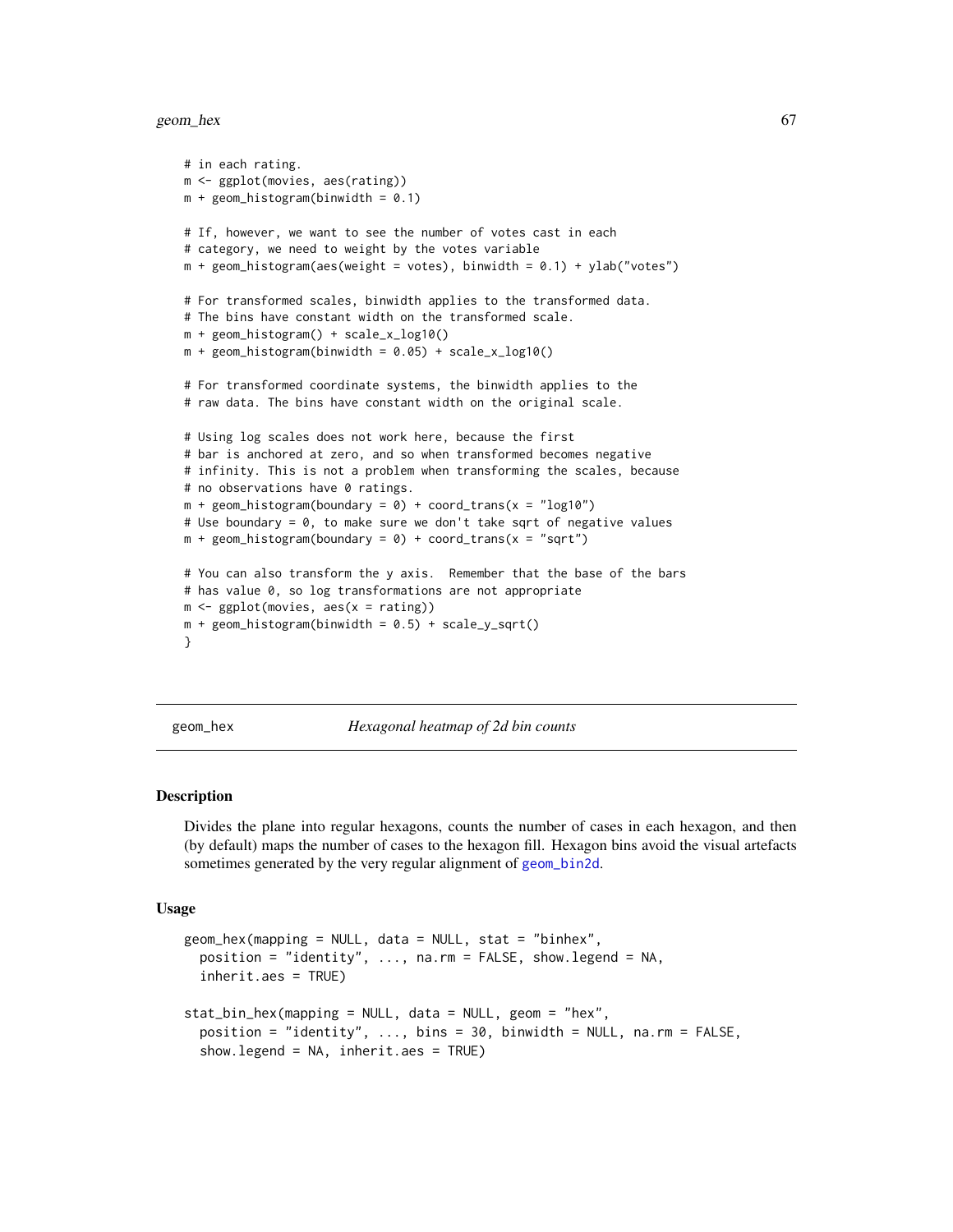# Arguments

| mapping     | Set of aesthetic mappings created by aes or aes_. If specified and inherit.aes = TRUE<br>(the default), it is combined with the default mapping at the top level of the plot.<br>You must supply mapping if there is no plot mapping.               |
|-------------|-----------------------------------------------------------------------------------------------------------------------------------------------------------------------------------------------------------------------------------------------------|
| data        | The data to be displayed in this layer. There are three options:<br>If NULL, the default, the data is inherited from the plot data as specified in the<br>call to ggplot.                                                                           |
|             | A data frame, or other object, will override the plot data. All objects will<br>be fortified to produce a data frame. See fortify for which variables will be<br>created.                                                                           |
|             | A function will be called with a single argument, the plot data. The return<br>value must be a data. frame., and will be used as the layer data.                                                                                                    |
| position    | Position adjustment, either as a string, or the result of a call to a position adjust-<br>ment function.                                                                                                                                            |
| .           | other arguments passed on to layer. These are often aesthetics, used to set an<br>aesthetic to a fixed value, like color = "red" or size = 3. They may also be<br>parameters to the paired geom/stat.                                               |
| na.rm       | If FALSE, the default, missing values are removed with a warning. If TRUE,<br>missing values are silently removed.                                                                                                                                  |
| show.legend | logical. Should this layer be included in the legends? NA, the default, includes if<br>any aesthetics are mapped. FALSE never includes, and TRUE always includes.                                                                                   |
| inherit.aes | If FALSE, overrides the default aesthetics, rather than combining with them.<br>This is most useful for helper functions that define both data and aesthetics and<br>shouldn't inherit behaviour from the default plot specification, e.g. borders. |
| geom, stat  | Override the default connection between geom_hex and stat_binhex.                                                                                                                                                                                   |
| bins        | numeric vector giving number of bins in both vertical and horizontal directions.<br>Set to 30 by default.                                                                                                                                           |
| binwidth    | Numeric vector giving bin width in both vertical and horizontal directions. Over-<br>rides bins if both set.                                                                                                                                        |

## Aesthetics

geom\_hex understands the following aesthetics (required aesthetics are in bold):

- x
- $y$
- alpha
- colour
- fill
- group
- size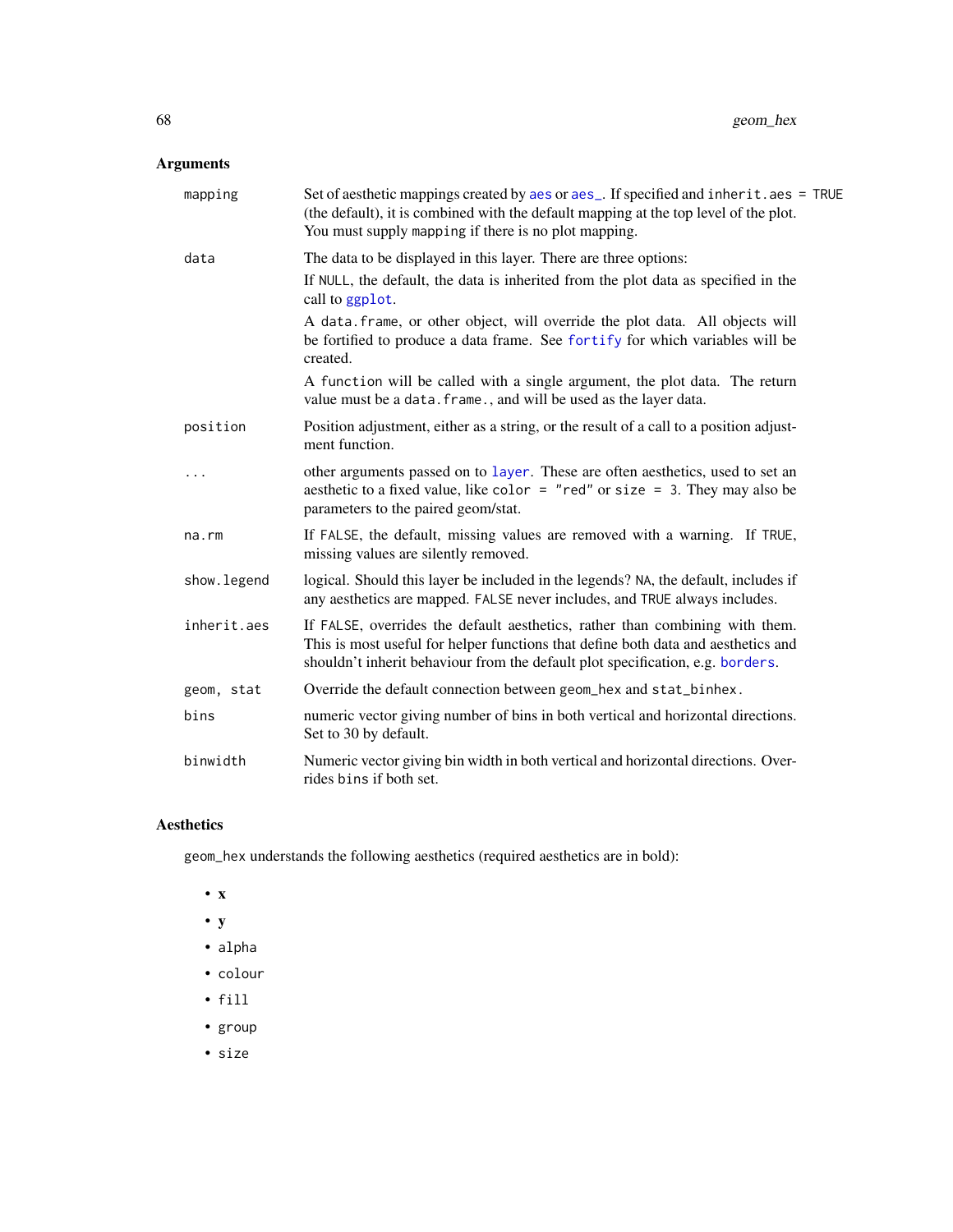## geom\_jitter 69

## See Also

[stat\\_bin2d](#page-41-1) for rectangular binning

#### Examples

```
d <- ggplot(diamonds, aes(carat, price))
d + geom_hex()
# You can control the size of the bins by specifying the number of
# bins in each direction:
d + geom\_hex(bins = 10)d + geom\_hex(bins = 30)# Or by specifying the width of the bins
d + geom\_hex(binwidth = c(1, 1000))d + geom\_hex(binwidth = c(.1, 500))
```
<span id="page-68-0"></span>geom\_jitter *Jittered points*

### Description

The jitter geom is a convenient shortcut for geom\_point(position = "jitter"). It adds a small amount of random variation to the location of each point, and is a useful way of handling overplotting caused by discreteness in smaller datasets.

#### Usage

```
geom_jitter(mapping = NULL, data = NULL, stat = "identity",
 position = "jitter", ..., width = NULL, height = NULL, na.rm = FALSE,
  show.legend = NA, inherit.aes = TRUE)
```

| mapping | Set of aesthetic mappings created by aes or aes_. If specified and inherit.aes = TRUE<br>(the default), it is combined with the default mapping at the top level of the plot.<br>You must supply mapping if there is no plot mapping. |
|---------|---------------------------------------------------------------------------------------------------------------------------------------------------------------------------------------------------------------------------------------|
| data    | The data to be displayed in this layer. There are three options:                                                                                                                                                                      |
|         | If NULL, the default, the data is inherited from the plot data as specified in the<br>call to ggplot.                                                                                                                                 |
|         | A data frame, or other object, will override the plot data. All objects will<br>be fortified to produce a data frame. See fortify for which variables will be<br>created.                                                             |
|         | A function will be called with a single argument, the plot data. The return<br>value must be a data. frame., and will be used as the layer data.                                                                                      |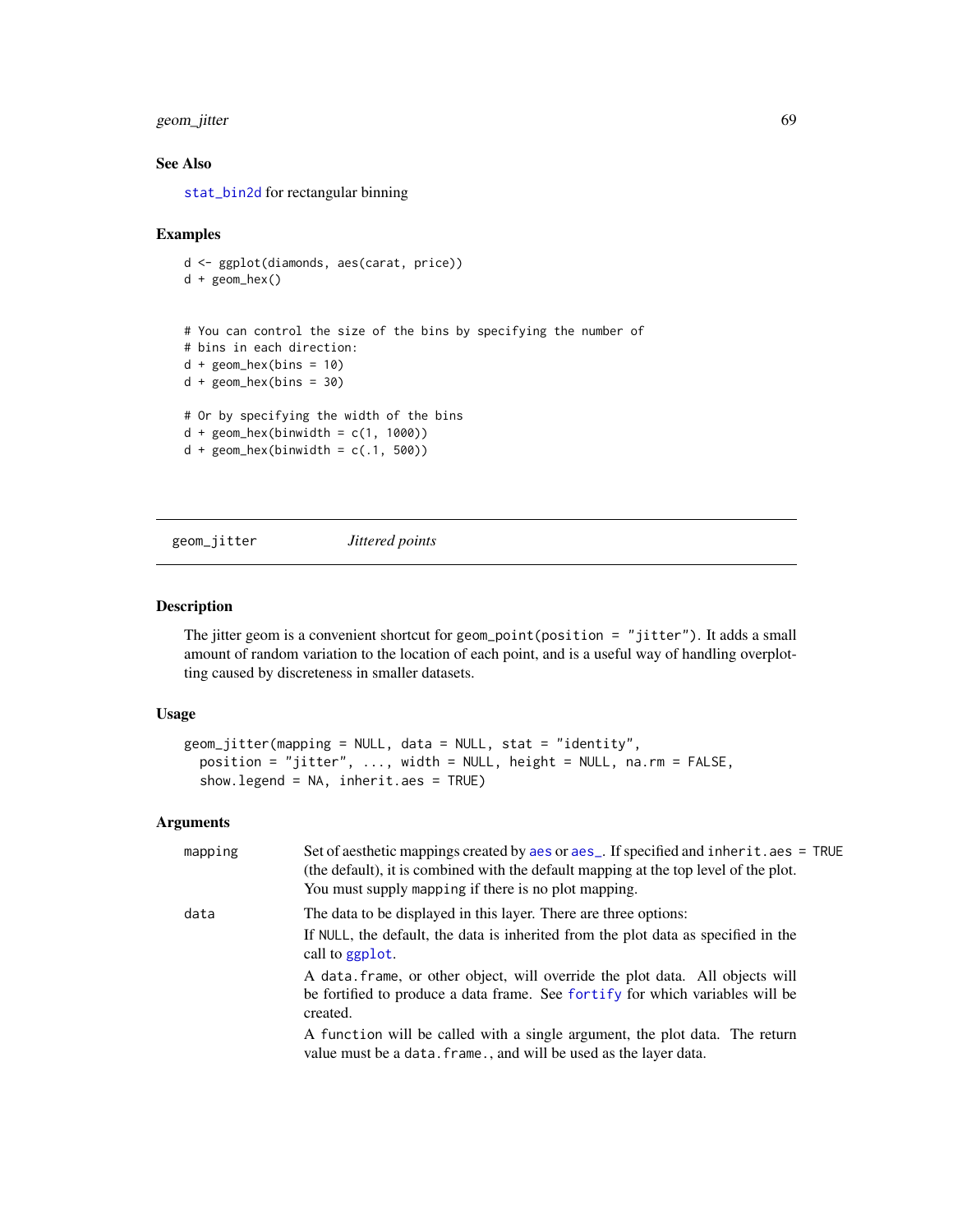| stat         | The statistical transformation to use on the data for this layer, as a string.                                                                                                                                                                                                                          |
|--------------|---------------------------------------------------------------------------------------------------------------------------------------------------------------------------------------------------------------------------------------------------------------------------------------------------------|
| position     | Position adjustment, either as a string, or the result of a call to a position adjust-<br>ment function.                                                                                                                                                                                                |
| $\cdots$     | other arguments passed on to layer. These are often aesthetics, used to set an<br>aesthetic to a fixed value, like color = "red" or size = 3. They may also be<br>parameters to the paired geom/stat.                                                                                                   |
| width        | Amount of vertical and horizontal jitter. The jitter is added in both positive and<br>negative directions, so the total spread is twice the value specified here.                                                                                                                                       |
|              | If omitted, defaults to 40% of the resolution of the data: this means the jitter<br>values will occupy 80% of the implied bins. Categorical data is aligned on the<br>integers, so a width or height of 0.5 will spread the data so it's not possible to<br>see the distinction between the categories. |
| height       | Amount of vertical and horizontal jitter. The jitter is added in both positive and<br>negative directions, so the total spread is twice the value specified here.                                                                                                                                       |
|              | If omitted, defaults to 40% of the resolution of the data: this means the jitter<br>values will occupy 80% of the implied bins. Categorical data is aligned on the<br>integers, so a width or height of 0.5 will spread the data so it's not possible to<br>see the distinction between the categories. |
| na.rm        | If FALSE, the default, missing values are removed with a warning. If TRUE,<br>missing values are silently removed.                                                                                                                                                                                      |
| show. legend | logical. Should this layer be included in the legends? NA, the default, includes if<br>any aesthetics are mapped. FALSE never includes, and TRUE always includes.                                                                                                                                       |
| inherit.aes  | If FALSE, overrides the default aesthetics, rather than combining with them.<br>This is most useful for helper functions that define both data and aesthetics and<br>shouldn't inherit behaviour from the default plot specification, e.g. borders.                                                     |

# Aesthetics

geom\_point understands the following aesthetics (required aesthetics are in bold):

- x
- y
- alpha
- colour
- fill
- group
- shape
- size
- stroke

### See Also

[geom\\_point](#page-79-0) for regular, unjittered points, [geom\\_boxplot](#page-43-0) for another way of looking at the conditional distribution of a variable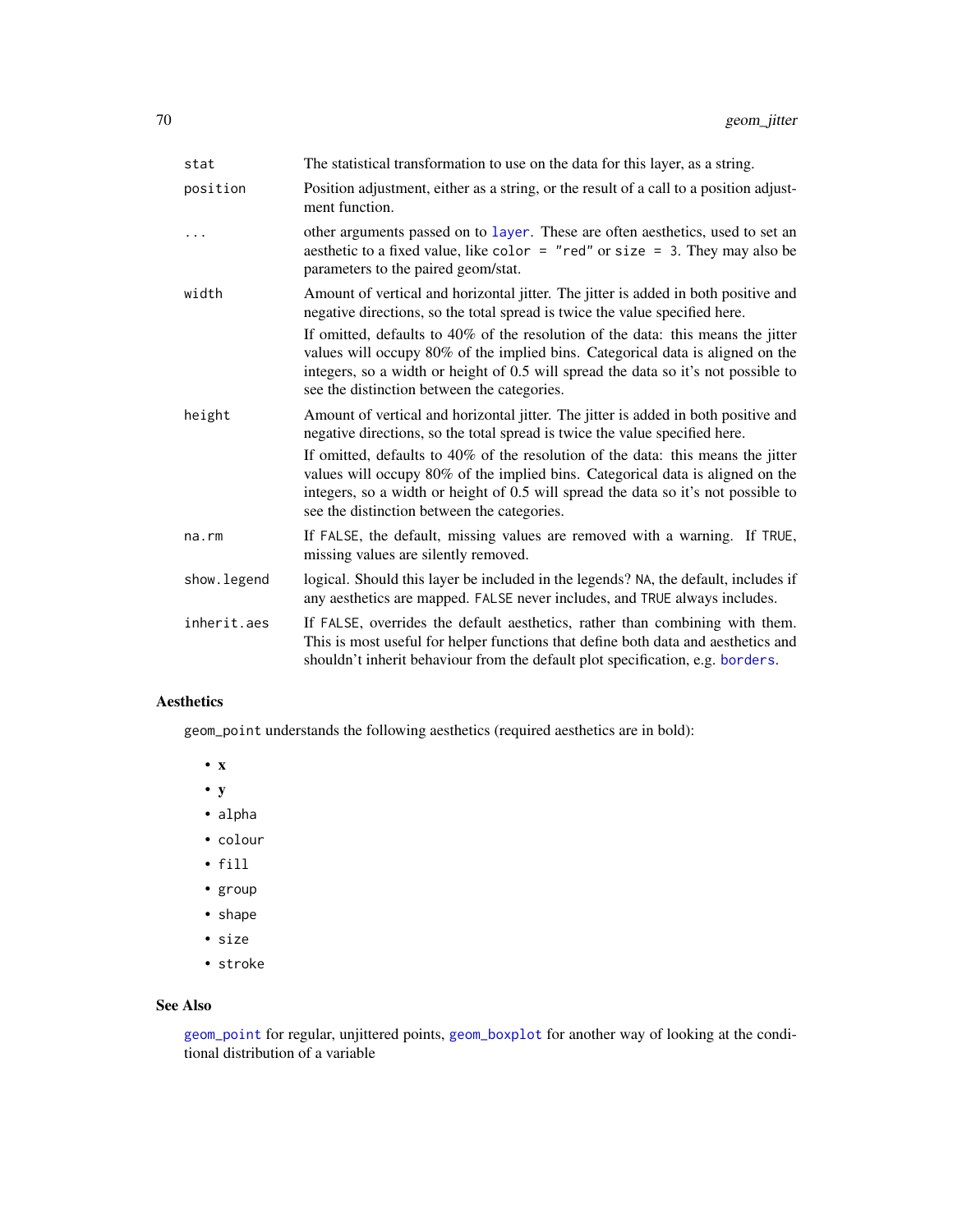## geom\_label 71

#### Examples

```
p <- ggplot(mpg, aes(cyl, hwy))
p + geom_point()
p + geom_jitter()
# Add aesthetic mappings
p + geom_jitter(aes(colour = class))
# Use smaller width/height to emphasise categories
ggplot(mpg, aes(cyl, hwy)) + geom_jitter()
ggplot(mpg, aes(cyl, hwy)) + geom_jitter(width = 0.25)
# Use larger width/height to completely smooth away discreteness
ggplot(mpg, aes(cty, hwy)) + geom_jitter()
ggplot(mpg, aes(cty, hwy)) + geom_Jitter(width = 0.5, height = 0.5)
```

```
geom_label Text
```
### Description

geom\_text adds text directly to the plot. geom\_label draws a rectangle behind the text, making it easier to read.

#### Usage

```
geom_label(mapping = NULL, data = NULL, stat = "identity",
 position = "identity", ..., parse = FALSE, nudge_x = 0, nudge_y = 0,
  label.padding = unit(0.25, "lines"), label.r = unit(0.15, "lines"),
  label.size = 0.25, na.rm = FALSE, show.legend = NA,
  inherit.aes = TRUE)
geom_text(mapping = NULL, data = NULL, stat = "identity",
```

```
position = "identity", ..., parse = FALSE, nudge_x = 0, nudge_y = 0,
check_overlap = FALSE, na.rm = FALSE, show. legend = NA,inherit.aes = TRUE)
```

| mapping | Set of aesthetic mappings created by aes or aes_. If specified and inherit.aes = TRUE<br>(the default), it is combined with the default mapping at the top level of the plot.<br>You must supply mapping if there is no plot mapping.                                                                                                                  |
|---------|--------------------------------------------------------------------------------------------------------------------------------------------------------------------------------------------------------------------------------------------------------------------------------------------------------------------------------------------------------|
| data    | The data to be displayed in this layer. There are three options:<br>If NULL, the default, the data is inherited from the plot data as specified in the<br>call to ggplot.<br>A data frame, or other object, will override the plot data. All objects will<br>be fortified to produce a data frame. See fortify for which variables will be<br>created. |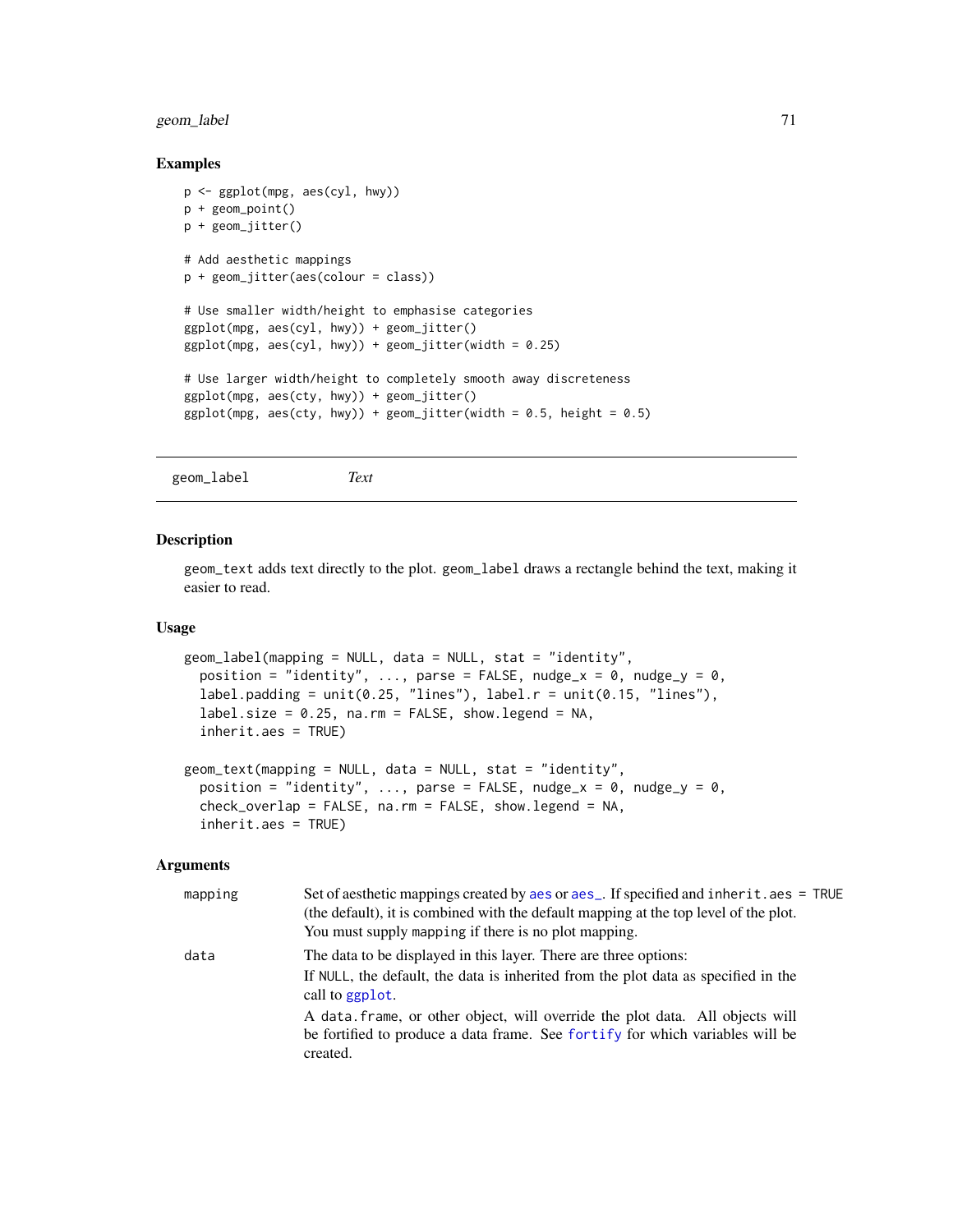|                  | A function will be called with a single argument, the plot data. The return<br>value must be a data. frame., and will be used as the layer data.                                                                                                    |
|------------------|-----------------------------------------------------------------------------------------------------------------------------------------------------------------------------------------------------------------------------------------------------|
| stat             | The statistical transformation to use on the data for this layer, as a string.                                                                                                                                                                      |
| position         | Position adjustment, either as a string, or the result of a call to a position adjust-<br>ment function.                                                                                                                                            |
| .                | other arguments passed on to layer. These are often aesthetics, used to set an<br>aesthetic to a fixed value, like color = "red" or size = 3. They may also be<br>parameters to the paired geom/stat.                                               |
| parse            | If TRUE, the labels will be parsed into expressions and displayed as described<br>in ?plotmath                                                                                                                                                      |
| nudge_x, nudge_y |                                                                                                                                                                                                                                                     |
|                  | Horizontal and vertical adjustment to nudge labels by. Useful for offsetting text<br>from points, particularly on discrete scales.                                                                                                                  |
| label.padding    | Amount of padding around label. Defaults to 0.25 lines.                                                                                                                                                                                             |
| label.r          | Radius of rounded corners. Defaults to 0.15 lines.                                                                                                                                                                                                  |
| label.size       | Size of label border, in mm.                                                                                                                                                                                                                        |
| na.rm            | If FALSE, the default, missing values are removed with a warning. If TRUE,<br>missing values are silently removed.                                                                                                                                  |
| show.legend      | logical. Should this layer be included in the legends? NA, the default, includes if<br>any aesthetics are mapped. FALSE never includes, and TRUE always includes.                                                                                   |
| inherit.aes      | If FALSE, overrides the default aesthetics, rather than combining with them.<br>This is most useful for helper functions that define both data and aesthetics and<br>shouldn't inherit behaviour from the default plot specification, e.g. borders. |
| check_overlap    | If TRUE, text that overlaps previous text in the same layer will not be plotted.                                                                                                                                                                    |

### Details

Note the the "width" and "height" of a text element are 0, so stacking and dodging text will not work by default, and axis limits are not automatically expanded to include all text. Obviously, labels do have height and width, but they are physical units, not data units. The amount of space they occupy on that plot is not constant in data units: when you resize a plot, labels stay the same size, but the size of the axes changes.

### Aesthetics

geom\_text understands the following aesthetics (required aesthetics are in bold):

- x
- y
- label
- alpha
- angle
- colour
- family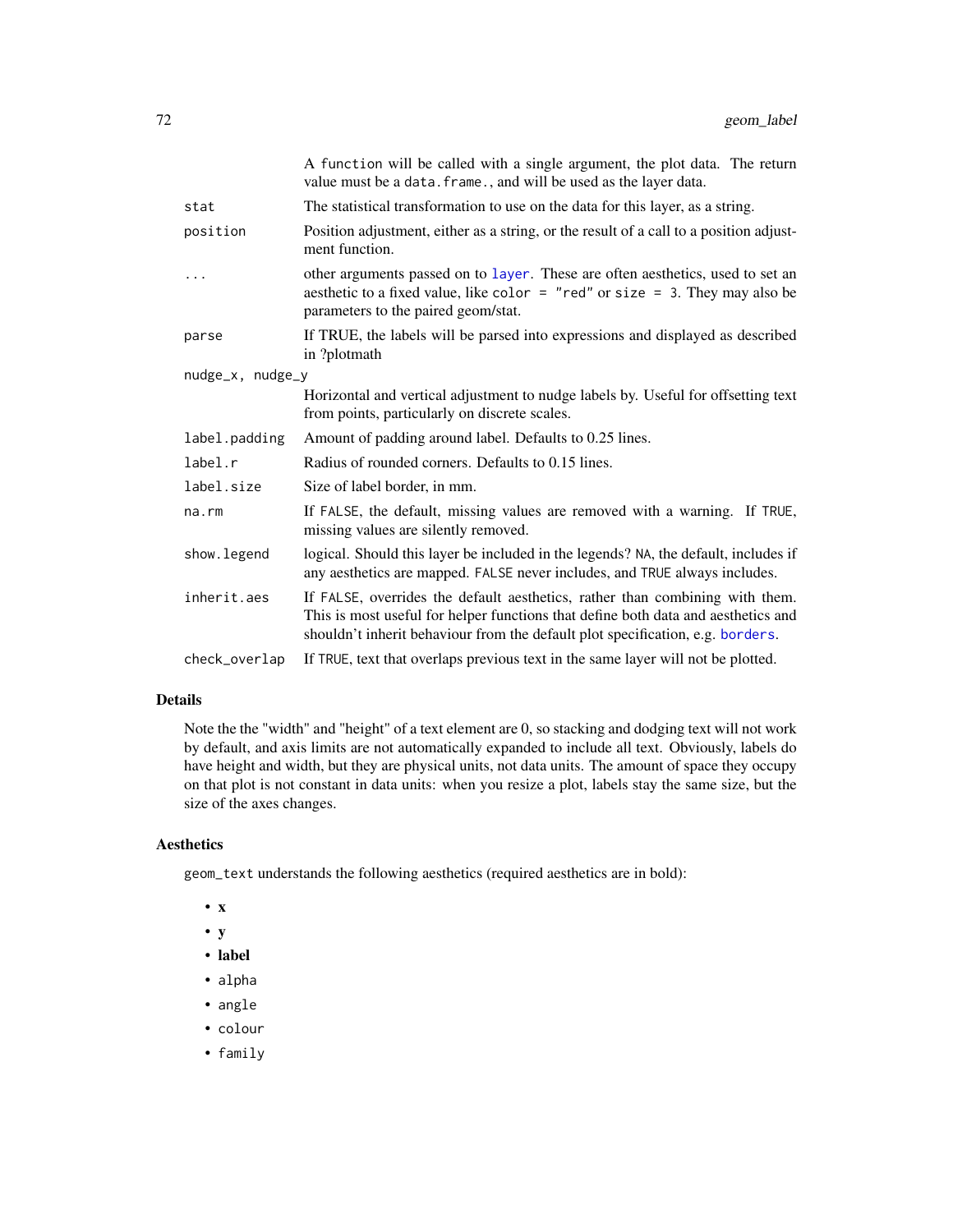### geom\_label 73

- fontface
- group
- hjust
- lineheight
- size
- vjust

#### geom\_label

Currently geom\_label does not support the rot parameter and is considerably slower than geom\_text. The fill aesthetic controls the background colour of the label.

#### Alignment

You can modify text alignment with the vjust and hjust aesthetics. These can either be a number between 0 (right/bottom) and 1 (top/left) or a character ("left", "middle", "right", "bottom", "center", "top"). There are two special alignments: "inward" and "outward". Inward always aligns text towards the center, and outward aligns it away from the center

```
p <- ggplot(mtcars, aes(wt, mpg, label = rownames(mtcars)))
p + geom_text()
# Avoid overlaps
p + geom_text(check_overlap = TRUE)
# Labels with background
p + geom_label()
# Change size of the label
p + geom\_text(size = 10)# Set aesthetics to fixed value
p + geom\_point() + geom\_text(hjust = 0, nudge_x = 0.05)p + geom\_point() + geom\_text(vjust = 0, nudge_y = 0.5)p + geom\_point() + geom\_text(name = 45)## Not run:
# Doesn't work on all systems
p + geom_text(family = "Times New Roman")
## End(Not run)
# Add aesthetic mappings
p + geom_text(aes(colour = factor(cyl)))
p + geom\_text(aes(colour = factor(cyl))) +scale_colour_discrete(l = 40)
p + geom_label(aes(fill = factor(cyl)), colour = "white", fontface = "bold")
p + geom\_text(aes(size = wt))# Scale height of text, rather than sqrt(height)
p + geom\_text(aes(size = wt)) + scale\_radius(range = c(3,6))
```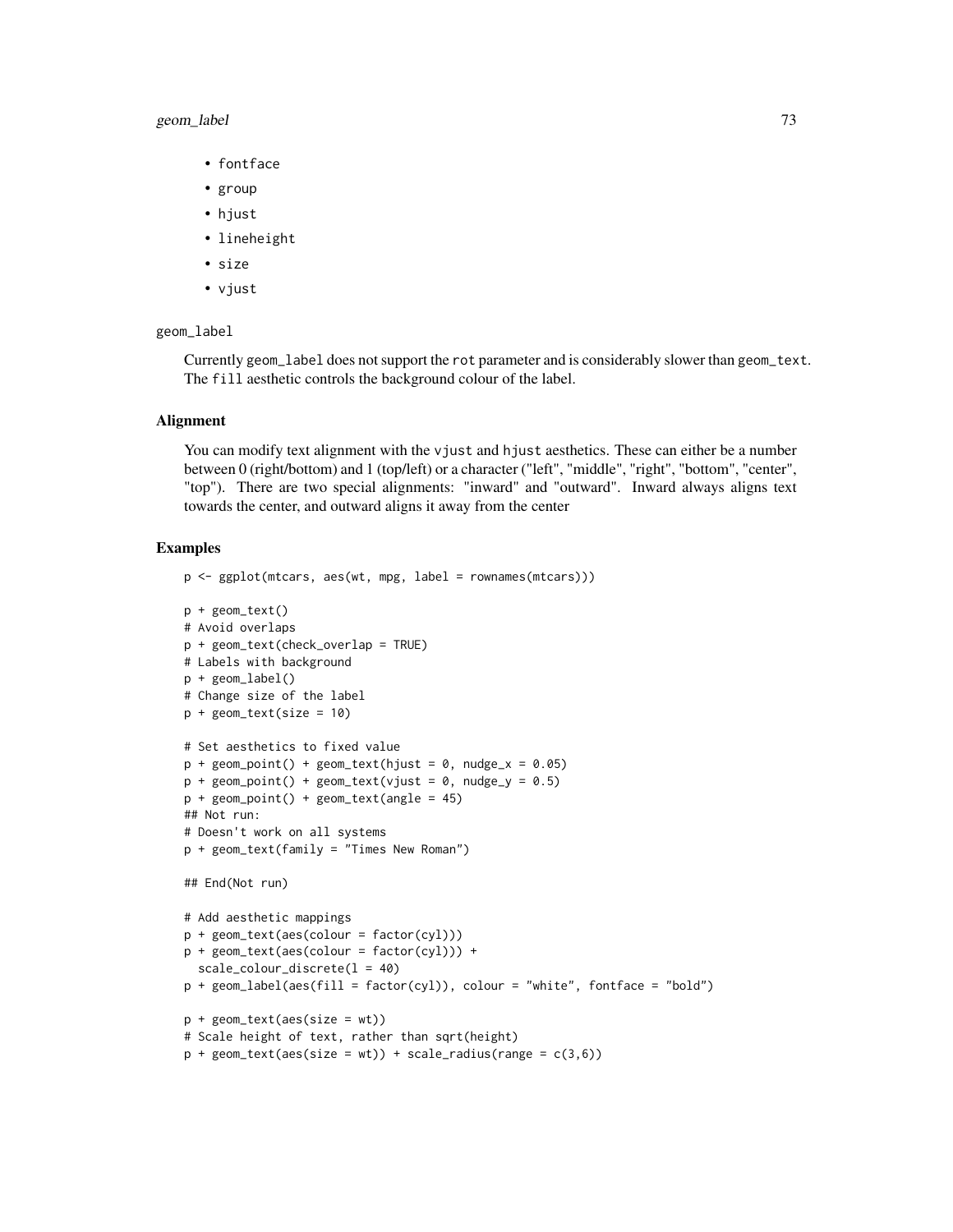```
# You can display expressions by setting parse = TRUE. The
# details of the display are described in ?plotmath, but note that
# geom_text uses strings, not expressions.
p + geom\_text(aes(label = paste(wt, "^(", cyl, "))^", sep = "")),
 parse = TRUE)
# Add a text annotation
p +geom_text() +
 annotate("text", label = "plot mpg vs. wt", x = 2, y = 15, size = 8, colour = "red")
# Aligning labels and bars --------------------------------------------------
df <- data.frame(
 x = factor(c(1, 1, 2, 2)),y = c(1, 3, 2, 1),grp = c("a", "b", "a", "b")
\lambda# ggplot2 doesn't know you want to give the labels the same virtual width
# as the bars:
ggplot(data = df, aes(x, y, group = grp)) +geom\_col(aes(fill = grp), position = "dodge") +geom_text(aes(label = y), position = "dodge")
# So tell it:
ggplot(data = df, aes(x, y, group = grp)) +geom\_col(aes(fill = grp), position = "dodge") +geom_text(aes(label = y), position = position_dodge(0.9))
# Use you can't nudge and dodge text, so instead adjust the y postion
ggplot(data = df, aes(x, y, group = grp)) +geom\_col(aes(fill = grp), position = "dodge") +geom_text(
   aes(label = y, y = y + 0.05),
   position = position\_dodge(0.9),
   vjust = 0\lambda# To place text in the middle of each bar in a stacked barplot, you
# need to set the vjust parameter of position_stack()
ggplot(data = df, aes(x, y, group = grp)) +geom\_col(aes(fill = grp)) +geom\_text(aes(label = y), position = position_stack(vjust = 0.5))
# Justification -------------------------------------------------------------
df <- data.frame(
 x = c(1, 1, 2, 2, 1.5),
 y = c(1, 2, 1, 2, 1.5),
 text = c("bottom-left", "bottom-right", "top-left", "top-right", "center")
\lambdaggplot(df, aes(x, y)) +
 geom_text(aes(label = text))
ggplot(df, aes(x, y)) +
```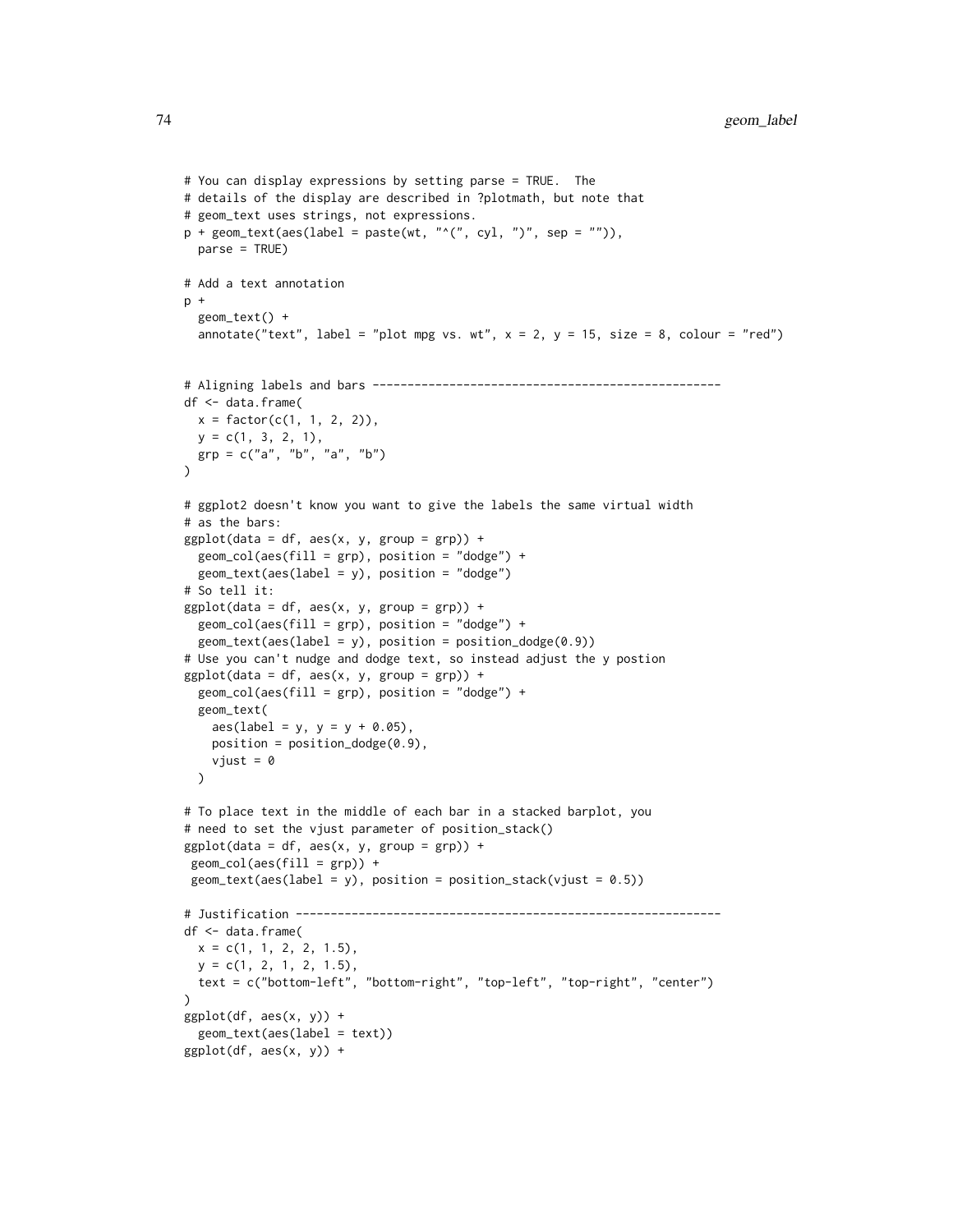# geom\_map 75

```
geom_text(aes(label = text), vjust = "inward", hjust = "inward")
```
geom\_map *Polygons from a reference map*

## Description

This is pure annotation, so does not affect position scales.

# Usage

```
geom_map(mapping = NULL, data = NULL, stat = "identity", ..., map,
 na.rm = FALSE, show.legend = NA, inherit.aes = TRUE)
```

| mapping      | Set of aesthetic mappings created by aes or aes_. If specified and inherit.aes = TRUE<br>(the default), it is combined with the default mapping at the top level of the plot.<br>You must supply mapping if there is no plot mapping.               |
|--------------|-----------------------------------------------------------------------------------------------------------------------------------------------------------------------------------------------------------------------------------------------------|
| data         | The data to be displayed in this layer. There are three options:                                                                                                                                                                                    |
|              | If NULL, the default, the data is inherited from the plot data as specified in the<br>call to ggplot.                                                                                                                                               |
|              | A data. frame, or other object, will override the plot data. All objects will<br>be fortified to produce a data frame. See fortify for which variables will be<br>created.                                                                          |
|              | A function will be called with a single argument, the plot data. The return<br>value must be a data. frame., and will be used as the layer data.                                                                                                    |
| stat         | The statistical transformation to use on the data for this layer, as a string.                                                                                                                                                                      |
| .            | other arguments passed on to layer. These are often aesthetics, used to set an<br>aesthetic to a fixed value, like color = "red" or size = 3. They may also be<br>parameters to the paired geom/stat.                                               |
| map          | Data frame that contains the map coordinates. This will typically be created<br>using fortify on a spatial object. It must contain columns x or long, y or lat,<br>and region or id.                                                                |
| na.rm        | If FALSE, the default, missing values are removed with a warning. If TRUE,<br>missing values are silently removed.                                                                                                                                  |
| show. legend | logical. Should this layer be included in the legends? NA, the default, includes if<br>any aesthetics are mapped. FALSE never includes, and TRUE always includes.                                                                                   |
| inherit.aes  | If FALSE, overrides the default aesthetics, rather than combining with them.<br>This is most useful for helper functions that define both data and aesthetics and<br>shouldn't inherit behaviour from the default plot specification, e.g. borders. |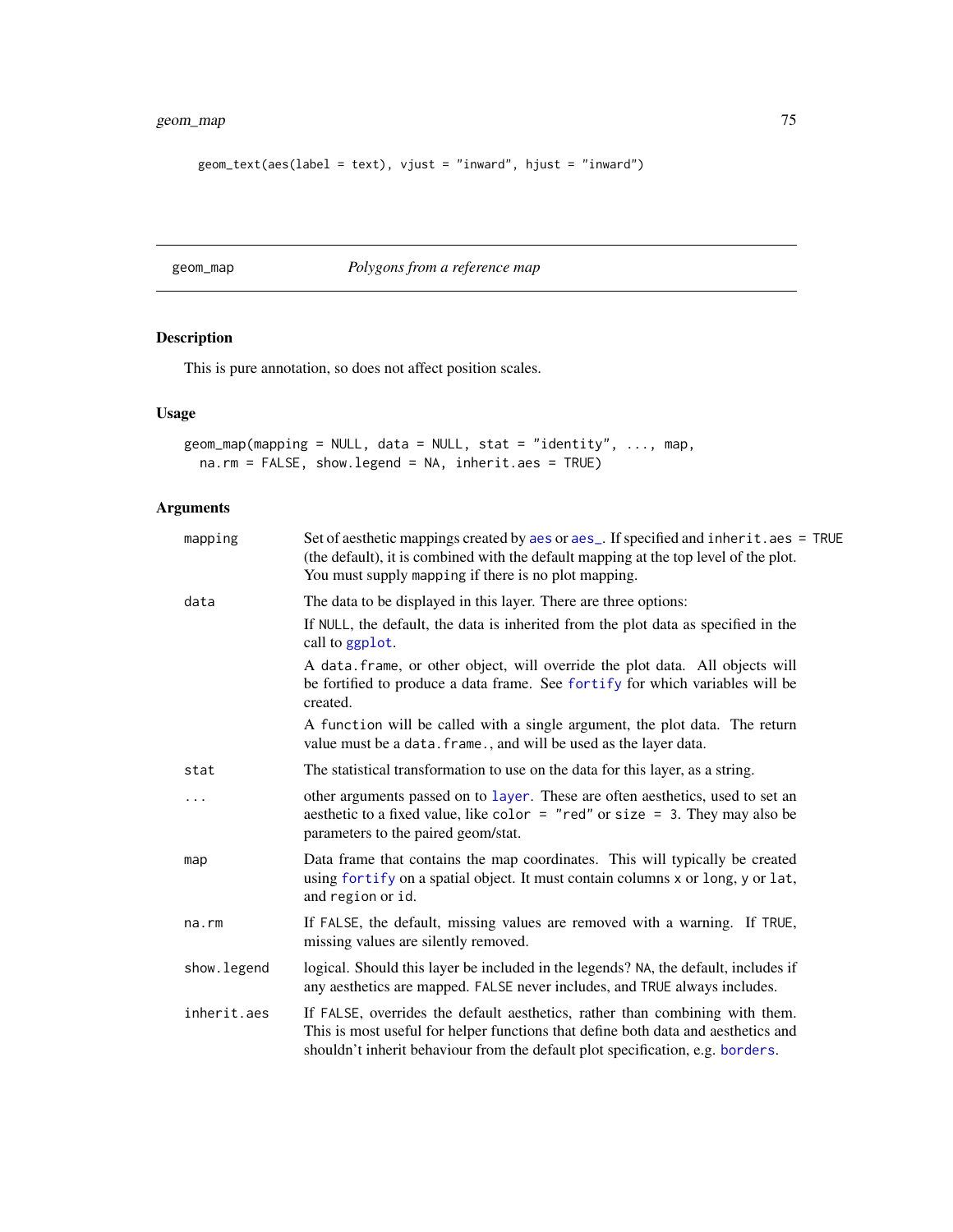## Aesthetics

geom\_map understands the following aesthetics (required aesthetics are in bold):

- map\_id
- alpha
- colour
- fill
- group
- linetype
- size

```
# When using geom_polygon, you will typically need two data frames:
# one contains the coordinates of each polygon (positions), and the
# other the values associated with each polygon (values). An id
# variable links the two together
ids <- factor(c("1.1", "2.1", "1.2", "2.2", "1.3", "2.3"))
values <- data.frame(
  id = ids,
  value = c(3, 3.1, 3.1, 3.2, 3.15, 3.5)
\lambdapositions <- data.frame(
  id = rep(ids, each = 4),x = c(2, 1, 1.1, 2.2, 1, 0, 0.3, 1.1, 2.2, 1.1, 1.2, 2.5, 1.1, 0.3,0.5, 1.2, 2.5, 1.2, 1.3, 2.7, 1.2, 0.5, 0.6, 1.3),
  y = c(-0.5, 0, 1, 0.5, 0, 0.5, 1.5, 1, 0.5, 1, 2.1, 1.7, 1, 1.5,2.2, 2.1, 1.7, 2.1, 3.2, 2.8, 2.1, 2.2, 3.3, 3.2)
)
ggplot(values) +
  geom_map(aes(map_id = id), map = positions) +
  expand_limits(positions)
ggplot(values, aes(fill = value)) +
  geom_map(aes(map_id = id), map = positions) +expand_limits(positions)
ggplot(values, aes(fill = value)) +geom_map(aes(map_id = id), map = positions) +
  expand_limits(positions) + ylim(0, 3)
# Better example
crimes <- data.frame(state = tolower(rownames(USArrests)), USArrests)
crimesm <- reshape2::melt(crimes, id = 1)
if (require(maps)) {
  states_map <- map_data("state")
  ggplot(crimes, aes(map_id = state)) +geom_map(aes(fill = Murder), map = states_map) +
```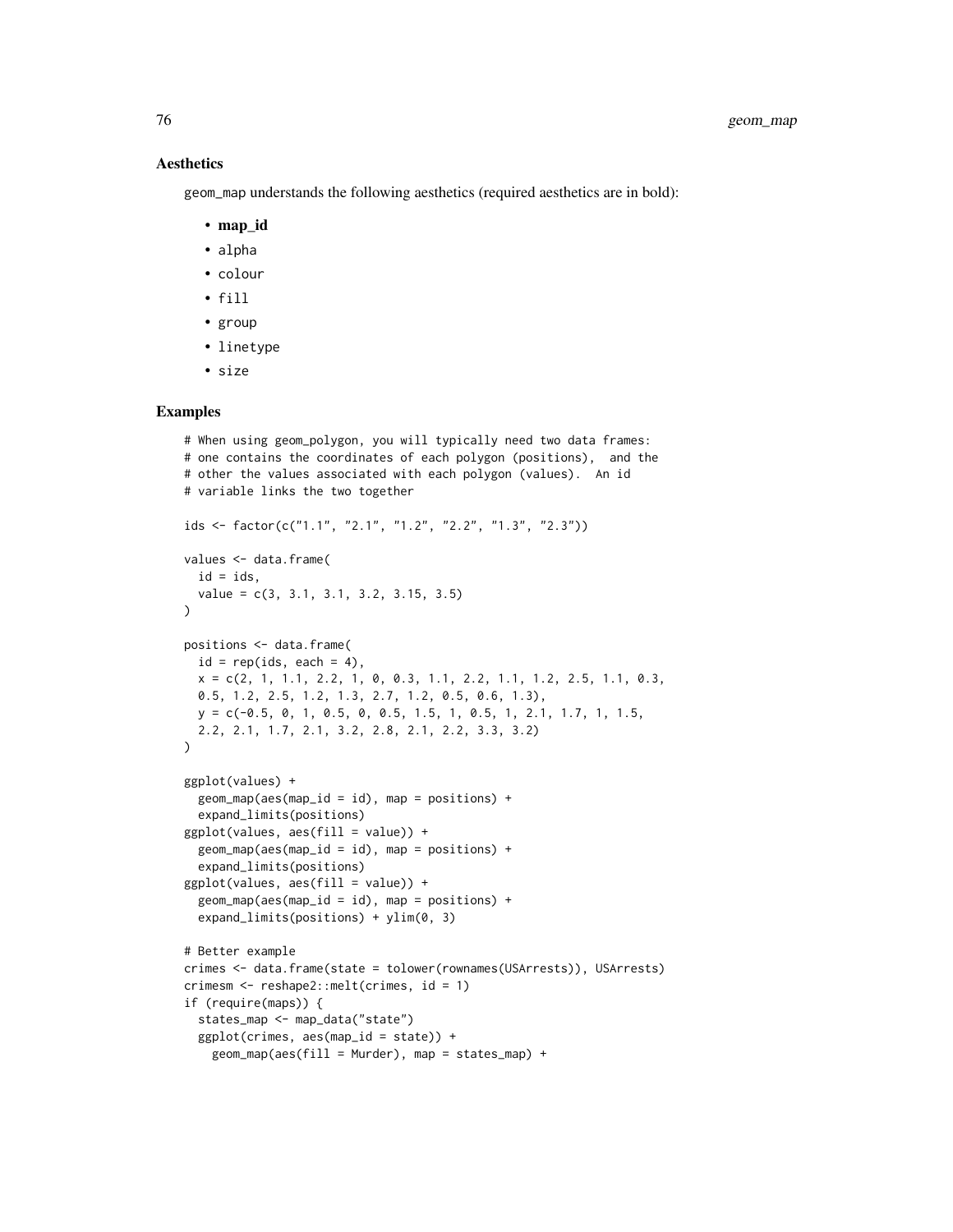## geom\_path 77

```
expand_limits(x = states_map$long, y = states_map$lat)
 last_plot() + coord_map()
 ggplot(crimesm, aes(map_id = state)) +
   geom_map(aes(fill = value), map = states_map) +
   expand_limits(x =states_map$long, y =states_map$lat) +
   facet_wrap( ~ variable)
}
```
<span id="page-76-0"></span>geom\_path *Connect observations*

# <span id="page-76-1"></span>**Description**

geom\_path() connects the observations in the order in which they appear in the data. geom\_line() connects them in order of the variable on the x axis. geom\_step() creates a stairstep plot, highlighting exactly when changes occur. The group aesthetic determines which cases are connected together.

### Usage

```
geom_path(mapping = NULL, data = NULL, stat = "identity",
 position = "identity", ..., lineend = "butt", linejoin = "round",
  linemitre = 1, arrow = NULL, na.rm = FALSE, show.legend = NA,
  inherit.aes = TRUE)
geom_line(mapping = NULL, data = NULL, stat = "identity",
  position = "identity", na.rm = FALSE, show.legend = NA,
  inherit.aes = TRUE, ...geom_step(mapping = NULL, data = NULL, stat = "identity",
 position = "identity", direction = "hv", na.rm = FALSE,
  show.legend = NA, inherit.aes = TRUE, ...)
```

| mapping | Set of aesthetic mappings created by aes or aes_. If specified and inherit.aes = TRUE<br>(the default), it is combined with the default mapping at the top level of the plot.<br>You must supply mapping if there is no plot mapping. |
|---------|---------------------------------------------------------------------------------------------------------------------------------------------------------------------------------------------------------------------------------------|
| data    | The data to be displayed in this layer. There are three options:                                                                                                                                                                      |
|         | If NULL, the default, the data is inherited from the plot data as specified in the<br>call to ggplot.                                                                                                                                 |
|         | A data frame, or other object, will override the plot data. All objects will<br>be fortified to produce a data frame. See fortify for which variables will be<br>created.                                                             |
|         | A function will be called with a single argument, the plot data. The return<br>value must be a data. frame., and will be used as the layer data.                                                                                      |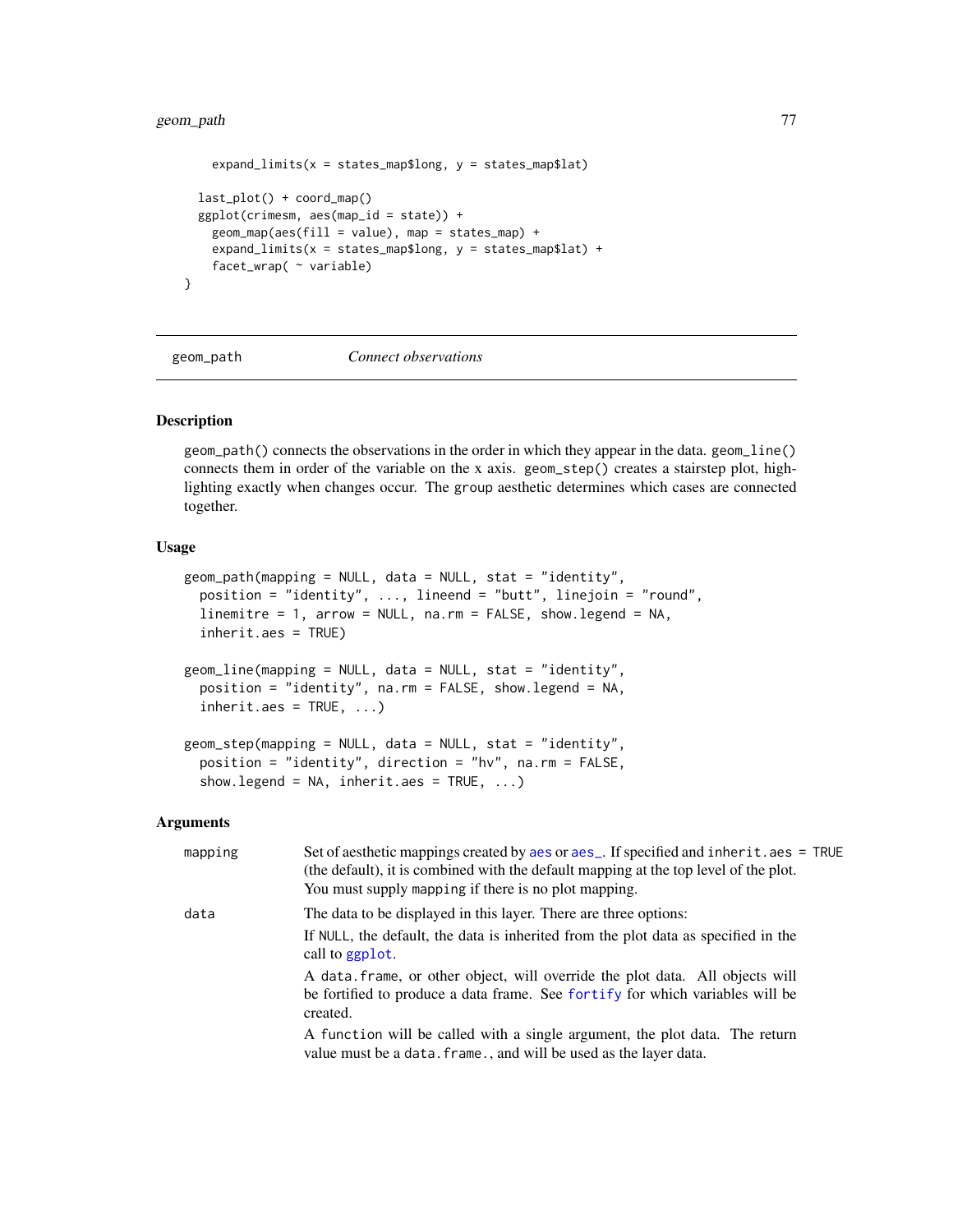| stat        | The statistical transformation to use on the data for this layer, as a string.                                                                                                                                                                      |
|-------------|-----------------------------------------------------------------------------------------------------------------------------------------------------------------------------------------------------------------------------------------------------|
| position    | Position adjustment, either as a string, or the result of a call to a position adjust-<br>ment function.                                                                                                                                            |
|             | other arguments passed on to layer. These are often aesthetics, used to set an<br>aesthetic to a fixed value, like color = "red" or size = 3. They may also be<br>parameters to the paired geom/stat.                                               |
| lineend     | Line end style (round, butt, square)                                                                                                                                                                                                                |
| linejoin    | Line join style (round, mitre, bevel)                                                                                                                                                                                                               |
| linemitre   | Line mitre limit (number greater than 1)                                                                                                                                                                                                            |
| arrow       | Arrow specification, as created by arrow                                                                                                                                                                                                            |
| $na$ . $rm$ | If FALSE, the default, missing values are removed with a warning. If TRUE,<br>missing values are silently removed.                                                                                                                                  |
| show.legend | logical. Should this layer be included in the legends? NA, the default, includes if<br>any aesthetics are mapped. FALSE never includes, and TRUE always includes.                                                                                   |
| inherit.aes | If FALSE, overrides the default aesthetics, rather than combining with them.<br>This is most useful for helper functions that define both data and aesthetics and<br>shouldn't inherit behaviour from the default plot specification, e.g. borders. |
| direction   | direction of stairs: 'vh' for vertical then horizontal, or 'hv' for horizontal then<br>vertical                                                                                                                                                     |

# Details

An alternative parameterisation is [geom\\_segment](#page-94-0): each line corresponds to a single case which provides the start and end coordinates.

# Aesthetics

geom\_path understands the following aesthetics (required aesthetics are in bold):

- x
- y
- alpha
- colour
- group
- linetype
- size

# See Also

[geom\\_polygon](#page-82-0): Filled paths (polygons); [geom\\_segment](#page-94-0): Line segments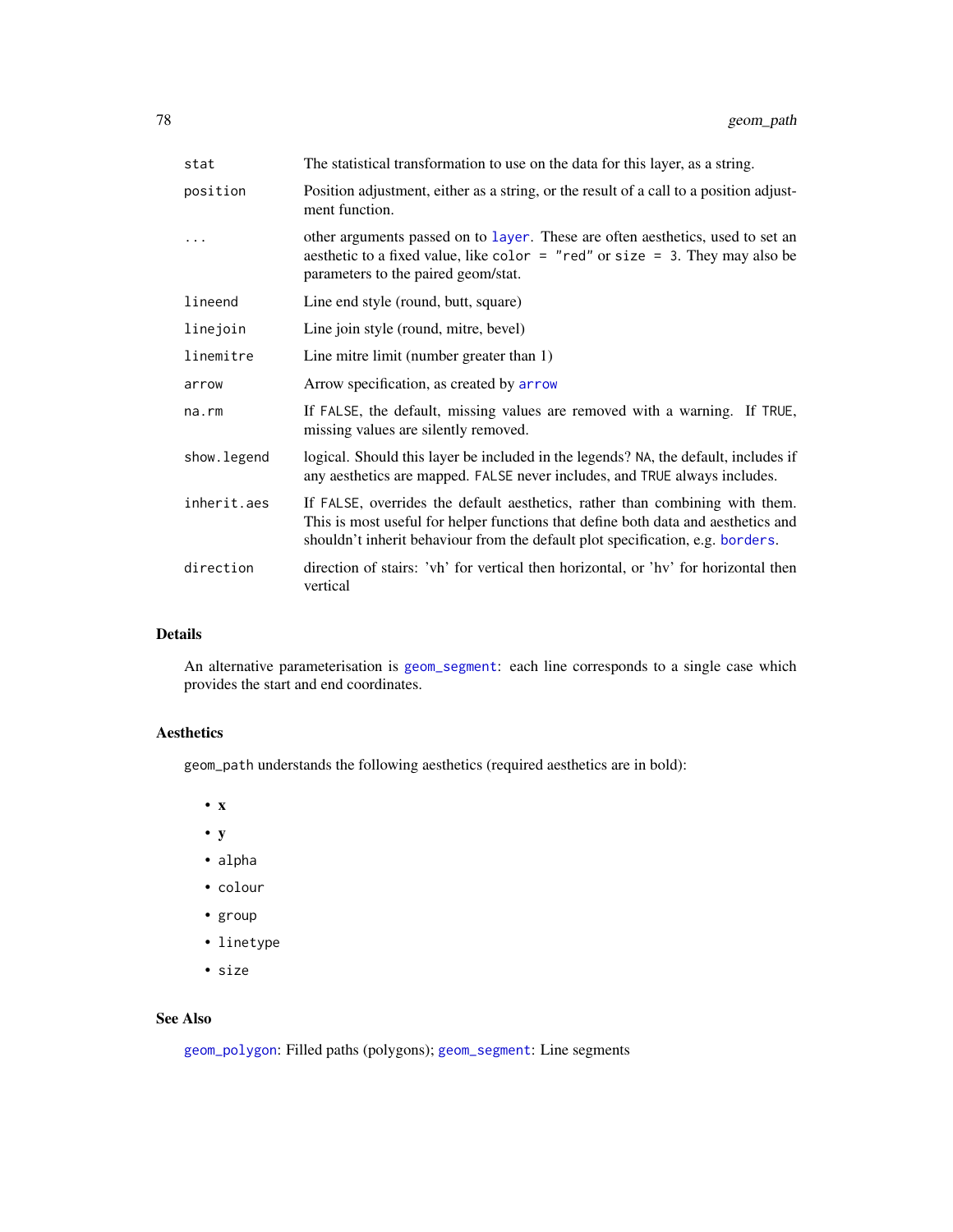## geom\_path 79

```
# geom_line() is suitable for time series
ggplot(economics, aes(date, unemploy)) + geom_line()
ggplot(economics_long, aes(date, value01, colour = variable)) +
  geom_line()
# geom_step() is useful when you want to highlight exactly when
# the y value chanes
recent <- economics[economics$date > as.Date("2013-01-01"), ]
ggplot(recent, aes(date, unemploy)) + geom_line()
ggplot(recent, aes(date, unemploy)) + geom_step()
# geom_path lets you explore how two variables are related over time,
# e.g. unemployment and personal savings rate
m <- ggplot(economics, aes(unemploy/pop, psavert))
m + geom_path()
m + geom_path(aes(colour = as.numeric(date)))
# Changing parameters ----------------------------------------------
ggplot(economics, aes(date, unemploy)) +
  geom_line(colour = "red")
# Use the arrow parameter to add an arrow to the line
# See ?arrow for more details
c \leq - ggplot(economics, aes(x = date, y = pop))
c + geom\_line(arrow = arrow())c + geom_line(
  arrow = arrow(name = 15, ends = "both", type = "closed"))
# Control line join parameters
df <- data.frame(x = 1:3, y = c(4, 1, 9))
base \leftarrow ggplot(df, aes(x, y))
base + geom\_path(size = 10)base + geom\_path(size = 10, lineend = "round")base + geom_path(size = 10, linejoin = "mitre", lineend = "butt")
# NAs break the line. Use na.rm = T to suppress the warning message
df <- data.frame(
 x = 1:5,
 y1 = c(1, 2, 3, 4, NA),
 y2 = c(NA, 2, 3, 4, 5),
 y3 = c(1, 2, NA, 4, 5)\lambdaggplot(df, aes(x, y1)) + geom\_point() + geom\_line()ggplot(df, aes(x, y2)) + geom\_point() + geom\_line()ggplot(df, aes(x, y3)) + geom\_point() + geom\_line()# Setting line type vs colour/size
# Line type needs to be applied to a line as a whole, so it can
# not be used with colour or size that vary across a line
```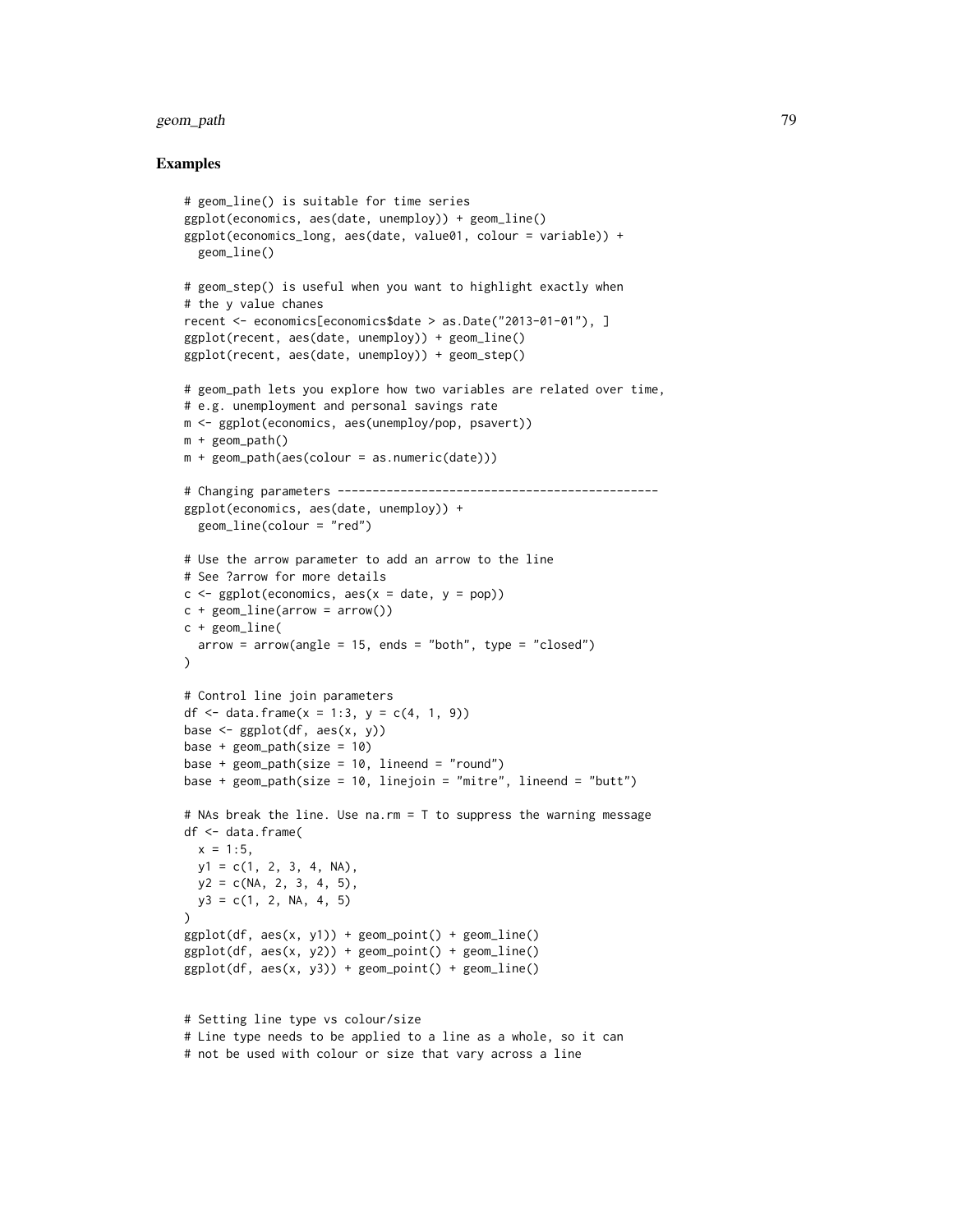```
x \le - seq(0.01, .99, length.out = 100)
df <- data.frame(
 x = rep(x, 2),y = c(qlogis(x), 2 * qlogis(x)),group = rep(c("a", "b"),each = 100)
)
p <- ggplot(df, aes(x=x, y=y, group=group))
# These work
p + geom_line(linetype = 2)
p + geom\_line(aes(colour = group), linetype = 2)p + geom_line(aes(colour = x))
# But this doesn't
should_stop(p + geom_line(aes(colour = x), linetype=2))
```
geom\_point *Points*

### Description

The point geom is used to create scatterplots. The scatterplot is most useful for displaying the relationship between two continuous variables. It can be used to compare one continuous and one categorical variable, or two categorical variables, but a variation like [geom\\_jitter](#page-68-0), [geom\\_count](#page-49-0), or [geom\\_bin2d](#page-41-0) is usually more appropriate.

### Usage

```
geom_point(mapping = NULL, data = NULL, stat = "identity",
 position = "identity", ..., na.rm = FALSE, show.legend = NA,
  inherit.aes = TRUE)
```

| mapping | Set of aesthetic mappings created by aes or aes <sub>-</sub> . If specified and inherit.aes = TRUE<br>(the default), it is combined with the default mapping at the top level of the plot.<br>You must supply mapping if there is no plot mapping. |
|---------|----------------------------------------------------------------------------------------------------------------------------------------------------------------------------------------------------------------------------------------------------|
| data    | The data to be displayed in this layer. There are three options:                                                                                                                                                                                   |
|         | If NULL, the default, the data is inherited from the plot data as specified in the<br>call to ggplot.                                                                                                                                              |
|         | A data frame, or other object, will override the plot data. All objects will<br>be fortified to produce a data frame. See fortify for which variables will be<br>created.                                                                          |
|         | A function will be called with a single argument, the plot data. The return<br>value must be a data. frame., and will be used as the layer data.                                                                                                   |
| stat    | The statistical transformation to use on the data for this layer, as a string.                                                                                                                                                                     |
|         |                                                                                                                                                                                                                                                    |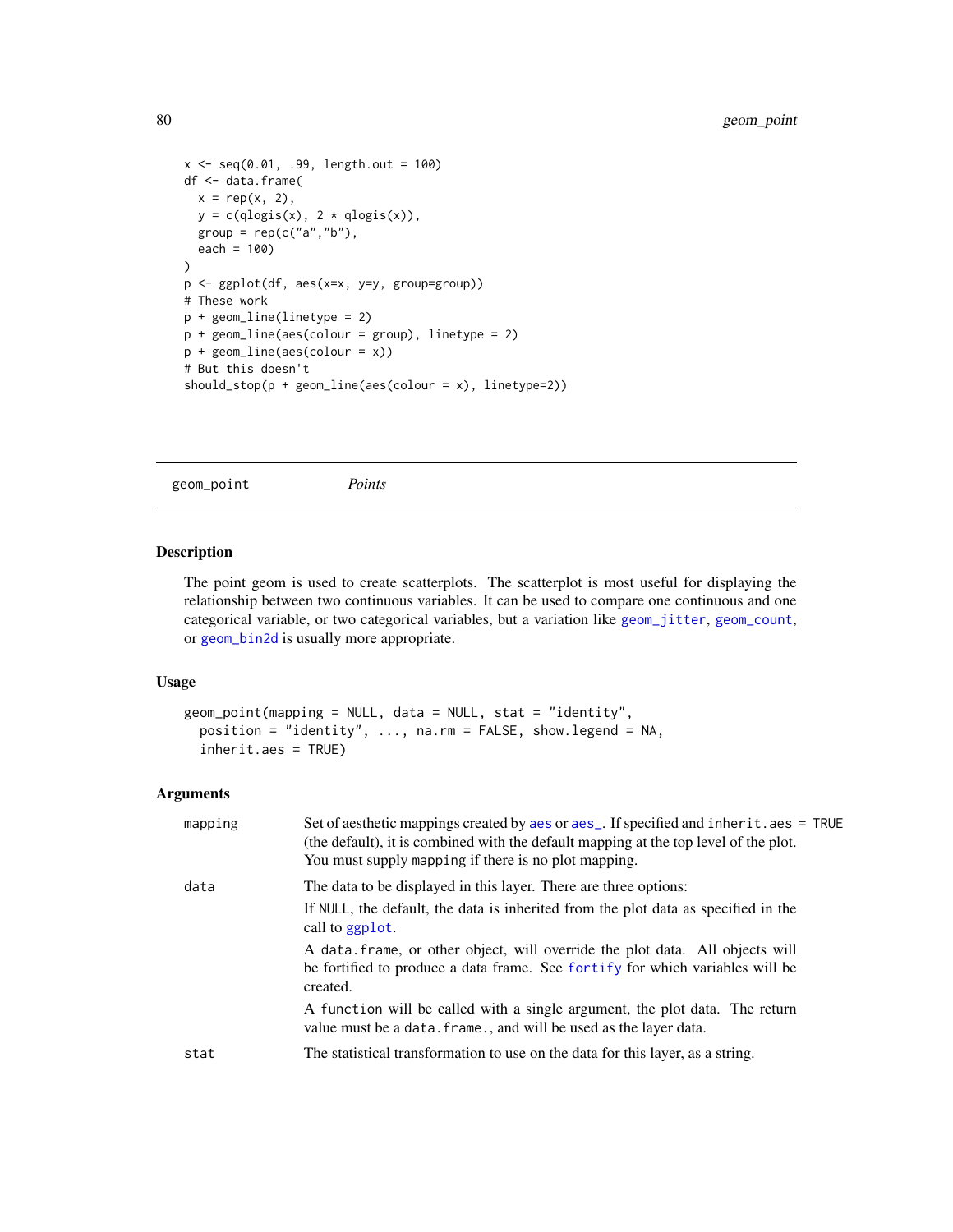## geom\_point 81

| position    | Position adjustment, either as a string, or the result of a call to a position adjust-<br>ment function.                                                                                                                                            |
|-------------|-----------------------------------------------------------------------------------------------------------------------------------------------------------------------------------------------------------------------------------------------------|
| $\ddots$    | other arguments passed on to layer. These are often aesthetics, used to set an<br>aesthetic to a fixed value, like color $=$ "red" or size $=$ 3. They may also be<br>parameters to the paired geom/stat.                                           |
| na.rm       | If FALSE, the default, missing values are removed with a warning. If TRUE,<br>missing values are silently removed.                                                                                                                                  |
| show.legend | logical. Should this layer be included in the legends? NA, the default, includes if<br>any aesthetics are mapped. FALSE never includes, and TRUE always includes.                                                                                   |
| inherit.aes | If FALSE, overrides the default aesthetics, rather than combining with them.<br>This is most useful for helper functions that define both data and aesthetics and<br>shouldn't inherit behaviour from the default plot specification, e.g. borders. |

### Details

The *bubblechart* is a scatterplot with a third variable mapped to the size of points. There are no special names for scatterplots where another variable is mapped to point shape or colour, however.

### **Overplotting**

The biggest potential problem with a scatterplot is overplotting: whenever you have more than a few points, points may be plotted on top of one another. This can severely distort the visual appearance of the plot. There is no one solution to this problem, but there are some techniques that can help. You can add additional information with [geom\\_smooth](#page-96-0), [geom\\_quantile](#page-86-0) or [geom\\_density\\_2d](#page-56-0). If you have few unique x values, [geom\\_boxplot](#page-43-0) may also be useful.

Alternatively, you can summarise the number of points at each location and display that in some way, using [geom\\_count](#page-49-0), [geom\\_hex](#page-66-0), or [geom\\_density2d](#page-56-1).

Another technique is to make the points transparent (e.g. geom\_point(alpha =  $0.05$ )) or very small (e.g. geom\_point(shape =  $"$ .")).

#### Aesthetics

geom\_point understands the following aesthetics (required aesthetics are in bold):

- x
- y
- alpha
- colour
- fill
- group
- shape
- size
- stroke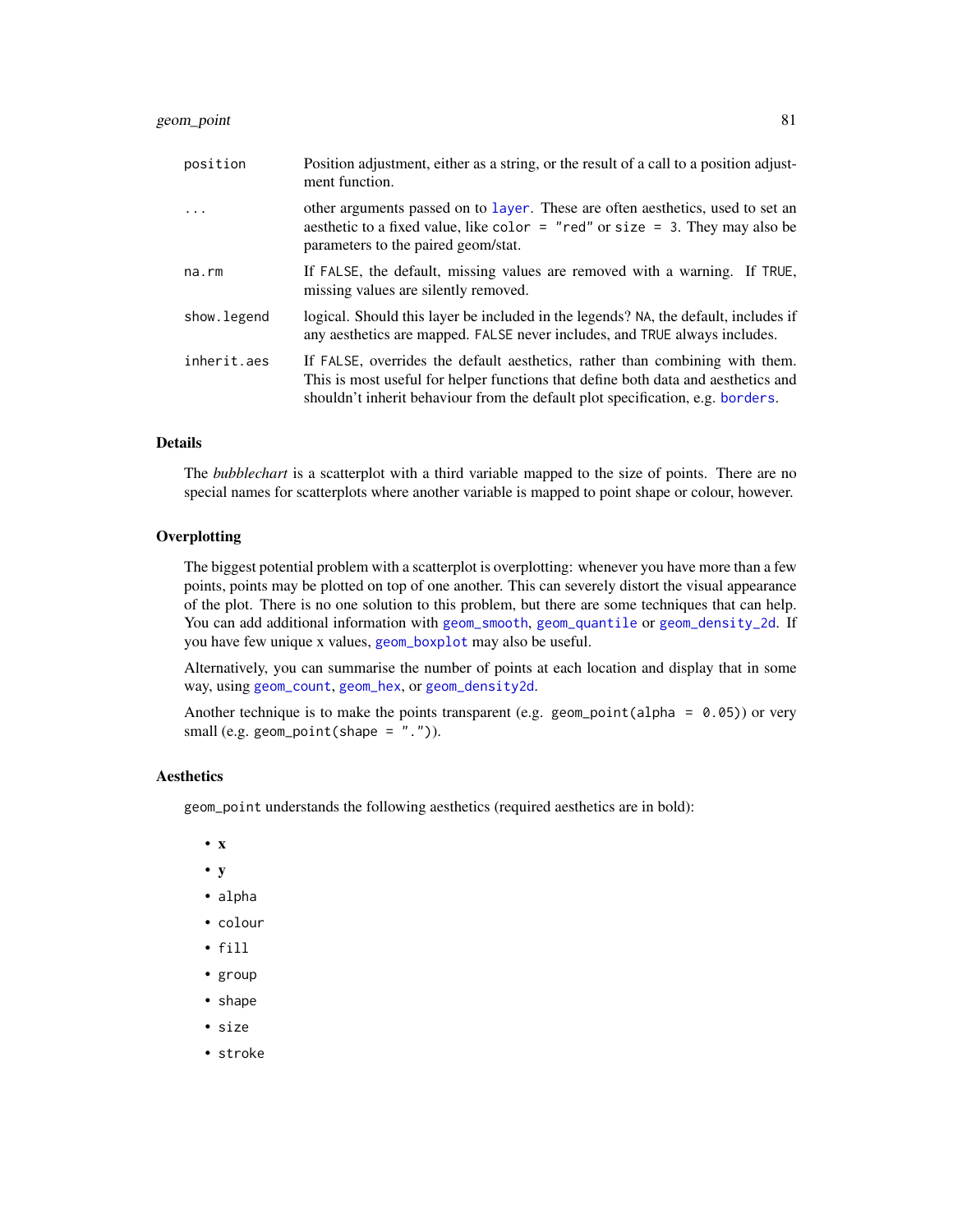```
p <- ggplot(mtcars, aes(wt, mpg))
p + geom_point()
# Add aesthetic mappings
p + geom\_point(aes(colour = factor(cyl)))p + geom_point(aes(shape = factor(cyl)))
p + geom_point(aes(size = qsec))
# Change scales
p + geom_point(aes(colour = cyl)) + scale_colour_gradient(low = "blue")
p + geom\_point(aes(shape = factor(cyl))) + scale\_shape(solid = FALSE)# Set aesthetics to fixed value
ggplot(mtcars, aes(wt, mpg)) + geom-point(colour = "red", size = 3)# Varying alpha is useful for large datasets
d <- ggplot(diamonds, aes(carat, price))
d + geom\_point(alpha = 1/10)d + geom\_point(alpha = 1/20)d + geom\_point(alpha = 1/100)# For shapes that have a border (like 21), you can colour the inside and
# outside separately. Use the stroke aesthetic to modify the width of the
# border
ggplot(mtcars, aes(wt, mpg)) +
  geom_point(shape = 21, colour = "black", fill = "white", size = 5, stroke = 5)
# You can create interesting shapes by layering multiple points of
# different sizes
p <- ggplot(mtcars, aes(mpg, wt, shape = factor(cyl)))
p + geom\_point(aes(colour = factor(cyl)), size = 4) +geom_point(colour = "grey90", size = 1.5)
p + geom\_point(colour = "black", size = 4.5) +geom\_point(colour = "pink", size = 4) +geom_point(aes(shape = factor(cyl)))
# These extra layers don't usually appear in the legend, but we can
# force their inclusion
p + geom\_point(colour = "black", size = 4.5, show. legend = TRUE) +geom_point(colour = "pink", size = 4, show.legend = TRUE) +
  geom_point(aes(shape = factor(cyl)))
# geom_point warns when missing values have been dropped from the data set
# and not plotted, you can turn this off by setting na.rm = TRUE
mtcars2 <- transform(mtcars, mpg = ifelse(runif(32) < 0.2, NA, mpg))
ggplot(mtcars2, aes(wt, mpg)) + geom_point()
ggplot(mtcars2, aes(wt, mpg)) + geom_point(na.rm = TRUE)
```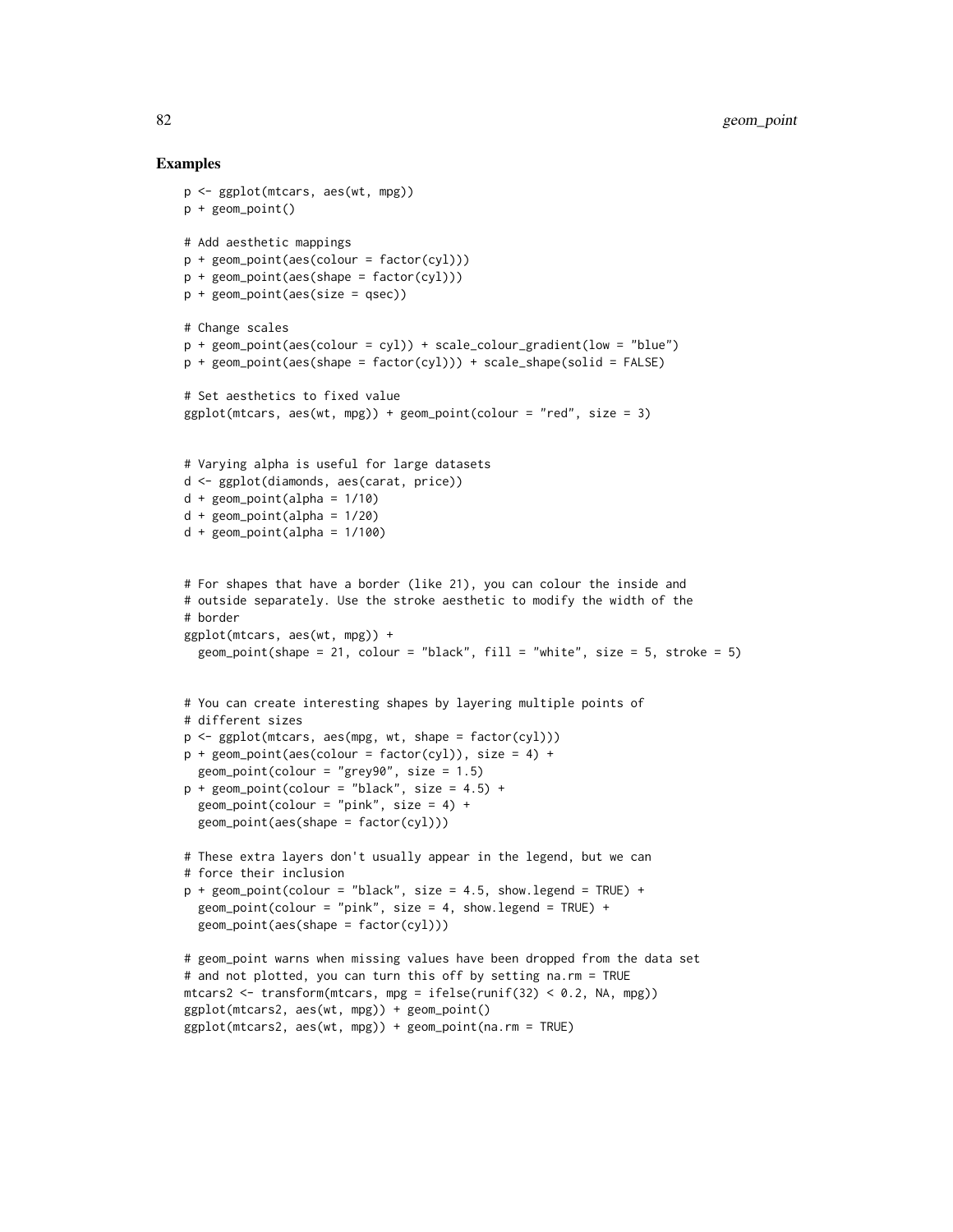<span id="page-82-0"></span>geom\_polygon *Polygons*

# Description

Polygons are very similar to paths (as drawn by [geom\\_path](#page-76-0)) except that the start and end points are connected and the inside is coloured by fill. The group aesthetic determines which cases are connected together into a polygon.

## Usage

```
geom_polygon(mapping = NULL, data = NULL, stat = "identity",
 position = "identity", ..., na.rm = FALSE, show.legend = NA,
  inherit.aes = TRUE)
```

| mapping      | Set of aesthetic mappings created by aes or aes_. If specified and inherit.aes = TRUE<br>(the default), it is combined with the default mapping at the top level of the plot.<br>You must supply mapping if there is no plot mapping.               |
|--------------|-----------------------------------------------------------------------------------------------------------------------------------------------------------------------------------------------------------------------------------------------------|
| data         | The data to be displayed in this layer. There are three options:                                                                                                                                                                                    |
|              | If NULL, the default, the data is inherited from the plot data as specified in the<br>call to ggplot.                                                                                                                                               |
|              | A data frame, or other object, will override the plot data. All objects will<br>be fortified to produce a data frame. See fortify for which variables will be<br>created.                                                                           |
|              | A function will be called with a single argument, the plot data. The return<br>value must be a data. frame., and will be used as the layer data.                                                                                                    |
| stat         | The statistical transformation to use on the data for this layer, as a string.                                                                                                                                                                      |
| position     | Position adjustment, either as a string, or the result of a call to a position adjust-<br>ment function.                                                                                                                                            |
|              | other arguments passed on to layer. These are often aesthetics, used to set an<br>aesthetic to a fixed value, like color = "red" or size = 3. They may also be<br>parameters to the paired geom/stat.                                               |
| na.rm        | If FALSE, the default, missing values are removed with a warning. If TRUE,<br>missing values are silently removed.                                                                                                                                  |
| show. legend | logical. Should this layer be included in the legends? NA, the default, includes if<br>any aesthetics are mapped. FALSE never includes, and TRUE always includes.                                                                                   |
| inherit.aes  | If FALSE, overrides the default aesthetics, rather than combining with them.<br>This is most useful for helper functions that define both data and aesthetics and<br>shouldn't inherit behaviour from the default plot specification, e.g. borders. |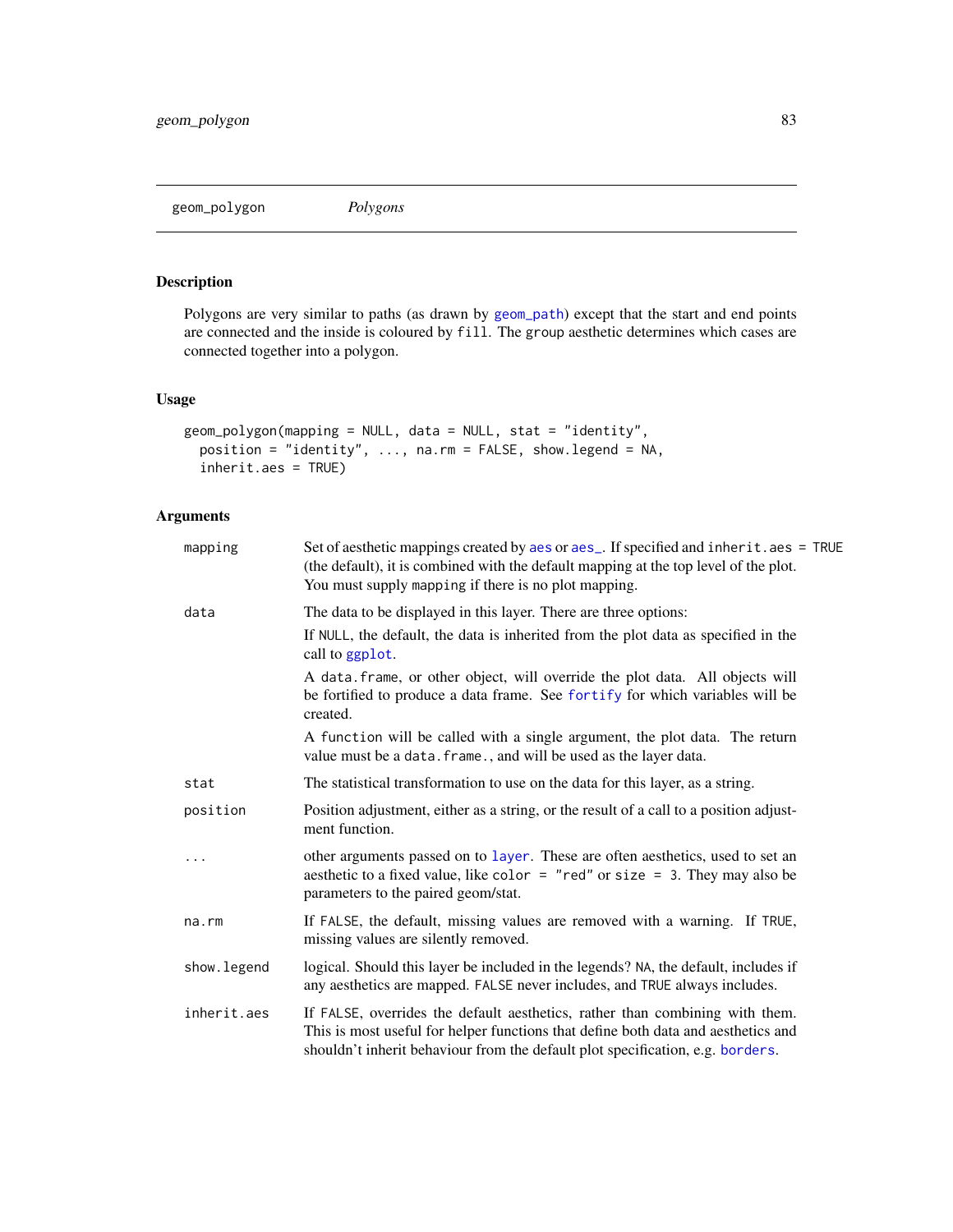### Aesthetics

geom\_polygon understands the following aesthetics (required aesthetics are in bold):

- x
- y
- alpha
- colour
- fill
- group
- linetype
- size

### See Also

[geom\\_path](#page-76-0) for an unfilled polygon, [geom\\_ribbon](#page-90-0) for a polygon anchored on the x-axis

```
# When using geom_polygon, you will typically need two data frames:
# one contains the coordinates of each polygon (positions), and the
# other the values associated with each polygon (values). An id
# variable links the two together
ids <- factor(c("1.1", "2.1", "1.2", "2.2", "1.3", "2.3"))
values <- data.frame(
  id = ids,
  value = c(3, 3.1, 3.1, 3.2, 3.15, 3.5)
)
positions <- data.frame(
  id = rep(ids, each = 4),x = c(2, 1, 1.1, 2.2, 1, 0, 0.3, 1.1, 2.2, 1.1, 1.2, 2.5, 1.1, 0.3,0.5, 1.2, 2.5, 1.2, 1.3, 2.7, 1.2, 0.5, 0.6, 1.3),
  y = c(-0.5, 0, 1, 0.5, 0, 0.5, 1.5, 1, 0.5, 1, 2.1, 1.7, 1, 1.5,
  2.2, 2.1, 1.7, 2.1, 3.2, 2.8, 2.1, 2.2, 3.3, 3.2)
)
# Currently we need to manually merge the two together
datapoly <- merge(values, positions, by = c("id"))
p \leftarrow \text{ggplot}(datapoly, aes(x = x, y = y)) +geom\_polygon(aes(fill = value, group = id))p
# Which seems like a lot of work, but then it's easy to add on
# other features in this coordinate system, e.g.:
stream <- data.frame(
```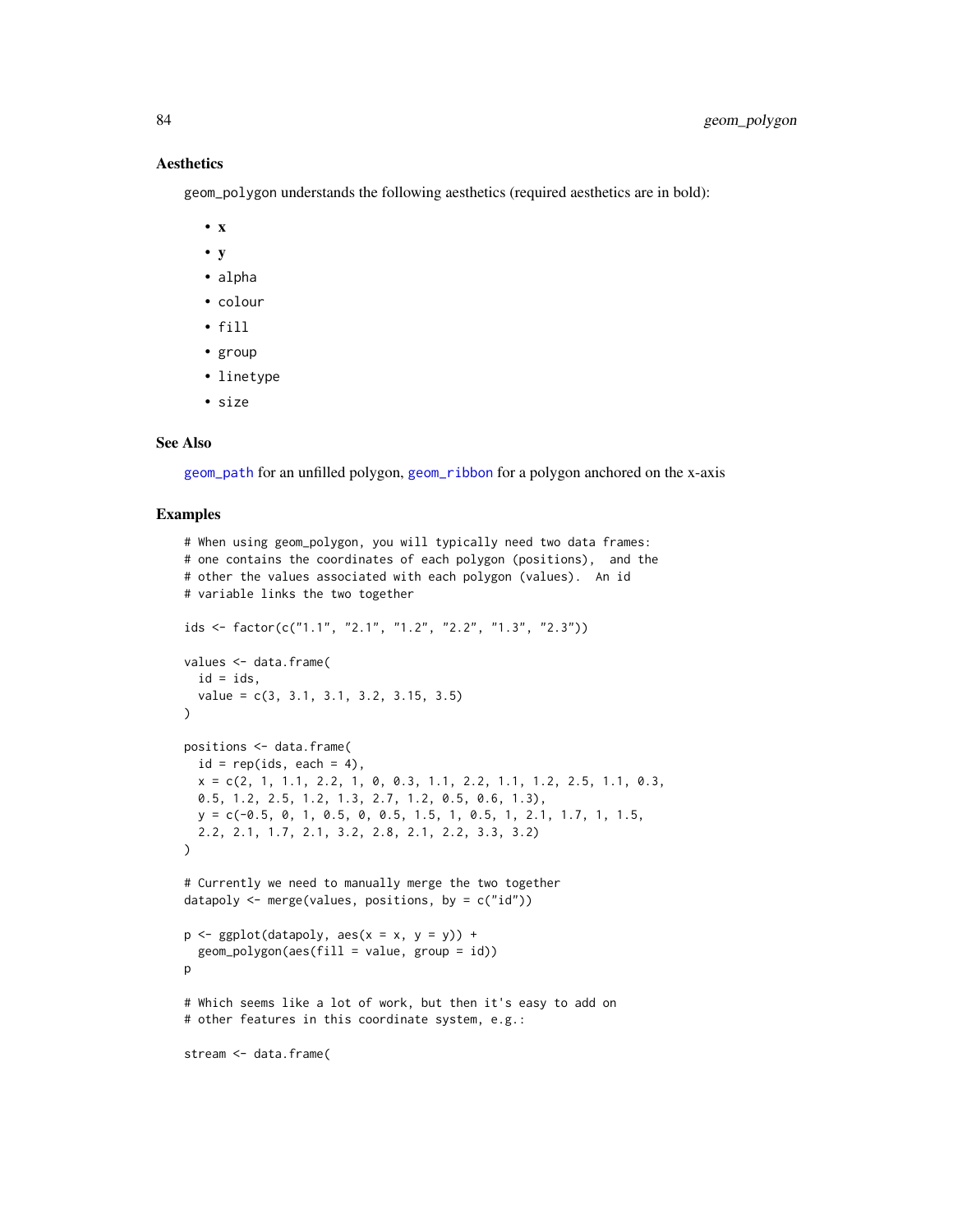#### $geom_qq$  85

```
x = \text{cumsum}(\text{runif}(50, \text{max} = 0.1)),y = \text{cumsum}(\text{runif}(50, \text{max} = 0.1))\mathcal{L}p + geom\_line(data = stream, colour = "grey30", size = 5)# And if the positions are in longitude and latitude, you can use
# coord_map to produce different map projections.
```
#### geom\_qq *A quantile-quantile plot*

## Description

A quantile-quantile plot

### Usage

```
geom_qq(mapping = NULL, data = NULL, geom = "point",
 position = "identity", ..., distribution = stats::qnorm,
  dparams = list(), na.rm = FALSE, show.legend = NA, inherit.aes = TRUE)
```

```
stat_qq(mapping = NULL, data = NULL, geom = "point",
 position = "identity", ..., distribution = stats::qnorm,
 dparams = list(), na.rm = FALSE, show.legend = NA, inherit.aes = TRUE)
```

| mapping      | Set of aesthetic mappings created by aes or aes_. If specified and inherit.aes = TRUE<br>(the default), it is combined with the default mapping at the top level of the plot.<br>You must supply mapping if there is no plot mapping. |
|--------------|---------------------------------------------------------------------------------------------------------------------------------------------------------------------------------------------------------------------------------------|
| data         | The data to be displayed in this layer. There are three options:                                                                                                                                                                      |
|              | If NULL, the default, the data is inherited from the plot data as specified in the<br>call to ggplot.                                                                                                                                 |
|              | A data frame, or other object, will override the plot data. All objects will<br>be fortified to produce a data frame. See fortify for which variables will be<br>created.                                                             |
|              | A function will be called with a single argument, the plot data. The return<br>value must be a data. frame., and will be used as the layer data.                                                                                      |
| geom         | The geometric object to use display the data                                                                                                                                                                                          |
| position     | Position adjustment, either as a string, or the result of a call to a position adjust-<br>ment function.                                                                                                                              |
|              | other arguments passed on to layer. These are often aesthetics, used to set an<br>aesthetic to a fixed value, like color = "red" or size = 3. They may also be<br>parameters to the paired geom/stat.                                 |
| distribution | Distribution function to use, if x not specified                                                                                                                                                                                      |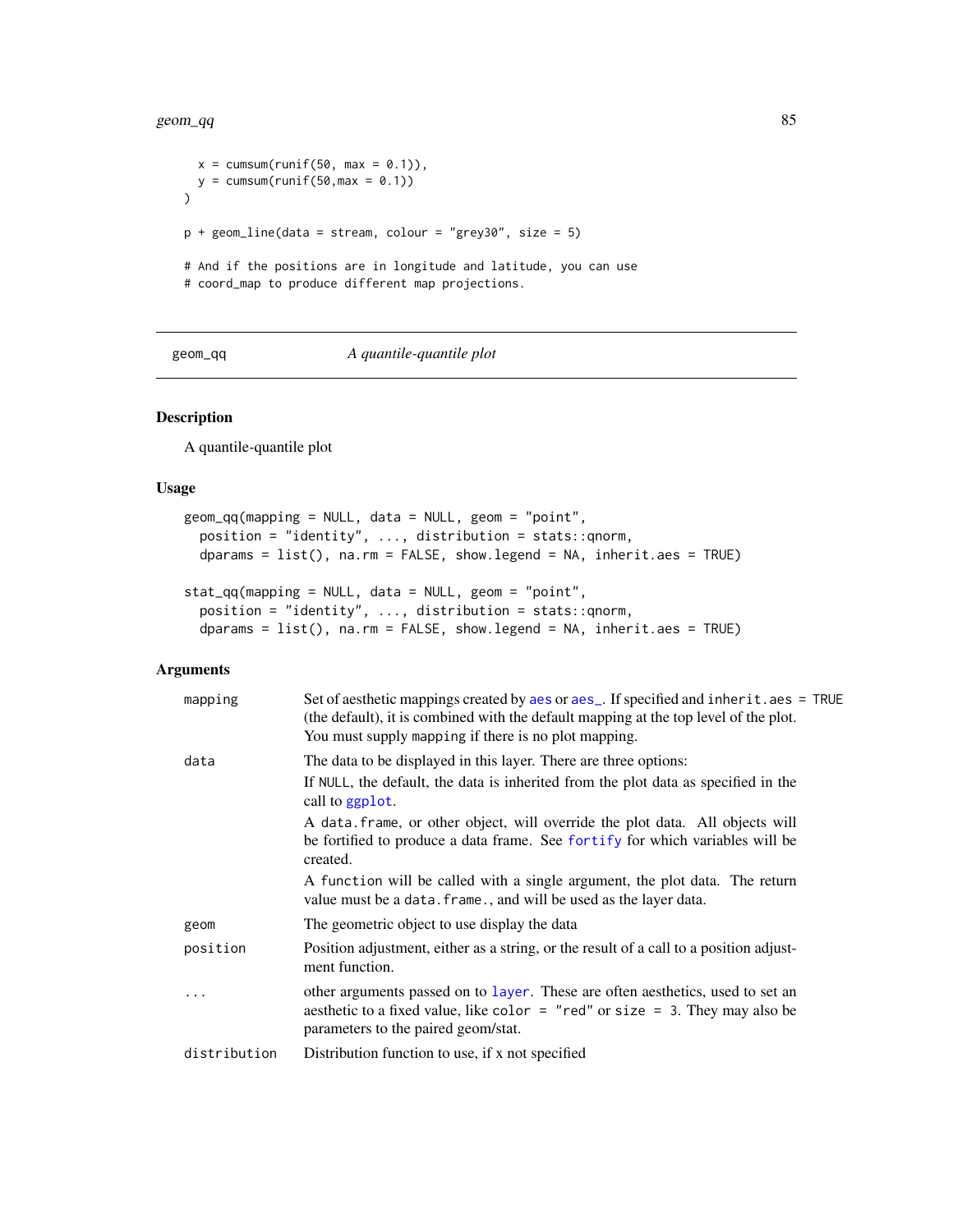| dparams     | Additional parameters passed on to distribution function.                                                                                                                                                                                           |
|-------------|-----------------------------------------------------------------------------------------------------------------------------------------------------------------------------------------------------------------------------------------------------|
| na.rm       | If FALSE, the default, missing values are removed with a warning. If TRUE,<br>missing values are silently removed.                                                                                                                                  |
| show.legend | logical. Should this layer be included in the legends? NA, the default, includes if<br>any aesthetics are mapped. FALSE never includes, and TRUE always includes.                                                                                   |
| inherit.aes | If FALSE, overrides the default aesthetics, rather than combining with them.<br>This is most useful for helper functions that define both data and aesthetics and<br>shouldn't inherit behaviour from the default plot specification, e.g. borders. |

## Aesthetics

stat\_qq understands the following aesthetics (required aesthetics are in bold):

- sample
- group
- $\bullet$  x
- y

## Computed variables

sample sample quantiles

theoretical theoretical quantiles

```
df \le data.frame(y = rt(200, df = 5))
p <- ggplot(df, aes(sample = y))
p + stat_qq()
p + geom\_point(stat = "qq")# Use fitdistr from MASS to estimate distribution params
params <- as.list(MASS::fitdistr(df$y, "t")$estimate)
ggplot(df, aes(sample = y)) +stat_qq(distribution = qt, dparams = params["df"])
# Using to explore the distribution of a variable
ggplot(mtcars) +
  stat_qq(aes(sample = mpg))
ggplot(mtcars) +
  stat_qq(aes(sample = mpg, colour = factor(cyl)))
```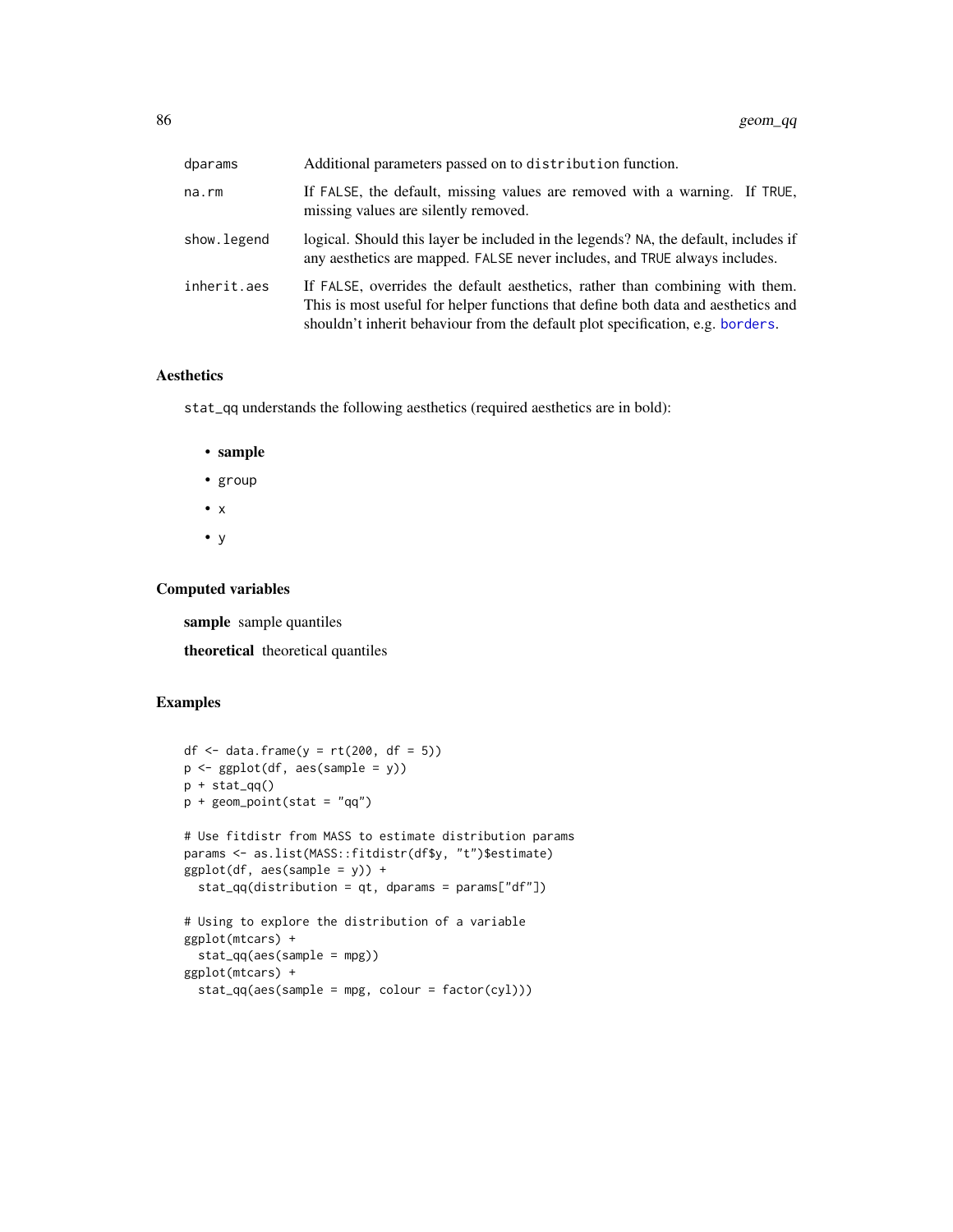### <span id="page-86-0"></span>Description

This fits a quantile regression to the data and draws the fitted quantiles with lines. This is as a continuous analogue to [geom\\_boxplot](#page-43-0).

#### Usage

```
geom_quantile(mapping = NULL, data = NULL, stat = "quantile",
 position = "identity", ..., lineend = "butt", linejoin = "round",
  linemitre = 1, na.rm = FALSE, show.legend = NA, inherit.aes = TRUE)
stat_quantile(mapping = NULL, data = NULL, geom = "quantile",
  position = "identity", ..., quantiles = c(0.25, 0.5, 0.75),
  formula = NULL, method = "rq", method.args = list(), na.rm = FALSE,
  show.legend = NA, inherit.aes = TRUE)
```

| mapping     | Set of aesthetic mappings created by aes or aes_. If specified and inherit.aes = TRUE<br>(the default), it is combined with the default mapping at the top level of the plot.<br>You must supply mapping if there is no plot mapping. |
|-------------|---------------------------------------------------------------------------------------------------------------------------------------------------------------------------------------------------------------------------------------|
| data        | The data to be displayed in this layer. There are three options:                                                                                                                                                                      |
|             | If NULL, the default, the data is inherited from the plot data as specified in the<br>call to ggplot.                                                                                                                                 |
|             | A data frame, or other object, will override the plot data. All objects will<br>be fortified to produce a data frame. See fortify for which variables will be<br>created.                                                             |
|             | A function will be called with a single argument, the plot data. The return<br>value must be a data. frame., and will be used as the layer data.                                                                                      |
| position    | Position adjustment, either as a string, or the result of a call to a position adjust-<br>ment function.                                                                                                                              |
| .           | other arguments passed on to layer. These are often aesthetics, used to set an<br>aesthetic to a fixed value, like color = "red" or size = 3. They may also be<br>parameters to the paired geom/stat.                                 |
| lineend     | Line end style (round, butt, square)                                                                                                                                                                                                  |
| linejoin    | Line join style (round, mitre, bevel)                                                                                                                                                                                                 |
| linemitre   | Line mitre limit (number greater than 1)                                                                                                                                                                                              |
| na.rm       | If FALSE, the default, missing values are removed with a warning. If TRUE,<br>missing values are silently removed.                                                                                                                    |
| show.legend | logical. Should this layer be included in the legends? NA, the default, includes if<br>any aesthetics are mapped. FALSE never includes, and TRUE always includes.                                                                     |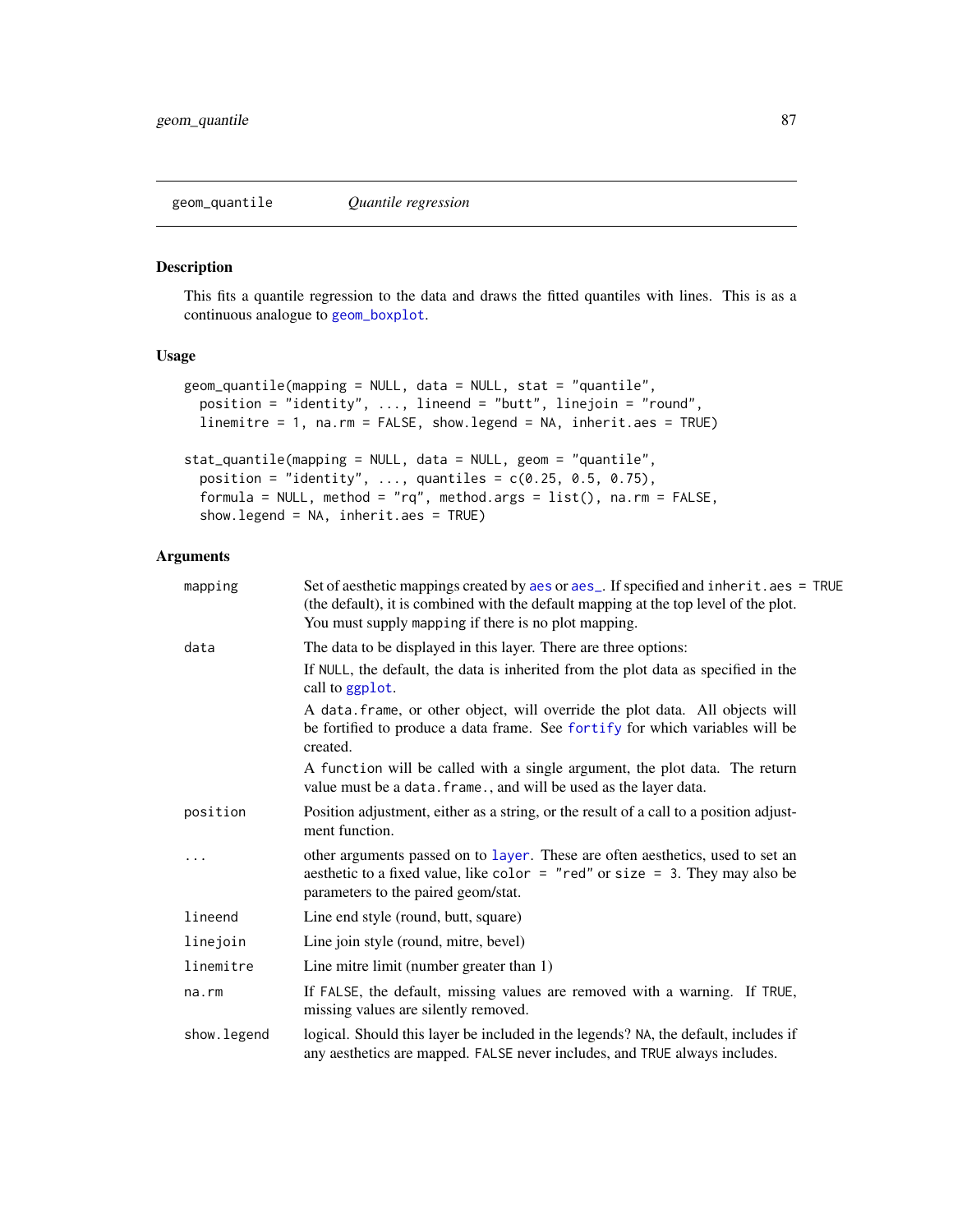| inherit.aes | If FALSE, overrides the default aesthetics, rather than combining with them.<br>This is most useful for helper functions that define both data and aesthetics and<br>shouldn't inherit behaviour from the default plot specification, e.g. borders. |
|-------------|-----------------------------------------------------------------------------------------------------------------------------------------------------------------------------------------------------------------------------------------------------|
| geom, stat  | Use to override the default connection between geom_quantile and stat_quantile.                                                                                                                                                                     |
| quantiles   | conditional quantiles of y to calculate and display                                                                                                                                                                                                 |
| formula     | formula relating y variables to x variables                                                                                                                                                                                                         |
| method      | Quantile regression method to use. Currently only supports rq.                                                                                                                                                                                      |
| method.args | List of additional arguments passed on to the modelling function defined by<br>method.                                                                                                                                                              |

### Aesthetics

geom\_quantile understands the following aesthetics (required aesthetics are in bold):

- x
- y
- alpha
- colour
- group
- linetype
- size
- weight

## Computed variables

quantile quantile of distribution

```
m <- ggplot(mpg, aes(displ, 1 / hwy)) + geom_point()
m + geom_quantile()
m + geom_quantile (quantiles = 0.5)
q10 \leq -\text{seq}(0.05, 0.95, \text{ by } = 0.05)m + geom_quantile(quantiles = q10)
# You can also use rqss to fit smooth quantiles
m + geom_quantile(method = "rqss")
# Note that rqss doesn't pick a smoothing constant automatically, so
# you'll need to tweak lambda yourself
m + geom\_quantile(method = "rqss", lambda = 0.1)# Set aesthetics to fixed value
m + geom\_quantile(colour = "red", size = 2, alpha = 0.5)
```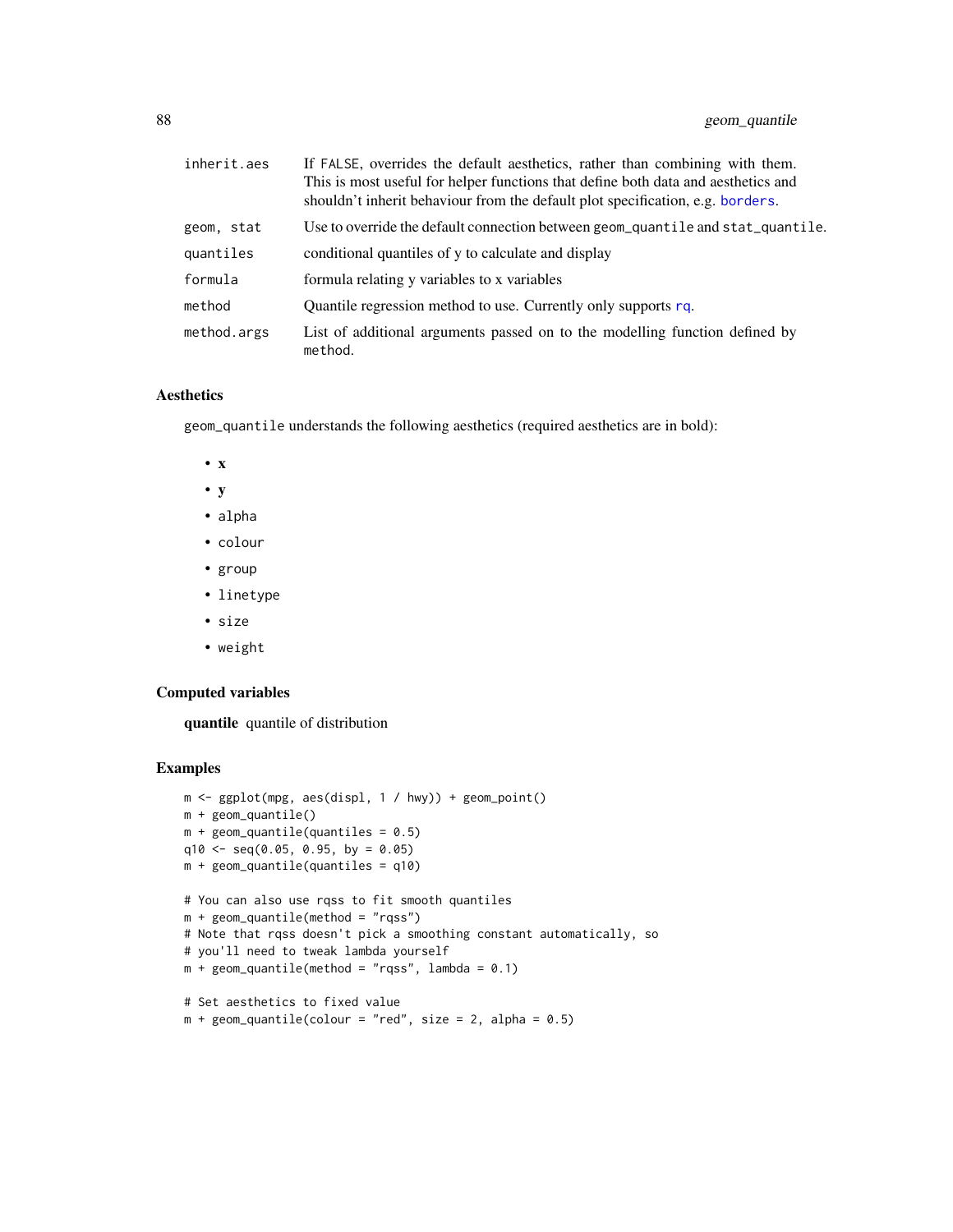# Description

geom\_rect and geom\_tile do the same thing, but are parameterised differently: geom\_rect uses the locations of the four corners (xmin, xmax, ymin and ymax), while geom\_tile uses the center of the tile and its size (x, y, width, height). geom\_raster is a high performance special case for when all the tiles are the same size.

#### Usage

```
geom_raster(mapping = NULL, data = NULL, stat = "identity",
  position = "identity", ..., hjust = 0.5, vjust = 0.5,
  interpolate = FALSE, na.rm = FALSE, show.legend = NA,inherit.aes = TRUE)
geom_rect(mapping = NULL, data = NULL, stat = "identity",
 position = "identity", ..., na.rm = FALSE, show.legend = NA,
  inherit.aes = TRUE)
geom_tile(mapping = NULL, data = NULL, stat = "identity",
  position = "identity", ..., na.rm = FALSE, show.legend = NA,
  inherit.aes = TRUE)
```

| mapping  | Set of aesthetic mappings created by aes or aes_. If specified and inherit.aes = TRUE<br>(the default), it is combined with the default mapping at the top level of the plot.<br>You must supply mapping if there is no plot mapping. |
|----------|---------------------------------------------------------------------------------------------------------------------------------------------------------------------------------------------------------------------------------------|
| data     | The data to be displayed in this layer. There are three options:                                                                                                                                                                      |
|          | If NULL, the default, the data is inherited from the plot data as specified in the<br>call to ggplot.                                                                                                                                 |
|          | A data frame, or other object, will override the plot data. All objects will<br>be fortified to produce a data frame. See fortify for which variables will be<br>created.                                                             |
|          | A function will be called with a single argument, the plot data. The return<br>value must be a data. frame., and will be used as the layer data.                                                                                      |
| stat     | The statistical transformation to use on the data for this layer, as a string.                                                                                                                                                        |
| position | Position adjustment, either as a string, or the result of a call to a position adjust-<br>ment function.                                                                                                                              |
| $\ddots$ | other arguments passed on to layer. These are often aesthetics, used to set an<br>aesthetic to a fixed value, like color = "red" or size = 3. They may also be<br>parameters to the paired geom/stat.                                 |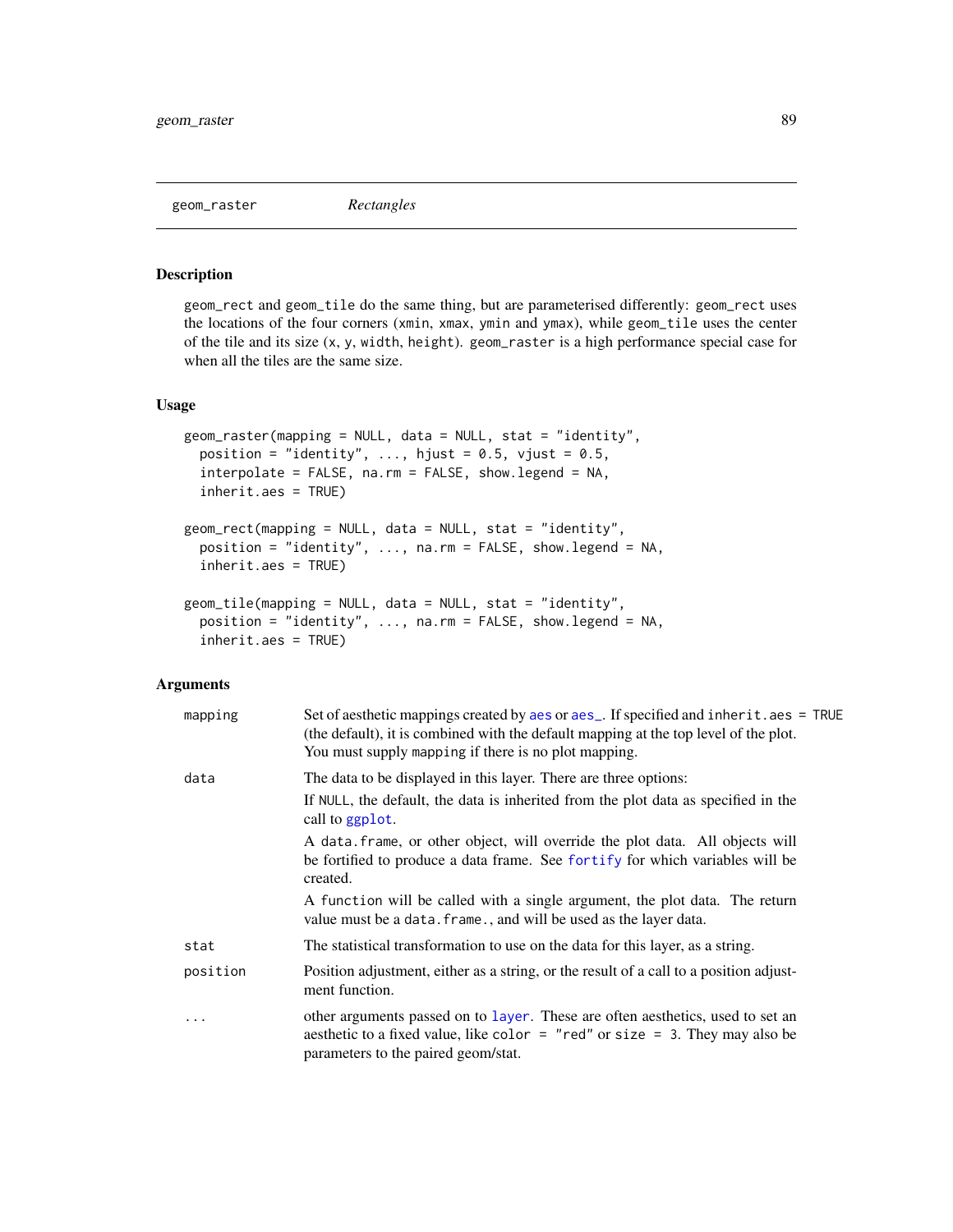| hjust, vjust | horizontal and vertical justification of the grob. Each justification value should<br>be a number between 0 and 1. Defaults to $0.5$ for both, centering each pixel over<br>its data location.                                                      |
|--------------|-----------------------------------------------------------------------------------------------------------------------------------------------------------------------------------------------------------------------------------------------------|
| interpolate  | If TRUE interpolate linearly, if FALSE (the default) don't interpolate.                                                                                                                                                                             |
| na.rm        | If FALSE, the default, missing values are removed with a warning. If TRUE,<br>missing values are silently removed.                                                                                                                                  |
| show.legend  | logical. Should this layer be included in the legends? NA, the default, includes if<br>any aesthetics are mapped. FALSE never includes, and TRUE always includes.                                                                                   |
| inherit.aes  | If FALSE, overrides the default aesthetics, rather than combining with them.<br>This is most useful for helper functions that define both data and aesthetics and<br>shouldn't inherit behaviour from the default plot specification, e.g. borders. |

# **Aesthetics**

geom\_tile understands the following aesthetics (required aesthetics are in bold):

- x
- y
- alpha
- colour
- fill
- group
- linetype
- size

```
# The most common use for rectangles is to draw a surface. You always want
# to use geom_raster here because it's so much faster, and produces
# smaller output when saving to PDF
ggplot(faithfuld, aes(waiting, eruptions)) +
geom_raster(aes(fill = density))
# Interpolation smooths the surface & is most helpful when rendering images.
ggplot(faithfuld, aes(waiting, eruptions)) +
geom_raster(aes(fill = density), interpolate = TRUE)
# If you want to draw arbitrary rectangles, use geom_tile() or geom_rect()
df <- data.frame(
 x = \text{rep}(c(2, 5, 7, 9, 12), 2),y = rep(c(1, 2), each = 5),z = factor(rep(1:5, each = 2)),w = rep(diff(c(0, 4, 6, 8, 10, 14)), 2)
\mathcal{L}ggplot(df, aes(x, y)) +geom_tile(aes(fill = z))
ggplot(df, aes(x, y)) +
```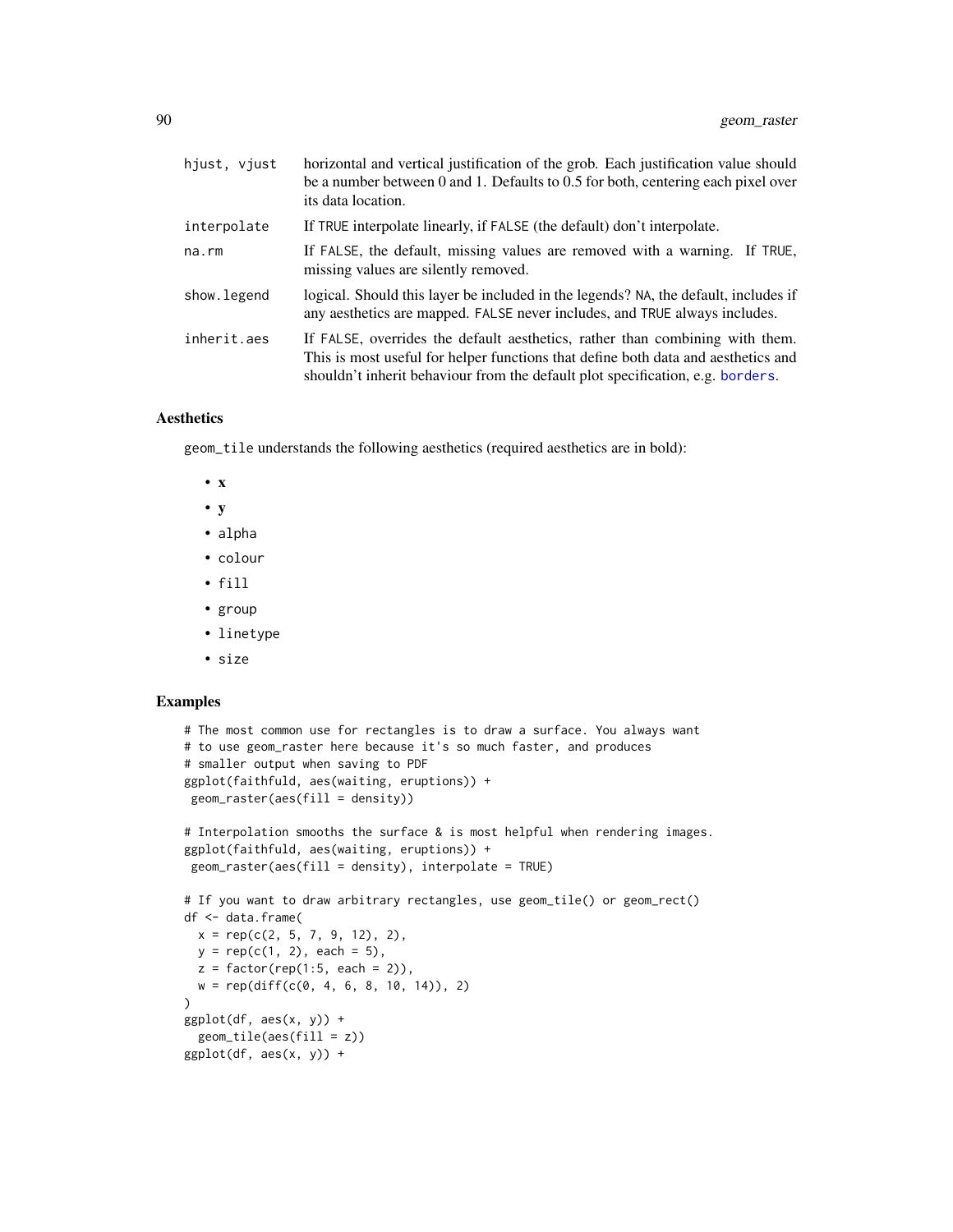```
geom\_tile(aes(fill = z, width = w), colour = "grey50")ggplot(df, aes(xmin = x - w / 2, xmax = x + w / 2, ymin = y, ymax = y + 1)) +geom\_rect(aes(fill = z, width = w), colour = "grey50")# Justification controls where the cells are anchored
df \leq expand.grid(x = 0:5, y = 0:5)
df$z <- runif(nrow(df))
# default is compatible with geom_tile()
ggplot(df, aes(x, y, fill = z)) + geom.raster()# zero padding
ggplot(df, aes(x, y, fill = z)) + geom\_raster(hjust = 0, vjust = 0)# Inspired by the image-density plots of Ken Knoblauch
cars <- ggplot(mtcars, aes(mpg, factor(cyl)))
cars + geom_point()
cars + stat_bin2d(aes(fill = ..count..), binwidth = c(3,1))
cars + stat_bin2d(aes(fill = ..density..), binwidth = c(3,1))
cars + stat_density(aes(fill = ..density..), geom = "raster", position = "identity")
cars + stat_density(aes(fill = ..count..), geom = "raster", position = "identity")
```
<span id="page-90-0"></span>

```
geom_ribbon Ribbons and area plots
```
### Description

For each x value, geom\_ribbon displays a y interval defined by ymin and ymax. geom\_area is a special case of geom\_ribbon, where the ymin is fixed to 0.

### Usage

```
geom_ribbon(mapping = NULL, data = NULL, stat = "identity",
 position = "identity", \dots, na.rm = FALSE, show.legend = NA,
  inherit.aes = TRUE)
geom_area(mapping = NULL, data = NULL, stat = "identity",
 position = "stack", na.rm = FALSE, show.legend = NA,
  inherit.aes = TRUE, ...
```

| mapping | Set of aesthetic mappings created by aes or aes_. If specified and inherit.aes = TRUE<br>(the default), it is combined with the default mapping at the top level of the plot.<br>You must supply mapping if there is no plot mapping. |
|---------|---------------------------------------------------------------------------------------------------------------------------------------------------------------------------------------------------------------------------------------|
| data    | The data to be displayed in this layer. There are three options:                                                                                                                                                                      |
|         | If NULL, the default, the data is inherited from the plot data as specified in the                                                                                                                                                    |
|         | call to ggplot.                                                                                                                                                                                                                       |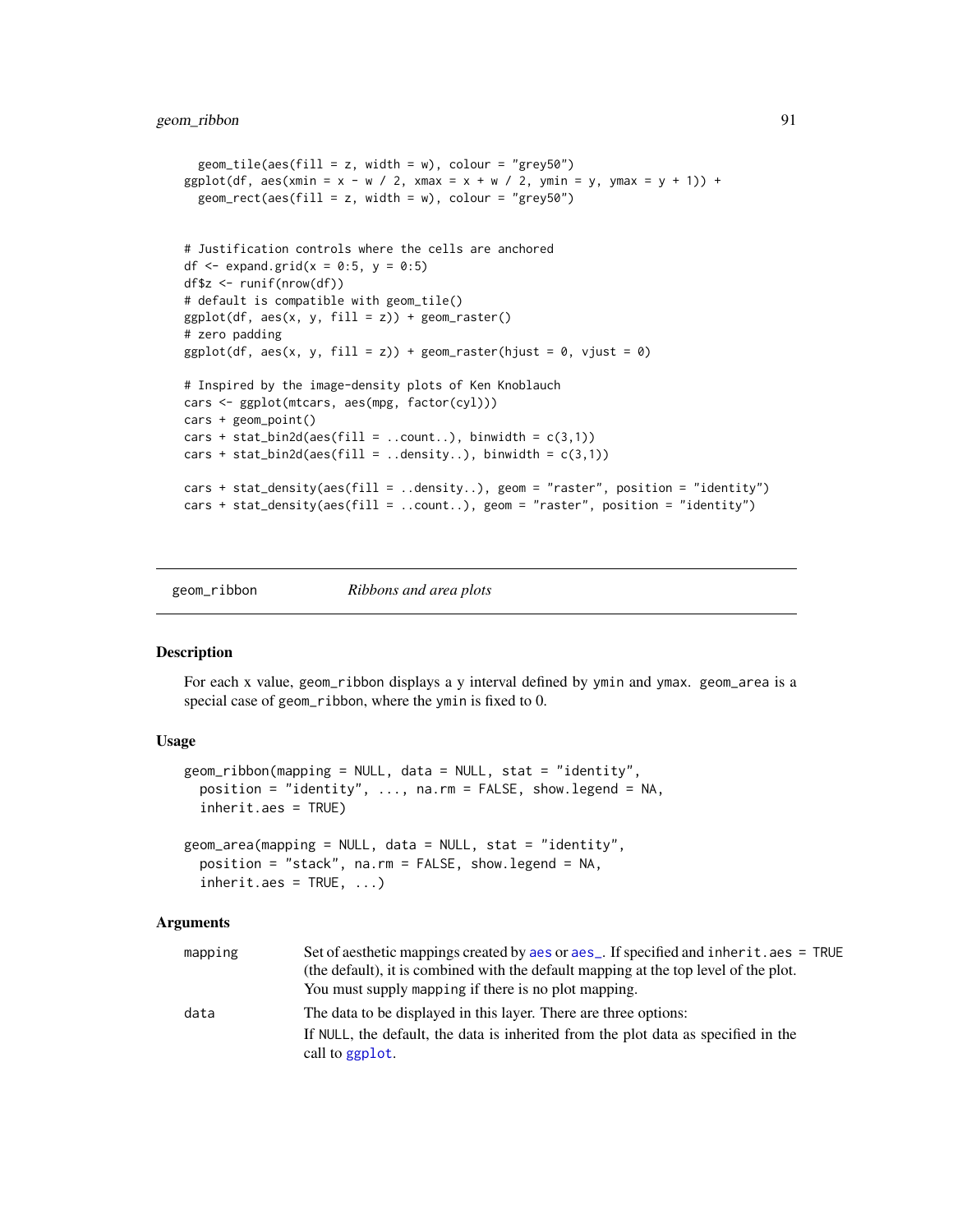|             | A data frame, or other object, will override the plot data. All objects will<br>be fortified to produce a data frame. See fortify for which variables will be<br>created.                                                                           |
|-------------|-----------------------------------------------------------------------------------------------------------------------------------------------------------------------------------------------------------------------------------------------------|
|             | A function will be called with a single argument, the plot data. The return<br>value must be a data. frame., and will be used as the layer data.                                                                                                    |
| stat        | The statistical transformation to use on the data for this layer, as a string.                                                                                                                                                                      |
| position    | Position adjustment, either as a string, or the result of a call to a position adjust-<br>ment function.                                                                                                                                            |
| .           | other arguments passed on to layer. These are often aesthetics, used to set an<br>aesthetic to a fixed value, like color $=$ "red" or size $=$ 3. They may also be<br>parameters to the paired geom/stat.                                           |
| na.rm       | If FALSE, the default, missing values are removed with a warning. If TRUE,<br>missing values are silently removed.                                                                                                                                  |
| show.legend | logical. Should this layer be included in the legends? NA, the default, includes if<br>any aesthetics are mapped. FALSE never includes, and TRUE always includes.                                                                                   |
| inherit.aes | If FALSE, overrides the default aesthetics, rather than combining with them.<br>This is most useful for helper functions that define both data and aesthetics and<br>shouldn't inherit behaviour from the default plot specification, e.g. borders. |

# Details

An area plot is the continuous analog of a stacked bar chart (see [geom\\_bar](#page-38-0)), and can be used to show how composition of the whole varies over the range of x. Choosing the order in which different components is stacked is very important, as it becomes increasing hard to see the individual pattern as you move up the stack. See [position\\_stack](#page-135-0) for the details of stacking algorithm.

# Aesthetics

geom\_ribbon understands the following aesthetics (required aesthetics are in bold):

- x
- ymin
- ymax
- alpha
- colour
- fill
- group
- linetype
- size

## See Also

[geom\\_bar](#page-38-0) for discrete intervals (bars), [geom\\_linerange](#page-51-0) for discrete intervals (lines), [geom\\_polygon](#page-82-0) for general polygons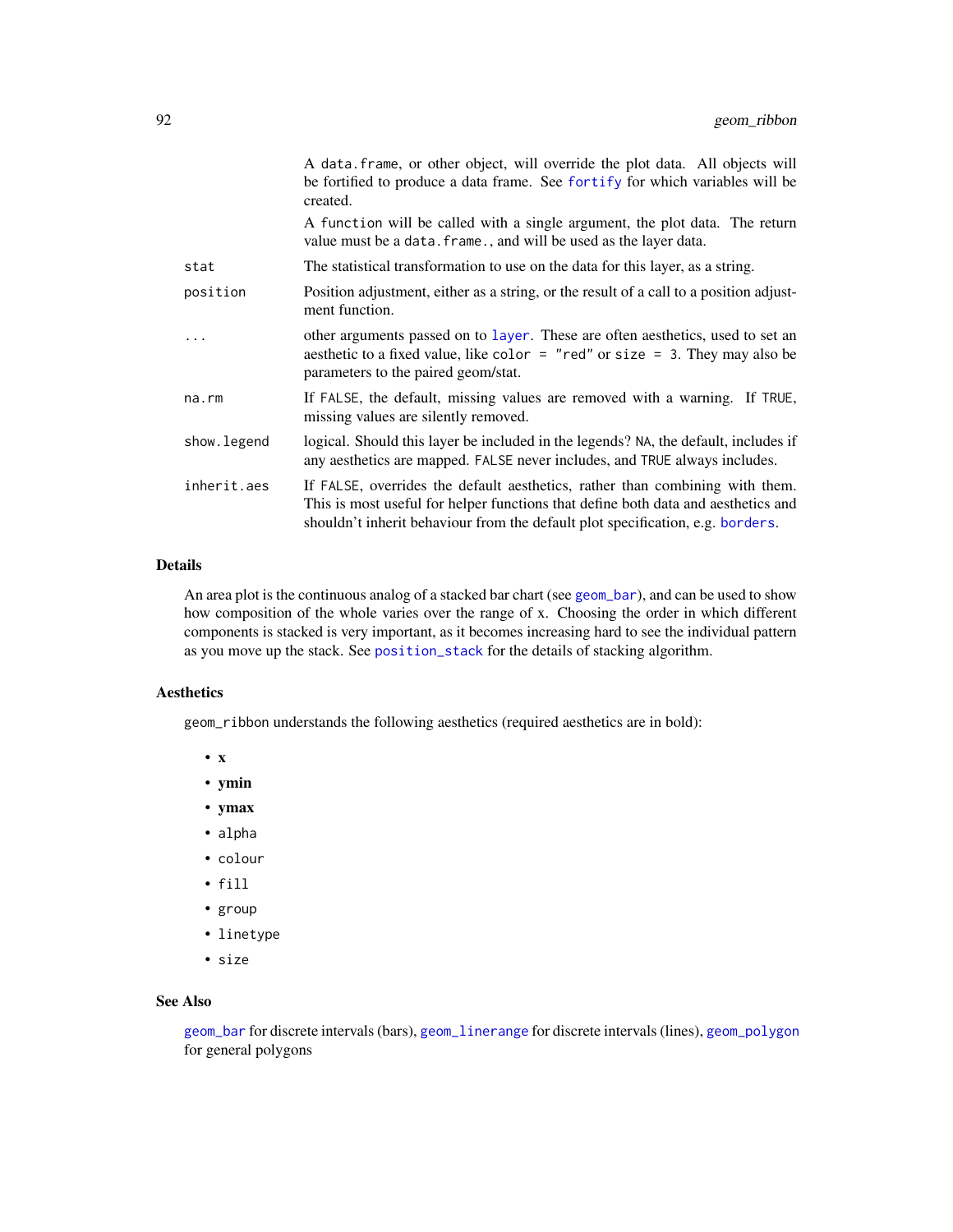#### geom\_rug 33

## Examples

```
# Generate data
huron <- data.frame(year = 1875:1972, level = as.vector(LakeHuron))
h <- ggplot(huron, aes(year))
h + geom_ribbon(aes(ymin=0, ymax=level))
h + geom_area(aes(y = level))
# Add aesthetic mappings
h +geom_ribbon(aes(ymin = level - 1, ymax = level + 1), fill = "grey70") +
  geom_line(aes(y = level))
```
geom\_rug *Rug plots in the margins*

## Description

A rug plot is a compact visualisation designed to supplement a 2d display with the two 1d marginal distributions. Rug plots display individual cases so are best used with smaller datasets.

#### Usage

```
geom_rug(mapping = NULL, data = NULL, stat = "identity",
 position = "identity", \ldots, sides = "bl", na.rm = FALSE,
  show.legend = NA, inherit.aes = TRUE)
```

| mapping   | Set of aesthetic mappings created by aes or aes_. If specified and inherit.aes = TRUE<br>(the default), it is combined with the default mapping at the top level of the plot.<br>You must supply mapping if there is no plot mapping. |
|-----------|---------------------------------------------------------------------------------------------------------------------------------------------------------------------------------------------------------------------------------------|
| data      | The data to be displayed in this layer. There are three options:<br>If NULL, the default, the data is inherited from the plot data as specified in the<br>call to ggplot.                                                             |
|           | A data frame, or other object, will override the plot data. All objects will<br>be fortified to produce a data frame. See fortify for which variables will be<br>created.                                                             |
|           | A function will be called with a single argument, the plot data. The return<br>value must be a data. frame., and will be used as the layer data.                                                                                      |
| stat      | The statistical transformation to use on the data for this layer, as a string.                                                                                                                                                        |
| position  | Position adjustment, either as a string, or the result of a call to a position adjust-<br>ment function.                                                                                                                              |
| $\ddotsc$ | other arguments passed on to layer. These are often aesthetics, used to set an<br>aesthetic to a fixed value, like color = "red" or size = 3. They may also be<br>parameters to the paired geom/stat.                                 |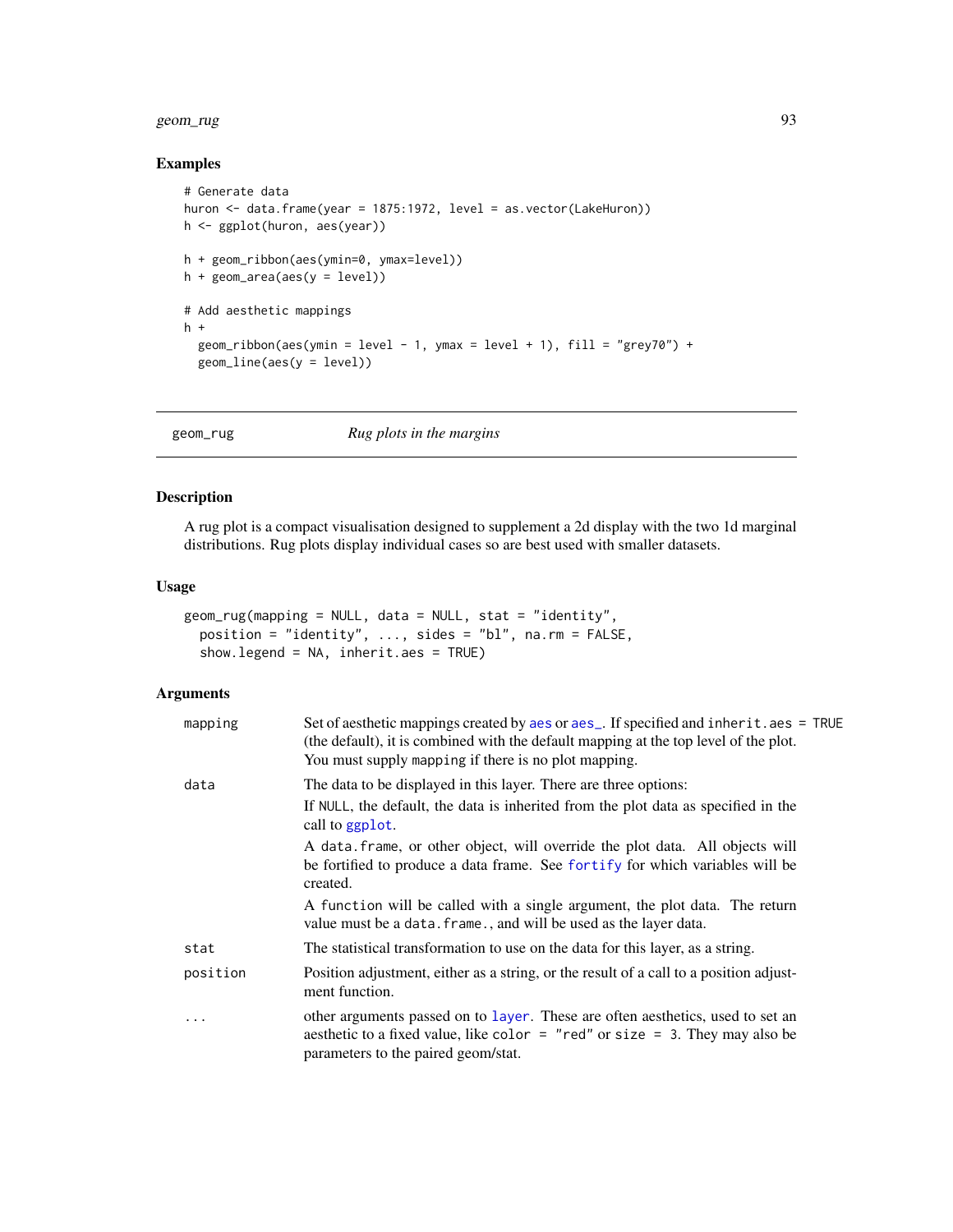| sides       | A string that controls which sides of the plot the rugs appear on. It can be set to<br>a string containing any of "trbl", for top, right, bottom, and left.                                                                                         |
|-------------|-----------------------------------------------------------------------------------------------------------------------------------------------------------------------------------------------------------------------------------------------------|
| na.rm       | If FALSE, the default, missing values are removed with a warning. If TRUE,<br>missing values are silently removed.                                                                                                                                  |
| show.legend | logical. Should this layer be included in the legends? NA, the default, includes if<br>any aesthetics are mapped. FALSE never includes, and TRUE always includes.                                                                                   |
| inherit.aes | If FALSE, overrides the default aesthetics, rather than combining with them.<br>This is most useful for helper functions that define both data and aesthetics and<br>shouldn't inherit behaviour from the default plot specification, e.g. borders. |

## Details

The rug lines are drawn with a fixed size (3 are dependent on the overall scale expansion in order not to overplot existing data.

#### Aesthetics

geom\_rug understands the following aesthetics (required aesthetics are in bold):

- alpha
- colour
- group
- linetype
- size
- x
- y

```
p <- ggplot(mtcars, aes(wt, mpg)) +
  geom_point()
p
p + geom_rug()
p + geom_rug(sides="b") # Rug on bottom only
p + geom_rug(sides="trbl") # All four sides
# Use jittering to avoid overplotting for smaller datasets
ggplot(mpg, aes(displ, cty)) +
  geom_point() +
  geom_rug()
ggplot(mpg, aes(displ, cty)) +
  geom_jitter() +
  geom_rug(alpha = 1/2, position = "jitter")
```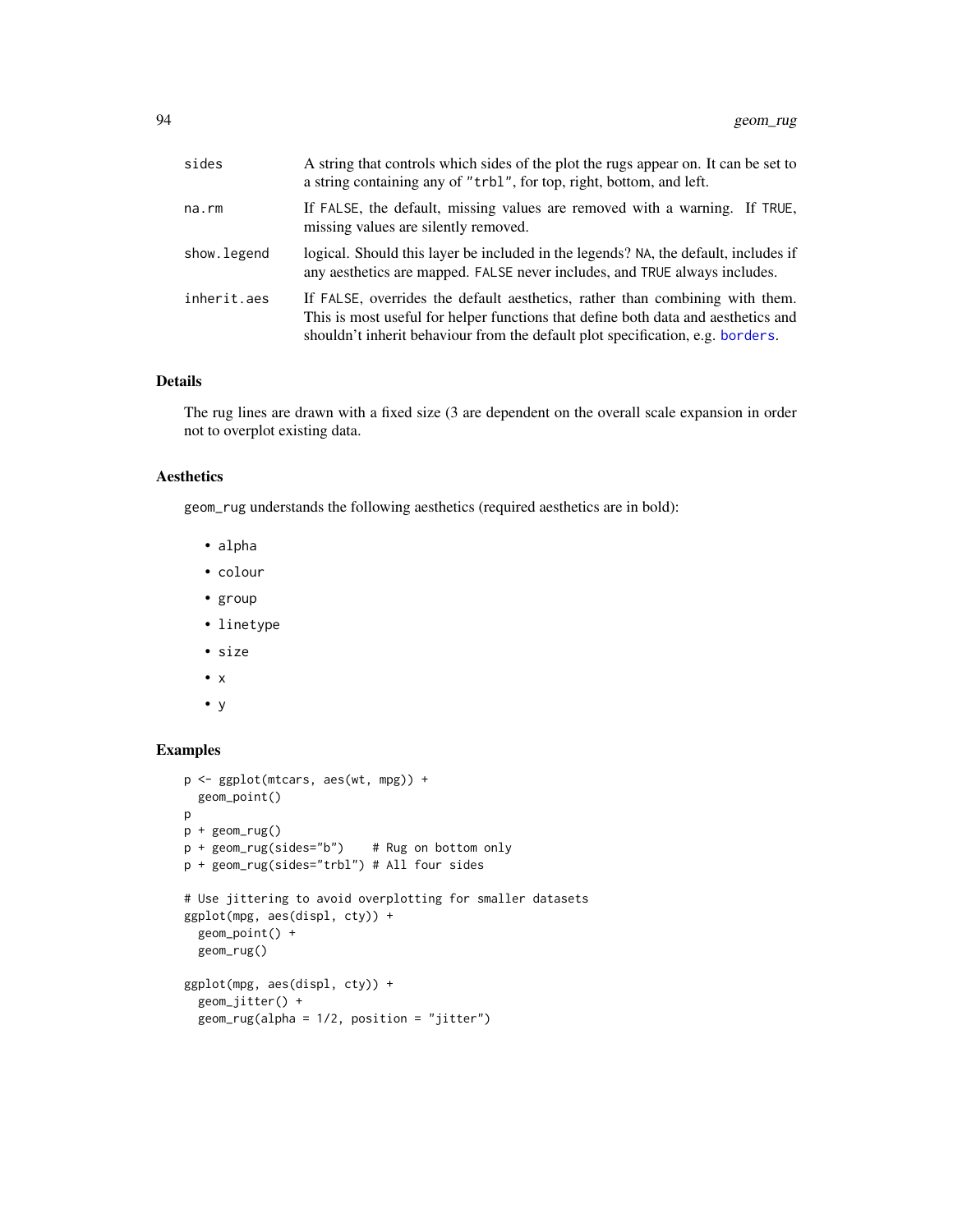<span id="page-94-0"></span>

# Description

geom\_segment draws a straight line between points (x, y) and (xend, yend). geom\_curve draws a curved line. See the underlying drawing function [curveGrob](#page-0-0) for the parameters that control the curve.

### Usage

```
geom_segment(mapping = NULL, data = NULL, stat = "identity",
 position = "identity", ..., arrow = NULL, lineend = "butt",
 na.rm = FALSE, show.legend = NA, inherit.aes = TRUE)
```

```
geom_curve(mapping = NULL, data = NULL, stat = "identity",
 position = "identity", ..., curvature = 0.5, angle = 90, ncp = 5,
  arrow = NULL, lineend = "butt", na.rm = FALSE, show.legend = NA,
  inherit.aes = TRUE)
```

| mapping  | Set of aesthetic mappings created by aes or aes_. If specified and inherit.aes = TRUE<br>(the default), it is combined with the default mapping at the top level of the plot.<br>You must supply mapping if there is no plot mapping. |
|----------|---------------------------------------------------------------------------------------------------------------------------------------------------------------------------------------------------------------------------------------|
| data     | The data to be displayed in this layer. There are three options:                                                                                                                                                                      |
|          | If NULL, the default, the data is inherited from the plot data as specified in the<br>call to ggplot.                                                                                                                                 |
|          | A data frame, or other object, will override the plot data. All objects will<br>be fortified to produce a data frame. See fortify for which variables will be<br>created.                                                             |
|          | A function will be called with a single argument, the plot data. The return<br>value must be a data. frame., and will be used as the layer data.                                                                                      |
| stat     | The statistical transformation to use on the data for this layer, as a string.                                                                                                                                                        |
| position | Position adjustment, either as a string, or the result of a call to a position adjust-<br>ment function.                                                                                                                              |
|          | other arguments passed on to layer. These are often aesthetics, used to set an<br>aesthetic to a fixed value, like color = "red" or size = 3. They may also be<br>parameters to the paired geom/stat.                                 |
| arrow    | specification for arrow heads, as created by arrow().                                                                                                                                                                                 |
| lineend  | Line end style (round, butt, square).                                                                                                                                                                                                 |
| na.rm    | If FALSE, the default, missing values are removed with a warning. If TRUE,<br>missing values are silently removed.                                                                                                                    |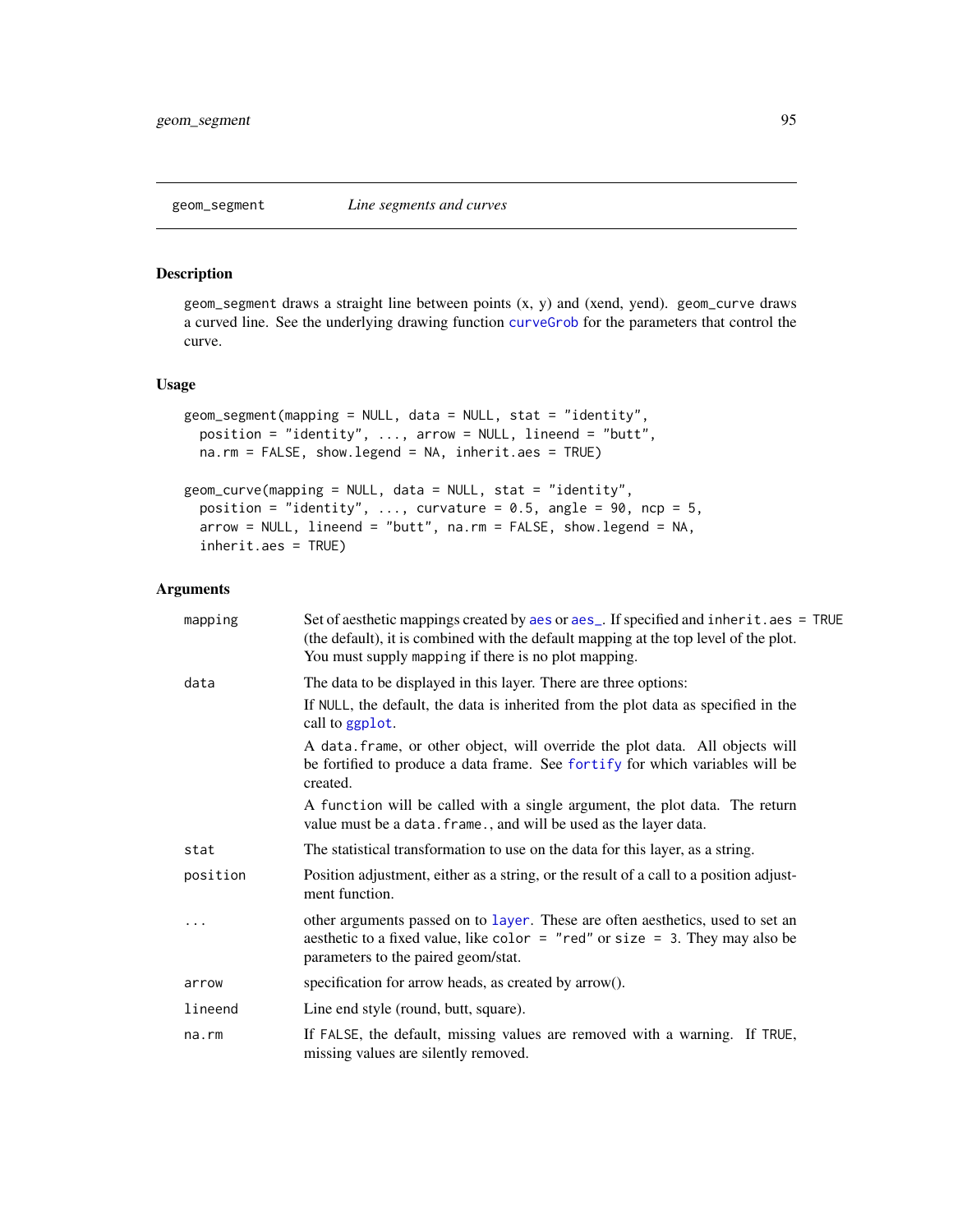| show.legend | logical. Should this layer be included in the legends? NA, the default, includes if<br>any aesthetics are mapped. FALSE never includes, and TRUE always includes.                                                                                   |
|-------------|-----------------------------------------------------------------------------------------------------------------------------------------------------------------------------------------------------------------------------------------------------|
| inherit.aes | If FALSE, overrides the default aesthetics, rather than combining with them.<br>This is most useful for helper functions that define both data and aesthetics and<br>shouldn't inherit behaviour from the default plot specification, e.g. borders. |
| curvature   | A numeric value giving the amount of curvature. Negative values produce left-<br>hand curves, positive values produce right-hand curves, and zero produces a<br>straight line.                                                                      |
| angle       | A numeric value between 0 and 180, giving an amount to skew the control points<br>of the curve. Values less than 90 skew the curve towards the start point and<br>values greater than 90 skew the curve towards the end point.                      |
| ncp         | The number of control points used to draw the curve. More control points creates<br>a smoother curve.                                                                                                                                               |

# Details

Both geoms draw a single segment/curve per case. See geom\_path if you need to connect points across multiple cases.

### Aesthetics

geom\_segment understands the following aesthetics (required aesthetics are in bold):

- x
- y
- xend
- yend
- alpha
- colour
- group
- linetype
- size

## See Also

[geom\\_path](#page-76-0) and [geom\\_line](#page-76-1) for multi- segment lines and paths.

[geom\\_spoke](#page-99-0) for a segment parameterised by a location (x, y), and an angle and radius.

```
b <- ggplot(mtcars, aes(wt, mpg)) +
  geom_point()
df <- data.frame(x1 = 2.62, x2 = 3.57, y1 = 21.0, y2 = 15.0)
b +geom_curve(aes(x = x1, y = y1, xend = x2, yend = y2, colour = "curve"), data = df) +
```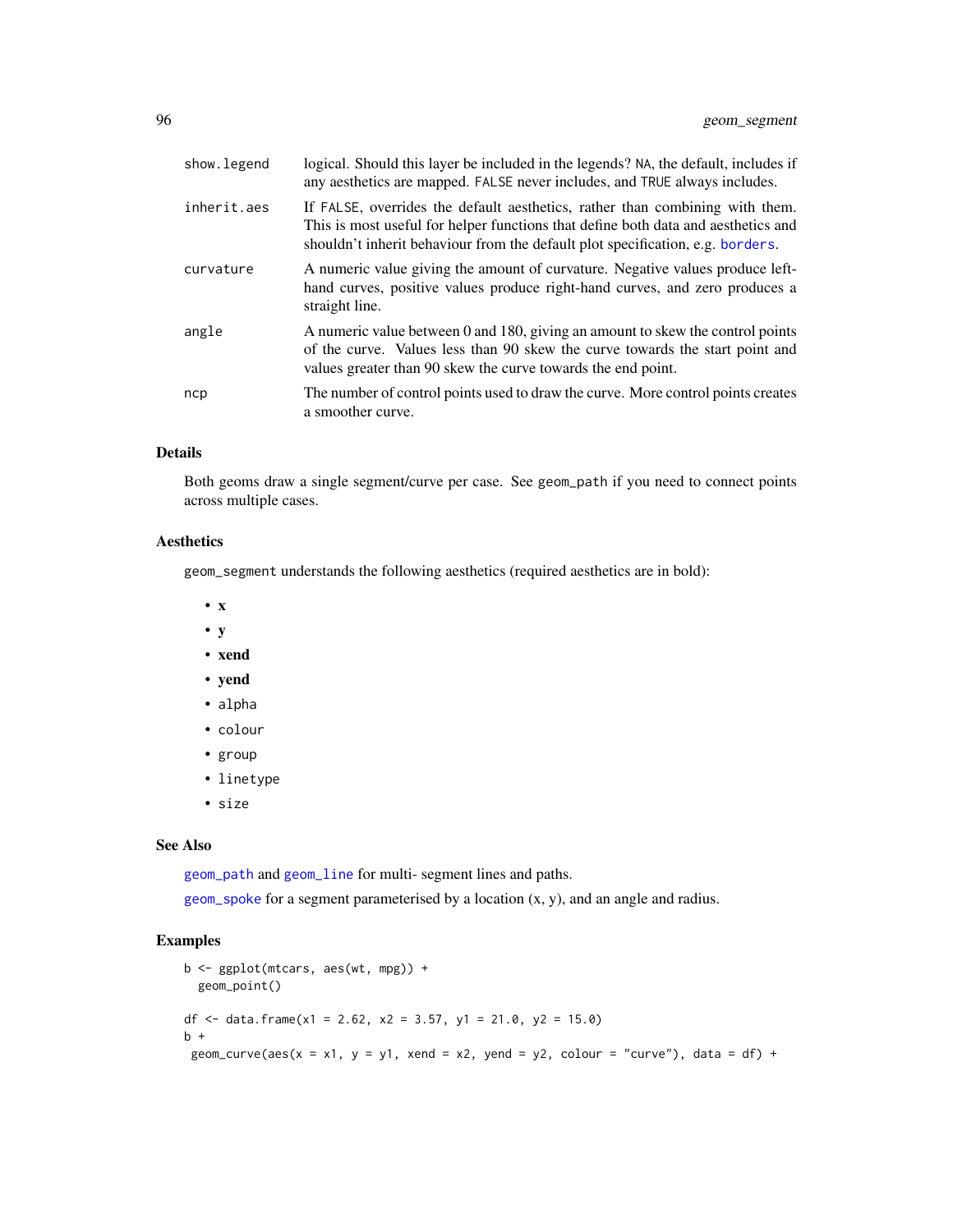## geom\_smooth 97

```
geom_segment(aes(x = x1, y = y1, xend = x2, yend = y2, colour = "segment"), data = df)
b + geom_curve(aes(x = x1, y = y1, xend = x2, yend = y2), data = df, curvature = -0.2)
b + geom_curve(aes(x = x1, y = y1, xend = x2, yend = y2), data = df, curvature = 1)
b + geom_curve(
 aes(x = x1, y = y1, xend = x2, yend = y2),
  data = df,
  arrow = arrow(length = unit(0.03, 'npc")))
ggplot(seals, aes(long, lat)) +
  geom_segment(aes(xend = long + delta_long, yend = lat + delta_lat),
    arrow = arrow(length = unit(0.1, "cm")) +borders("state")
# You can also use geom_segment to recreate plot(type = "h") :
counts \leq as.data.frame(table(x = \text{rpois}(100,5)))
counts$x <- as.numeric(as.character(counts$x))
with(counts, plot(x, Freq, type = "h", lwd = 10))
ggplot(counts, aes(x, Freq)) +
  geom_segment(aes(xend = x, yend = 0), size = 10, lineend = "butt")
```
<span id="page-96-0"></span>

geom\_smooth *Smoothed conditional means*

#### Description

Aids the eye in seeing patterns in the presence of overplotting. geom\_smooth and stat\_smooth are effectively aliases: they both use the same arguments. Use geom\_smooth unless you want to display the results with a non-standard geom.

### Usage

```
geom_smooth(mapping = NULL, data = NULL, stat = "smooth",
 position = "identity", ..., method = "auto", formula = y \sim x,
  se = TRUE, na.rm = FALSE, show.legend = NA, inherit.aes = TRUE)
stat_smooth(mapping = NULL, data = NULL, geom = "smooth",
  position = "identity", ..., method = "auto", formula = y \sim x,
  se = TRUE, n = 80, span = 0.75, fullrange = FALSE, level = 0.95,
  method.args = list(), na.rm = FALSE, show.legend = NA,
  inherit.aes = TRUE)
```
#### Arguments

mapping Set of [aes](#page-5-0)thetic mappings created by aes or [aes\\_](#page-6-0). If specified and inherit.aes = TRUE (the default), it is combined with the default mapping at the top level of the plot. You must supply mapping if there is no plot mapping.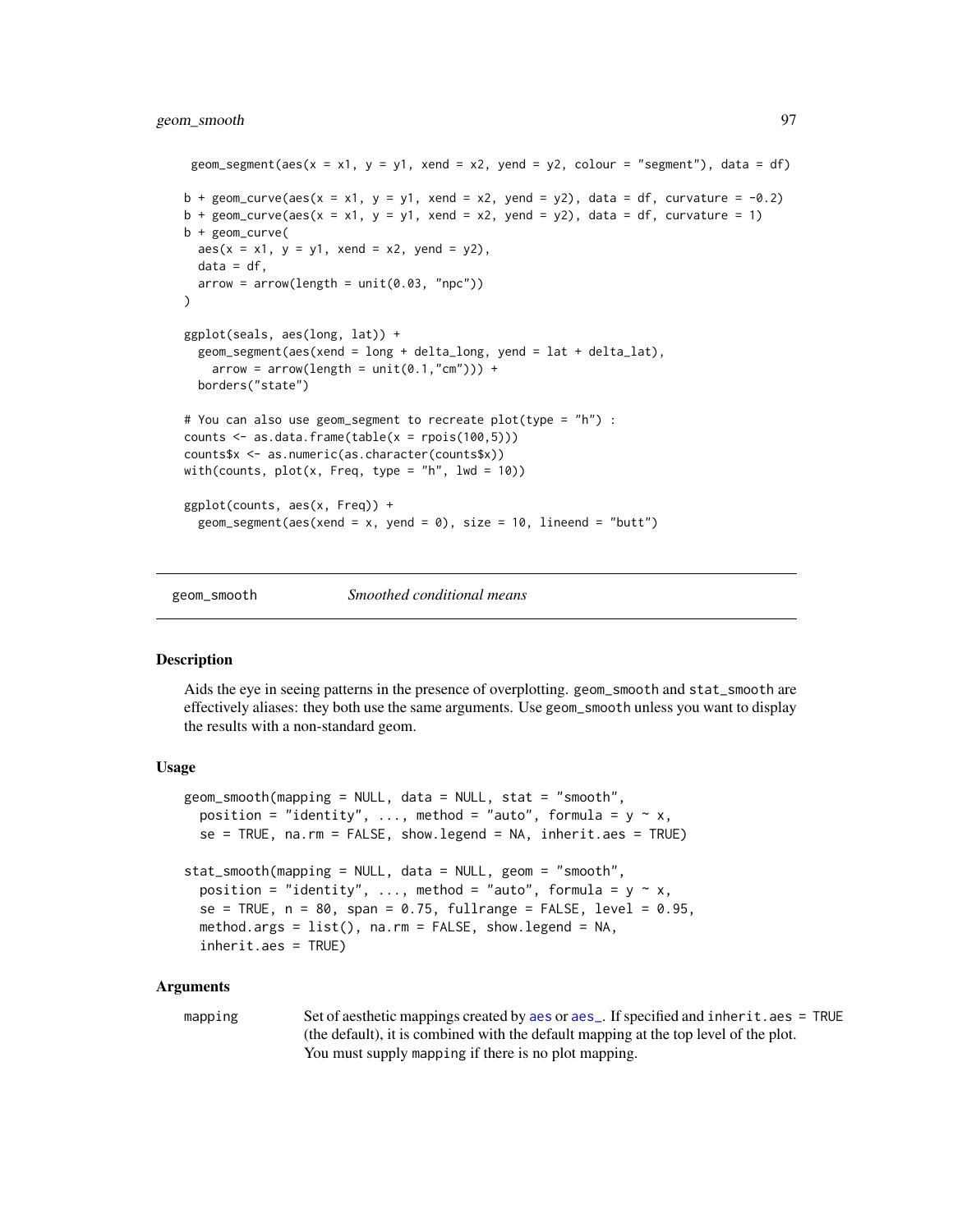| data        | The data to be displayed in this layer. There are three options:                                                                                                                                                                                                                                                                                                                                                                               |
|-------------|------------------------------------------------------------------------------------------------------------------------------------------------------------------------------------------------------------------------------------------------------------------------------------------------------------------------------------------------------------------------------------------------------------------------------------------------|
|             | If NULL, the default, the data is inherited from the plot data as specified in the<br>call to ggplot.                                                                                                                                                                                                                                                                                                                                          |
|             | A data. frame, or other object, will override the plot data. All objects will<br>be fortified to produce a data frame. See fortify for which variables will be<br>created.                                                                                                                                                                                                                                                                     |
|             | A function will be called with a single argument, the plot data. The return<br>value must be a data. frame., and will be used as the layer data.                                                                                                                                                                                                                                                                                               |
| position    | Position adjustment, either as a string, or the result of a call to a position adjust-<br>ment function.                                                                                                                                                                                                                                                                                                                                       |
|             | other arguments passed on to layer. These are often aesthetics, used to set an<br>aesthetic to a fixed value, like color = "red" or size = 3. They may also be<br>parameters to the paired geom/stat.                                                                                                                                                                                                                                          |
| method      | smoothing method (function) to use, eg. "lm", "glm", "gam", "loess", "rlm".<br>For method $=$ "auto" the smoothing method is chosen based on the size of<br>the largest group (across all panels). loess is used for than 1,000 observations;<br>otherwise gam is used with formula = $y \sim s(x, bs = "cs")$ . Somewhat<br>anecdotally, loess gives a better appearance, but is $O(n^2)$ in memory, so does<br>not work for larger datasets. |
| formula     | formula to use in smoothing function, eg. $y \sim x$ , $y \sim poly(x, 2)$ , $y \sim log(x)$                                                                                                                                                                                                                                                                                                                                                   |
| se          | display confidence interval around smooth? (TRUE by default, see level to con-<br>trol                                                                                                                                                                                                                                                                                                                                                         |
| na.rm       | If FALSE, the default, missing values are removed with a warning. If TRUE,<br>missing values are silently removed.                                                                                                                                                                                                                                                                                                                             |
| show.legend | logical. Should this layer be included in the legends? NA, the default, includes if<br>any aesthetics are mapped. FALSE never includes, and TRUE always includes.                                                                                                                                                                                                                                                                              |
| inherit.aes | If FALSE, overrides the default aesthetics, rather than combining with them.<br>This is most useful for helper functions that define both data and aesthetics and<br>shouldn't inherit behaviour from the default plot specification, e.g. borders.                                                                                                                                                                                            |
| geom, stat  | Use to override the default connection between geom_smooth and stat_smooth.                                                                                                                                                                                                                                                                                                                                                                    |
| n           | number of points to evaluate smoother at                                                                                                                                                                                                                                                                                                                                                                                                       |
| span        | Controls the amount of smoothing for the default loess smoother. Smaller num-<br>bers produce wigglier lines, larger numbers produce smoother lines.                                                                                                                                                                                                                                                                                           |
| fullrange   | should the fit span the full range of the plot, or just the data                                                                                                                                                                                                                                                                                                                                                                               |
| level       | level of confidence interval to use (0.95 by default)                                                                                                                                                                                                                                                                                                                                                                                          |
| method.args | List of additional arguments passed on to the modelling function defined by<br>method.                                                                                                                                                                                                                                                                                                                                                         |

## Details

Calculation is performed by the (currently undocumented) predictdf generic and its methods. For most methods the standard error bounds are computed using the [predict](#page-0-0) method - the exceptions are loess which uses a t-based approximation, and glm where the normal confidence interval is constructed on the link scale, and then back-transformed to the response scale.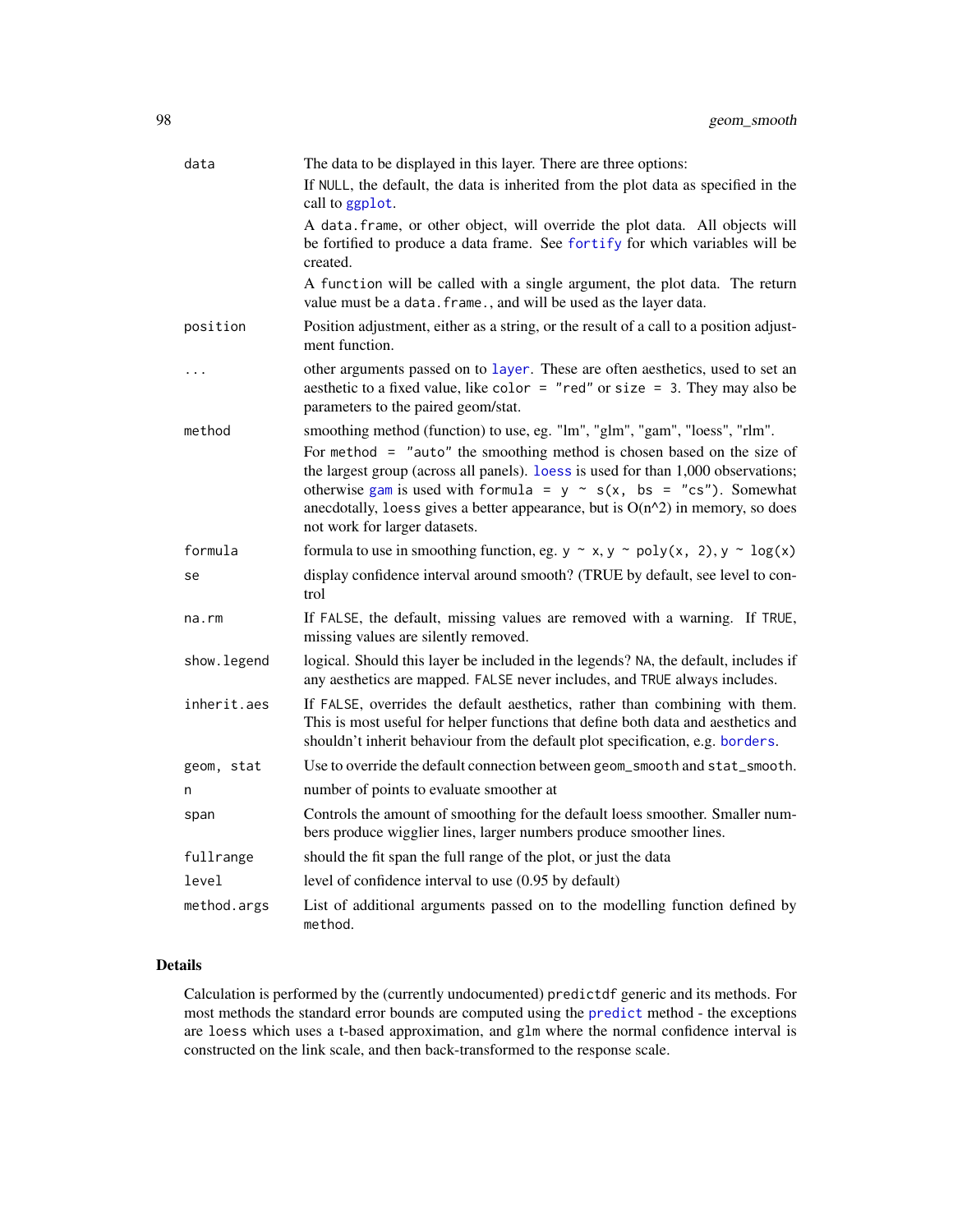## geom\_smooth 99

### Aesthetics

geom\_smooth understands the following aesthetics (required aesthetics are in bold):

- x
- y
- alpha
- colour
- fill
- group
- linetype
- size
- weight

#### Computed variables

y predicted value

ymin lower pointwise confidence interval around the mean

ymax upper pointwise confidence interval around the mean

se standard error

### See Also

See individual modelling functions for more details:  $\text{lm}$  $\text{lm}$  $\text{lm}$  for linear smooths, [glm](#page-0-0) for generalised linear smooths, [loess](#page-0-0) for local smooths

```
ggplot(mpg, aes(displ, hwy)) +
 geom_point() +
 geom_smooth()
# Use span to control the "wiggliness" of the default loess smoother
# The span is the fraction of points used to fit each local regression:
# small numbers make a wigglier curve, larger numbers make a smoother curve.
ggplot(mpg, aes(displ, hwy)) +
 geom_point() +
 geom\_smooth(span = 0.3)# Instead of a loess smooth, you can use any other modelling function:
ggplot(mpg, aes(displ, hwy)) +
 geom_point() +
 geom_smooth(method = "lm", se = FALSE)
ggplot(mpg, aes(displ, hwy)) +
 geom_point() +
 geom_smooth(method = "lm", formula = y \sim splines::bs(x, 3), se = FALSE)
```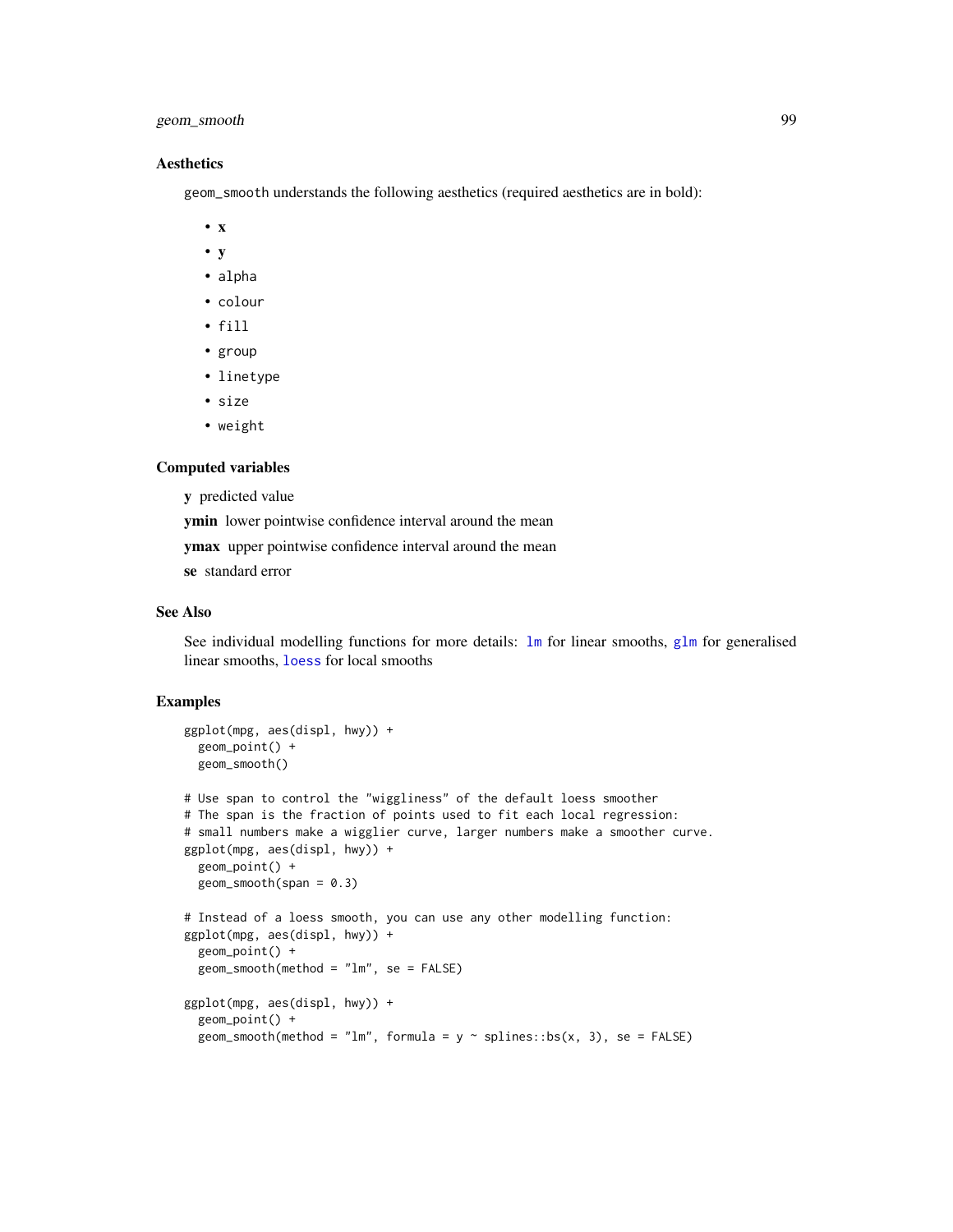```
# Smoothes are automatically fit to each group (defined by categorical
# aesthetics or the group aesthetic) and for each facet
ggplot(mpg, aes(displ, hwy, colour = class)) +
 geom_point() +
 geom_smooth(se = FALSE, method = "lm")
ggplot(mpg, aes(displ, hwy)) +
 geom_point() +
 geom\_smooth(span = 0.8) +
 facet_wrap(~drv)
binomial_smooth <- function(...) {
 geom_smooth(method = "glm", method.args = list(family = "binomial"), ...)
}
# To fit a logistic regression, you need to coerce the values to
# a numeric vector lying between 0 and 1.
ggplot(rpart::kyphosis, aes(Age, Kyphosis)) +
 geom_jitter(height = 0.05) +
 binomial_smooth()
ggplot(rpart::kyphosis, aes(Age, as.numeric(Kyphosis) - 1)) +
 geom_jitter(height = 0.05) +
 binomial_smooth()
ggplot(rpart::kyphosis, aes(Age, as.numeric(Kyphosis) - 1)) +
 geom_jitter(height = 0.05) +binomial_smooth(formula = y \sim splines::ns(x, 2))
# But in this case, it's probably better to fit the model yourself
# so you can exercise more control and see whether or not it's a good model
```
<span id="page-99-0"></span>

geom\_spoke *Line segments parameterised by location, direction and distance*

## Description

This is a polar parameterisation of [geom\\_segment](#page-94-0). It is useful when you have variables that describe direction and distance.

#### Usage

```
geom_spoke(mapping = NULL, data = NULL, stat = "identity",
  position = "identity", \ldots, na.rm = FALSE, show.legend = NA,
  inherit.aes = TRUE)
```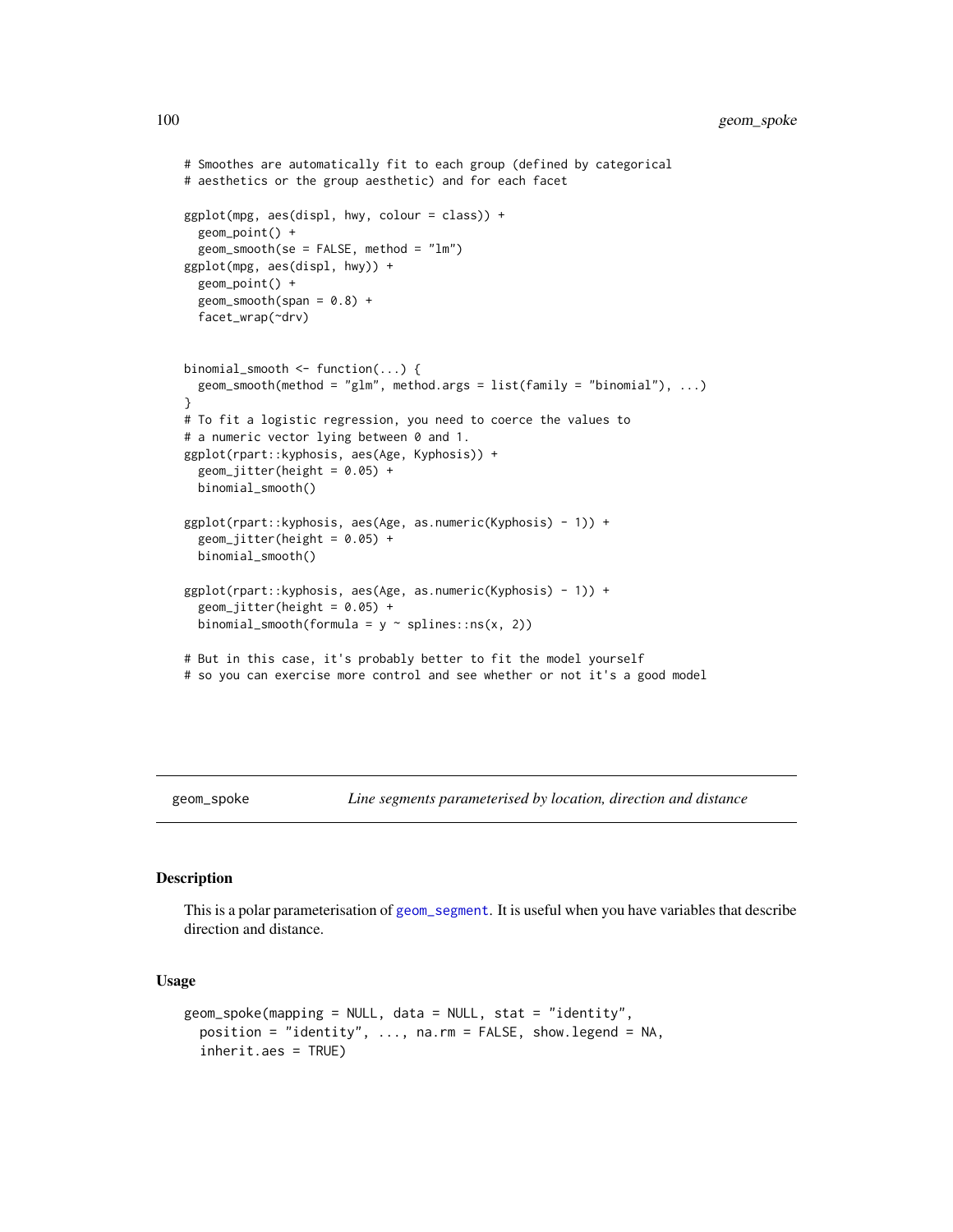# geom\_spoke 101

# Arguments

| mapping      | Set of aesthetic mappings created by aes or aes_. If specified and inherit.aes = TRUE<br>(the default), it is combined with the default mapping at the top level of the plot.<br>You must supply mapping if there is no plot mapping.               |
|--------------|-----------------------------------------------------------------------------------------------------------------------------------------------------------------------------------------------------------------------------------------------------|
| data         | The data to be displayed in this layer. There are three options:                                                                                                                                                                                    |
|              | If NULL, the default, the data is inherited from the plot data as specified in the<br>call to ggplot.                                                                                                                                               |
|              | A data. frame, or other object, will override the plot data. All objects will<br>be fortified to produce a data frame. See fortify for which variables will be<br>created.                                                                          |
|              | A function will be called with a single argument, the plot data. The return<br>value must be a data. frame., and will be used as the layer data.                                                                                                    |
| stat         | The statistical transformation to use on the data for this layer, as a string.                                                                                                                                                                      |
| position     | Position adjustment, either as a string, or the result of a call to a position adjust-<br>ment function.                                                                                                                                            |
|              | other arguments passed on to layer. These are often aesthetics, used to set an<br>aesthetic to a fixed value, like color = "red" or size = 3. They may also be<br>parameters to the paired geom/stat.                                               |
| na.rm        | If FALSE, the default, missing values are removed with a warning. If TRUE,<br>missing values are silently removed.                                                                                                                                  |
| show. legend | logical. Should this layer be included in the legends? NA, the default, includes if<br>any aesthetics are mapped. FALSE never includes, and TRUE always includes.                                                                                   |
| inherit.aes  | If FALSE, overrides the default aesthetics, rather than combining with them.<br>This is most useful for helper functions that define both data and aesthetics and<br>shouldn't inherit behaviour from the default plot specification, e.g. borders. |

# Aesthetics

geom\_spoke understands the following aesthetics (required aesthetics are in bold):

- x
- y
- angle
- radius
- alpha
- colour
- group
- linetype
- size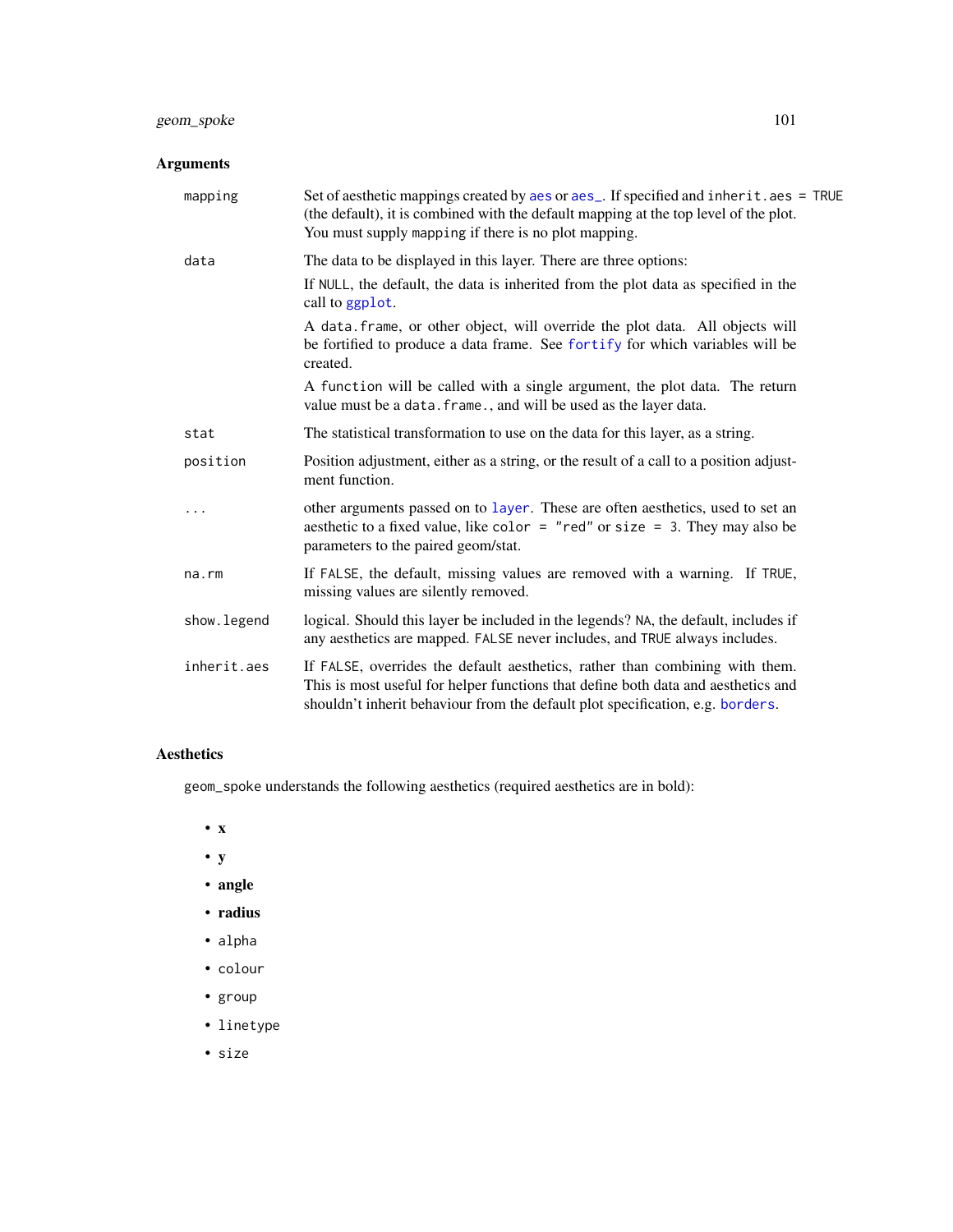### Examples

```
df \le expand.grid(x = 1:10, y=1:10)
df$angle <- runif(100, 0, 2*pi)
df$speed \le- runif(100, 0, sqrt(0.1 \star df$x))
ggplot(df, aes(x, y)) +geom_point() +
  geom\_spoke(aes(angle = angle), radius = 0.5)
ggplot(df, aes(x, y)) +geom_point() +
  geom_spoke(aes(angle = angle, radius = speed))
```
<span id="page-101-0"></span>geom\_violin *Violin plot*

### Description

A violin plot is a compact display of a continuous distribution. It is a blend of [geom\\_boxplot](#page-43-0) and [geom\\_density](#page-54-0): a violin plot is a mirrored density plot displayed in the same way as a boxplot.

#### Usage

```
geom_violin(mapping = NULL, data = NULL, stat = "ydensity",
 position = "dodge", ..., draw_quantiles = NULL, trim = TRUE,
  scale = "area", na.rm = FALSE, show.legend = NA, inherit.aes = TRUE)
stat_ydensity(mapping = NULL, data = NULL, geom = "violin",
  position = "dodge", \ldots, bw = "nrd0", adjust = 1, kernel = "gaussian",
  trim = TRUE, scale = "area", na.rm = FALSE, show.legend = NA,
  inherit.aes = TRUE)
```

| mapping  | Set of aesthetic mappings created by aes or aes_. If specified and inherit.aes = TRUE<br>(the default), it is combined with the default mapping at the top level of the plot.<br>You must supply mapping if there is no plot mapping. |
|----------|---------------------------------------------------------------------------------------------------------------------------------------------------------------------------------------------------------------------------------------|
| data     | The data to be displayed in this layer. There are three options:                                                                                                                                                                      |
|          | If NULL, the default, the data is inherited from the plot data as specified in the<br>call to ggplot.                                                                                                                                 |
|          | A data frame, or other object, will override the plot data. All objects will<br>be fortified to produce a data frame. See fortify for which variables will be<br>created.                                                             |
|          | A function will be called with a single argument, the plot data. The return<br>value must be a data. frame., and will be used as the layer data.                                                                                      |
| position | Position adjustment, either as a string, or the result of a call to a position adjust-<br>ment function.                                                                                                                              |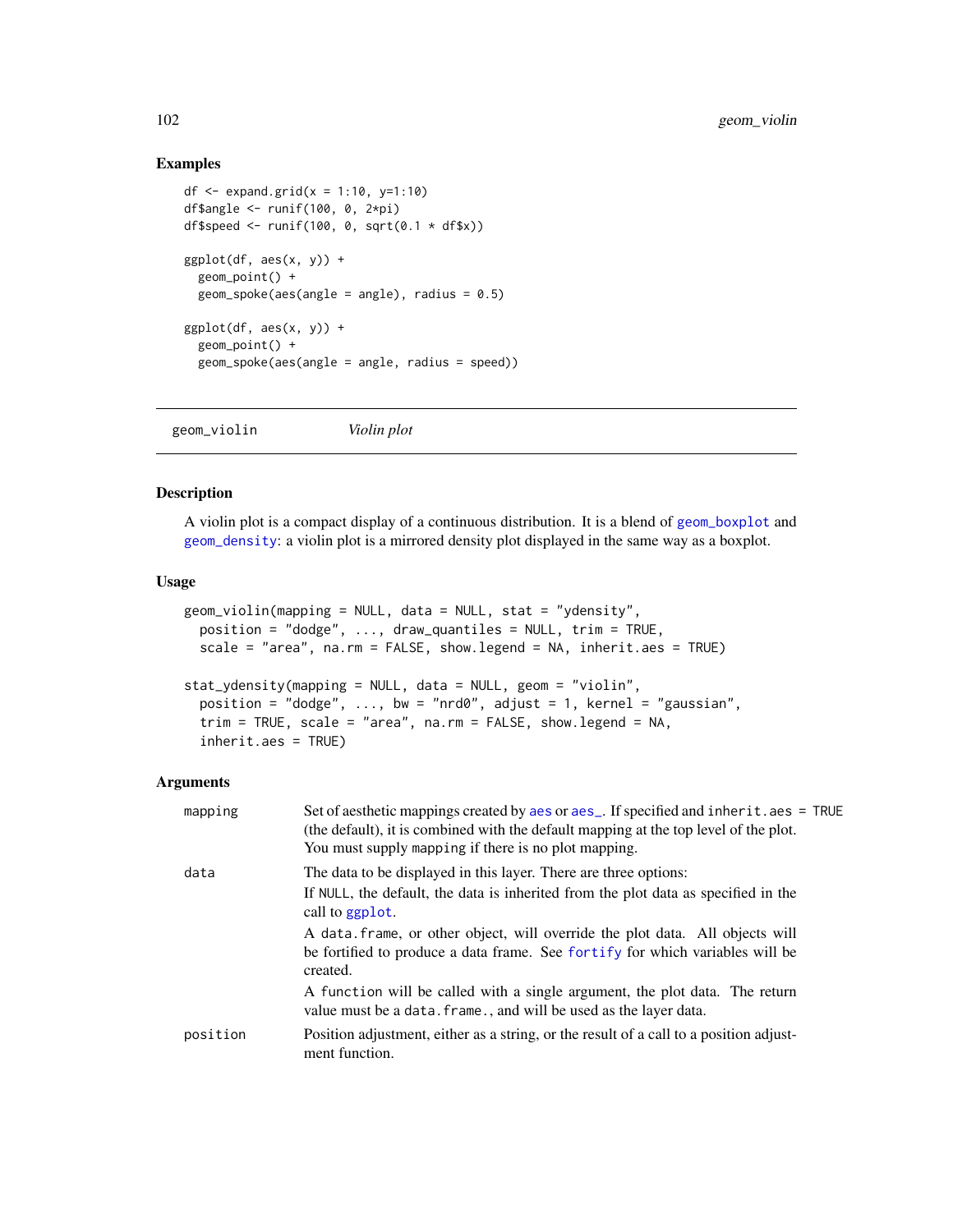| $\cdots$    | other arguments passed on to layer. These are often aesthetics, used to set an<br>aesthetic to a fixed value, like color = "red" or size = 3. They may also be<br>parameters to the paired geom/stat.                                               |
|-------------|-----------------------------------------------------------------------------------------------------------------------------------------------------------------------------------------------------------------------------------------------------|
|             | draw_quantiles If not(NULL) (default), draw horizontal lines at the given quantiles of the density<br>estimate.                                                                                                                                     |
| trim        | If TRUE (default), trim the tails of the violins to the range of the data. If FALSE,<br>don't trim the tails.                                                                                                                                       |
| scale       | if "area" (default), all violins have the same area (before trimming the tails).<br>If "count", areas are scaled proportionally to the number of observations. If<br>"width", all violins have the same maximum width.                              |
| na.rm       | If FALSE, the default, missing values are removed with a warning. If TRUE,<br>missing values are silently removed.                                                                                                                                  |
| show.legend | logical. Should this layer be included in the legends? NA, the default, includes if<br>any aesthetics are mapped. FALSE never includes, and TRUE always includes.                                                                                   |
| inherit.aes | If FALSE, overrides the default aesthetics, rather than combining with them.<br>This is most useful for helper functions that define both data and aesthetics and<br>shouldn't inherit behaviour from the default plot specification, e.g. borders. |
| geom, stat  | Use to override the default connection between geom_violin and stat_ydensity.                                                                                                                                                                       |
| bw          | The smoothing bandwidth to be used. If numeric, the standard deviation of<br>the smoothing kernel. If character, a rule to choose the bandwidth, as listed in<br>bw.nrd.                                                                            |
| adjust      | A multiplicate bandwidth adjustment. This makes it possible to adjust the band-<br>width while still using the a bandwidth estimator. For exampe, adjust $= 1/2$<br>means use half of the default bandwidth.                                        |
| kernel      | Kernel. See list of available kernels in density.                                                                                                                                                                                                   |

# Aesthetics

geom\_violin understands the following aesthetics (required aesthetics are in bold):

- x
- y
- alpha
- colour
- fill
- group
- linetype
- size
- weight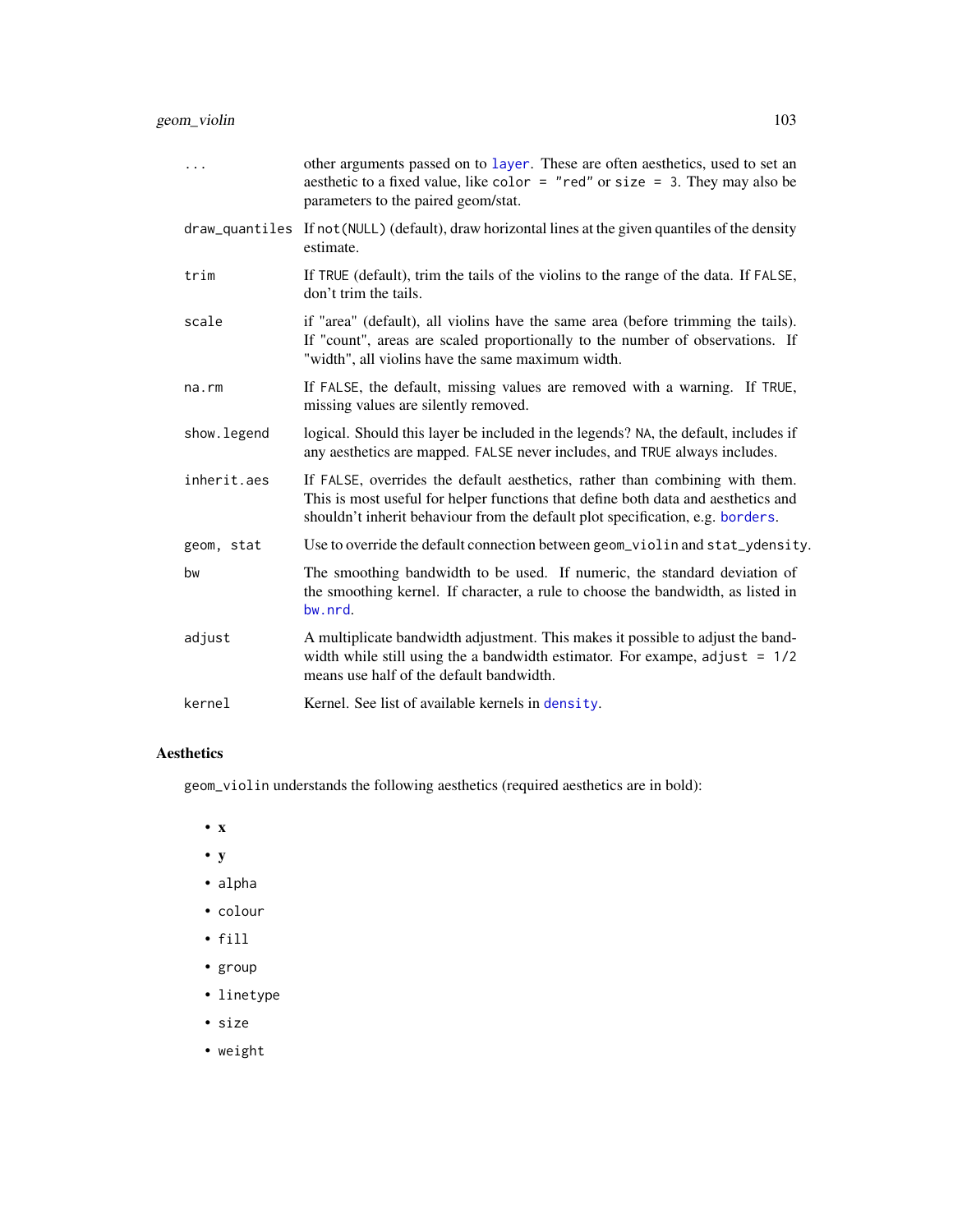#### Computed variables

density density estimate

scaled density estimate, scaled to maximum of 1

count density \* number of points - probably useless for violin plots

violinwidth density scaled for the violin plot, according to area, counts or to a constant maximum width

n number of points

width width of violin bounding box

#### References

Hintze, J. L., Nelson, R. D. (1998) Violin Plots: A Box Plot-Density Trace Synergism. The American Statistician 52, 181-184.

#### See Also

[geom\\_violin](#page-101-0) for examples, and [stat\\_density](#page-54-1) for examples with data along the x axis.

```
p <- ggplot(mtcars, aes(factor(cyl), mpg))
p + geom_violin()
p + geom\_violin() + geom\_jitter(height = 0, width = 0.1)# Scale maximum width proportional to sample size:
p + geom_violin(scale = "count")
# Scale maximum width to 1 for all violins:
p + geom_violin(scale = "width")
# Default is to trim violins to the range of the data. To disable:
p + geom_violin(trim = FALSE)
# Use a smaller bandwidth for closer density fit (default is 1).
p + geom_violin(adjust = .5)
# Add aesthetic mappings
# Note that violins are automatically dodged when any aesthetic is
# a factor
p + geom\_violin(aes(fill = cyl))p + geom_violin(aes(fill = factor(cyl)))
p + geom\_violin(aes(fill = factor(vs)))p + geom\_violin(aes(fill = factor(am)))# Set aesthetics to fixed value
p + geom\_violin(fill = "grey80", colour = "#3366FF")# Show quartiles
```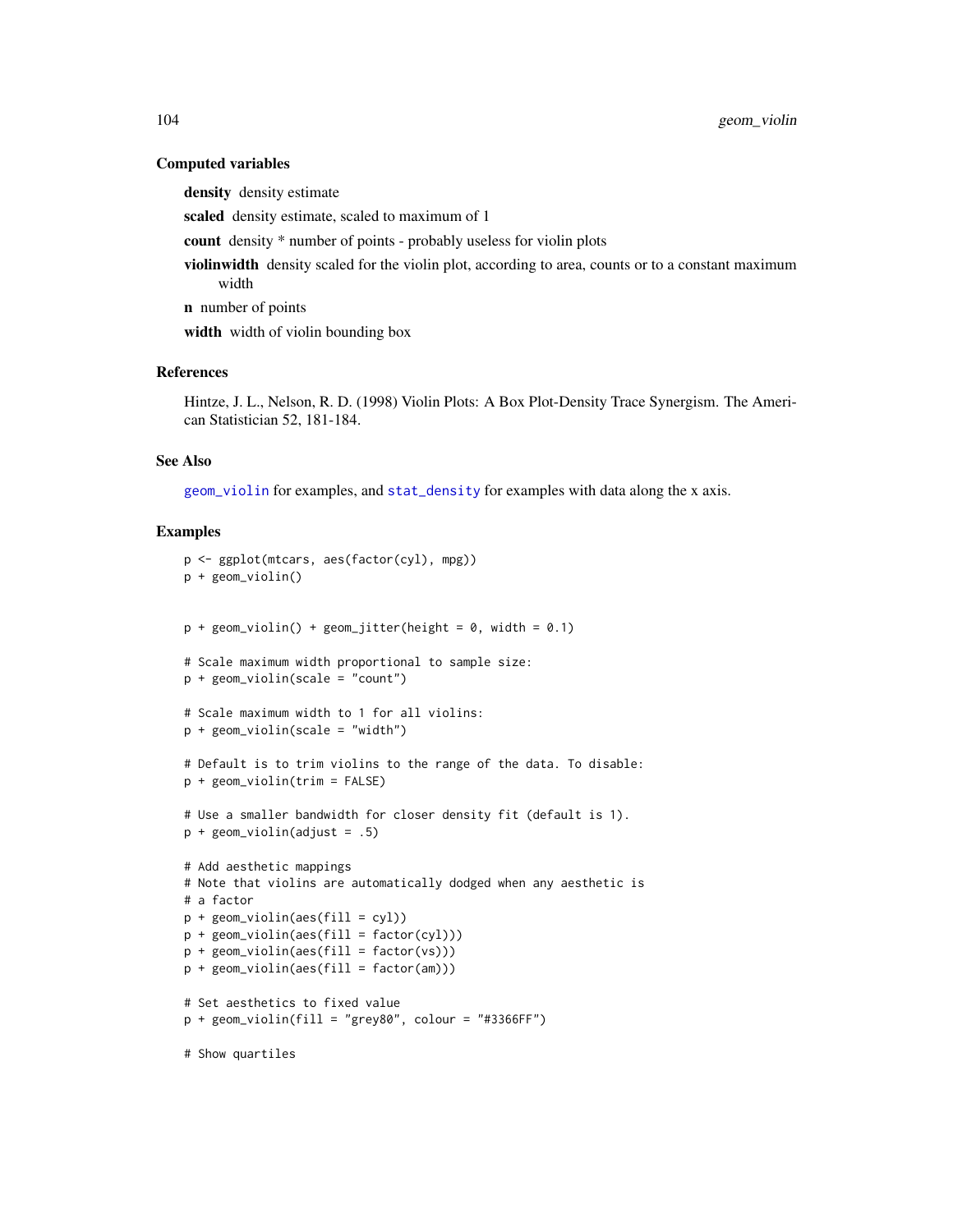#### ggplot the contract of the contract of the contract of the contract of the contract of the contract of the contract of the contract of the contract of the contract of the contract of the contract of the contract of the con

```
p + geom\_violin(draw\_quantiles = c(0.25, 0.5, 0.75))# Scales vs. coordinate transforms -------
if (require("ggplot2movies")) {
# Scale transformations occur before the density statistics are computed.
# Coordinate transformations occur afterwards. Observe the effect on the
# number of outliers.
m \leq - ggplot(movies, aes(y = votes, x = rating, group = cut_width(rating, 0.5)))
m + geom_violin()
m + geom_violin() + scale_y_log10()
m + geom_violin() + coord_trans(y = "log10")
m + geom_violin() + scale_y_log10() + coord_trans(y = "log10")
# Violin plots with continuous x:
# Use the group aesthetic to group observations in violins
ggplot(movies, aes(year, budget)) + geom_violin()
ggplot(movies, aes(year, budget)) +
  geom_violin(aes(group = cut_width(year, 10)), scale = "width")
}
```
<span id="page-104-0"></span>

ggplot *Create a new ggplot*

## Description

ggplot() initializes a ggplot object. It can be used to declare the input data frame for a graphic and to specify the set of plot aesthetics intended to be common throughout all subsequent layers unless specifically overridden.

#### Usage

 $ggplot(data = NULL, mapping = aes(), ..., environment = parent-frame())$ 

| data        | Default dataset to use for plot. If not already a data.frame, will be converted to<br>one by fortify. If not specified, must be suppled in each layer added to the<br>plot.                      |
|-------------|--------------------------------------------------------------------------------------------------------------------------------------------------------------------------------------------------|
| mapping     | Default list of aesthetic mappings to use for plot. If not specified, must be sup-<br>pled in each layer added to the plot.                                                                      |
| $\cdot$     | Other arguments passed on to methods. Not currently used.                                                                                                                                        |
| environment | If an variable defined in the aesthetic mapping is not found in the data, ggplot<br>will look for it in this environment. It defaults to using the environment in which<br>$ggplot()$ is called. |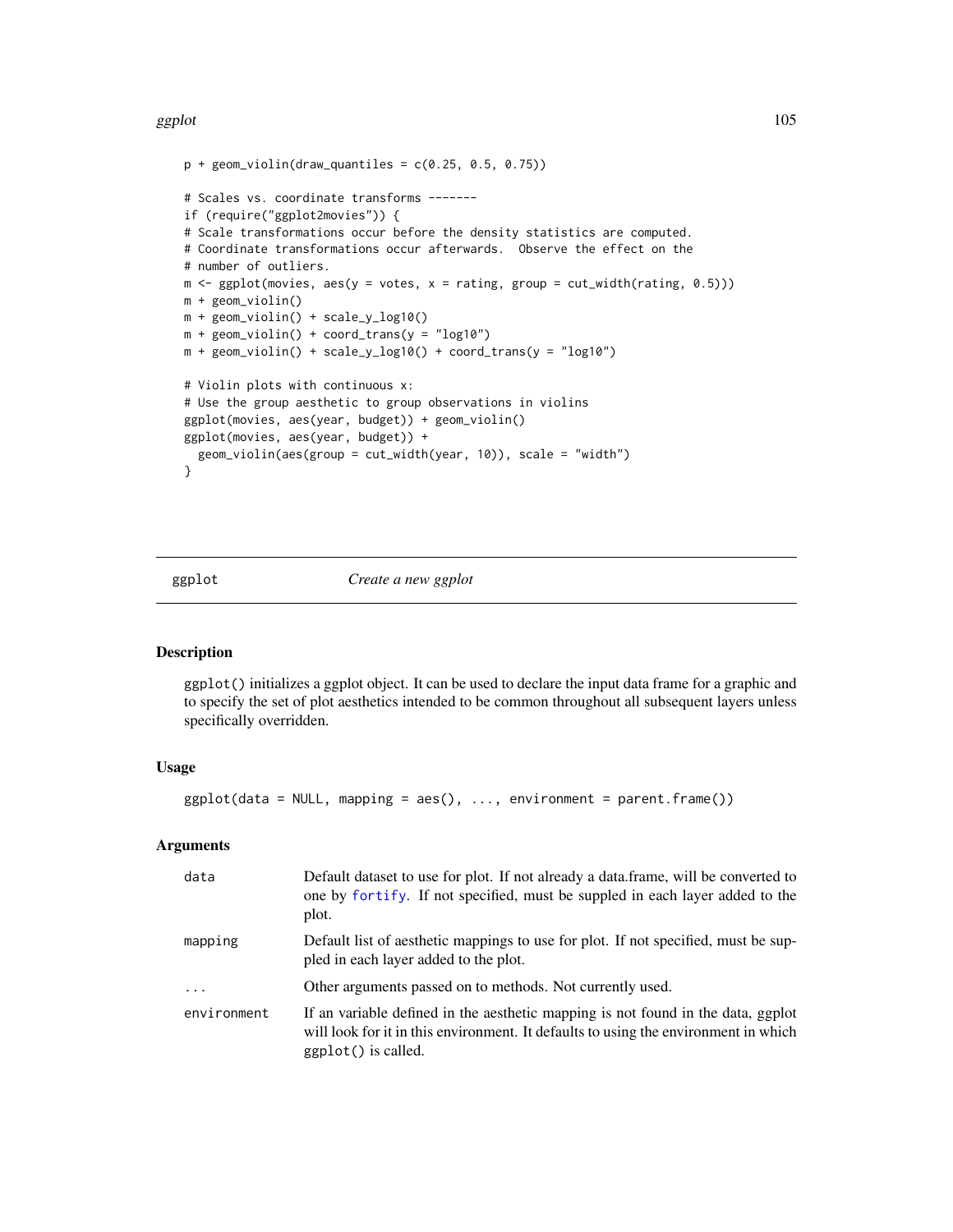#### Details

 $ggplot()$  is used to construct the initial plot object, and is almost always followed by + to add component to the plot. There are three common ways to invoke ggplot:

- 1. ggplot(df, aes(x, y, <other aesthetics>))
- 2. ggplot(df)
- 3. ggplot()

The first method is recommended if all layers use the same data and the same set of aesthetics, although this method can also be used to add a layer using data from another data frame. See the first example below. The second method specifies the default data frame to use for the plot, but no aesthetics are defined up front. This is useful when one data frame is used predominantly as layers are added, but the aesthetics may vary from one layer to another. The third method initializes a skeleton ggplot object which is fleshed out as layers are added. This method is useful when multiple data frames are used to produce different layers, as is often the case in complex graphics.

```
# Generate some sample data, then compute mean and standard deviation
# in each group
df <- data.frame(
  gp = factor(rep(leftters[1:3], each = 10)),y = rnorm(30))
ds \le plyr::ddply(df, "gp", plyr::summarise, mean = mean(y), sd = sd(y))
# The summary data frame ds is used to plot larger red points on top
# of the raw data. Note that we don't need to supply `data` or `mapping`
# in each layer because the defaults from ggplot() are used.
ggplot(df, aes(gp, y)) +
  geom_point() +
  geom_point(data = ds, aes(y = mean), colour = 'red', size = 3)
# Same plot as above, declaring only the data frame in ggplot().
# Note how the x and y aesthetics must now be declared in
# each geom_point() layer.
ggplot(df) +
  geom_point(aes(gp, y)) +
  geom_point(data = ds, aes(gp, mean), colour = 'red', size = 3)
# Alternatively we can fully specify the plot in each layer. This
# is not useful here, but can be more clear when working with complex
# mult-dataset graphics
ggplot() +
  geom\_point(data = df, aes(gp, y)) +
  geom\_point(data = ds, aes(gp, mean), colour = 'red', size = 3) +geom_errorbar(
    data = ds,
    aes(gp, mean, ymin = mean - sd, ymax = mean + sd),colour = 'red',
    width = 0.4
```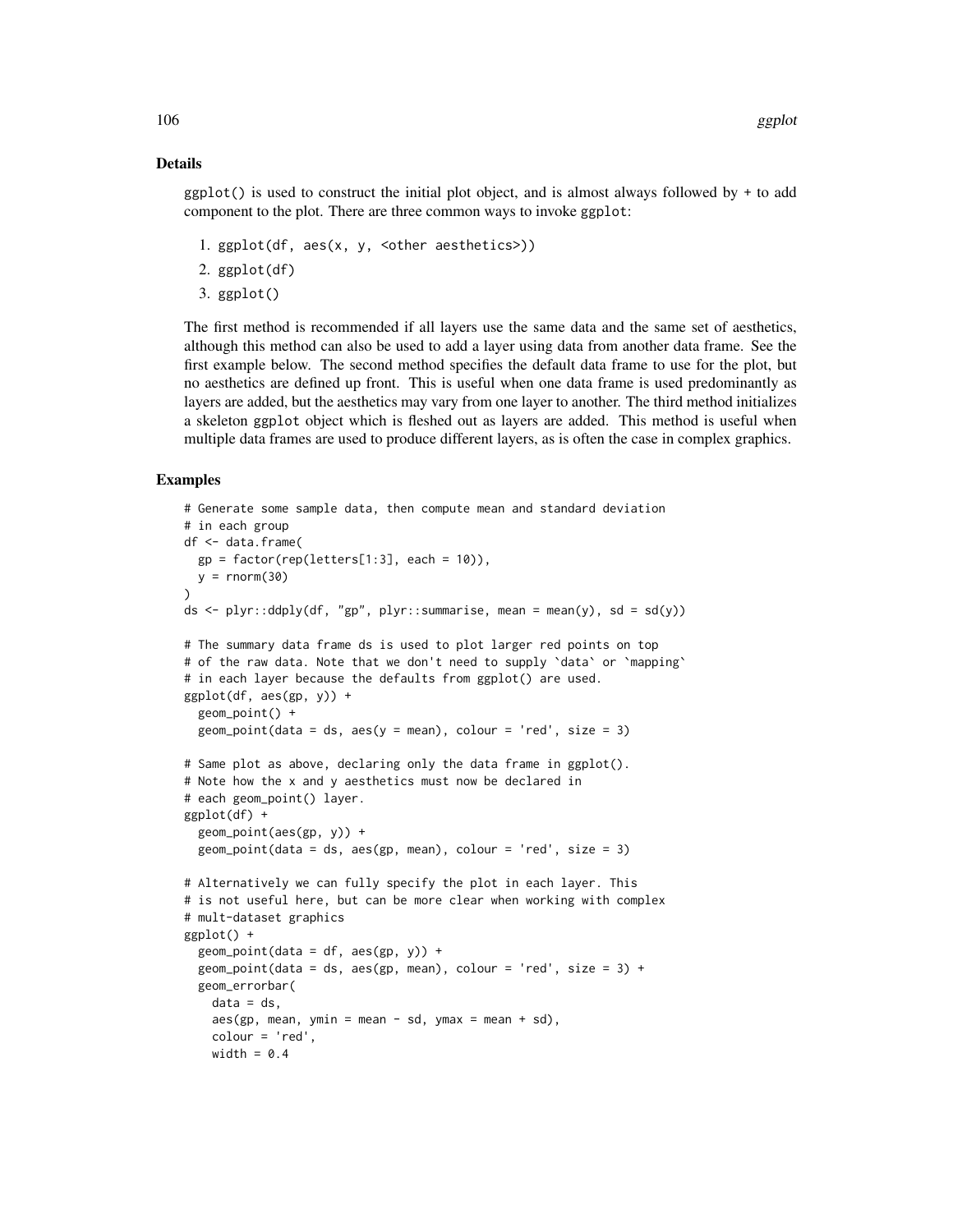)

## ggproto *Create a new ggproto object*

### **Description**

Construct a new object with ggproto, test with is.proto, and access parent methods/fields with ggproto\_parent.

#### Usage

```
ggproto('class' = NULL, 'inherit' = NULL, ...)ggproto_parent(parent, self)
is.ggproto(x)
```
## Arguments

| _class       | Class name to assign to the object. This is stored as the class attribute of the<br>object. This is optional: if NULL (the default), no class name will be added to the<br>object. |
|--------------|------------------------------------------------------------------------------------------------------------------------------------------------------------------------------------|
| inherit      | ggproto object to inherit from. If NULL, don't inherit from any object.                                                                                                            |
| $\cdots$     | A list of members in the ggproto object.                                                                                                                                           |
| parent. self | Access parent class parent of object self.                                                                                                                                         |
| x            | An object to test.                                                                                                                                                                 |

## Details

ggproto implements a protype based OO system which blurs the lines between classes and instances. It is inspired by the proto package, but it has some important differences. Notably, it cleanly supports cross-package inheritance, and has faster performance.

In most cases, creating a new OO system to be used by a single package is not a good idea. However, it was the least-bad solution for ggplot2 because it required the fewest changes to an already complex code base.

### Calling methods

ggproto methods can take an optional self argument: if it is present, it is a regular method; if it's absent, it's a "static" method (i.e. it doesn't use any fields).

Imagine you have a ggproto object Adder, which has a method addx = function(self, n)  $n + self$ \$x. Then, to call this function, you would use Adder\$addx(10) – the self is passed in automatically by the wrapper function. self be located anywhere in the function signature, although customarily it comes first.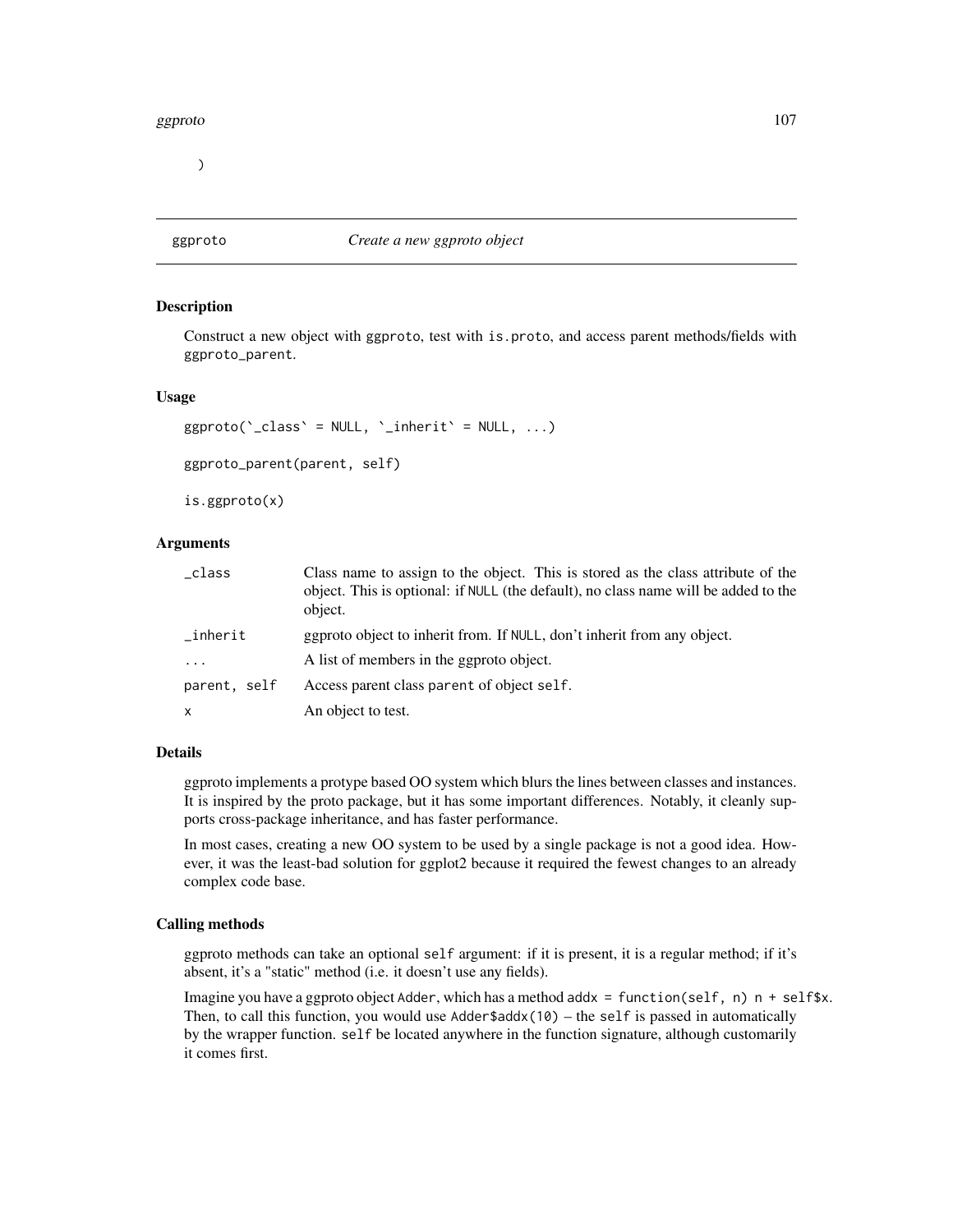#### Calling methods in a parent

To explicitly call a methods in a parent, use ggproto\_parent(Parent, self).

### Examples

```
Adder <- ggproto("Adder",
  x = 0,
  add = function(self, n) {
   self$x <- self$x + n
   self$x
 }
 )
is.ggproto(Adder)
Adder$add(10)
Adder$add(10)
Doubler <- ggproto("Doubler", Adder,
  add = function(self, n) {
    ggproto_parent(Adder, self)$add(n * 2)
  }
)
Doubler$x
Doubler$add(10)
```
ggsave *Save a ggplot (or other grid object) with sensible defaults*

#### Description

ggsave() is a convenient function for saving a plot. It defaults to saving the last plot that you displayed, using the size of the current graphics device. It also guesses the type of graphics device from the extension.

#### Usage

```
ggsave(filename, plot = last_plot(), device = NULL, path = NULL,
 scale = 1, width = NA, height = NA, units = c("in", "cm", "mm"),
 dpi = 300, limitsize = TRUE, ...)
```

| filename | File name to create on disk.                                                                                                                                                     |
|----------|----------------------------------------------------------------------------------------------------------------------------------------------------------------------------------|
| plot     | Plot to save, defaults to last plot displayed.                                                                                                                                   |
| device   | Device to use. Can be either be a device function (e.g. png), or one of "eps",<br>"ps", "tex" (pictex), "pdf", "jpeg", "tiff", "png", "bmp", "svg" or "wmf" (win-<br>dows only). |
| path     | Path to save plot to (combined with filename).                                                                                                                                   |
|          |                                                                                                                                                                                  |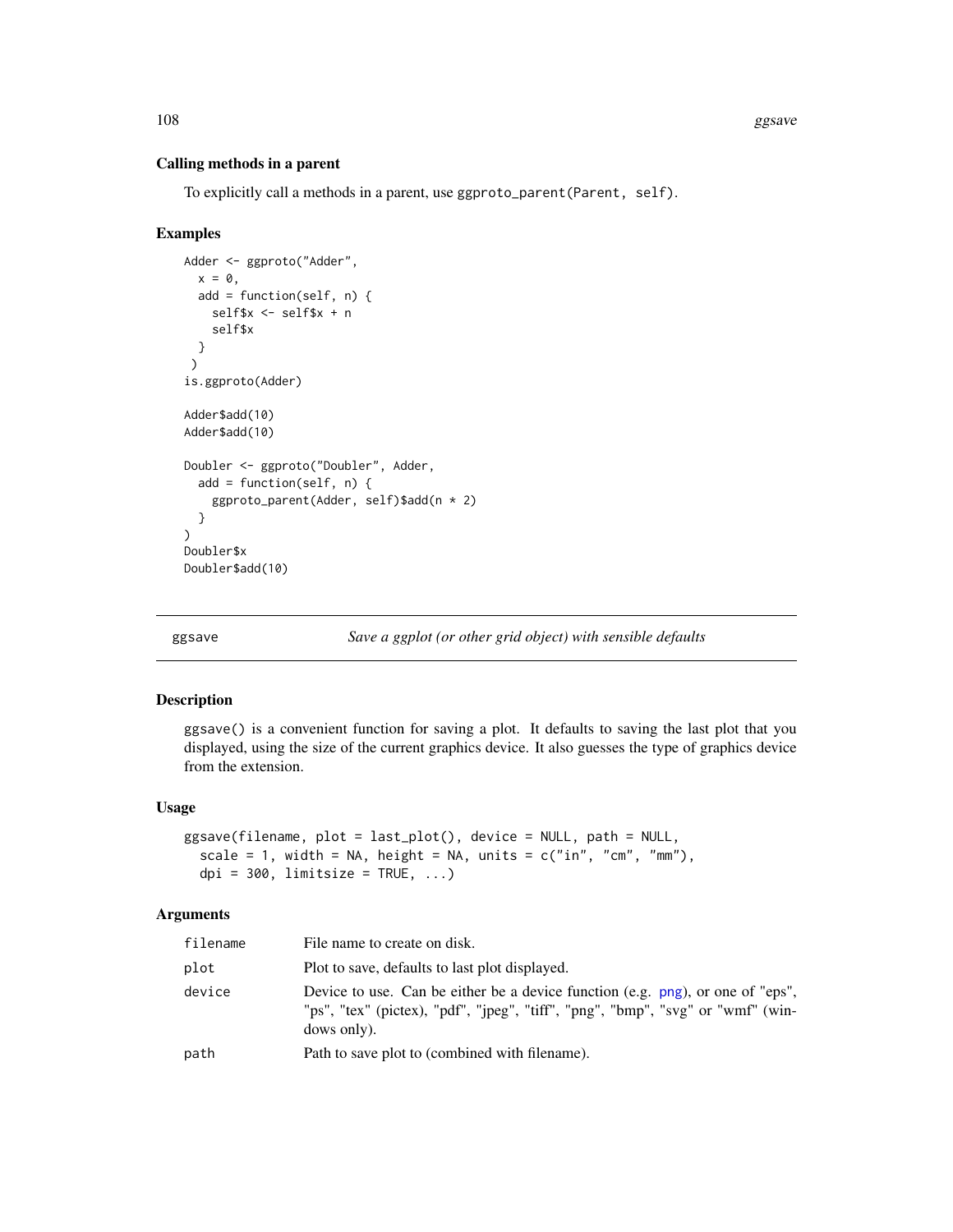#### ggtheme that the state of the state of the state of the state of the state of the state of the state of the state of the state of the state of the state of the state of the state of the state of the state of the state of t

| scale                | Multiplicative scaling factor.                                                                                                                      |
|----------------------|-----------------------------------------------------------------------------------------------------------------------------------------------------|
| width, height, units |                                                                                                                                                     |
|                      | Plot size in units ("in", "cm", or "mm"). If not supplied, uses the size of current<br>graphics device.                                             |
| dpi                  | Plot resolution. Applies only to raster output types.                                                                                               |
| limitsize            | When TRUE (the default), ggsave will not save images larger than $50x50$ inches,<br>to prevent the common error of specifying dimensions in pixels. |
| $\cdots$             | Other arguments passed on to graphics device.                                                                                                       |

## Examples

```
## Not run:
ggplot(mtcars, aes(mpg, wt)) + geom_point()
ggsave("mtcars.pdf")
ggsave("mtcars.png")
ggsave("mtcars.pdf", width = 4, height = 4)ggsave("mtcars.pdf", width = 20, height = 20, units = "cm")
unlink("mtcars.pdf")
unlink("mtcars.png")
# specify device when saving to a file with unknown extension
# (for example a server supplied temporary file)
file <- tempfile()
ggsave(file, device = "pdf")
unlink(file)
## End(Not run)
```
ggtheme *Complete themes*

#### Description

These are complete themes which control all non-data display. Use [theme](#page-176-0) if you just need to tweak the display of an existing theme.

#### Usage

```
theme_grey(base_size = 11, base_family = "")
theme_gray(base_size = 11, base_family = "")
theme_bw(base_size = 11, base_family = "")
theme_linedraw(base_size = 11, base_family = "")
```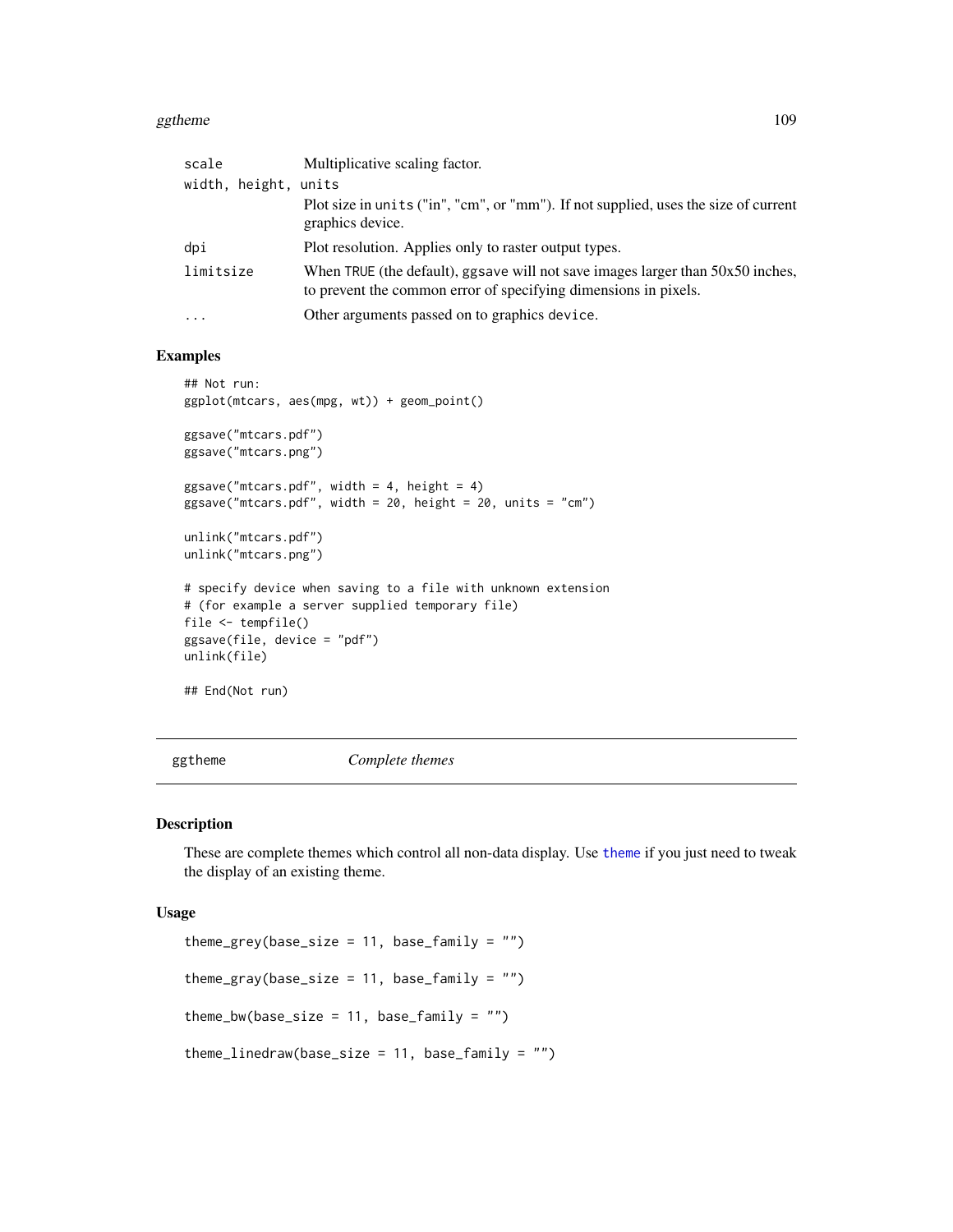```
theme_light(base_size = 11, base_family = ")
```

```
theme_dark(base_size = 11, base_family = "")
```

```
theme_minimal(base_size = 11, base_family = "")
```

```
theme_classic(base_size = 11, base_family = "")
```

```
theme_void(base_size = 11, base_family = "")
```
## Arguments

| base_size   | base font size   |
|-------------|------------------|
| base_family | base font family |

## Details

- theme\_gray The signature ggplot2 theme with a grey background and white gridlines, designed to put the data forward yet make comparisons easy.
- theme\_bw The classic dark-on-light ggplot2 theme. May work better for presentations displayed with a projector.
- theme\_linedraw A theme with only black lines of various widths on white backgrounds, reminiscent of a line drawings. Serves a purpose similar to theme\_bw. Note that this theme has some very thin lines (« 1 pt) which some journals may refuse.
- theme\_light A theme similar to theme\_linedraw but with light grey lines and axes, to direct more attention towards the data.
- theme\_dark The dark cousin of theme\_light, with similar line sizes but a dark background. Useful to make thin coloured lines pop out.

theme\_minimal A minimalistic theme with no background annotations.

theme\_classic A classic-looking theme, with x and y axis lines and no gridlines.

theme\_void A completely empty theme.

```
p \leq - ggplot(mtcars) + geom_point(aes(x = wt, y = mpg,
     color = factor(gear)) + facet_wrap(\text{ram})p + theme_gray() # the default
p + theme_bw()
p + theme_linedraw()
p + theme_light()
p + theme_dark()
p + theme_minimal()
p + theme_classic()
p + theme_void()
```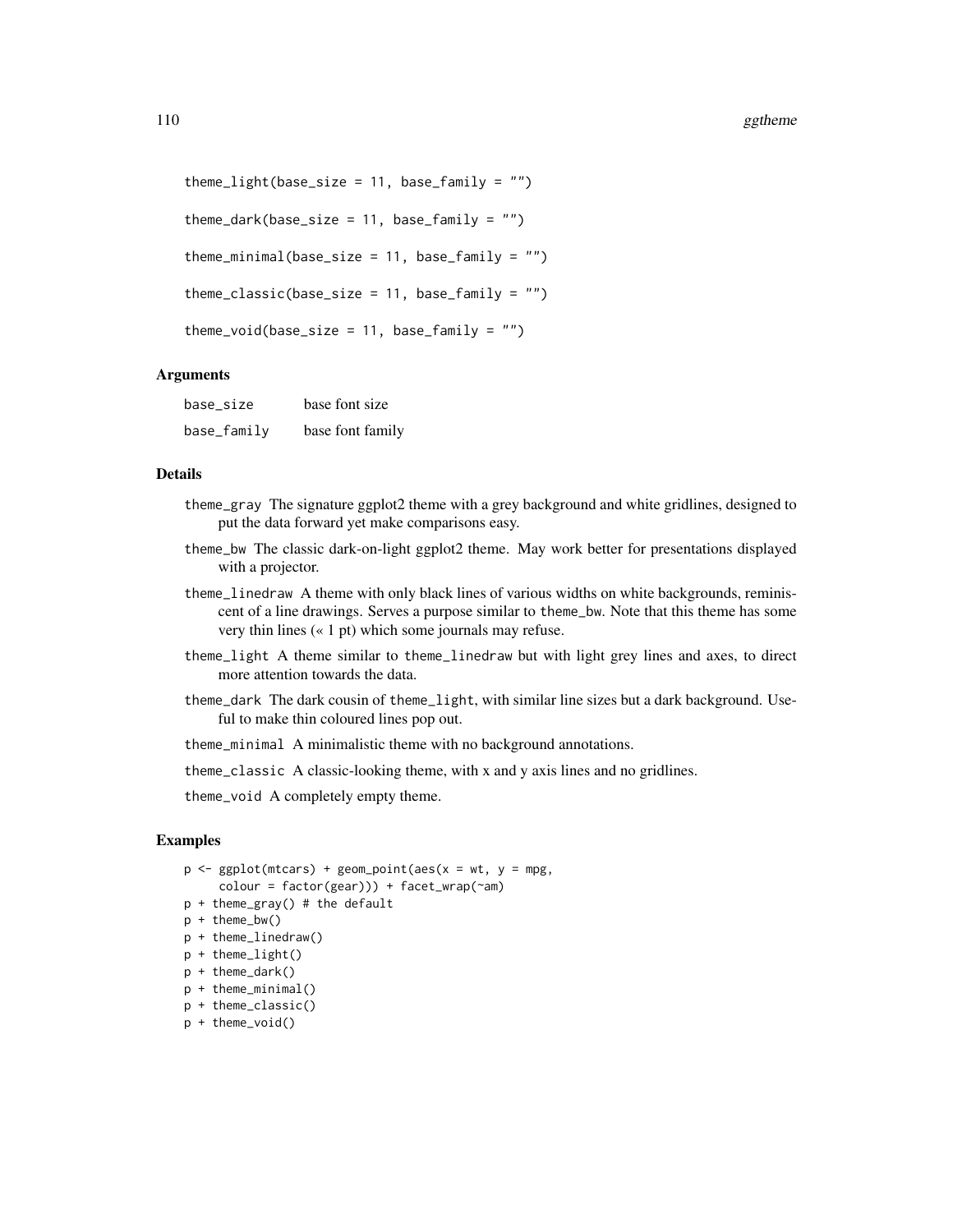<span id="page-110-0"></span>

### Description

Guides for each scale can be set scale-by-scale with the guide argument, or en masse with guides().

## Usage

guides(...)

#### Arguments

... List of scale name-guide pairs. The guide can either be a string (i.e. "colorbar" or "legend"), or a call to a guide function (i.e. [guide\\_colourbar](#page-111-0) or [guide\\_legend](#page-114-0)) specifying additional arguments.

## Value

A list containing the mapping between scale and guide.

#### See Also

Other guides: [guide\\_colourbar](#page-111-0), [guide\\_legend](#page-114-0)

```
# ggplot object
dat <- data.frame(x = 1:5, y = 1:5, p = 1:5, q = factor(1:5),
r = factor(1:5)p \leftarrow \text{ggplot}(dat, aes(x, y, colour = p, size = q, shape = r)) + geom\_point()# without guide specification
p
# Show colorbar guide for colour.
# All these examples below have a same effect.
p + guides(colour = "colorbar", size = "legend", shape = "legend")
p + guides(colour = guide_colorbar(), size = guide_legend(),
 shape = guide\_legend()p +
scale_colour_continuous(guide = "colorbar") +
scale_size_discrete(guide = "legend") +
scale_shape(guide = "legend")
 # Remove some guides
```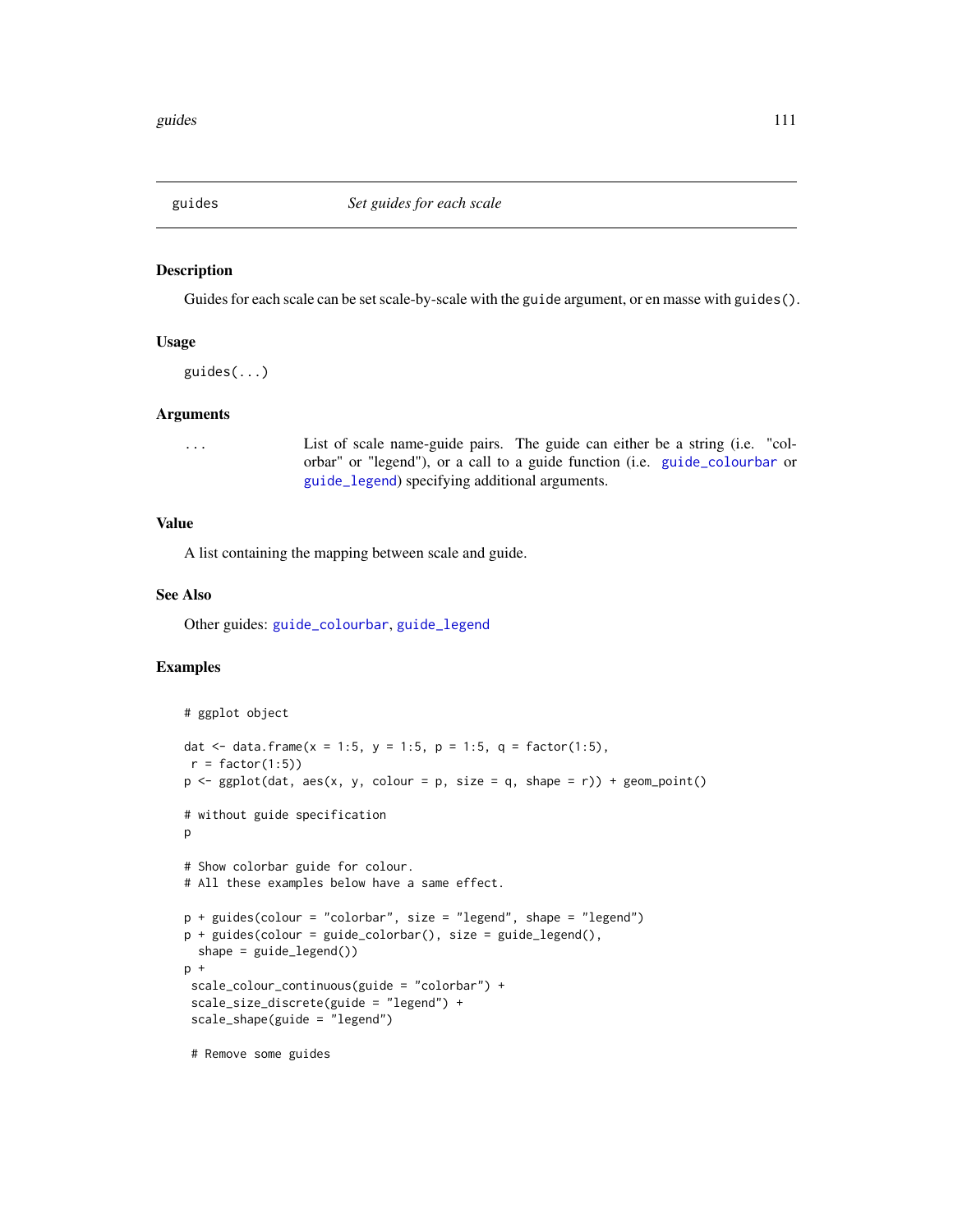```
p + guides(colour = "none")
p + guides(colour = "colorbar",size = "none")
# Guides are integrated where possible
p + guides(colour = guide_legend("title"), size = guide_legend("title"),
 shape = guide_legend("title"))
# same as
g <- guide_legend("title")
p + guides(colour = g, size = g, shape = g)p + theme(legend.position = "bottom")
# position of guides
# Set order for multiple guides
ggplot(mpg, aes(displ, cty)) +
 geom\_point(aes(size = hwy, colour = cyl, shape = dry)) +guides(
  color = guide\_colourbar(order = 1),
  shape = guide\_legend(order = 2),
  size = guide_legend(order = 3)
 \mathcal{L}
```
<span id="page-111-0"></span>guide\_colourbar *Continuous colour bar guide*

## Description

Colour bar guide shows continuous color scales mapped onto values. Colour bar is available with scale\_fill and scale\_colour. For more information, see the inspiration for this function: [Mat](http://www.mathworks.com/help/techdoc/ref/colorbar.html)[lab's colorbar function.](http://www.mathworks.com/help/techdoc/ref/colorbar.html)

#### Usage

```
guide_colourbar(title = waiver(), title.position = NULL,
  title.theme = NULL, title.hjust = NULL, title.vjust = NULL,
  label = TRUE, label.position = NULL, label.theme = NULL,
  label.hjust = NULL, label.vjust = NULL, barwidth = NULL,
 barheight = NULL, nbin = 20, raster = TRUE, ticks = TRUE,
  draw.utilim = TRUE, draw.Ilim = TRUE, direction = NULL,default.unit = "line", reverse = FALSE, order = 0, ...)
guide_colorbar(title = waiver(), title.position = NULL,
  title.theme = NULL, title.hjust = NULL, title.vjust = NULL,
  label = TRUE, label.position = NULL, label.theme = NULL,
  label.hjust = NULL, label.vjust = NULL, barwidth = NULL,
```

```
barheight = NULL, nbin = 20, raster = TRUE, ticks = TRUE,
```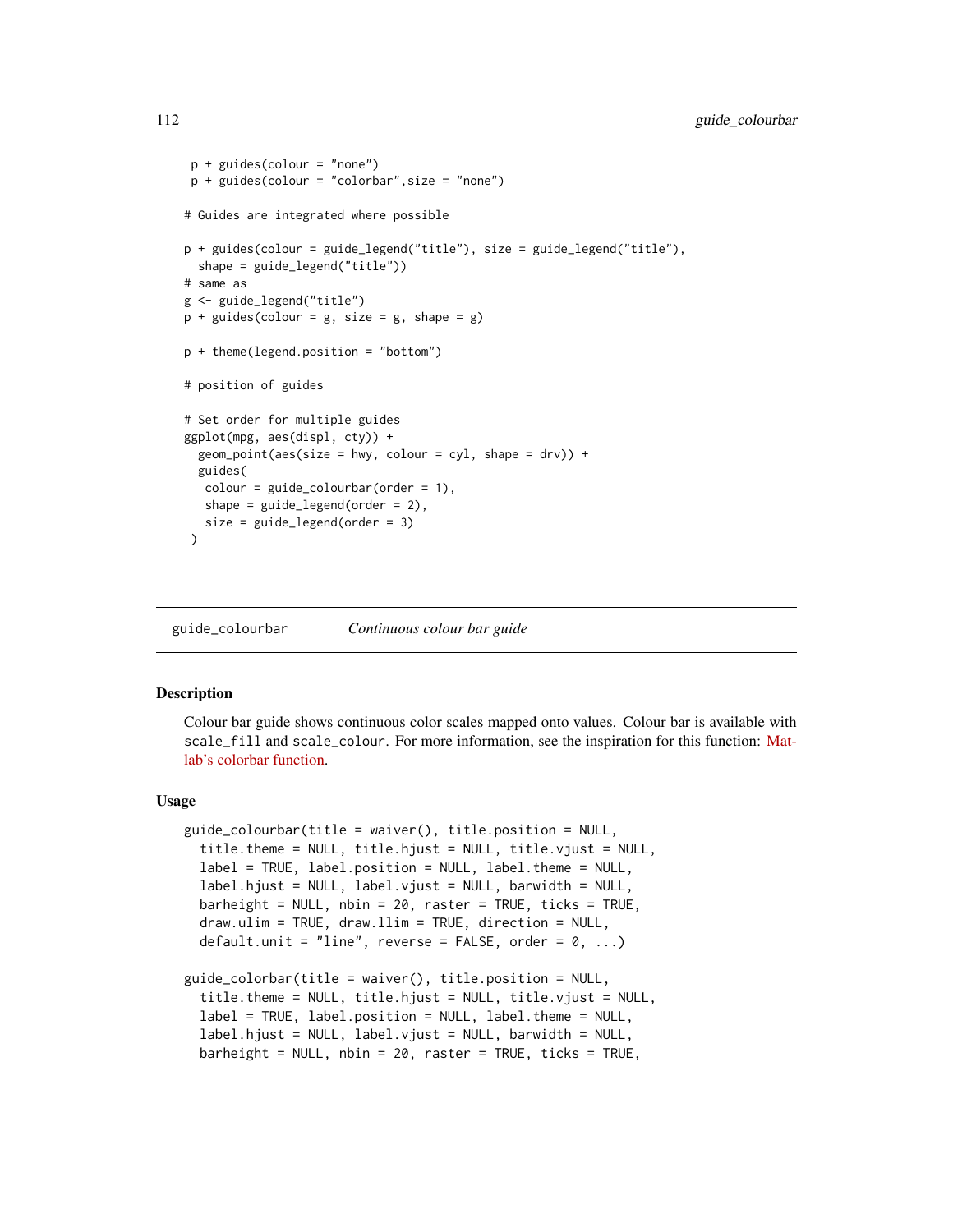```
draw.ulim = TRUE, draw.llim = TRUE, direction = NULL,
default.unit = "line", reverse = FALSE, order = 0, ...)
```
## Arguments

| title          | A character string or expression indicating a title of guide. If NULL, the title<br>is not shown. By default (waiver), the name of the scale object or the name<br>specified in labs is used for the title.                                                               |
|----------------|---------------------------------------------------------------------------------------------------------------------------------------------------------------------------------------------------------------------------------------------------------------------------|
| title.position | A character string indicating the position of a title. One of "top" (default for a<br>vertical guide), "bottom", "left" (default for a horizontal guide), or "right."                                                                                                     |
| title.theme    | A theme object for rendering the title text. Usually the object of element_text<br>is expected. By default, the theme is specified by legend. title in theme or<br>theme.                                                                                                 |
| title.hjust    | A number specifying horizontal justification of the title text.                                                                                                                                                                                                           |
| title.vjust    | A number specifying vertical justification of the title text.                                                                                                                                                                                                             |
| label          | logical. If TRUE then the labels are drawn. If FALSE then the labels are invisible.                                                                                                                                                                                       |
| label.position | A character string indicating the position of a label. One of "top", "bottom"<br>(default for horizontal guide), "left", or "right" (default for vertical guide).                                                                                                         |
| label.theme    | A theme object for rendering the label text. Usually the object of element_text<br>is expected. By default, the theme is specified by legend. text in theme or<br>theme.                                                                                                  |
| label.hjust    | A numeric specifying horizontal justification of the label text.                                                                                                                                                                                                          |
| label.vjust    | A numeric specifying vertical justification of the label text.                                                                                                                                                                                                            |
| barwidth       | A numeric or a unit object specifying the width of the colorbar. Default value<br>is legend. key. width or legend. key. size in theme or theme.                                                                                                                           |
| barheight      | A numeric or a unit object specifying the height of the colorbar. Default value<br>is legend. key. height or legend. key. size in theme or theme.                                                                                                                         |
| nbin           | A numeric specifying the number of bins for drawing colorbar. A smoother<br>colorbar for a larger value.                                                                                                                                                                  |
| raster         | A logical. If TRUE then the colorbar is rendered as a raster object. If FALSE then<br>the colorbar is rendered as a set of rectangles. Note that not all graphics devices<br>are capable of rendering raster image.                                                       |
| ticks          | A logical specifying if tick marks on colorbar should be visible.                                                                                                                                                                                                         |
| draw.ulim      | A logical specifying if the upper limit tick marks should be visible.                                                                                                                                                                                                     |
| draw.llim      | A logical specifying if the lower limit tick marks should be visible.                                                                                                                                                                                                     |
| direction      | A character string indicating the direction of the guide. One of "horizontal" or<br>"vertical."                                                                                                                                                                           |
| default.unit   | A character string indicating unit for barwidth and barheight.                                                                                                                                                                                                            |
| reverse        | logical. If TRUE the colorbar is reversed. By default, the highest value is on the<br>top and the lowest value is on the bottom                                                                                                                                           |
| order          | positive integer less that 99 that specifies the order of this guide among multiple<br>guides. This controls the order in which multiple guides are displayed, not the<br>contents of the guide itself. If 0 (default), the order is determined by a secret<br>algorithm. |
| .              | ignored.                                                                                                                                                                                                                                                                  |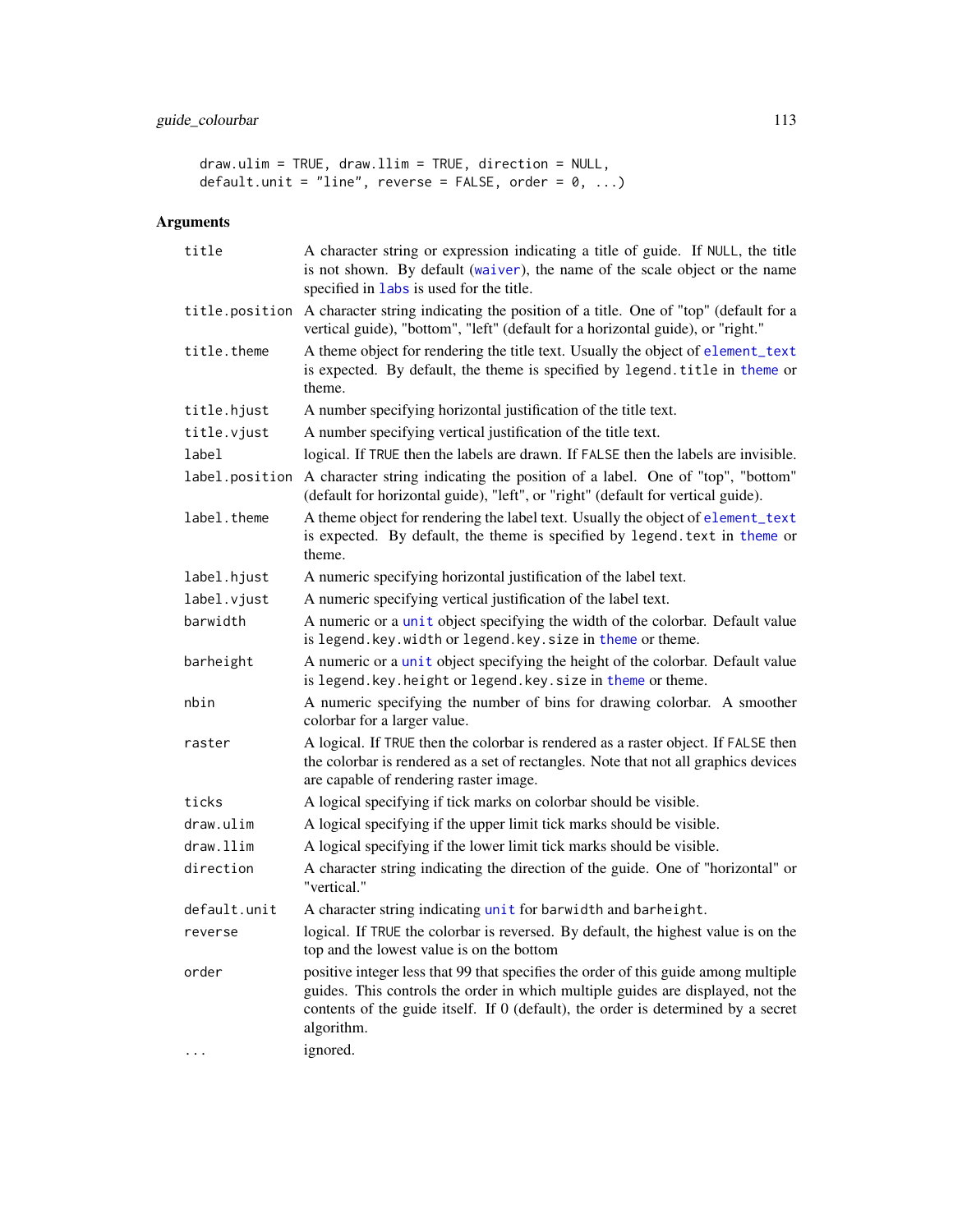#### Details

Guides can be specified in each scale\_ $\star$  or in [guides](#page-110-0). guide="legend" in scale\_ $\star$  is syntactic sugar for guide=guide\_legend() (e.g. scale\_color\_manual(guide =  $"legend")$ ). As for how to specify the guide for each scale in more detail, see [guides](#page-110-0).

#### Value

A guide object

## See Also

Other guides: [guide\\_legend](#page-114-0), [guides](#page-110-0)

```
df \le reshape2::melt(outer(1:4, 1:4), varnames = c("X1", "X2"))
p1 \leftarrow ggplot(df, aes(X1, X2)) + geom\_tile(aes(fill = value))p2 \leq -p1 + geom\_point(aes(size = value))# Basic form
p1 + scale_fill_continuous(guide = "colorbar")
p1 + scale_fill_continuous(guide = guide_colorbar())
p1 + guides(fill = guide\_colorbar())# Control styles
# bar size
p1 + guides(fill = guide-colorbar(barwidth = 0.5, barheight = 10))# no label
p1 + guides(fill = guide_colorbar(label = FALSE))
# no tick marks
p1 + guides(fill = guide_colorbar(ticks = FALSE))
# label position
p1 + guides(fill = guide_colorbar(label.position = "left"))
# label theme
p1 + guides(fill = guide_colorbar(label.theme = element_text(colour = "blue", angle = 0)))
# small number of bins
p1 + guides(fill = guide\_colorbar(hin = 3))# large number of bins
p1 + guides(fill = guide\_colorbar(hlin = 100))# make top- and bottom-most ticks invisible
p1 + scale_fill_continuous(limits = c(0, 20), breaks = c(0, 5, 10, 15, 20),
 guide = guide_colorbar(nbin=100, draw.ulim = FALSE, draw.llim = FALSE))
```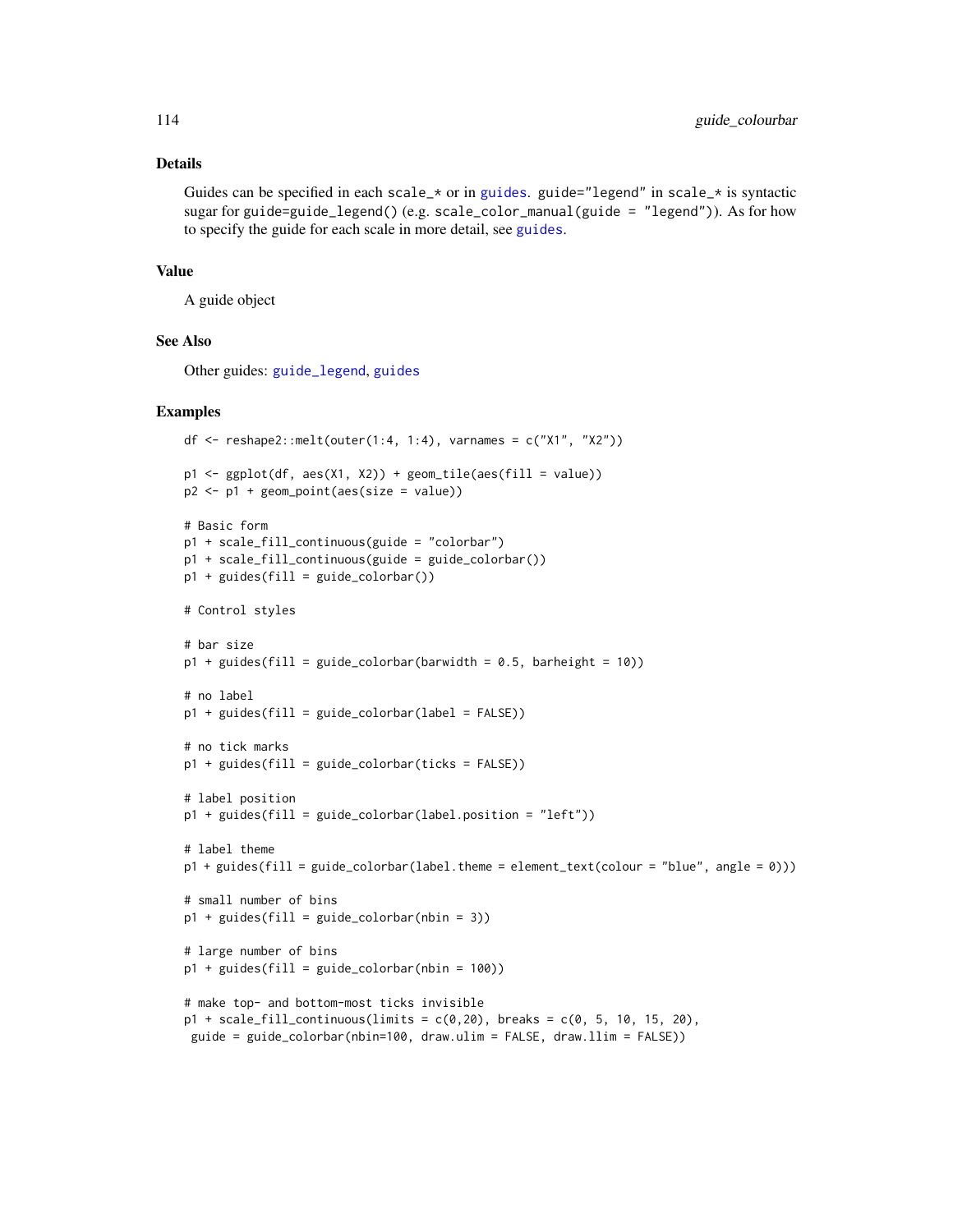## guide\_legend 115

```
# guides can be controlled independently
p2 +
 scale_fill_continuous(guide = "colorbar") +
  scale_size(guide = "legend")
p2 + guides(fill = "colorbar", size = "legend")p2 +
  scale_fill_continuous(guide = guide_colorbar(direction = "horizontal")) +
  scale_size(guide = guide_legend(direction = "vertical"))
```
<span id="page-114-0"></span>guide\_legend *Legend guide*

## Description

Legend type guide shows key (i.e., geoms) mapped onto values. Legend guides for various scales are integrated if possible.

## Usage

```
guide_legend(title = waiver(), title.position = NULL, title.theme = NULL,
  title.hjust = NULL, title.vjust = NULL, label = TRUE,
  label.position = NULL, label.theme = NULL, label.hjust = NULL,
  label.vjust = NULL, keywidth = NULL, keyheight = NULL,direction = NULL, default.out = "line", override.aes = list(),nrow = NULL, ncol = NULL, byrow = FALSE, reverse = FALSE, order = 0,
  ...)
```
#### **Arguments**

| title          | A character string or expression indicating a title of guide. If NULL, the title<br>is not shown. By default (waiver), the name of the scale object or the name<br>specified in labs is used for the title. |
|----------------|-------------------------------------------------------------------------------------------------------------------------------------------------------------------------------------------------------------|
|                | title position A character string indicating the position of a title. One of "top" (default for a<br>vertical guide), "bottom", "left" (default for a horizontal guide), or "right."                        |
| title.theme    | A theme object for rendering the title text. Usually the object of element_text<br>is expected. By default, the theme is specified by legend. title in theme or<br>theme.                                   |
| title.hjust    | A number specifying horizontal justification of the title text.                                                                                                                                             |
| title.vjust    | A number specifying vertical justification of the title text.                                                                                                                                               |
| label          | logical. If TRUE then the labels are drawn. If FALSE then the labels are invisible.                                                                                                                         |
| label.position | A character string indicating the position of a label. One of "top", "bottom"<br>(default for horizontal guide), "left", or "right" (default for vertical guide).                                           |
| label.theme    | A theme object for rendering the label text. Usually the object of element_text<br>is expected. By default, the theme is specified by legend. text in theme or<br>theme.                                    |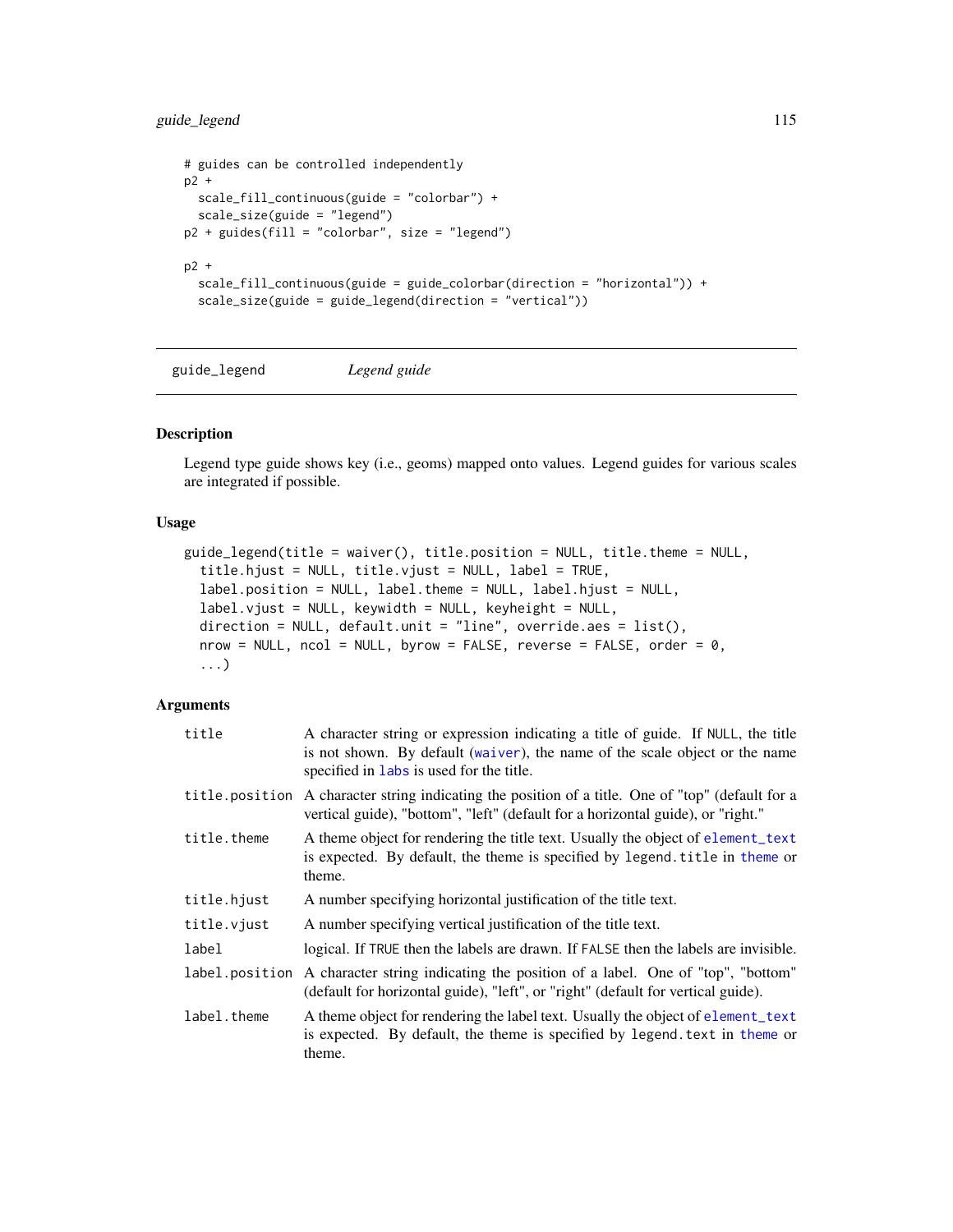| label.hjust  | A numeric specifying horizontal justification of the label text.                                                                                                                                                                                                          |
|--------------|---------------------------------------------------------------------------------------------------------------------------------------------------------------------------------------------------------------------------------------------------------------------------|
| label.vjust  | A numeric specifying vertical justification of the label text.                                                                                                                                                                                                            |
| keywidth     | A numeric or a unit object specifying the width of the legend key. Default value<br>is legend. key. width or legend. key. size in theme or theme.                                                                                                                         |
| keyheight    | A numeric or a unit object specifying the height of the legend key. Default<br>value is legend. key. height or legend. key. size in theme or theme.                                                                                                                       |
| direction    | A character string indicating the direction of the guide. One of "horizontal" or<br>"vertical."                                                                                                                                                                           |
| default.unit | A character string indicating unit for keywidth and keyheight.                                                                                                                                                                                                            |
| override.aes | A list specifying aesthetic parameters of legend key. See details and examples.                                                                                                                                                                                           |
| nrow         | The desired number of rows of legends.                                                                                                                                                                                                                                    |
| ncol         | The desired number of column of legends.                                                                                                                                                                                                                                  |
| byrow        | logical. If FALSE (the default) the legend-matrix is filled by columns, otherwise<br>the legend-matrix is filled by rows.                                                                                                                                                 |
| reverse      | logical. If TRUE the order of legends is reversed.                                                                                                                                                                                                                        |
| order        | positive integer less that 99 that specifies the order of this guide among multiple<br>guides. This controls the order in which multiple guides are displayed, not the<br>contents of the guide itself. If 0 (default), the order is determined by a secret<br>algorithm. |
| $\cdots$     | ignored.                                                                                                                                                                                                                                                                  |

## Details

Guides can be specified in each scale\_\* or in [guides](#page-110-0). guide="legend" in scale\_\* is syntactic sugar for guide=guide\_legend() (e.g. scale\_color\_manual(guide = "legend")). As for how to specify the guide for each scale in more detail, see [guides](#page-110-0).

## Value

A guide object

## See Also

Other guides: [guide\\_colourbar](#page-111-0), [guides](#page-110-0)

```
df \leq reshape2::melt(outer(1:4, 1:4), varnames = c("X1", "X2"))
p1 \leftarrow ggplot(df, aes(X1, X2)) + geom\_tile(aes(fill = value))p2 <- p1 + geom_point(aes(size = value))
# Basic form
p1 + scale_fill_continuous(guide = "legend")
p1 + scale_fill_continuous(guide = guide_legend())
```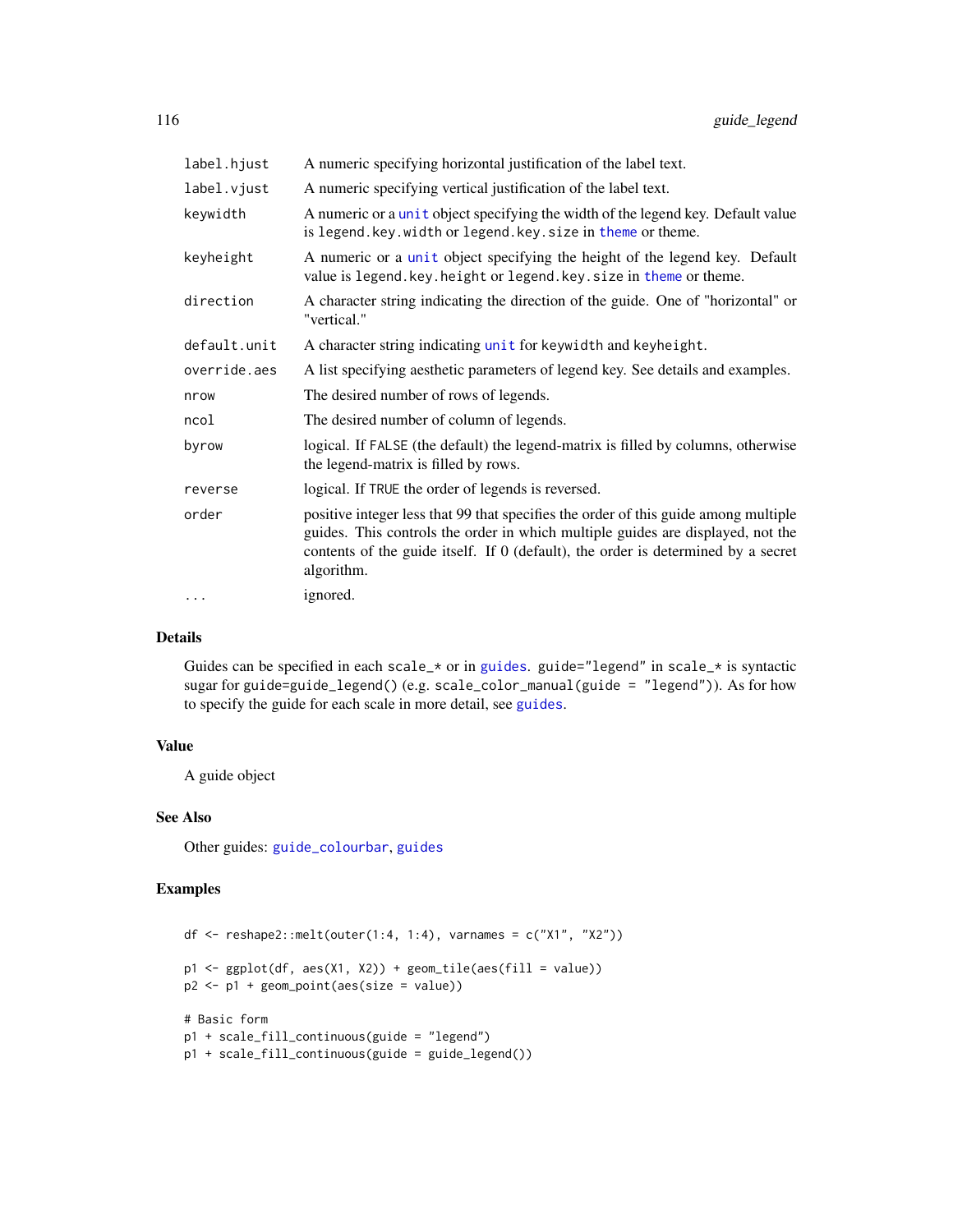```
# Guide title
p1 + scale_fill_continuous(guide = guide_legend(title = "V")) # title text
p1 + scale_fill_continuous(guide = guide_legend(title = NULL)) # no title
# Control styles
# key size
p1 + guides(fill = guide_length(keywidth = 3, keyheight = 1))# title position
p1 + guides(fill = guide_legend(title = "LEFT", title.position = "left"))
# title text styles via element_text
p1 + guides(fill =
  guide_legend(
    title.theme = element_text(
      size = 15,
      face = "italic",
     colour = "red",
      angle = \theta)
 )
)
# label position
p1 + guides(fill = guide_legend(label.position = "left", label.hjust = 1))
# label styles
p1 + scale_fill_continuous(breaks = c(5, 10, 15),
 labels = paste("long", c(5, 10, 15)),guide = guide_legend(
   direction = "horizontal",
    title.position = "top",
   label.position = "bottom",
   label.hjust = 0.5,
   label.vjust = 1,
    label.theme = element_text(angle = 90)
 )
\mathcal{L}# Set aesthetic of legend key
# very low alpha value make it difficult to see legend key
p3 <- ggplot(diamonds, aes(carat, price)) +
  geom_point(aes(colour = color), alpha = 1/100)
p3
# override.aes overwrites the alpha
p3 + guides(colour = guide_legend(override.aes = list(alpha = 1)))
# multiple row/col legends
df <- data.frame(x = 1:20, y = 1:20, color = letters[1:20])
```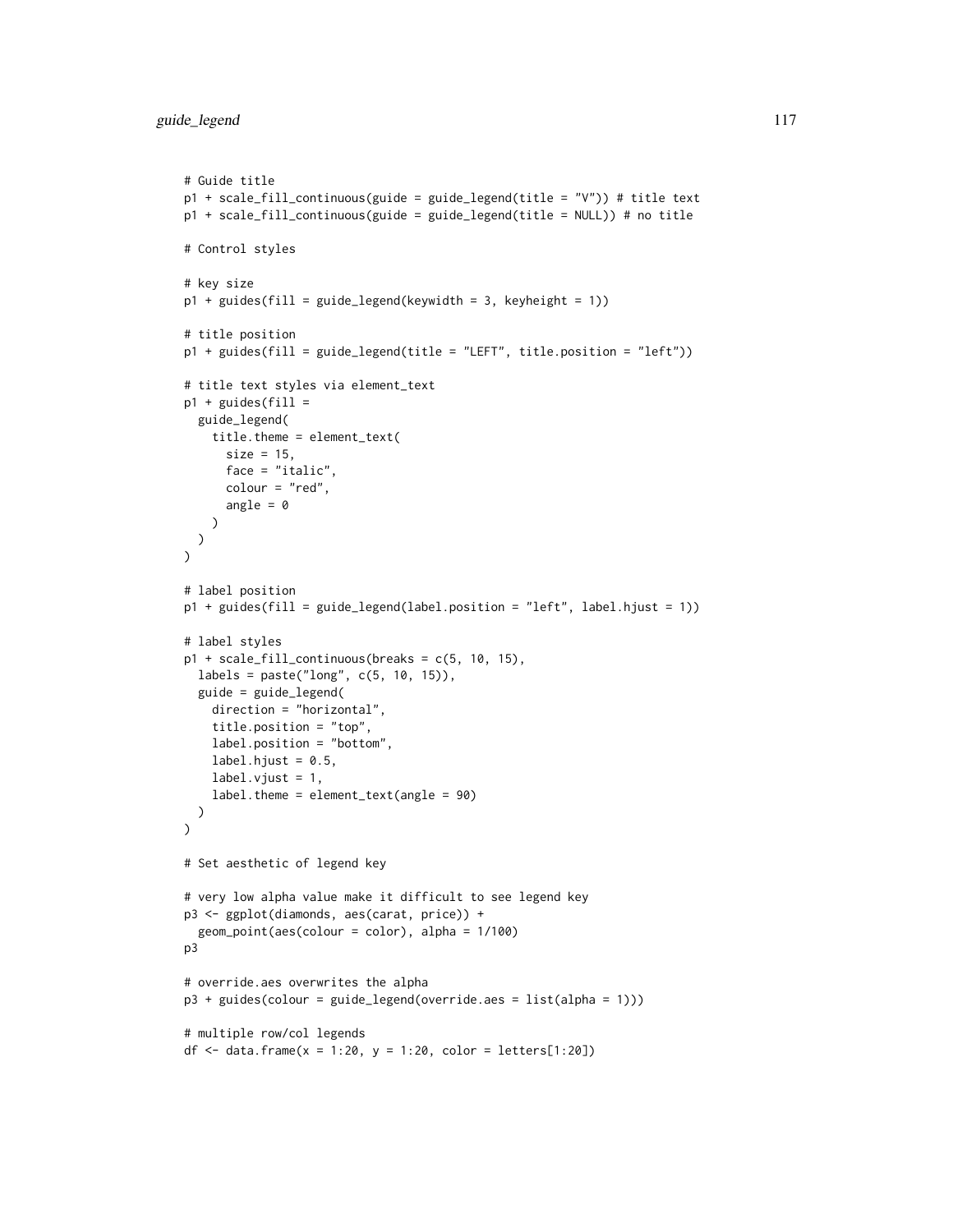```
p \leftarrow \text{gplot}(df, \text{aes}(x, y)) +
  geom_point(aes(colour = color))
p + guides(col = guide\_legend(nrow = 8))p + guides(col = guide\_legend(ncol = 8))p + guides(col = guide\_legend(nrow = 8, byrow = TRUE))p + guides(col = guide\_legend(ncol = 8, byrow = TRUE))# reversed order legend
p + guides(col = guide\_legend(reverse = TRUE))
```
#### hmisc *A selection of summary functions from Hmisc*

#### Description

These are wrappers around functions from **Hmsic** designed to make them easier to use with [stat\\_summary](#page-172-0). See the Hmisc documentation for more details:

- [smean.cl.boot](#page-0-0)
- [smean.cl.normal](#page-0-0)
- [smean.sdl](#page-0-0)
- [smedian.hilow](#page-0-0)

## Usage

```
mean_cl_boot(x, ...)
mean_cl_normal(x, ...)
mean_sdl(x, \ldots)median_hilow(x, ...)
```
## Arguments

|          | a numeric vector                                            |
|----------|-------------------------------------------------------------|
| $\cdots$ | other arguments passed on to the respective Hmisc function. |

## Value

A data frame with columns y, ymin, and ymax.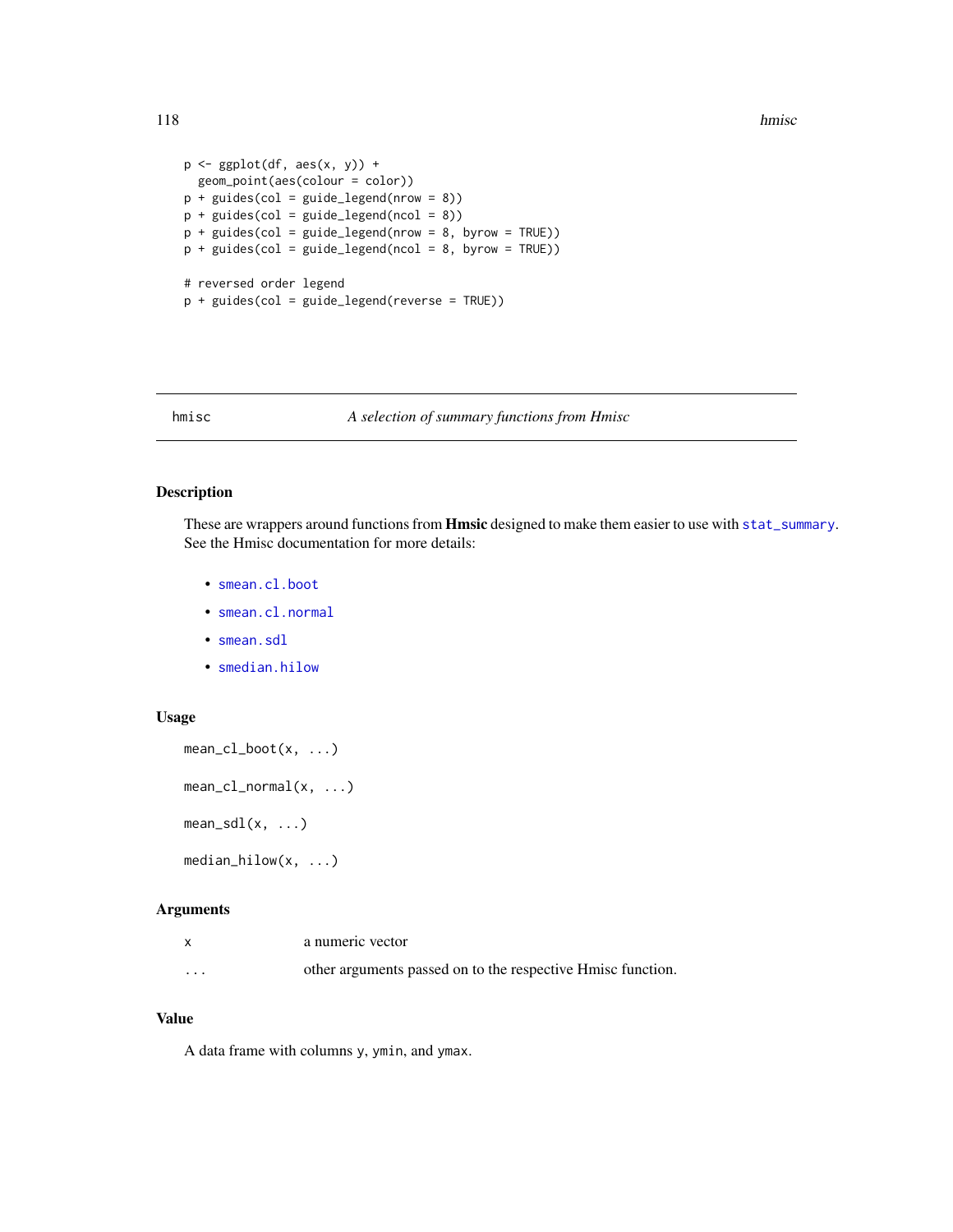#### labeller the contract of the contract of the contract of the contract of the contract of the contract of the contract of the contract of the contract of the contract of the contract of the contract of the contract of the c

## Examples

```
x \le rnorm(100)
mean_cl_boot(x)
mean_cl_normal(x)
mean_sdl(x)
median_hilow(x)
```
<span id="page-118-0"></span>labeller *Construct labelling specification*

## Description

This function makes it easy to assign different labellers to different factors. The labeller can be a function or it can be a named character vectors that will serve as a lookup table.

#### Usage

```
labeller(..., .rows = NULL, .cols = NULL, keep.as.numeric = NULL,
  .multi_line = TRUE, .default = label_value)
```
#### Arguments

| $\ddots$        | Named arguments of the form variable = labeller. Each labeller is passed<br>to as labeller () and can be a lookup table, a function taking and returning<br>character vectors, or simply a labeller function.          |
|-----------------|------------------------------------------------------------------------------------------------------------------------------------------------------------------------------------------------------------------------|
| .rows, .cols    | Labeller for a whole margin (either the rows or the columns). It is passed to<br>as _labeller(). When a margin-wide labeller is set, make sure you don't men-<br>tion in $\dots$ any variable belonging to the margin. |
| keep.as.numeric |                                                                                                                                                                                                                        |
|                 | Deprecated. All supplied labellers and on-labeller functions should be able to<br>work with character labels.                                                                                                          |
| .multi_line     | Whether to display the labels of multiple factors on separate lines. This is passed<br>to the labeller function.                                                                                                       |
| .default        | Default labeller for variables not specified. Also used with lookup tables or<br>non-labeller functions.                                                                                                               |

#### Details

In case of functions, if the labeller has class labeller, it is directly applied on the data frame of labels. Otherwise, it is applied to the columns of the data frame of labels. The data frame is then processed with the function specified in the .default argument. This is intended to be used with functions taking a character vector such as [capitalize](#page-0-0).

## Value

A labeller function to supply to [facet\\_grid](#page-30-0) for the argument labeller.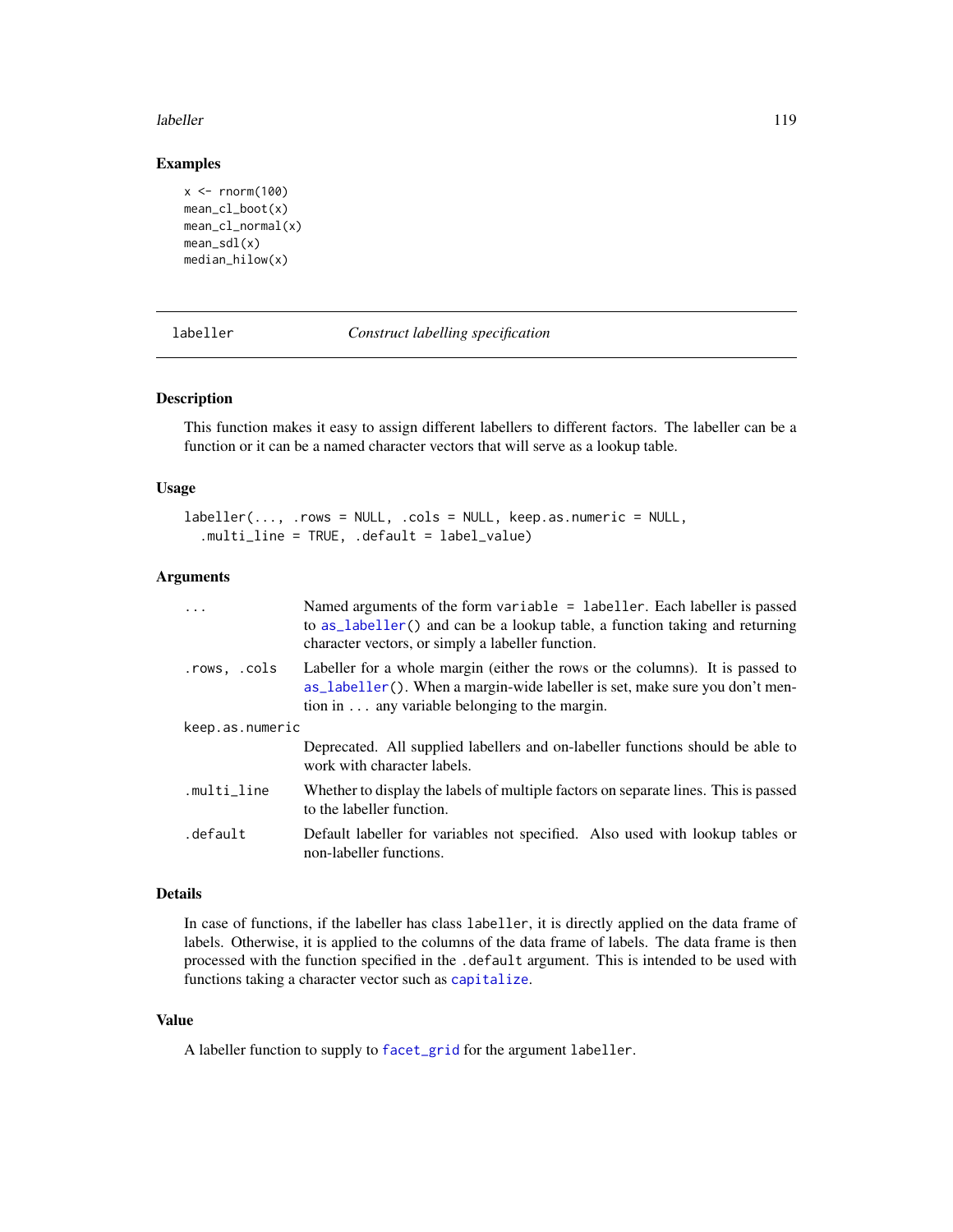#### See Also

[as\\_labeller\(](#page-0-0)), [labellers](#page-120-0)

```
p1 \leq - ggplot(mtcars, aes(x = mpg, y = wt)) + geom_point()
# You can assign different labellers to variables:
p1 + facet_grid(vs + am \sim gear,
  labeller = labeller(vs = label_both, am = label_value))
# Or whole margins:
p1 + facet_grid(vs + am \sim gear,
  labeller = labeller(.rows = label_both, .cols = label_value))
# You can supply functions operating on strings:
capitalize <- function(string) {
  substr(string, 1, 1) <- toupper(substr(string, 1, 1))
  string
}
p2 \leq ggplot(msleep, aes(x = sleep\_total, y = awake)) + geom\_point()p2 + \text{facet\_grid}(vore \sim \text{conservation}, \text{ labeller} = \text{labeller}(vore = \text{capitalize})# Or use character vectors as lookup tables:
conservation_status <- c(
 cd = "Conservation Dependent",
 en = "Endangered",
 lc = "Least concern",
 nt = "Near Threatened",
  vu = "Vulnerable",
  domesticated = "Domesticated"
\lambda## Source: http://en.wikipedia.org/wiki/Wikipedia:Conservation_status
p2 + \text{facet\_grid}(vore \sim \text{conservation}, \text{labeller} = \text{labeller}(.default = capitalize,
  conservation = conservation_status
))
# In the following example, we rename the levels to the long form,
# then apply a wrap labeller to the columns to prevent cropped text
msleep$conservation2 <- plyr::revalue(msleep$conservation,
  conservation_status)
p2 %+% msleep + facet_grid(vore ~ conservation2)
p2 %+% msleep +
  facet_grid(vore ~ conservation2,
    labeller = labeller(conservation2 = label_wrap_gen(10))
  )
# labeller() is especially useful to act as a global labeller. You
```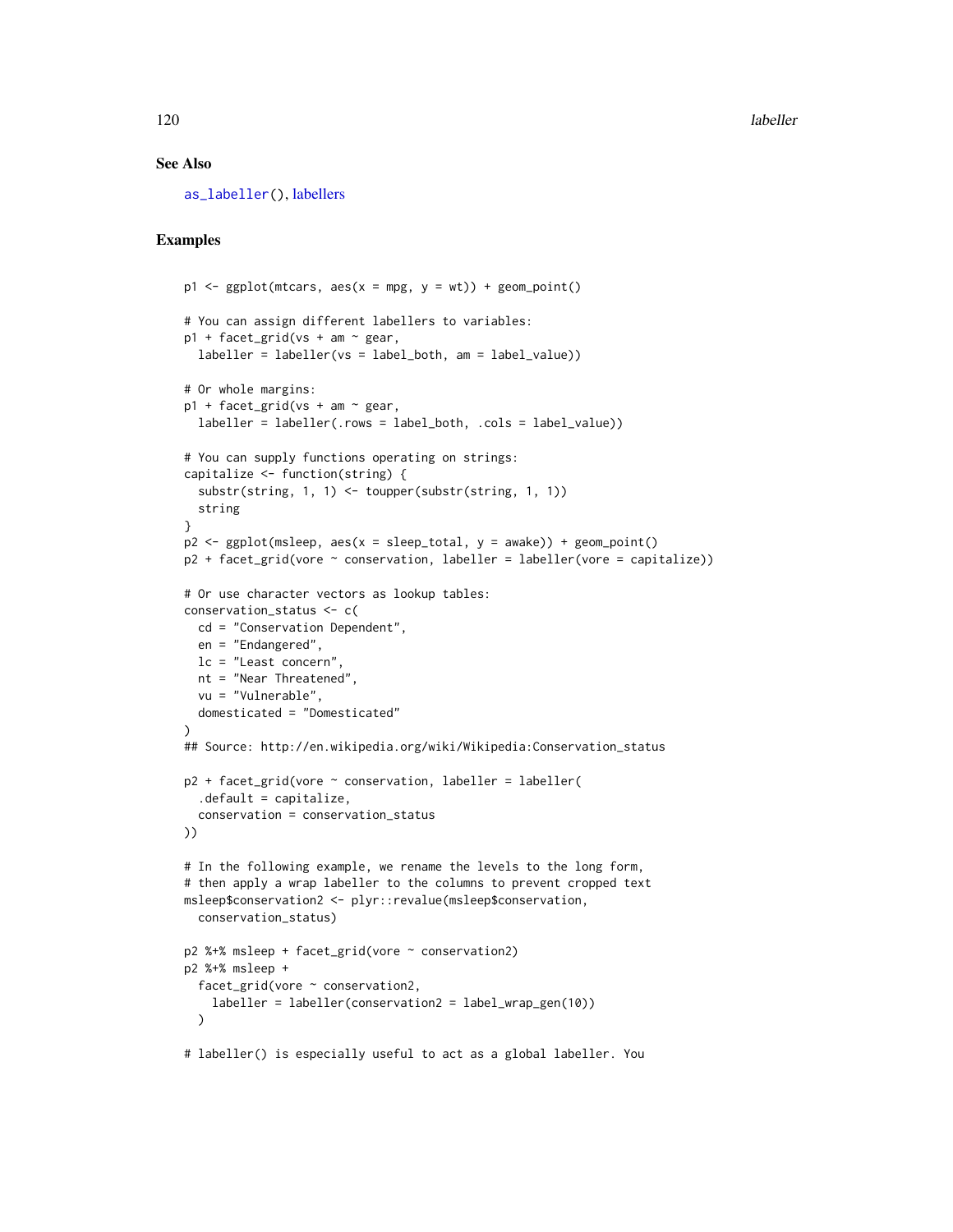#### labellers and the contract of the contract of the contract of the contract of the contract of the contract of the contract of the contract of the contract of the contract of the contract of the contract of the contract of

```
# can set it up once and use it on a range of different plots with
# different facet specifications.
global_labeller <- labeller(
  vore = capitalize,
  conservation = conservation_status,
  conservation2 = label_wrap_gen(10),
  .default = label_both
\lambdap2 + facet_grid(vore ~ conservation, labeller = global_labeller)
p2 + facet_wrap(~vore, labeller = global_labeller)
p2 %+% msleep + facet_wrap(~conservation2, labeller = global_labeller)
```
## <span id="page-120-0"></span>labellers *Useful labeller functions*

## Description

Labeller functions are in charge of formatting the strip labels of facet grids and wraps. Most of them accept a multi\_line argument to control whether multiple factors (defined in formulae such as ~first + second) should be displayed on a single line separated with commas, or each on their own line.

### Usage

```
label_value(labels, multi_line = TRUE)
label_both(labels, multi_line = TRUE, sep = ": ")
label_context(labels, multi_line = TRUE, sep = ": ")
label_parsed(labels, multi_line = TRUE)
```
label\_wrap\_gen(width = 25, multi\_line = TRUE)

## **Arguments**

| labels     | Data frame of labels. Usually contains only one element, but facetting over<br>multiple factors entails multiple label variables. |
|------------|-----------------------------------------------------------------------------------------------------------------------------------|
| multi_line | Whether to display the labels of multiple factors on separate lines.                                                              |
| sep        | String separating variables and values.                                                                                           |
| width      | Maximum number of characters before wrapping the strip.                                                                           |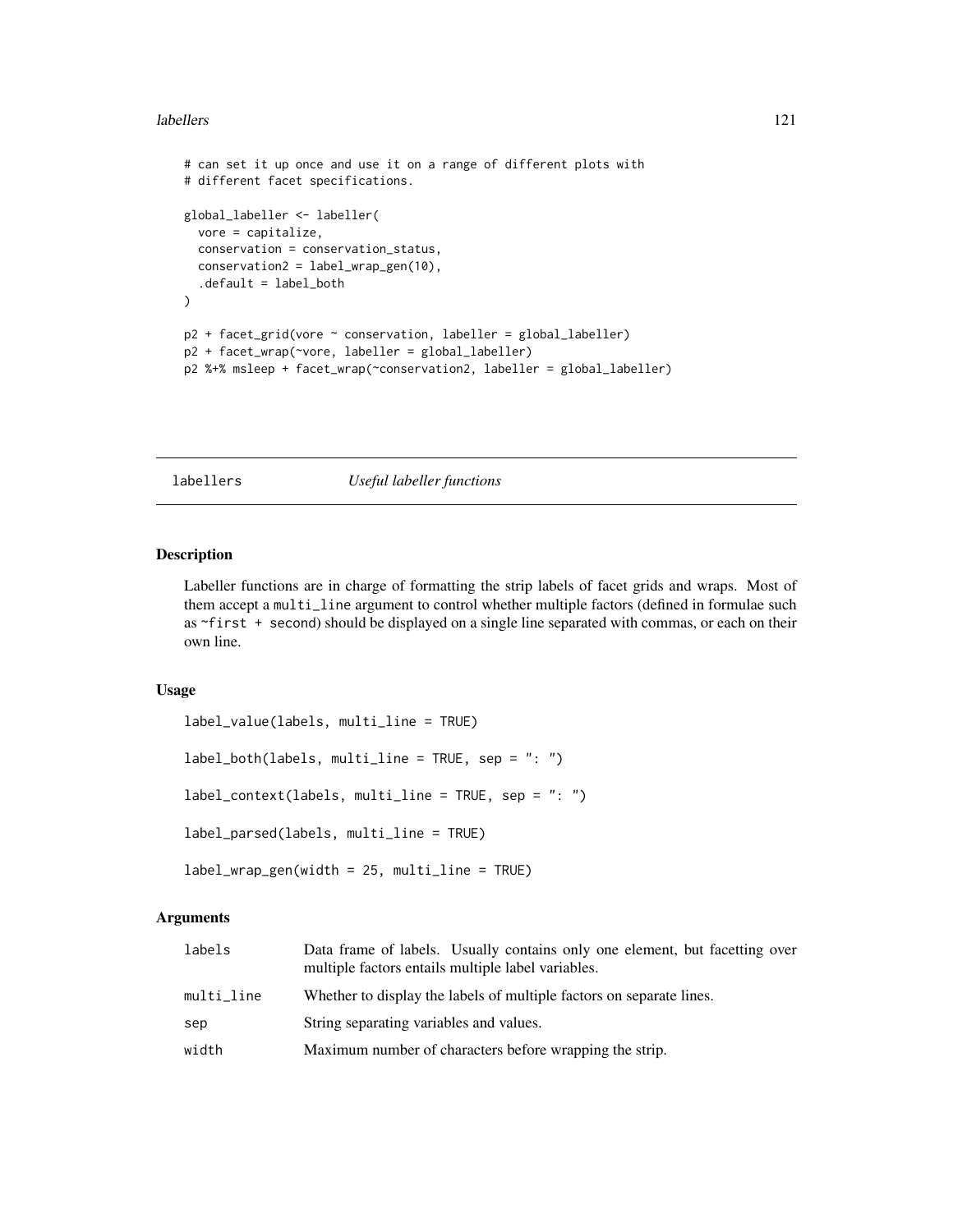## Details

label\_value() only displays the value of a factor while label\_both() displays both the variable name and the factor value. label\_context() is context-dependent and uses label\_value() for single factor facetting and label\_both() when multiple factors are involved. label\_wrap\_gen() uses [strwrap\(](#page-0-0)) for line wrapping.

label\_parsed() interprets the labels as plotmath expressions. [label\\_bquote\(](#page-122-0)) offers a more flexible way of constructing plotmath expressions. See examples and [bquote\(](#page-0-0)) for details on the syntax of the argument.

#### Writing New Labeller Functions

Note that an easy way to write a labeller function is to transform a function operating on character vectors with [as\\_labeller\(](#page-0-0)).

A labeller function accepts a data frame of labels (character vectors) containing one column for each factor. Multiple factors occur with formula of the type ~first + second.

The return value must be a rectangular list where each 'row' characterises a single facet. The list elements can be either character vectors or lists of plotmath expressions. When multiple elements are returned, they get displayed on their own new lines (i.e., each facet gets a multi-line strip of labels).

To illustrate, let's say your labeller returns a list of two character vectors of length 3. This is a rectangular list because all elements have the same length. The first facet will get the first elements of each vector and display each of them on their own line. Then the second facet gets the second elements of each vector, and so on.

If it's useful to your labeller, you can retrieve the type attribute of the incoming data frame of labels. The value of this attribute reflects the kind of strips your labeller is dealing with: "cols" for columns and "rows" for rows. Note that [facet\\_wrap\(](#page-33-0)) has columns by default and rows when the strips are switched with the switch option. The facet attribute also provides metadata on the labels. It takes the values "grid" or "wrap".

For compatibility with [labeller\(](#page-118-0)), each labeller function must have the labeller S3 class.

## See Also

[labeller\(](#page-118-0)), [as\\_labeller\(](#page-0-0)), [label\\_bquote\(](#page-122-0))

#### Examples

```
mtcars$cyl2 <- factor(mtcars$cyl, labels = c("alpha", "beta", "gamma"))
p <- ggplot(mtcars, aes(wt, mpg)) + geom_point()
# Displaying only the values
```

```
p + facet_grid(. \sim cyl)
```

```
p + facet_grid(. \sim cyl, labeller = label_value)
```

```
# Displaying both the values and the variables
```

```
p + facet_grid(. ~ cyl, labeller = label_both)
```
# Displaying only the values or both the values and variables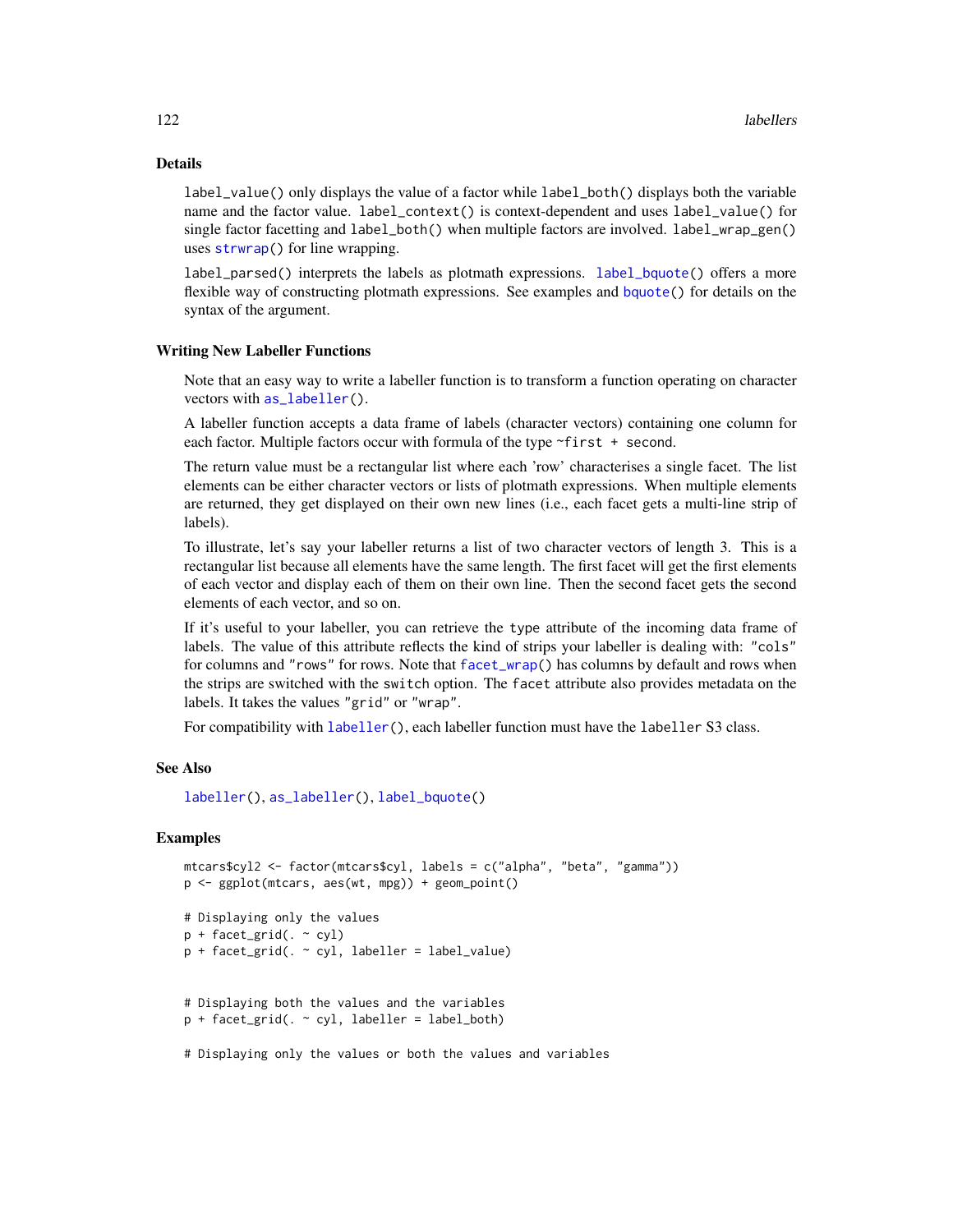## label\_bquote 123

```
# depending on whether multiple factors are facetted over
p + facet_grid(am ~ vs+cyl, labeller = label_context)
# Interpreting the labels as plotmath expressions
p + facet_grid(. ~ cyl2)
p + facet_grid(. ~ cyl2, labeller = label_parsed)
p + facet_wrap(~vs + cyl2, labeller = label_parsed)
```
<span id="page-122-0"></span>

#### label\_bquote *Label with mathematical expressions*

## Description

label\_bquote() offers a flexible way of labelling facet rows or columns with plotmath expressions. Backquoted variables will be replaced with their value in the facet.

## Usage

label\_bquote(rows = NULL, cols = NULL, default = label\_value)

## Arguments

| rows    | Backguoted labelling expression for rows.                                                           |
|---------|-----------------------------------------------------------------------------------------------------|
| cols    | Backquoted labelling expression for columns.                                                        |
| default | Default labeller function for the rows or the columns when no plotmath expres-<br>sion is provided. |

## See Also

[labellers,](#page-120-0) [labeller\(](#page-118-0)),

```
# The variables mentioned in the plotmath expression must be
# backquoted and referred to by their names.
p <- ggplot(mtcars, aes(wt, mpg)) + geom_point()
p + facet\_grid(vs ~ ~ ., labeller = label_bquote(alpha ~ . (vs)))p + \text{facet\_grid}. ~ vs, labeller = label_bquote(cols = .(vs) ^ .(vs)))
p + facet\_grid( . ~ vs + am, labeller = label_bquote(cols = .(am) ^ (vs)))
```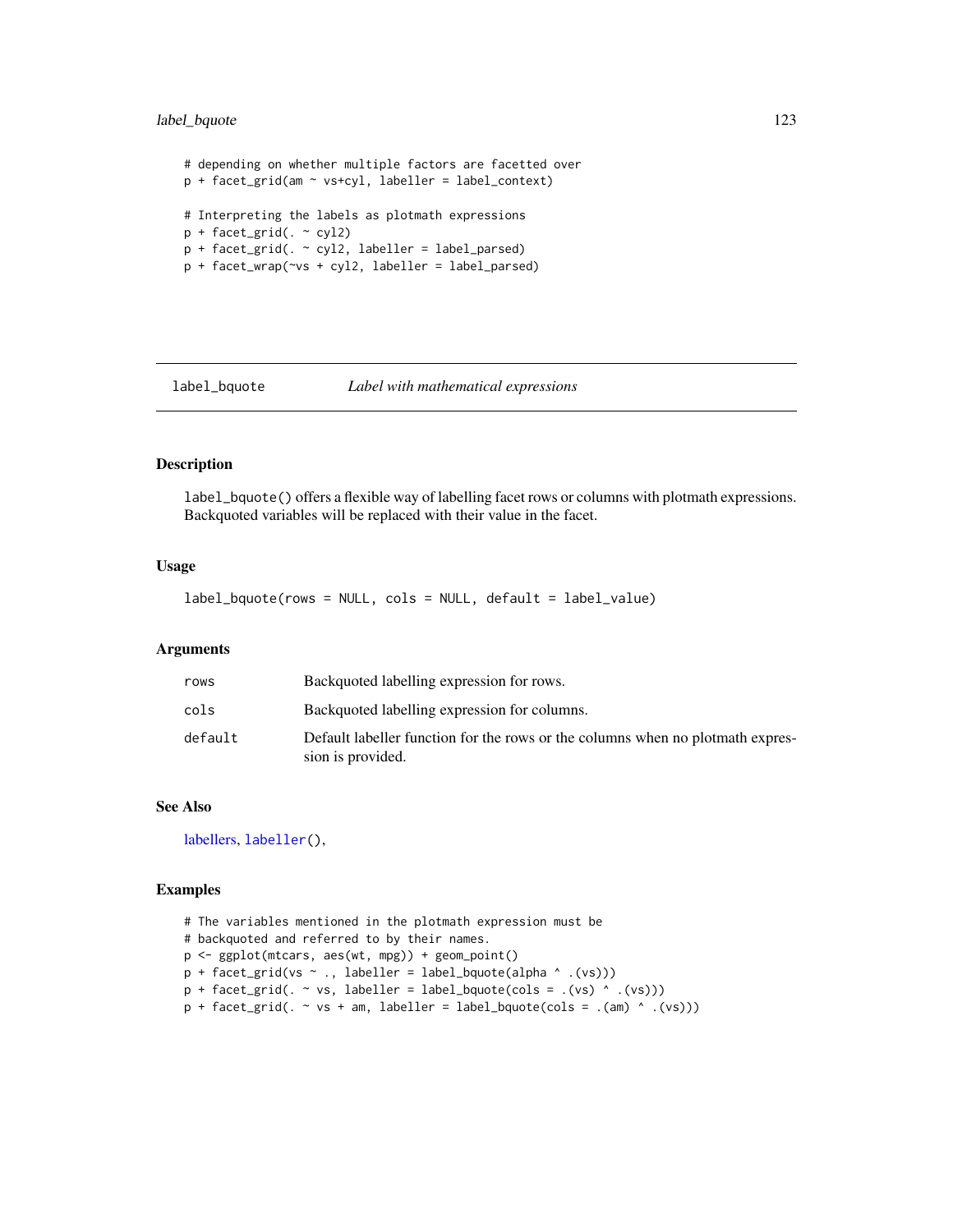#### <span id="page-123-0"></span>Description

Good labels are critical for making your plots accessible to a wider audience. Ensure the axis and legend labels display the full variable name. Use the plot title and subtitle to explain the main findings. It's common to use the caption to provide information about the data source.

## Usage

 $\text{labs}(\ldots)$ xlab(label) ylab(label) ggtitle(label, subtitle = NULL)

## Arguments

| .        | A list of new name-value pairs. The name should either be an aesthetic, or one<br>of "title", "subtitle", or "caption". |
|----------|-------------------------------------------------------------------------------------------------------------------------|
| label    | The text for the axis, plot title or caption below the plot.                                                            |
| subtitle | the text for the subtitle for the plot which will be displayed below the title. Leave<br>NULL for no subtitle.          |

## Details

You can also set axis and legend labels in the individual scales (using the first argument, the name. I recommend doing that if you're changing other scale options.

```
p <- ggplot(mtcars, aes(mpg, wt, colour = cyl)) + geom_point()
p + labs(colour = "Cylinders")
p + \text{ labs}(x = "New x label")# The plot title appears at the top-left, with the subtitle
# display in smaller text underneath it
p + labs(title = "New plot title")
p + labs(title = "New plot title", subtitle = "A subtitle")
# The caption appears in the bottom-right, and is often used for
# sources, notes or copyright
p + labs(caption = "(based on data from ...)")
```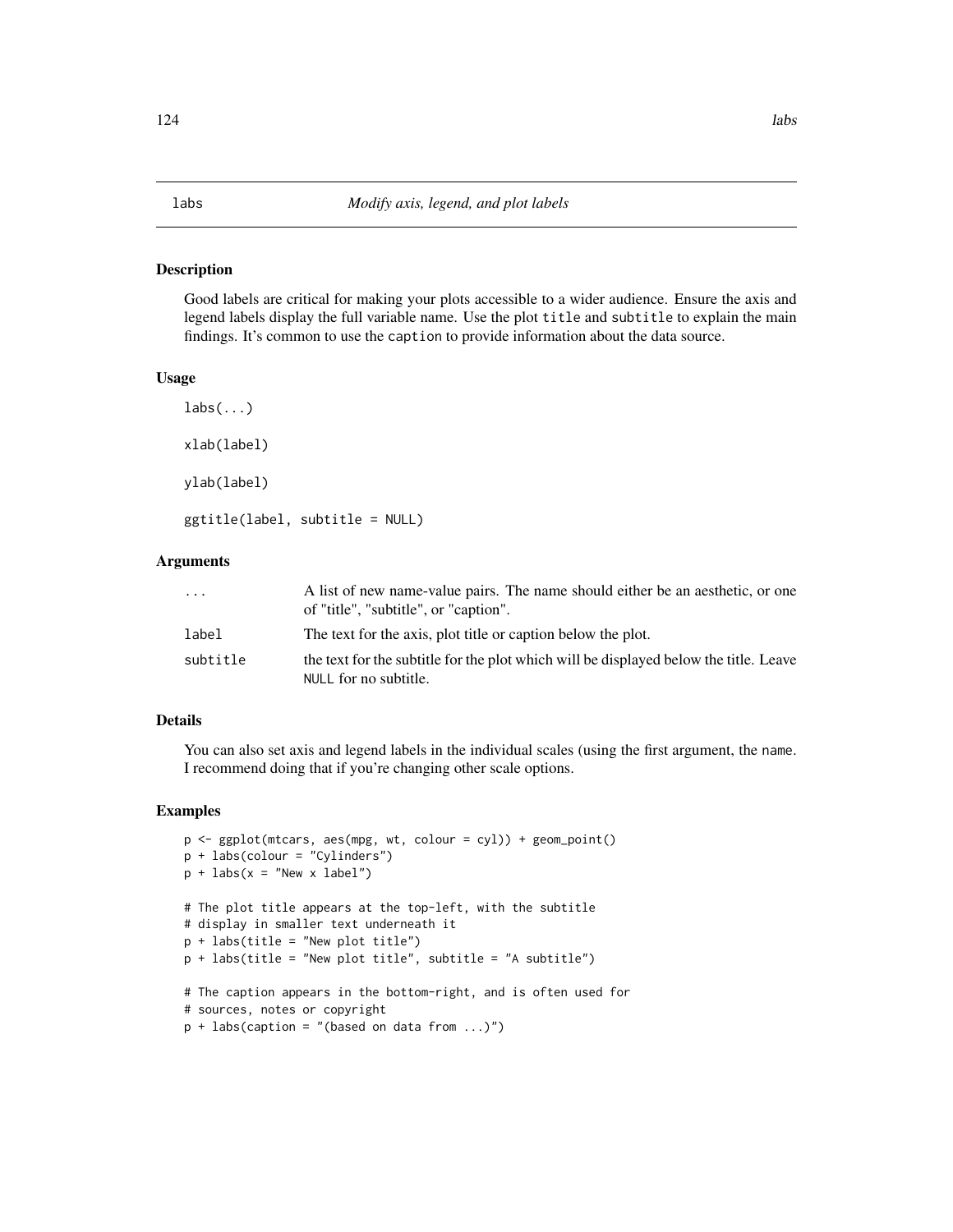## Description

This is a shortcut for supplying the limits argument to the individual scales. Note that, by default, any values outside the limits will be replaced with NA.

#### Usage

lims(...)  $xlim(...)$ 

ylim(...)

## Arguments

| $\cdot \cdot \cdot$ | A name-value pair. The name must be an aesthetic, and the value must be either<br>a length-2 numeric, a character, a factor, or a date/time.                                            |
|---------------------|-----------------------------------------------------------------------------------------------------------------------------------------------------------------------------------------|
|                     | A numeric value will create a continuous scale. If the larger value comes first,<br>the scale will be reversed. You can leave one value as NA to compute from the<br>range of the data. |
|                     | A character or factor value will create a discrete scale.                                                                                                                               |
|                     | A date-time value will create a continuous date/time scale.                                                                                                                             |

## See Also

For changing x or y axis limits without dropping data observations, see [coord\\_cartesian](#page-19-0). To expand the range of a plot to always include certain values, see [expand\\_limits](#page-30-1).

```
# Zoom into a specified area
ggplot(mtcars, aes(mpg, wt)) +
 geom_point() +
 xlim(15, 20)
# reverse scale
ggplot(mtcars, aes(mpg, wt)) +
 geom_point() +
 xlim(20, 15)
# with automatic lower limit
ggplot(mtcars, aes(mpg, wt)) +
 geom_point() +
 xlim(NA, 20)
```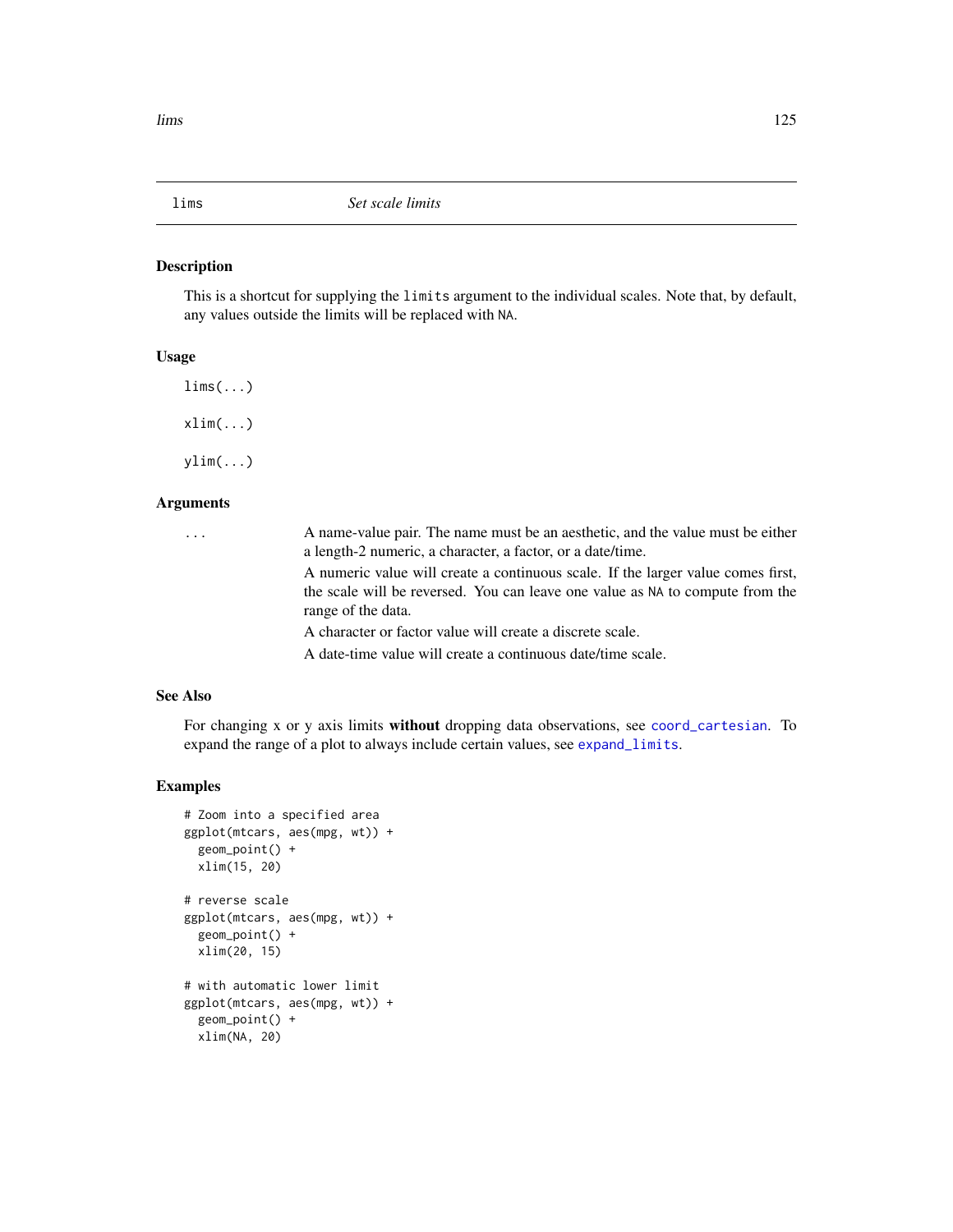```
# You can also supply limits that are larger than the data.
# This is useful if you want to match scales across different plots
small <- subset(mtcars, cyl == 4)
big <- subset(mtcars, cyl > 4)
ggplot(small, aes(mpg, wt, colour = factor(cyl))) +
  geom_point() +
  lims(colour = c("4", "6", "8"))
ggplot(big, \text{aes(mpg, wt, colour = factor(cyl))) +geom_point() +
  lims(colour = c("4", "6", "8"))
```
luv\_colours colors() *in Luv space*

## Description

All built-in [colors\(](#page-0-0)) translated into Luv colour space.

## Usage

luv\_colours

## Format

A data frame with 657 observations and 4 variables:

L,u,v Position in Luv colour space

col Colour name

<span id="page-125-1"></span>margin *Theme elements*

### <span id="page-125-0"></span>**Description**

In conjunction with the [theme](#page-176-0) system, the element\_ functions specify the display of how non-data components of the plot are a drawn.

- element\_blank: draws nothing, and assigns no space.
- element\_rect: borders and backgrounds.
- element\_line: lines.
- element\_text: text.

rel() is used to specify sizes relative to the parent, margins() is used to specify the margins of elements.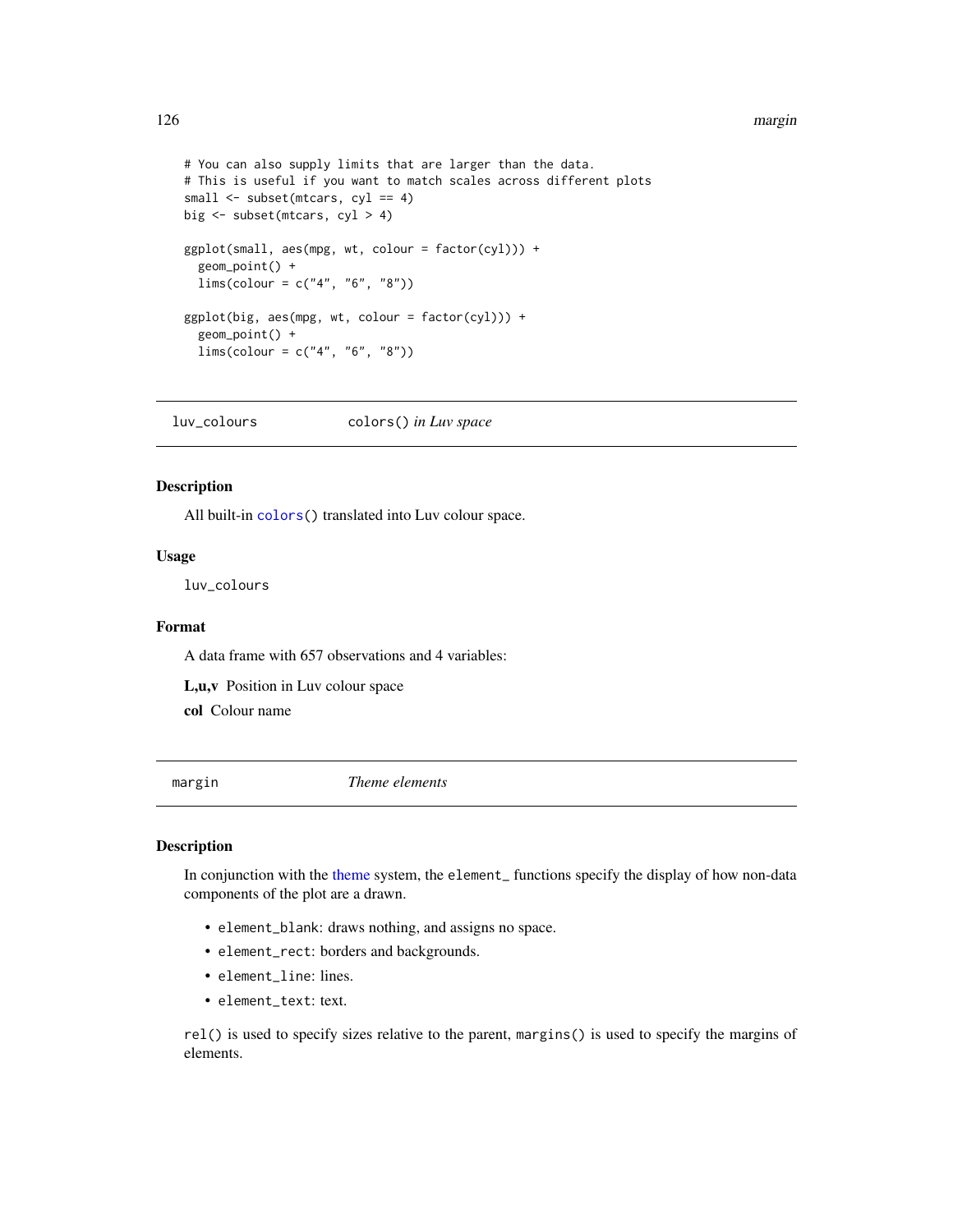#### margin the contract of the contract of the contract of the contract of the contract of the contract of the contract of the contract of the contract of the contract of the contract of the contract of the contract of the con

## Usage

```
margin(t = 0, r = 0, b = 0, 1 = 0, unit = "pt")element_blank()
element_rect(fill = NULL, colour = NULL, size = NULL, linetype = NULL,
 color = NULL, inherit.blank = FALSE)
element_line(colour = NULL, size = NULL, linetype = NULL,
  lineend = NULL, color = NULL, arrow = NULL, inherit.blank = FALSE)
element_text(family = NULL, face = NULL, colour = NULL, size = NULL,
 hjust = NULL, vjust = NULL, angle = NULL, lineheight = NULL,
 color = NULL, margin = NULL, debug = NULL, inherit.blank = FALSE)
```
rel(x)

## Arguments

| t, r, b, 1    | Dimensions of each margin. (To remember order, think trouble).                                                                                                                                                                                                                              |
|---------------|---------------------------------------------------------------------------------------------------------------------------------------------------------------------------------------------------------------------------------------------------------------------------------------------|
| unit          | Default units of dimensions. Defaults to "pt" so it can be most easily scaled with<br>the text.                                                                                                                                                                                             |
| fill          | Fill colour.                                                                                                                                                                                                                                                                                |
| colour, color | Line/border colour. Color is an alias for colour.                                                                                                                                                                                                                                           |
| size          | Line/border size in mm; text size in pts.                                                                                                                                                                                                                                                   |
| linetype      | Line type. An integer (0:8), a name (blank, solid, dashed, dotted, dotdash, long-<br>dash, twodash), or a string with an even number (up to eight) of hexadecimal<br>digits which give the lengths in consecutive positions in the string.                                                  |
| inherit.blank | Should this element inherit the existence of an element_blank among its par-<br>ents? If TRUE the existence of a blank element among its parents will cause this<br>element to be blank as well. If FALSE any blank parent element will be ignored<br>when calculating final element state. |
| lineend       | Line end Line end style (round, butt, square)                                                                                                                                                                                                                                               |
| arrow         | Arrow specification, as created by arrow                                                                                                                                                                                                                                                    |
| family        | Font family                                                                                                                                                                                                                                                                                 |
| face          | Font face ("plain", "italic", "bold", "bold.italic")                                                                                                                                                                                                                                        |
| hjust         | Horizontal justification (in $[0, 1]$ )                                                                                                                                                                                                                                                     |
| vjust         | Vertical justification (in [0, 1])                                                                                                                                                                                                                                                          |
| angle         | Angle (in [0, 360])                                                                                                                                                                                                                                                                         |
| lineheight    | Line height                                                                                                                                                                                                                                                                                 |
| margin        | Margins around the text. See margin for more details. When creating a theme,<br>the margins should be placed on the side of the text facing towards the center of<br>the plot.                                                                                                              |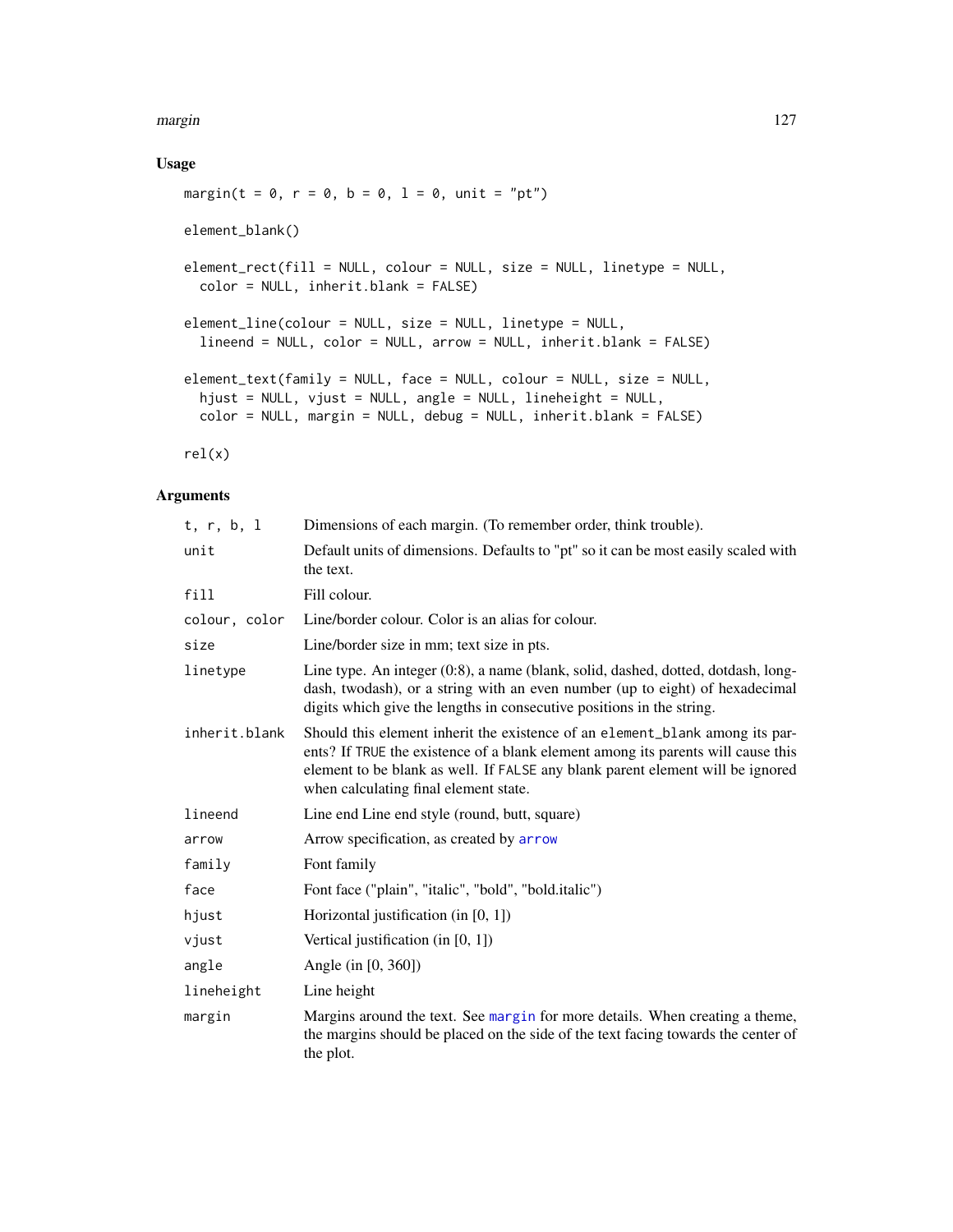| debug | If TRUE, aids visual debugging by drawing a solid rectangle behind the complete<br>text area, and a point where each label is anchored. |
|-------|-----------------------------------------------------------------------------------------------------------------------------------------|
|       | A single number specifying size relative to parent element.                                                                             |

#### Value

An S3 object of class element, rel, or margin.

## Examples

```
plot <- ggplot(mpg, aes(displ, hwy)) + geom_point()
plot + theme(
  panel.background = element_blank(),
  axis.text = element_blank()
\mathcal{L}plot + theme(
  axis. text = element\_text(colour = "red", size = rel(1.5))\lambdaplot + theme(
  axis.line = element_line(arrow = arrow())
\overline{)}plot + theme(
  panel.background = element_rect(fill = "white"),
  plot.margin = margin(2, 2, 2, 2, "cm"),
 plot.background = element_rect(
   fill = "grey90",
    colour = "black",
    size = 1)
)
```
mean\_se *Calculate mean and standard error*

#### Description

For use with [stat\\_summary](#page-172-0)

#### Usage

 $mean\_se(x, mult = 1)$ 

#### Arguments

|      | numeric vector                        |
|------|---------------------------------------|
| mult | number of multiples of standard error |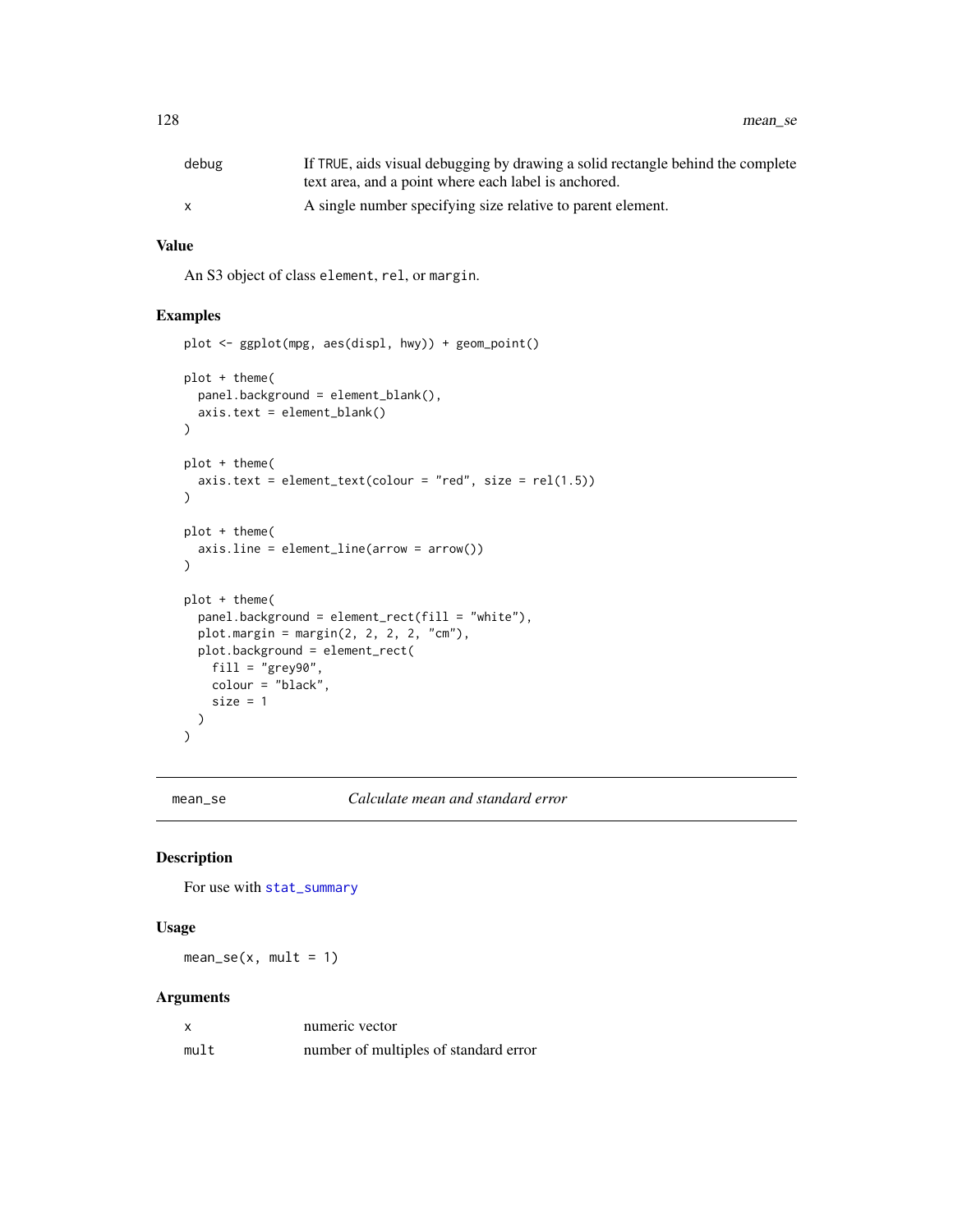#### midwest 229

## Value

A data frame with columns y, ymin, and ymax.

#### Examples

 $x < -$  rnorm(100) mean\_se(x)

#### midwest *Midwest demographics*

## Description

Demographic information of midwest counties

#### Usage

midwest

## Format

A data frame with 437 rows and 28 variables

## PID

county

state

area

poptotal Total population

popdensity Population density

popwhite Number of whites.

popblack Number of blacks.

popamerindian Number of American Indians.

popasian Number of Asians.

popother Number of other races.

percwhite Percent white.

percblack Percent black.

percamerindan Percent American Indian.

percasian Percent Asian.

percother Percent other races.

popadults Number of adults.

## perchsd

percollege Percent college educated.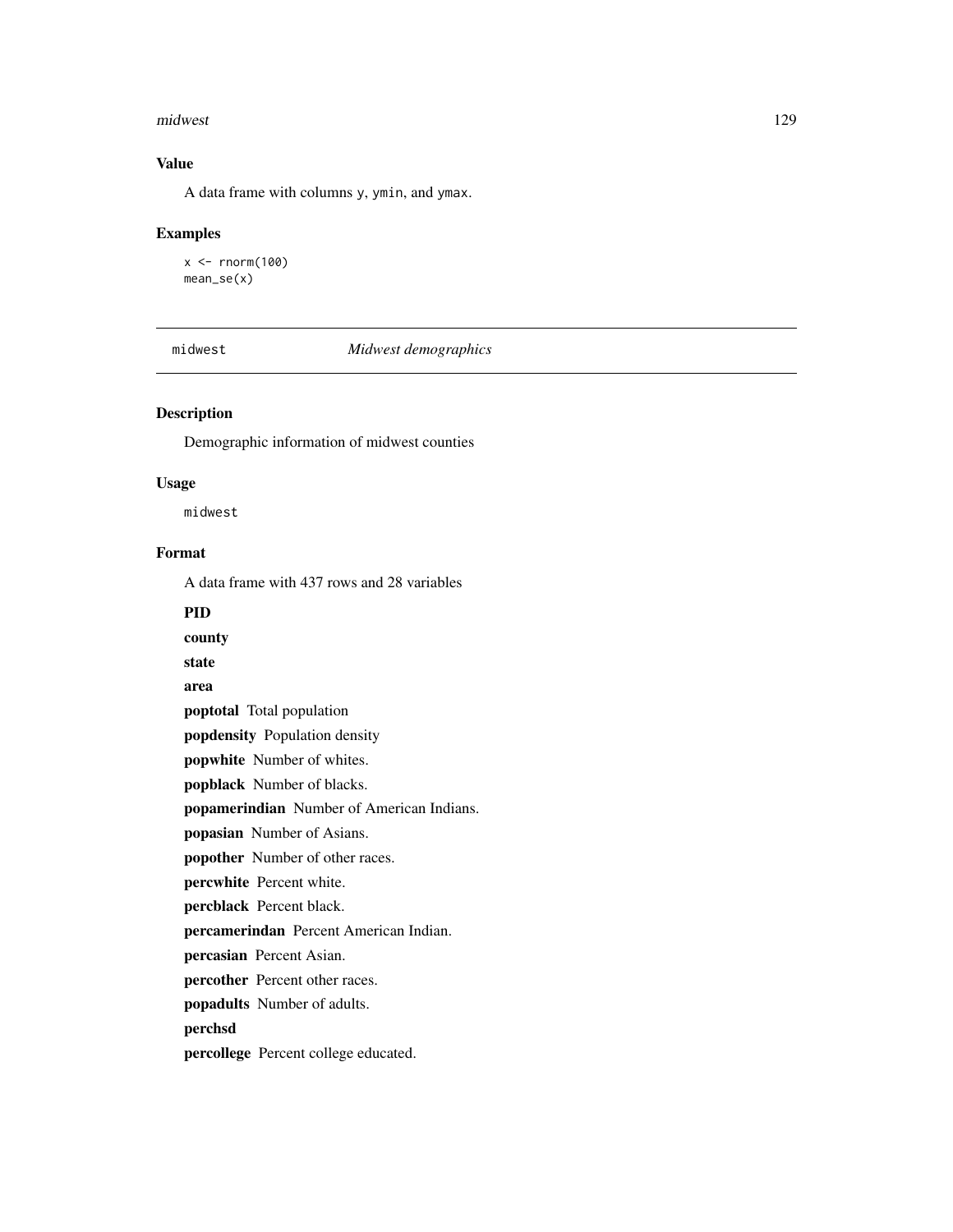percprof Percent profession. poppovertyknown percpovertyknown percbelowpoverty percchildbelowpovert percadultpoverty percelderlypoverty inmetro In a metro area. category

mpg *Fuel economy data from 1999 and 2008 for 38 popular models of car*

## Description

This dataset contains a subset of the fuel economy data that the EPA makes available on [http:](http://fueleconomy.gov) [//fueleconomy.gov](http://fueleconomy.gov). It contains only models which had a new release every year between 1999 and 2008 - this was used as a proxy for the popularity of the car.

#### Usage

mpg

## Format

A data frame with 234 rows and 11 variables

manufacturer model model name displ engine displacement, in litres year year of manufacture cyl number of cylinders trans type of transmission drv  $f =$  front-wheel drive,  $r =$  rear wheel drive,  $4 = 4wd$ cty city miles per gallon hwy highway miles per gallon fl fuel type class "type" of car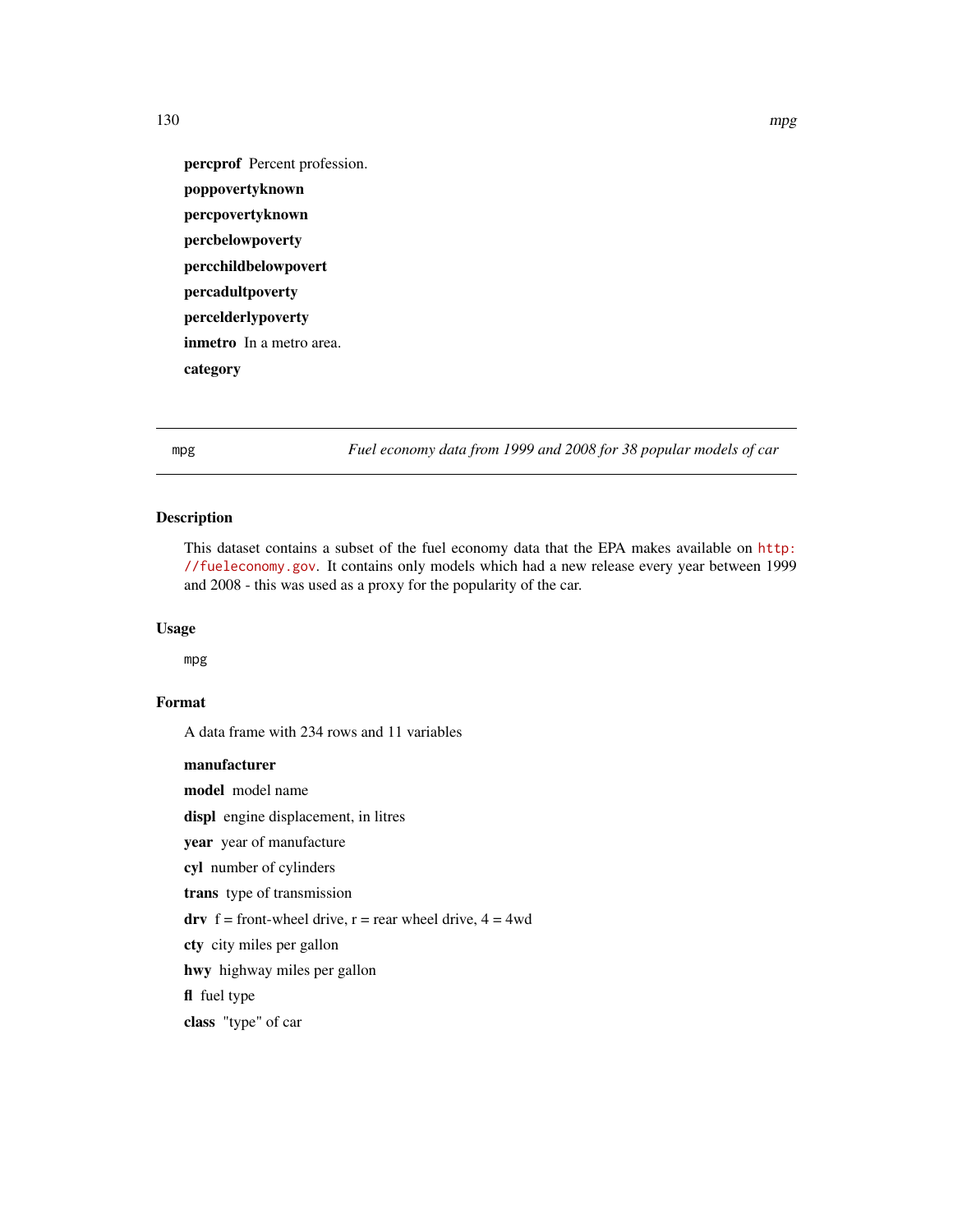#### Description

This is an updated and expanded version of the mammals sleep dataset. Updated sleep times and weights were taken from V. M. Savage and G. B. West. A quantitative, theoretical framework for understanding mammalian sleep. Proceedings of the National Academy of Sciences, 104 (3):1051- 1056, 2007.

#### Usage

msleep

## Format

A data frame with 83 rows and 11 variables

name common name

#### genus

vore carnivore, omnivore or herbivore?

#### order

conservation the conservation status of the animal

sleep\_total total amount of sleep, in hours

sleep\_rem rem sleep, in hours

sleep\_cycle length of sleep cycle, in hours

awake amount of time spent awake, in hours

brainwt brain weight in kilograms

bodywt body weight in kilograms

## Details

Additional variables order, conservation status and vore were added from wikipedia.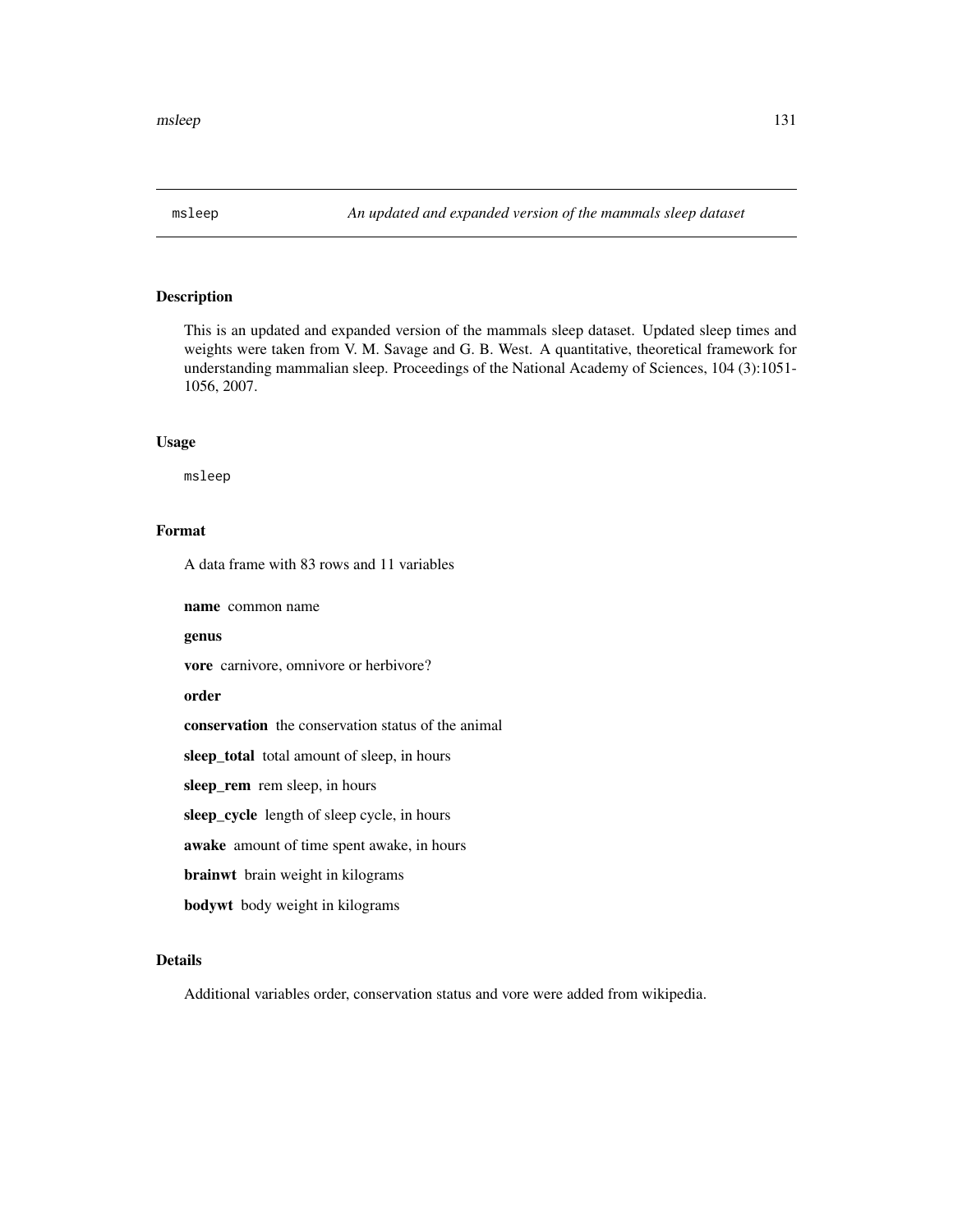<span id="page-131-0"></span>

#### Description

Dodging preserves the vertical position of an geom while adjusting the horizontal position.

## Usage

```
position_dodge(width = NULL)
```
#### Arguments

width Dodging width, when different to the width of the individual elements. This is useful when you want to align narrow geoms with wider geoms. See the examples.

#### See Also

Other position adjustments: [position\\_identity](#page-132-0), [position\\_jitterdodge](#page-133-0), [position\\_jitter](#page-132-1), [position\\_nudge](#page-134-0), [position\\_stack](#page-135-0)

```
ggplot(mtcars, aes(factor(cyl), fill = factor(vs))) +geom_bar(position = "dodge")
ggplot(diamonds, aes(price, fill = cut)) +geom_histogram(position="dodge")
# see ?geom_boxplot and ?geom_bar for more examples
# In this case a frequency polygon is probably a better choice
ggplot(diamonds, aes(price, colour = cut)) +geom_freqpoly()
# Dodging with various widths -------------------------------------
# To dodge items with different widths, you need to be explicit
df <- data.frame(x = c("a","a","b","b"), y = 2:5, g = rep(1:2, 2))
p \leftarrow ggplot(df, aes(x, y, group = g)) +
 geom_col(position = "dodge", fill = "grey50", colour = "black")
p
# A line range has no width:
p + geom\_linearange(aes(ymin = y - 1, ymax = y + 1), position = "dodge")# So you must explicitly specify the width
p + geom_linerange(
 aes(ymin = y - 1, ymax = y + 1),
```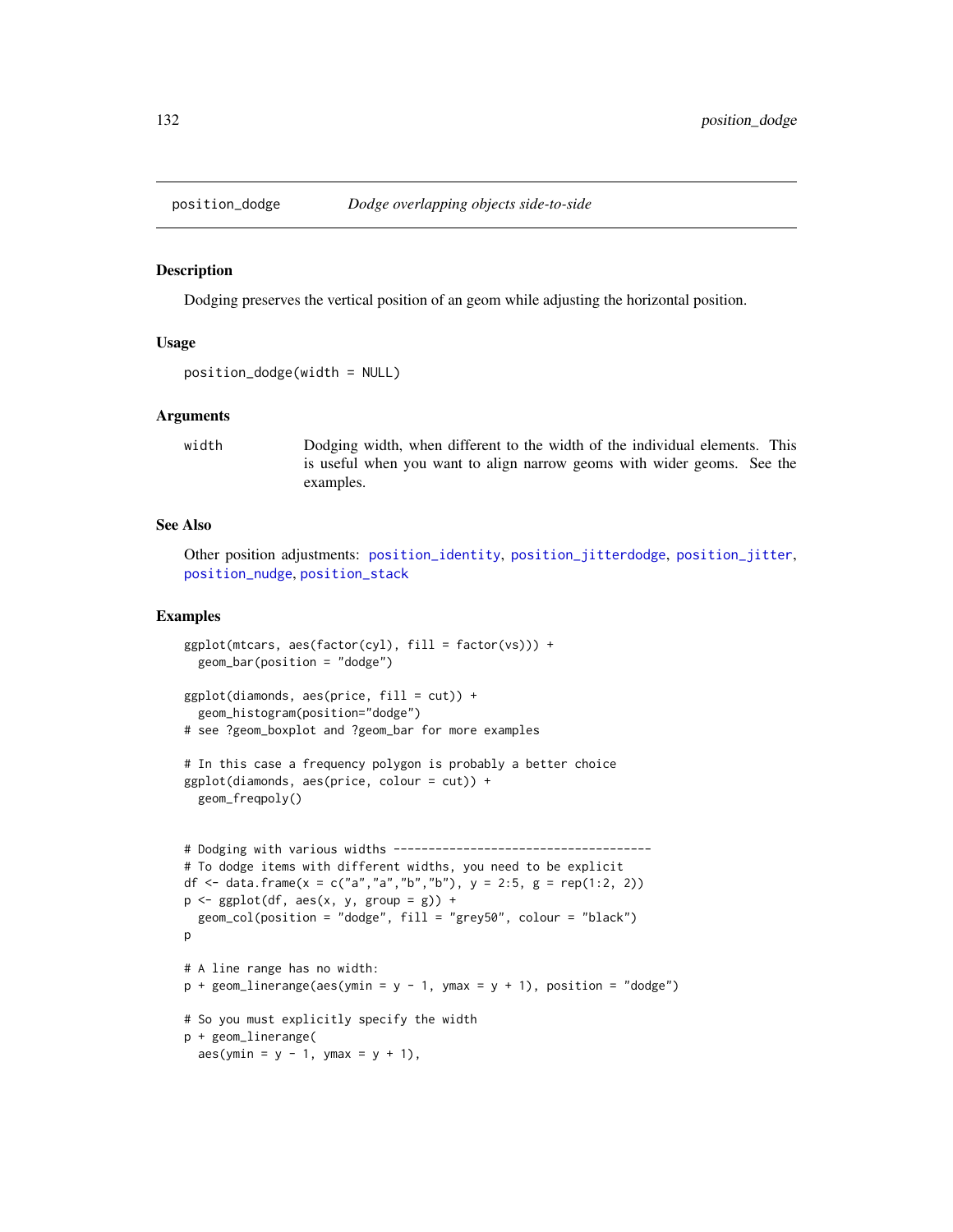## position\_identity 133

```
position = position\_dodge(width = 0.9)\mathcal{L}# The same principle applies to error bars, which are usually
# narrower than the bars
p + geom_errorbar(
  aes(ymin = y - 1, ymax = y + 1),width = 0.2,
  position = "dodge"
\lambdap + geom_errorbar(
  aes(ymin = y - 1, ymax = y + 1),width = 0.2,
  position = position\_dodge(width = 0.9)\mathcal{L}
```
<span id="page-132-0"></span>position\_identity *Don't adjust position*

#### Description

Don't adjust position

#### Usage

```
position_identity()
```
## See Also

Other position adjustments: [position\\_dodge](#page-131-0), [position\\_jitterdodge](#page-133-0), [position\\_jitter](#page-132-1), [position\\_nudge](#page-134-0), [position\\_stack](#page-135-0)

<span id="page-132-1"></span>position\_jitter *Jitter points to avoid overplotting*

## Description

Couterintuitively adding random noise to a plot can sometimes make it easier to read. Jittering is particularly useful for small datasets with at least one discrete position.

## Usage

```
position_jitter(width = NULL, height = NULL)
```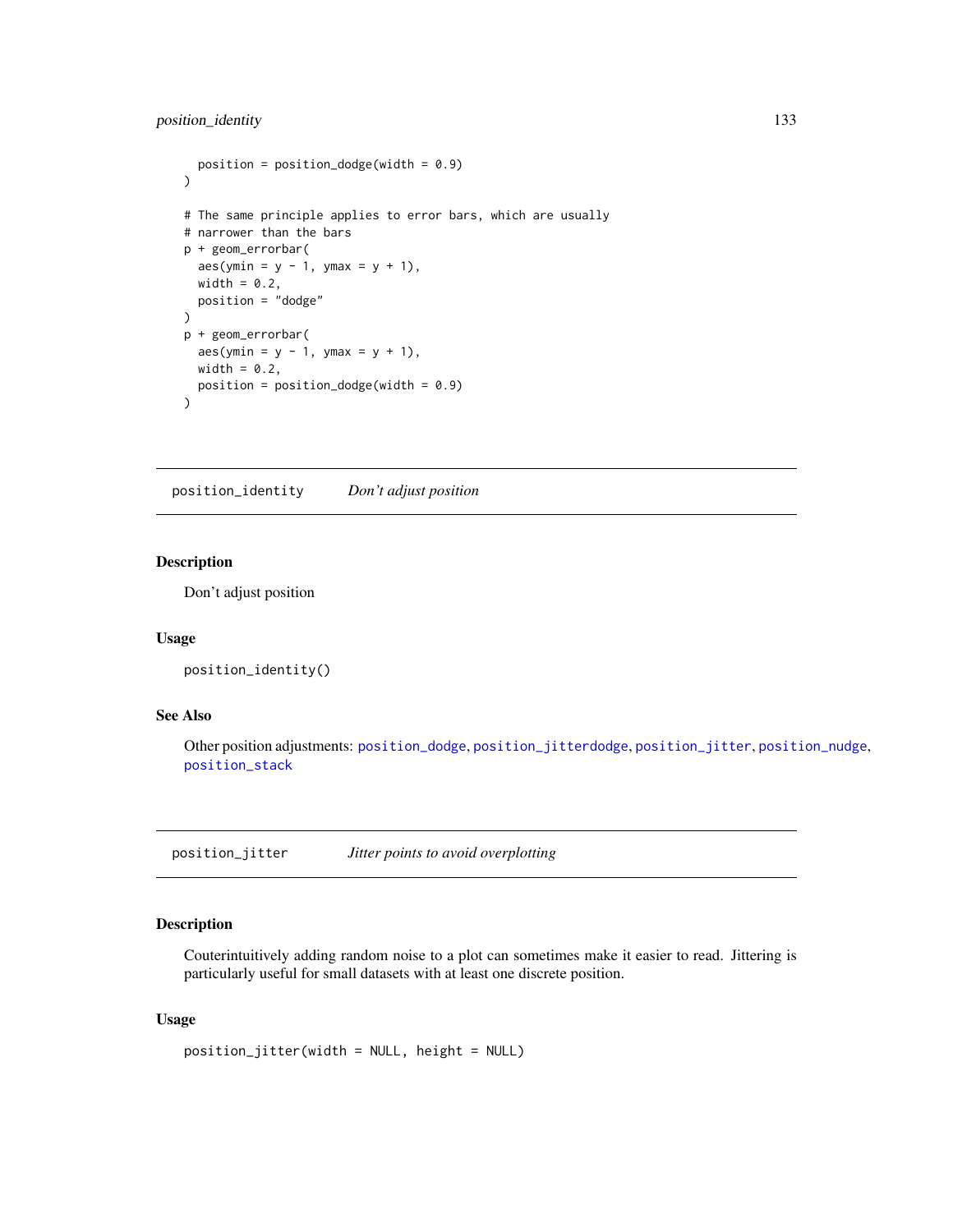#### Arguments

width, height Amount of vertical and horizontal jitter. The jitter is added in both positive and negative directions, so the total spread is twice the value specified here. If omitted, defaults to 40% of the resolution of the data: this means the jitter values will occupy 80% of the implied bins. Categorical data is aligned on the integers, so a width or height of 0.5 will spread the data so it's not possible to see the distinction between the categories.

## See Also

Other position adjustments: [position\\_dodge](#page-131-0), [position\\_identity](#page-132-0), [position\\_jitterdodge](#page-133-0), [position\\_nudge](#page-134-0), [position\\_stack](#page-135-0)

#### Examples

```
# Jittering is useful when you have a discrete position, and a relatively
# small number of points
# take up as much space as a boxplot or a bar
ggplot(mpg, aes(class, hwy)) +
 geom_boxplot(colour = "grey50") +
 geom_jitter()
# If the default jittering is too much, as in this plot:
ggplot(mtcars, aes(am, vs)) +
 geom_jitter()
# You can adjust it in two ways
ggplot(mtcars, aes(am, vs)) +
 geom_jitter(width = 0.1, height = 0.1)
ggplot(mtcars, aes(am, vs)) +
 geom_jitter(position = position_jitter(width = 0.1, height = 0.1))
```
<span id="page-133-0"></span>position\_jitterdodge *Simultaneously dodge and jitter*

#### Description

This is primarily used for aligning points generated through geom\_point() with dodged boxplots (e.g., a geom\_boxplot() with a fill aesthetic supplied).

#### Usage

```
position\_jitterdodge(jitter<u>.width = NULL, jitter.height = 0,</u>
  dodge.width = 0.75)
```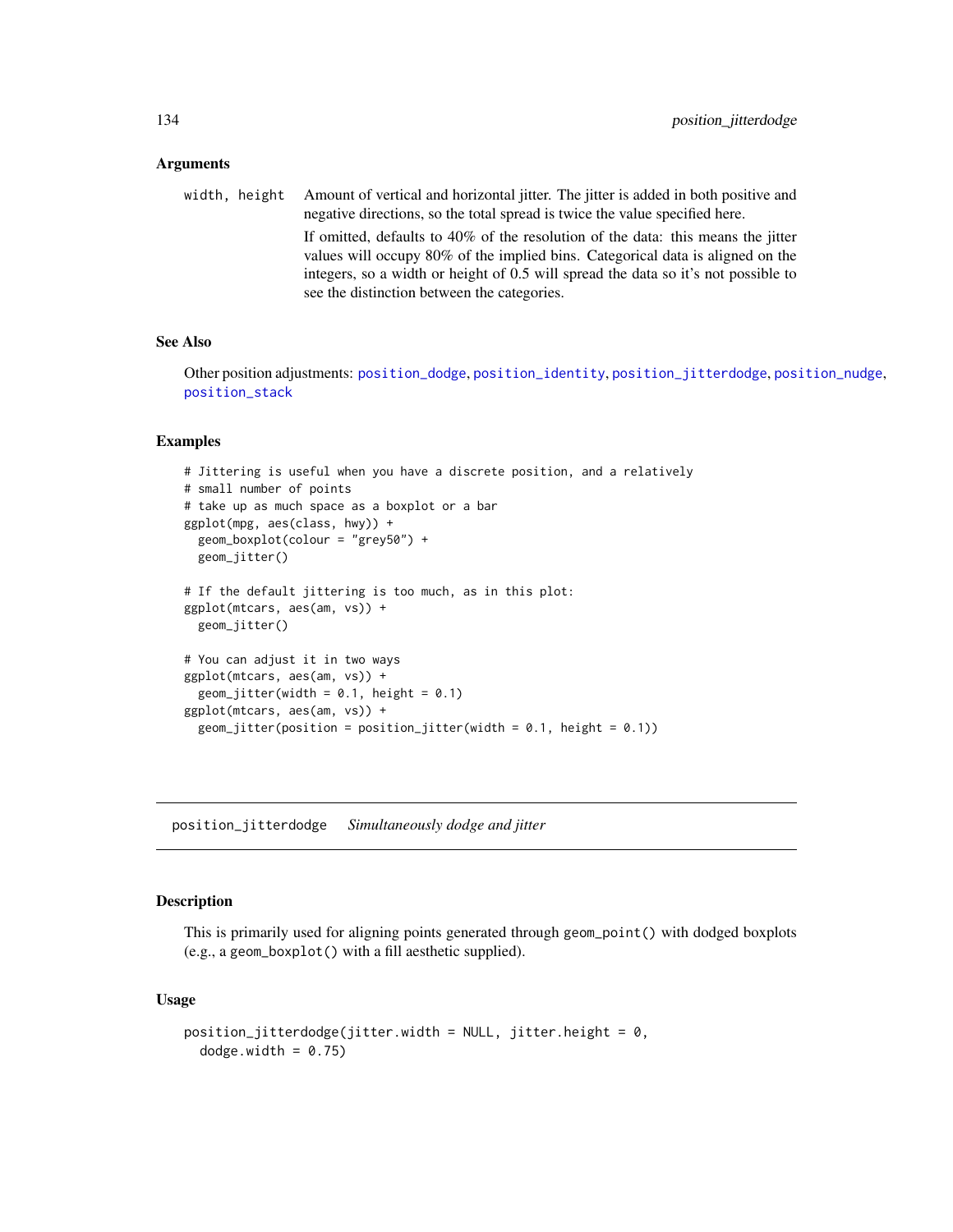## position\_nudge 135

#### **Arguments**

| jitter.width | degree of jitter in x direction. Defaults to $40\%$ of the resolution of the data.                        |
|--------------|-----------------------------------------------------------------------------------------------------------|
|              | jitter, height degree of jitter in y direction. Defaults to 0.                                            |
| dodge.width  | the amount to dodge in the x direction. Defaults to 0.75, the default position $\Delta$ dodge()<br>width. |

## See Also

Other position adjustments: [position\\_dodge](#page-131-0), [position\\_identity](#page-132-0), [position\\_jitter](#page-132-1), [position\\_nudge](#page-134-0), [position\\_stack](#page-135-0)

#### Examples

```
dsub <- diamonds[ sample(nrow(diamonds), 1000), ]
ggplot(dsub, aes(x = cut, y = carat, fill = clarity)) +geom_boxplot(outlier.size = 0) +
 geom_point(pch = 21, position = position_jitterdodge())
```
<span id="page-134-0"></span>position\_nudge *Nudge points a fixed distance*

## Description

position\_nudge is generally useful for adjusting the position of items on discrete scales by a small amount. Nudging is built in to [geom\\_text](#page-70-0) because it's so useful for moving labels a small distance from what they're labelling.

#### Usage

```
position_nudge(x = 0, y = 0)
```
#### Arguments

x, y Amount of vertical and horizontal distance to move.

## See Also

Other position adjustments: [position\\_dodge](#page-131-0), [position\\_identity](#page-132-0), [position\\_jitterdodge](#page-133-0), [position\\_jitter](#page-132-1), [position\\_stack](#page-135-0)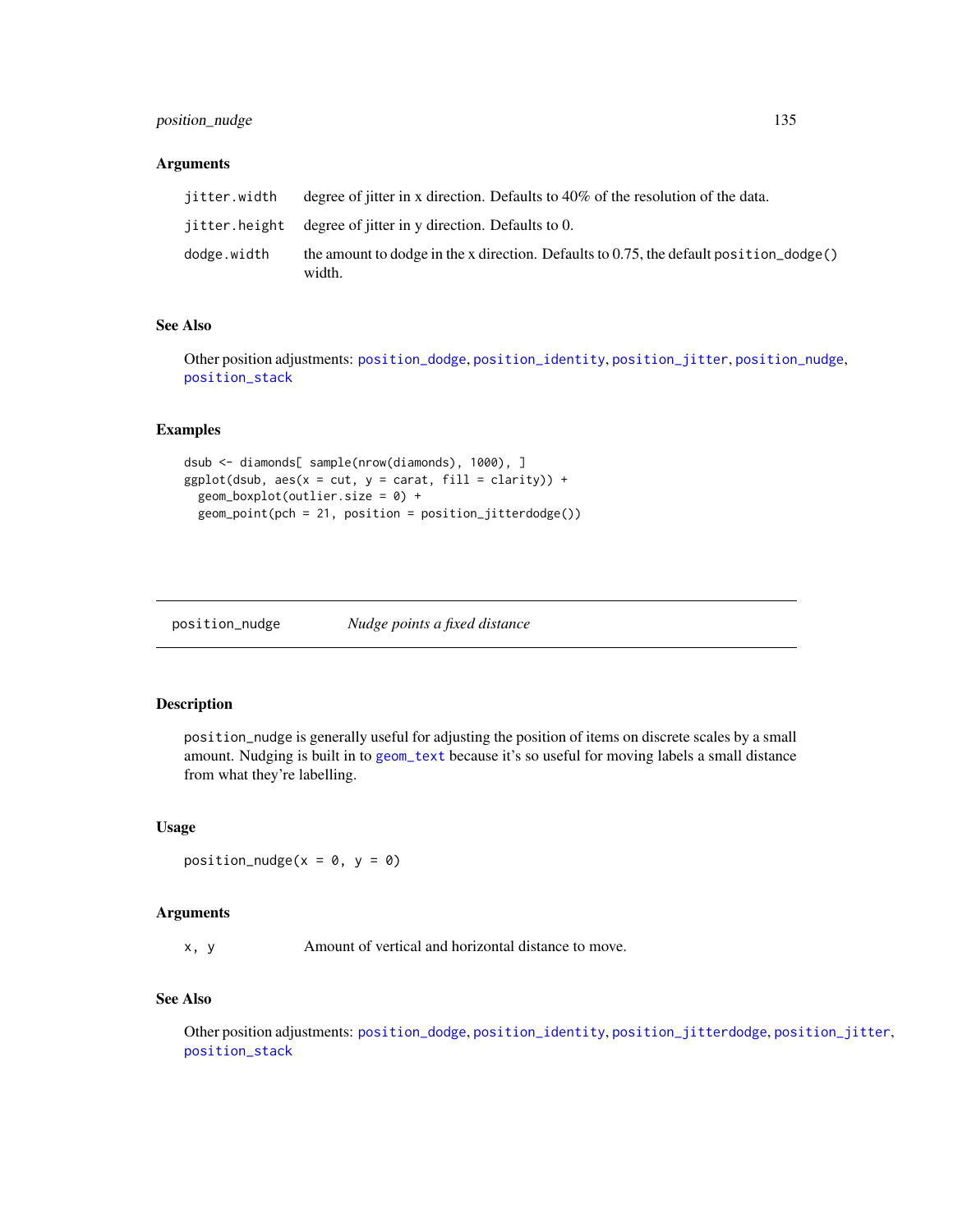#### Examples

```
df <- data.frame(
 x = c(1, 3, 2, 5),
  y = c("a", "c", "d", "c")\lambdaggplot(df, aes(x, y)) +
  geom_point() +
  geom_text(aes(label = y))
ggplot(df, aes(x, y)) +geom_point() +
  geom_text(aes(label = y), position = position_nudge(y = -0.1))
# Or, in brief
ggplot(df, aes(x, y)) +
  geom_point() +
  geom\_text(aes(label = y), nudge_y = -0.1)
```
<span id="page-135-0"></span>position\_stack *Stack overlapping objects on top of each another*

## Description

position\_stack() stacks bars on top of each other; position\_fill() stacks bars and standardises each stack to have constant height.

#### Usage

```
position_stack(vjust = 1, reverse = FALSE)
```
position\_fill(vjust = 1, reverse = FALSE)

## Arguments

| viust   | Vertical adjustment for geoms that have a position (like points or lines), not a<br>dimension (like bars or areas). Set to $\theta$ to align with the bottom, 0.5 for the<br>middle, and 1 (the default) for the top. |
|---------|-----------------------------------------------------------------------------------------------------------------------------------------------------------------------------------------------------------------------|
| reverse | If TRUE, will reverse the default stacking order. This is useful if you're rotating<br>both the plot and legend.                                                                                                      |

#### Details

position\_fill() and position\_stack() automatically stack values in reverse order of the group aesthetic, which for bar charts is usually defined by the fill aesthetic (the default group aesthetic is formed by the combination of all discrete aesthetics except for x and y). This default ensures that bar colours align with the default legend.

There are three ways to override the defaults depending on what you want: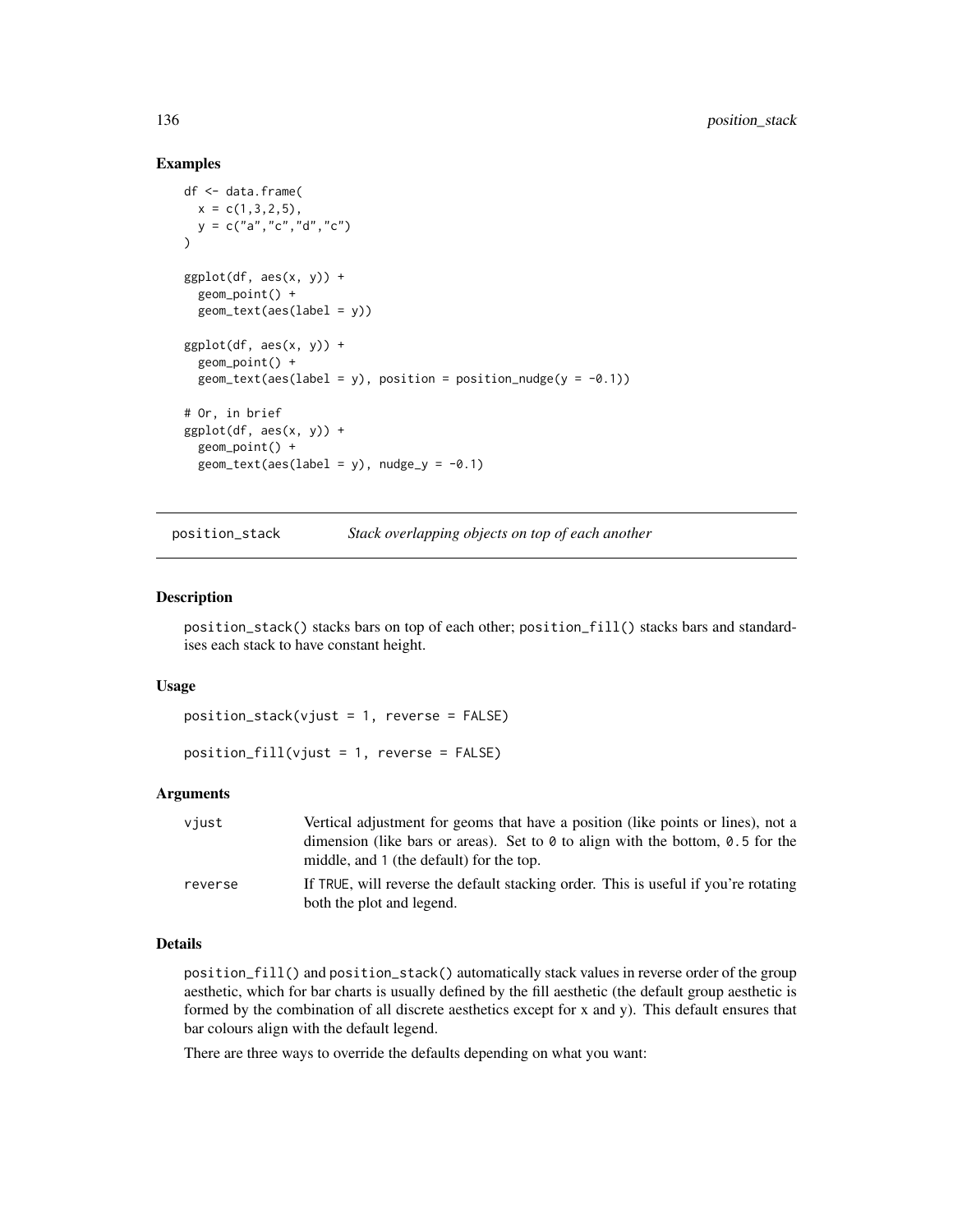#### position\_stack 137

- 1. Change the order of the levels in the underyling factor. This will change the stacking order, and the order of keys in the legend.
- 2. Set the legend breaks to change the order of the keys without affecting the stacking.
- 3. Manually set the group aesthetic to change the stacking order without affecting the legend.

Stacking of positive and negative values are performed separately so that positive values stack upwards from the x-axis and negative values stack downward.

#### See Also

See [geom\\_bar](#page-38-0) and [geom\\_area](#page-90-0) for more examples.

Other position adjustments: [position\\_dodge](#page-131-0), [position\\_identity](#page-132-0), [position\\_jitterdodge](#page-133-0), [position\\_jitter](#page-132-1), [position\\_nudge](#page-134-0)

```
# Stacking and filling ------------------------------------------------------
# Stacking is the default behaviour for most area plots.
# Fill makes it easier to compare proportions
ggplot(mtcars, aes(factor(cyl), fill = factor(vs))) +geom_bar()
ggplot(mtcars, aes(factor(cyl), fill = factor(vs))) +
 geom_bar(position = "fill")
ggplot(diamonds, aes(price, fill = cut)) +geom_histogram(binwidth = 500)
ggplot(diamonds, aes(price, fill = cut)) +geom_histogram(binwidth = 500, position = "fill")
# Stacking is also useful for time series
series <- data.frame(
 time = c(rep(1, 4), rep(2, 4), rep(3, 4), rep(4, 4)),type = rep(c('a', 'b', 'c', 'd'), 4),
 value = rpois(16, 10))
ggplot(series, aes(time, value)) +
 geom_area(aes(fill = type))
# Stacking order ------------------------------------------------------------
# You control the stacking order by setting the levels of the underlying
# factor. See the forcats package for convenient helpers.
series$type2 <- factor(series$type, levels = c('c', 'b', 'd', 'a'))
ggplot(series, aes(time, value)) +
 geom_area(aes(fill = type2))
# You can change the order of the levels in the legend using the scale
ggplot(series, aes(time, value)) +
 geom_area(aes(fill = type)) +scale_fill_discrete(breaks = c('a', 'b', 'c', 'd'))
```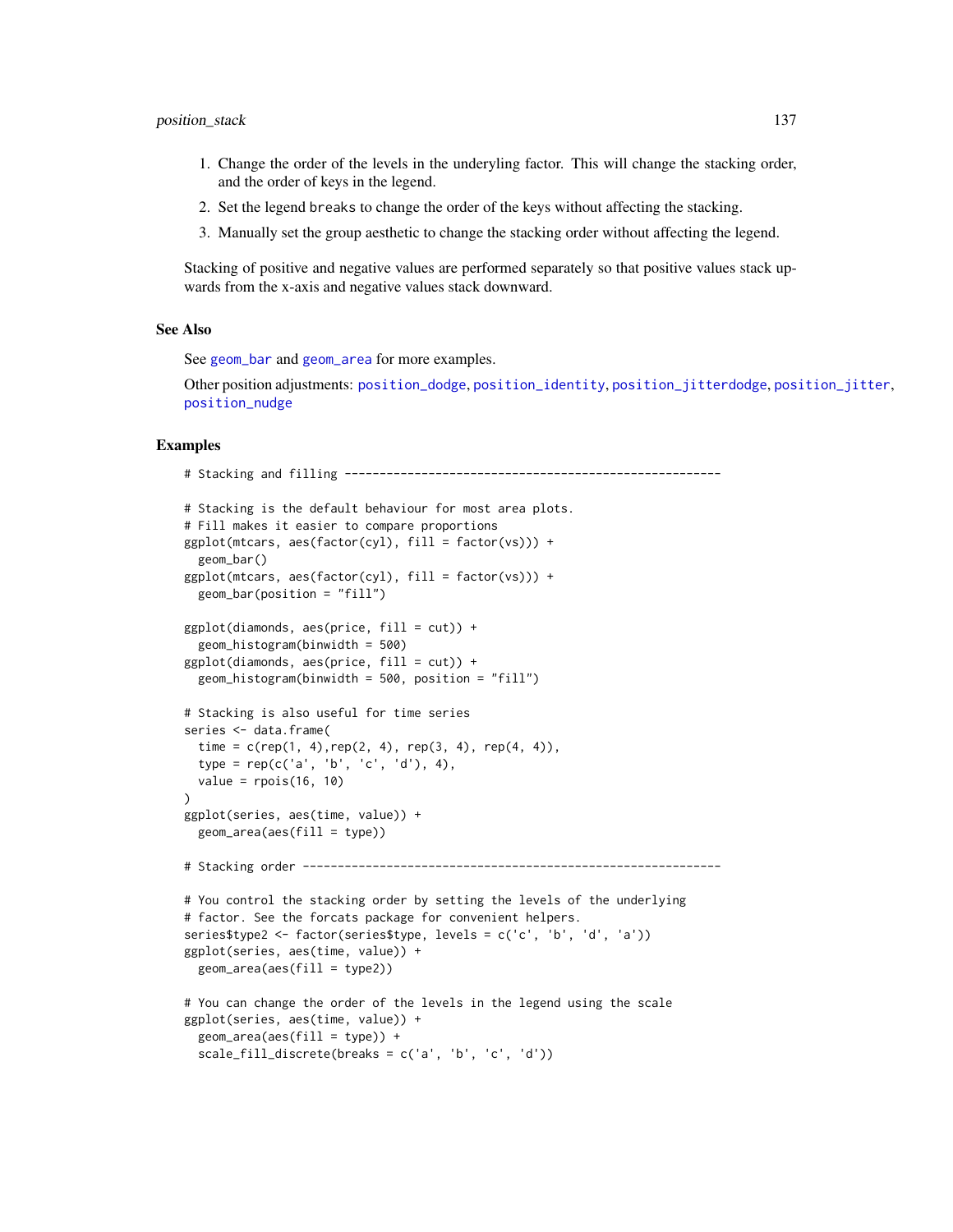```
# Non-area plots ------------------------------------------------------------
# When stacking across multiple layers it's a good idea to always set
# the `group` aethetic in the ggplot() call. This ensures that all layers
# are stacked in the same way.
ggplot(series, aes(time, value, group = type)) +
 geom_line(aes(colour = type), position = "stack") +
 geom_point(aes(colour = type), position = "stack")
ggplot(series, aes(time, value, group = type)) +
 geom_area(aes(fill = type)) +geom_line(aes(group = type), position = "stack")
# You can also stack labels, but the default position is suboptimal.
ggplot(series, aes(time, value, group = type)) +
 geom_area(aes(fill = type)) +
 geom_text(aes(label = type), position = "stack")
# You can override this with the vjust parameter. A vjust of 0.5
# will center the labels inside the corresponding area
ggplot(series, aes(time, value, group = type)) +
 geom_area(aes(fill = type)) +
 geom_text(aes(label = type), position = position_stack(vjust = 0.5))
# Negative values -----------------------------------------------------------
df <- tibble::tribble(
  \simx, \simy, \simgrp,
  "a", 1, "x",
 "a", 2, "y",
 "b", 1, "x","b", 3, "y",
  "b", -1, "y"
)
ggplot(data = df, aes(x, y, group = grp)) +geom_col(aes(fill = grp), position = position_stack(reverse = TRUE)) +
 geom_hline(yintercept = 0)
ggplot(data = df, aes(x, y, group = grp)) +geom\_col(aes(fill = grp)) +geom_hline(yintercept = 0) +
 geom_text(aes(label = grp), position = position_stack(vjust = 0.5))
```
presidential *Terms of 11 presidents from Eisenhower to Obama*

#### **Description**

The names of each president, the start and end date of their term, and their party of 11 US presidents from Eisenhower to Obama.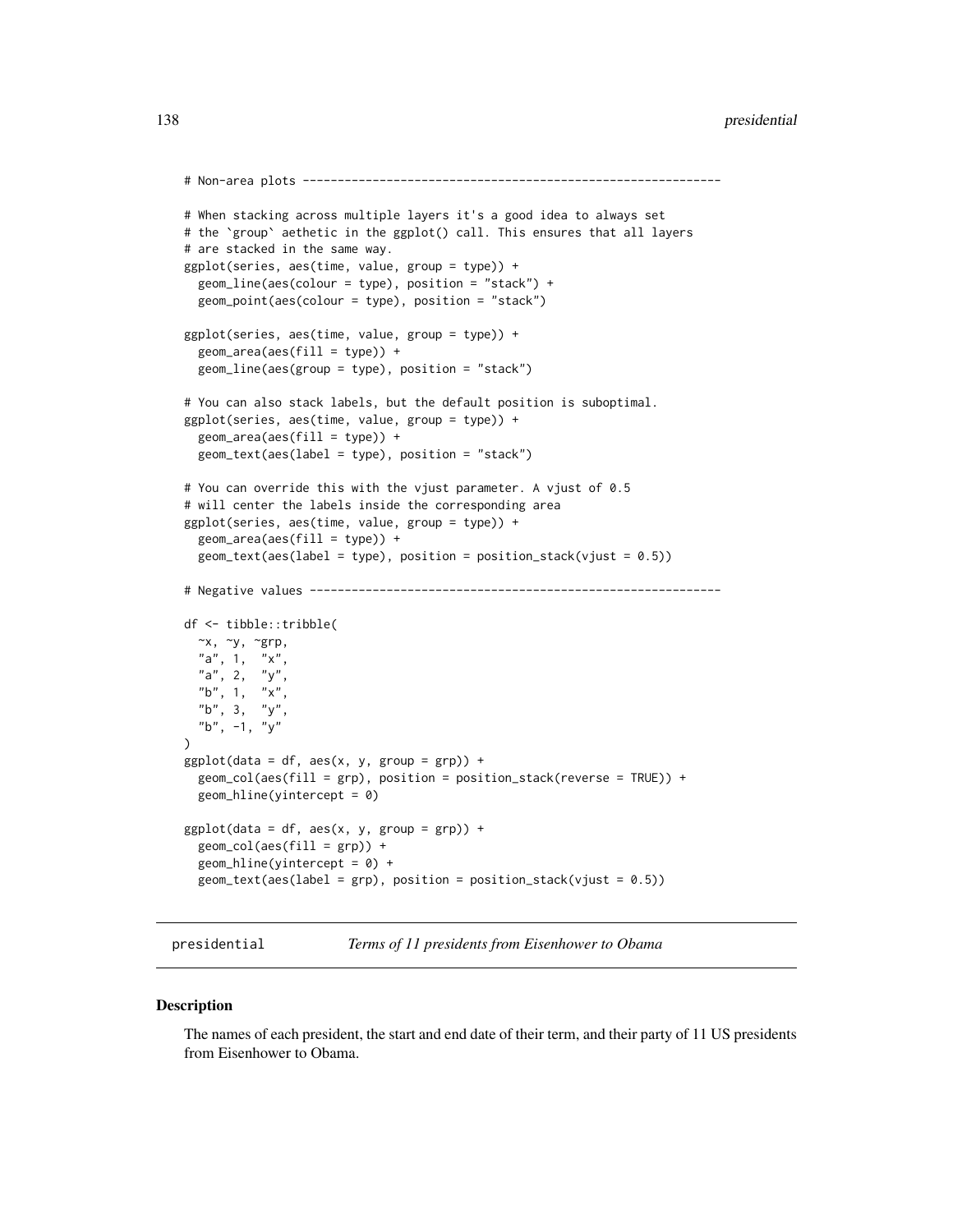## print.ggplot 139

#### Usage

presidential

#### Format

A data frame with 11 rows and 4 variables

print.ggplot *Explicitly draw plot*

## Description

Generally, you do not need to print or plot a ggplot2 plot explicitly: the default top-level print method will do it for you. You will, however, need to call print() explicitly if you want to draw a plot inside a function or for loop.

#### Usage

```
## S3 method for class 'ggplot'
print(x, newpage = is.null(vp), vp = NULL, ...)## S3 method for class 'ggplot'
```
# $plot(x, newpage = is.null(vp), vp = NULL, ...)$

## Arguments

| $\mathsf{x}$ | plot to display                         |
|--------------|-----------------------------------------|
| newpage      | draw new (empty) page first?            |
| vp           | viewport to draw plot in                |
|              | other arguments not used by this method |

## Value

Invisibly returns the result of [ggplot\\_build](#page-0-0), which is a list with components that contain the plot itself, the data, information about the scales, panels etc.

## Examples

```
colours <- list(~class, ~drv, ~fl)
# Doesn't seem to do anything!
for (colour in colours) {
  ggplot(mpg, aes_(~displ, ~hwy, colour = colour)) +geom_point()
}
```
# Works when we explicitly print the plots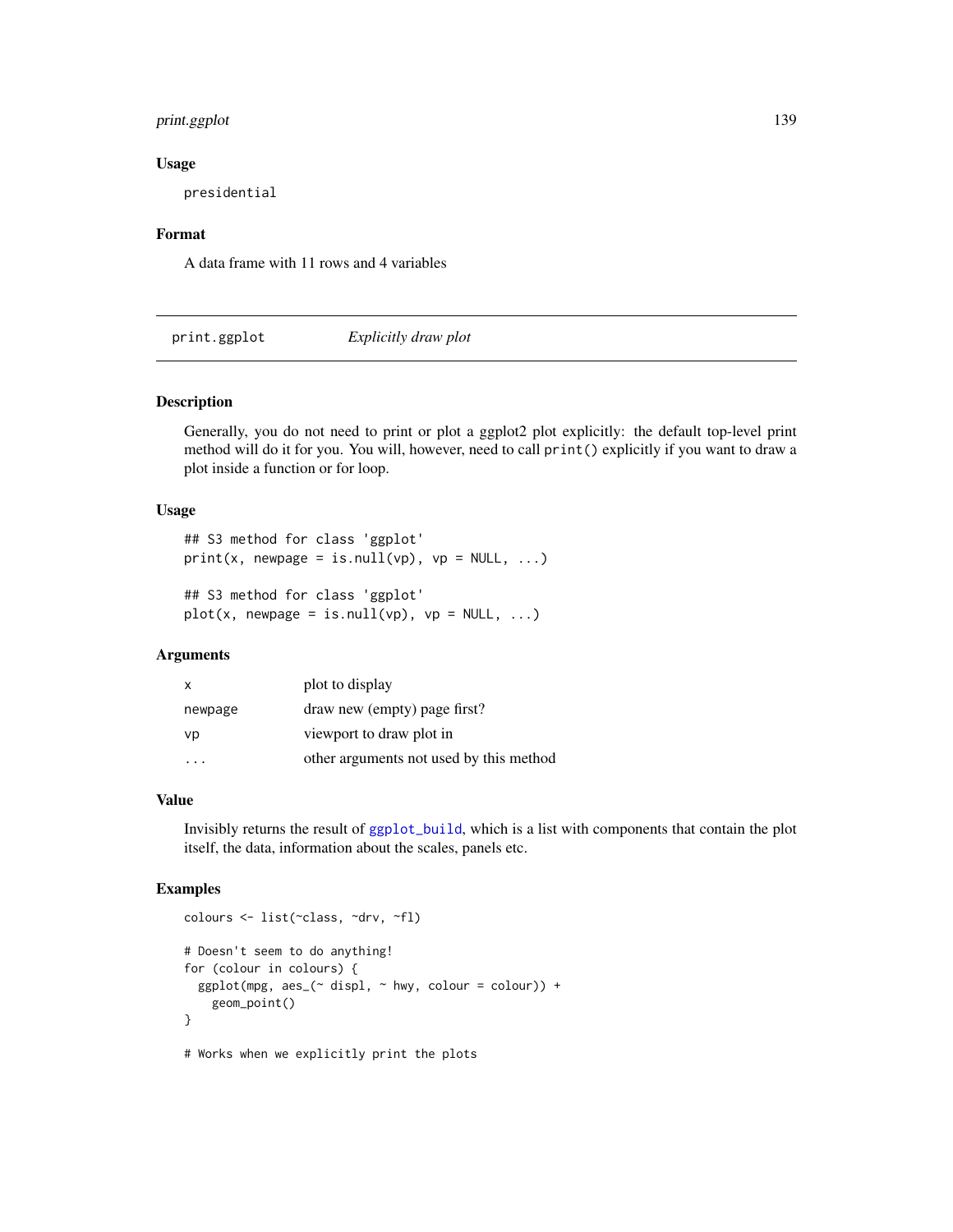```
for (colour in colours) {
  print(ggplot(mpg, aes_(~ displ, ~ hwy, colour = colour)) +
   geom_point())
}
```
print.ggproto *Format or print a ggproto object*

## Description

If a ggproto object has a \$print method, this will call that method. Otherwise, it will print out the members of the object, and optionally, the members of the inherited objects.

## Usage

```
## S3 method for class 'ggproto'
print(x, ..., flat = TRUE)
```
## S3 method for class 'ggproto'  $format(x, ..., flat = TRUE)$ 

## Arguments

| X        | A ggproto object to print.                                                                                                    |
|----------|-------------------------------------------------------------------------------------------------------------------------------|
| $\cdots$ | If the ggproto object has a print method, further arguments will be passed to it.<br>Otherwise, these arguments are unused.   |
| flat     | If TRUE (the default), show a flattened list of all local and inherited members. If<br>FALSE, show the inheritance hierarchy. |

```
Dog <- ggproto(
  print = function(self, n) {
   cat("Woof!\n")
  }
 )
Dog
cat(format(Dog), "\n")
```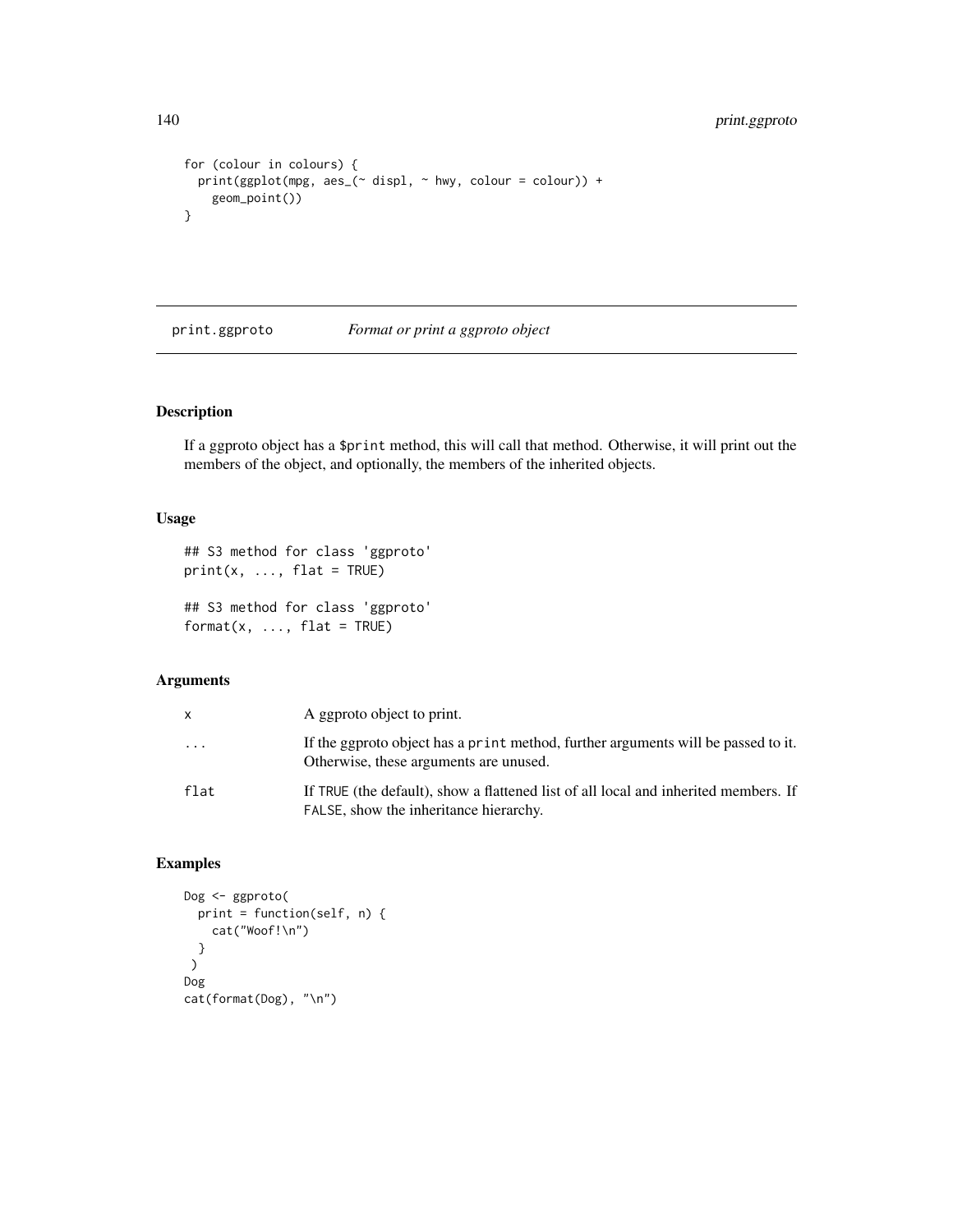## Description

qplot is a shortcut designed to be familiar if you're used to base  $plot()$  $plot()$ . It's a convenient wrapper for creating a number of different types of plots using a consistent calling scheme. It's great for allowing you to produce plots quickly, but I highly recommend learning [ggplot\(](#page-104-0)) as it makes it easier to create complex graphics.

#### Usage

```
qplot(x, y = NULL, ..., data, facets = NULL, margins = FALSE,geom = "auto", x \lim = c(NA, NA), y \lim = c(NA, NA), \log = "",main = NULL, xlab = deparse(substitute(x)),ylab = deparse(substitute(y)), asp = NA, stat = NULL, position = NULL)
quickplot(x, y = NULL, ..., data, facets = NULL, margins = FALSE,
  geom = "auto", xlim = c(NA, NA), ylim = c(NA, NA), log = "",
 main = NULL, xlab = deparse(substitute(x)),ylab = deparse(substitute(y)), asp = NA, stat = NULL, position = NULL)
```
## Arguments

| $x, y, \ldots$             | Aesthetics passed into each layer                                                                                                     |
|----------------------------|---------------------------------------------------------------------------------------------------------------------------------------|
| data                       | Data frame to use (optional). If not specified, will create one, extracting vectors<br>from the current environment.                  |
| facets                     | faceting formula to use. Picks facet_wrap or facet_grid depending on whether<br>the formula is one- or two-sided                      |
| margins                    | See facet_grid: display marginal facets?                                                                                              |
| geom                       | Character vector specifying geom(s) to draw. Defaults to "point" if x and y are<br>specified, and "histogram" if only x is specified. |
| xlim, ylim                 | X and y axis limits                                                                                                                   |
| log                        | Which variables to log transform $("x", "y", or "xy")$                                                                                |
| main, xlab, ylab           |                                                                                                                                       |
|                            | Character vector (or expression) giving plot title, x axis label, and y axis label<br>respectively.                                   |
| asp                        | The y/x aspect ratio                                                                                                                  |
| stat, position DEPRECATED. |                                                                                                                                       |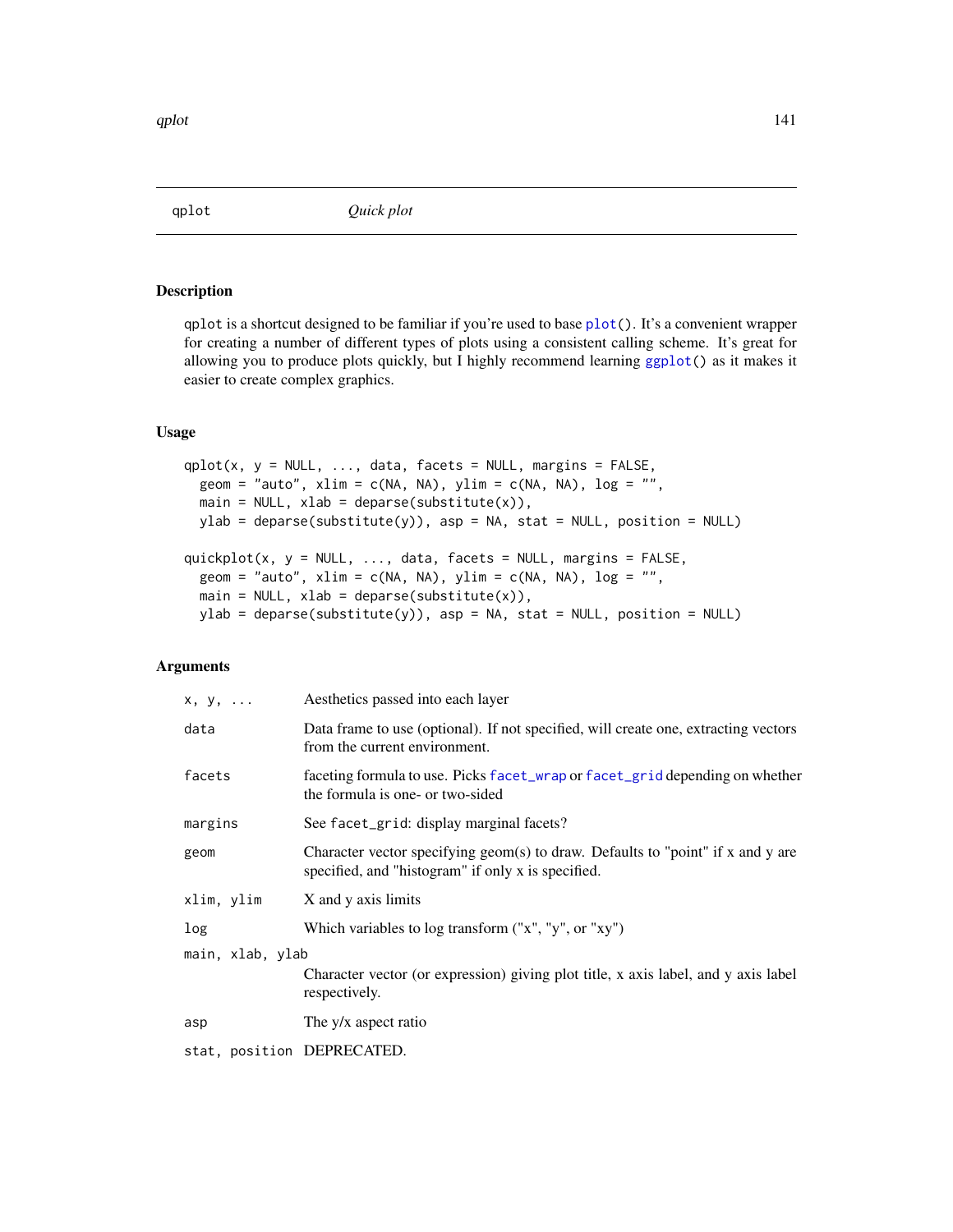#### Examples

```
# Use data from data.frame
qplot(mpg, wt, data = mtcars)
qplot(mpg, wt, data = mtcars, colour = cyl)qplot(mpg, wt, data = mtcars, size = cyl)
qplot(mpg, wt, data = mtcars, facets = vs \sim am)
qplot(1:10, rnorm(10), colour = runif(10))
qplot(1:10, letters[1:10])
mod < -1m(mpg \sim wt, data = mtcars)
qplot(resid(mod), fitted(mod))
f \leftarrow function() {
  a \le -1:10b \leq a \land 2qplot(a, b)
}
f()# To set aesthetics, wrap in I()
qplot(mpg, wt, data = mtcars, colour = I("red"))# qplot will attempt to guess what geom you want depending on the input
# both x and y supplied = scatterplot
qplot(mpg, wt, data = mtcars)
# just x supplied = histogram
qplot(mpg, data = mtcars)
# just y supplied = scatterplot, with x = \text{seq\_along}(y)qplot(y = mpg, data = mtcars)# Use different geoms
qplot(mpg, wt, data = mtcars, geom = "path")
qplot(factor(cyl), wt, data = mtcars, geom = c("boxplot", "jitter"))
qplot(mpg, data = mtcars, geom = "dotplot")
```

|--|

Compute the "resolution" of a numeric vector

## Description

The resolution is the smallest non-zero distance between adjacent values. If there is only one unique value, then the resolution is defined to be one. If x is an integer vector, then it is assumed to represent a discrete variable, and the resolution is 1.

#### Usage

resolution(x, zero = TRUE)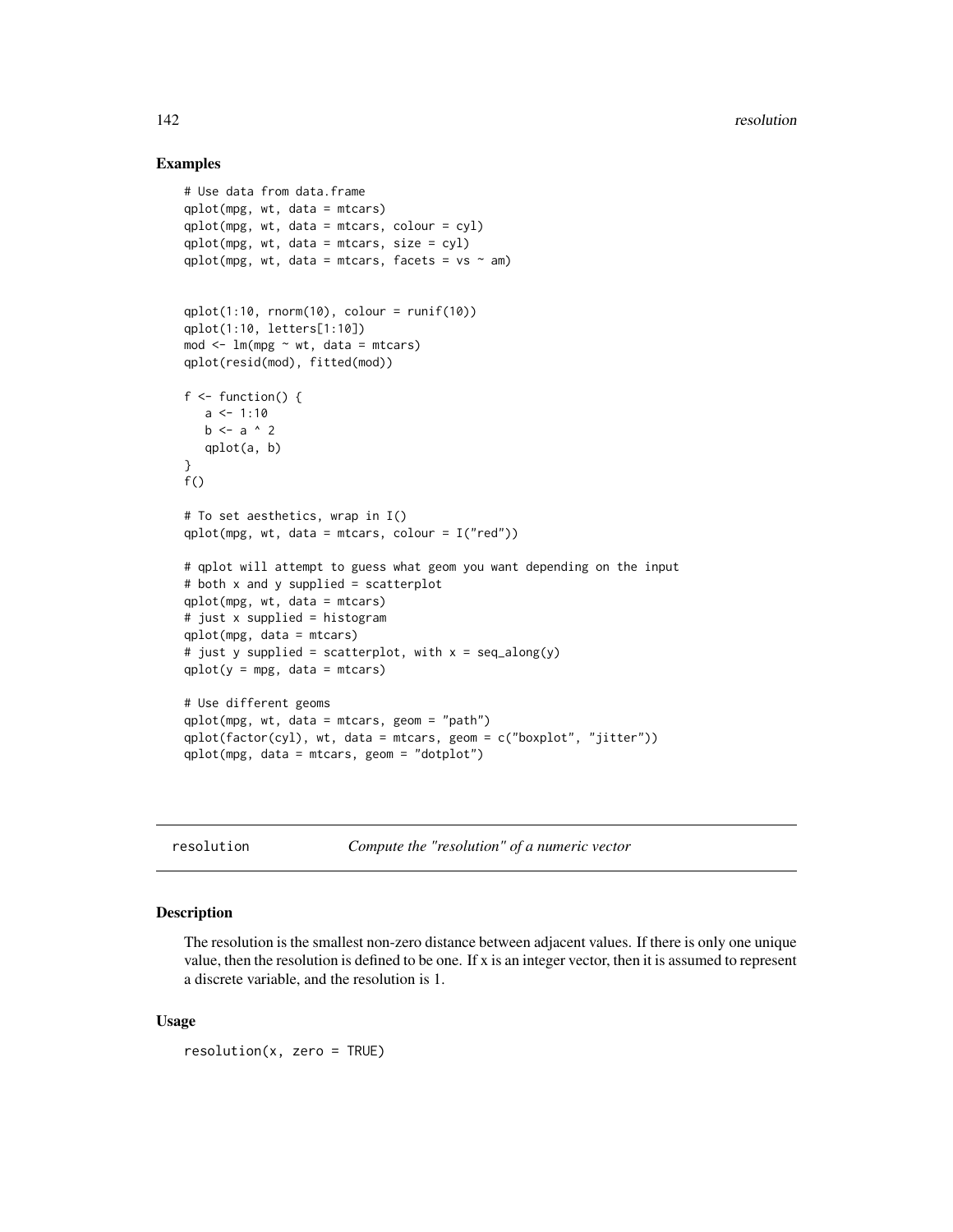## scale\_alpha 143

#### **Arguments**

|      | numeric vector                                                                 |
|------|--------------------------------------------------------------------------------|
| zero | should a zero value be automatically included in the computation of resolution |

## Examples

```
resolution(1:10)
resolution((1:10) - 0.5)resolution((1:10) - 0.5, FALSE)# Note the difference between numeric and integer vectors
resolution(c(2, 10, 20, 50))
resolution(c(2L, 10L, 20L, 50L))
```
scale\_alpha *Alpha transparency scales*

#### Description

Alpha-transparency scales are not tremendously useful, but can be a convenient way to visually down-weight less important observations. scale\_alpha is an alias for scale\_alpha\_continuous since that is the most common use of alpha, and it saves a bit of typing.

## Usage

```
scale\_alpha(..., range = c(0.1, 1))scale_alpha_continuous(..., range = c(0.1, 1))scale\_alpha\_discrete(..., range = c(0.1, 1))
```
## Arguments

| $\cdot$ $\cdot$ $\cdot$ | Other arguments passed on to continuous_scale or discrete_scale as ap- |
|-------------------------|------------------------------------------------------------------------|
|                         | propriate, to control name, limits, breaks, labels and so forth.       |
| range                   | Output range of alpha values. Must lie between 0 and 1.                |

## See Also

Other colour scales: [scale\\_colour\\_brewer](#page-143-0), [scale\\_colour\\_gradient](#page-145-0), [scale\\_colour\\_grey](#page-147-0), [scale\\_colour\\_hue](#page-148-0)

```
p <- ggplot(mpg, aes(displ, hwy)) +
  geom_point(aes(alpha = year))
p
p + scale_alpha("cylinders")
p + scale_{al}pha(range = c(0.4, 0.8))
```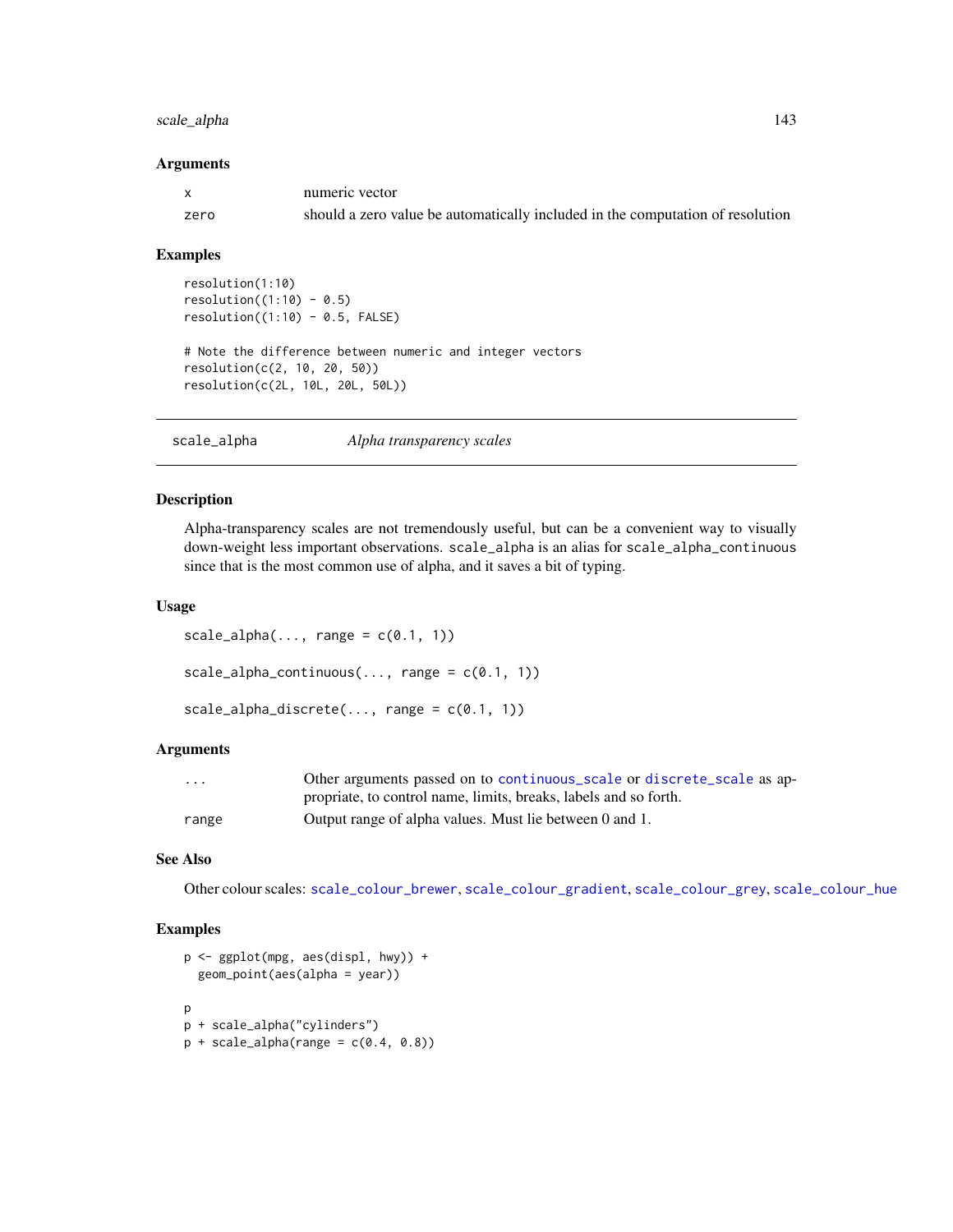<span id="page-143-0"></span>scale\_colour\_brewer *Sequential, diverging and qualitative colour scales from colorbrewer.org*

#### Description

The brewer scales provides sequential, diverging and qualitative colour schemes from ColorBrewer. These are particularly well suited to display discrete values on a map. See [http://colorbrewer2.](http://colorbrewer2.org) [org](http://colorbrewer2.org) for more information.

#### Usage

```
scale_colour_brewer(..., type = "seq", palette = 1, direction = 1)
scale_fill_brewer(..., type = "seq", palette = 1, direction = 1)
scale_colour_distiller(..., type = "seq", palette = 1, direction = -1,
 values = NULL, space = "Lab", na.value = "grey50",
 guide = "colourbar")
scale_fill_distiller(..., type = "seq", palette = 1, direction = -1,
  values = NULL, space = "Lab", na.value = "grey50",
  guide = "colourbar")
```
## Arguments

| .         | Other arguments passed on to discrete_scale to control name, limits, breaks,<br>labels and so forth.                                                                                                                                           |
|-----------|------------------------------------------------------------------------------------------------------------------------------------------------------------------------------------------------------------------------------------------------|
| type      | One of seq (sequential), div (diverging) or qual (qualitative)                                                                                                                                                                                 |
| palette   | If a string, will use that named palette. If a number, will index into the list of<br>palettes of appropriate type                                                                                                                             |
| direction | Sets the order of colors in the scale. If 1, the default, colors are as output by<br>brewer.pal. If -1, the order of colors is reversed.                                                                                                       |
| values    | if colours should not be evenly positioned along the gradient this vector gives the<br>position (between 0 and 1) for each colour in the colours vector. See rescale<br>for a convience function to map an arbitrary range to between 0 and 1. |
| space     | colour space in which to calculate gradient. Must be "Lab" - other values are<br>deprecated.                                                                                                                                                   |
| na.value  | Colour to use for missing values                                                                                                                                                                                                               |
| guide     | Type of legend. Use "colourbar" for continuous colour bar, or "legend" for<br>discrete colour legend.                                                                                                                                          |

## Details

The brewer scales were carefully designed and tested on discrete data. They were not designed to be extended to continuous data, but results often look good. Your mileage may vary.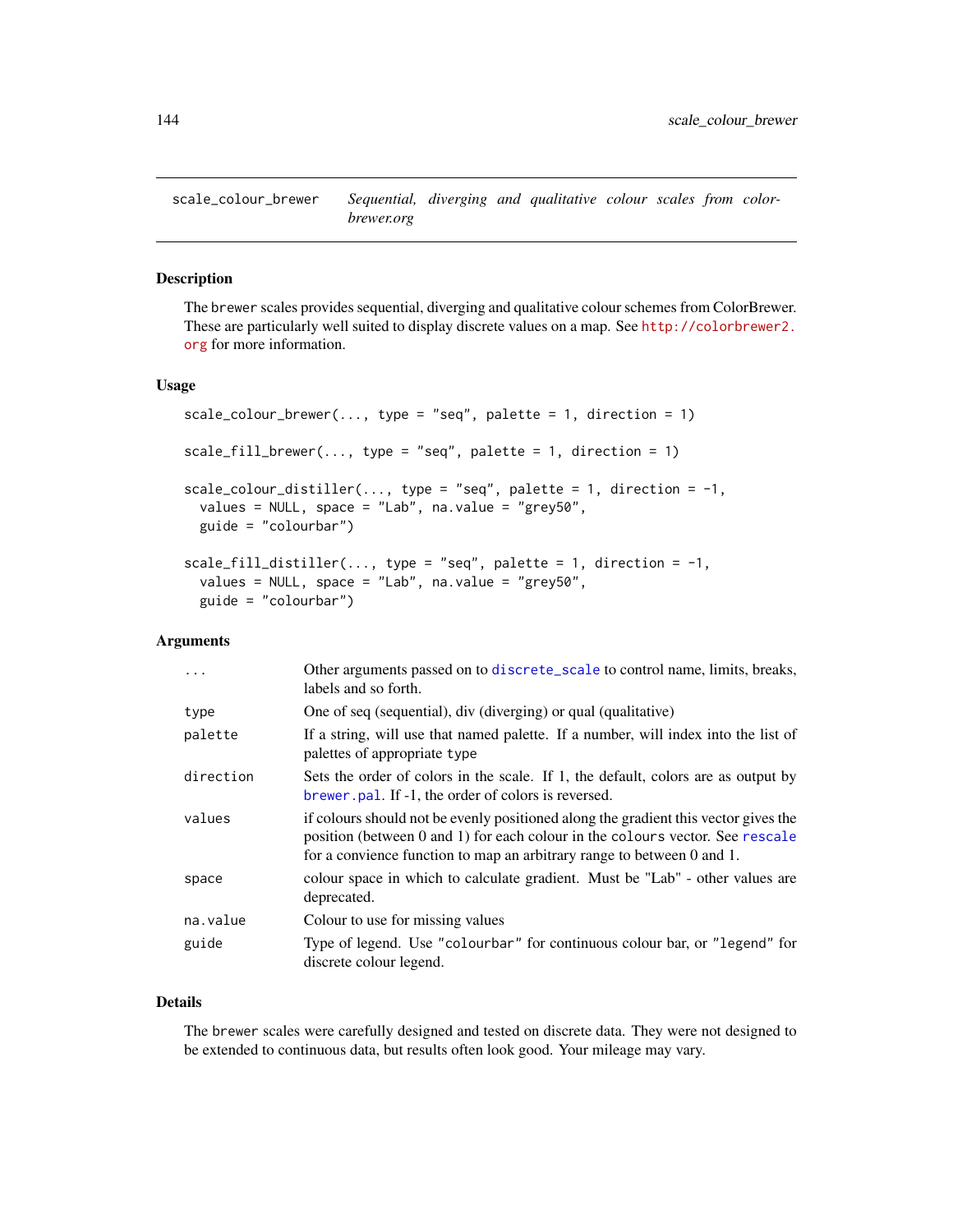## **Palettes**

The following palettes are available for use with these scales:

Diverging BrBG, PiYG, PRGn, PuOr, RdBu, RdGy, RdYlBu, RdYlGn, Spectral

Qualitative Accent, Dark2, Paired, Pastel1, Pastel2, Set1, Set2, Set3

Sequential Blues, BuGn, BuPu, GnBu, Greens, Greys, Oranges, OrRd, PuBu, PuBuGn, PuRd, Purples, RdPu, Reds, YlGn, YlGnBu, YlOrBr, YlOrRd

## Note

The distiller scales extends brewer to continuous scales by smoothly interpolate 6 colours from any palette to a continuous scale.

#### See Also

Other colour scales: [scale\\_alpha](#page-142-0), [scale\\_colour\\_gradient](#page-145-0), [scale\\_colour\\_grey](#page-147-0), [scale\\_colour\\_hue](#page-148-0)

```
dsamp <- diamonds[sample(nrow(diamonds), 1000), ]
(d <- ggplot(dsamp, aes(carat, price)) +
  geom_point(aes(colour = clarity)))
d + scale_colour_brewer()
# Change scale label
d + scale_colour_brewer("Diamond\nclarity")
# Select brewer palette to use, see ?scales::brewer_pal for more details
d + scale_colour_brewer(palette = "Greens")
d + scale_colour_brewer(palette = "Set1")
# scale_fill_brewer works just the same as
# scale_colour_brewer but for fill colours
p \leftarrow ggplot(diamonds, aes(x = price, fill = cut)) +
 geom_histogram(position = "dodge", binwidth = 1000)
p + scale_fill_brewer()
# the order of colour can be reversed
p + scale_fill_brewer(direction = -1)
# the brewer scales look better on a darker background
p + scale_fill_brewer(direction = -1) + themedark()# Use distiller variant with continous data
v <- ggplot(faithfuld) +
  geom_tile(aes(waiting, eruptions, fill = density))
v
v + scale_fill_distiller()
v + scale_fill_distiller(palette = "Spectral")
```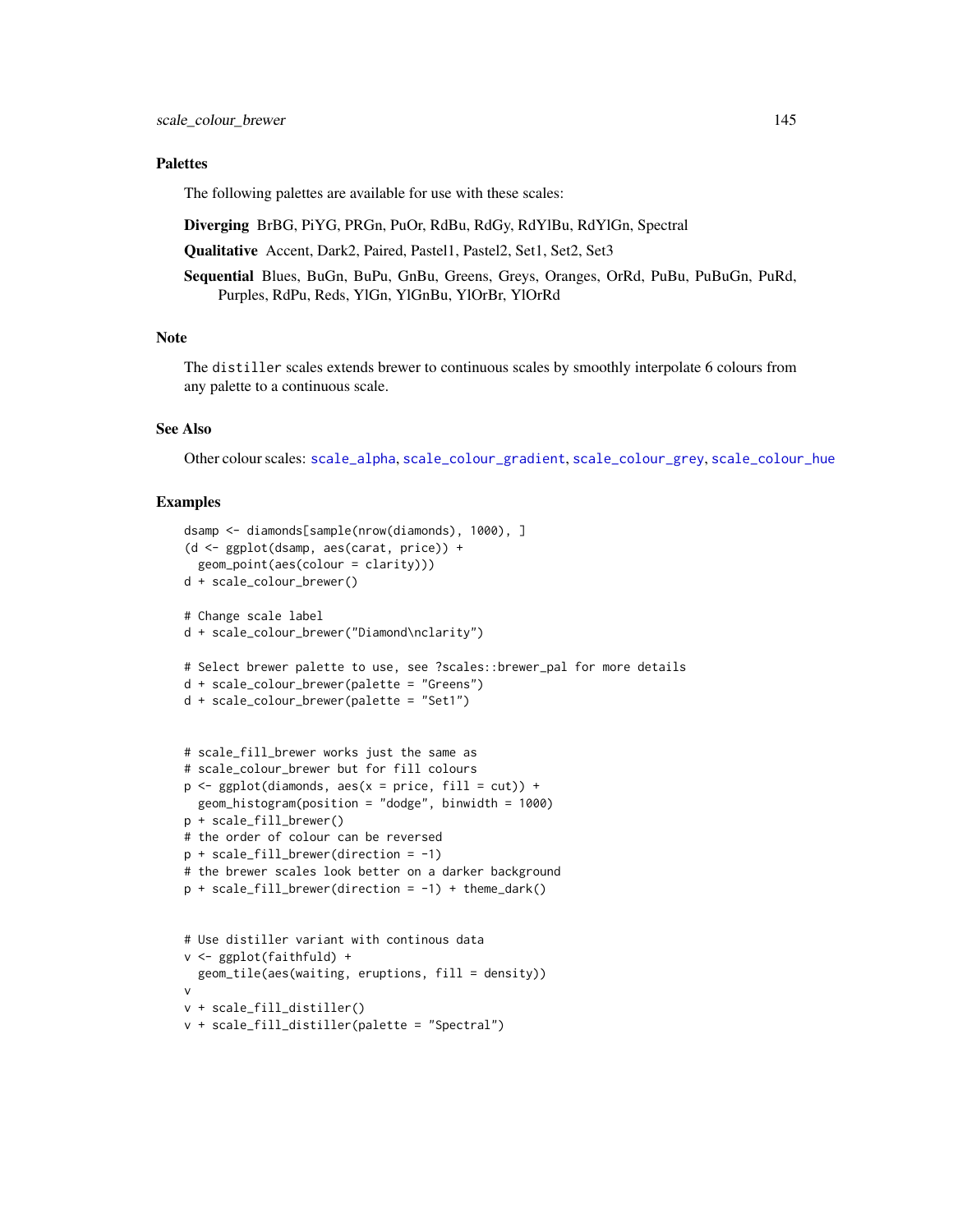<span id="page-145-0"></span>scale\_colour\_gradient *Gradient colour scales*

#### Description

scale\_\*\_gradient creates a two colour gradient (low-high), scale\_\*\_gradient2 creates a diverging colour gradient (low-mid-high), scale\_\*\_gradientn creats a n-colour gradient.

#### Usage

```
scale\_colour\_gradient(..., low = "#132B43", high = "#56B1F7",space = "Lab", na.value = "grey50", guide = "colourbar")
scale_fill_gradient(..., low = "#132B43", high = "#56B1F7", space = "Lab",
 na.value = "grey50", guide = "colourbar")
scale_colour_gradient2(..., low = muted("red"), mid = "white",
 high = muted("blue"), midpoint = 0, space = "Lab",
 na.value = "grey50", guide = "colourbar")
scale_fill\_gradient2(..., low = muted("red"), mid = "white",high = muted("blue"), midpoint = 0, space = "Lab",
 na.value = "grey50", guide = "colourbar")
scale_colour_gradientn(..., colours, values = NULL, space = "Lab",
  na.value = "grey50", guide = "colourbar", colors)
scale_fill_gradientn(..., colours, values = NULL, space = "Lab",
```
## na.value = "grey50", guide = "colourbar", colors)

| .               | Other arguments passed on to continuous_scale to control name, limits, breaks,<br>labels and so forth. |
|-----------------|--------------------------------------------------------------------------------------------------------|
| low, high       | Colours for low and high ends of the gradient.                                                         |
| space           | colour space in which to calculate gradient. Must be "Lab" - other values are<br>deprecated.           |
| na.value        | Colour to use for missing values                                                                       |
| guide           | Type of legend. Use "colourbar" for continuous colour bar, or "legend" for<br>discrete colour legend.  |
| mid             | colour for mid point                                                                                   |
| midpoint        | The midpoint (in data value) of the diverging scale. Defaults to 0.                                    |
| colours, colors |                                                                                                        |
|                 | Vector of colours to use for n-colour gradient.                                                        |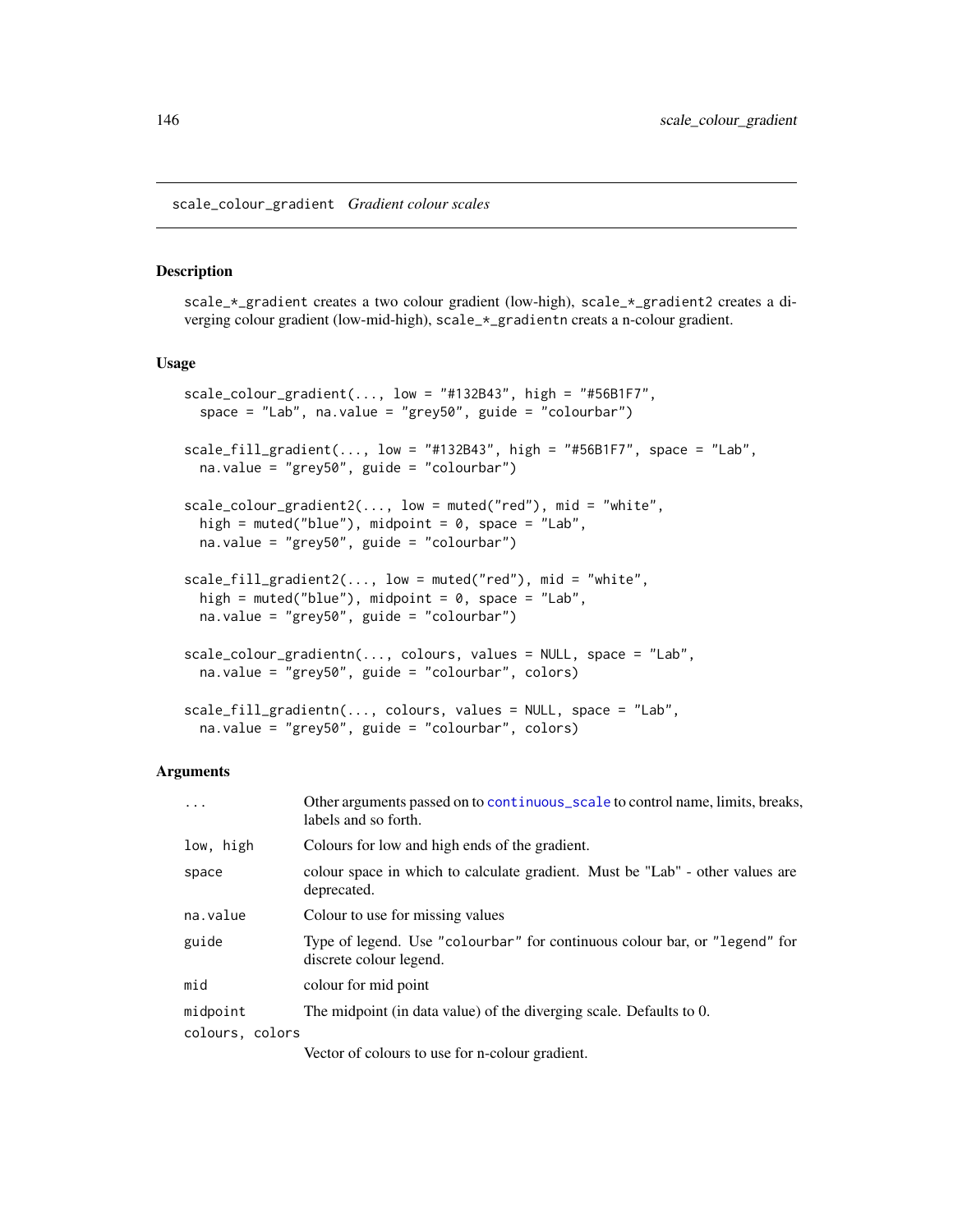values if colours should not be evenly positioned along the gradient this vector gives the position (between 0 and 1) for each colour in the colours vector. See [rescale](#page-0-0) for a convience function to map an arbitrary range to between 0 and 1.

#### Details

Default colours are generated with **munsell** and  $mnsl$  (c( $"2.5PB$  2/4",  $"2.5PB$  7/10")). Generally, for continuous colour scales you want to keep hue constant, but vary chroma and luminance. The **munsell** package makes this easy to do using the Munsell colour system.

## See Also

[seq\\_gradient\\_pal](#page-0-0) for details on underlying palette

Other colour scales: [scale\\_alpha](#page-142-0), [scale\\_colour\\_brewer](#page-143-0), [scale\\_colour\\_grey](#page-147-0), [scale\\_colour\\_hue](#page-148-0)

```
df <- data.frame(
  x = runif(100),
  y = runif(100),
  z1 = rnorm(100),
  z2 = abs(rnorm(100)))
# Default colour scale colours from light blue to dark blue
ggplot(df, aes(x, y)) +geom_point(aes(colour = z2))
# For diverging colour scales use gradient2
ggplot(df, aes(x, y)) +geom_point(aes(colour = z1)) +
  scale_colour_gradient2()
# Use your own colour scale with gradientn
ggplot(df, aes(x, y)) +geom_point(aes(colour = z1)) +
  scale_colour_gradientn(colours = terrain.colors(10))
# Equivalent fill scales do the same job for the fill aesthetic
ggplot(faithfuld, aes(waiting, eruptions)) +
  geom_raster(aes(fill = density)) +
  scale_fill_gradientn(colours = terrain.colors(10))
# Adjust colour choices with low and high
ggplot(df, aes(x, y)) +geom_point(aes(colour = z2)) +
  scale_colour_gradient(low = "white", high = "black")
# Avoid red-green colour contrasts because ~10% of men have difficulty
# seeing them
```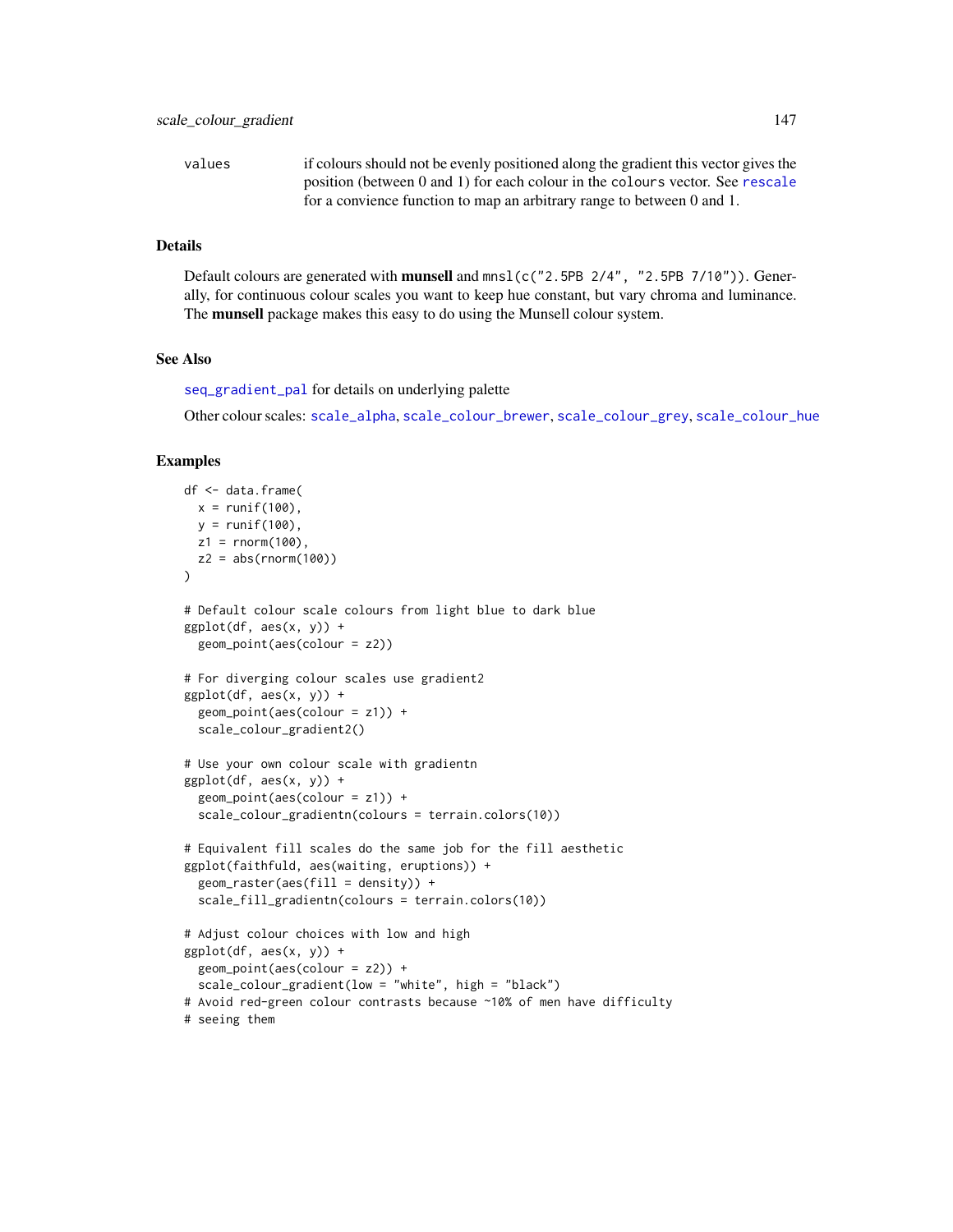<span id="page-147-0"></span>Based on [gray.colors](#page-0-0). This is black and white equivalent of [scale\\_colour\\_gradient](#page-145-0).

#### Usage

```
scale\_colour\_grey(..., start = 0.2, end = 0.8, na.value = "red")
```

```
scale_fill\_grey(..., start = 0.2, end = 0.8, na.value = "red")
```
#### Arguments

| $\cdots$ | Other arguments passed on to discrete_scale to control name, limits, breaks,<br>labels and so forth. |
|----------|------------------------------------------------------------------------------------------------------|
| start    | gray value at low end of palette                                                                     |
| end      | gray value at high end of palette                                                                    |
| na.value | Colour to use for missing values                                                                     |

## See Also

Other colour scales: [scale\\_alpha](#page-142-0), [scale\\_colour\\_brewer](#page-143-0), [scale\\_colour\\_gradient](#page-145-0), [scale\\_colour\\_hue](#page-148-0)

```
p <- ggplot(mtcars, aes(mpg, wt)) + geom_point(aes(colour = factor(cyl)))
p + scale_colour_grey()
p + scale_colour_grey(end = 0)
# You may want to turn off the pale grey background with this scale
p + scale_colour_grey() + theme_bw()
# Colour of missing values is controlled with na.value:
miss <- factor(sample(c(NA, 1:5), nrow(mtcars), replace = TRUE))
ggplot(mtcars, aes(mpg, wt)) +
  geom_point(aes(colour = miss)) +
  scale_colour_grey()
ggplot(mtcars, aes(mpg, wt)) +
  geom_point(aes(colour = miss)) +
  scale_colour_grey(na.value = "green")
```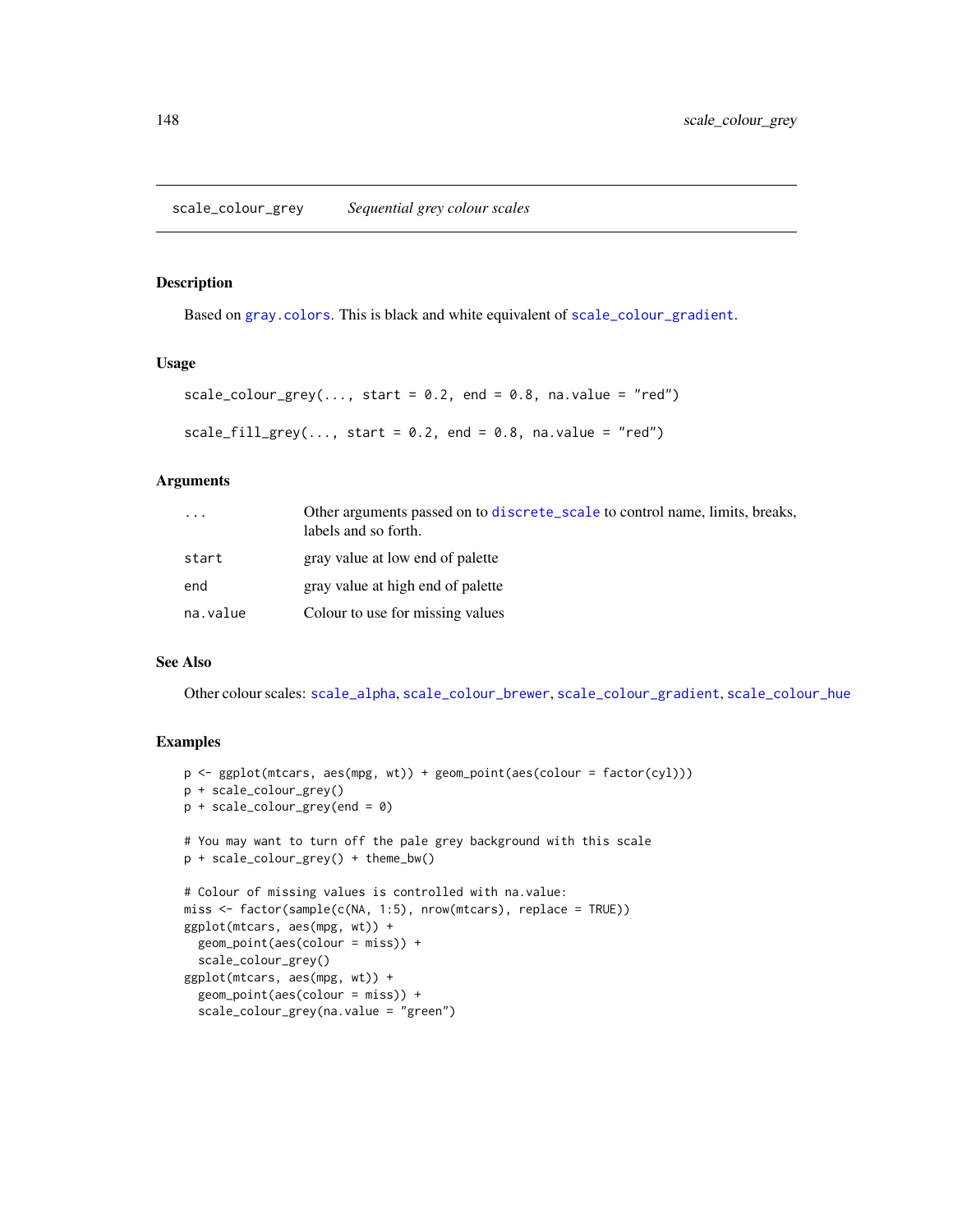<span id="page-148-0"></span>scale\_colour\_hue *Evenly spaced colours for discrete data*

#### Description

This is the default colour scale for categorical variables. It maps each level to an evenly spaced hue on the colour wheel. It does not generate colour-blind safe palettes.

#### Usage

```
scale_colour_hue(..., h = c(0, 360) + 15, c = 100, l = 65, h.start = 0,
 direction = 1, na.value = "grey50")
```

```
scale_fill\_hue(..., h = c(0, 360) + 15, c = 100, l = 65, h.start = 0,direction = 1, na.value = "grey50")
```
# Arguments

| $\ddots$  | Other arguments passed on to discrete_scale to control name, limits, breaks,<br>labels and so forth. |
|-----------|------------------------------------------------------------------------------------------------------|
| h         | range of hues to use, in $[0, 360]$                                                                  |
| C         | chroma (intensity of colour), maximum value varies depending on combination<br>of hue and luminance. |
| 1         | luminance (lightness), in $[0, 100]$                                                                 |
| h.start   | hue to start at                                                                                      |
| direction | direction to travel around the colour wheel, $1 =$ clockwise, $-1 =$ counter-clockwise               |
| na.value  | Colour to use for missing values                                                                     |

## See Also

Other colour scales: [scale\\_alpha](#page-142-0), [scale\\_colour\\_brewer](#page-143-0), [scale\\_colour\\_gradient](#page-145-0), [scale\\_colour\\_grey](#page-147-0)

```
dsamp <- diamonds[sample(nrow(diamonds), 1000), ]
(d <- ggplot(dsamp, aes(carat, price)) + geom_point(aes(colour = clarity)))
# Change scale label
d + scale_colour_hue()
d + scale_colour_hue("clarity")
d + scale_colour_hue(expression(clarity[beta]))
# Adjust luminosity and chroma
d + scale\_colour\_hue(1 = 40, c = 30)d + scale\_colour\_hue(1 = 70, c = 30)
```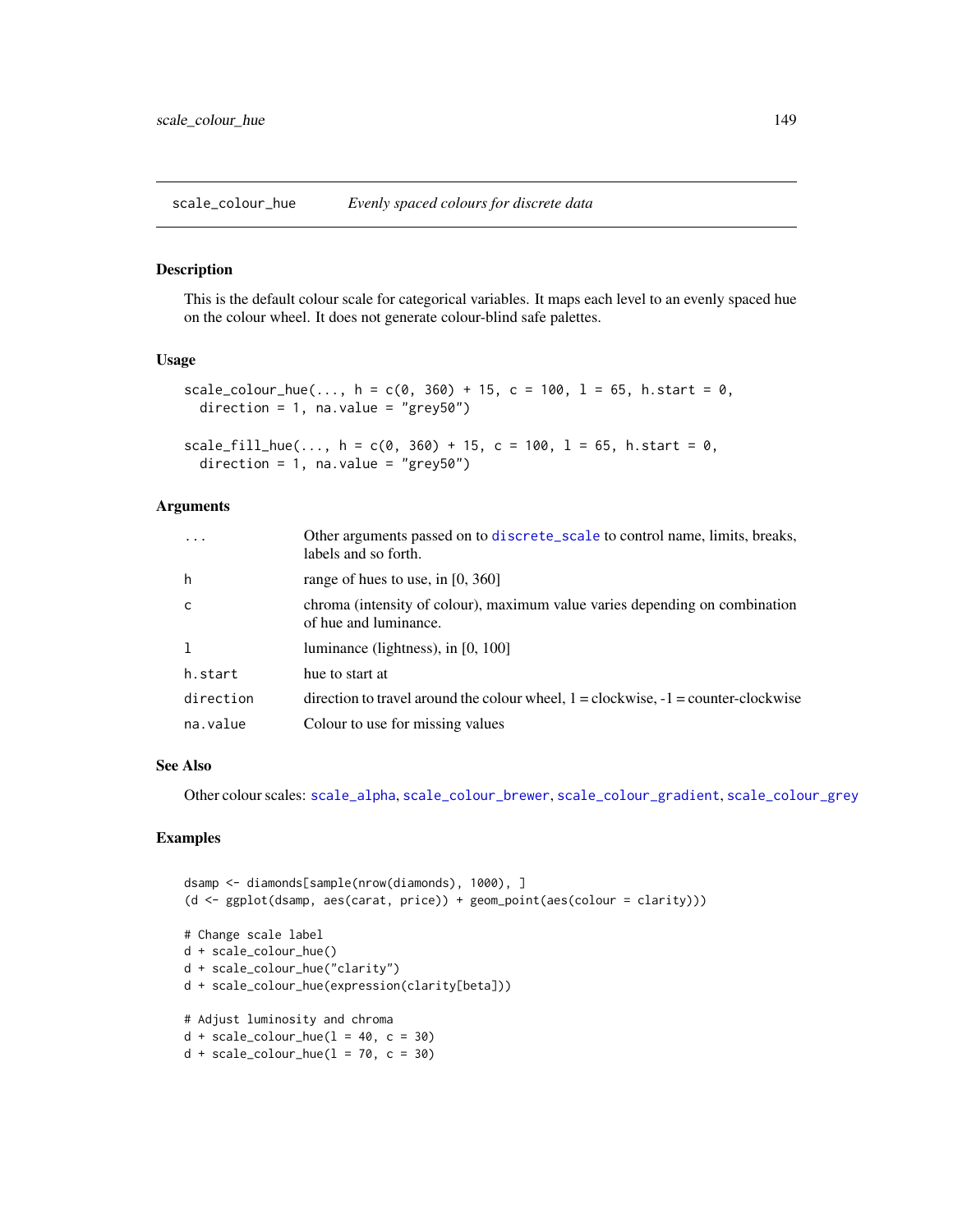```
d + scale\_colour\_hue(1 = 70, c = 150)d + scale_{colour_{hue}(l = 80, c = 150)}# Change range of hues used
d + scale\_colour\_hue(h = c(0, 90))d + scale\_colour\_hue(h = c(90, 180))d + scale\_colour\_hue(h = c(180, 270))d + scale\_colour\_hue(h = c(270, 360))# Vary opacity
# (only works with pdf, quartz and cairo devices)
d <- ggplot(dsamp, aes(carat, price, colour = clarity))
d + geom\_point(alpha = 0.9)d + geom\_point(alpha = 0.5)d + geom\_point(alpha = 0.2)# Colour of missing values is controlled with na.value:
miss <- factor(sample(c(NA, 1:5), nrow(mtcars), replace = TRUE))
ggplot(mtcars, aes(mpg, wt)) + geom_point(aes(colour = miss))
ggplot(mtcars, aes(mpg, wt)) +
 geom_point(aes(colour = miss)) +
 scale_colour_hue(na.value = "black")
```
scale\_continuous *Position scales for continuous data (x & y)*

#### <span id="page-149-0"></span>Description

scale\_x\_continuous and scale\_y\_continuous are the default scales for continuous x and y aesthetics. There are three variants that set the trans argument for commonly used transformations: scale\_\*\_log10, scale\_\*\_sqrt and scale\_\*\_reverse.

#### Usage

```
scale_x_{continuous(name = waire(), breaks = waire(),minor_breaks = waiver(), labels = waiver(), limits = NULL,
  expand = waiver(), oob = censor, na.value = NA_{real},
  trans = "identity", position = "bottom", sec.axis = waiver())
scale_y_continuous(name = waiver(), breaks = waiver(),
  minor_breaks = waiver(), labels = waiver(), limits = NULL,
  expand = waiver(), oob = censor, na.value = NA_real_,trans = "identity", position = "left", sec. axis = wavier()scale_x_log10(...)scale_y_log10(...)
```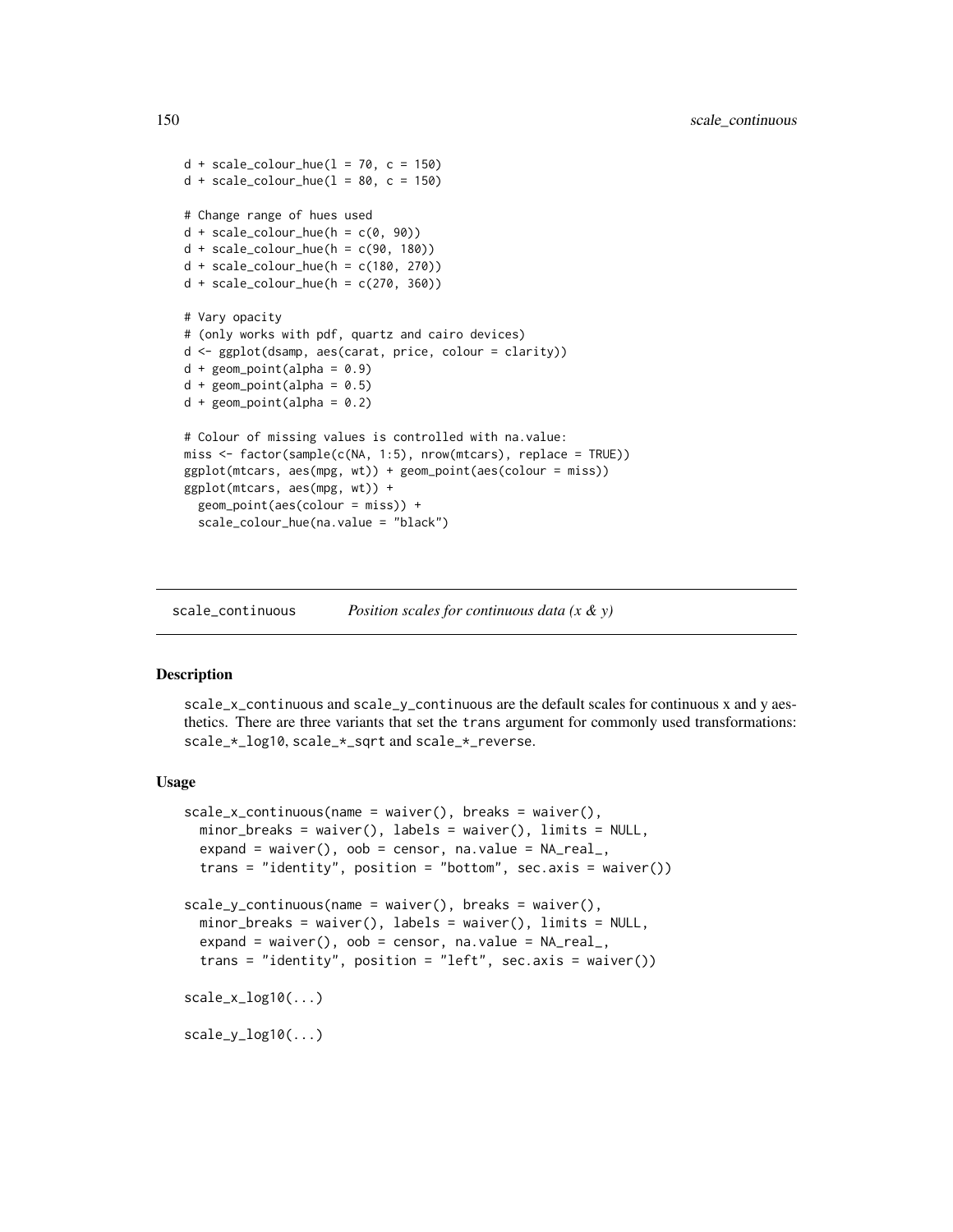```
scale_x_reverse(...)
scale_y_reverse(...)
scale_x_sqrt(...)
scale_y_sqrt(...)
```

| name         | The name of the scale. Used as axis or legend title. If NULL, the default, the<br>name of the scale is taken from the first mapping used for that aesthetic.                                                                                                                              |
|--------------|-------------------------------------------------------------------------------------------------------------------------------------------------------------------------------------------------------------------------------------------------------------------------------------------|
| breaks       | One of:                                                                                                                                                                                                                                                                                   |
|              | • NULL for no breaks<br>• waiver () for the default breaks computed by the transformation object<br>• A numeric vector of positions                                                                                                                                                       |
|              | • A function that takes the limits as input and returns breaks as output                                                                                                                                                                                                                  |
| minor_breaks | One of:                                                                                                                                                                                                                                                                                   |
|              | • NULL for no minor breaks                                                                                                                                                                                                                                                                |
|              | • waiver() for the default breaks (one minor break between each major<br>break)                                                                                                                                                                                                           |
|              | • A numeric vector of positions                                                                                                                                                                                                                                                           |
|              | • A function that given the limits returns a vector of minor breaks.                                                                                                                                                                                                                      |
| labels       | One of:                                                                                                                                                                                                                                                                                   |
|              | • NULL for no labels                                                                                                                                                                                                                                                                      |
|              | • waiver () for the default labels computed by the transformation object                                                                                                                                                                                                                  |
|              | • A character vector giving labels (must be same length as breaks)                                                                                                                                                                                                                        |
|              | • A function that takes the breaks as input and returns labels as output                                                                                                                                                                                                                  |
| limits       | A numeric vector of length two providing limits of the scale. Use NA to refer to<br>the existing minimum or maximum.                                                                                                                                                                      |
| expand       | A numeric vector of length two giving multiplicative and additive expansion<br>constants. These constants ensure that the data is placed some distance away<br>from the axes. The defaults are $c(0.05, 0)$ for continuous variables, and<br>$c(0, 0.6)$ for discrete variables.          |
| oob          | Function that handles limits outside of the scale limits (out of bounds). The<br>default replaces out of bounds values with NA.                                                                                                                                                           |
| na.value     | Missing values will be replaced with this value.                                                                                                                                                                                                                                          |
| trans        | Either the name of a transformation object, or the object itself. Built-in trans-<br>formations include "asn", "atanh", "boxcox", "exp", "identity", "log", "log10",<br>"log1p", "log2", "logit", "probability", "probit", "reciprocal", "reverse" and "sqrt".                            |
|              | A transformation object bundles together a transform, it's inverse, and methods<br>for generating breaks and labels. Transformation objects are defined in the scales<br>package, and are called name_trans, e.g. boxcox_trans. You can create your<br>own transformation with trans_new. |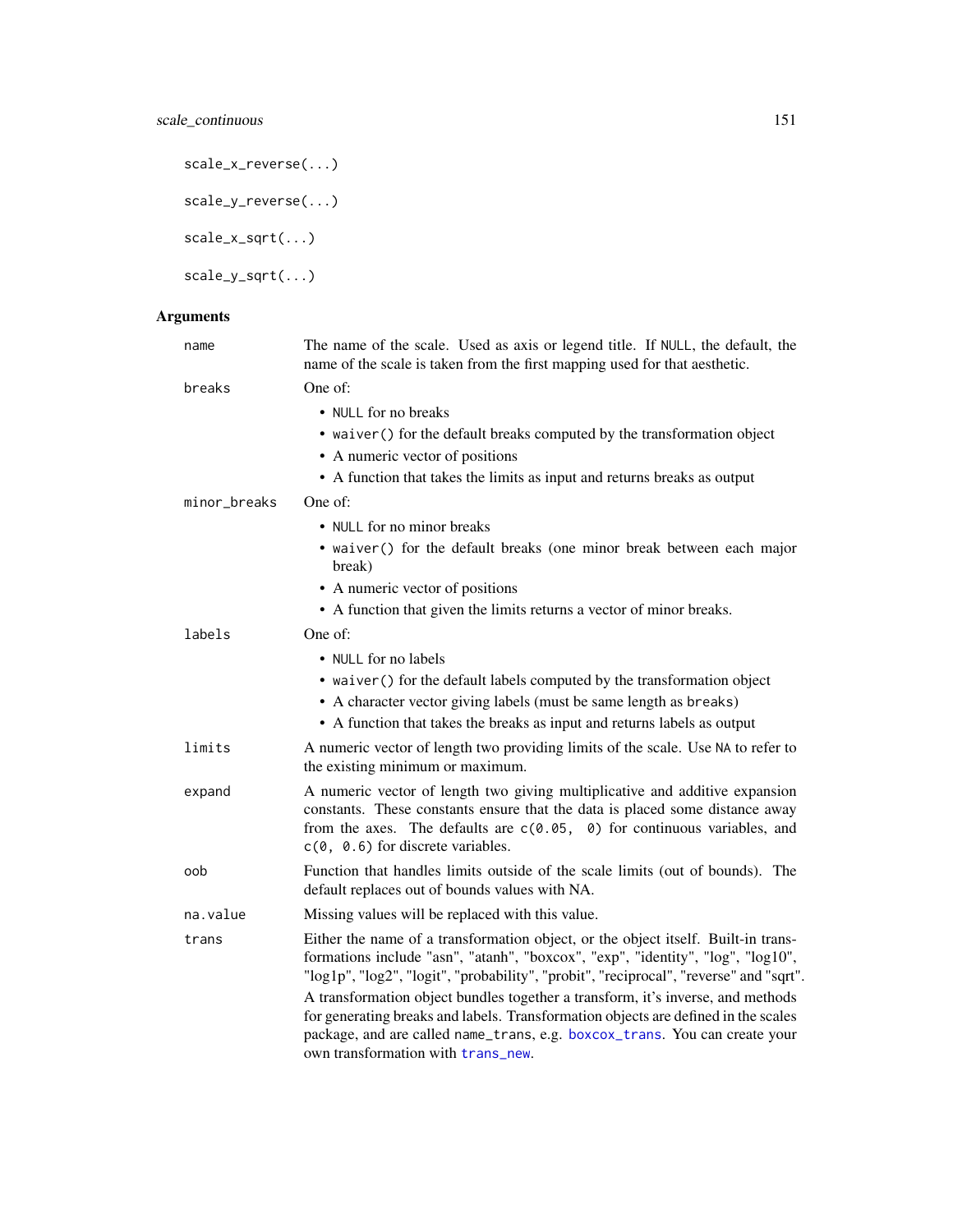| position                | The position of the axis. "left" or "right" for vertical scales, "top" or "bottom"<br>for horizontal scales |
|-------------------------|-------------------------------------------------------------------------------------------------------------|
| sec.axis                | specifity a secondary axis                                                                                  |
| $\cdot$ $\cdot$ $\cdot$ | Other arguments passed on to scale_ $(x y)$ _continuous                                                     |

## Details

For simple manipulation of labels and limits, you may wish to use  $\text{labs}()$  and  $\text{lims}()$  instead.

#### See Also

[sec\\_axis](#page-162-0) for how to specify secondary axes

Other position scales: [scale\\_x\\_date](#page-152-0), [scale\\_x\\_discrete](#page-160-0)

```
p1 <- ggplot(mpg, aes(displ, hwy)) +
  geom_point()
p1
# Manipulating the default position scales lets you:
# * change the axis labels
p1 +
  scale_x_continuous("Engine displacement (L)") +
  scale_y_continuous("Highway MPG")
# You can also use the short-cut labs().
# Use NULL to suppress axis labels
p1 + \text{ labs}(x = \text{NULL}, y = \text{NULL})# * modify the axis limits
p1 + scale_x_continuous(limits = c(2, 6))p1 + scale_xjcontinuous(limits = c(0, 10))
# you can also use the short hand functions `xlim()` and `ylim()`
p1 + xlim(2, 6)# * choose where the ticks appear
p1 + scale_x_{continuous(breaks = c(2, 4, 6))# * add what labels they have
p1 + scale_x_continuous(
  breaks = c(2, 4, 6),label = c("two", "four", "six"))
# Typically you'll pass a function to the `labels` argument.
# Some common formats are built into the scales package:
df <- data.frame(
 x = rnorm(10) * 100000,
 y = seq(0, 1, length.out = 10)
```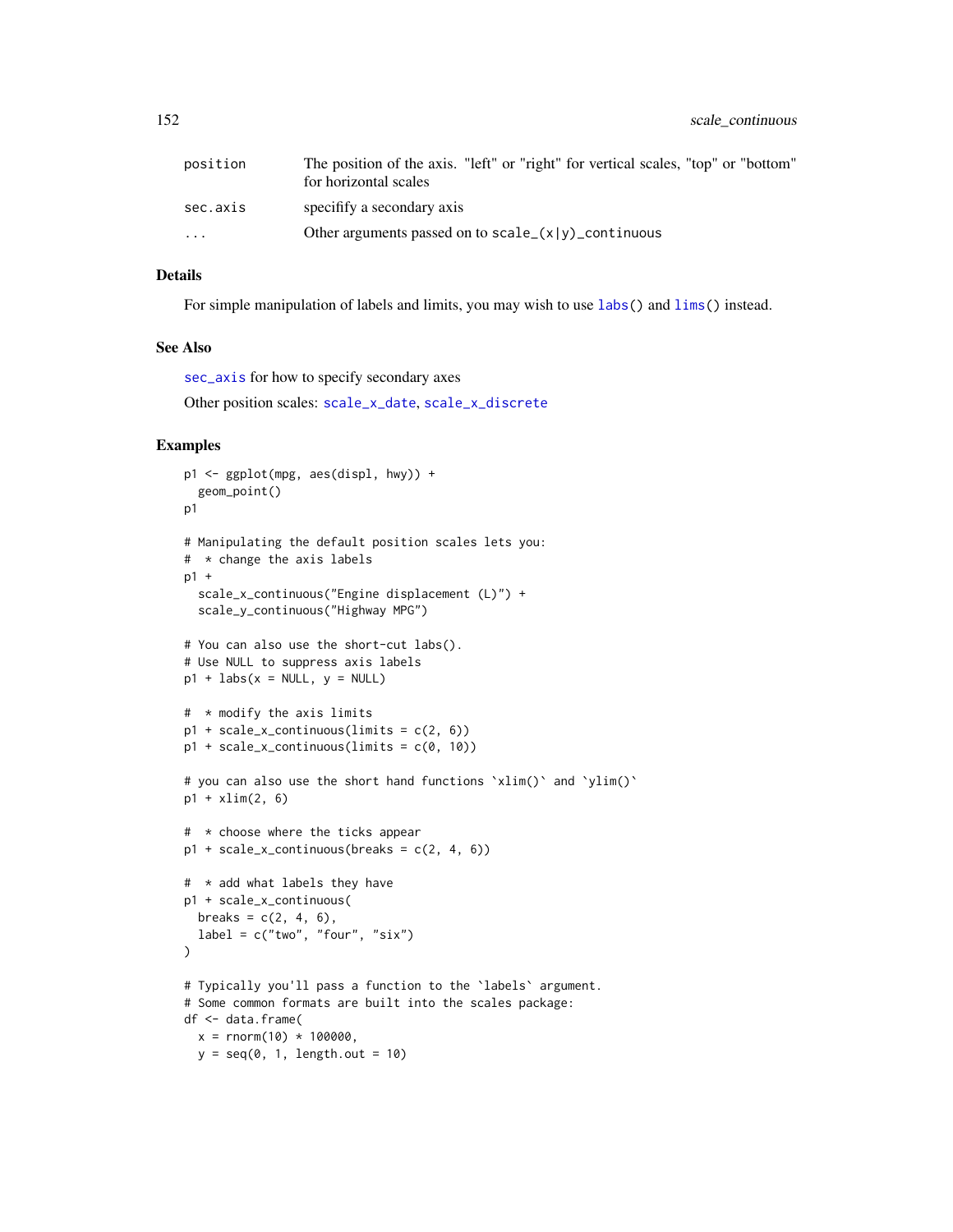scale\_date 153

```
)
p2 \leq-ggplot(df, aes(x, y)) + geom\_point()p2 + scale_y_continuous(labels = scales::percent)
p2 + scale_y_continuous(labels = scales::dollar)
p2 + scale_x_continuous(labels = scales::comma)
# You can also override the default linear mapping by using a
# transformation. There are three shortcuts:
p1 + scale_y_log10()
p1 + scale_y_sqrt()
p1 + scale_y_reverse()
# Or you can supply a transformation in the `trans` argument:
p1 + scale_y_continuous(trans = scales::reciprocal_trans())
# You can also create your own. See ?scales::trans_new
```
scale\_date *Position scales for date/time data*

#### <span id="page-152-0"></span>Description

These are the default scales for the three date/time class. These will usually be added automatically. To override manually, use scale\_\*\_date for dates (class Date), scale\_\*\_datetime for datetimes (class POSIXct), and scale\_\*\_time for times (class hms).

#### Usage

```
scale_x_data(name = waiver(), breaks = waiver(), date_breaks = waiver(),labels = waitver(), date_labels = waitver(), minor_breaks = waitver(),date_minor_breaks = waiver(), limits = NULL, expand = waiver(),
 position = "bottom")
scale_y_data(name = waiver(), breaks = waiver(), date_breaks = waiver(),labeleds = waiver(), date_labels = waiver(), minor_breaks = waiver(),date_minor_breaks = waiver(), limits = NULL, expand = waiver(),
 position = "left")
scale_x_datetime(name = waiver(), breaks = waiver(),
 date_breaks = waiver(), labels = waiver(), date_labels = waiver(),
 minor_breaks = waiver(), date_minor_breaks = waiver(), timezone = NULL,
 limits = NULL, expand = waiver(), position = "bottom")
scale_y_datatime(name = waire(), breaks = waire(),date_breaks = waiver(), labels = waiver(), date_labels = waiver(),
 minor_breaks = waiver(), date_minor_breaks = waiver(), timezone = NULL,
 limits = NULL, expand = waiver(), position = "left")
```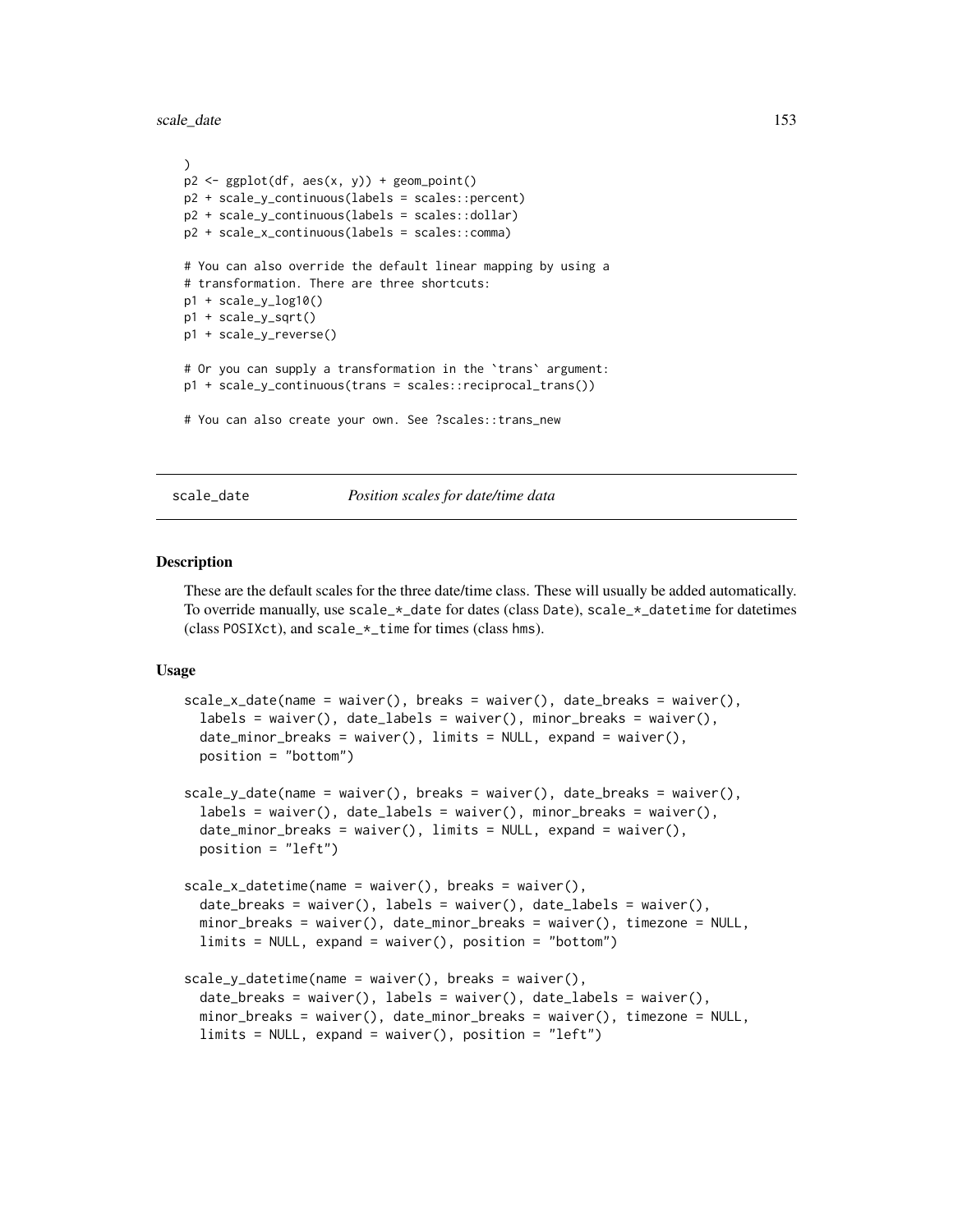```
scale_x_time(name = wavier(), \text{breaks = waire(), \text{minor\_breaks = waire(), \text{cdot}})labels = wavier(), limits = NULL, expand = waire(), oob = censor,na.value = NA_real_, position = "bottom")
```

```
scale_y_time(name = waiver(), breaks = waiver(), minor_breaks = waiver(),
  labels = wavier(), limits = NULL, expand = waire(), oob = censor,na.value = NA_real_, position = "left")
```

| name              | The name of the scale. Used as axis or legend title. If NULL, the default, the<br>name of the scale is taken from the first mapping used for that aesthetic.                                                                                                                     |
|-------------------|----------------------------------------------------------------------------------------------------------------------------------------------------------------------------------------------------------------------------------------------------------------------------------|
| breaks            | One of:                                                                                                                                                                                                                                                                          |
|                   | • NULL for no breaks                                                                                                                                                                                                                                                             |
|                   | • waiver () for the default breaks computed by the transformation object                                                                                                                                                                                                         |
|                   | • A numeric vector of positions                                                                                                                                                                                                                                                  |
|                   | • A function that takes the limits as input and returns breaks as output                                                                                                                                                                                                         |
| date_breaks       | A string giving the distance between breaks like "2 weeks", or "10 years". If<br>both breaks and date_breaks are specified, date_breaks wins.                                                                                                                                    |
| labels            | One of:                                                                                                                                                                                                                                                                          |
|                   | • NULL for no labels                                                                                                                                                                                                                                                             |
|                   | • waiver () for the default labels computed by the transformation object<br>• A character vector giving labels (must be same length as breaks)                                                                                                                                   |
|                   | • A function that takes the breaks as input and returns labels as output                                                                                                                                                                                                         |
| date_labels       | A string giving the formatting specification for the labels. Codes are defined in<br>strftime. If both labels and date_labels are specified, date_labels wins.                                                                                                                   |
| minor_breaks      | One of:                                                                                                                                                                                                                                                                          |
|                   | • NULL for no minor breaks                                                                                                                                                                                                                                                       |
|                   | • waiver () for the default breaks (one minor break between each major<br>break)                                                                                                                                                                                                 |
|                   | • A numeric vector of positions                                                                                                                                                                                                                                                  |
|                   | • A function that given the limits returns a vector of minor breaks.                                                                                                                                                                                                             |
| date_minor_breaks |                                                                                                                                                                                                                                                                                  |
|                   | A string giving the distance between minor breaks like "2 weeks", or "10 years".<br>If both minor_breaks and date_minor_breaks are specified, date_minor_breaks<br>wins.                                                                                                         |
| limits            | A numeric vector of length two providing limits of the scale. Use NA to refer to<br>the existing minimum or maximum.                                                                                                                                                             |
| expand            | A numeric vector of length two giving multiplicative and additive expansion<br>constants. These constants ensure that the data is placed some distance away<br>from the axes. The defaults are $c(0.05, 0)$ for continuous variables, and<br>$c(0, 0.6)$ for discrete variables. |
| position          | The position of the axis. "left" or "right" for vertical scales, "top" or "bottom"<br>for horizontal scales                                                                                                                                                                      |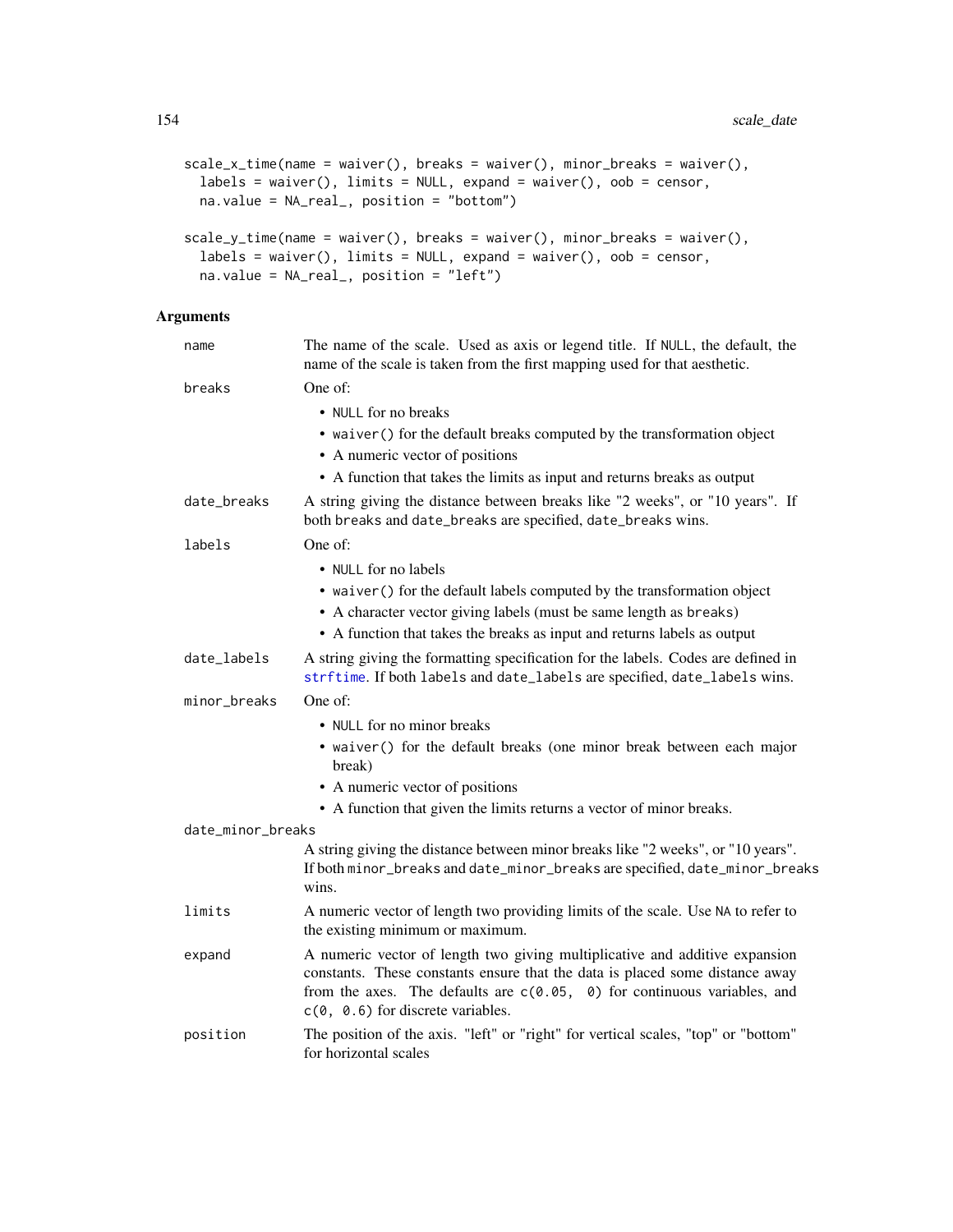## scale\_identity 155

| timezone | The timezone to use for display on the axes. The default (NULL) uses the time-<br>zone encoded in the data.                     |
|----------|---------------------------------------------------------------------------------------------------------------------------------|
| oob      | Function that handles limits outside of the scale limits (out of bounds). The<br>default replaces out of bounds values with NA. |
| na.value | Missing values will be replaced with this value.                                                                                |

## See Also

Other position scales: [scale\\_x\\_continuous](#page-149-0), [scale\\_x\\_discrete](#page-160-0)

#### Examples

```
last_month <- Sys.Date() - 0:29
df <- data.frame(
  date = last_month,
 price = runif(30))
base <- ggplot(df, aes(date, price)) +
  geom_line()
# The date scale will attempt to pick sensible defaults for
# major and minor tick marks. Override with date_breaks, date_labels
# date_minor_breaks arguments.
base + scale_x_date(date_labels = "%b %d")
base + scale_x_date(date_breaks = "1 week", date_labels = "%W")
base + scale_x_date(date_minor_breaks = "1 day")
# Set limits
base + scale_x_date(limits = c(Sys.DataFrame() - 7, NA))
```
scale\_identity *Use values without scaling*

## Description

Use this set of scales when your data has already been scaled, i.e. it already represents aesthetic values that ggplot2 can handle directly This will not produce a legend unless you also supply the breaks and labels.

#### Usage

```
scale_colour_identity(..., guide = "none")
scale_fill_identity(..., guide = "none")scale_shape_identity(..., guide = "none")
scale_linetype_identity(..., guide = "none")
```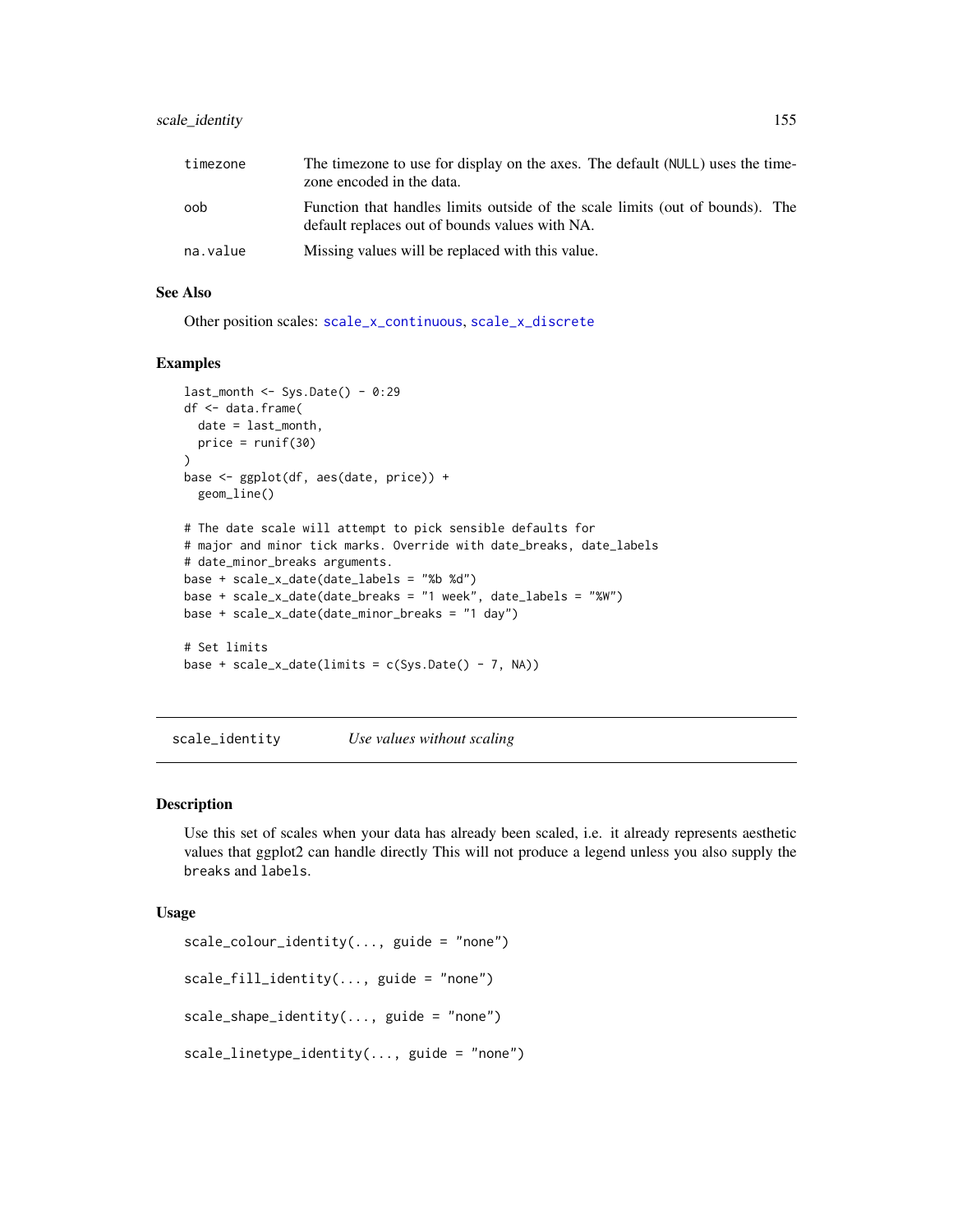```
scale_alpha_identity(..., guide = "none")
```
 $scale\_size\_identity(..., guide = "none")$ 

#### Arguments

| .     | Other arguments passed on to discrete_scale or continuous_scale |
|-------|-----------------------------------------------------------------|
| guide | Guide to use for this scale. Defaults to "none".                |

#### Examples

```
ggplot(luv_colours, aes(u, v)) +
  geom\_point(aes(colour = col), size = 3) +scale_color_identity() +
  coord_equal()
df <- data.frame(
 x = 1:4,
  y = 1:4,
  colour = c("red", "green", "blue", "yellow")
\mathcal{L}ggplot(df, aes(x, y)) + geom\_tile(aes(fill = colour))ggplot(df, aes(x, y)) +
  geom_tile(aes(fill = colour)) +
  scale_fill_identity()
# To get a legend guide, specify guide = "legend"
ggplot(df, aes(x, y)) +geom_tile(aes(fill = colour)) +
  scale_fill_identity(guide = "legend")
# But you'll typically also need to supply breaks and labels:
ggplot(df, aes(x, y)) +geom_tile(aes(fill = colour)) +
  scale_fill_identity("trt", labels = letters[1:4], breaks = df$colour,
  guide = "legend")
# cyl scaled to appropriate size
ggplot(mtcars, aes(mpg, wt)) +
  geom_point(aes(size = cyl))
# cyl used as point size
ggplot(mtcars, aes(mpg, wt)) +
  geom_point(aes(size = cyl)) +
  scale_size_identity()
```
#### scale\_linetype *Scale for line patterns*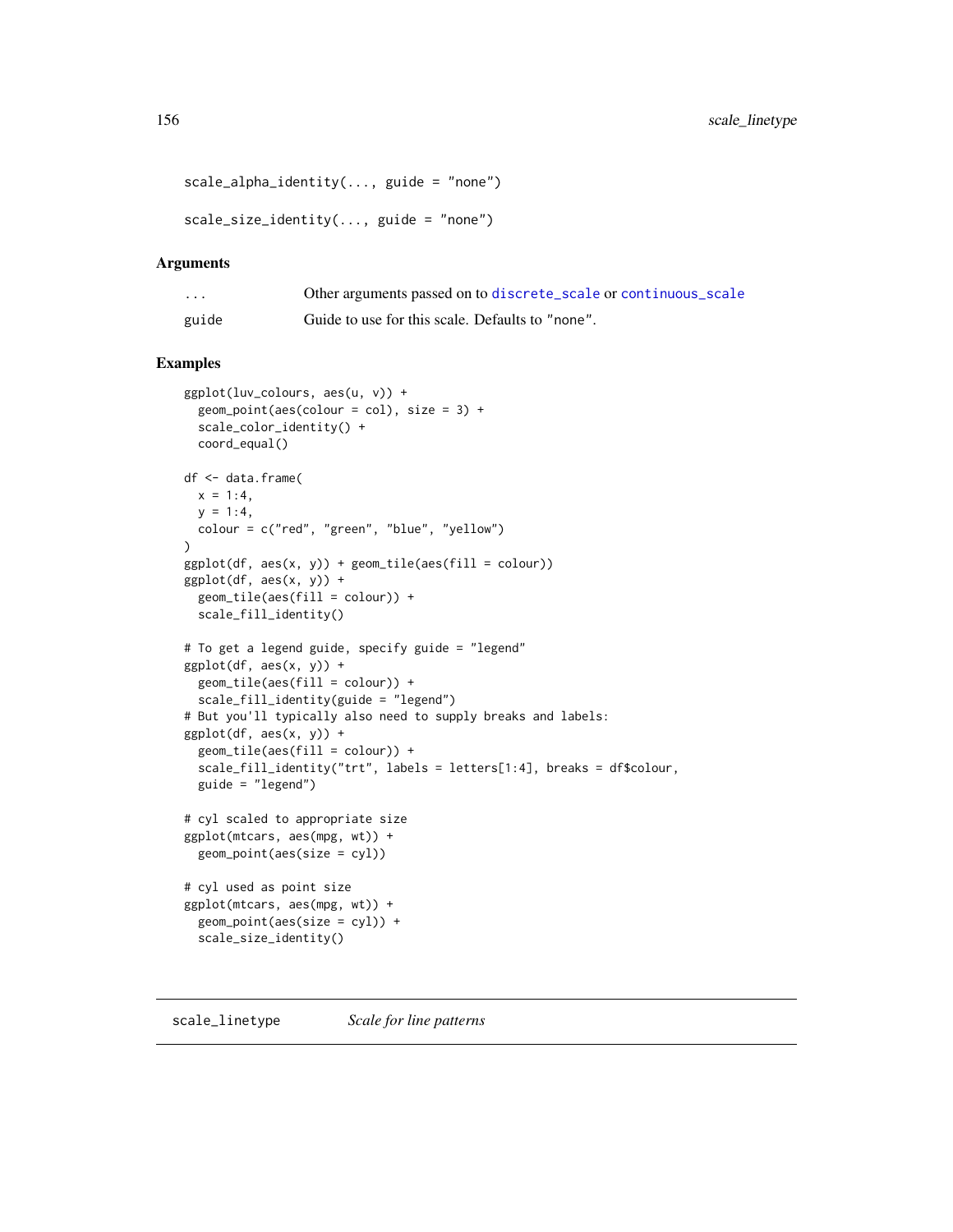## scale\_manual 157

#### Description

Default line types based on a set supplied by Richard Pearson, University of Manchester. Continuous values can not be mapped to line types.

#### Usage

```
scale_linetype(..., na.value = "blank")
```

```
scale_linetype_continuous(...)
```

```
scale_linetype_discrete(..., na.value = "blank")
```
#### Arguments

| $\cdot$ $\cdot$ $\cdot$ | common discrete scale parameters: name, breaks, labels, na. value, limits |
|-------------------------|---------------------------------------------------------------------------|
|                         | and guide. See discrete_scale for more details                            |
| na.value                | The linetype to use for NA values.                                        |

## Examples

```
base <- ggplot(economics_long, aes(date, value01))
base + geom_line(aes(group = variable))
base + geom_line(aes(linetype = variable))
# See scale_manual for more flexibility
# Common line types ----------------------------
df_lines <- data.frame(
 linetype = factor(
    1:4,
    labels = c("solid", "longdash", "dashed", "dotted")
  )
\mathcal{L}ggplot(df_lines) +
  geom_hline(aes(linetype = linetype, yintercept = 0), size = 2) +
  scale_linetype_identity() +
  facet_grid(linetype ~ .) +
  theme_void(20)
```
scale\_manual *Create your own discrete scale*

## <span id="page-156-0"></span>Description

This allows you to specify you own set of mappings from levels in the data to aesthetic values.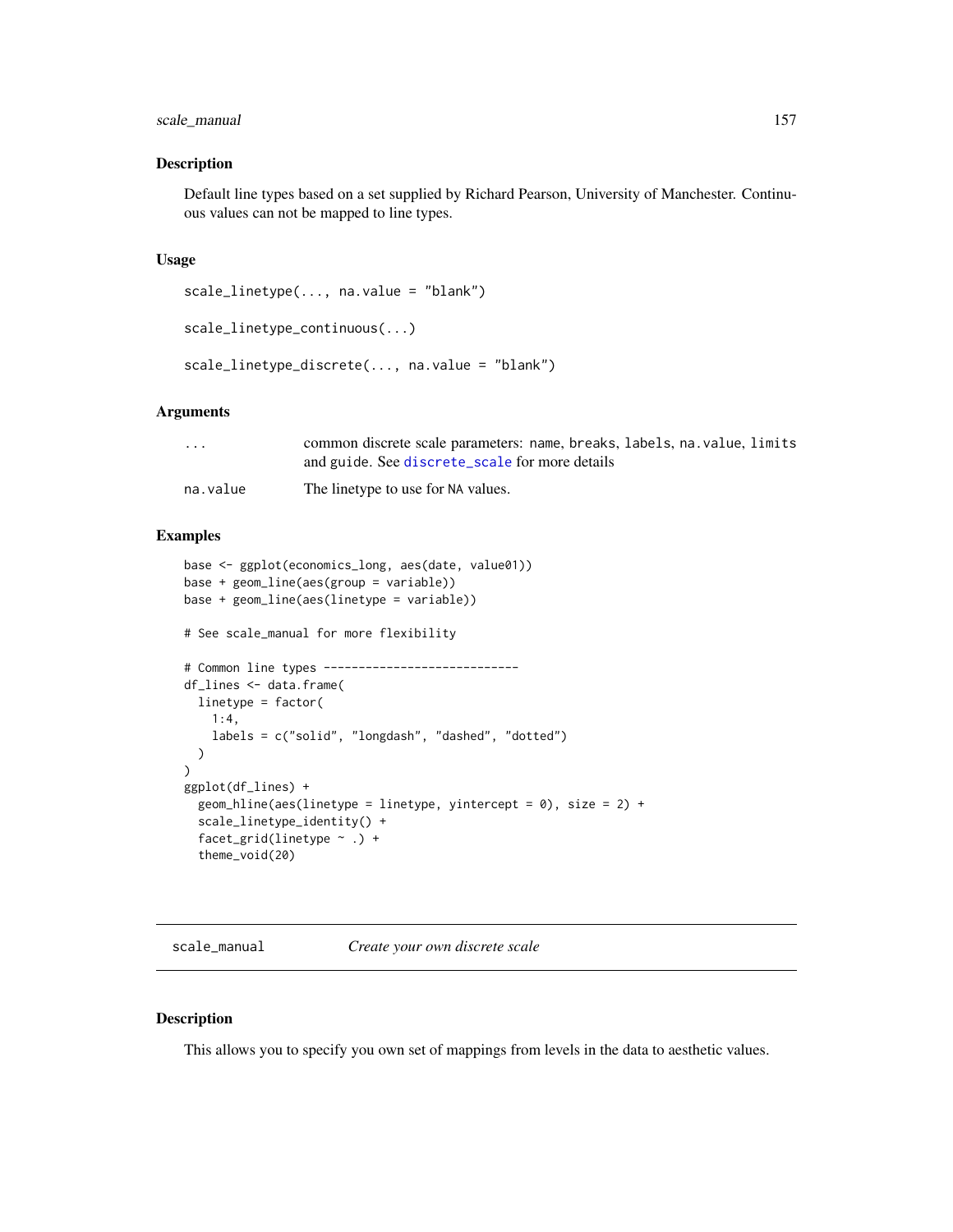#### Usage

```
scale_colour_manual(..., values)
scale_fill_manual(..., values)
scale_size_manual(..., values)
scale_shape_manual(..., values)
scale_linetype_manual(..., values)
scale_alpha_manual(..., values)
```
#### Arguments

| $\cdots$ | common discrete scale parameters: name, breaks, labels, na. value, limits<br>and guide. See discrete_scale for more details                                                                                                                                                                         |
|----------|-----------------------------------------------------------------------------------------------------------------------------------------------------------------------------------------------------------------------------------------------------------------------------------------------------|
| values   | a set of aesthetic values to map data values to. If this is a named vector, then the<br>values will be matched based on the names. If unnamed, values will be matched<br>in order (usually alphabetical) with the limits of the scale. Any data values that<br>don't match will be given na. value. |

```
p <- ggplot(mtcars, aes(mpg, wt)) +
  geom_point(aes(colour = factor(cyl)))
p + scale_colour_manual(values = c("red", "blue", "green"))
# It's recommended to use a named vector
cols <- c("8" = "red", "4" = "blue", "6" = "darkgreen", "10" = "orange")
p + scale_colour_manual(values = cols)
# As with other scales you can use breaks to control the appearance
# of the legend.
p + scale_colour_manual(values = cols)
p + scale_colour_manual(
  values = cols,
 breaks = c("4", "6", "8"),
  labels = c("four", "six", "eight")\lambda# And limits to control the possible values of the scale
p + scale_colour_manual(values = cols, limits = c("4", "8"))
p + scale\_colour\_manual(vvalues = obs, limits = c("4", "6", "8", "10"))
```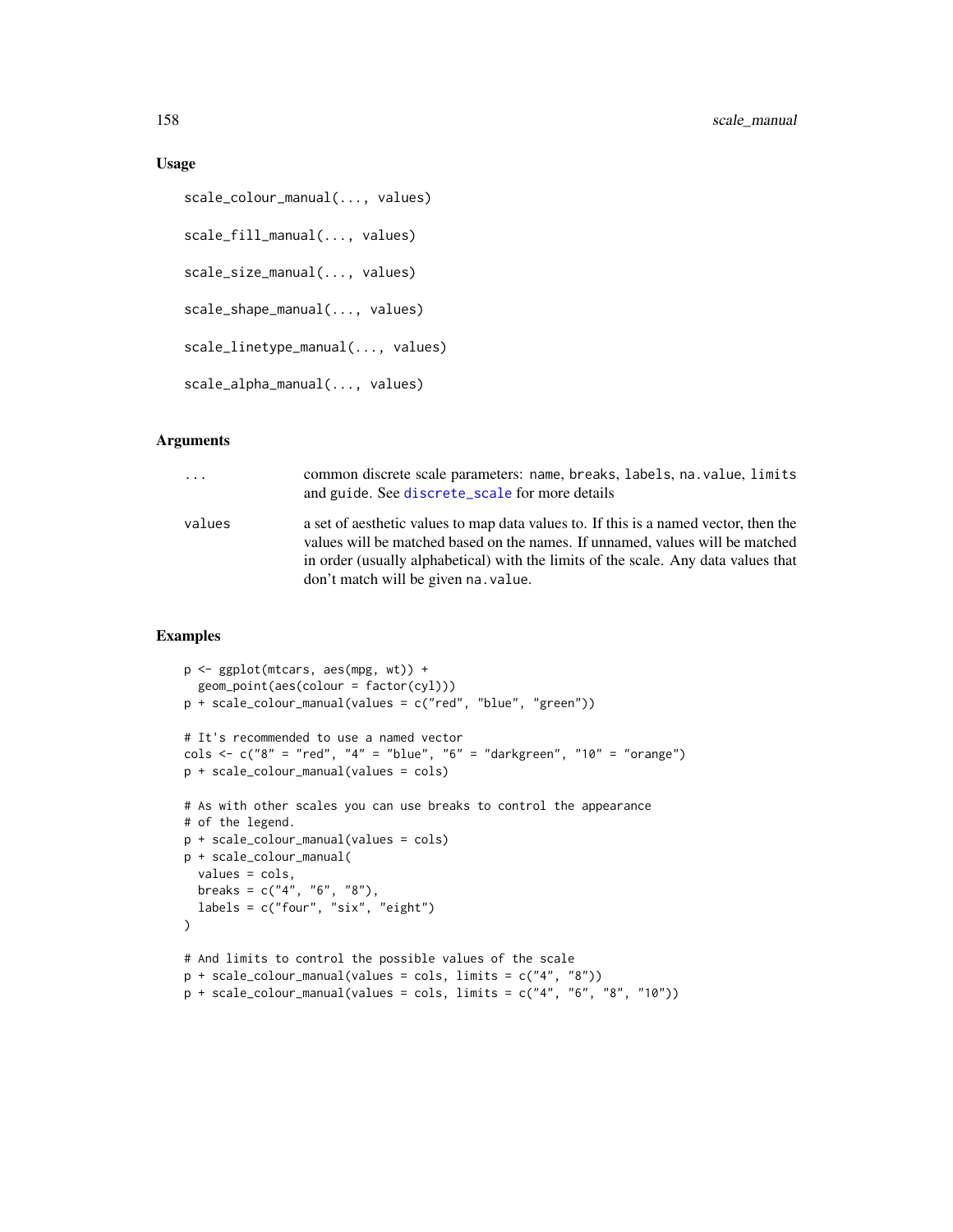scale\_shape maps discrete variables to six easily discernible shapes. If you have more than six levels, you will get a warning message, and the seventh and subsequence levels will not appear on the plot. Use [scale\\_shape\\_manual](#page-156-0) to supply your own values. You can not map a continuous variable to shape.

#### Usage

scale\_shape(..., solid = TRUE)

#### Arguments

| $\cdot$ $\cdot$ $\cdot$ | common discrete scale parameters: name, breaks, labels, na. value, limits<br>and guide. See discrete_scale for more details |
|-------------------------|-----------------------------------------------------------------------------------------------------------------------------|
| solid                   | Should the shapes be solid, TRUE, or hollow, FALSE?                                                                         |

#### Examples

dsmall <- diamonds[sample(nrow(diamonds), 100), ]

```
(d <- ggplot(dsmall, aes(carat, price)) + geom_point(aes(shape = cut)))
d + scale_shape(solid = TRUE) # the default
d + scale_shape(solid = FALSE)
d + scale_shape(name = "Cut of diamond")
# To change order of levels, change order of
# underlying factor
levels(dsmall$cut) <- c("Fair", "Good", "Very Good", "Premium", "Ideal")
```

```
# Need to recreate plot to pick up new data
ggplot(dsmall, aes(price, carat)) + geom_point(aes(shape = cut))
```

```
# Show a list of available shapes
df_shapes \leq data.frame(shape = 0:24)
ggplot(df_shapes, aes(0, 0, shape = shape)) +geom\_point(aes(shape = shape), size = 5, fill = 'red') +scale_shape_identity() +
 facet_wrap(~shape) +
 theme_void()
```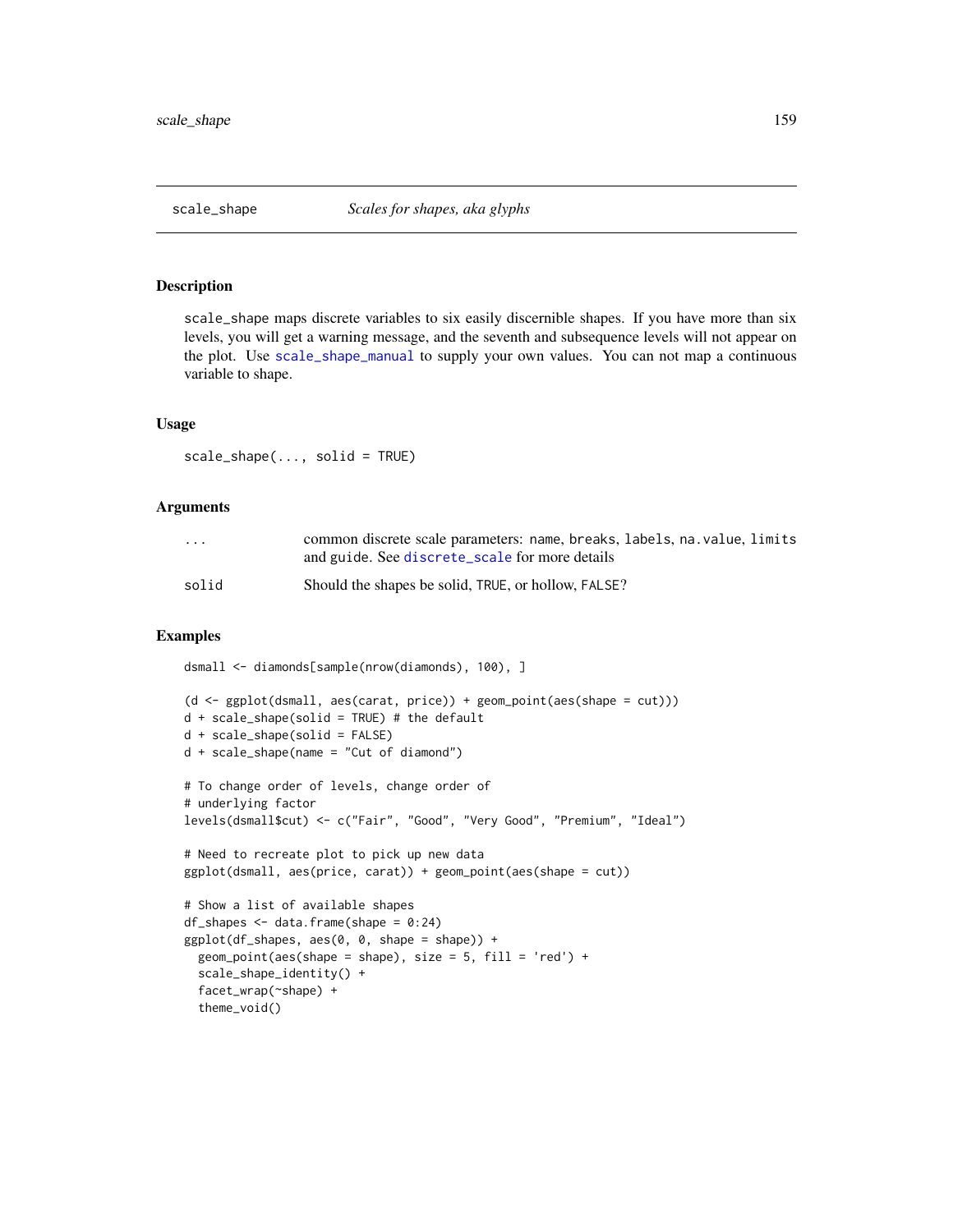scale\_size scales area, scale\_radius scales radius. The size aesthetic is most commonly used for points and text, and humans perceive the area of points (not their radius), so this provides for optimal perception. scale\_size\_area ensures that a value of 0 is mapped to a size of 0.

#### Usage

```
scale_radius(name = waiver(), breaks = waiver(), labels = waiver(),
 limits = NULL, range = c(1, 6), trans = "identity", guide = "legend")
scale_size(name = waiver(), breaks = waiver(), labels = waiver(),
 limits = NULL, range = c(1, 6), trans = "identity", guide = "legend")
```
 $scale_size_area(..., max_size = 6)$ 

| name   | The name of the scale. Used as axis or legend title. If NULL, the default, the<br>name of the scale is taken from the first mapping used for that aesthetic.                                                                                                                              |
|--------|-------------------------------------------------------------------------------------------------------------------------------------------------------------------------------------------------------------------------------------------------------------------------------------------|
| breaks | One of:                                                                                                                                                                                                                                                                                   |
|        | • NULL for no breaks<br>• waiver () for the default breaks computed by the transformation object<br>• A numeric vector of positions<br>• A function that takes the limits as input and returns breaks as output                                                                           |
| labels | One of:                                                                                                                                                                                                                                                                                   |
|        | • NULL for no labels<br>• waiver () for the default labels computed by the transformation object<br>• A character vector giving labels (must be same length as breaks)<br>• A function that takes the breaks as input and returns labels as output                                        |
| limits | A numeric vector of length two providing limits of the scale. Use NA to refer to<br>the existing minimum or maximum.                                                                                                                                                                      |
| range  | a numeric vector of length 2 that specifies the minimum and maximum size of<br>the plotting symbol after transformation.                                                                                                                                                                  |
| trans  | Either the name of a transformation object, or the object itself. Built-in trans-<br>formations include "asn", "atanh", "boxcox", "exp", "identity", "log", "log10",<br>"log1p", "log2", "logit", "probability", "probit", "reciprocal", "reverse" and "sqrt".                            |
|        | A transformation object bundles together a transform, it's inverse, and methods<br>for generating breaks and labels. Transformation objects are defined in the scales<br>package, and are called name_trans, e.g. boxcox_trans. You can create your<br>own transformation with trans_new. |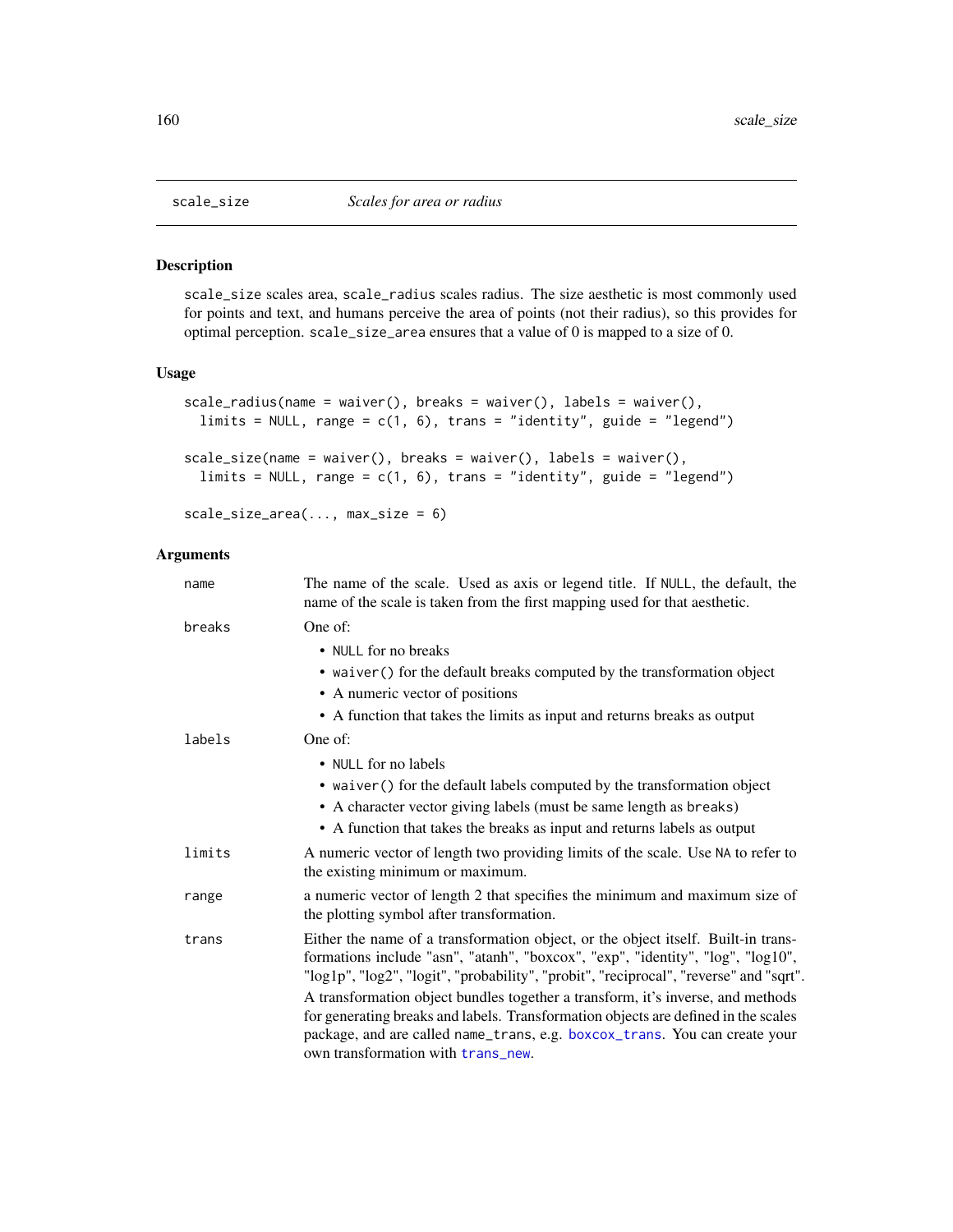| guide     | Name of guide object, or object itself.                                                                |
|-----------|--------------------------------------------------------------------------------------------------------|
| $\ddotsc$ | Other arguments passed on to continuous_scale to control name, limits, breaks,<br>labels and so forth. |
| max_size  | Size of largest points.                                                                                |

#### See Also

[scale\\_size\\_area](#page-159-0) if you want 0 values to be mapped to points with size 0.

#### Examples

```
p <- ggplot(mpg, aes(displ, hwy, size = hwy)) +
   geom_point()
p
p + scale_size("Highway mpg")
p + scale\_size(range = c(0, 10))# If you want zero value to have zero size, use scale_size_area:
p + scale_size_area()
# This is most useful when size is a count
ggplot(mpg, aes(class, cyl)) +
  geom_count() +
  scale_size_area()
# If you want to map size to radius (usually bad idea), use scale_radius
p + scale_radius()
```
<span id="page-160-0"></span>scale\_x\_discrete *Position scales for discrete data*

#### Description

You can use continuous positions even with a discrete position scale - this allows you (e.g.) to place labels between bars in a bar chart. Continuous positions are numeric values starting at one for the first level, and increasing by one for each level (i.e. the labels are placed at integer positions). This is what allows jittering to work.

#### Usage

```
scale_x_discrete(..., expand = waire(), position = "bottom")scale_y_discrete(..., expand = waiver(), position = "left")
```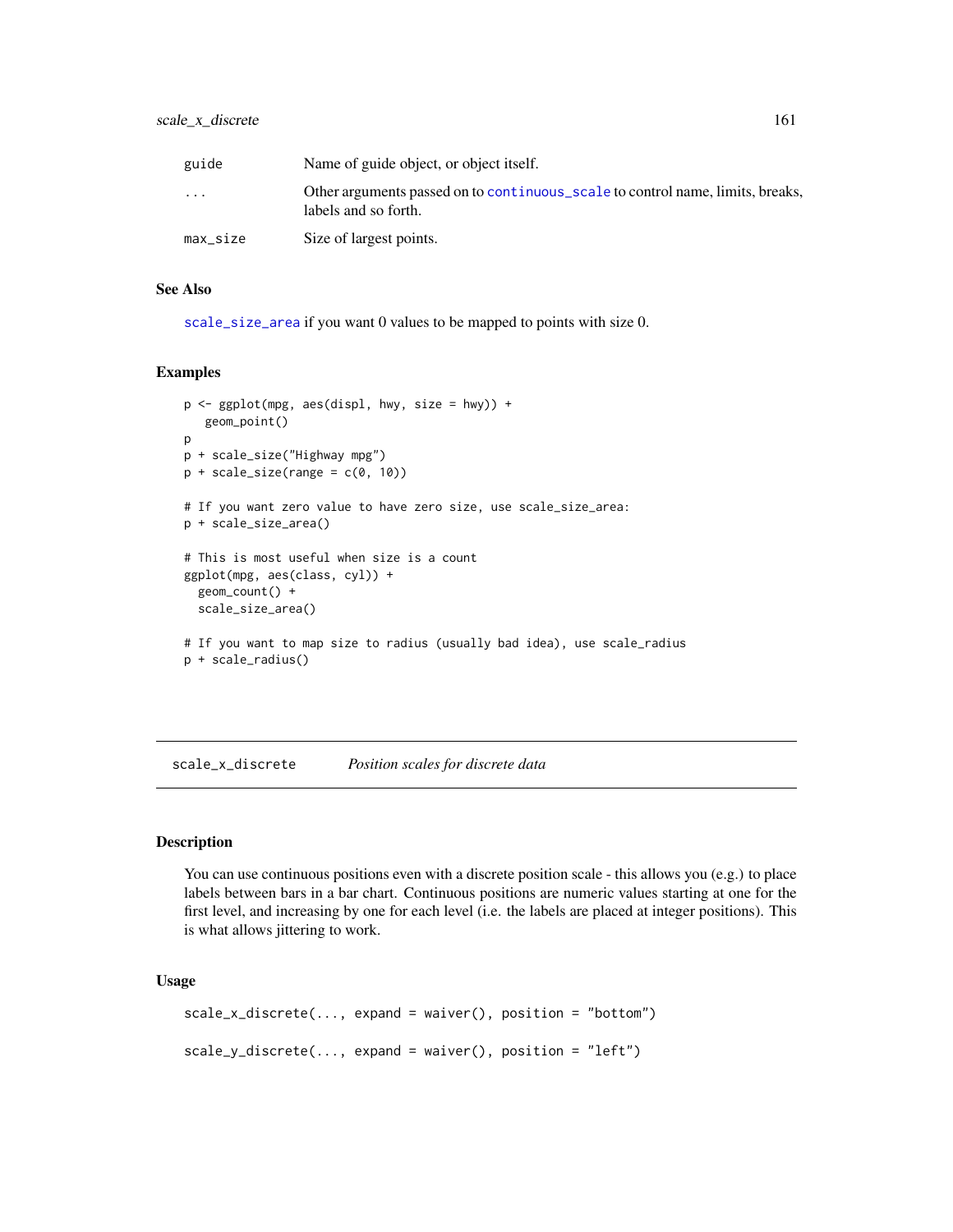#### **Arguments**

| $\cdot$  | common discrete scale parameters: name, breaks, labels, na. value, limits<br>and guide. See discrete_scale for more details                                                     |
|----------|---------------------------------------------------------------------------------------------------------------------------------------------------------------------------------|
| expand   | a numeric vector of length two giving multiplicative and additive expansion con-<br>stants. These constants ensure that the data is placed some distance away from<br>the axes. |
| position | The position of the axis. left or right for y axes, top or bottom for x axes                                                                                                    |

## See Also

Other position scales: [scale\\_x\\_continuous](#page-149-0), [scale\\_x\\_date](#page-152-0)

#### Examples

ggplot(diamonds, aes(cut)) + geom\_bar()

```
# The discrete position scale is added automatically whenever you
# have a discrete position.
```

```
(d <- ggplot(subset(diamonds, carat > 1), aes(cut, clarity)) +
     geom_jitter())
```

```
d + scale_x_discrete("Cut")
d + scale_x_discrete("Cut", labels = c("Fair" = "F","Good" = "G",
 "Very Good" = "VG", "Perfect" = "P", "Ideal" = "I"))
```

```
# Use limits to adjust the which levels (and in what order)
# are displayed
d + scale_x_discrete(limits = c("Fair","Ideal"))
```

```
# you can also use the short hand functions xlim and ylim
d + xlim("Fair","Ideal", "Good")
d + ylim("I1", "IF")
```

```
# See ?reorder to reorder based on the values of another variable
ggplot(mpg, aes(manufacturer, cty)) + geom_point()
ggplot(mpg, aes(reorder(manufacturer, cty), cty)) + geom_point()
ggplot(mpg, aes(reorder(manufacturer, displ), cty)) + geom_point()
```

```
# Use abbreviate as a formatter to reduce long names
ggplot(mpg, aes(reorder(manufacturer, displ), cty)) +
 geom_point() +
 scale_x_discrete(labels = abbreviate)
```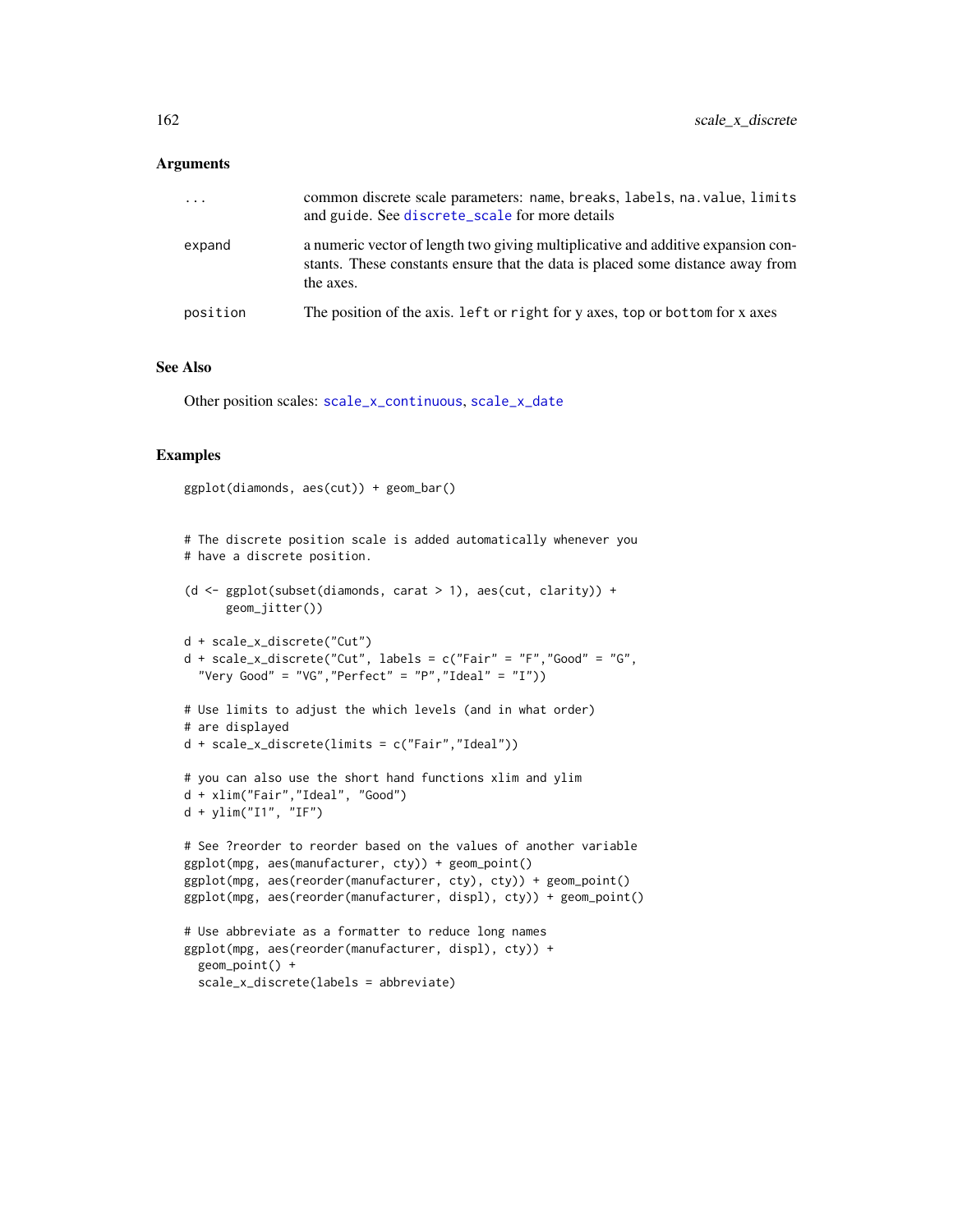This vector field was produced from the data described in Brillinger, D.R., Preisler, H.K., Ager, A.A. and Kie, J.G. "An exploratory data analysis (EDA) of the paths of moving animals". J. Statistical Planning and Inference 122 (2004), 43-63, using the methods of Brillinger, D.R., "Learning a potential function from a trajectory", Signal Processing Letters. December (2007).

#### Usage

seals

#### Format

A data frame with 1155 rows and 4 variables

#### References

<http://www.stat.berkeley.edu/~brill/Papers/jspifinal.pdf>

<span id="page-162-0"></span>sec\_axis *Specify a secondary axis*

## Description

This function is used in conjunction with a position scale to create a secondary axis, positioned opposite of the primary axis. All secondary axes must be based on a one-to-one transformation of the primary axes.

#### Usage

```
sec_axis(trains = NULL, name = waire(), breaks = waire(),labels = waire()dup_axis(trans = \sim., name = derive(), breaks = derive(),
  labels = derive()derive()
```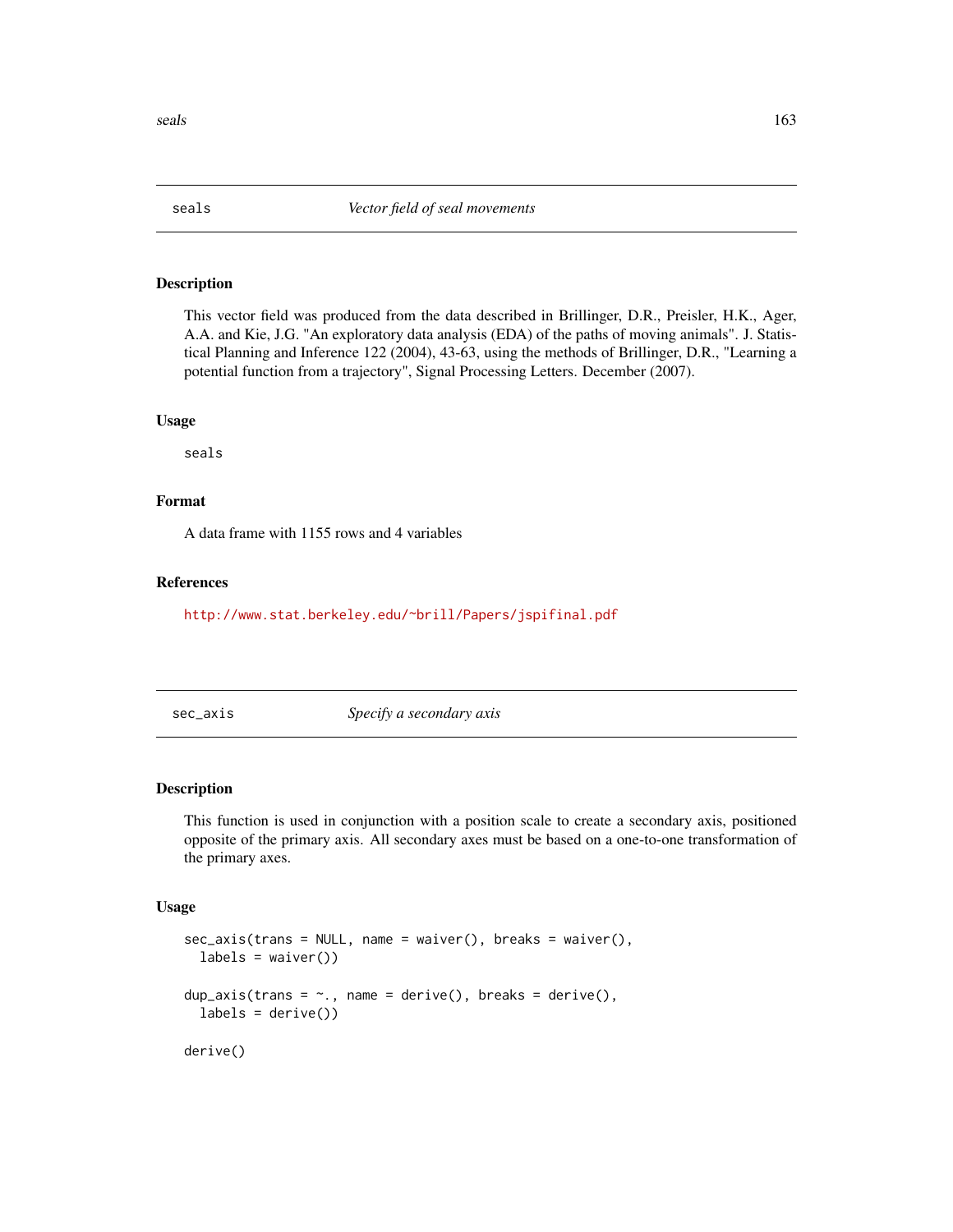#### Arguments

| trans  | A transformation formula                                                                                                                                                                                                                                      |
|--------|---------------------------------------------------------------------------------------------------------------------------------------------------------------------------------------------------------------------------------------------------------------|
| name   | The name of the secondary axis                                                                                                                                                                                                                                |
| breaks | One of:                                                                                                                                                                                                                                                       |
|        | • NULL for no breaks<br>• waiver () for the default breaks computed by the transformation object<br>• A numeric vector of positions<br>• A function that takes the limits as input and returns breaks as output                                               |
| labels | One of:<br>• NULL for no labels<br>• waiver () for the default labels computed by the transformation object<br>• A character vector giving labels (must be same length as breaks)<br>• A function that takes the breaks as input and returns labels as output |

## Details

sec\_axis is used to create the specifications for a secondary axis. Except for the trans argument any of the arguments can be set to derive() which would result in the secondary axis inheriting the settings from the primary axis.

dup\_axis is provide as a shorthand for creating a secondary axis that is a duplication of the primary axis, effectively mirroring the primary axis.

```
p <- ggplot(mtcars, aes(cyl, mpg)) +
 geom_point()
# Create a simple secondary axis
p + scale_y_{continuous(sec. axis = sec_axis(*. +10))# Inherit the name from the primary axis
p + scale_y_continuous("Miles/gallon", sec.axis = sec_axis(~.+10, name = derive()))
# Duplicate the primary axis
p + scale_y_continuous(sec.axis = dup_axis())
# You can pass in a formula as a shorthand
p + scale_y_{continuous(sec. axis = ~. ^2)
```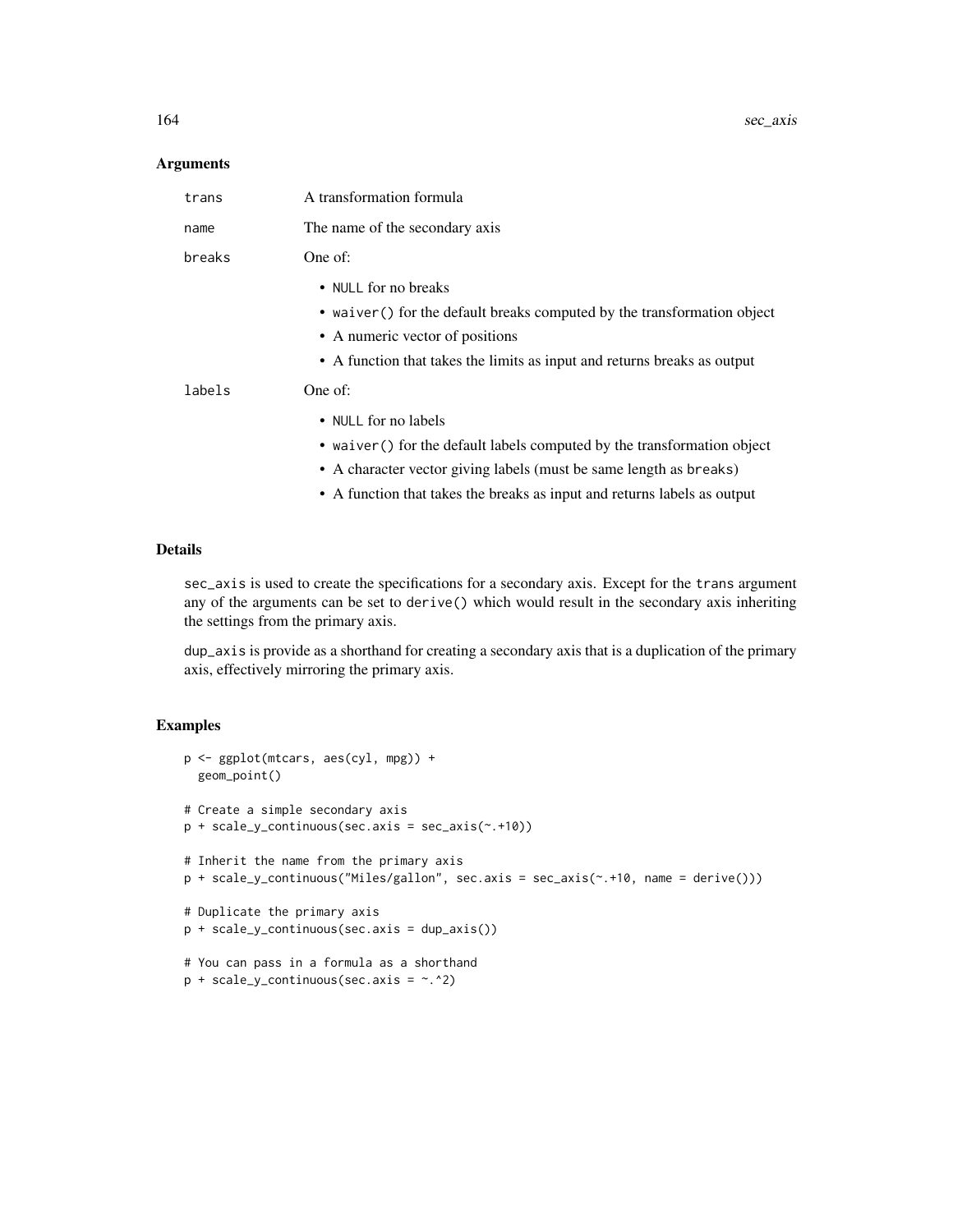The empirical cumulative distribution function (ECDF) provides an alternative visualisation of distribution. Compared to other visualisations that rely on density (like [geom\\_histogram](#page-63-0)), the ECDF doesn't require any tuning parameters and handles both continuous and categorical variables. The downside is that it requires more training to accurately interpret, and the underlying visual tasks are somewhat more challenging.

#### Usage

```
stat_ecdf(mapping = NULL, data = NULL, geom = "step",
 position = "identity", \dots, n = NULL, pad = TRUE, na.rm = FALSE,
  show.legend = NA, inherit.aes = TRUE)
```

| mapping      | Set of aesthetic mappings created by aes or aes_. If specified and inherit.aes = TRUE<br>(the default), it is combined with the default mapping at the top level of the plot.<br>You must supply mapping if there is no plot mapping.               |
|--------------|-----------------------------------------------------------------------------------------------------------------------------------------------------------------------------------------------------------------------------------------------------|
| data         | The data to be displayed in this layer. There are three options:                                                                                                                                                                                    |
|              | If NULL, the default, the data is inherited from the plot data as specified in the<br>call to ggplot.                                                                                                                                               |
|              | A data. frame, or other object, will override the plot data. All objects will<br>be fortified to produce a data frame. See fortify for which variables will be<br>created.                                                                          |
|              | A function will be called with a single argument, the plot data. The return<br>value must be a data. frame., and will be used as the layer data.                                                                                                    |
| geom         | The geometric object to use display the data                                                                                                                                                                                                        |
| position     | Position adjustment, either as a string, or the result of a call to a position adjust-<br>ment function.                                                                                                                                            |
|              | other arguments passed on to layer. These are often aesthetics, used to set an<br>aesthetic to a fixed value, like color = "red" or size = 3. They may also be<br>parameters to the paired geom/stat.                                               |
| n            | if NULL, do not interpolate. If not NULL, this is the number of points to inter-<br>polate with.                                                                                                                                                    |
| pad          | If TRUE, pad the ecdf with additional points $(-Inf, 0)$ and $(Inf, 1)$                                                                                                                                                                             |
| na.rm        | If FALSE (the default), removes missing values with a warning. If TRUE silently<br>removes missing values.                                                                                                                                          |
| show. legend | logical. Should this layer be included in the legends? NA, the default, includes if<br>any aesthetics are mapped. FALSE never includes, and TRUE always includes.                                                                                   |
| inherit.aes  | If FALSE, overrides the default aesthetics, rather than combining with them.<br>This is most useful for helper functions that define both data and aesthetics and<br>shouldn't inherit behaviour from the default plot specification, e.g. borders. |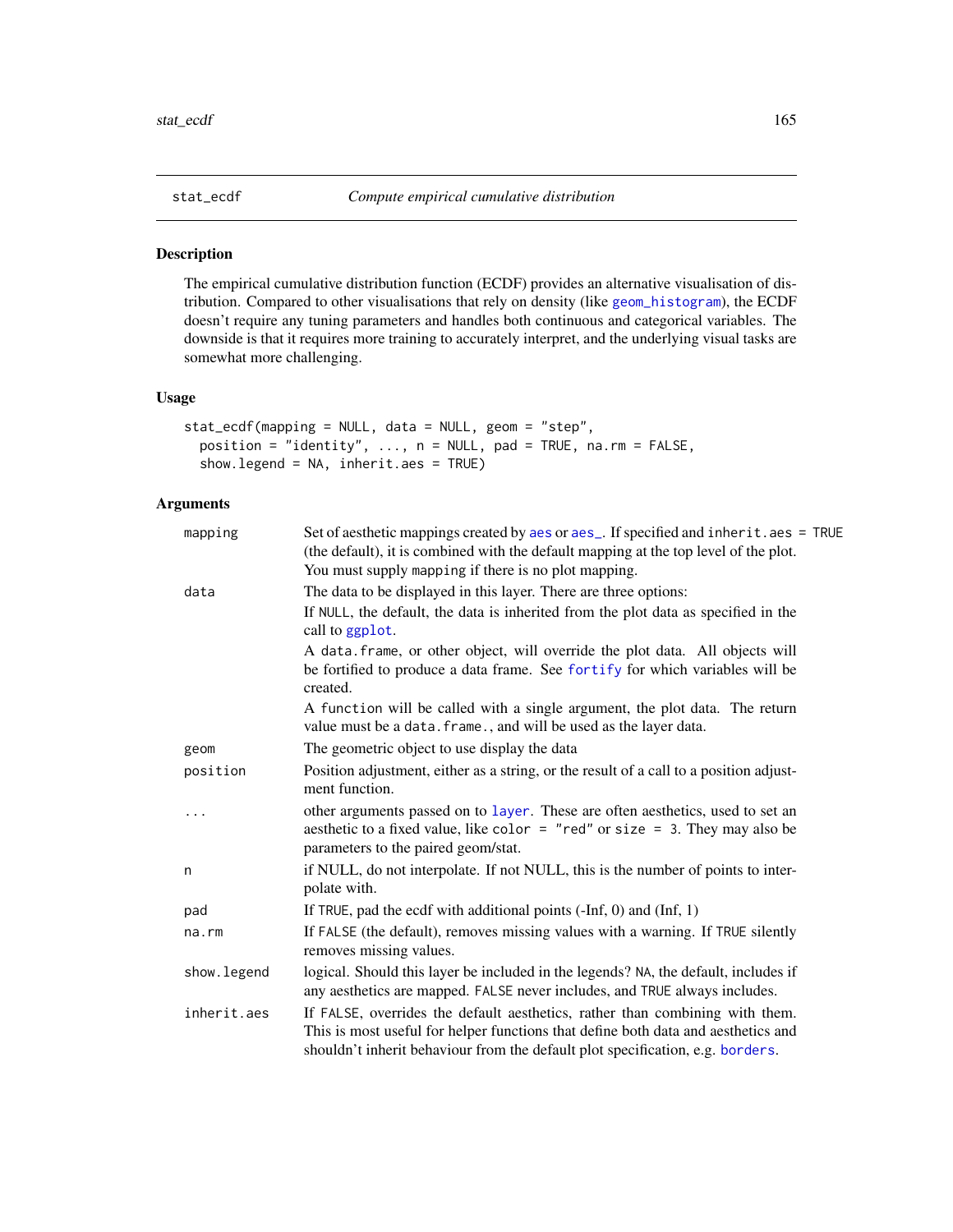## Computed variables

x x in data

y cumulative density corresponding x

## Examples

```
df <- data.frame(
  x = c(rnorm(100, 0, 3), rnorm(100, 0, 10)),g = gl(2, 100))
ggplot(df, aes(x)) + stat_ccdf(geom = "step")# Don't go to positive/negative infinity
ggplot(df, aes(x)) + stat_ecdf(geom = "step", pad = FALSE)
# Multiple ECDFs
ggplot(df, aes(x, colour = g)) + stat_ecdf()
```
stat\_ellipse *Compute normal confidence ellipses*

## Description

The method for calculating the ellipses has been modified from car::ellipse (Fox and Weisberg, 2011)

#### Usage

```
stat_ellipse(mapping = NULL, data = NULL, geom = "path",
 position = "identity", ..., type = "t", level = 0.95, segments = 51,
 na.rm = FALSE, show.legend = NA, inherit.aes = TRUE)
```

| mapping | Set of aesthetic mappings created by aes or aes <sub>-</sub> . If specified and inherit.aes = TRUE<br>(the default), it is combined with the default mapping at the top level of the plot.<br>You must supply mapping if there is no plot mapping. |
|---------|----------------------------------------------------------------------------------------------------------------------------------------------------------------------------------------------------------------------------------------------------|
| data    | The data to be displayed in this layer. There are three options:                                                                                                                                                                                   |
|         | If NULL, the default, the data is inherited from the plot data as specified in the<br>call to ggplot.                                                                                                                                              |
|         | A data frame, or other object, will override the plot data. All objects will<br>be fortified to produce a data frame. See fortify for which variables will be<br>created.                                                                          |
|         | A function will be called with a single argument, the plot data. The return<br>value must be a data. frame., and will be used as the layer data.                                                                                                   |
| geom    | The geometric object to use display the data                                                                                                                                                                                                       |
|         |                                                                                                                                                                                                                                                    |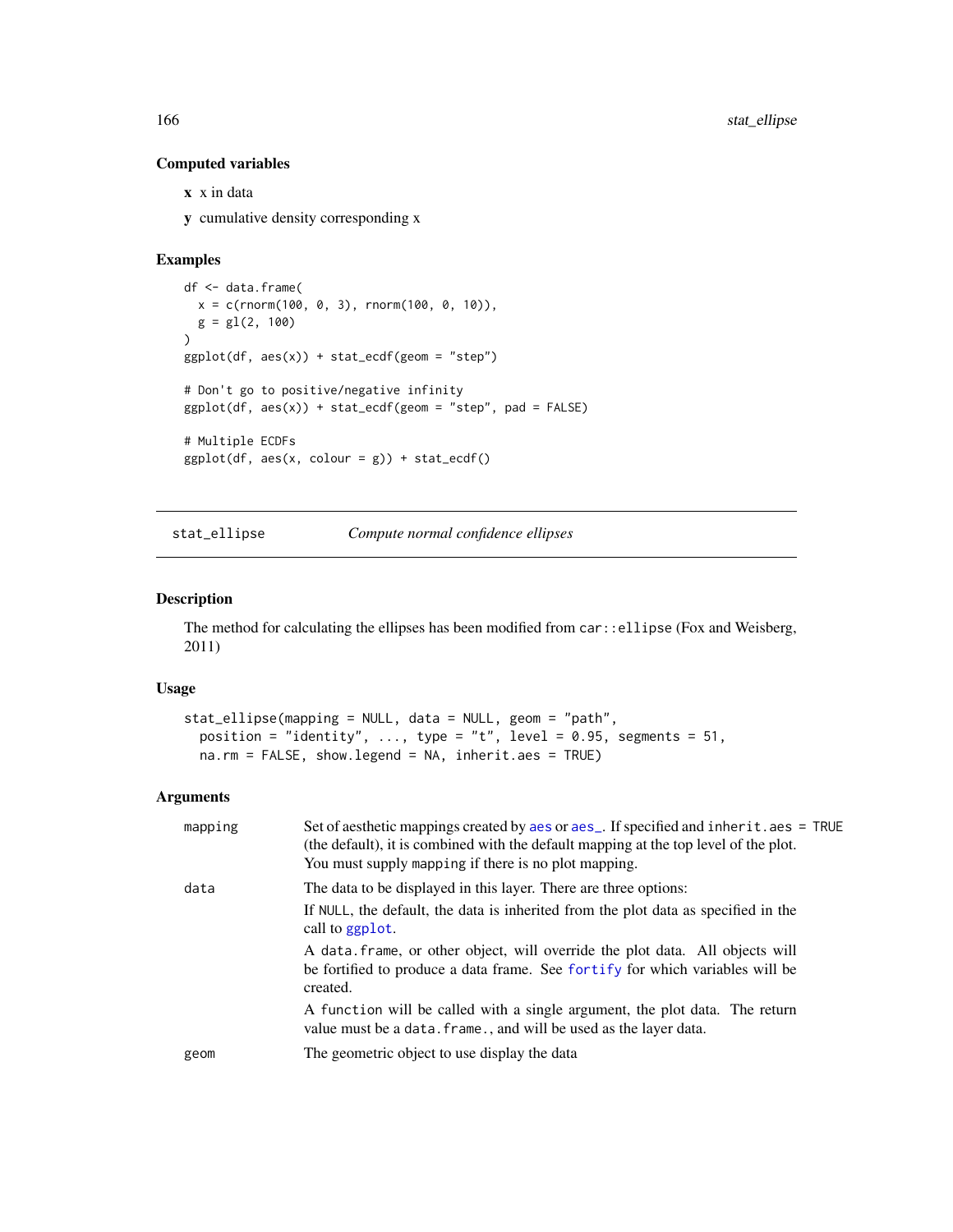| position     | Position adjustment, either as a string, or the result of a call to a position adjust-<br>ment function.                                                                                                                                                                                                                                 |
|--------------|------------------------------------------------------------------------------------------------------------------------------------------------------------------------------------------------------------------------------------------------------------------------------------------------------------------------------------------|
| $\ddots$     | other arguments passed on to layer. These are often aesthetics, used to set an<br>aesthetic to a fixed value, like color = "red" or size = 3. They may also be<br>parameters to the paired geom/stat.                                                                                                                                    |
| type         | The type of ellipse. The default "t" assumes a multivariate t-distribution, and<br>"norm" assumes a multivariate normal distribution. "euclid" draws a circle<br>with the radius equal to level, representing the euclidean distance from the<br>center. This ellipse probably won't appear circular unless coord_fixed() is<br>applied. |
| level        | The confidence level at which to draw an ellipse (default is 0.95), or, if type="euclid",<br>the radius of the circle to be drawn.                                                                                                                                                                                                       |
| segments     | The number of segments to be used in drawing the ellipse.                                                                                                                                                                                                                                                                                |
| $na$ . $rm$  | If FALSE, the default, missing values are removed with a warning. If TRUE,<br>missing values are silently removed.                                                                                                                                                                                                                       |
| show. legend | logical. Should this layer be included in the legends? NA, the default, includes if<br>any aesthetics are mapped. FALSE never includes, and TRUE always includes.                                                                                                                                                                        |
| inherit.aes  | If FALSE, overrides the default aesthetics, rather than combining with them.<br>This is most useful for helper functions that define both data and aesthetics and<br>shouldn't inherit behaviour from the default plot specification, e.g. borders.                                                                                      |

#### References

John Fox and Sanford Weisberg (2011). An R Companion to Applied Regression, Second Edition. Thousand Oaks CA: Sage. URL: [http://socserv.socsci.mcmaster.ca/jfox/Books/](http://socserv.socsci.mcmaster.ca/jfox/Books/Companion) [Companion](http://socserv.socsci.mcmaster.ca/jfox/Books/Companion)

```
ggplot(faithful, aes(waiting, eruptions)) +
  geom_point() +
  stat_ellipse()
ggplot(faithful, aes(waiting, eruptions, color = eruptions > 3)) +
  geom_point() +
  stat_ellipse()
ggplot(faithful, aes(waiting, eruptions, color = eruptions > 3)) +
  geom_point() +
  stat_ellipse(type = "norm", linetype = 2) +
  stat_ellipse(type = "t")
ggplot(faithful, aes(waiting, eruptions, color = eruptions > 3)) +
  geom_point() +
  stat_ellipse(type = "norm", linetype = 2) +
  stat_ellipse(type = "euclid", level = 3) +
  coord_fixed()
```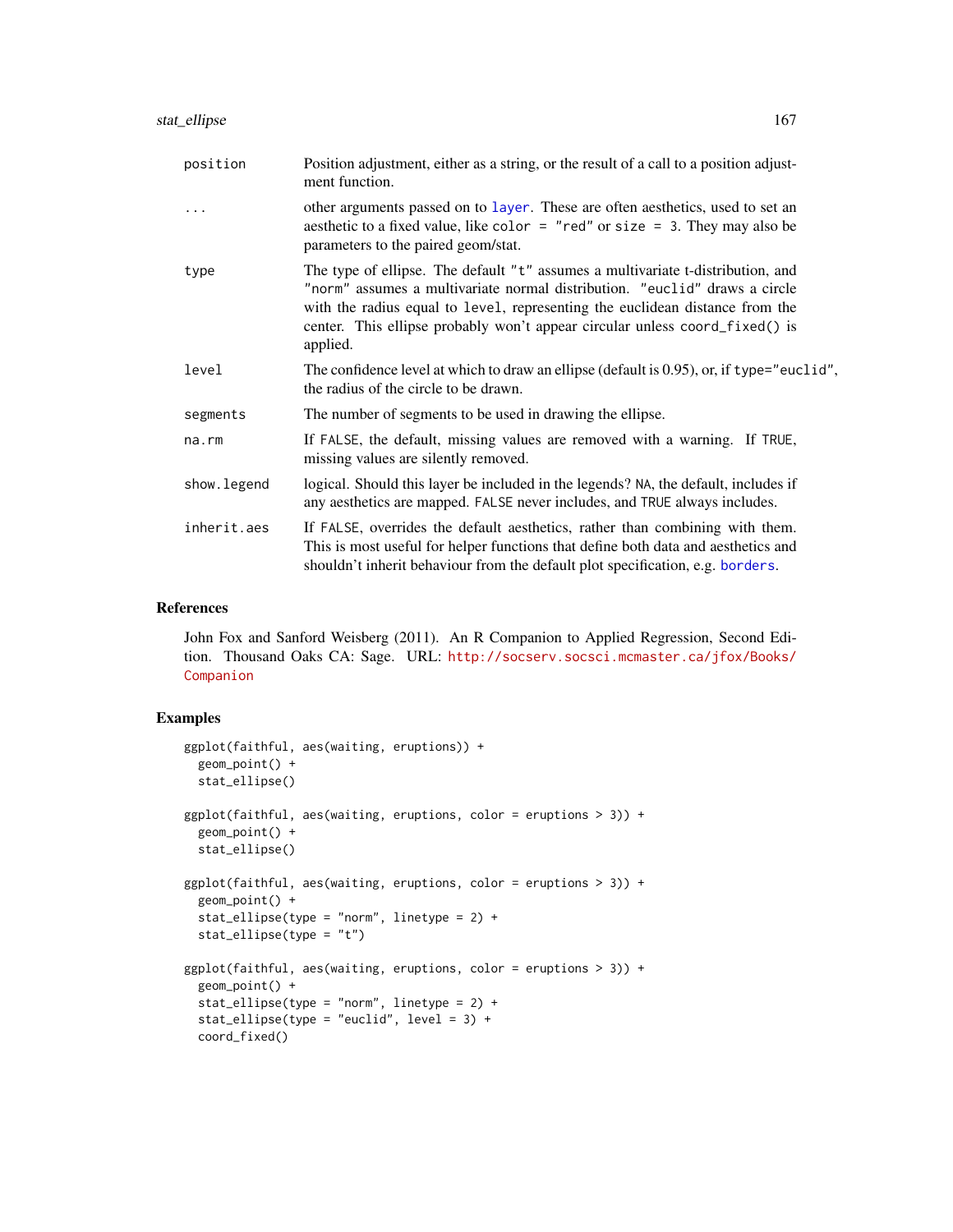```
ggplot(faithful, aes(waiting, eruptions, fill = eruptions > 3)) +stat_ellipse(geom = "polygon")
```
stat\_function *Compute function for each x value*

## Description

This stat makes it easy to superimpose a function on top of an existing plot. The function is called with a grid of evenly spaced values along the x axis, and the results are drawn (by default) with a line.

## Usage

```
stat_function(mapping = NULL, data = NULL, geom = "path",
 position = "identity", ..., fun, xlim = NULL, n = 101, args = list(),
 na.rm = FALSE, show.legend = NA, inherit.aes = TRUE)
```

| mapping                 | Set of aesthetic mappings created by aes or aes_. If specified and inherit.aes = TRUE<br>(the default), it is combined with the default mapping at the top level of the plot.<br>You must supply mapping if there is no plot mapping. |
|-------------------------|---------------------------------------------------------------------------------------------------------------------------------------------------------------------------------------------------------------------------------------|
| data                    | The data to be displayed in this layer. There are three options:                                                                                                                                                                      |
|                         | If NULL, the default, the data is inherited from the plot data as specified in the<br>call to ggplot.                                                                                                                                 |
|                         | A data frame, or other object, will override the plot data. All objects will<br>be fortified to produce a data frame. See fortify for which variables will be<br>created.                                                             |
|                         | A function will be called with a single argument, the plot data. The return<br>value must be a data. frame., and will be used as the layer data.                                                                                      |
| geom                    | The geometric object to use display the data                                                                                                                                                                                          |
| position                | Position adjustment, either as a string, or the result of a call to a position adjust-<br>ment function.                                                                                                                              |
| $\cdot$ $\cdot$ $\cdot$ | other arguments passed on to layer. These are often aesthetics, used to set an<br>aesthetic to a fixed value, like color = "red" or size = 3. They may also be<br>parameters to the paired geom/stat.                                 |
| fun                     | function to use. Must be vectorised.                                                                                                                                                                                                  |
| xlim                    | Optionally, restrict the range of the function to this range.                                                                                                                                                                         |
| n                       | number of points to interpolate along                                                                                                                                                                                                 |
| args                    | list of additional arguments to pass to fun                                                                                                                                                                                           |
| $na$ . $rm$             | If FALSE, the default, missing values are removed with a warning. If TRUE,<br>missing values are silently removed.                                                                                                                    |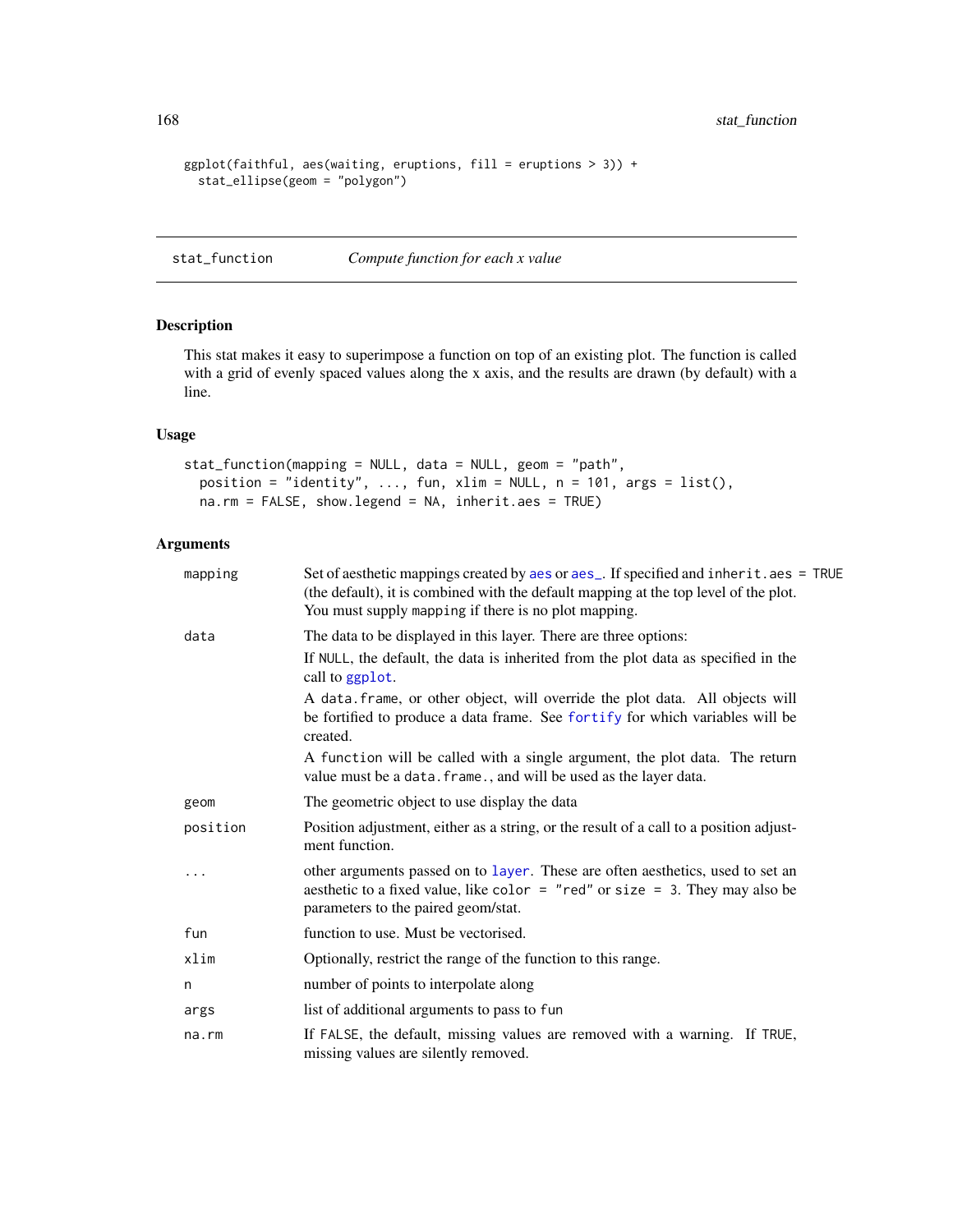| show.legend | logical. Should this layer be included in the legends? NA, the default, includes if                                                                               |
|-------------|-------------------------------------------------------------------------------------------------------------------------------------------------------------------|
|             | any aesthetics are mapped. FALSE never includes, and TRUE always includes.                                                                                        |
| inherit.aes | If FALSE, overrides the default aesthetics, rather than combining with them.<br>This is most useful for helper functions that define both data and aesthetics and |
|             | shouldn't inherit behaviour from the default plot specification, e.g. borders.                                                                                    |

#### Aesthetics

stat\_function understands the following aesthetics (required aesthetics are in bold):

• group

• y

#### Computed variables

- x x's along a grid
- y value of function evaluated at corresponding x

```
set.seed(1492)
df <- data.frame(
 x = rnorm(100)\lambdax < -df$x
base <- ggplot(df, aes(x)) + geom_density()
base + stat_function(fun = dnorm, colour = "red")
base + stat_function(fun = dnorm, colour = "red", args = list(mean = 3))# Plot functions without data
# Examples adapted from Kohske Takahashi
# Specify range of x-axis
ggplot(data, frame(x = c(0, 2)), aes(x)) +stat_function(fun = exp, geom = "line")
# Plot a normal curve
ggplot(data.fname(x = c(-5, 5)), aes(x)) + stat_function(fun = donorm)# To specify a different mean or sd, use the args parameter to supply new values
ggplot(data.frame(x = c(-5, 5)), aes(x)) +stat_function(fun = dnorm, args = list(mean = 2, sd = .5))# Two functions on the same plot
f \leftarrow \text{gplot(data frame}(x = c(0, 10)), \text{aes}(x))f + stat_function(fun = sin, colour = "red") +stat_function(fun = cos, colour = "blue")
# Using a custom function
test \le function(x) {x ^ 2 + x + 20}
f + stat_function(fun = test)
```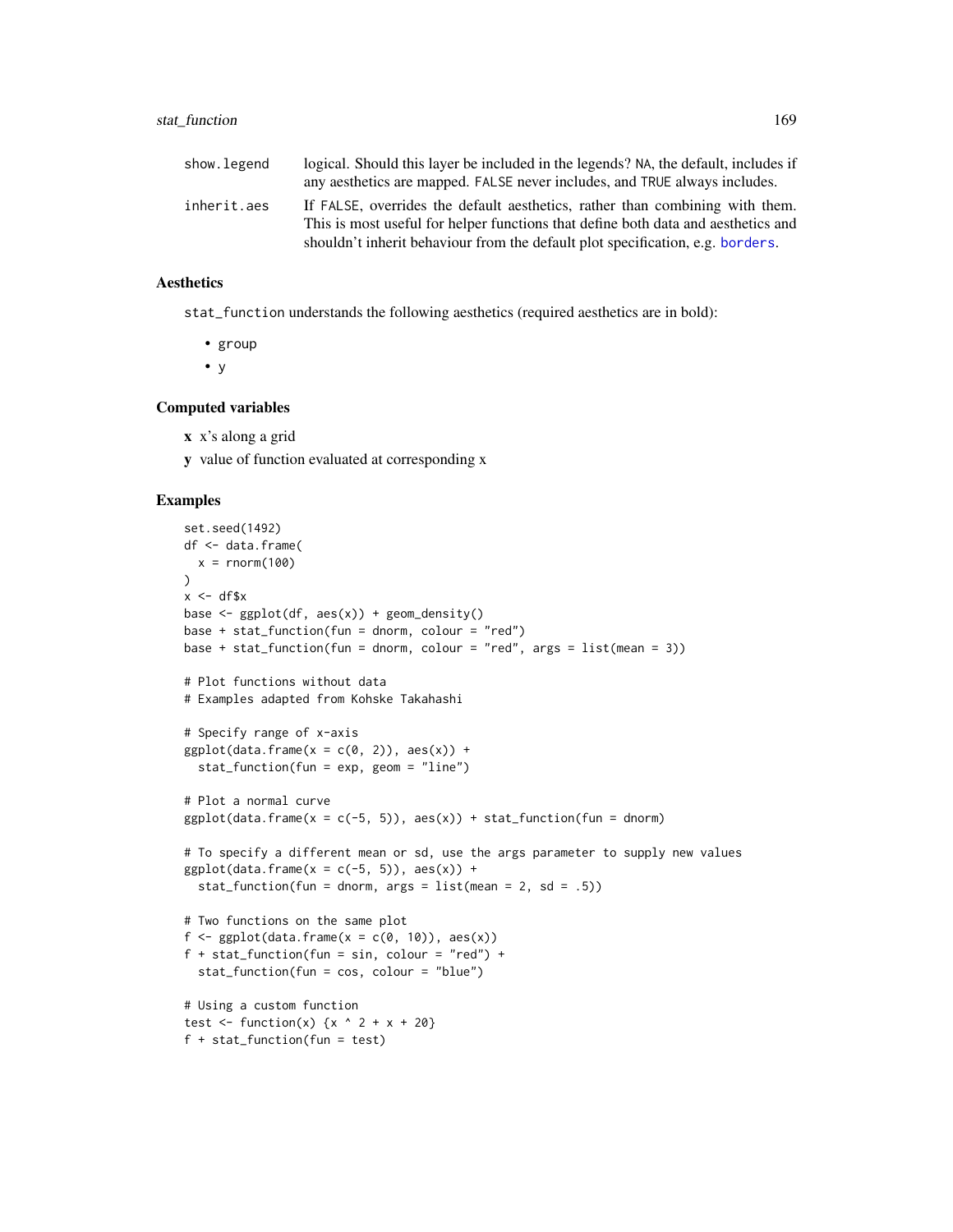stat\_identity *Leave data as is*

# Description

The identity statistic leaves the data unchanged.

# Usage

```
stat_identity(mapping = NULL, data = NULL, geom = "point",
 position = "identity", ..., show.legend = NA, inherit.aes = TRUE)
```
# Arguments

| mapping     | Set of aesthetic mappings created by aes or aes_. If specified and inherit.aes = TRUE<br>(the default), it is combined with the default mapping at the top level of the plot.<br>You must supply mapping if there is no plot mapping.               |
|-------------|-----------------------------------------------------------------------------------------------------------------------------------------------------------------------------------------------------------------------------------------------------|
| data        | The data to be displayed in this layer. There are three options:                                                                                                                                                                                    |
|             | If NULL, the default, the data is inherited from the plot data as specified in the<br>call to ggplot.                                                                                                                                               |
|             | A data frame, or other object, will override the plot data. All objects will<br>be fortified to produce a data frame. See fortify for which variables will be<br>created.                                                                           |
|             | A function will be called with a single argument, the plot data. The return<br>value must be a data. frame., and will be used as the layer data.                                                                                                    |
| geom        | The geometric object to use display the data                                                                                                                                                                                                        |
| position    | Position adjustment, either as a string, or the result of a call to a position adjust-<br>ment function.                                                                                                                                            |
|             | other arguments passed on to layer. These are often aesthetics, used to set an<br>aesthetic to a fixed value, like color = "red" or size = 3. They may also be<br>parameters to the paired geom/stat.                                               |
| show.legend | logical. Should this layer be included in the legends? NA, the default, includes if<br>any aesthetics are mapped. FALSE never includes, and TRUE always includes.                                                                                   |
| inherit.aes | If FALSE, overrides the default aesthetics, rather than combining with them.<br>This is most useful for helper functions that define both data and aesthetics and<br>shouldn't inherit behaviour from the default plot specification, e.g. borders. |

```
p <- ggplot(mtcars, aes(wt, mpg))
p + stat_identity()
```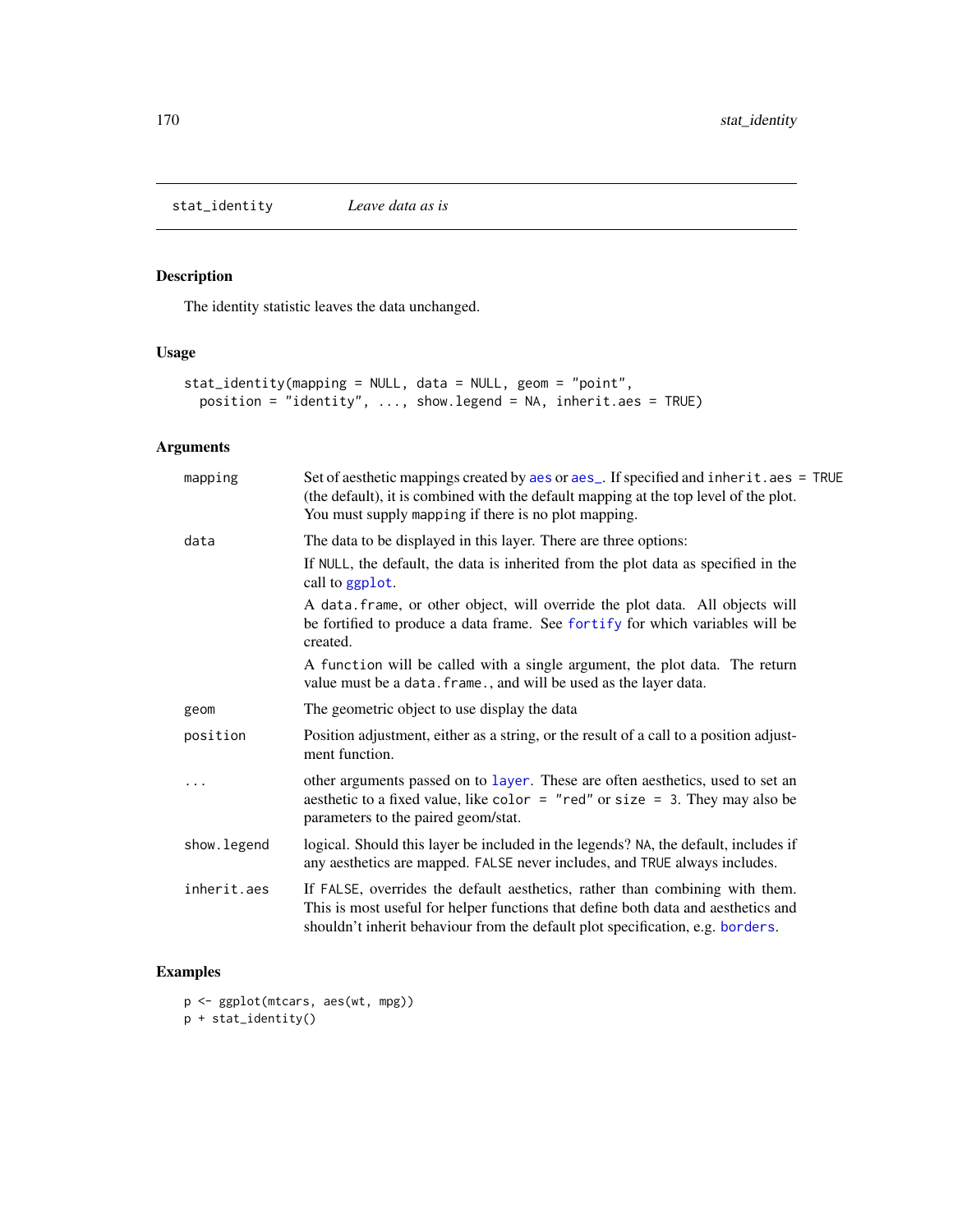<span id="page-170-1"></span><span id="page-170-0"></span>stat\_summary\_2d is a 2d variation of [stat\\_summary](#page-172-0). stat\_summary\_hex is a hexagonal variation of [stat\\_summary\\_2d](#page-170-0). The data are divided into bins defined by x and y, and then the values of z in each cell is are summarised with fun.

## Usage

```
stat_summary_2d(mapping = NULL, data = NULL, geom = "tile",
  position = "identity", \ldots, bins = 30, binwidth = NULL, drop = TRUE,
  fun = "mean", fun.args = list(), na.rm = FALSE, show.legend = NA,
  inherit.aes = TRUE)
stat_summary_hex(mapping = NULL, data = NULL, geom = "hex",
  position = "identity", \ldots, bins = 30, binwidth = NULL, drop = TRUE,
  fun = "mean", fun.args = list(), na.rm = FALSE, show.legend = NA,
  inherit.aes = TRUE)
```

| mapping  | Set of aesthetic mappings created by aes or aes_. If specified and inherit.aes = TRUE<br>(the default), it is combined with the default mapping at the top level of the plot.<br>You must supply mapping if there is no plot mapping. |
|----------|---------------------------------------------------------------------------------------------------------------------------------------------------------------------------------------------------------------------------------------|
| data     | The data to be displayed in this layer. There are three options:                                                                                                                                                                      |
|          | If NULL, the default, the data is inherited from the plot data as specified in the<br>call to ggplot.                                                                                                                                 |
|          | A data frame, or other object, will override the plot data. All objects will<br>be fortified to produce a data frame. See fortify for which variables will be<br>created.                                                             |
|          | A function will be called with a single argument, the plot data. The return<br>value must be a data. frame., and will be used as the layer data.                                                                                      |
| geom     | The geometric object to use display the data                                                                                                                                                                                          |
| position | Position adjustment, either as a string, or the result of a call to a position adjust-<br>ment function.                                                                                                                              |
|          | other arguments passed on to layer. These are often aesthetics, used to set an<br>aesthetic to a fixed value, like color = "red" or size = 3. They may also be<br>parameters to the paired geom/stat.                                 |
| bins     | numeric vector giving number of bins in both vertical and horizontal directions.<br>Set to 30 by default.                                                                                                                             |
| binwidth | Numeric vector giving bin width in both vertical and horizontal directions. Over-<br>rides bins if both set.                                                                                                                          |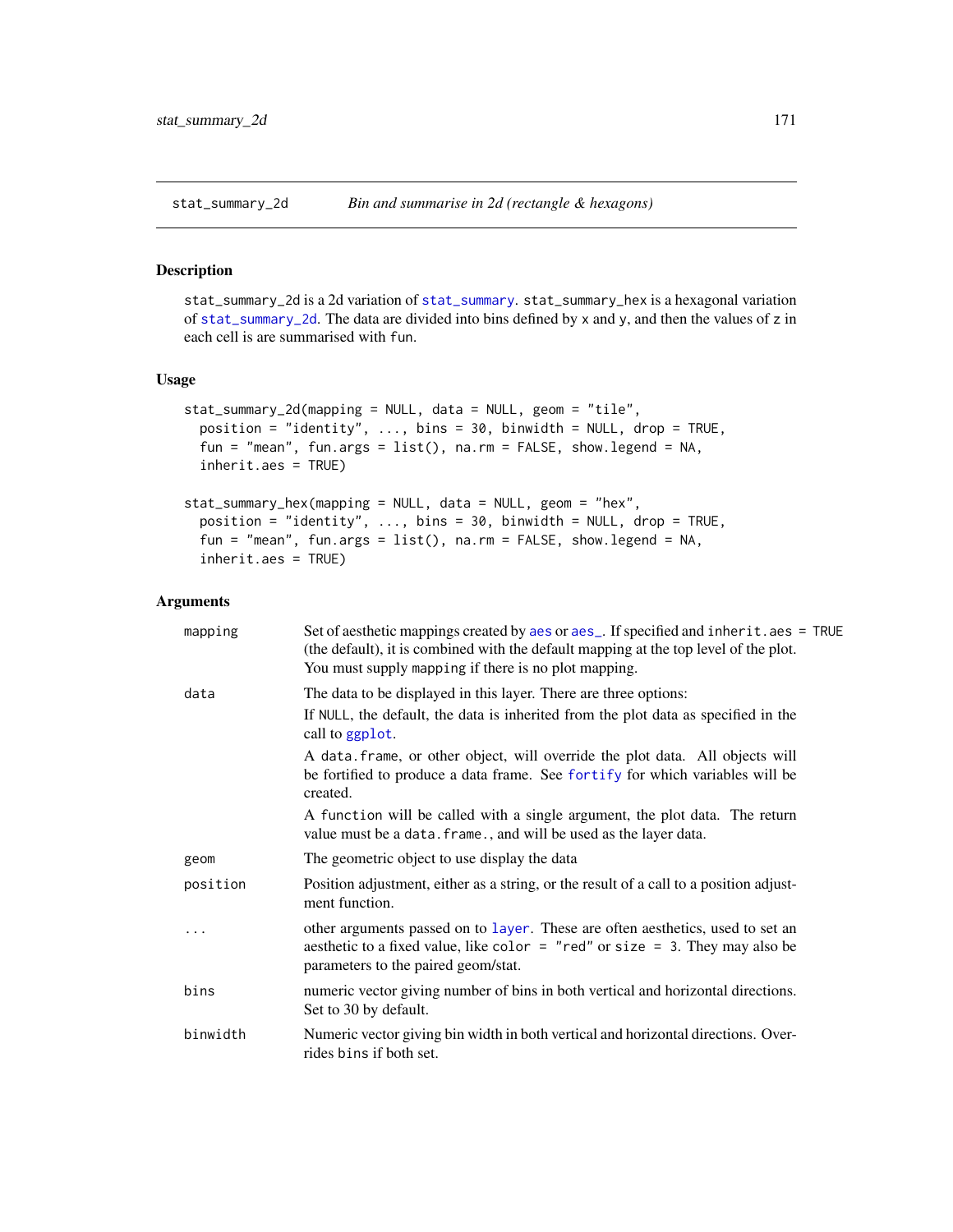| drop         | drop if the output of fun is NA.                                                                                                                                                                                                                    |
|--------------|-----------------------------------------------------------------------------------------------------------------------------------------------------------------------------------------------------------------------------------------------------|
| fun          | function for summary.                                                                                                                                                                                                                               |
| fun.args     | A list of extra arguments to pass to fun                                                                                                                                                                                                            |
| na.rm        | If FALSE, the default, missing values are removed with a warning. If TRUE,<br>missing values are silently removed.                                                                                                                                  |
| show. legend | logical. Should this layer be included in the legends? NA, the default, includes if<br>any aesthetics are mapped. FALSE never includes, and TRUE always includes.                                                                                   |
| inherit.aes  | If FALSE, overrides the default aesthetics, rather than combining with them.<br>This is most useful for helper functions that define both data and aesthetics and<br>shouldn't inherit behaviour from the default plot specification, e.g. borders. |

## Aesthetics

- x: horizontal position
- y: vertical position
- z: value passed to the summary function

## Computed variables

x,y Location

value Value of summary statistic.

#### See Also

[stat\\_summary\\_hex](#page-170-1) for hexagonal summarization. [stat\\_bin2d](#page-41-0) for the binning options.

```
d <- ggplot(diamonds, aes(carat, depth, z = price))
d + stat_summary_2d()
# Specifying function
d + stat_summary_2d(fun = function(x) sum(x^2))d + stat_summary_2d(fun = var)
d + stat\_summary_2d(fun = "quantile", fun.args = list(probs = 0.1))if (requireNamespace("hexbin")) {
d + stat_summary_hex()
}
```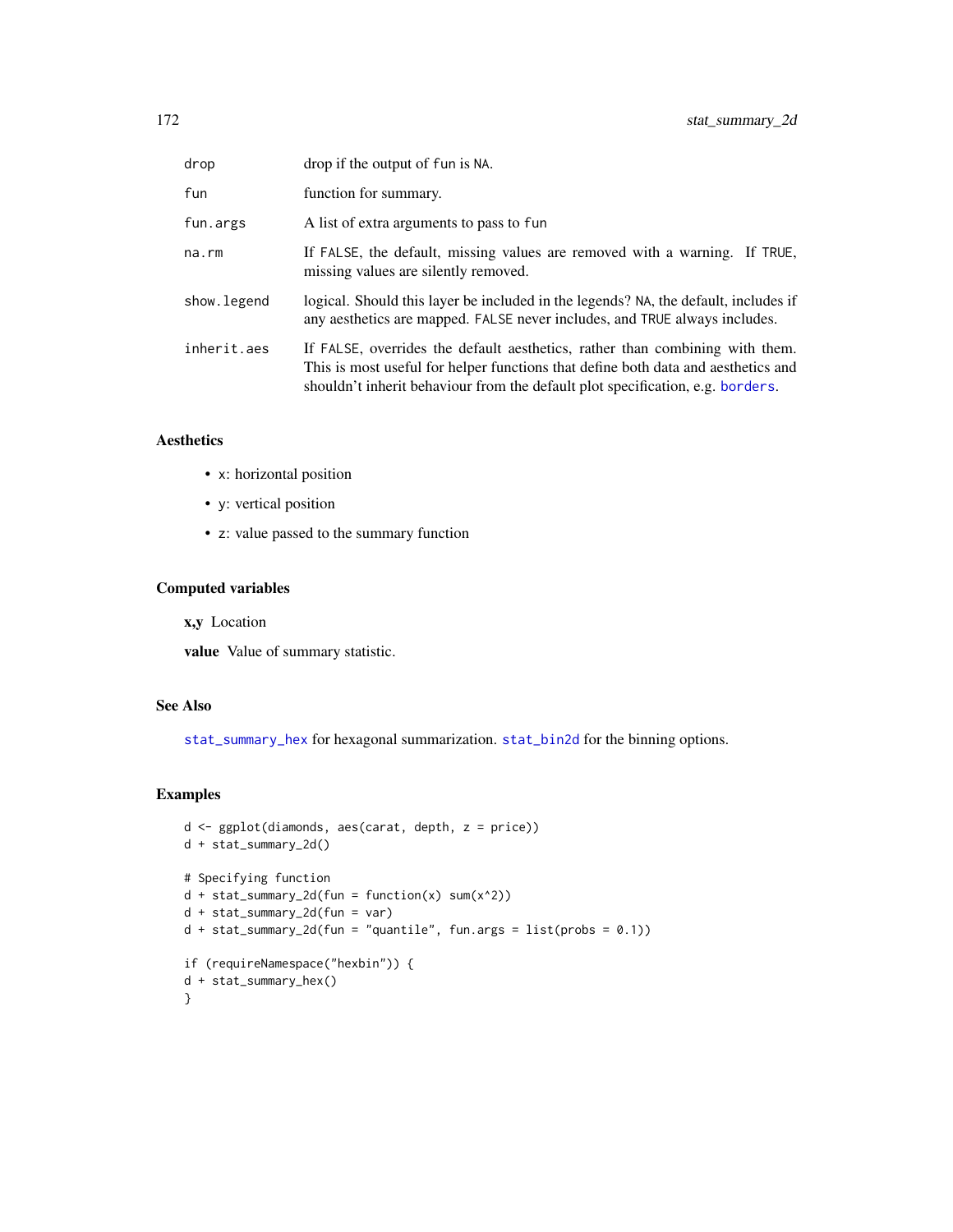stat\_summary\_bin *Summarise y values at unique/binned x*

show.legend = NA, inherit.aes = TRUE)

## <span id="page-172-0"></span>Description

stat\_summary operates on unique x; stat\_summary\_bin operators on binned x. They are more flexible versions of [stat\\_bin](#page-63-0): instead of just counting, they can compute any aggregate.

#### Usage

```
stat_summary_bin(mapping = NULL, data = NULL, geom = "pointrange",
 position = "identity", ..., fun.data = NULL, fun.y = NULL,
  fun.ymax = NULL, fun.ymin = NULL, fun.args = list(), na.rm = FALSE,
  show.legend = NA, inherit.aes = TRUE)
stat_summary(mapping = NULL, data = NULL, geom = "pointrange",
 position = "identity", \ldots, fun.data = NULL, fun.y = NULL,
 fun.ymax = NULL, fun.ymin = NULL, fun.args = list(), na.rm = FALSE,
```

| mapping                   | Set of aesthetic mappings created by aes or aes_. If specified and inherit.aes = TRUE<br>(the default), it is combined with the default mapping at the top level of the plot.<br>You must supply mapping if there is no plot mapping. |
|---------------------------|---------------------------------------------------------------------------------------------------------------------------------------------------------------------------------------------------------------------------------------|
| data                      | The data to be displayed in this layer. There are three options:                                                                                                                                                                      |
|                           | If NULL, the default, the data is inherited from the plot data as specified in the<br>call to ggplot.                                                                                                                                 |
|                           | A data frame, or other object, will override the plot data. All objects will<br>be fortified to produce a data frame. See fortify for which variables will be<br>created.                                                             |
|                           | A function will be called with a single argument, the plot data. The return<br>value must be a data. frame., and will be used as the layer data.                                                                                      |
| geom                      | Use to override the default connection between geom_histogram/geom_freqpoly<br>and stat_bin.                                                                                                                                          |
| position                  | Position adjustment, either as a string, or the result of a call to a position adjust-<br>ment function.                                                                                                                              |
|                           | other arguments passed on to layer. These are often aesthetics, used to set an<br>aesthetic to a fixed value, like color = "red" or size = 3. They may also be<br>parameters to the paired geom/stat.                                 |
| fun.data                  | A function that is given the complete data and should return a data frame with<br>variables ymin, y, and ymax.                                                                                                                        |
| fun.ymin, fun.y, fun.ymax |                                                                                                                                                                                                                                       |
|                           | Alternatively, supply three individual functions that are each passed a vector of<br>x's and should return a single number.                                                                                                           |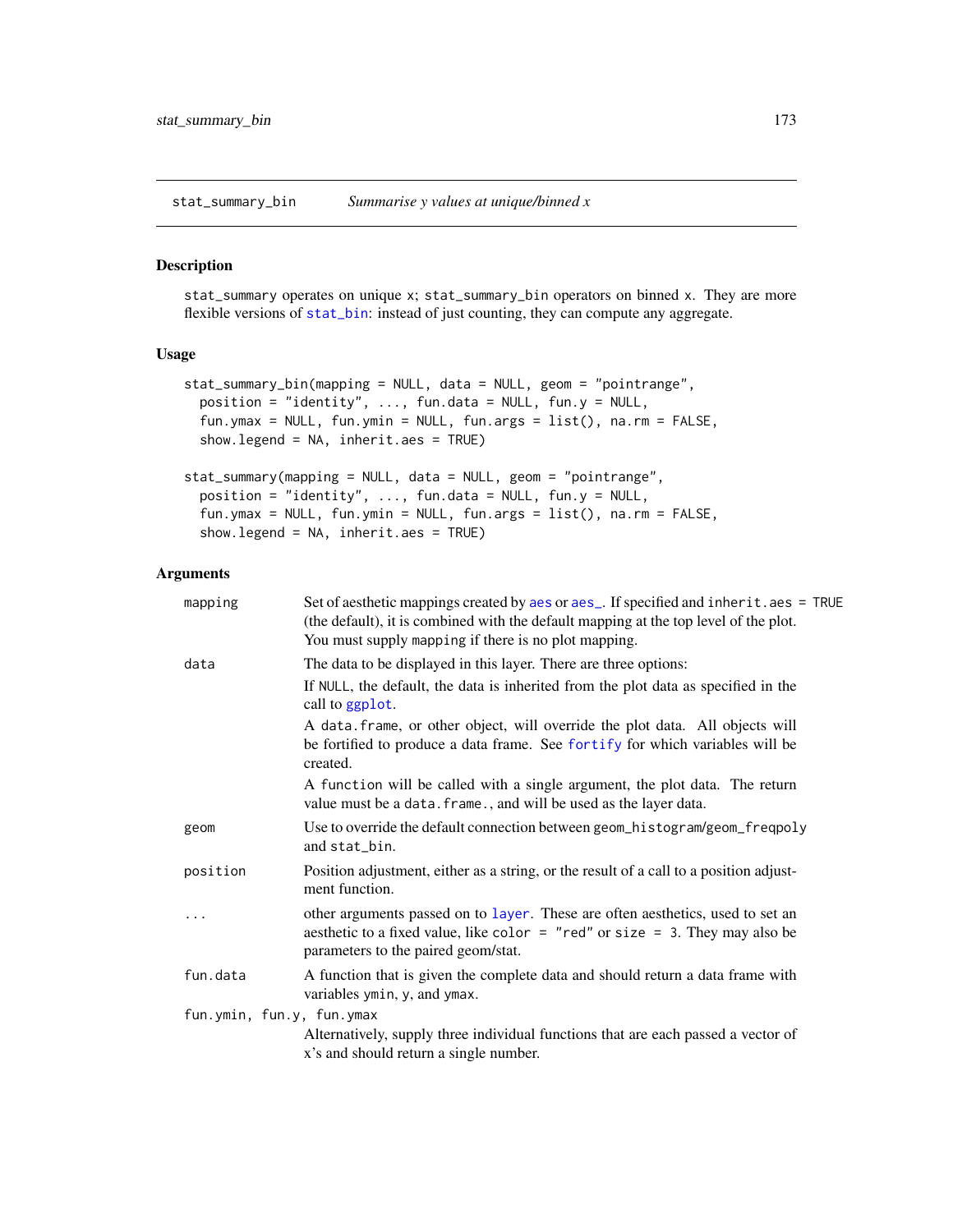| fun.args    | Optional additional arguments passed on to the functions.                                                                                                                                                                                           |
|-------------|-----------------------------------------------------------------------------------------------------------------------------------------------------------------------------------------------------------------------------------------------------|
| na.rm       | If FALSE, the default, missing values are removed with a warning. If TRUE,<br>missing values are silently removed.                                                                                                                                  |
| show.legend | logical. Should this layer be included in the legends? NA, the default, includes if<br>any aesthetics are mapped. FALSE never includes, and TRUE always includes.                                                                                   |
| inherit.aes | If FALSE, overrides the default aesthetics, rather than combining with them.<br>This is most useful for helper functions that define both data and aesthetics and<br>shouldn't inherit behaviour from the default plot specification, e.g. borders. |

#### Aesthetics

stat\_summary understands the following aesthetics (required aesthetics are in bold):

- x
- y
- group

#### Summary functions

You can either supply summary functions individually (fun.y, fun.ymax, fun.ymin), or as a single function (fun.data):

fun.data Complete summary function. Should take numeric vector as input and return data frame as output

fun.ymin ymin summary function (should take numeric vector and return single number)

fun.y y summary function (should take numeric vector and return single number)

fun.ymax ymax summary function (should take numeric vector and return single number)

A simple vector function is easiest to work with as you can return a single number, but is somewhat less flexible. If your summary function computes multiple values at once (e.g. ymin and ymax), use fun.data.

If no aggregation functions are suppled, will default to [mean\\_se](#page-127-0).

#### See Also

[geom\\_errorbar](#page-51-0), [geom\\_pointrange](#page-51-0), [geom\\_linerange](#page-51-0), [geom\\_crossbar](#page-51-1) for geoms to display summarised data

```
d <- ggplot(mtcars, aes(cyl, mpg)) + geom_point()
d + stat_summary(fun.data = "mean_cl_boot", colour = "red", size = 2)
# You can supply individual functions to summarise the value at
# each x:
d + stat\_summary(fun.y = "median", colour = "red", size = 2, geom = "point")d + stat\_summary(fun.y = "mean", colour = "red", size = 2, geom = "point")d + aes(colour = factor(vs)) + stat_summary(fun.y = mean, geom="line")
```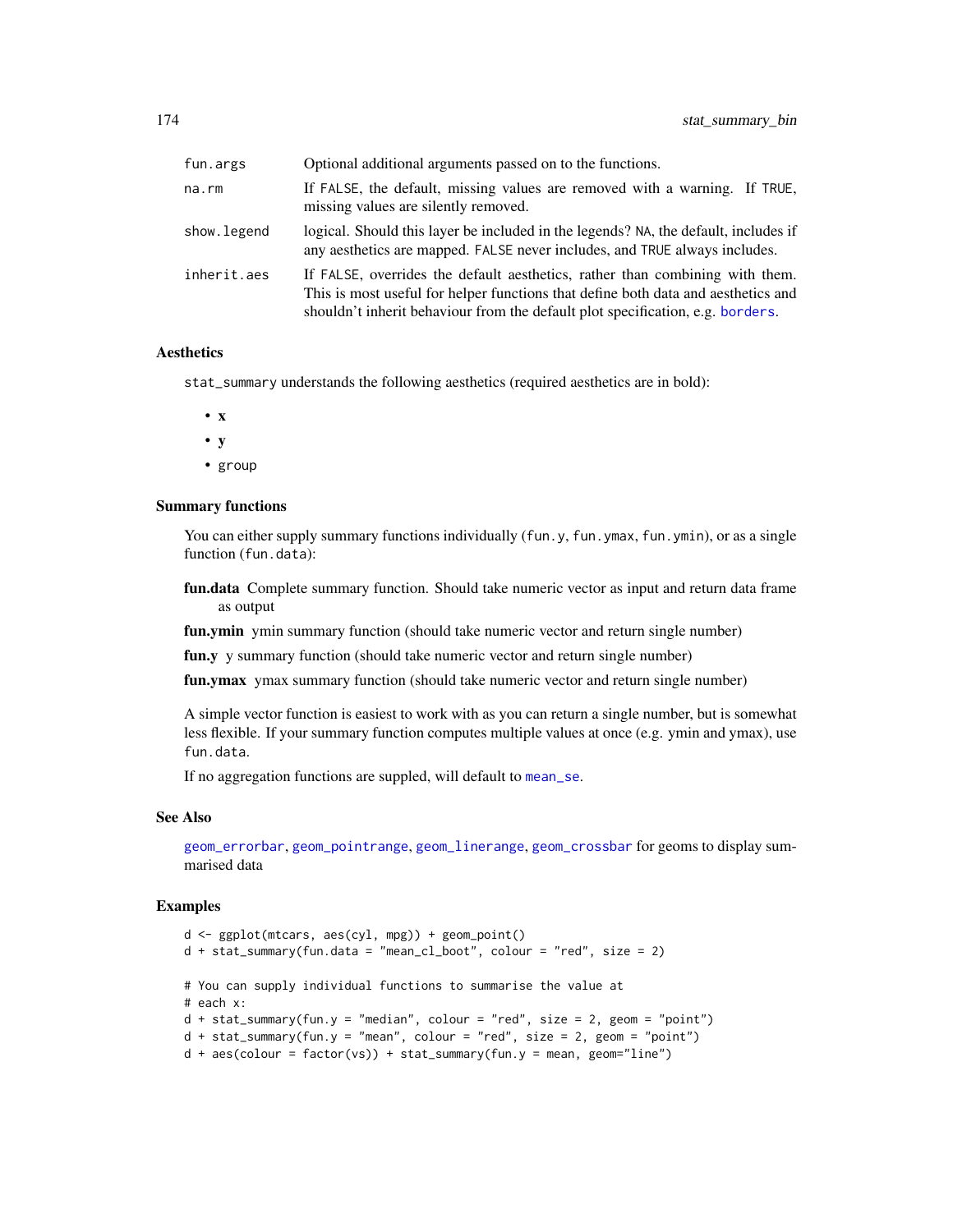```
d + stat_summary(fun.y = mean, fun.ymin = min, fun.ymax = max,
  colour = "red")
d <- ggplot(diamonds, aes(cut))
d + geom_bar()
d + stat_summary_bin(aes(y = price), fun.y = "mean", geom = "bar")
# Don't use ylim to zoom into a summary plot - this throws the
# data away
p <- ggplot(mtcars, aes(cyl, mpg)) +
  stat_summary(fun.y = "mean", geom = "point")
p
p + ylim(15, 30)
# Instead use coord_cartesian
p + coord_cartesian(ylim = c(15, 30))
# A set of useful summary functions is provided from the Hmisc package:
stat_sum_df <- function(fun, geom="crossbar", ...) {
  stat_summary(fun.data = fun, colour = "red", geom = geom, width = 0.2, ...)
}
d <- ggplot(mtcars, aes(cyl, mpg)) + geom_point()
# The crossbar geom needs grouping to be specified when used with
# a continuous x axis.
d + stat_sum_df("mean_cl_boot", mapping = aes(group = cyl))
d + stat_sum_df("mean_sdl", mapping = aes(group = cyl))
d + stat_sum_df("mean_sdl", fun.args = list(mult = 1), mapping = aes(group = cyl))
d + stat_sum_df("median_hilow", mapping = aes(group = cyl))
# An example with highly skewed distributions:
if (require("ggplot2movies")) {
set.seed(596)
mov <- movies[sample(nrow(movies), 1000), ]
m2 \leq gphot(mov, \text{aes}(x = factor(round(rating)), y = votes)) + geom\_point()m2 \le -m2 + stat\_summary(fun.data = "mean_cl\_boot", geom = "crossbar",colour = "red", width = 0.3) + xlab("rating")
m2
# Notice how the overplotting skews off visual perception of the mean
# supplementing the raw data with summary statistics is _very_ important
# Next, we'll look at votes on a log scale.
# Transforming the scale means the data are transformed
# first, after which statistics are computed:
m2 + scale_y_log10()
# Transforming the coordinate system occurs after the
# statistic has been computed. This means we're calculating the summary on the raw data
# and stretching the geoms onto the log scale. Compare the widths of the
# standard errors.
m2 + coord_trans(y="log10")
}
```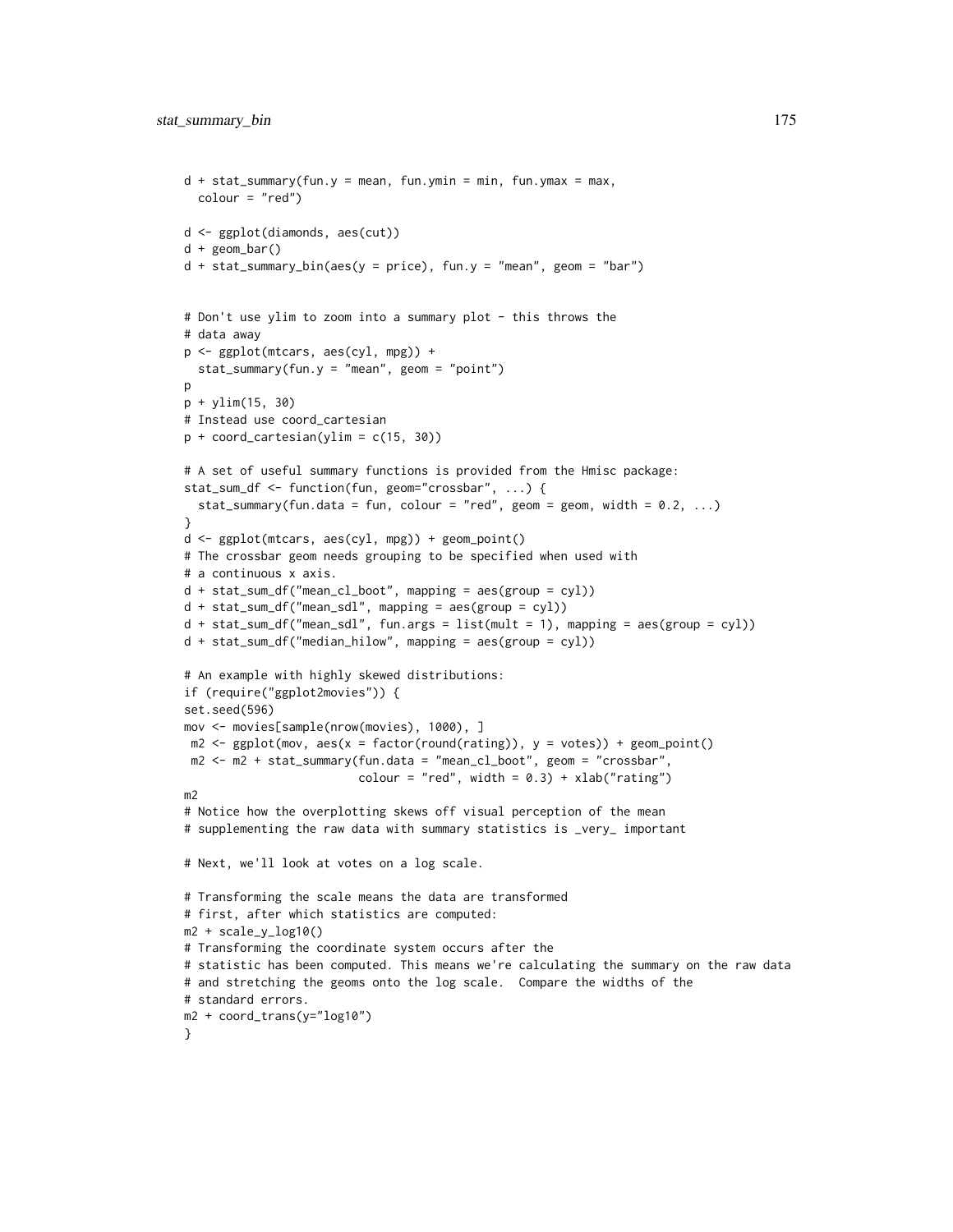Remove duplicates

# Usage

```
stat_unique(mapping = NULL, data = NULL, geom = "point",
 position = "identity", ..., na.rm = FALSE, show.legend = NA,
 inherit.aes = TRUE)
```
# Arguments

| mapping      | Set of aesthetic mappings created by aes or aes_. If specified and inherit.aes = TRUE<br>(the default), it is combined with the default mapping at the top level of the plot.<br>You must supply mapping if there is no plot mapping.               |
|--------------|-----------------------------------------------------------------------------------------------------------------------------------------------------------------------------------------------------------------------------------------------------|
| data         | The data to be displayed in this layer. There are three options:                                                                                                                                                                                    |
|              | If NULL, the default, the data is inherited from the plot data as specified in the<br>call to ggplot.                                                                                                                                               |
|              | A data frame, or other object, will override the plot data. All objects will<br>be fortified to produce a data frame. See fortify for which variables will be<br>created.                                                                           |
|              | A function will be called with a single argument, the plot data. The return<br>value must be a data. frame., and will be used as the layer data.                                                                                                    |
| geom         | The geometric object to use display the data                                                                                                                                                                                                        |
| position     | Position adjustment, either as a string, or the result of a call to a position adjust-<br>ment function.                                                                                                                                            |
| .            | other arguments passed on to layer. These are often aesthetics, used to set an<br>aesthetic to a fixed value, like color = "red" or size = 3. They may also be<br>parameters to the paired geom/stat.                                               |
| na.rm        | If FALSE, the default, missing values are removed with a warning. If TRUE,<br>missing values are silently removed.                                                                                                                                  |
| show. legend | logical. Should this layer be included in the legends? NA, the default, includes if<br>any aesthetics are mapped. FALSE never includes, and TRUE always includes.                                                                                   |
| inherit.aes  | If FALSE, overrides the default aesthetics, rather than combining with them.<br>This is most useful for helper functions that define both data and aesthetics and<br>shouldn't inherit behaviour from the default plot specification, e.g. borders. |

# Aesthetics

stat\_unique understands the following aesthetics (required aesthetics are in bold):

• group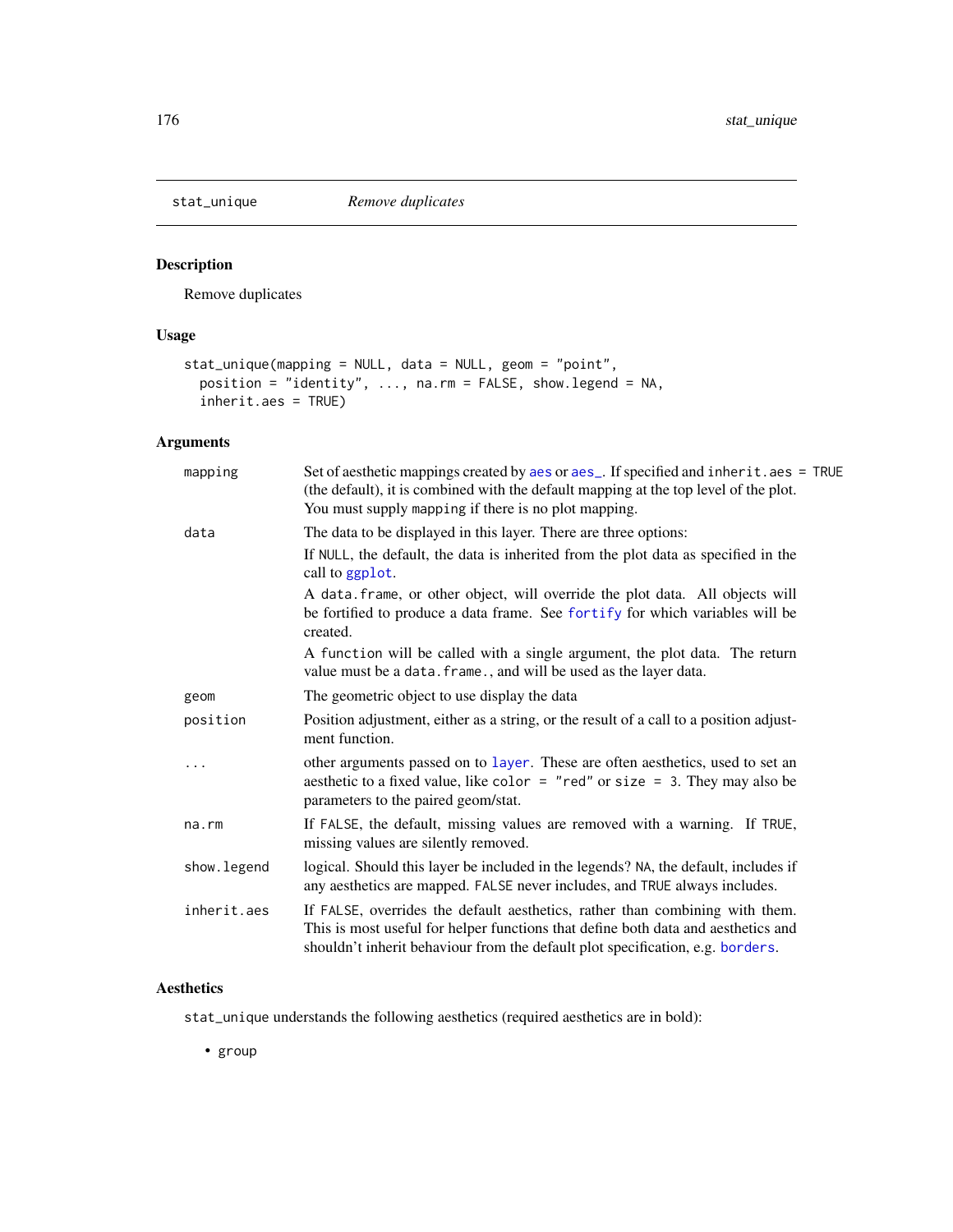#### theme the state of the state of the state of the state of the state of the state of the state of the state of the state of the state of the state of the state of the state of the state of the state of the state of the stat

## Examples

```
ggplot(mtcars, aes(vs, am)) +
 geom\_point(alpha = 0.1)ggplot(mtcars, aes(vs, am)) +
 geom\_point(alpha = 0.1, stat = "unique")
```
#### theme *Modify components of a theme*

#### **Description**

Use theme() to modify individual components of a theme, allowing you to control the appearance of all non-data components of the plot. theme() only affects a single plot: see [theme\\_update](#page-181-0) if you want modify the active theme, to affect all subsequent plots.

#### Usage

theme(line, rect, text, title, aspect.ratio, axis.title, axis.title.x, axis.title.x.top, axis.title.y, axis.title.y.right, axis.text, axis.text.x, axis.text.x.top, axis.text.y, axis.text.y.right, axis.ticks, axis.ticks.x, axis.ticks.y, axis.ticks.length, axis.line, axis.line.x, axis.line.y, legend.background, legend.margin, legend.spacing, legend.spacing.x, legend.spacing.y, legend.key, legend.key.size, legend.key.height, legend.key.width, legend.text, legend.text.align, legend.title, legend.title.align, legend.position, legend.direction, legend.justification, legend.box, legend.box.just, legend.box.margin, legend.box.background, legend.box.spacing, panel.background, panel.border, panel.spacing, panel.spacing.x, panel.spacing.y, panel.grid, panel.grid.major, panel.grid.minor, panel.grid.major.x, panel.grid.major.y, panel.grid.minor.x, panel.grid.minor.y, panel.ontop, plot.background, plot.title, plot.subtitle, plot.caption, plot.margin, strip.background, strip.placement, strip.text, strip.text.x, strip.text.y, strip.switch.pad.grid, strip.switch.pad.wrap, ..., complete = FALSE, validate = TRUE)

| line             | all line elements (element_line)                                           |
|------------------|----------------------------------------------------------------------------|
| rect             | all rectangular elements (element_rect)                                    |
| text             | all text elements (element_text)                                           |
| title            | all title elements: plot, axes, legends (element_text; inherits from text) |
| aspect.ratio     | aspect ratio of the panel                                                  |
| axis.title       | label of axes (element_text; inherits from text)                           |
| axis.title.x     | x axis label (element_text; inherits from axis.title)                      |
| axis.title.x.top |                                                                            |
|                  | x axis label on top axis (element_text; inherits from axis.title.x)        |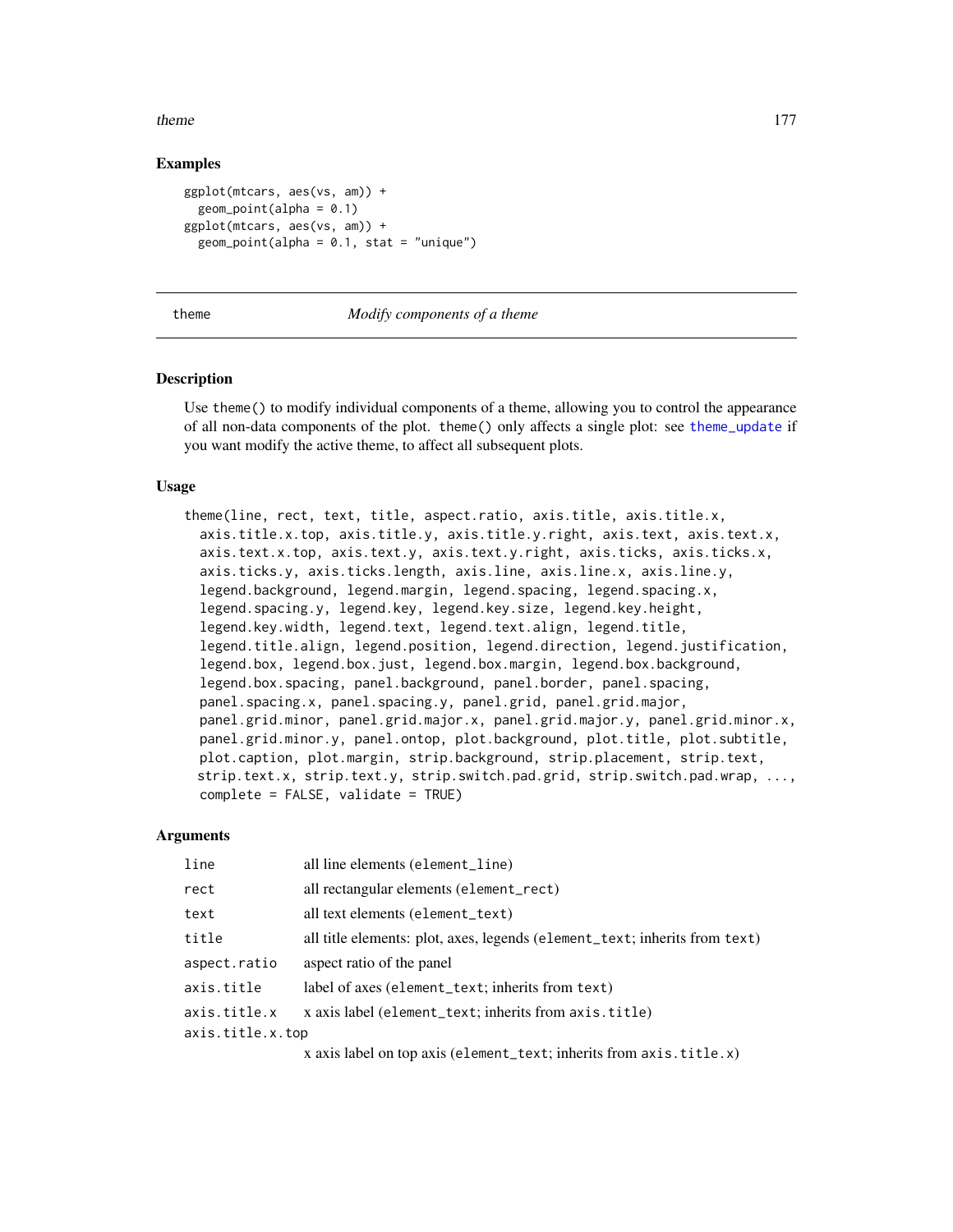```
axis.title.y y axis label (element_text; inherits from axis.title)
axis.title.y.right
                 y axis label on right axis (element_text; inherits from axis.title.y)
axis.text tick labels along axes (element_text; inherits from text)
axis.text.x x axis tick labels (element_text; inherits from axis.text)
axis.text.x.top
                 x axis tick labels on top axis (element_text; inherits from axis.text.x)
axis.text.y y axis tick labels (element_text; inherits from axis.text)
axis.text.y.right
                 y axis tick labels on right axis (element_text; inherits from axis.text.y)
axis.ticks tick marks along axes (element_line; inherits from line)
axis.ticks.x x axis tick marks (element_line; inherits from axis.ticks)
axis.ticks.y y axis tick marks (element_line; inherits from axis.ticks)
axis.ticks.length
                 length of tick marks (unit)
axis.line lines along axes (element_line; inherits from line)
axis.line.x line along x axis (element_line; inherits from axis.line)
axis.line.y line along y axis (element_line; inherits from axis.line)
legend.background
                 background of legend (element_rect; inherits from rect)
legend.margin the margin around each legend (margin)
legend.spacing the spacing between legends (unit)
legend.spacing.x
                 the horizontal spacing between legends (unit); inherits from legend. spacing
legend.spacing.y
                 the horizontal spacing between legends (unit); inherits from legend.spacing
legend.key background underneath legend keys (element_rect; inherits from rect)
legend.key.size
                 size of legend keys (unit)
legend.key.height
                 key background height (unit; inherits from legend.key.size)
legend.key.width
                 key background width (unit; inherits from legend.key.size)
legend.text legend item labels (element_text; inherits from text)
legend.text.align
                 alignment of legend labels (number from 0 (left) to 1 (right))
legend.title title of legend (element_text; inherits from title)
legend.title.align
                 alignment of legend title (number from 0 (left) to 1 (right))
legend.position
                 the position of legends ("none", "left", "right", "bottom", "top", or two-element
                 numeric vector)
```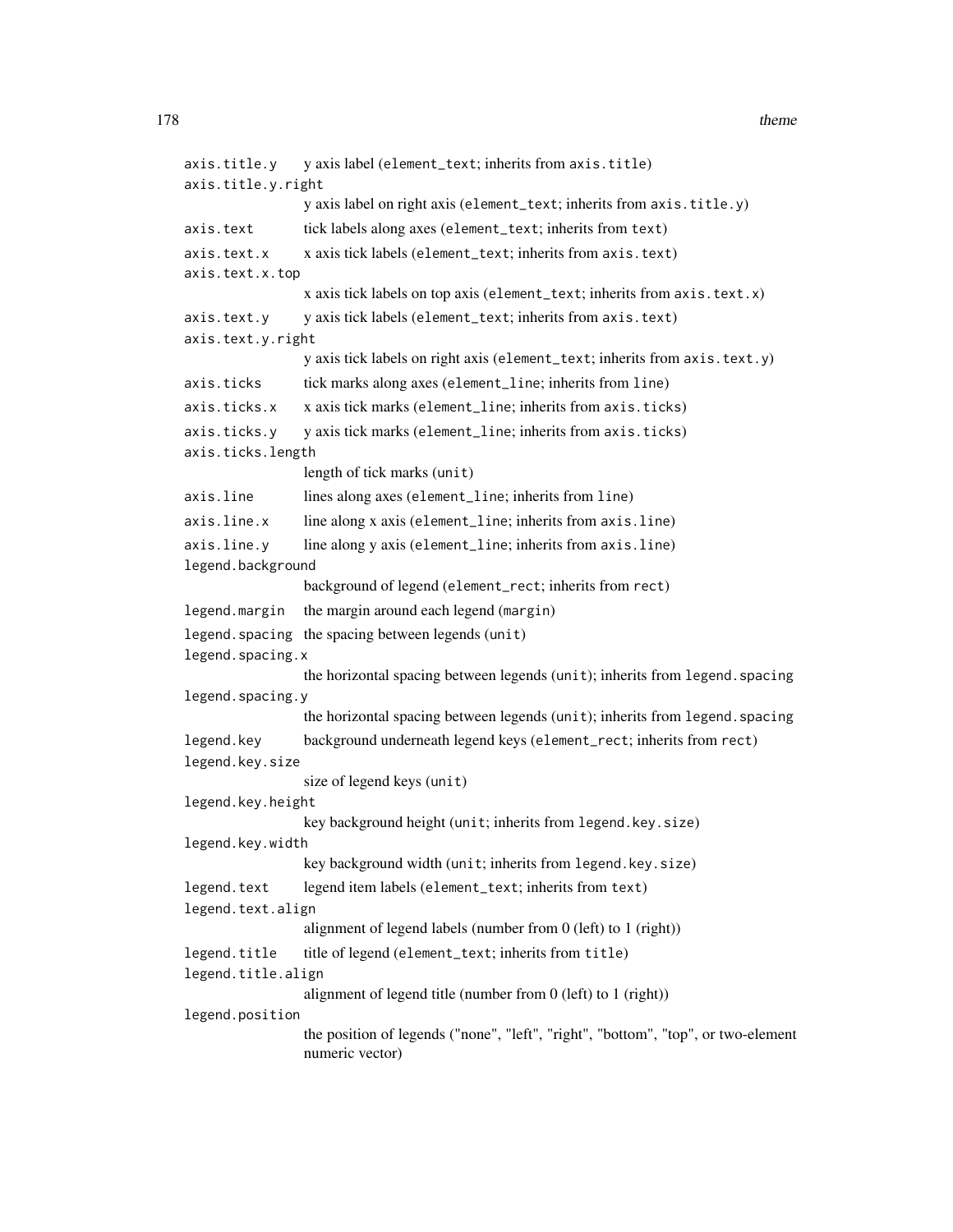#### theme the state of  $\sim$  179

| legend.direction      |                                                                                                                                                                                 |
|-----------------------|---------------------------------------------------------------------------------------------------------------------------------------------------------------------------------|
|                       | layout of items in legends ("horizontal" or "vertical")                                                                                                                         |
| legend.justification  |                                                                                                                                                                                 |
|                       | anchor point for positioning legend inside plot ("center" or two-element numeric<br>vector) or the justification according to the plot area when positioned outside the<br>plot |
| legend.box            | arrangement of multiple legends ("horizontal" or "vertical")                                                                                                                    |
| legend.box.just       |                                                                                                                                                                                 |
|                       | justification of each legend within the overall bounding box, when there are<br>multiple legends ("top", "bottom", "left", or "right")                                          |
| legend.box.margin     |                                                                                                                                                                                 |
|                       | margins around the full legend area, as specified using margin                                                                                                                  |
| legend.box.background |                                                                                                                                                                                 |
|                       | background of legend area (element_rect; inherits from rect)                                                                                                                    |
| legend.box.spacing    | The spacing between the plotting area and the legend box (unit)                                                                                                                 |
| panel.background      |                                                                                                                                                                                 |
|                       | background of plotting area, drawn underneath plot (element_rect; inherits<br>from rect)                                                                                        |
| panel.border          | border around plotting area, drawn on top of plot so that it covers tick marks<br>and grid lines. This should be used with fill=NA (element_rect; inherits from<br>rect)        |
| panel.spacing         | spacing between facet panels (unit)                                                                                                                                             |
| panel.spacing.x       |                                                                                                                                                                                 |
|                       | horizontal spacing between facet panels (unit; inherits from panel. spacing)                                                                                                    |
| panel.spacing.y       |                                                                                                                                                                                 |
|                       | vertical spacing between facet panels (unit; inherits from panel. spacing)                                                                                                      |
| panel.grid            | grid lines (element_line; inherits from line)                                                                                                                                   |
| panel.grid.major      |                                                                                                                                                                                 |
|                       | major grid lines (element_line; inherits from panel.grid)                                                                                                                       |
| panel.grid.minor      |                                                                                                                                                                                 |
|                       | minor grid lines (element_line; inherits from panel.grid)                                                                                                                       |
| panel.grid.major.x    | vertical major grid lines (element_line; inherits from panel.grid.major)                                                                                                        |
| panel.grid.major.y    |                                                                                                                                                                                 |
|                       | horizontal major grid lines (element_line; inherits from panel.grid.major)                                                                                                      |
| panel.grid.minor.x    |                                                                                                                                                                                 |
|                       | vertical minor grid lines (element_line; inherits from panel.grid.minor)                                                                                                        |
| panel.grid.minor.y    |                                                                                                                                                                                 |
|                       | horizontal minor grid lines (element_line; inherits from panel.grid.minor)                                                                                                      |
| panel.ontop           | option to place the panel (background, gridlines) over the data layers. Usually<br>used with a transparent or blank panel.background. (logical)                                 |
| plot.background       |                                                                                                                                                                                 |
|                       | background of the entire plot (element_rect; inherits from rect)                                                                                                                |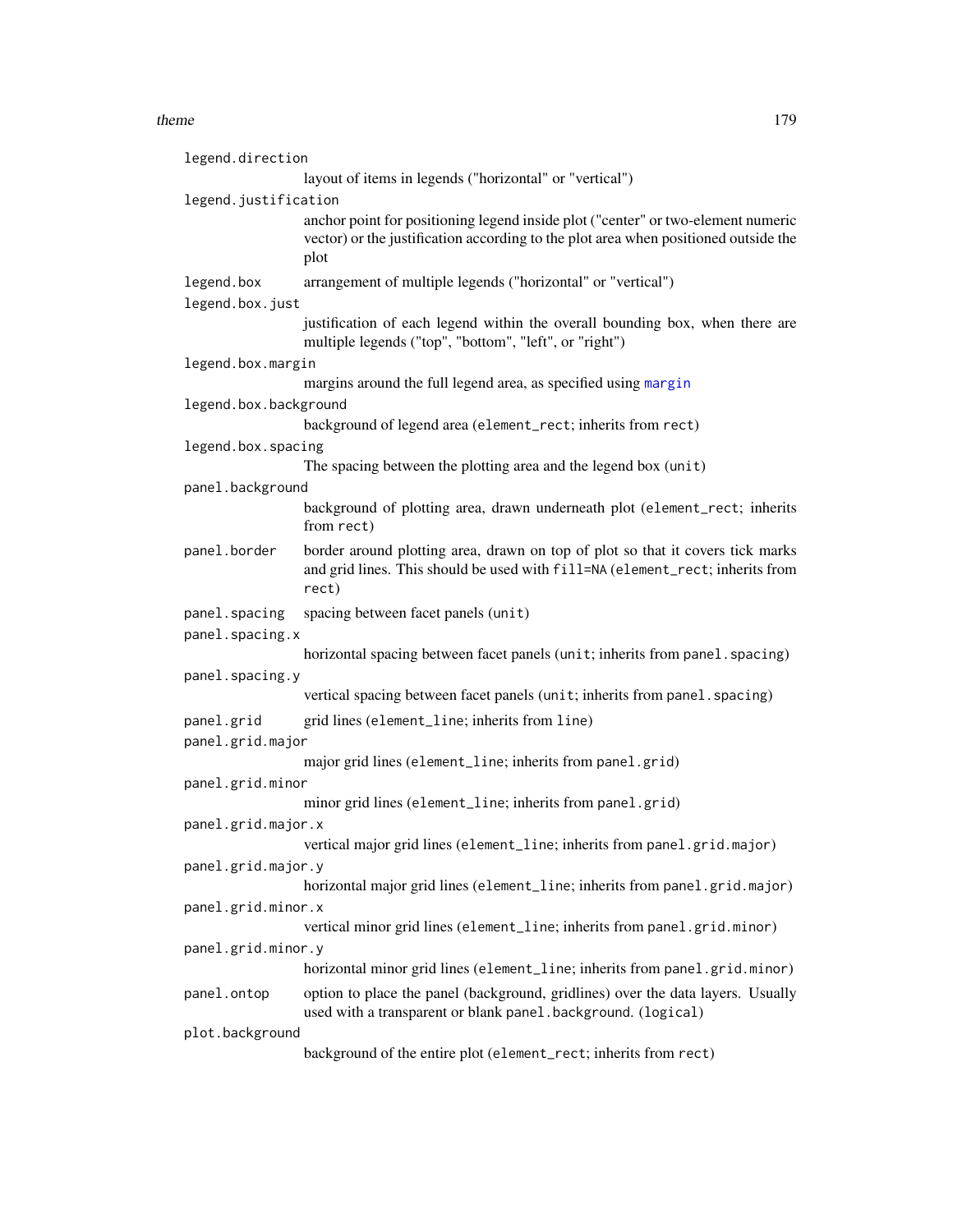| plot.title            | plot title (text appearance) (element_text; inherits from title) left-aligned by<br>default                                                                                                                                                                 |
|-----------------------|-------------------------------------------------------------------------------------------------------------------------------------------------------------------------------------------------------------------------------------------------------------|
| plot.subtitle         | plot subtitle (text appearance) (element_text; inherits from title) left-aligned<br>by default                                                                                                                                                              |
| plot.caption          | caption below the plot (text appearance) (element_text; inherits from title)<br>right-aligned by default                                                                                                                                                    |
| plot.margin           | margin around entire plot (unit with the sizes of the top, right, bottom, and left<br>margins)                                                                                                                                                              |
| strip.background      |                                                                                                                                                                                                                                                             |
|                       | background of facet labels (element_rect; inherits from rect)                                                                                                                                                                                               |
| strip.placement       |                                                                                                                                                                                                                                                             |
|                       | placement of strip with respect to axes, either "inside" or "outside". Only im-<br>portant when axes and strips are on the same side of the plot.                                                                                                           |
| strip.text            | facet labels (element_text; inherits from text)                                                                                                                                                                                                             |
| strip.text.x          | facet labels along horizontal direction (element_text; inherits from strip. text)                                                                                                                                                                           |
| strip.text.y          | facet labels along vertical direction (element_text; inherits from strip.text)                                                                                                                                                                              |
| strip.switch.pad.grid | space between strips and axes when strips are switched (unit)                                                                                                                                                                                               |
| strip.switch.pad.wrap |                                                                                                                                                                                                                                                             |
|                       | space between strips and axes when strips are switched (unit)                                                                                                                                                                                               |
| $\cdots$              | additional element specifications not part of base ggplot2. If supplied validate<br>needs to be set to FALSE.                                                                                                                                               |
| complete              | set this to TRUE if this is a complete theme, such as the one returned by theme_grey().<br>Complete themes behave differently when added to a ggplot object. Also, when<br>setting complete = TRUE all elements will be set to inherit from blank elements. |
| validate              | TRUE to run validate_element, FALSE to bypass checks.                                                                                                                                                                                                       |

#### Theme inheritance

Theme elements inherit properties from other theme elements. For example, axis.title.x inherits from axis.title, which in turn inherits from text. All text elements inherit directly or indirectly from text; all lines inherit from line, and all rectangular objects inherit from rect. This means that you can modify the appearance of multiple elements by setting a single high-level component.

# See Also

[+.gg](#page-4-0) and [%+replace%](#page-181-0), [element\\_blank](#page-125-1), [element\\_line](#page-125-1), [element\\_rect](#page-125-1), and [element\\_text](#page-125-1) for details of the specific theme elements.

```
p1 <- ggplot(mtcars, aes(wt, mpg)) +
  geom_point() +
  labs(title = "Fuel economy declines as weight increases")
p1
```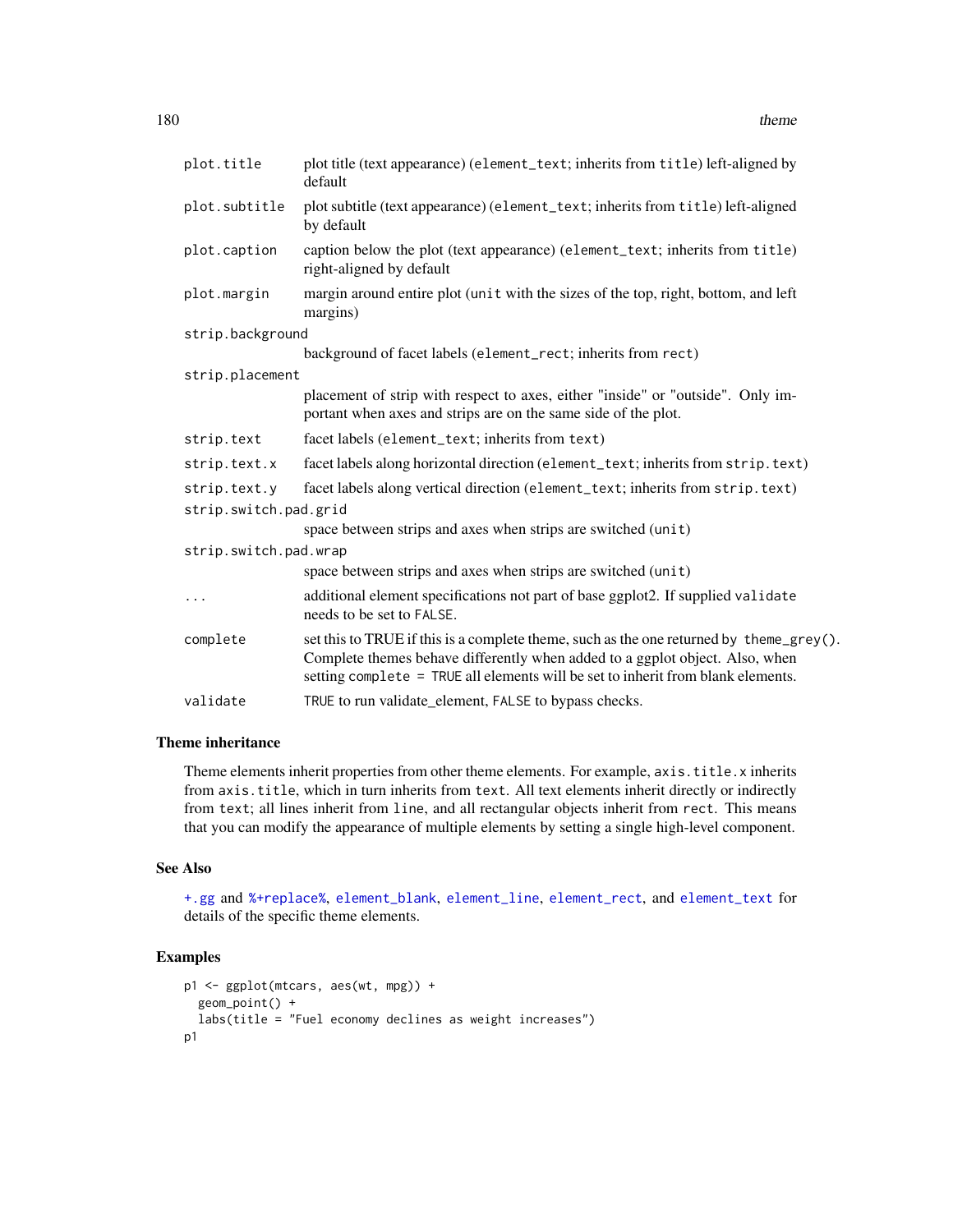#### theme and the state of the state of the state of the state of the state of the state of the state of the state of the state of the state of the state of the state of the state of the state of the state of the state of the

```
# Plot ---------------------------------------------------------------------
p1 + theme(plot.title = element_text(size = rel(2)))
p1 + theme(plot.background = element_rect(fill = "green"))
# Panels --------------------------------------------------------------------
p1 + theme(panel.background = element_rect(fill = "white", colour = "grey50"))
p1 + theme(panel.border = element_rect(linetype = "dashed", fill = NA))
p1 + theme(panel.grid.major = element_line(colour = "black"))
p1 + theme(
  panel.grid.major.y = element_blank(),
  panel.grid.minor.y = element_blank()
)
# Put gridlines on top of data
p1 + theme(
  panel.background = element_rect(fill = NA),
  panel.grid.major = element_line(colour = "grey50"),
  panel.ontop = TRUE
)
# Axes ----------------------------------------------------------------------
p1 + theme(axis.line = element_line(size = 3, colour = "grey80"))
p1 + theme(axis.text = element_text(colour = "blue"))
p1 + theme(axis.ticks = element_line(size = 2))
p1 + theme(axis.ticks.length = unit(.25, "cm"))
p1 + \text{theme}(axis.title.y = element\_text(size = rel(1.5), angle = 90))# Legend --------------------------------------------------------------------
p2 <- ggplot(mtcars, aes(wt, mpg)) +
  geom\_point(aes(colour = factor(cyl), shape = factor(vs))) +labs(
   x = "Weight (1000 lbs)",
   y = "Fuel economy (mpg)",
   colour = "Cylinders",
    shape = "Transmission"
   )
p2
# Position
p2 + theme(legend.position = "none")
p2 + theme(legend.justification = "top")
p2 + theme(legend.position = "bottom")
# Or place inside the plot using relative coordinates between 0 and 1
# legend.justification sets the corner that the position refers to
p2 + theme(
  legend.position = c(.95, .95),
  legend.justification = c("right", "top"),
  legend.box.just = "right",
  legend.margin = margin(6, 6, 6, 6)
)
```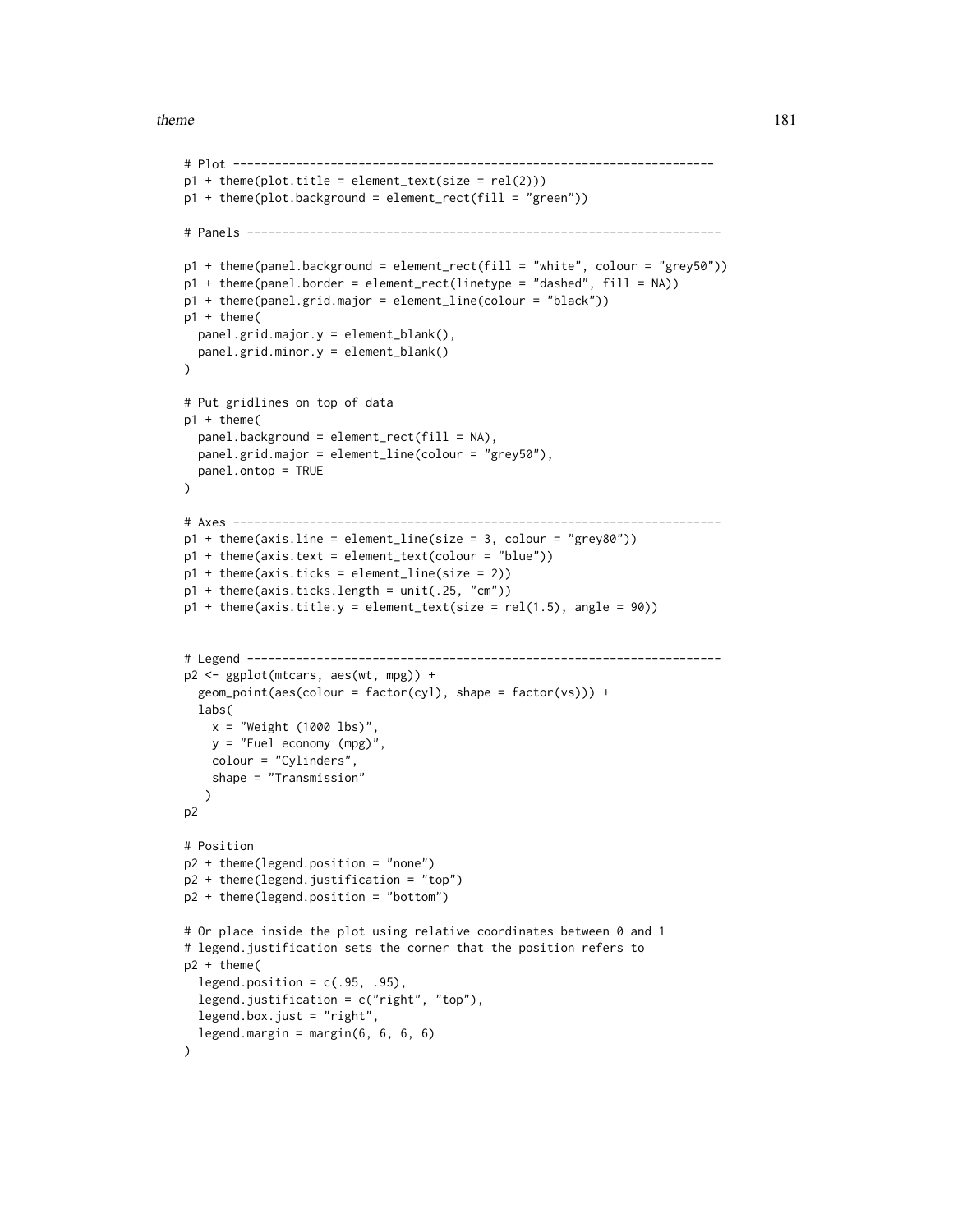```
# The legend.box properties work similarly for the space around
# all the legends
p2 + theme(
 legend.box.background = element_rect(),
  legend.box.margin = margin(6, 6, 6, 6)
)
# You can also control the display of the keys
# and the justifaction related to the plot area can be set
p2 + theme(legend.key = element_rect(fill = "white", colour = "black"))
p2 + theme(legend.text = element_text(size = 8, colour = "red"))
p2 + theme(legend.title = element_text(face = "bold"))
# Strips --------------------------------------------------------------------
p3 <- ggplot(mtcars, aes(wt, mpg)) +
  geom_point() +
  facet_wrap(~ cyl)
p3
p3 + theme(strip.background = element_rect(colour = "black", fill = "white"))
p3 + theme(strip.text.x = element_text(colour = "white", face = "bold"))
p3 + theme(panel.spacing = unit(1, "lines"))
```
# theme\_get *Get, set, and modify the active theme*

#### Description

The current/active theme is automatically applied to every plot you draw. Use theme\_get to get the current theme, and theme\_set to completely override it. theme\_update and theme\_replace are shorthands for changing individual elements.

#### Usage

```
theme_get()
theme_set(new)
theme_update(...)
theme_replace(...)
e1 %+replace% e2
```
<span id="page-181-0"></span>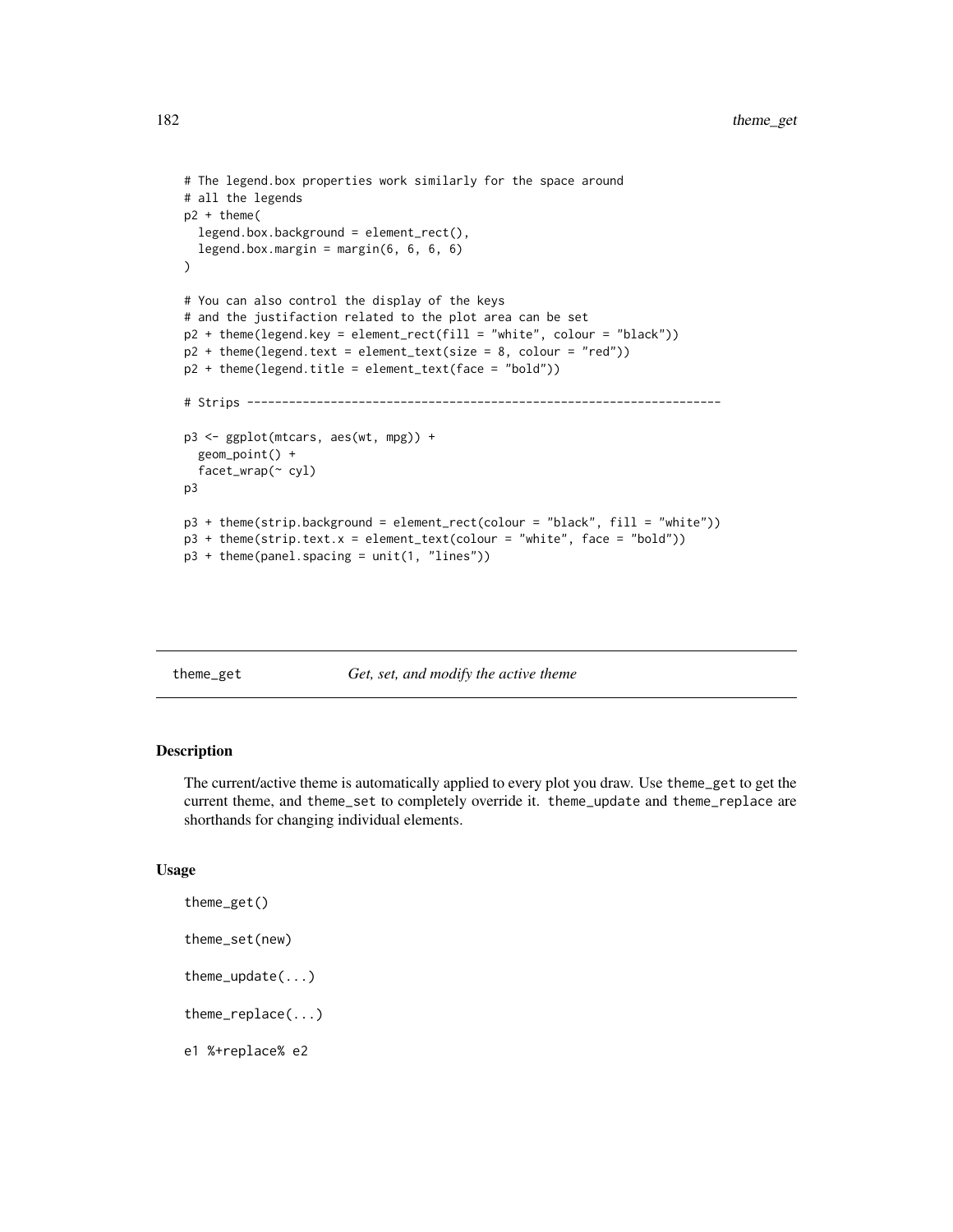#### <span id="page-182-0"></span>theme\_get 183

#### Arguments

| new    | new theme (a list of theme elements) |
|--------|--------------------------------------|
| .      | named list of theme settings         |
| e1, e2 | Theme and element to combine.        |

# Value

theme\_set, theme\_update, and theme\_replace invisibly return the previous theme so you can easily save it, then later restore it.

## Adding on to a theme

+ and %+replace% can be used to modify elements in themes.

+ updates the elements of e1 that differ from elements specified (not NULL) in e2. Thus this operator can be used to incrementally add or modify attributes of a ggplot theme.

In contrast, %+replace% replaces the entire element; any element of a theme not specified in e2 will not be present in the resulting theme (i.e. NULL). Thus this operator can be used to overwrite an entire theme.

theme\_update uses the + operator, so that any unspecified values in the theme element will default to the values they are set in the theme. theme\_replace uses %+replace% tocompletely replace the element, so any unspecified values will overwrite the current value in the theme with NULLs.

# See Also

[+.gg](#page-4-0)

# Examples

```
p <- ggplot(mtcars, aes(mpg, wt)) +
 geom_point()
p
# Use theme_set() to completely override the current theme.
# Here we have the old theme so we can later restore it.
# Note that the theme is applied when the plot is drawn, not
# when it is created.
old <- theme_set(theme_bw())
\mathbf{p}theme_set(old)
p
# Modifying theme objects -----------------------------------------
# You can use + and %+replace% to modify a theme object.
# They differ in how they deal with missing arguments in
# the theme elements.
add_el <- theme_grey() +
 theme(text = element_text(family = "Times"))
```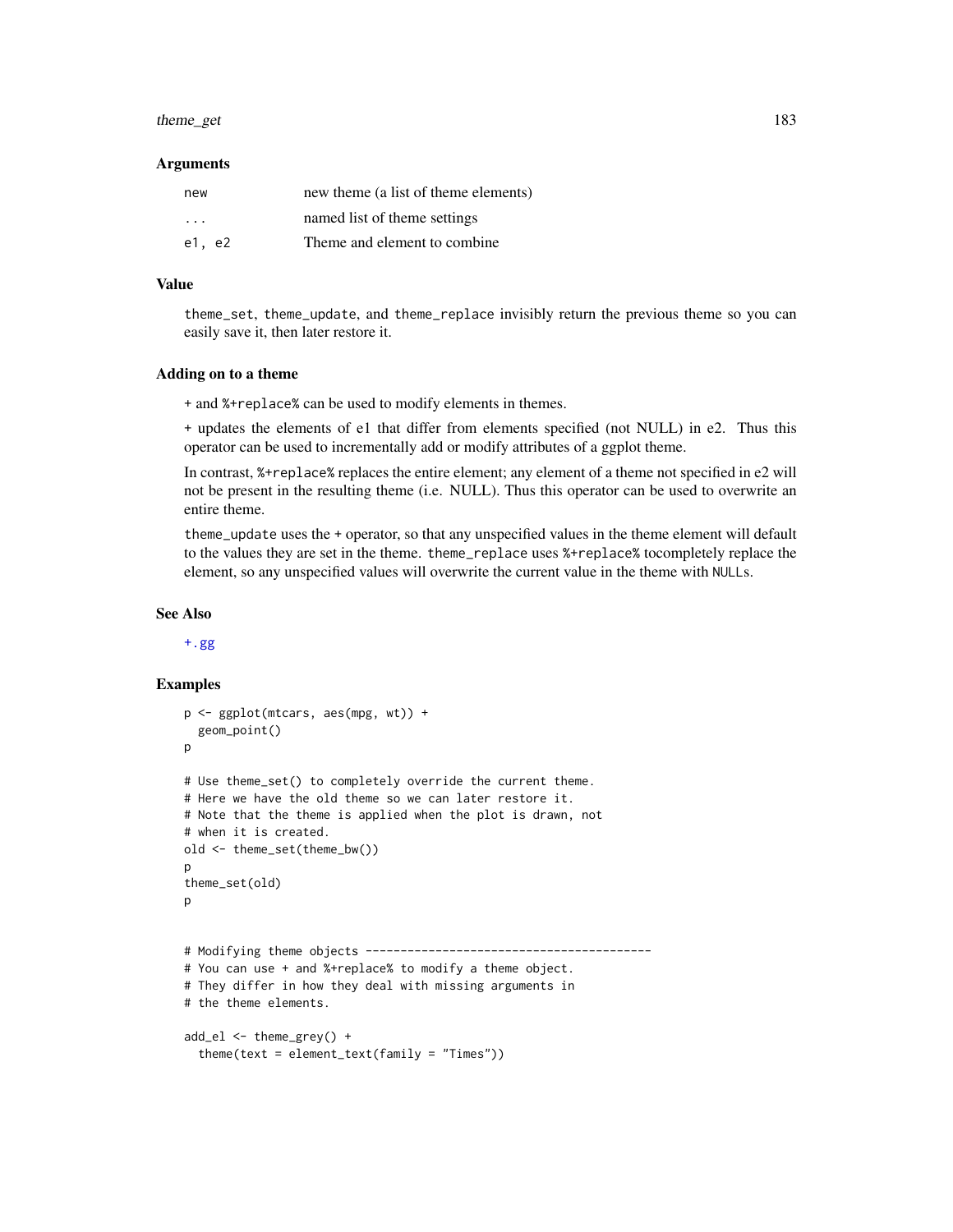#### <span id="page-183-0"></span>184 txhousing the contract of the contract of the contract of the contract of the contract of the contract of the contract of the contract of the contract of the contract of the contract of the contract of the contract of

```
add_el$text
rep_el <- theme_grey() %+replace%
 theme(text = element_text(family = "Times"))
rep_el$text
# theme_update() and theme_replace() are similar except they
# apply directly to the current/active theme.
```
#### txhousing *Housing sales in TX*

# Description

Information about the housing market in Texas provided by the TAMU real estate center, [http:](http://recenter.tamu.edu/) [//recenter.tamu.edu/](http://recenter.tamu.edu/).

#### Usage

txhousing

# Format

A data frame with 8602 observations and 9 variables:

city Name of MLS area

year,month,date Date

sales Number of sales

volume Total value of sales

median Median sale price

listings Total active listings

inventory "Months inventory": amount of time it would take to sell all current listings at current pace of sales.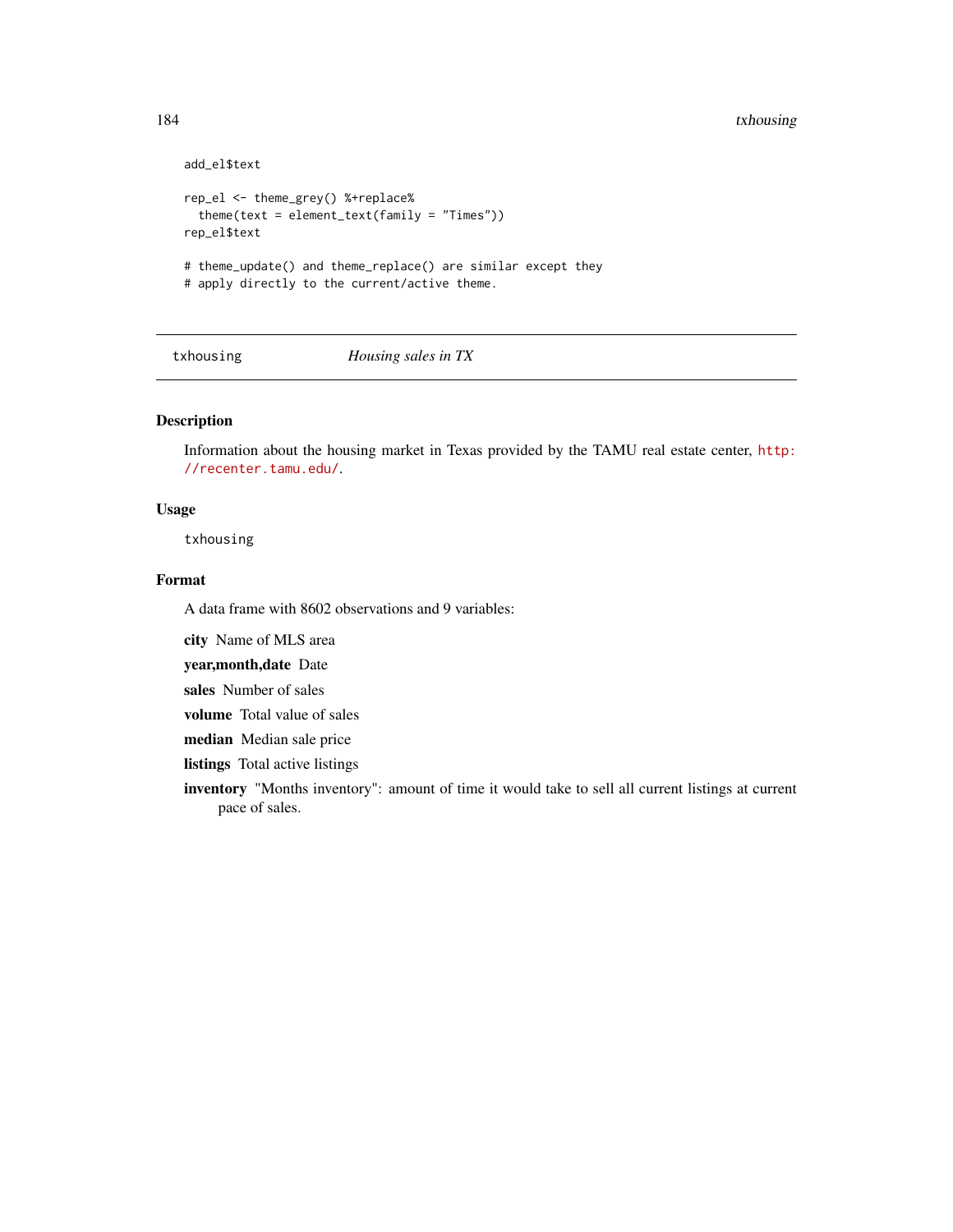# **Index**

∗Topic datasets diamonds, [29](#page-28-0) economics, [30](#page-29-0) faithfuld, [36](#page-35-0) luv\_colours, [126](#page-125-0) midwest, [129](#page-128-0) mpg, [130](#page-129-0) msleep, [131](#page-130-0) presidential, [138](#page-137-0) seals, [163](#page-162-0) txhousing, [184](#page-183-0) ∗Topic hplot print.ggplot, [139](#page-138-0) +.gg, [5,](#page-4-1) *[180](#page-179-0)*, *[183](#page-182-0)* %+% *(*+.gg*)*, [5](#page-4-1) %+replace% *(*theme\_get*)*, [182](#page-181-0) %+replace%, *[180](#page-179-0)* aes, *[5](#page-4-1)*, [6,](#page-5-0) *[7,](#page-6-0) [8](#page-7-0)*, *[37](#page-36-0)*, *[39](#page-38-0)*, *[42](#page-41-0)*, *[44,](#page-43-0) [45](#page-44-0)*, *[48](#page-47-0)*, *[50](#page-49-0)*, *[53](#page-52-0)*, *[55](#page-54-0)*, *[58](#page-57-0)*, *[60](#page-59-0)*, *[63](#page-62-0)*, *[65](#page-64-0)*, *[68,](#page-67-0) [69](#page-68-0)*, *[71](#page-70-0)*, *[75](#page-74-0)*, *[77](#page-76-0)*, *[80](#page-79-0)*, *[83](#page-82-0)*, *[85](#page-84-0)*, *[87](#page-86-0)*, *[89](#page-88-0)*, *[91](#page-90-0)*, *[93](#page-92-0)*, *[95](#page-94-0)*, *[97](#page-96-0)*, *[101,](#page-100-0) [102](#page-101-0)*, *[165,](#page-164-0) [166](#page-165-0)*, *[168](#page-167-0)*, *[170,](#page-169-0) [171](#page-170-0)*, *[173](#page-172-0)*, *[176](#page-175-0)* aes\_, *[6](#page-5-0)*, [7,](#page-6-0) *[37](#page-36-0)*, *[39](#page-38-0)*, *[42](#page-41-0)*, *[44,](#page-43-0) [45](#page-44-0)*, *[48](#page-47-0)*, *[50](#page-49-0)*, *[53](#page-52-0)*, *[55](#page-54-0)*, *[58](#page-57-0)*, *[60](#page-59-0)*, *[63](#page-62-0)*, *[65](#page-64-0)*, *[68,](#page-67-0) [69](#page-68-0)*, *[71](#page-70-0)*, *[75](#page-74-0)*, *[77](#page-76-0)*, *[80](#page-79-0)*, *[83](#page-82-0)*, *[85](#page-84-0)*, *[87](#page-86-0)*, *[89](#page-88-0)*, *[91](#page-90-0)*, *[93](#page-92-0)*, *[95](#page-94-0)*, *[97](#page-96-0)*, *[101,](#page-100-0) [102](#page-101-0)*, *[165,](#page-164-0) [166](#page-165-0)*, *[168](#page-167-0)*, *[170,](#page-169-0) [171](#page-170-0)*, *[173](#page-172-0)*, *[176](#page-175-0)* aes\_colour\_fill\_alpha, [8](#page-7-0) aes\_group\_order, [9](#page-8-0) aes\_linetype\_size\_shape, [11](#page-10-0) aes\_position, [12](#page-11-0) aes\_q *(*aes\_*)*, [7](#page-6-0) aes\_string *(*aes\_*)*, [7](#page-6-0) annotate, [13](#page-12-0) annotation\_custom, [14](#page-13-0) annotation\_logticks, [15](#page-14-0) annotation\_map, [17](#page-16-0) annotation\_raster, [18](#page-17-0) arrow, *[78](#page-77-0)*, *[127](#page-126-0)*

as\_labeller, *[119,](#page-118-0) [120](#page-119-0)*, *[122](#page-121-0)* autoplot, [19](#page-18-0)

bandwidth.nrd, *[58](#page-57-0)* borders, [19,](#page-18-0) *[40](#page-39-0)*, *[43,](#page-42-0) [44](#page-43-0)*, *[46](#page-45-0)*, *[49](#page-48-0)*, *[51](#page-50-0)*, *[53](#page-52-0)*, *[55](#page-54-0)*, *[58](#page-57-0)*, *[60](#page-59-0)*, *[63](#page-62-0)*, *[65](#page-64-0)*, *[68](#page-67-0)*, *[70](#page-69-0)*, *[72](#page-71-0)*, *[75](#page-74-0)*, *[78](#page-77-0)*, *[81](#page-80-0)*, *[83](#page-82-0)*, *[86](#page-85-0)*, *[88](#page-87-0)*, *[90](#page-89-0)*, *[92](#page-91-0)*, *[94](#page-93-0)*, *[96](#page-95-0)*, *[98](#page-97-0)*, *[101](#page-100-0)*, *[103](#page-102-0)*, *[165](#page-164-0)*, *[167](#page-166-0)*, *[169,](#page-168-0) [170](#page-169-0)*, *[172](#page-171-0)*, *[174](#page-173-0)*, *[176](#page-175-0)* boxcox\_trans, *[151](#page-150-0)*, *[160](#page-159-0)* boxplot.stats, *[46](#page-45-0)* bquote, *[122](#page-121-0)* brewer.pal, *[144](#page-143-0)* bw.nrd, *[56](#page-55-0)*, *[103](#page-102-0)*

capitalize, *[119](#page-118-0)* color *(*aes\_colour\_fill\_alpha*)*, [8](#page-7-0) colors, *[126](#page-125-0)* colour *(*aes\_colour\_fill\_alpha*)*, [8](#page-7-0) continuous\_scale, *[143](#page-142-0)*, *[146](#page-145-0)*, *[156](#page-155-0)*, *[161](#page-160-0)* coord\_cartesian, [20,](#page-19-0) *[125](#page-124-0)* coord\_equal *(*coord\_fixed*)*, [21](#page-20-0) coord\_fixed, [21](#page-20-0) coord\_flip, [22](#page-21-0) coord\_map, [23](#page-22-0) coord\_polar, [25](#page-24-0) coord\_quickmap *(*coord\_map*)*, [23](#page-22-0) coord\_trans, *[16](#page-15-0)*, [26](#page-25-0) curveGrob, *[95](#page-94-0)* cut, *[29](#page-28-0)* cut\_interval, [28](#page-27-0) cut\_number, *[29](#page-28-0)* cut\_number *(*cut\_interval*)*, [28](#page-27-0) cut\_width *(*cut\_interval*)*, [28](#page-27-0)

density, *[56](#page-55-0)*, *[103](#page-102-0)* derive *(*sec\_axis*)*, [163](#page-162-0) diamonds, [29](#page-28-0) discrete\_scale, *[143,](#page-142-0) [144](#page-143-0)*, *[148,](#page-147-0) [149](#page-148-0)*, *[156](#page-155-0)[–159](#page-158-0)*, *[162](#page-161-0)* dup\_axis *(*sec\_axis*)*, [163](#page-162-0)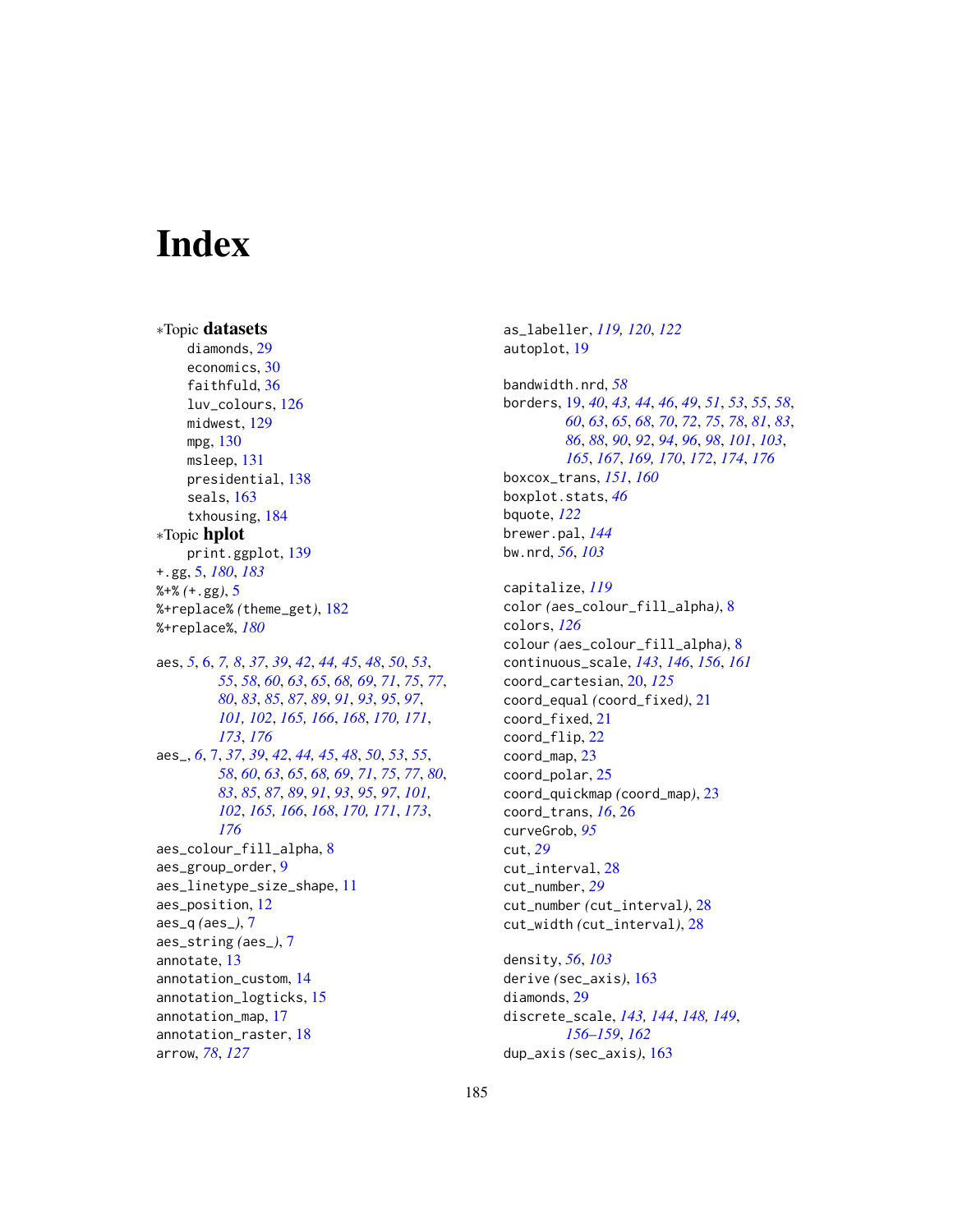economics, [30](#page-29-0) economics\_long *(*economics*)*, [30](#page-29-0) element\_blank, *[180](#page-179-0)* element\_blank *(*margin*)*, [126](#page-125-0) element\_line, *[180](#page-179-0)* element\_line *(*margin*)*, [126](#page-125-0) element\_rect, *[180](#page-179-0)* element\_rect *(*margin*)*, [126](#page-125-0) element\_text, *[113](#page-112-0)*, *[115](#page-114-0)*, *[180](#page-179-0)* element\_text *(*margin*)*, [126](#page-125-0) eqscplot, *[21](#page-20-0)* expand\_limits, [31,](#page-30-0) *[43](#page-42-0)*, *[125](#page-124-0)* facet\_grid, [31,](#page-30-0) *[34](#page-33-0)*, *[119](#page-118-0)*, *[141](#page-140-0)* facet\_wrap, [34,](#page-33-0) *[122](#page-121-0)*, *[141](#page-140-0)* faithful, *[36](#page-35-0)* faithfuld, [36](#page-35-0) fill *(*aes\_colour\_fill\_alpha*)*, [8](#page-7-0) format.ggproto *(*print.ggproto*)*, [140](#page-139-0) fortify, *[17](#page-16-0)*, *[19](#page-18-0)*, [36,](#page-35-0) *[37](#page-36-0)*, *[40](#page-39-0)*, *[42](#page-41-0)*, *[44,](#page-43-0) [45](#page-44-0)*, *[48](#page-47-0)*, *[51](#page-50-0)*, *[53](#page-52-0)*, *[55](#page-54-0)*, *[58](#page-57-0)*, *[60](#page-59-0)*, *[63](#page-62-0)*, *[65](#page-64-0)*, *[68,](#page-67-0) [69](#page-68-0)*, *[71](#page-70-0)*, *[75](#page-74-0)*, *[77](#page-76-0)*, *[80](#page-79-0)*, *[83](#page-82-0)*, *[85](#page-84-0)*, *[87](#page-86-0)*, *[89](#page-88-0)*, *[92,](#page-91-0) [93](#page-92-0)*, *[95](#page-94-0)*, *[98](#page-97-0)*, *[101,](#page-100-0) [102](#page-101-0)*, *[105](#page-104-0)*, *[165,](#page-164-0) [166](#page-165-0)*, *[168](#page-167-0)*, *[170,](#page-169-0) [171](#page-170-0)*, *[173](#page-172-0)*, *[176](#page-175-0)* fortify.lm, *[37](#page-36-0)* gam, *[98](#page-97-0)* geom\_abline, [37](#page-36-0) geom\_area, *[137](#page-136-0)* geom\_area *(*geom\_ribbon*)*, [91](#page-90-0) geom\_bar, [39,](#page-38-0) *[66](#page-65-0)*, *[92](#page-91-0)*, *[137](#page-136-0)* geom\_bin2d, [42,](#page-41-0) *[51](#page-50-0)*, *[59](#page-58-0)*, *[67](#page-66-0)*, *[80](#page-79-0)* geom\_blank, *[31](#page-30-0)*, [43](#page-42-0) geom\_boxplot, [44,](#page-43-0) *[70](#page-69-0)*, *[81](#page-80-0)*, *[87](#page-86-0)*, *[102](#page-101-0)* geom\_col, *[39](#page-38-0)* geom\_col *(*geom\_bar*)*, [39](#page-38-0) geom\_contour, [48,](#page-47-0) *[59](#page-58-0)* geom\_count, [50,](#page-49-0) *[80,](#page-79-0) [81](#page-80-0)* geom\_crossbar, [52,](#page-51-0) *[174](#page-173-0)* geom\_curve *(*geom\_segment*)*, [95](#page-94-0) geom\_density, [55,](#page-54-0) *[57](#page-56-0)*, *[102](#page-101-0)* geom\_density2d, *[81](#page-80-0)* geom\_density2d *(*geom\_density\_2d*)*, [57](#page-56-0) geom\_density\_2d, *[49](#page-48-0)*, [57,](#page-56-0) *[81](#page-80-0)* geom\_dotplot, [59](#page-58-0) geom\_errorbar, *[62](#page-61-0)*, *[174](#page-173-0)* geom\_errorbar *(*geom\_crossbar*)*, [52](#page-51-0) geom\_errorbarh, *[54](#page-53-0)*, [62](#page-61-0) geom\_freqpoly, *[56](#page-55-0)*, [64](#page-63-0)

geom\_hex, [67,](#page-66-0) *[81](#page-80-0)* geom\_histogram, *[40,](#page-39-0) [41](#page-40-0)*, *[56](#page-55-0)*, *[165](#page-164-0)* geom\_histogram *(*geom\_freqpoly*)*, [64](#page-63-0) geom\_hline *(*geom\_abline*)*, [37](#page-36-0) geom\_jitter, *[47](#page-46-0)*, [69,](#page-68-0) *[80](#page-79-0)* geom\_label, [71](#page-70-0) geom\_line, *[38](#page-37-0)*, *[66](#page-65-0)*, *[96](#page-95-0)* geom\_line *(*geom\_path*)*, [77](#page-76-0) geom\_linerange, *[92](#page-91-0)*, *[174](#page-173-0)* geom\_linerange *(*geom\_crossbar*)*, [52](#page-51-0) geom\_map, [75](#page-74-0) geom\_path, [77,](#page-76-0) *[83,](#page-82-0) [84](#page-83-0)*, *[96](#page-95-0)* geom\_point, *[42](#page-41-0)*, *[50](#page-49-0)*, *[70](#page-69-0)*, [80](#page-79-0) geom\_pointrange, *[174](#page-173-0)* geom\_pointrange *(*geom\_crossbar*)*, [52](#page-51-0) geom\_polygon, *[19](#page-18-0)*, *[78](#page-77-0)*, [83,](#page-82-0) *[92](#page-91-0)* geom\_qq, [85](#page-84-0) geom\_quantile, *[47](#page-46-0)*, *[81](#page-80-0)*, [87](#page-86-0) geom\_raster, *[18](#page-17-0)*, [89](#page-88-0) geom\_rect *(*geom\_raster*)*, [89](#page-88-0) geom\_ribbon, *[84](#page-83-0)*, [91](#page-90-0) geom\_rug, [93](#page-92-0) geom\_segment, *[38](#page-37-0)*, *[78](#page-77-0)*, [95,](#page-94-0) *[100](#page-99-0)* geom\_smooth, *[54](#page-53-0)*, *[81](#page-80-0)*, [97](#page-96-0) geom\_spoke, *[96](#page-95-0)*, [100](#page-99-0) geom\_step *(*geom\_path*)*, [77](#page-76-0) geom\_text, *[135](#page-134-0)* geom\_text *(*geom\_label*)*, [71](#page-70-0) geom\_tile, *[24](#page-23-0)*, *[48](#page-47-0)* geom\_tile *(*geom\_raster*)*, [89](#page-88-0) geom\_violin, *[47](#page-46-0)*, *[56](#page-55-0)*, [102,](#page-101-0) *[104](#page-103-0)* geom\_vline *(*geom\_abline*)*, [37](#page-36-0) ggplot, *[5](#page-4-1)*, *[19](#page-18-0)*, *[37](#page-36-0)*, *[39](#page-38-0)*, *[42](#page-41-0)*, *[44,](#page-43-0) [45](#page-44-0)*, *[48](#page-47-0)*, *[51](#page-50-0)*, *[53](#page-52-0)*, *[55](#page-54-0)*, *[58](#page-57-0)*, *[60](#page-59-0)*, *[63](#page-62-0)*, *[65](#page-64-0)*, *[68,](#page-67-0) [69](#page-68-0)*, *[71](#page-70-0)*, *[75](#page-74-0)*, *[77](#page-76-0)*, *[80](#page-79-0)*, *[83](#page-82-0)*, *[85](#page-84-0)*, *[87](#page-86-0)*, *[89](#page-88-0)*, *[91](#page-90-0)*, *[93](#page-92-0)*, *[95](#page-94-0)*, *[98](#page-97-0)*, *[101,](#page-100-0) [102](#page-101-0)*, [105,](#page-104-0) *[141](#page-140-0)*, *[165,](#page-164-0) [166](#page-165-0)*, *[168](#page-167-0)*, *[170,](#page-169-0) [171](#page-170-0)*, *[173](#page-172-0)*, *[176](#page-175-0)* ggplot2, *[6](#page-5-0)* ggplot\_build, *[139](#page-138-0)* ggproto, [107](#page-106-0) ggproto\_parent *(*ggproto*)*, [107](#page-106-0) ggsave, [108](#page-107-0) ggtheme, [109](#page-108-0) ggtitle *(*labs*)*, [124](#page-123-0) glm, *[99](#page-98-0)* gray.colors, *[148](#page-147-0)* group *(*aes\_group\_order*)*, [9](#page-8-0) guide\_colorbar *(*guide\_colourbar*)*, [112](#page-111-0)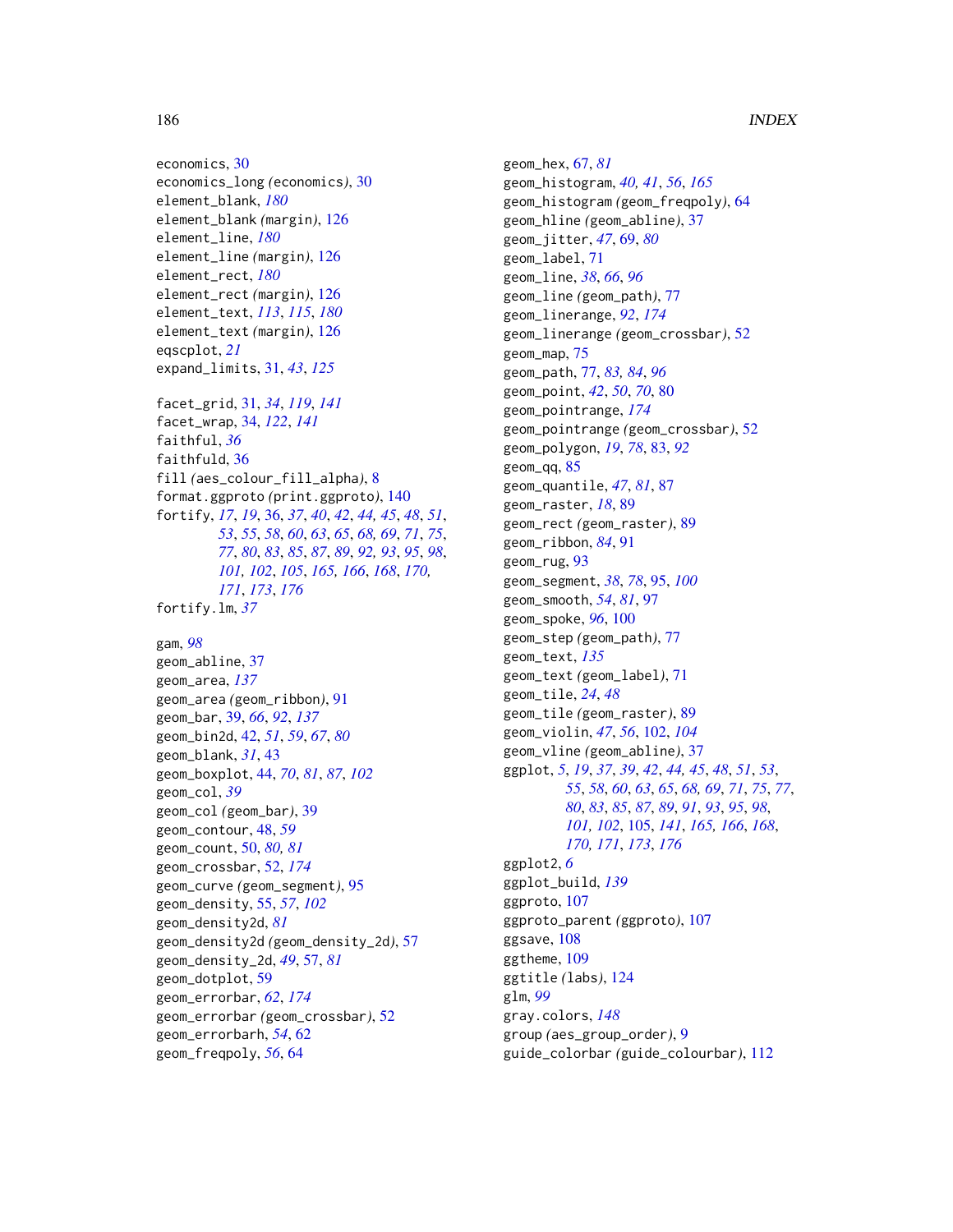## INDEX  $187$

```
guide_colourbar, 111, 112, 116
guide_legend, 111, 114, 115
guides, 111, 114, 116
hmisc, 118
is.ggproto (ggproto), 107
kde2d, 57
label_both (labellers), 121
label_bquote, 122, 123
label_context (labellers), 121
label_parsed (labellers), 121
label_value, 32, 34
label_value (labellers), 121
label_wrap_gen (labellers), 121
labeller, 32, 34, 119, 122, 123
labellers, 120, 121, 123
labs, 113, 115, 124, 152
layer, 13, 37, 40, 42, 44, 45, 49, 51, 53, 55,
         58, 60, 63, 65, 68, 70, 72, 75, 78, 81,
         83, 85, 87, 89, 92, 93, 95, 98, 101,
         103, 165, 167, 168, 170, 171, 173,
         176
lims, 125, 152
linetype (aes_linetype_size_shape), 11
lm, 99
loess, 98, 99
luv_colours, 126
map, 19
mapproject, 23
margin, 126, 127, 179
mean_cl_boot (hmisc), 118
mean_cl_normal (hmisc), 118
mean_sdl (hmisc), 118
mean_se, 128, 174
median_hilow (hmisc), 118
midwest, 129
mpg, 130
msleep, 131
plot, 141
plot.ggplot (print.ggplot), 139
png, 108
position_dodge, 40, 41, 132, 133–135, 137
position_fill, 40
position_fill (position_stack), 136
position_identity, 132, 133, 134, 135, 137
```

```
position_jitter, 132, 133, 133, 135, 137
position_jitterdodge, 132–134, 134, 135,
        137
position_nudge, 132–135, 135, 137
position_stack, 40, 92, 132–135, 136
predict, 98
presidential, 138
print.ggplot, 139
print.ggproto, 140
qplot, 141
quickplot (qplot), 141
rel (margin), 126
rescale, 144, 147
resolution, 142
rq, 88
scale_alpha, 143, 145, 147–149
scale_alpha_continuous (scale_alpha),
        143
scale_alpha_discrete (scale_alpha), 143
scale_alpha_identity (scale_identity),
        155
scale_alpha_manual (scale_manual), 157
scale_color_brewer
        (scale_colour_brewer), 144
scale_color_continuous
        (scale_colour_gradient), 146
scale_color_discrete
        (scale_colour_hue), 149
scale_color_distiller
        (scale_colour_brewer), 144
scale_color_gradient
        (scale_colour_gradient), 146
scale_color_gradient2
        (scale_colour_gradient), 146
scale_color_gradientn
        (scale_colour_gradient), 146
scale_color_grey (scale_colour_grey),
        148
scale_color_hue (scale_colour_hue), 149
scale_color_identity (scale_identity),
        155
scale_color_manual (scale_manual), 157
scale_colour_brewer, 143, 144, 147–149
scale_colour_continuous
        (scale_colour_gradient), 146
```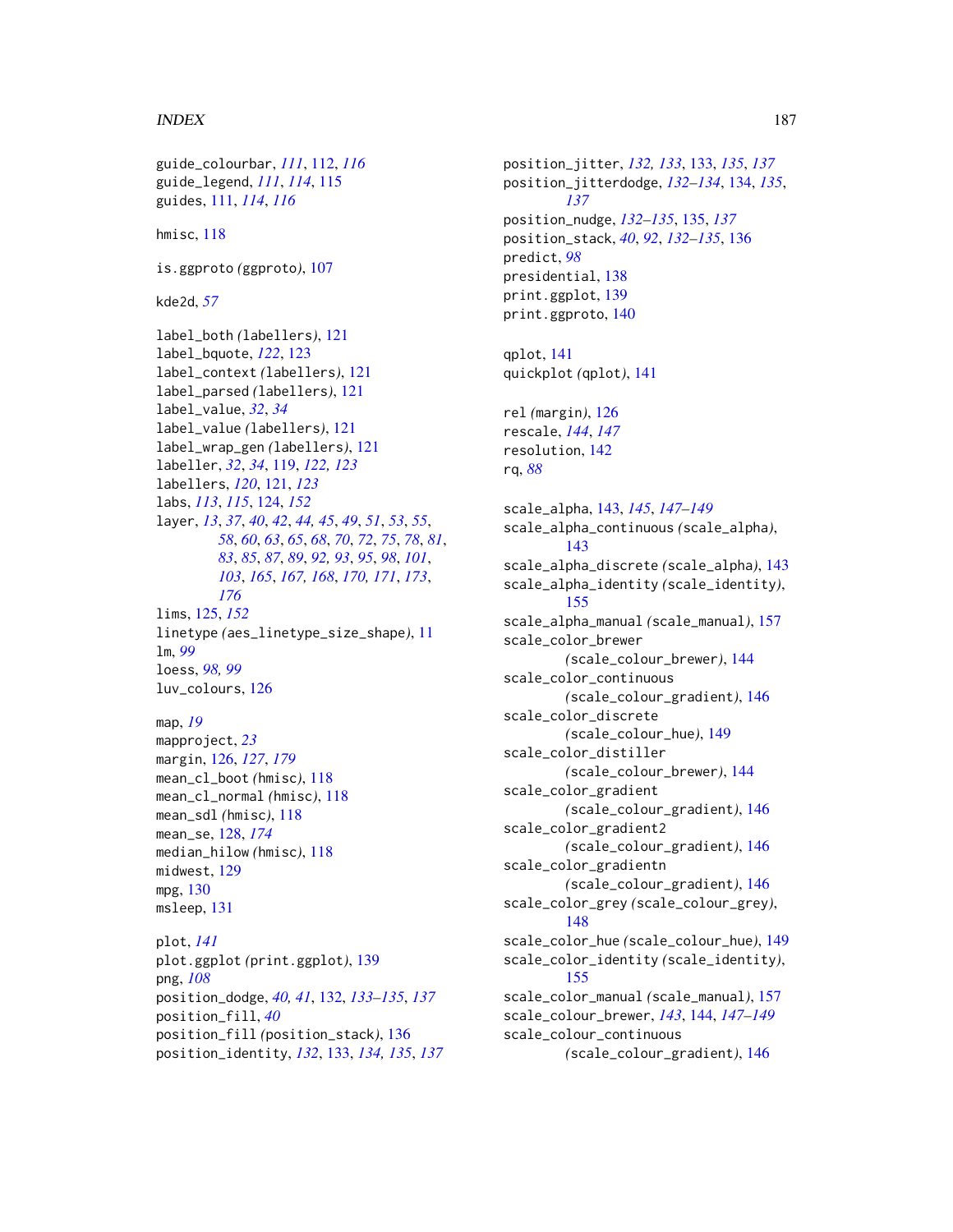scale\_colour\_date *(*scale\_colour\_gradient*)*, [146](#page-145-0) scale colour datetime *(*scale\_colour\_gradient*)*, [146](#page-145-0) scale\_colour\_discrete *(*scale\_colour\_hue*)*, [149](#page-148-0) scale\_colour\_distiller *(*scale\_colour\_brewer*)*, [144](#page-143-0) scale\_colour\_gradient, *[143](#page-142-0)*, *[145](#page-144-0)*, [146,](#page-145-0) *[148,](#page-147-0) [149](#page-148-0)* scale\_colour\_gradient2 *(*scale\_colour\_gradient*)*, [146](#page-145-0) scale\_colour\_gradientn *(*scale\_colour\_gradient*)*, [146](#page-145-0) scale\_colour\_grey, *[143](#page-142-0)*, *[145](#page-144-0)*, *[147](#page-146-0)*, [148,](#page-147-0) *[149](#page-148-0)* scale\_colour\_hue, *[143](#page-142-0)*, *[145](#page-144-0)*, *[147,](#page-146-0) [148](#page-147-0)*, [149](#page-148-0) scale\_colour\_identity *(*scale\_identity*)*, [155](#page-154-0) scale\_colour\_manual *(*scale\_manual*)*, [157](#page-156-0) scale\_continuous, [150](#page-149-0) scale\_date, [153](#page-152-0) scale\_fill\_brewer *(*scale\_colour\_brewer*)*, [144](#page-143-0) scale\_fill\_continuous *(*scale\_colour\_gradient*)*, [146](#page-145-0) scale\_fill\_date *(*scale\_colour\_gradient*)*, [146](#page-145-0) scale\_fill\_datetime *(*scale\_colour\_gradient*)*, [146](#page-145-0) scale\_fill\_discrete *(*scale\_colour\_hue*)*, [149](#page-148-0) scale\_fill\_distiller *(*scale\_colour\_brewer*)*, [144](#page-143-0) scale\_fill\_gradient *(*scale\_colour\_gradient*)*, [146](#page-145-0) scale\_fill\_gradient2 *(*scale\_colour\_gradient*)*, [146](#page-145-0) scale\_fill\_gradientn *(*scale\_colour\_gradient*)*, [146](#page-145-0) scale\_fill\_grey *(*scale\_colour\_grey*)*, [148](#page-147-0) scale\_fill\_hue *(*scale\_colour\_hue*)*, [149](#page-148-0) scale\_fill\_identity *(*scale\_identity*)*, [155](#page-154-0) scale\_fill\_manual *(*scale\_manual*)*, [157](#page-156-0) scale\_identity, [155](#page-154-0) scale\_linetype, [156](#page-155-0) scale\_linetype\_continuous *(*scale\_linetype*)*, [156](#page-155-0)

scale\_linetype\_discrete *(*scale\_linetype*)*, [156](#page-155-0) scale\_linetype\_identity *(*scale\_identity*)*, [155](#page-154-0) scale\_linetype\_manual *(*scale\_manual*)*, [157](#page-156-0) scale\_manual, [157](#page-156-0) scale\_radius *(*scale\_size*)*, [160](#page-159-0) scale\_shape, [159](#page-158-0) scale\_shape\_continuous *(*scale\_shape*)*, [159](#page-158-0) scale\_shape\_discrete *(*scale\_shape*)*, [159](#page-158-0) scale\_shape\_identity *(*scale\_identity*)*, [155](#page-154-0) scale\_shape\_manual, *[159](#page-158-0)* scale\_shape\_manual *(*scale\_manual*)*, [157](#page-156-0) scale\_size, [160](#page-159-0) scale\_size\_area, *[161](#page-160-0)* scale\_size\_area *(*scale\_size*)*, [160](#page-159-0) scale\_size\_continuous *(*scale\_size*)*, [160](#page-159-0) scale\_size\_date *(*scale\_size*)*, [160](#page-159-0) scale\_size\_datetime *(*scale\_size*)*, [160](#page-159-0) scale\_size\_discrete *(*scale\_size*)*, [160](#page-159-0) scale\_size\_identity *(*scale\_identity*)*, [155](#page-154-0) scale\_size\_manual *(*scale\_manual*)*, [157](#page-156-0) scale\_x\_continuous, *[155](#page-154-0)*, *[162](#page-161-0)* scale\_x\_continuous *(*scale\_continuous*)*, [150](#page-149-0) scale\_x\_date, *[152](#page-151-0)*, *[162](#page-161-0)* scale\_x\_date *(*scale\_date*)*, [153](#page-152-0) scale\_x\_datetime *(*scale\_date*)*, [153](#page-152-0) scale\_x\_discrete, *[152](#page-151-0)*, *[155](#page-154-0)*, [161](#page-160-0) scale\_x\_log10 *(*scale\_continuous*)*, [150](#page-149-0) scale\_x\_reverse *(*scale\_continuous*)*, [150](#page-149-0) scale\_x\_sqrt *(*scale\_continuous*)*, [150](#page-149-0) scale\_x\_time *(*scale\_date*)*, [153](#page-152-0) scale\_y\_continuous, *[16](#page-15-0)* scale\_y\_continuous *(*scale\_continuous*)*, [150](#page-149-0) scale\_y\_date *(*scale\_date*)*, [153](#page-152-0) scale\_y\_datetime *(*scale\_date*)*, [153](#page-152-0) scale\_y\_discrete *(*scale\_x\_discrete*)*, [161](#page-160-0) scale\_y\_log10, *[16](#page-15-0)* scale\_y\_log10 *(*scale\_continuous*)*, [150](#page-149-0) scale\_y\_reverse *(*scale\_continuous*)*, [150](#page-149-0) scale\_y\_sqrt *(*scale\_continuous*)*, [150](#page-149-0) scale\_y\_time *(*scale\_date*)*, [153](#page-152-0)